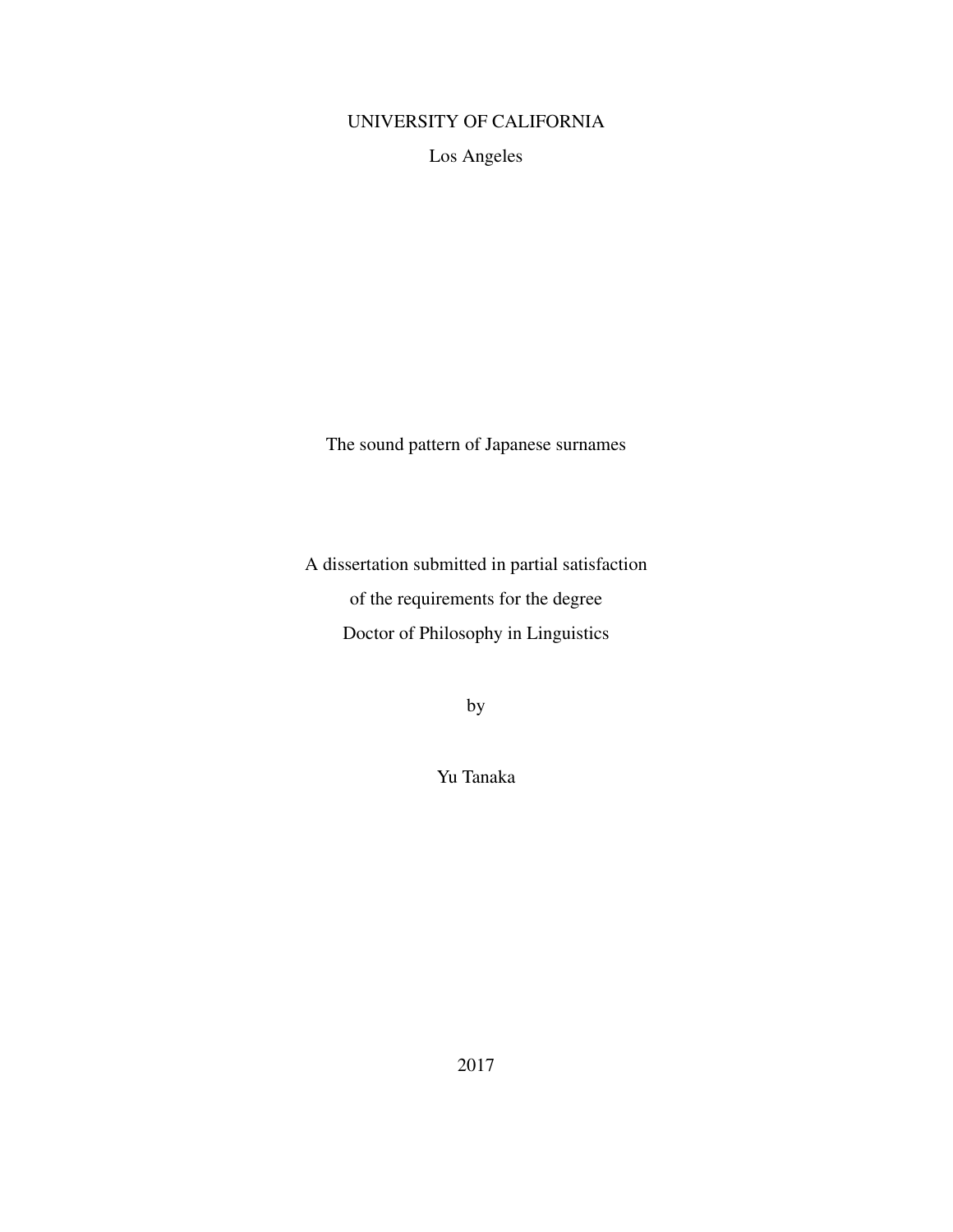*⃝*c Copyright by Yu Tanaka 2017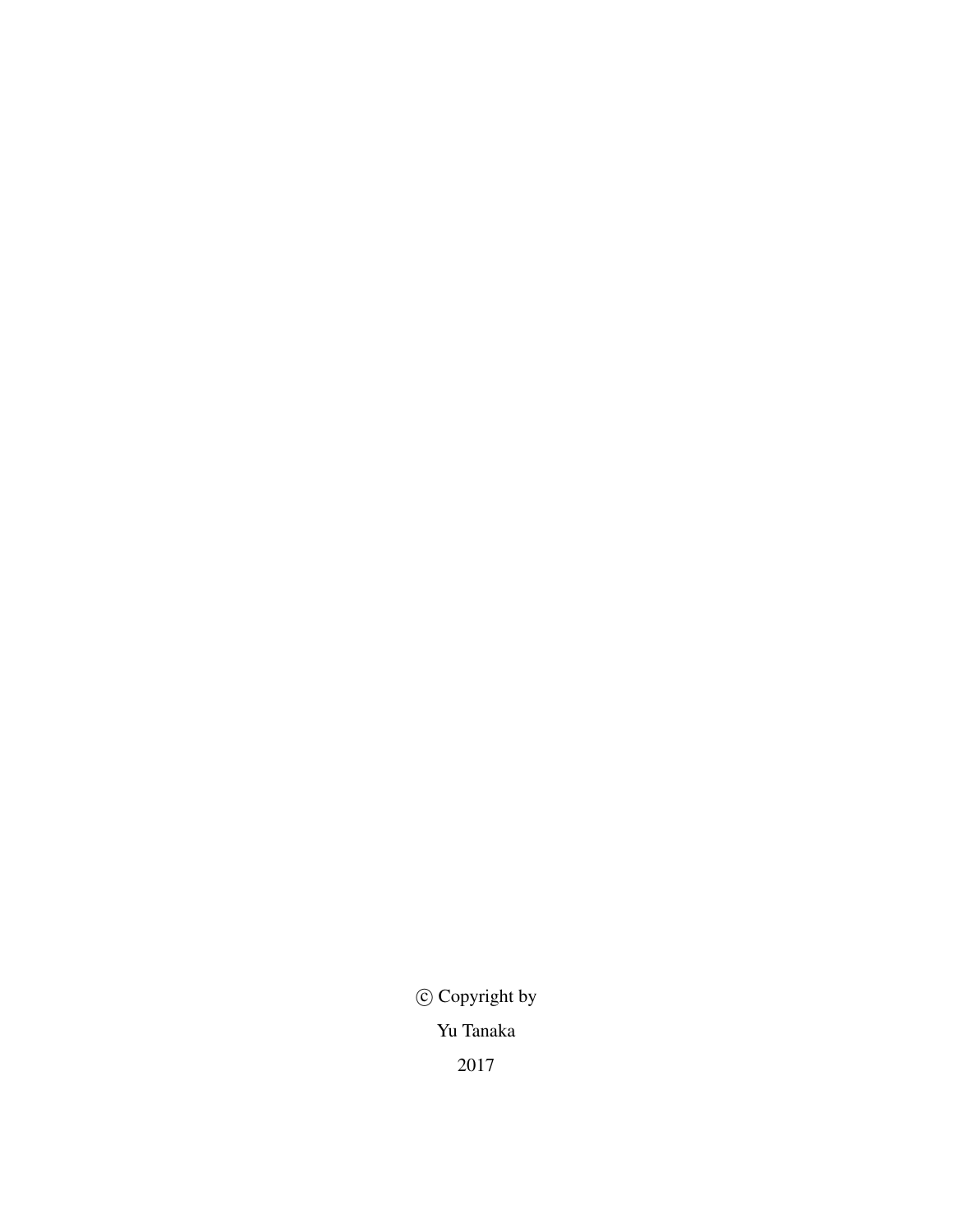#### ABSTRACT OF THE DISSERTATION

The sound pattern of Japanese surnames

by

Yu Tanaka

Doctor of Philosophy in Linguistics University of California, Los Angeles, 2017 Professor Kie Ross Zuraw, Co-chair Professor Bruce P. Hayes, Co-chair

Compound surnames in Japanese show complex phonological patterns, which pose challenges to current theories of phonology. This dissertation proposes an account of the segmental and prosodic issues in Japanese surnames and discusses their theoretical implications.

Like regular compound words, compound surnames may undergo a sound alternation known as *rendaku*, whereby the initial consonant of the second element becomes voiced (e.g. /yama +  $ta/ \rightarrow$  [yama-da] 'mountain-paddy'). The voicing alternation in surnames is somewhat different from that in regular compounds, however; its application is often affected by the features of the last consonant of the first element. Surnames also show unique prosodic patterns, which include an inverse correlation between accentedness and rendaku application. Although the peculiarities of surnames have been noted in the literature (see Sugito 1965 among others), no study has ever provided a full description or explanation of the patterns. The first goal of the dissertation is to account for why compound surnames are different from regular compounds in terms of rendaku application and accentuation.

I claim that compound surnames are represented as single stems in the grammar due to their semantic non-compositionality and that their peculiar phonological patterns can be attributed to the application of stem-internal phonology. I present the results of a corpus study of existing surnames collected from social media, and a rendaku judgment experiment using nonce surnames.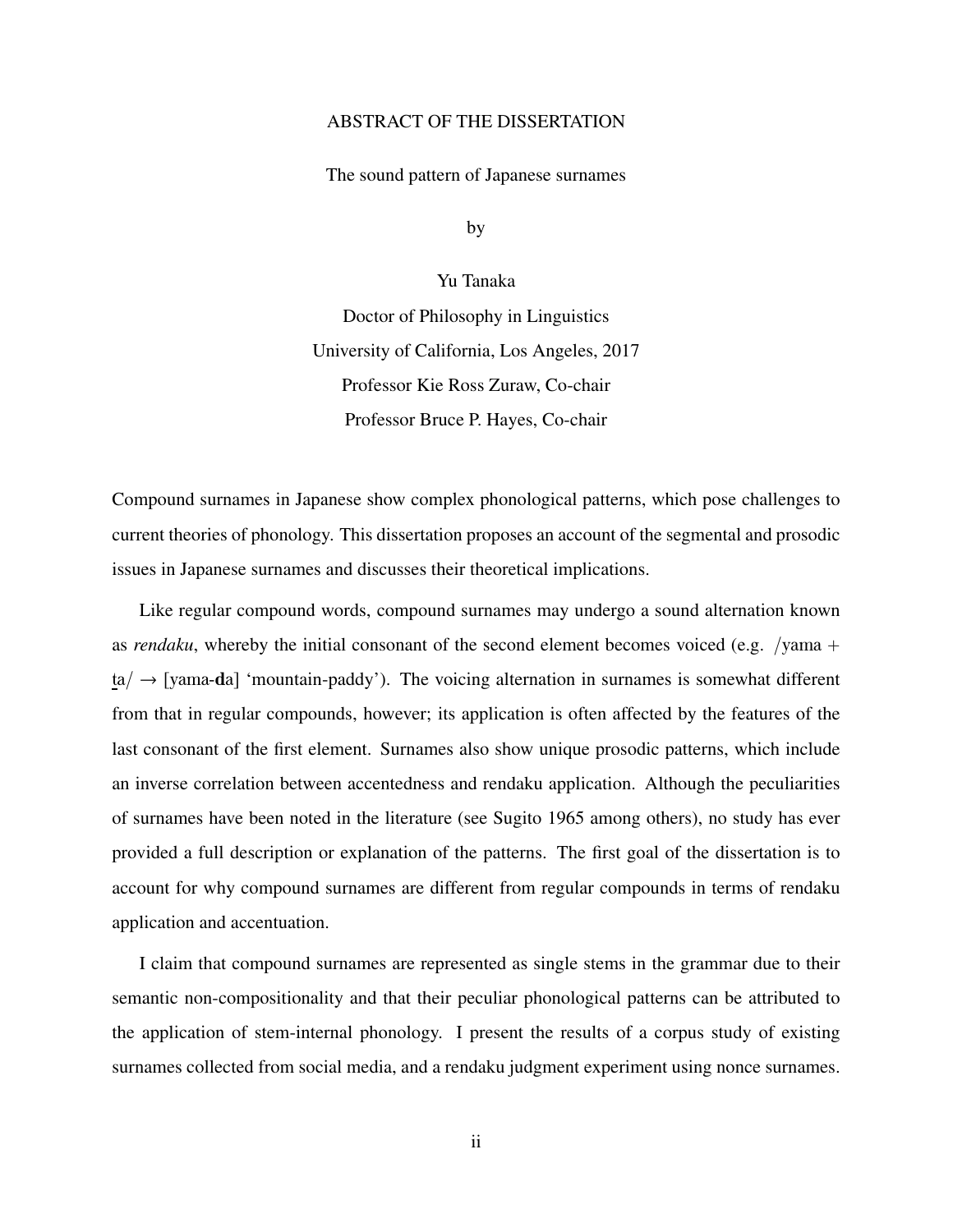Both studies support the hypothesis that compound surnames follow the phonology of stems. The analysis opens a new way to investigate the sound patterns of proper nouns in general.

Rendaku in surnames poses another theoretical problem since it exhibits both lexical irregularities and phonologically-conditioned productivity. The experimental results show that Japanese speakers apply rendaku productively based on phonological factors. However, a closer look at the patterns of real surnames indicates that rendaku is also highly lexicalized; besides phonological factors, the presence of voicing in a given surname is determined by the idiosyncratic properties of that surname. The challenge of capturing the lexicalized and productive aspects of a phonological phenomenon with a single grammar has been recognized but not always addressed in the literature (see Zuraw 2000; Moore-Cantwell and Pater 2016).

To meet this challenge, I propose a Maximum Entropy Harmonic Grammar model (see Goldwater and Johnson 2003) with general phonological constraints and lexically-specific constraints along the lines of Moore-Cantwell and Pater (2016). I show that the proposed model with appropriate biases on the learning of constraint weights can not only capture the lexicalized rendaku patterns of existing surnames but also predict productive rendaku application in nonexisting surnames. The analysis suggests that lexical factors should be incorporated into phonological grammar rather than simply specified in the lexicon.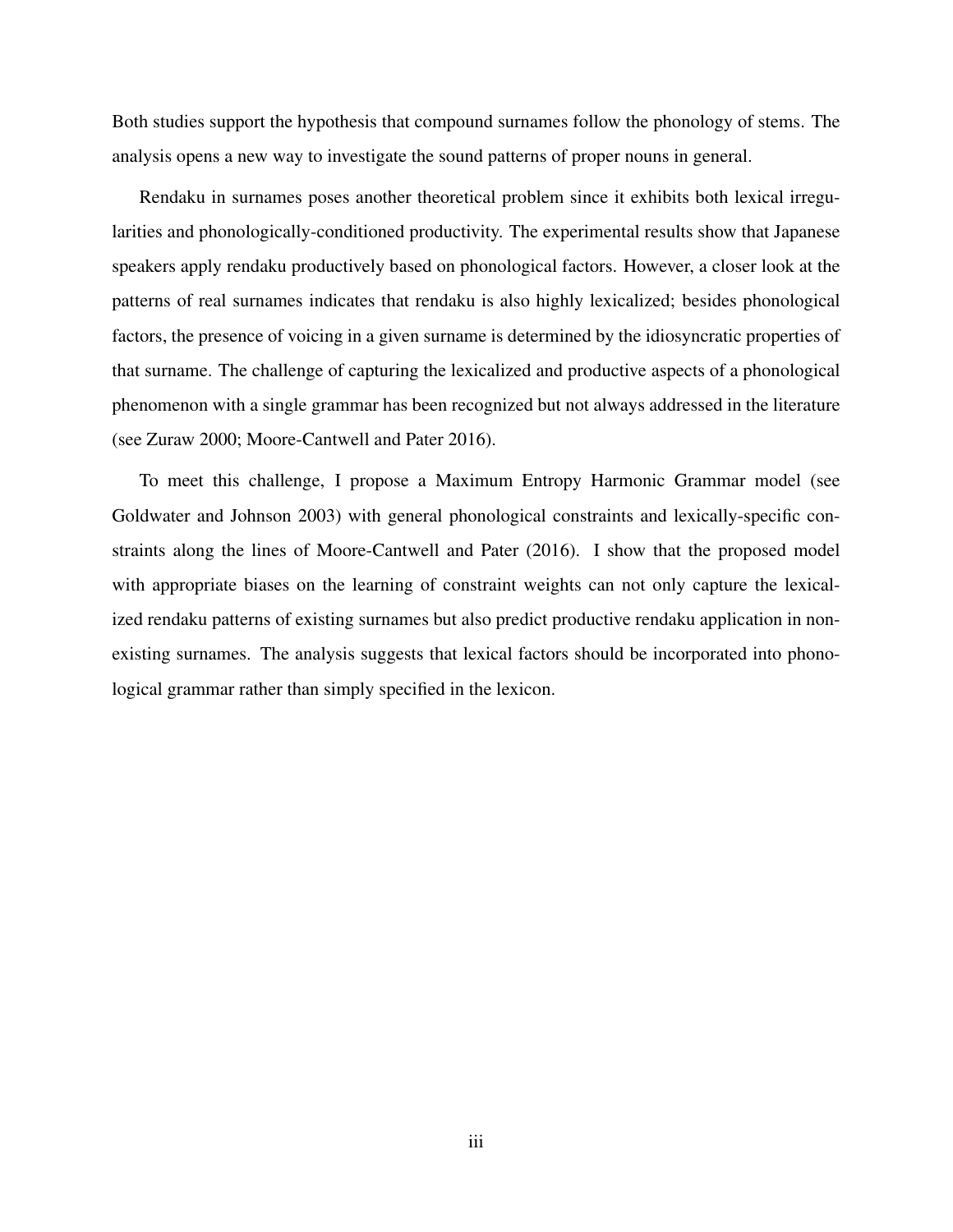The dissertation of Yu Tanaka is approved.

Junko Ito

Megha Sundara

Bruce P. Hayes, Committee Co-chair

Kie Ross Zuraw, Committee Co-chair

University of California, Los Angeles 2017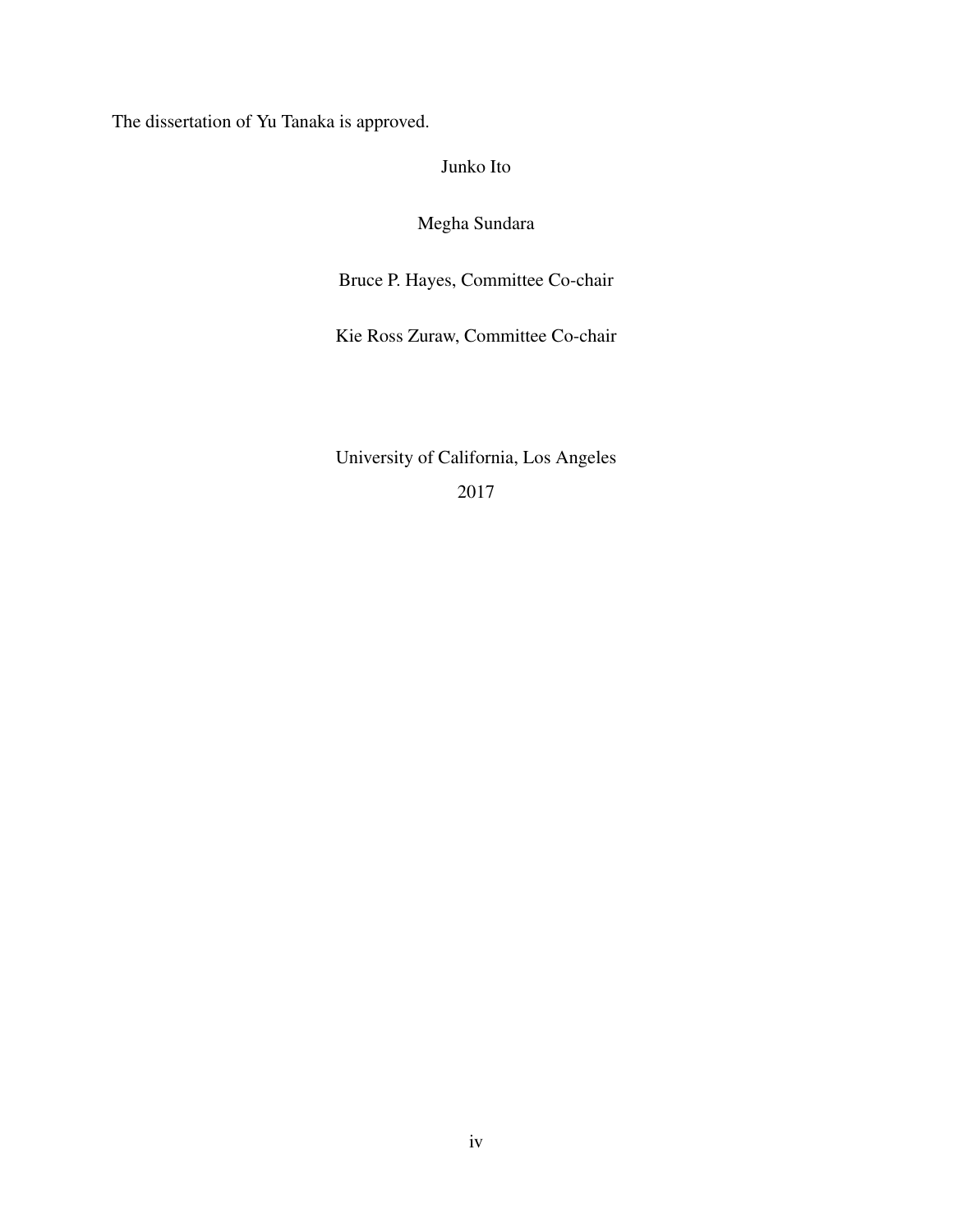いろはにほへと ちりぬるを わかよたれそ つねならむ うゐのおくやま けふこえて あさきゆめみし ゑひもせす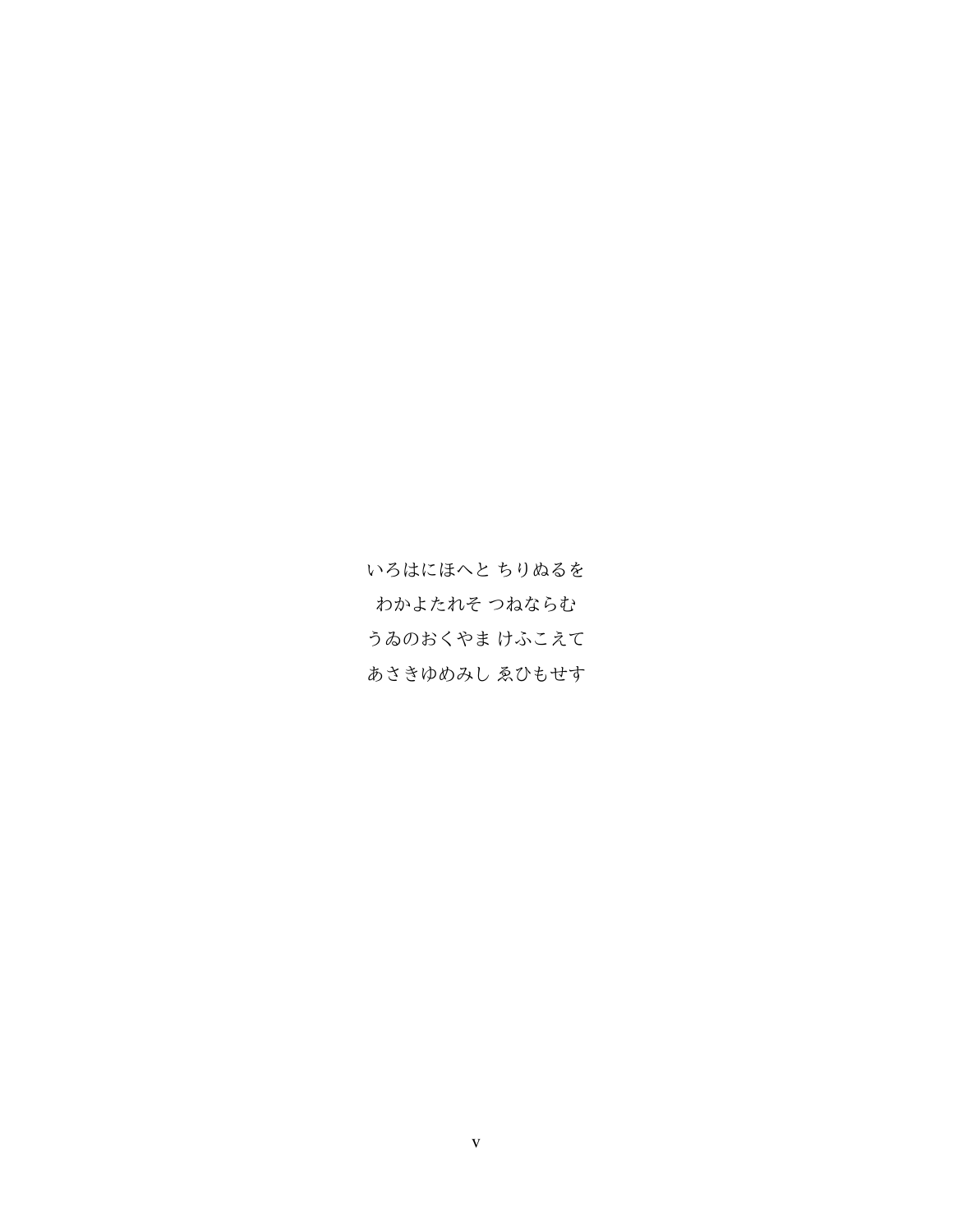## TABLE OF CONTENTS

| $\mathbf{1}$   |     |       |                                                                                                         |                |
|----------------|-----|-------|---------------------------------------------------------------------------------------------------------|----------------|
|                | 1.1 |       |                                                                                                         |                |
|                |     | 1.1.1 | Peculiar rendaku and accent patterns in surnames 1                                                      |                |
|                |     | 1.1.2 |                                                                                                         | $\overline{2}$ |
|                | 1.2 |       | Preview of the proposals $\ldots \ldots \ldots \ldots \ldots \ldots \ldots \ldots \ldots \ldots \ldots$ | 3              |
|                |     | 1.2.1 |                                                                                                         | $\mathfrak{Z}$ |
|                |     | 1.2.2 | Grammar: A Maximum Entropy model with lexically-specific constraints.                                   | $\overline{4}$ |
|                | 1.3 |       |                                                                                                         | $\overline{4}$ |
|                |     | 1.3.1 |                                                                                                         | $\overline{4}$ |
|                |     | 1.3.2 |                                                                                                         | $\overline{5}$ |
|                |     | 1.3.3 |                                                                                                         |                |
| $\overline{2}$ |     |       |                                                                                                         |                |
|                | 2.1 |       |                                                                                                         | 8              |
|                | 2.2 |       |                                                                                                         | 8              |
|                |     | 2.2.1 |                                                                                                         |                |
|                |     | 2.2.2 |                                                                                                         |                |
|                |     | 2.2.3 |                                                                                                         | 12             |
|                |     | 2.2.4 |                                                                                                         | 14             |
|                | 2.3 |       |                                                                                                         | 14             |
|                |     | 2.3.1 | Strong Lyman's Law? $\ldots \ldots \ldots \ldots \ldots \ldots \ldots \ldots \ldots$                    | 14             |
|                |     | 2.3.2 |                                                                                                         | 17             |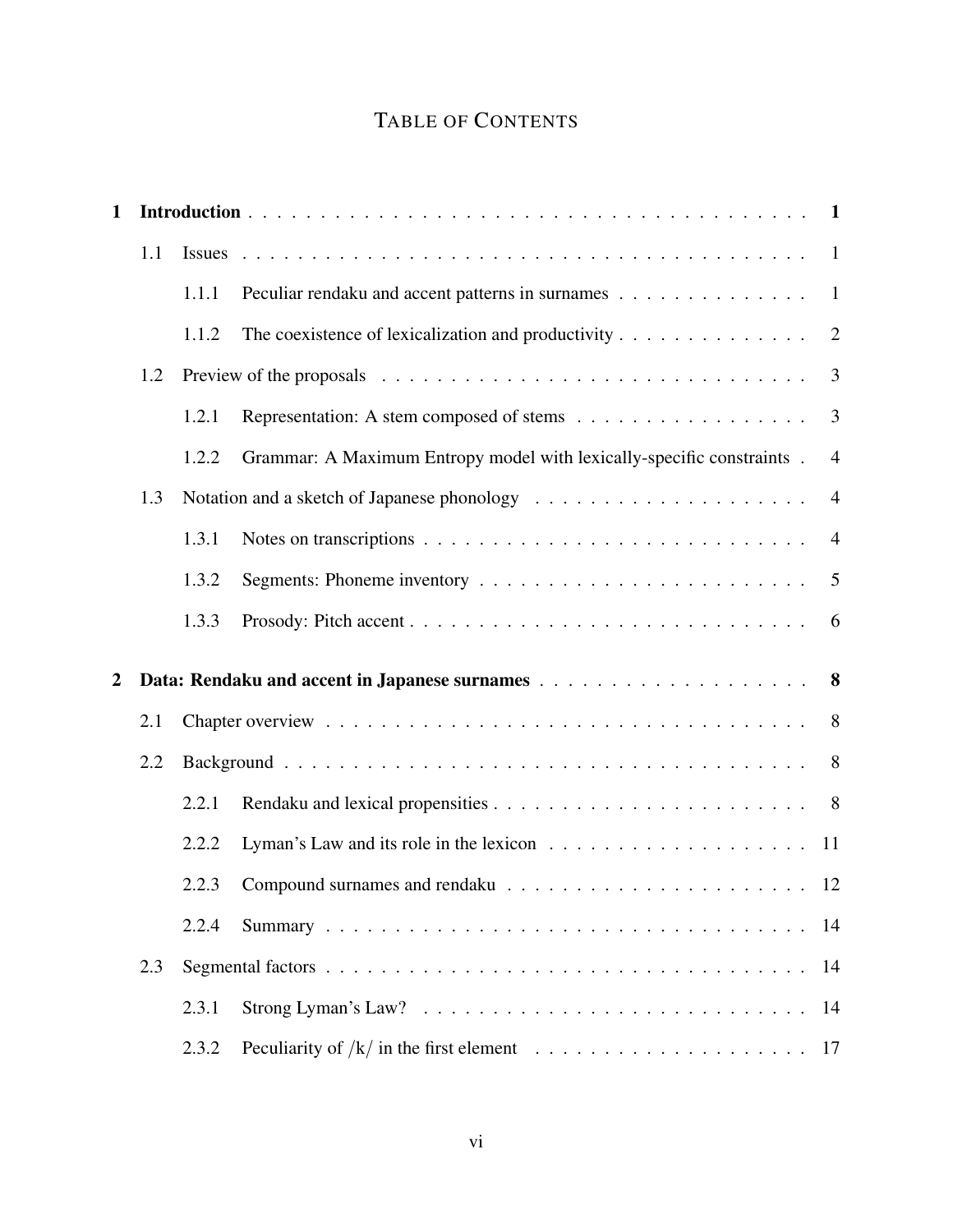|   |     | 2.3.3 |                                                                   |
|---|-----|-------|-------------------------------------------------------------------|
|   |     | 2.3.4 |                                                                   |
|   | 2.4 |       |                                                                   |
|   |     | 2.4.1 |                                                                   |
|   |     | 2.4.2 |                                                                   |
|   |     | 2.4.3 |                                                                   |
|   |     | 2.4.4 |                                                                   |
|   | 2.5 |       |                                                                   |
|   |     | 2.5.1 |                                                                   |
|   |     | 2.5.2 |                                                                   |
|   |     | 2.5.3 |                                                                   |
|   | 2.6 |       |                                                                   |
|   |     | 2.6.1 |                                                                   |
|   |     | 2.6.2 | 41                                                                |
|   |     | 2.6.3 |                                                                   |
|   |     | 2.6.4 |                                                                   |
|   |     | 2.6.5 | 48                                                                |
|   | 2.7 |       |                                                                   |
| 3 |     |       | Proposal and analyses: Rendaku and accent under stem phonology 50 |
|   | 3.1 |       | 50                                                                |
|   | 3.2 |       | 50                                                                |
|   |     |       |                                                                   |
|   |     | 3.2.1 | 50                                                                |
|   |     | 3.2.2 | 53                                                                |
|   | 3.3 |       |                                                                   |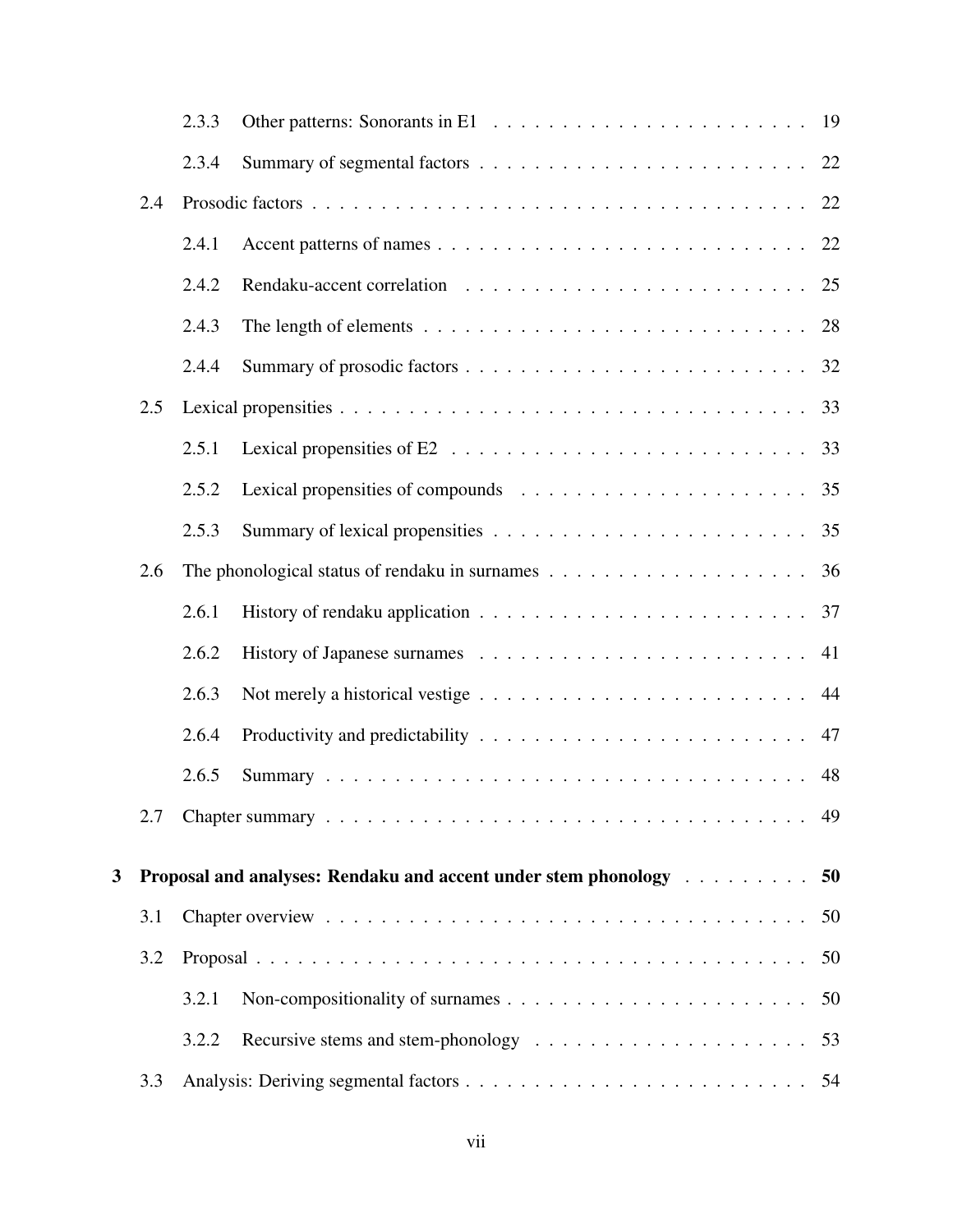|   |     | 3.3.1 | Stem-bounded Lyman's Law blocks rendaku: The law is not strong 54                                                        |  |  |  |  |  |  |
|---|-----|-------|--------------------------------------------------------------------------------------------------------------------------|--|--|--|--|--|--|
|   |     | 3.3.2 | Identity Avoidance triggers rendaku: $/k / i$ s not peculiar<br>56                                                       |  |  |  |  |  |  |
|   |     | 3.3.3 | Identity Avoidance as a blocker: Labial cooccurrence restriction 59                                                      |  |  |  |  |  |  |
|   |     | 3.3.4 | Notes on Identity Avoidance in regular compounds<br>60                                                                   |  |  |  |  |  |  |
|   |     | 3.3.5 | E1-nasals: Lack of Identity Avoidance and expanded stem-phonology<br>64                                                  |  |  |  |  |  |  |
|   |     | 3.3.6 | E1-approximants /w/ and /y/: Neutral consonants $\dots \dots \dots \dots \dots$<br>68                                    |  |  |  |  |  |  |
|   |     | 3.3.7 | E1-approximant $/r/$ : Inferred phonotactics *rVD<br>69                                                                  |  |  |  |  |  |  |
|   |     | 3.3.8 | Why rendaku in a surname?: $[+{\rm voice}]_{\mathcal{R}}$ and REALIZEMORPHEME 73                                         |  |  |  |  |  |  |
|   |     | 3.3.9 | 75                                                                                                                       |  |  |  |  |  |  |
|   | 3.4 |       | 76                                                                                                                       |  |  |  |  |  |  |
|   |     | 3.4.1 | Predictability of accent location: Default antepenultimate 76                                                            |  |  |  |  |  |  |
|   |     | 3.4.2 | Antepenultimacy and unaccentedness in stems: Ito and Mester (2016)<br>78                                                 |  |  |  |  |  |  |
|   |     | 3.4.3 | 85<br>Stem grammar applied to compound surnames: Default antepenultimacy .                                               |  |  |  |  |  |  |
|   |     | 3.4.4 |                                                                                                                          |  |  |  |  |  |  |
|   |     | 3.4.5 |                                                                                                                          |  |  |  |  |  |  |
|   |     | 3.4.6 | Deriving rarer patterns: E2-specific constraints 100                                                                     |  |  |  |  |  |  |
|   |     | 3.4.7 |                                                                                                                          |  |  |  |  |  |  |
|   | 3.5 |       |                                                                                                                          |  |  |  |  |  |  |
|   |     | 3.5.1 |                                                                                                                          |  |  |  |  |  |  |
|   |     | 3.5.2 |                                                                                                                          |  |  |  |  |  |  |
|   | 3.6 |       |                                                                                                                          |  |  |  |  |  |  |
| 4 |     |       | Corpus study and experiment resources and service contracts and the contracts of the contracts of the contracts of $114$ |  |  |  |  |  |  |
|   | 4.1 |       |                                                                                                                          |  |  |  |  |  |  |
|   | 4.2 |       | A corpus study: Rendaku in existing surnames in social media 114                                                         |  |  |  |  |  |  |
|   |     |       |                                                                                                                          |  |  |  |  |  |  |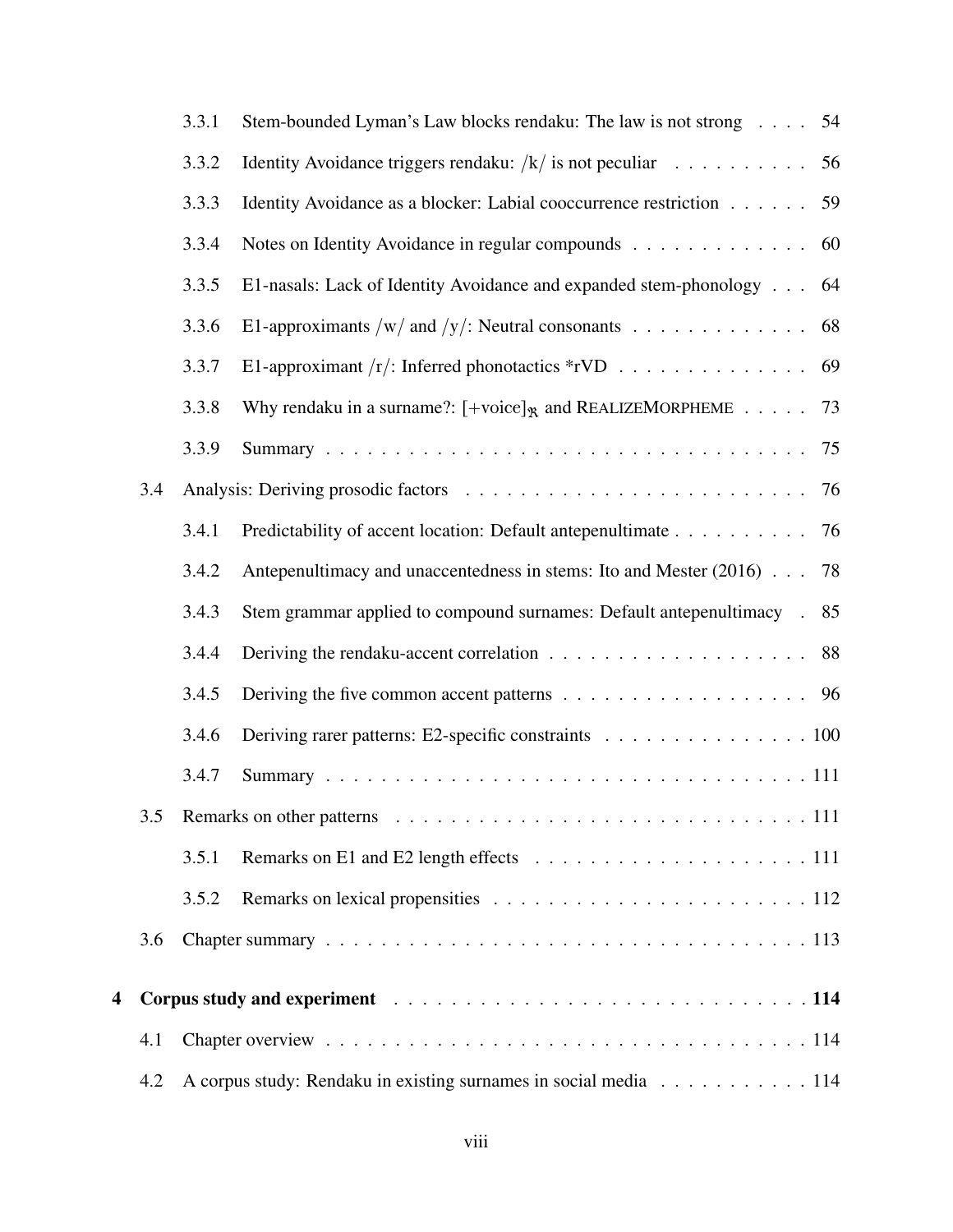|   |     | 4.2.1 |                                                                 |  |
|---|-----|-------|-----------------------------------------------------------------|--|
|   |     | 4.2.2 |                                                                 |  |
|   |     | 4.2.3 |                                                                 |  |
|   |     | 4.2.4 |                                                                 |  |
|   |     | 4.2.5 | A comparison with rendaku in regular compounds 136              |  |
|   |     | 4.2.6 |                                                                 |  |
|   | 4.3 |       | Experiment: Rendaku judgment in non-existing surnames 140       |  |
|   |     | 4.3.1 | The aim of the experiment: Testing productivity 141             |  |
|   |     | 4.3.2 |                                                                 |  |
|   |     | 4.3.3 |                                                                 |  |
|   |     | 4.3.4 |                                                                 |  |
|   |     | 4.3.5 | Discussion: A comparison to the corpus data 154                 |  |
|   |     | 4.3.6 |                                                                 |  |
|   | 4.4 |       |                                                                 |  |
|   | 4.5 |       |                                                                 |  |
| 5 |     |       | Grammar: A MaxEnt model with lexically-specific constraints 164 |  |
|   | 5.1 |       |                                                                 |  |
|   | 5.2 |       | A challenge: Modeling lexicalization and productivity 164       |  |
|   | 5.3 |       |                                                                 |  |
|   |     | 5.3.1 |                                                                 |  |
|   |     | 5.3.2 |                                                                 |  |
|   |     | 5.3.3 |                                                                 |  |
|   |     | 5.3.4 |                                                                 |  |
|   |     | 5.3.5 |                                                                 |  |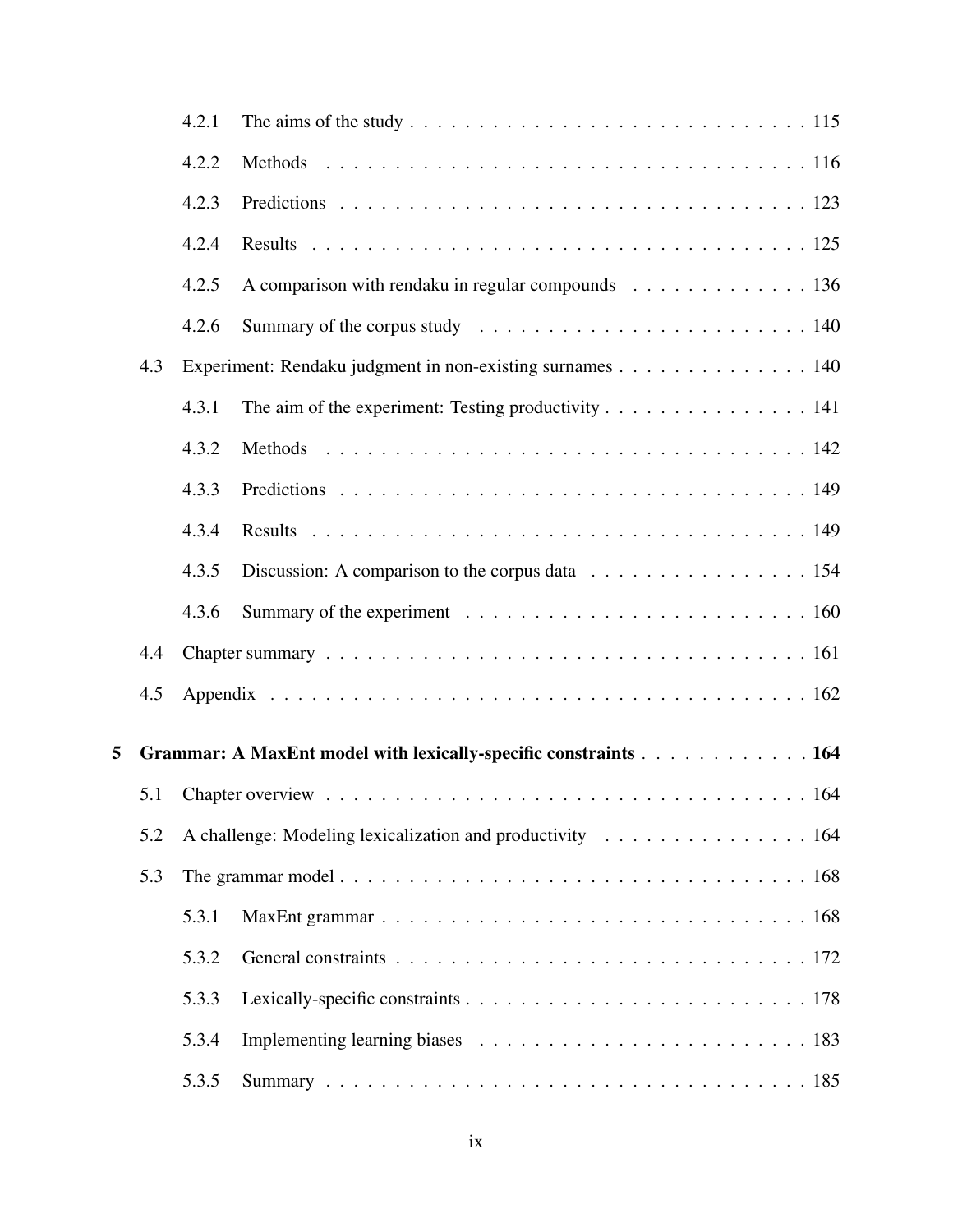| 5.4 |       |                                                           |
|-----|-------|-----------------------------------------------------------|
|     | 5.4.1 |                                                           |
|     | 5.4.2 |                                                           |
|     | 5.4.3 | The role of lexically-specific constraints and biases 195 |
|     | 5.4.4 |                                                           |
| 5.5 |       |                                                           |
| 5.6 |       |                                                           |
|     |       |                                                           |
| 6.1 |       |                                                           |
| 6.2 |       |                                                           |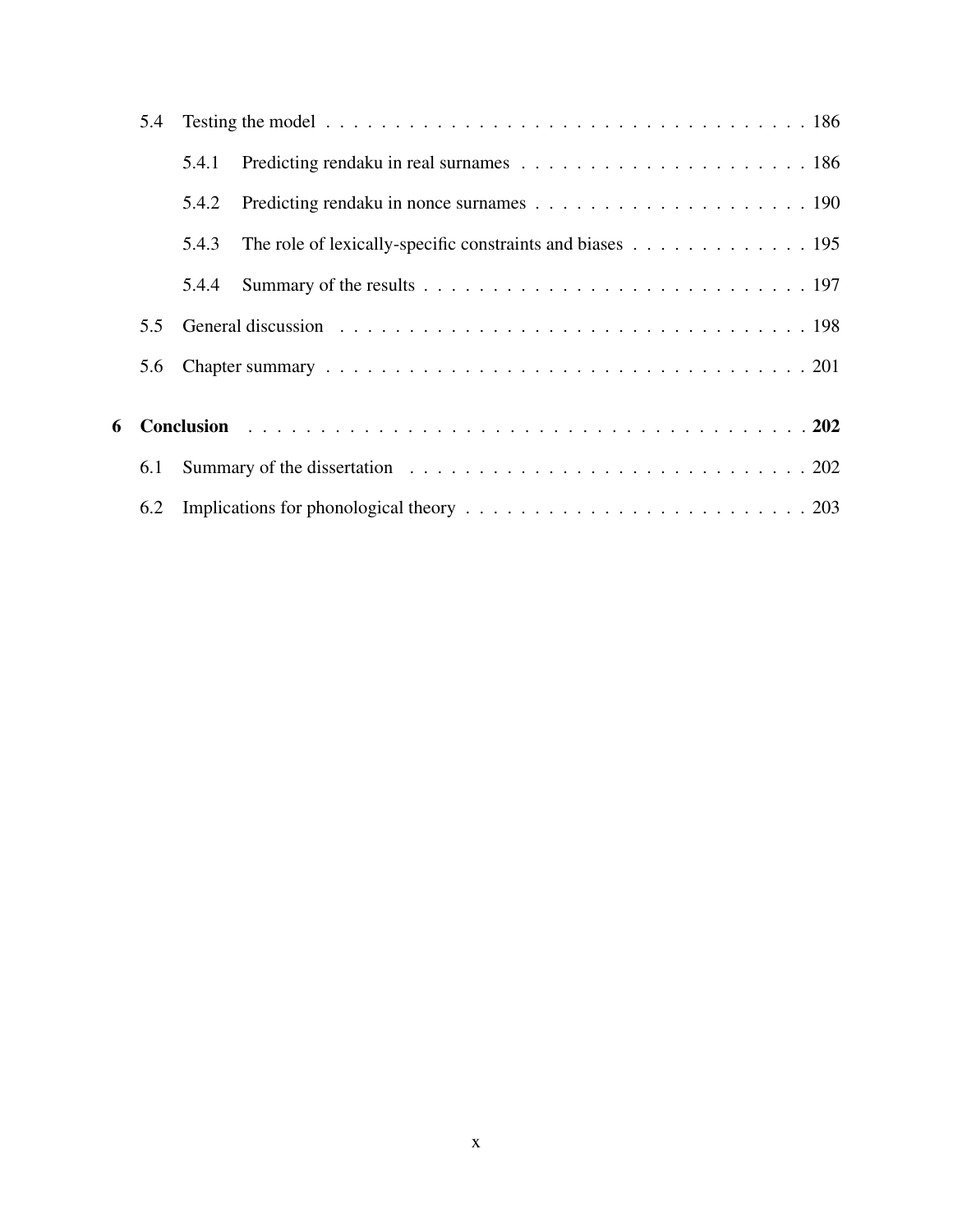# LIST OF FIGURES

| 4.1 | Average rendaku rates by E1-obstruent voicing and E2-obstruent place (corpus) 125       |
|-----|-----------------------------------------------------------------------------------------|
| 4.2 | Average rendaku rates by E1-E2 voiceless obstruent combinations (corpus) $\ldots$ . 126 |
| 4.3 | Average rendaku rates by E1-consonant voicing and E2-consonant place (corpus) . 130     |
| 4.4 | Average rendaku rates by E1-approximant and E2-consonant place (corpus) 131             |
| 4.5 |                                                                                         |
| 4.6 | Average rendaku rates by special moras in E1 (corpus) 134                               |
| 4.7 | Average rendaku rates by E1-C voicing and E2-C place (experiment) 150                   |
| 4.8 | Average rendaku rates by E1-E2 consonant place (experiment) 151                         |
| 4.9 |                                                                                         |
|     | 4.10 Average rendaku rates by E1-approximant (experiment) 154                           |
|     | 4.11 Average rendaku rates of surnames with E1-obstruents: Corpus vs. experiment 155    |
|     | 4.12 Average rendaku rates of surnames with E1-sonorants: Corpus vs. experiment 158     |
|     | 4.13 Average rendaku rates of surnames by 19 E2's: Corpus vs. experiment 163            |
| 5.1 | Average rendaku rates of surnames with E1-obstruents: MaxEnt vs. Corpus 188             |
| 5.2 | Average rendaku rates of surnames with sonorants and special moras in E1: Max-          |
|     | Ent vs. Corpus                                                                          |
| 5.3 | Rendaku rates of 1064 existing surnames: MaxEnt vs. Corpus 190                          |
| 5.4 | Rendaku rates of surnames with E1-obstruents: MaxEnt vs. Experiment 193                 |
| 5.5 | Rendaku rates of surnames with E1-sonorants: MaxEnt vs. Experiment 194                  |
| 5.6 | Rendaku rates of 110 nonce surname types: MaxEnt vs. Experiment 195                     |
| 5.7 | Rendaku rates of 1064 existing surnames: MaxEnt with strong learning biases vs.         |
|     |                                                                                         |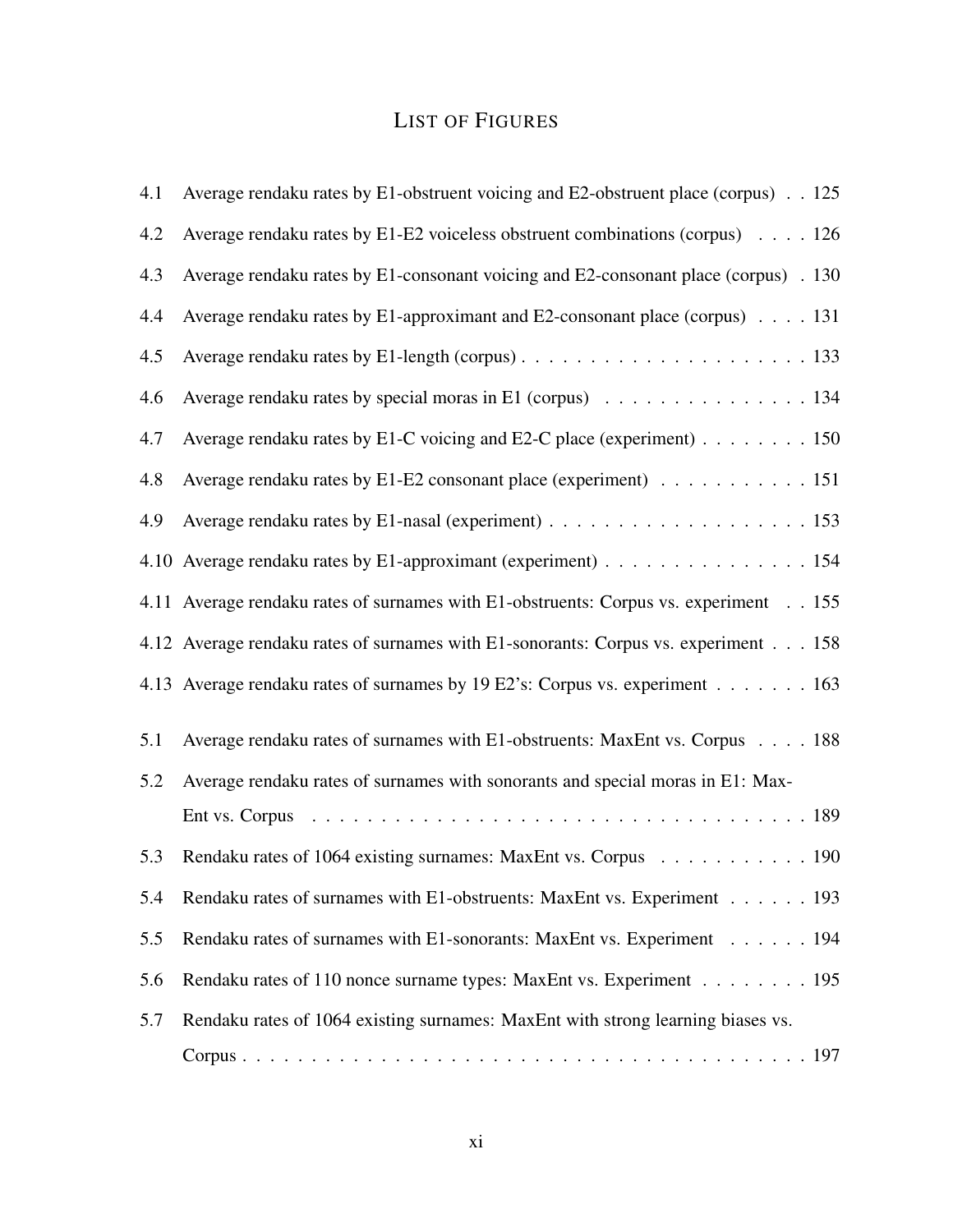# LIST OF TABLES

| 4.1 Regression model coefficients table; Effects of E1-obstruents (corpus) 128     |  |
|------------------------------------------------------------------------------------|--|
| 4.2 Regression model coefficients table; Effects of E1-sonorants (corpus) 132      |  |
| 4.3 Regression model coefficients table; Effects of E1-obstruents (experiment) 152 |  |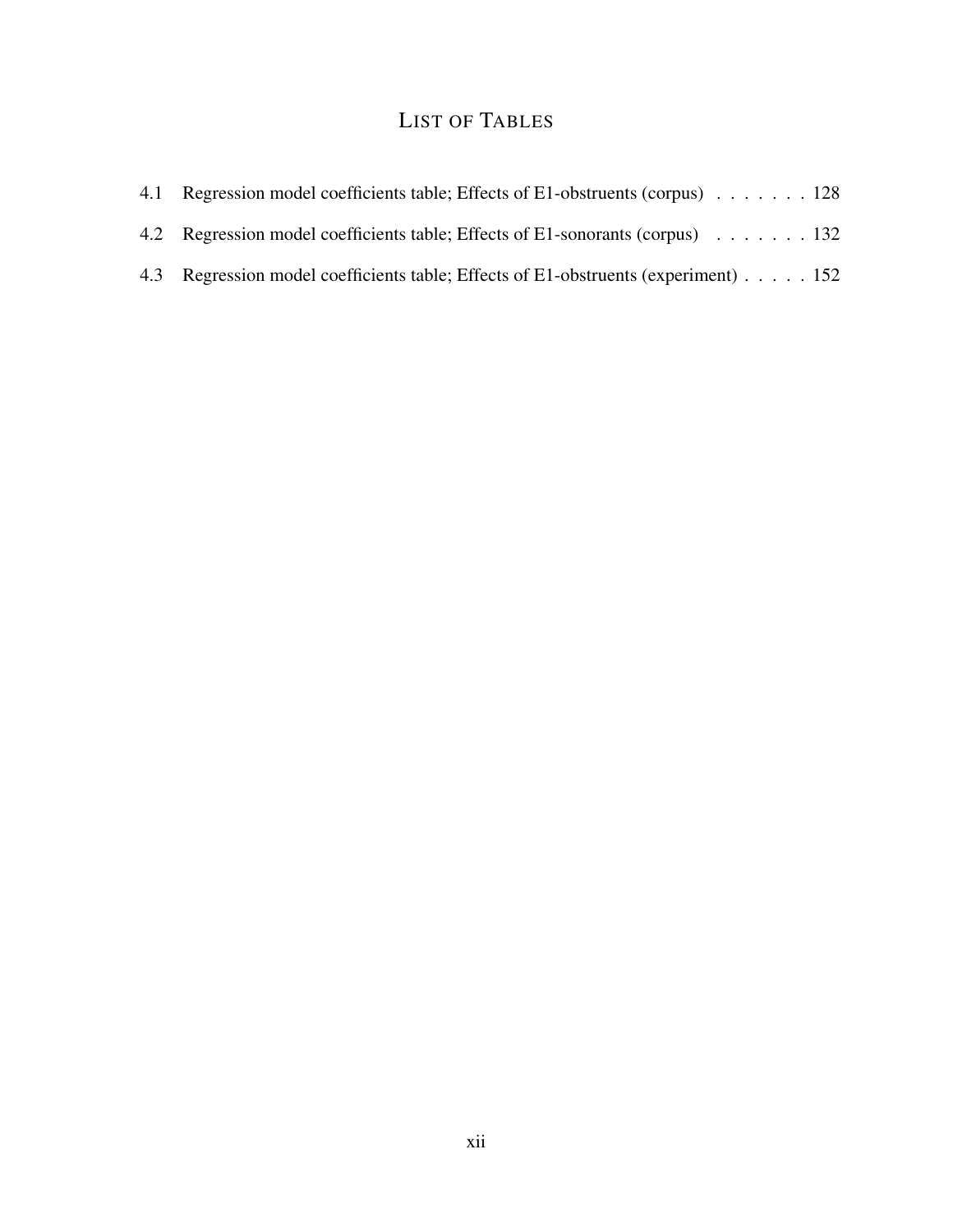#### ACKNOWLEDGMENTS

My dissertation project has been supported by many people. First and foremost, I would like to express my deep gratitude to my committee chairs Kie Zuraw and Bruce Hayes. As everybody in the UCLA Linguistics Department knows, they are amazing advisors. Without their support, this dissertation would not have existed. In regular meetings with Kie, I have had countless fruitful discussions. Indeed, that's where many of the ideas presented in this work were born. I also just had so much fun talking about language and issues in linguistics with her. Bruce always asked difficult questions. I could not answer all of them, but just trying to answer them helped me better understand the problems I was tackling. I also very much enjoyed his intellectual jokes, even though they were sometimes difficult for me to understand. I will definitely miss those meetings with Kie and Bruce.

I'm also grateful to the other members of my committee. Megha Sundara taught me how to run experiments and analyze results from the basics. Discussions with her were very helpful in improving the design of the experiment for this research. As an external member, Junko Ito gave me a lot of insightful comments and suggestions, which helped me develop the formal analyses presented in this dissertation. I should also add that her works with Armin Mester on various aspects of Japanese phonology have influenced me as a linguist in a lot of ways. It was a great honor to work with her.

The following people also gave me helpful comments on this research project: Atsushi Asai, Adam Chong, Robert Daland, Eleanor Glewwe, Shigeto Kawahara, Kazutaka Kurisu, Armin Mester, Eric Rosen, Shin-ichiro Sano, Brian Smith, Ayaka Sugawara, Wataru Uegaki, Timothy Vance and Meng Yang. I also thank the audiences at LSA 2017, AMP 2016, WCCFL 34, WAFL 12 and FAJL 8 as well as the members of the UCLA Phonetics/Phonology Seminars for their feedback.

I'm indebted to the faculty members of the UCLA Linguistics Department for the wonderful academic training they've given me. I extend my gratitude especially to Robert Daland, Bruce Hayes, Sun-Ah Jun, Patricia Keating, Russel Schuh, Megha Sundara and Kie Zuraw. Many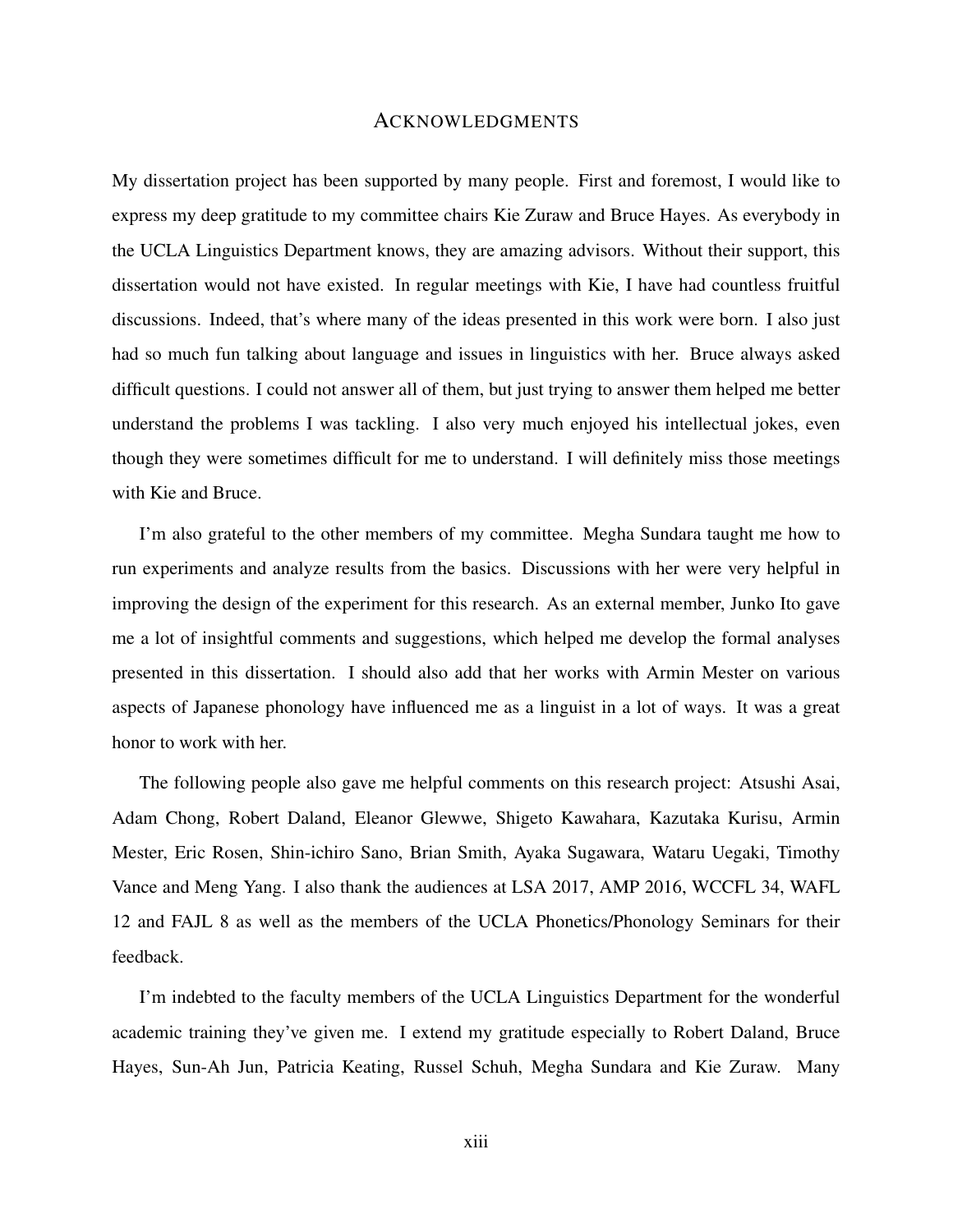thanks also go to my fellow graduate students at UCLA for having provided me with delightful academic and non-academic experiences: Natasha Abner, Jason Bishop, Dustin Bowers, Margit Bowler, Adam Chong, Philippe Côté-Boucher, Elyssa Dudley, Marc Garellek, Eleanor Glewwe, John Gluckman, Vanya Kapitonov, Natasha Korotkova, Michael Lefkowitz, Isabelle Lin, Nicoletta Loccioni, Laura McPherson, Sadie Martin, Travis Major, Iara Mantenuto, Victoria Mateu, Chase O'Flynn, Deniz Özyıldız, Richard Stockwell, Chad Vicenik, David Wemhaner, Jamie White, Meng Yang, Jun Yashima, Jesse Zymet and many others.

I thank Yoriko Kashihara, Ryoichiro Kobayashi, Kazuko Kondo, Eri Osawa, Ayaka Sugawara, Shin-ichi Tanaka, Yayoi Tanaka, Kanako Tomaru and Tomoyuki Yoshida for their help in participant recruitment and data collection. In addition, I thank the participants of the experiment who provided the data of this study. Thanks to Mark Irwin for letting me use data from his rendaku corpus presented in Chapter 4.

I also want to express my special thanks to Shigeko Shinohara, Takahito Shinya, Donna Erickson, Naoki Fukui, Gen Fujita and my other former colleagues at Sophia University. Without them, I would not have even thought about pursuing a Ph.D. in linguistics.

I'm also grateful to my parents Michiko and Shinobu Tanaka for their constant support throughout my graduate life. My thanks also go to my brother Ken Akutsu, my sister-in-law Rie and my little niece and nephew Utako and Chiaki. Going back to Japan and playing with them once a year was a nice break from work.

There are still many other people who I want to acknowledge here, but unfortunately space limitations do not allow me to do so. UCLA, Los Angeles, the people I met here and those I met in lots of other places I visited in the last five and a half years have treated me so well. I really appreciate your support. Arigato!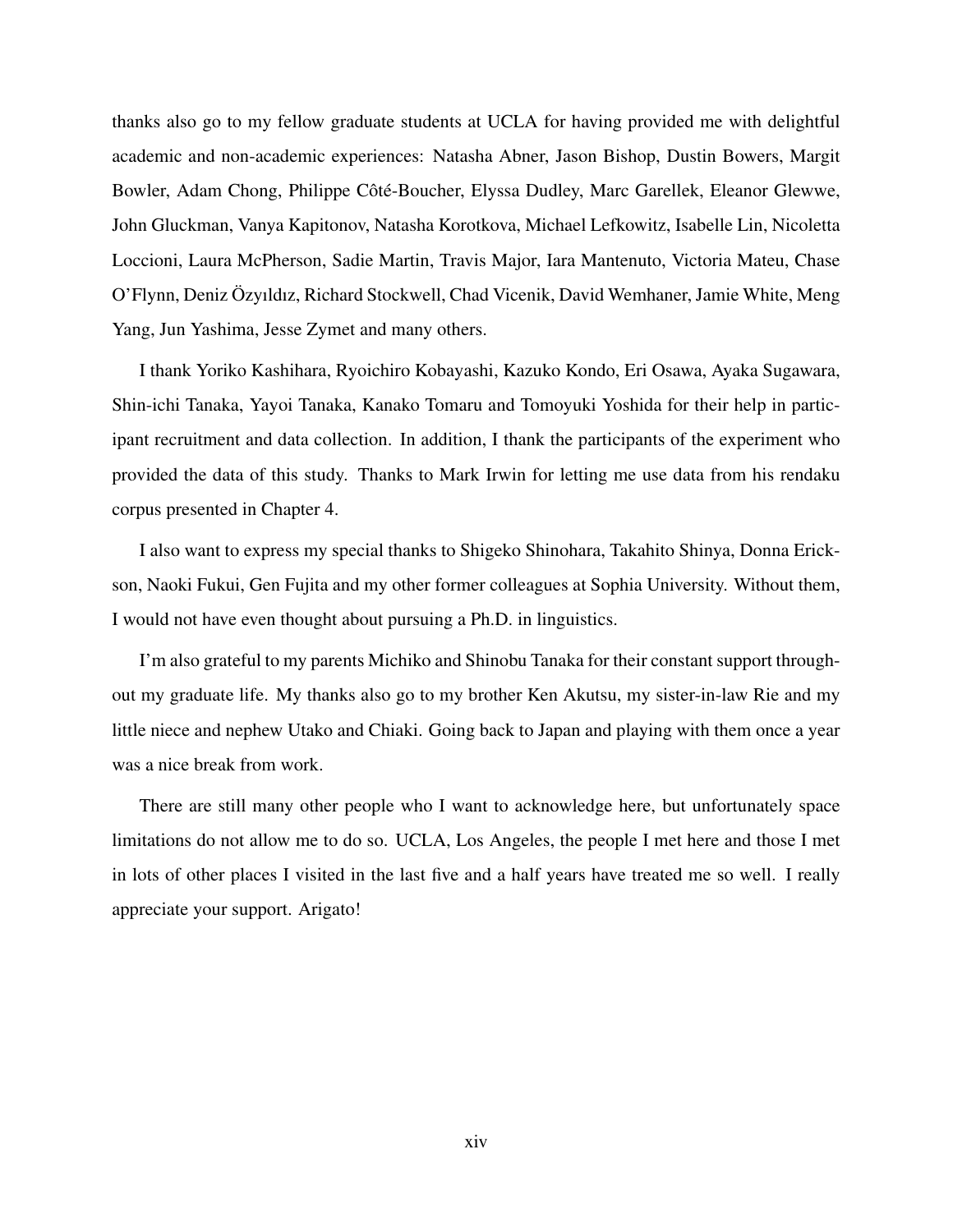#### VITA

| Meiji University, Tokyo, Japan                                           |  |  |  |  |
|--------------------------------------------------------------------------|--|--|--|--|
| B.A. in French Literature. Summa Cum Laude.                              |  |  |  |  |
| Sophia University, Tokyo, Japan.<br>M.A. in Linguistics.                 |  |  |  |  |
| University of California, Los Angeles<br>Ph.D. in Linguistics (expected) |  |  |  |  |
|                                                                          |  |  |  |  |

## PUBLICATIONS AND PRESENTATIONS

Tanaka, Yu. (2017) Phonotactically-driven rendaku in surnames: A linguistic study using social media. *Proceedings of the West Coast Conference on Formal Linguistics (WCCFL) 34*. 519–528.

Tanaka, Yu (2015) The perceptual basis of the skewed distributions of Japanese palatalized consonants. *Proceedings of the North East Linguistic Society (NELS) 45.* Vol 3: 131–144.

Tanaka, Yu (2014) The role of contrast in the distributional restrictions on Japanese palatalized consonants. *Proceedings of Formal Approaches to Japanese Linguistics (FAJL) 7*: 239–250.

Tanaka, Yu and Jun Yashima (2013) Deliberate Markedness in Japanese hypocoristics. *Proceedings of GLOW in Asia IX*: 283–297.

Tanaka, Yu (2017) Modeling productive rendaku application in real and nonce Japanese surnames. *The 91st Annual Meeting of the Linguistic Society of America (LSA 2017)*. Austin, TX, USA. January 5th-8th, 2017.

Tanaka, Yu (2016) Implosives in Jakarta Indonesian. *The 5th Joint meeting of the Acoustical Society of America and the Acoustical Society of Japan*. Honolulu, HI, USA. November 28th-December 2nd, 2016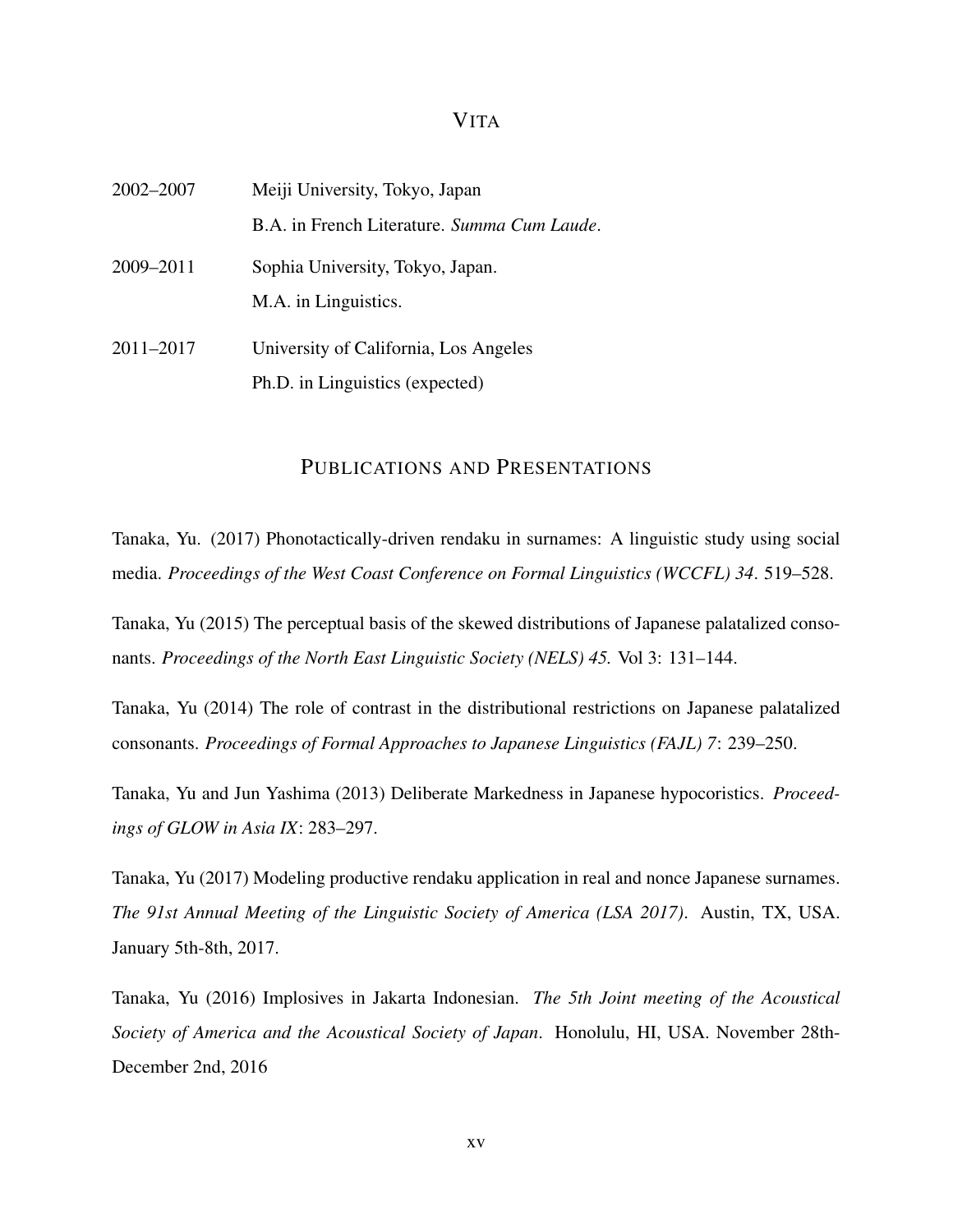Tanaka, Yu (2016) The correlation between rendaku and accent in Japanese surnames: A footbased account. *The 2016 Annual Meeting on Phonology (AMP 2016)*. University of Sourthern California. October 21st-23rd, 2016.

Tanaka, Yu (2016) Monomorphemicity of proper names: Evidence from rendaku in Japanese surnames. *The 12th Workshop on Altaic Formal Linguistics (WAFL 12)*. Central Connecticut State University. May 12th-15th, 2016.

Tanaka, Yu (2016) A linguistic study using social media: Phonotactically-driven rendaku in surnames. *The 34th West Coast Conference on Formal Linguistics (WCCFL 34)*. University of Utah. April 29-May 1st, 2016.

Tanaka, Yu (2016) Rendaku in Japanese surnames revisited: Just pretending to be monomorphemic! *The 8th Meeting of Formal Approaches to Japanese Linguistics (FAJL 8)*. Mie University. February 18th-20th, 2016.

Tanaka, Yu (2014) The perceptual basis of the skewed distributions of Japanese palatalized consonants. *Palatalization*. University of Tromsø. December 4th-5th, 2014.

Tanaka, Yu (2014) The perceptual basis of the skewed distributions of Japanese palatalized consonants. *North East Linguistic Society (NELS) 45*. Massachusetts Institute of Technology. October 31st-November 2nd, 2014.

Tanaka, Yu (2014) The role of contrast in the distributional restrictions on Japanese palatalized consonants. *Formal Approaches to Japanese Linguistics (FAJL) 7*. NINJAL/ICU. June 27th-29th, 2014.

Tanaka, Yu and Jun Yashima (2012) Deliberate Markedness in Japanese hypocoristics. *GLOW in Asia IX*. Mie University. September 4th-6th, 2012.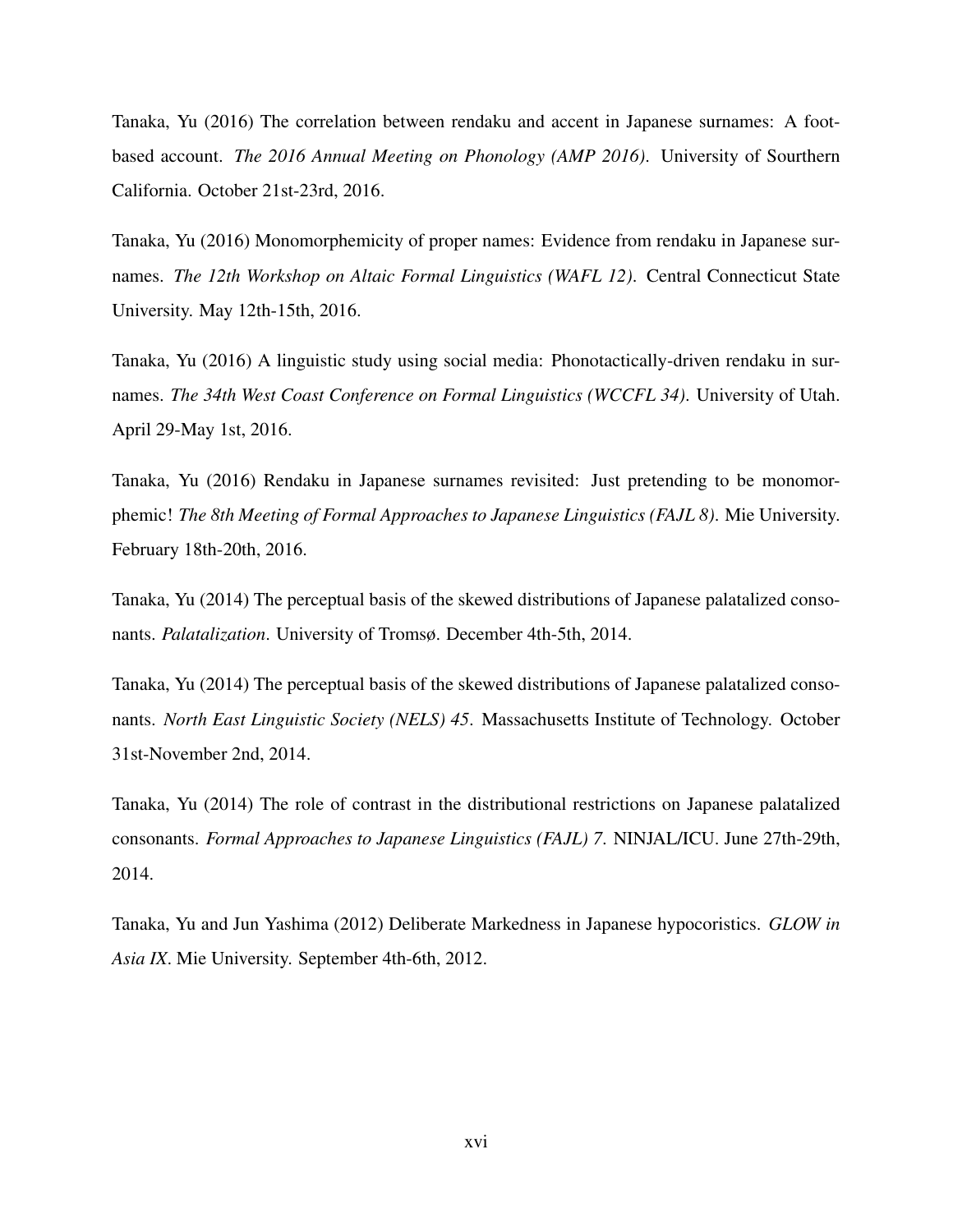# CHAPTER 1

## Introduction

Japanese compound surnames exhibit complex phonological patterns with respect to prosody and the application of a voicing alternation known as *rendaku*. This dissertation gives a full account of the sound patterns of Japanese surnames, which holds various implications for phonological theory. This chapter introduces the main issues to be addressed in the study and gives a preview of the analysis to be proposed. I will also give a sketch of Japanese phonology, illustrating the transcription system used in the study.

### 1.1 Issues

### 1.1.1 Peculiar rendaku and accent patterns in surnames

Japanese surnames are mostly compounds. Just like regular compound words, they may undergo rendaku, a phonological alternation which voices the initial consonant of the second element of a compound (e.g. /yama/ + /ta/  $\rightarrow$  [yama-da] 'mountain-paddy'; see Section 2.2 for more details). However, it has been observed in the literature that rendaku application in surnames is somewhat different from that in regular compounds (see Sugito 1965; Kubozono 2005; Zamma 2005; Asai 2014 among others). For example, the presence of a voiced obstruent in the first element inhibits the voicing alternation; such a pattern is not attested in rendaku in regular compounds (Irwin 2014a,b; Sano 2015). (Also see Section 2.3 for the details and other peculiarities in rendaku in surnames.) Surnames have also been described as showing unusual prosodic patterns. Though they are compounds, they do not follow the usual compound accent rule, and the location of accent in this word class is largely predictable (see e.g. Ito and Mester 2016). Another prosodic charac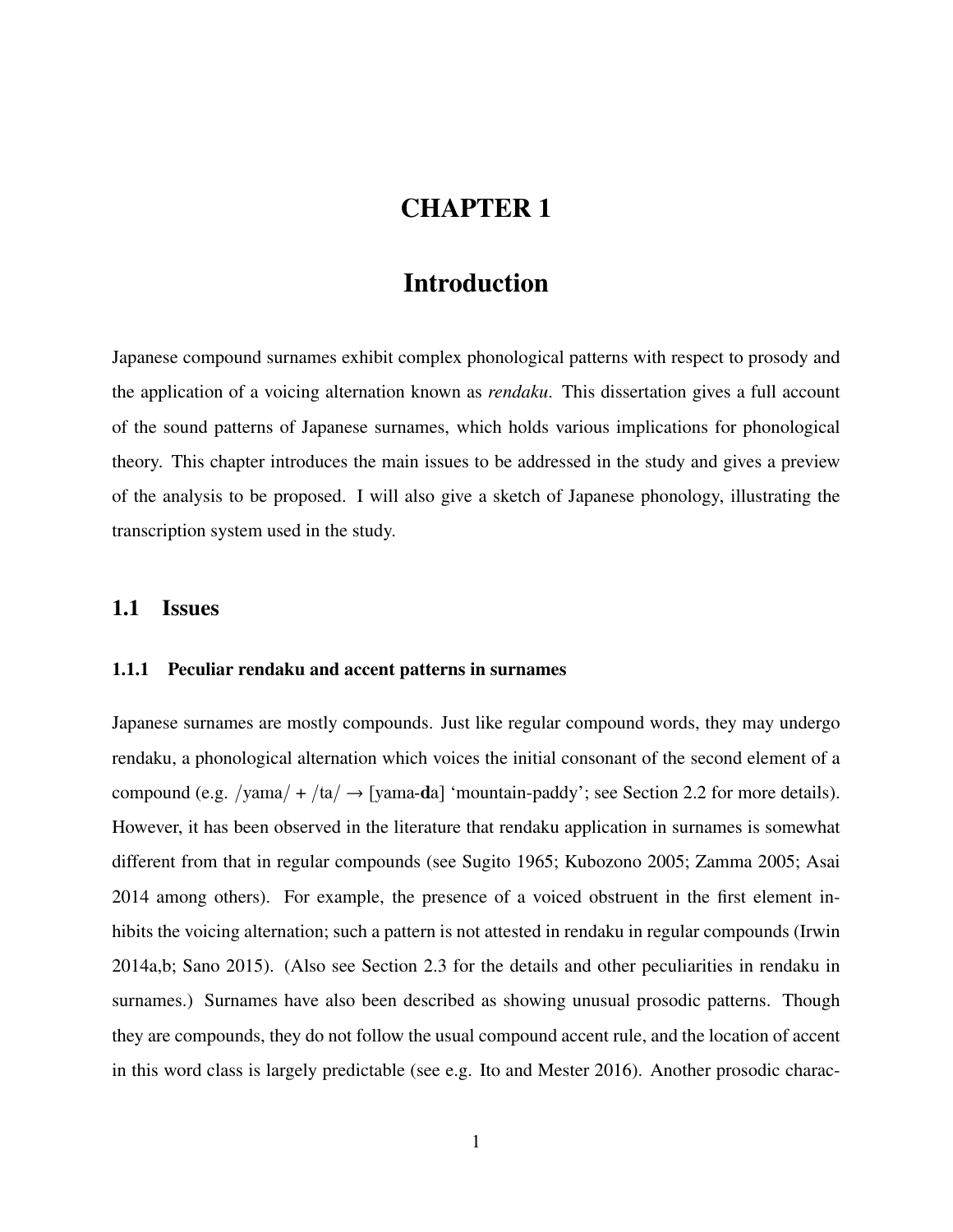teristic seen in compound surnames is an inverse correlation between accentedness and rendaku application: names with rendaku voicing tend to be unaccented while those without voicing are often accented. No such correlation is found in regular compounds (see Alderete 2015). (See Section 2.4 for the details of the prosodic characteristics of surnames.) Despite all these descriptions of how the phonological patterns of compound surnames differ from those of regular compounds, no study has ever provided an explanation as to *why* surnames show those peculiarities. The first goal of the dissertation is thus to propose a principled account of the rendaku and accent behaviors of compound surnames.

#### 1.1.2 The coexistence of lexicalization and productivity

Rendaku in surnames poses a challenge for current theories of phonology. As will be shown below, the phenomenon is very much affected by both general phonological factors and lexical factors. The results of an experiment using nonce surnames as the stimuli suggest that rendaku application is a productive process (Section 4.3). Japanese speakers apply voicing to a given surname based on its phonological configuration. Variable application patterns also suggest that various factors are in play and interact with each other. The role of those phonological factors turn out to be more important in rendaku in surnames than in rendaku in regular compound words. However, a close look at the patterns of existing surnames suggest that rendaku is also highly conditioned by the idiosyncratic properties of each surname. Given two surnames which are phonologically similar but have different profiles for rendaku realization (e.g. /saka-ta/ [saka-ta] 'slope-paddy' and /taka-ta/ [taka-da] 'high-paddy'), it is virtually impossible to explain why one shows voicing and the other does not; it is simply determined so by their lexical properties. A full analysis of the voicing alternation, however, must be able to predict such fixed rendaku patterns of existing surnames (or rendaku patterns with some fixed rates for those showing variation: e.g. /naka-ta/  $\rightarrow$  [naka-ta]: 80.4%, [naka-da]: 20.6%). (See Section 5.2 for discussion.) It is this coexistence of phonologically-driven productivity and lexical conditioning which makes the modeling of rendaku in surnames particularly challenging. The second goal of the dissertation is to model both aspects of the phenomenon.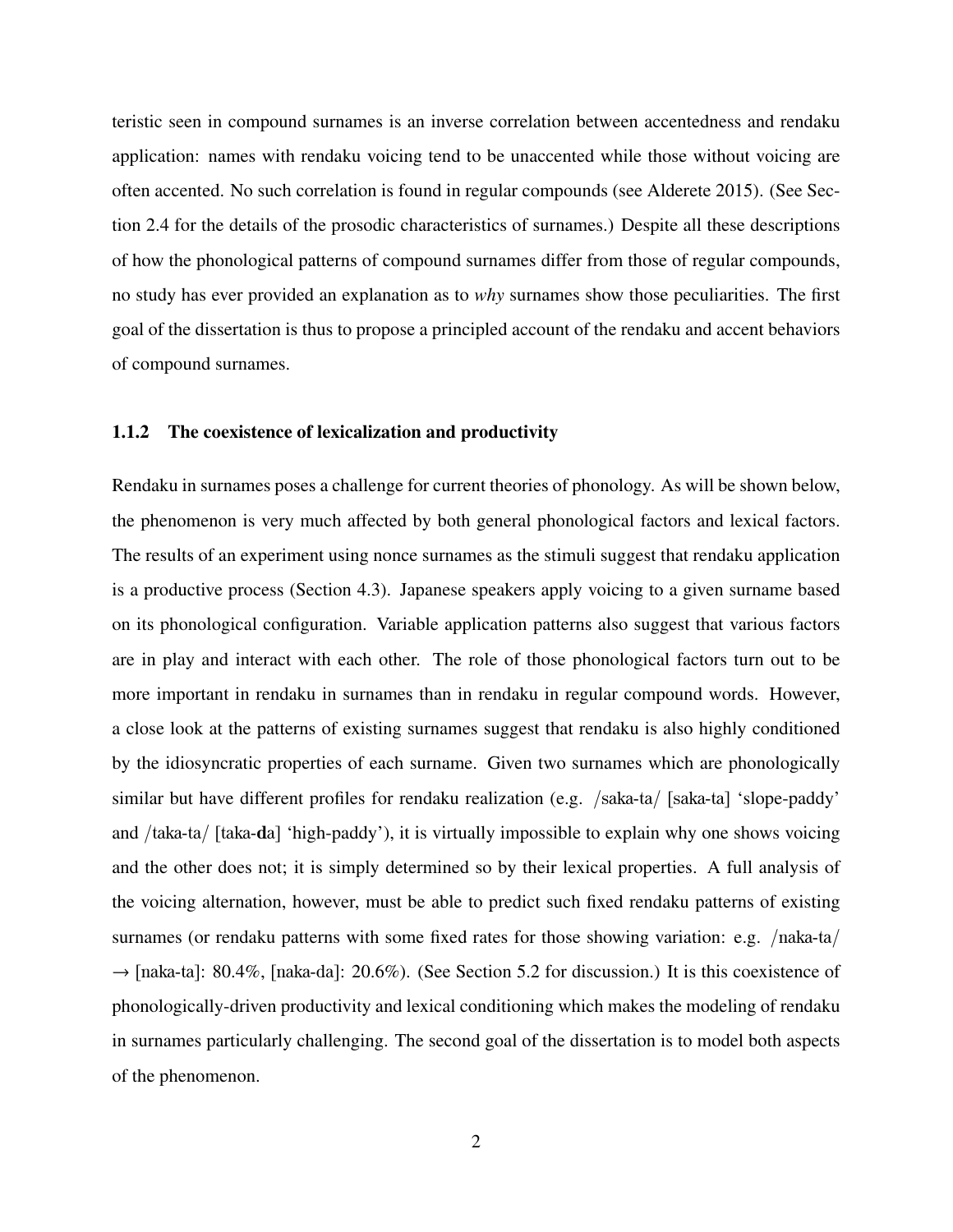## 1.2 Preview of the proposals

#### 1.2.1 Representation: A stem composed of stems

In order to account for the peculiarity of their rendaku patterns, I propose that compound surnames are represented in the grammar as single stems which are in turn composed of stems. This recursive morphological structure of a compound surname differs from that of a regular compound word, as shown in  $(1)$ .

- (1) Representations of compound surnames and regular compounds
	- a. A compound surname: A stem composed of stems  $[A]_{stem}$  +  $[B]_{stem}$   $\rightarrow$   $[\ [A]_{stem}$  -[B]<sub>stem</sub>]<sub>stem</sub>]
	- b. A regular compound: Two combined stems  $[A]_{stem}$  +  $[B]_{stem}$   $\rightarrow$   $[A]_{stem}$  -[B]<sub>stem</sub>

Base on the representation, I further claim that the rendaku and prosodic patterns of compound surnames are driven by stem-internal phonology. The proposal will give a unified account of their peculiar sound patterns. For example, the fact that voiced obstruents in the first element block the voicing alternation can be explained by a constraint which bans multiple voiced obstruents within a stem. Since a compound surname is represented as a stem, the stem-internal restriction applies to the whole compound, blocking rendaku voicing which would otherwise create multiple voiced obstruents *stem-internally*. Note that the ban on the cooccurrence of voiced obstruents in a stem is motivated independently of rendaku in surnames and its effects are found elsewhere in the language (see e.g. Ito and Mester 1986). It will be shown that most of the phonological patterns which are unique to compound surnames can be attributed to stem-internal phonology. (See Chapter 3.) The validity of the claim will also be corroborated by the results of a corpus study and an experiment. (See Chapter 4)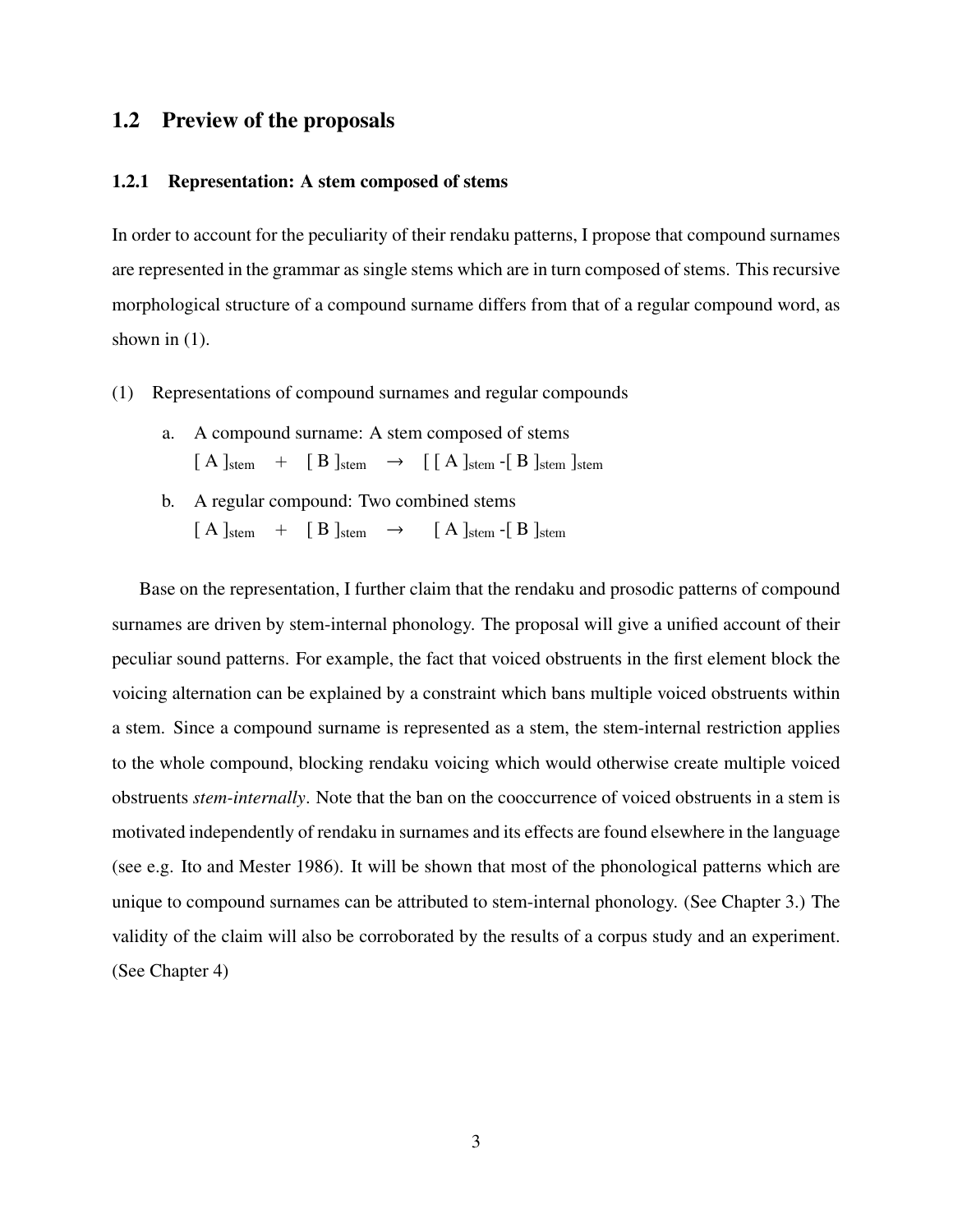#### 1.2.2 Grammar: A Maximum Entropy model with lexically-specific constraints

In order to meet the challenge of capturing both the lexicalized aspect and the productive aspect of rendaku application in surnames, I propose a Maximum Entropy Harmonic Grammar model composed of general phonological constraints and what we call "lexically-specific constraints" (Moore-Cantwell and Pater 2016). A Maximum Entropy Harmonic Grammar (MaxEnt HG) refers to a log-linear model couched within the framework of Harmonic Grammar (Legendre et al. 1990), which employs Optimality-Theoretic constraints (Prince and Smolensky 1993/2004) with constraint weights rather than rankings. (See Section 5.3.1 for more detailed descriptions of the framework.) When provided with a set of constraints, a MaxEnt HG model can learn and generate a probability distribution over a set of phonological forms based on their constraint violation profiles. The model's basic architecture allows for capturing so-called token variation; it can assign probabilities to output candidates of a given input form (e.g. /naka-ta/  $\rightarrow$  [naka-ta]: 80.4%, [naka-da]: 20.6%). Furthermore, when the model is equipped with constraints indexed to every lexical item, it can learn the idiosyncratic behavior of individual items. This will help account for the lexically-conditioned patterns of rendaku in surnames. I will also impose learning biases which work against these lexically-specific constraints to ensure that the model still prefers to learn general phonological patterns in the data. This is crucial for predicting the rendaku patterns of nonce surnames. Through learning simulations, I will show that a MaxEnt model with general constraints, lexically-specific constraints and learning biases can not only accurately learn the lexically-conditioned rendaku patterns of existing surnames but also capture the general patterns of productive rendaku application in non-existing surnames. (See Section 5.4.)

## 1.3 Notation and a sketch of Japanese phonology

#### 1.3.1 Notes on transcriptions

For transcriptions, I will use a modified version of the Kunrei romanization system, which is commonly used in the literature on Japanese phonology. There are several differences between the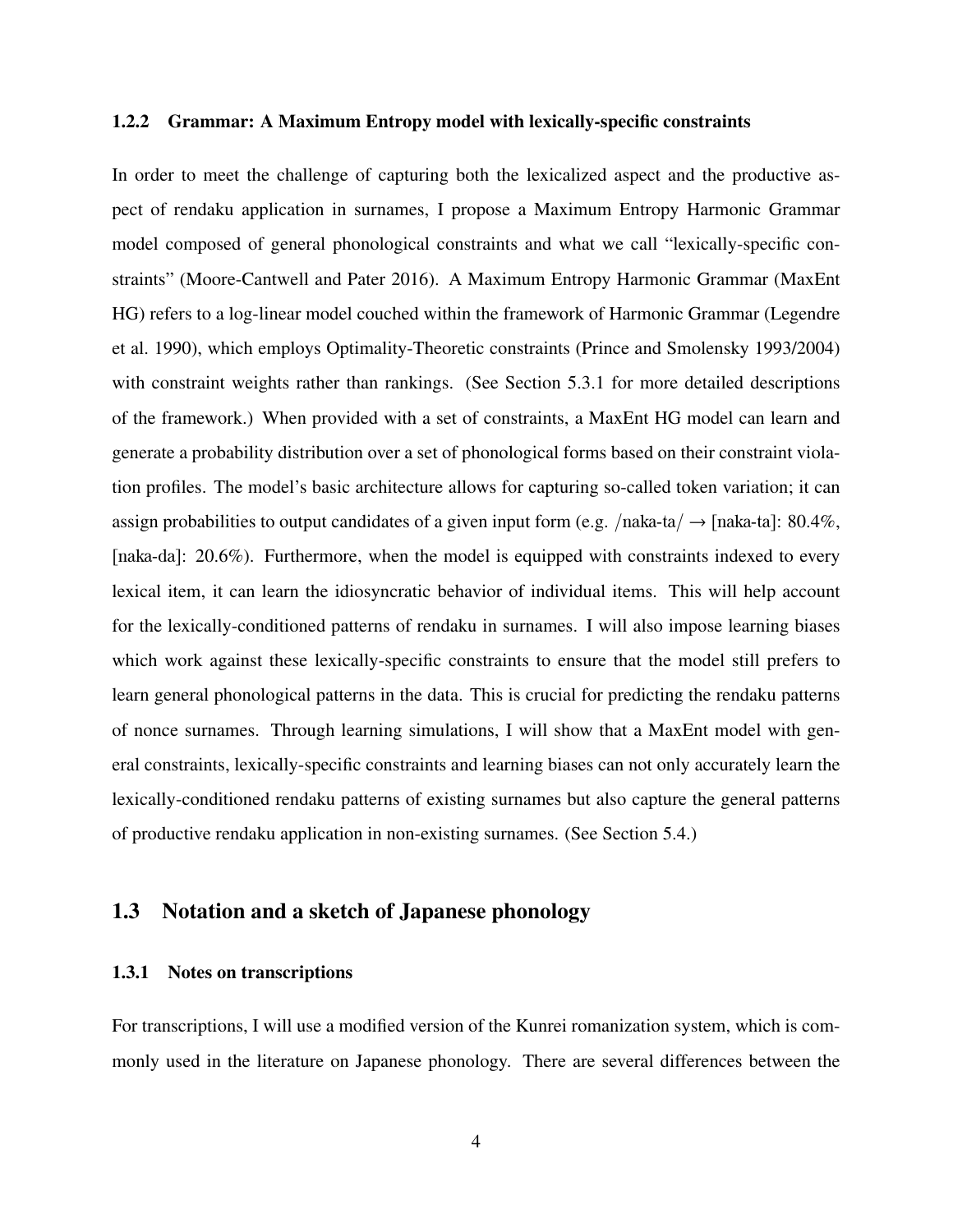adopted system and the International Phonetic Alphabet. I will note some of these differences when I introduce phonemes below. Both the phonemic forms and the phonetic forms of surnames presented as data will be transcribed using the Kunrei-based system (e.g. /taka-sima/ [taka-sima] 'high-island'). Thus, the transcriptions in this study are generally very broad; this is meant to reduce phonetic details which could distract the reader from relevant discussion. When relevant, Chinese characters, or *kanji*, will also be supplied (e.g. /taka-sima/ [taka-sima] 高島 'high-island'). When the name of an individual is given in the text, it will be italicized and written using the Hepburn romanization system, which is largely based on English orthography and is conventionally used in the transliteration of Japanese names (e.g. *Takashima* 'high-island'). The names of Japanese scholars in citations are also usually in Hepburn romanization but shown without italicization (e.g. Takashima 2017).

#### 1.3.2 Segments: Phoneme inventory

The main phonemes of the Japanese language are given in (2) below.

|   |               |  |         |     | Consonants |  |
|---|---------------|--|---------|-----|------------|--|
|   | <b>Vowels</b> |  | p b t d |     | k g        |  |
| 1 | u             |  |         |     |            |  |
| e |               |  |         | S Z |            |  |
|   |               |  | m       |     |            |  |

#### (2) Main phonemes of Japanese

Vowel length is phonemic. A long vowel is indicated by doubling the symbol as in [aa]; the IPA equivalent would be [a:]. A phonetic realization of  $|u|$  is often quite centralized and unrounded; in IPA, the sound is commonly transcribed as [W].

w r y

The palatal approximant is transcribed as  $/y/$  in this study; its IPA equivalent would be  $/j/$ .  $/r/$ is often realized as a tap or a (retroflexed) flap. Most of the consonants have their palatalized counterparts (with some restrictions of vowel contexts). Palatalized consonants are usually considered to be independent phonemes, but they are written with two symbols in this study: e.g.  $/ky/$  and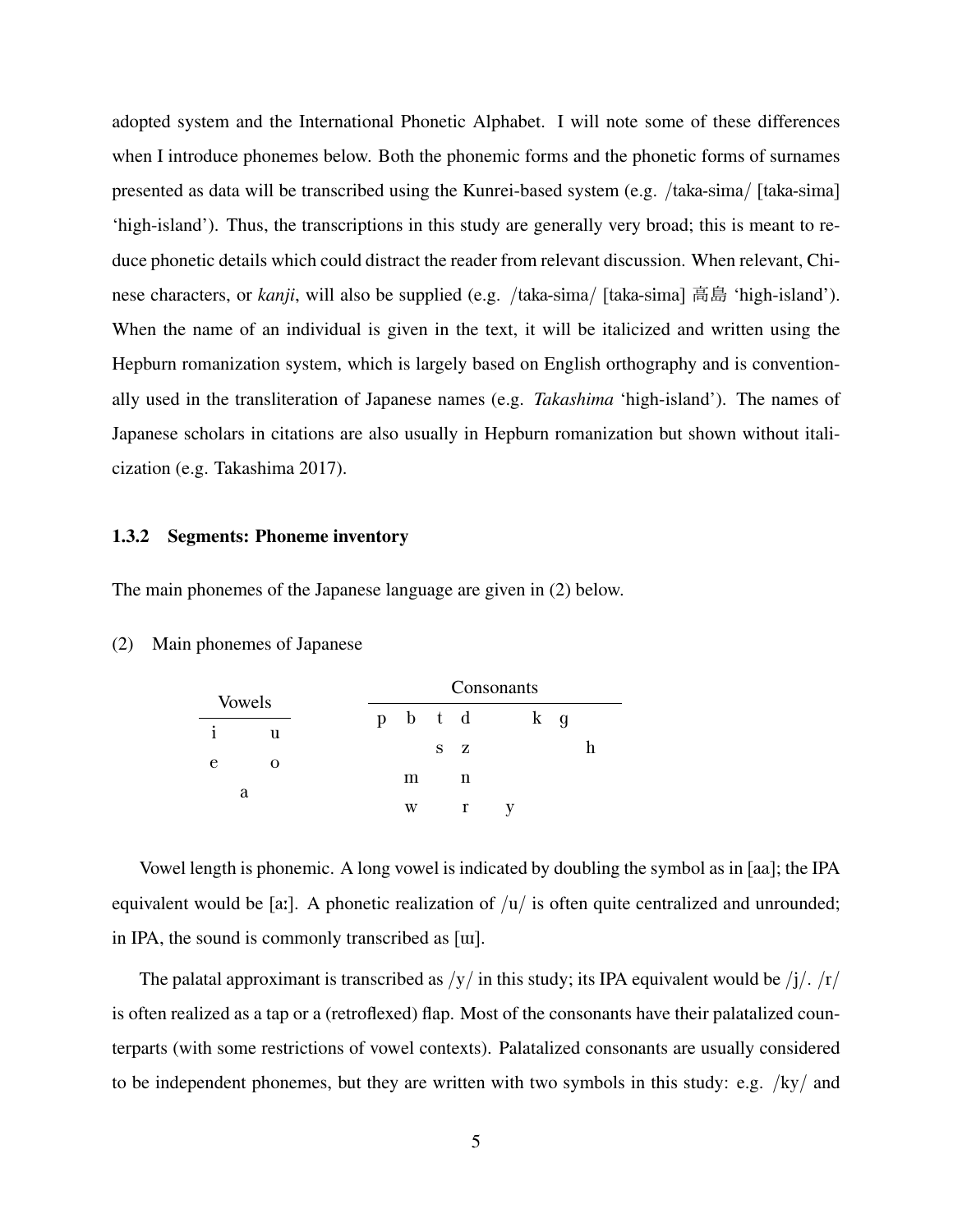/ny/. Most consonants can also be geminated. A geminate consonant is indicated by doubling the symbol as in [kk] and [nn]. Some analyses posit  $/N/$  as an independent phoneme. However, the distribution of the sound is limited to syllable-final position and it may be analyzed as any of the nasal sound underlylingly. In this study, the alveolar  $\langle n / \text{ will be used for both the phonemic and}$ phonetic forms of this moraic nasal sound: e.g. /san/ [san] 'three.'<sup>1</sup>

The alveolar fricatives  $\frac{s}{a}$  and  $\frac{s}{c}$  become alveolo-palatal before the high front vowel  $\frac{s}{a}$ , which is often described under the label "palatalization." Note that such palatalization will not be reflected in the transcriptions here, as in  $\frac{\sin{\pi i}}{\sin{\pi i}}$  and  $\frac{\sin{\pi i}}{\sin{\pi i}}$ ; the IPA equivalents of the phonetic forms would be [ $\pi$ i] and [ $\pi$ i]∼[d $\pi$ i] respectively.<sup>2</sup> /t/ and /d/ are also palatalized involving affrication before /i/. Again, these allophonic alternations will not be reflected in the transciptions, as in /ti/ [ti] and /di/ [di]; more narrowly, the phonetic forms would be [tci] and [dzi]∼[zi] respectively. /t/ and /d/ also become affricates before /u/; this is also not transcribed, as in /tu/ [tu] and /du/ [du], although in IPA they would be [tsw] and [dzw]. Phonemically palatalized coronal obstruents, transcribed as /sya/ [sya] and /tya/ [tya], are also realized as alveolo-palatal (with affrication for the stops /ty/ and /dy/); narrower transcriptions of the examples would be [ $\alpha$ ] and [t $\alpha$ ] respectively. /h/ becomes palatal before /i/ or when phonemically palatalized and bilabial before [u]. They are transcribed as [hi], [hya] and [hu] in this study; the IPA equivalents would be [çi], [ça] and  $\lceil \phi \text{uu} \rceil$  respectively.

#### 1.3.3 Prosody: Pitch accent

Japanese has lexical pitch accent. Words can be contrasted by the presence of accent or the location of accent. Phonetically, accent is realized as a fall in pitch, which can be represented as a highlow contour, associated to the accented syllable. In transcription, an accented syllable is indicated

<sup>&</sup>lt;sup>1</sup>The voiceless bilabial fricative ( $/\phi$  in IPA) may also be claimed to be an indendent phoneme, given that it may appear in any vowel context in loanwords. I omit it from the table of the main phonemes, since it only appears allophonically before /u/ in the native stratum and the focus of this dissertation is the phonology of native Japanese words.

 $^{2}/$ zi/ and /di/ can each be variably realized as [zi] or [dzi] (IPA), neutralizing the contrast between /z/ and /d/ in the context.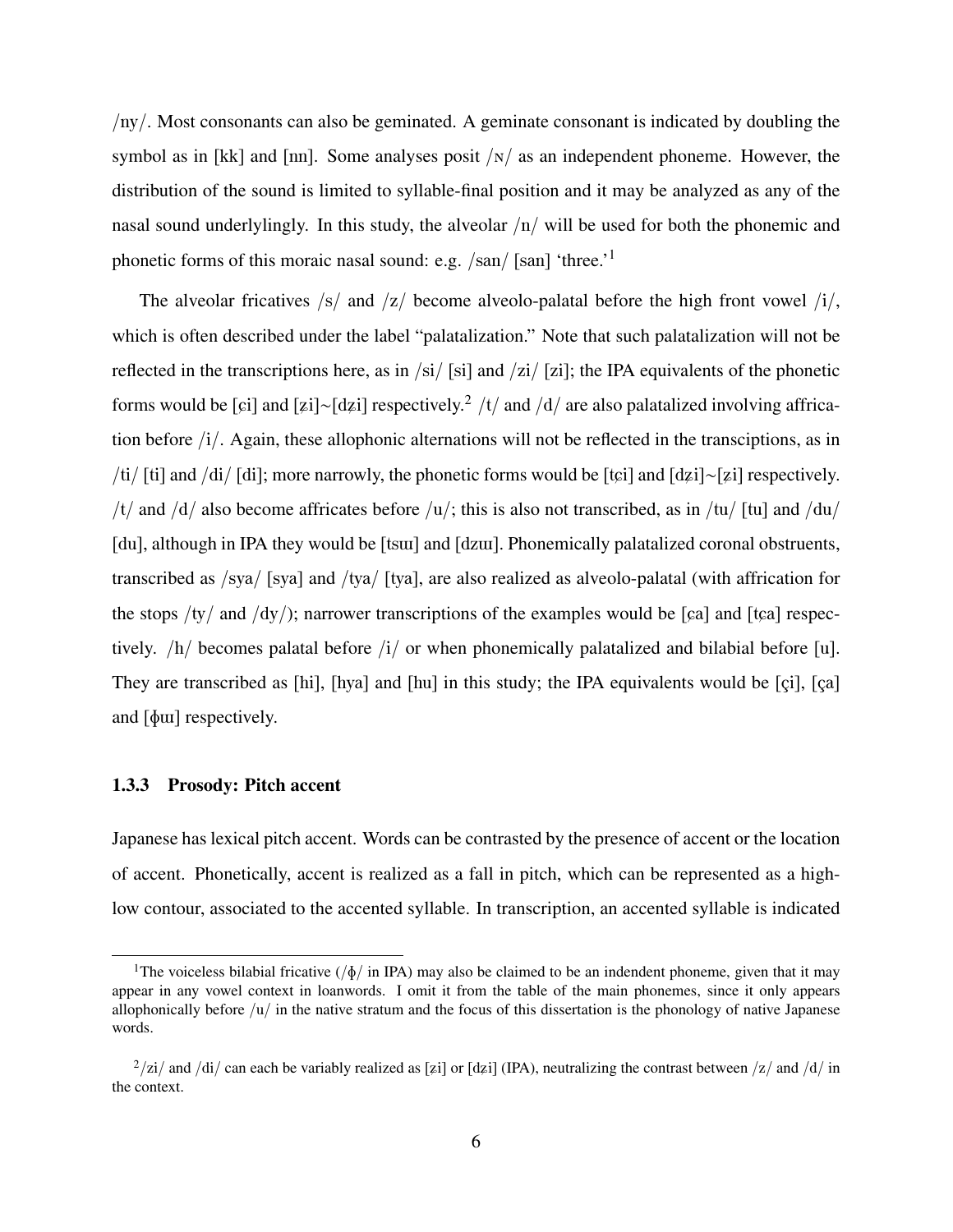by an accute accent mark, as in [á]. For clarity, I also adopt Ito and Mester's (2016) notation of using a superscript number to indicate the location/presence of an accented "mora," with moras being counted from the end of the word. For example, a superscript '2' indicates that accent is on the penultimate (second-to-last) mora, as in  $2$ [hási] 'chopsticks,' and a superscript '1' indicates that accent is on the last mora, as in  $\textsuperscript{1}[$  has<sup>1</sup>] 'bridge.' A superscript '0' indicates that the word is unaccented (i.e. no accented mora), as in  $<sup>0</sup>$ [hasi] 'edge.' Pitch accent is not marked when it is not</sup> under discussion.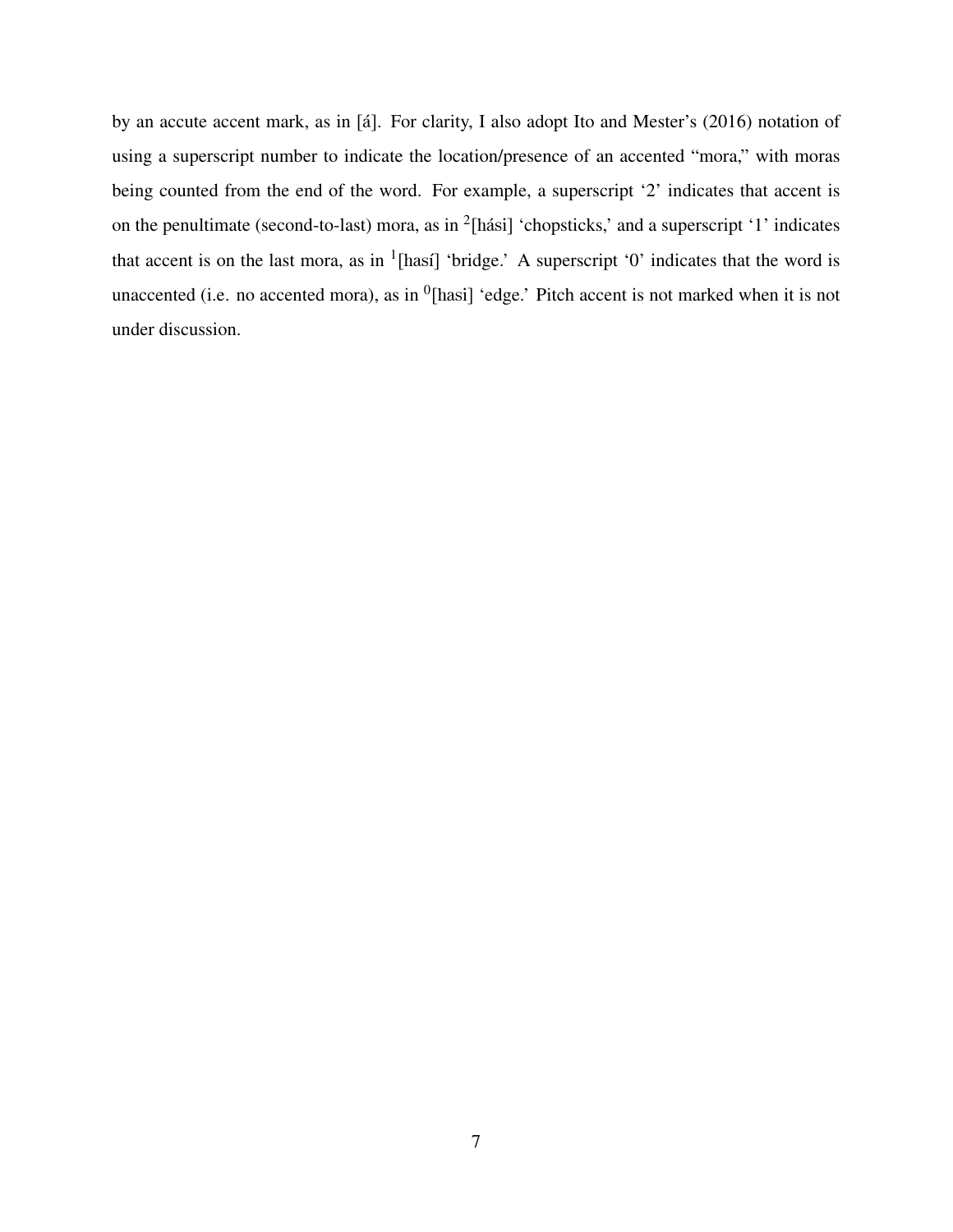# CHAPTER 2

## Data: Rendaku and accent in Japanese surnames

## 2.1 Chapter overview

This chapter presents issues surrounding the rendaku and accent patterns of compound surnames in detail. Section 2.2 gives a description of the phenomenon of rendaku application and its blocking by Lyman's Law in compounds in general. In Section 2.3, I present segmental factors affecting rendaku in compound surnames, pointing out the peculiarity of the voicing alternation in proper nouns as compared to that in common nouns. Section 2.4 discusses the prosodic patterns of surnames in association with rendaku. Section 2.5 describes how rendaku application is affected by lexical factors. Section 2.6 presents the history of surnames as well as rendaku voicing in Japanese and makes a claim that rendaku in surnames should be understood not as a vestige of old sound patterns but as a productive phonological process in the synchronic grammar of Japanese.

## 2.2 Background

#### 2.2.1 Rendaku and lexical propensities

*Rendaku*, or sequential voicing (Martin 1952), is a morphophonological process in Japanese whereby the initial obstruent of the second member of a compound becomes voiced, as shown in (3) below.<sup>1</sup>

 $1$ To be more precise, rendaku may occur not only in noun-noun compounds but also in morphologically-complex words of which one of the members is an affix or affix-like element (see Irwin 2012; Vance 2015). In this dissertation, I use the term "compound" for simplicity. Also, if a word is composed of more than two elements, not only the second element, as stated in the definition here, but also other non-initial elements may undergo rendaku, arguably under some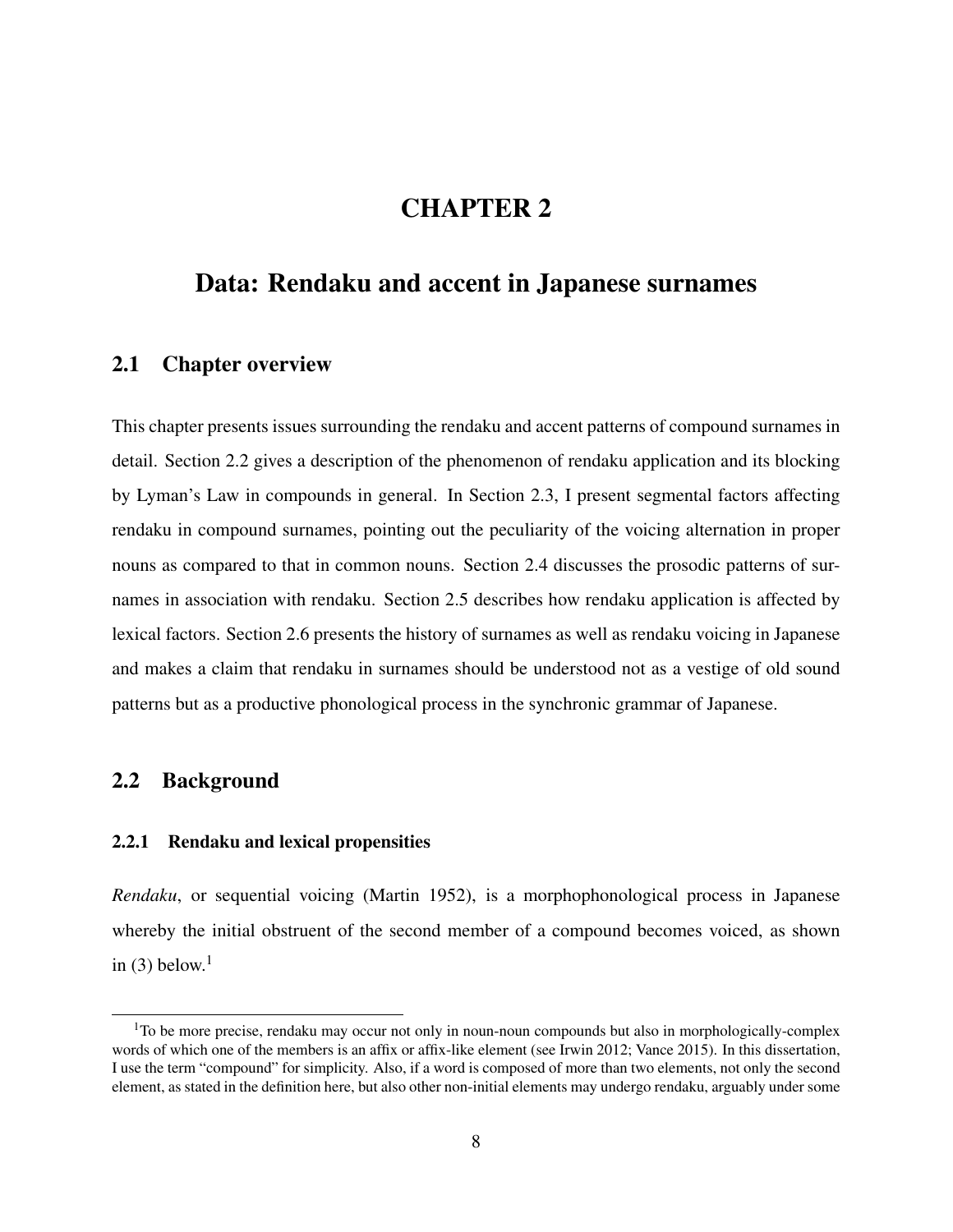(3) Compound formation involving rendaku

| a.             | maki + susi |        |                                 | $\rightarrow$ maki-zusi 'rolled-sushi' |
|----------------|-------------|--------|---------------------------------|----------------------------------------|
| $\mathbf{b}$ . | hon         | + tana |                                 | $\rightarrow$ hon-dana 'book-shelf'    |
|                | c. ori      |        | $+$ kami $\rightarrow$ ori-gami | 'folding-paper'                        |
|                | d. osi      |        | $+$ hana $\rightarrow$ osi-bana | 'pressed-flower'                       |

As can be seen, if the second element of a compound (henceforth referred to as E2) starts with a voiceless obstruent such as [s], [t], [k] or [h], the consonant becomes voiced as a result of compounding. Note that  $[h]$  alternates with  $[b]$  for historical reasons.<sup>2</sup> Rendaku applies vacuously when E2 starts with a sonorant (e.g. maki + mono  $\rightarrow$  maki-mono 'rolled-material').

Despite being one of the most well-studied phenomena of sound alternations in Japanese phonology, rendaku remains a recalcitrant problem, mainly due to irregularities in its application. McCawley (1968), one of the oldest studies on Japanese phonology in generative linguistics, writes "I am unable to state the environment in which the 'voicing rule' applies [...]" (McCawley 1968:87). Some studies have shown that its applicability is affected by factors such as lexical strata, the length of the components and the morphological or semantic structure of the compound (see Vance 2015 among others for a recent comprehensive overview). Other studies have also pointed out a morpheme-specific nature of rendaku. Rosen (2001) argues that some morphemes, when they appear as E2 of a compound, often undergo the voicing alternation (hence he calls them "rendaku lovers") while some others typically do not ("rendaku haters") or even never ("rendaku immune morphemes"). (Also see Nakagawa 1966; Martin 1987; Vance 1979, 1980b for similar observations.) In other words, all else being equal, whether rendaku applies or not is determined by each E2's lexical propensity to undergo the voicing alternation.

The lexical propensities of E2 morphemes still do not give a full account of the phenomenon, however. Rosen (2001) classifies morphemes as "rendaku lovers" if they voice in more than 66%

additional conditions (see Otsu 1980 for the so-called Right Branch Condition; see Vance 1980a for criticisms; also see (Kawahara 2015a) and references therein for discussion).

<sup>&</sup>lt;sup>2</sup>It is generally agreed that the /h/ in present-day Japanese was derived from Proto-Japanese \*/p/ through / $\oint$ / (Ueda 1898 via Takayama 2012; also see Kiyose 1985; Miyake 2003:66–77,164–166.)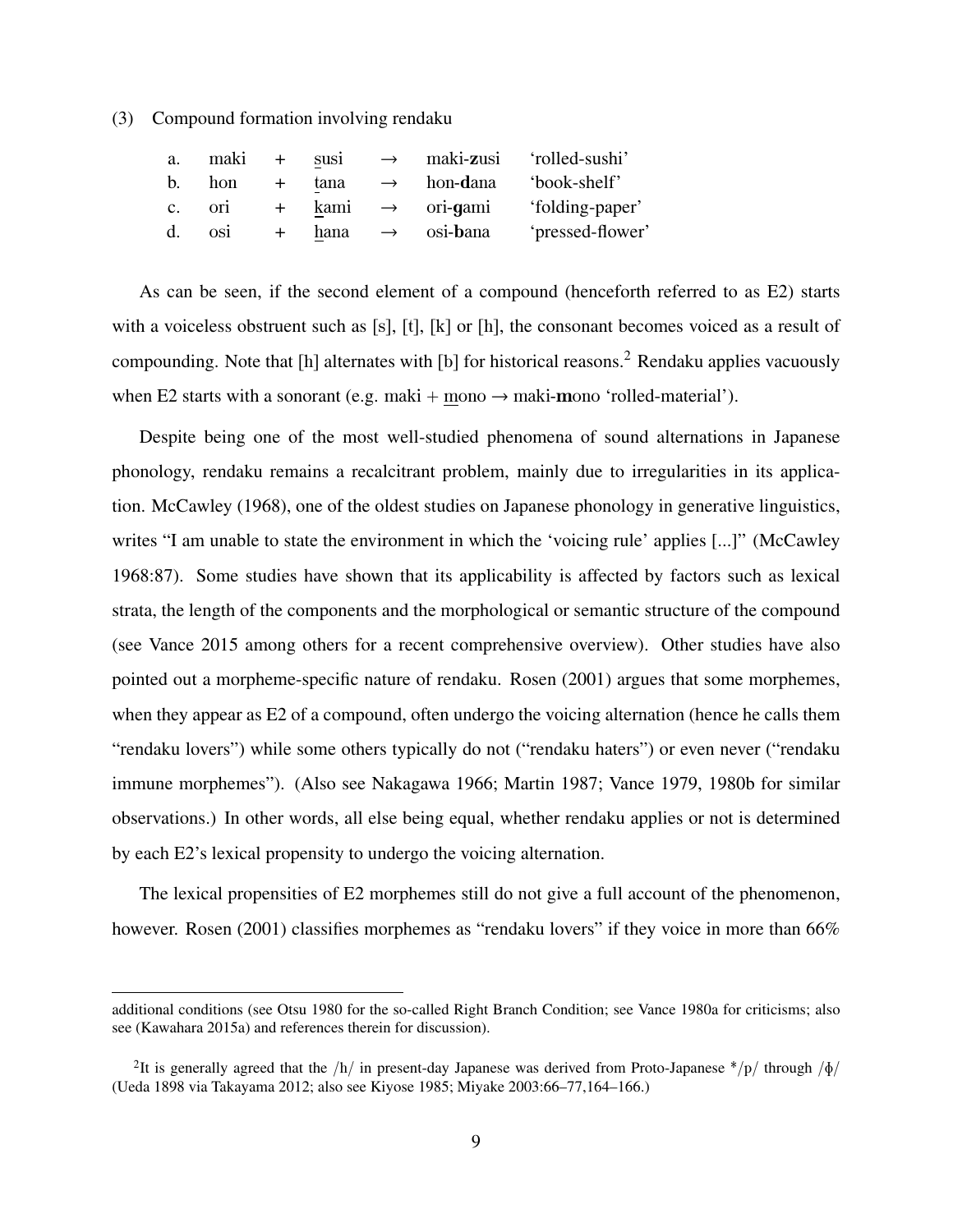of the compounds they occur in, and as "rendaku haters" if they voice in less than 33% of the compounds they occur in. $3$  Irwin (2016a) further adds two other categories: "rendaku submissive" morphemes which always undergo rendaku, and "rendaku waverers" which fall between "lovers" and "haters," voicing from 34% to 66% of the time. Notice that, although such classification may help capture the tendencies of rendaku application, it cannot be used as a crucial factor in determining whether or not a given compound undergoes rendaku. There are cases where the exact same E2, whether a lover, waverer or hater, undergoes rendaku in one compound but not in another for no specific reason. This irregularity of rendaku is exemplified in (4) by compounds with /kuti/ 'mouth, entrance' as E2. /kuti/ is a rendaku lover according to Rosen (2001), but it still shows some variability in rendaku application. To the best of my knowledge, none of the factors that have been proposed in the literature can truly explain why rendaku applies in (4a), but not in (4b), and why (4c) shows free variation (some examples are taken from Vance 2005c).<sup>4</sup>

#### (4) Irregularity of rendaku

|  |  | a. kaqe + kuti $\rightarrow$ kaqe-guti                                   | 'behind-mouth (gossip)'    |
|--|--|--------------------------------------------------------------------------|----------------------------|
|  |  | b. haya + kuti $\rightarrow$ haya-kuti                                   | 'fast-mouth (fast speech)' |
|  |  | c. waru + kuti $\rightarrow$ waru-kuti ~ waru-guti 'bad-mouth (slander)' |                            |

This suggests that rendaku application may be determined on a word by word basis. The lexical irregularities of rendaku have led some linguists to conclude that compound voicing is not a productive rule in the phonological grammar of Japanese and that the rendaku patterns of all compounds are simply lexicalized. A strong argument against this view is that rendaku is attested in newly coined words and also in experiments using nonce words (Vance 1979, 1980b; Ihara and Murata 2006; Kawahara and Sano 2014a,b,c to name a few; also see Kawahara 2016 and references

<sup>&</sup>lt;sup>3</sup>Rosen limits his data to two-element compounds where both elements are bimoraic native Japanese morphemes, when he calculates the rendaku application rate of each morpheme. He claims that when one of the elements exceeds two moras, compounds are generally more likely to undergo rendaku. See Section 2.4.3 for more details.

<sup>4</sup>Sato (1989) notes that rendaku occurs less often if the first element (E1) is an adjectival element. This could possibly explain why (4a) does not undergo rendaku. Note, however, that (4c) also has an adjectival root as E1 and it still variably undergoes rendaku. Sato admits that this is just a tendency and there are actually many counter-examples to this generalization.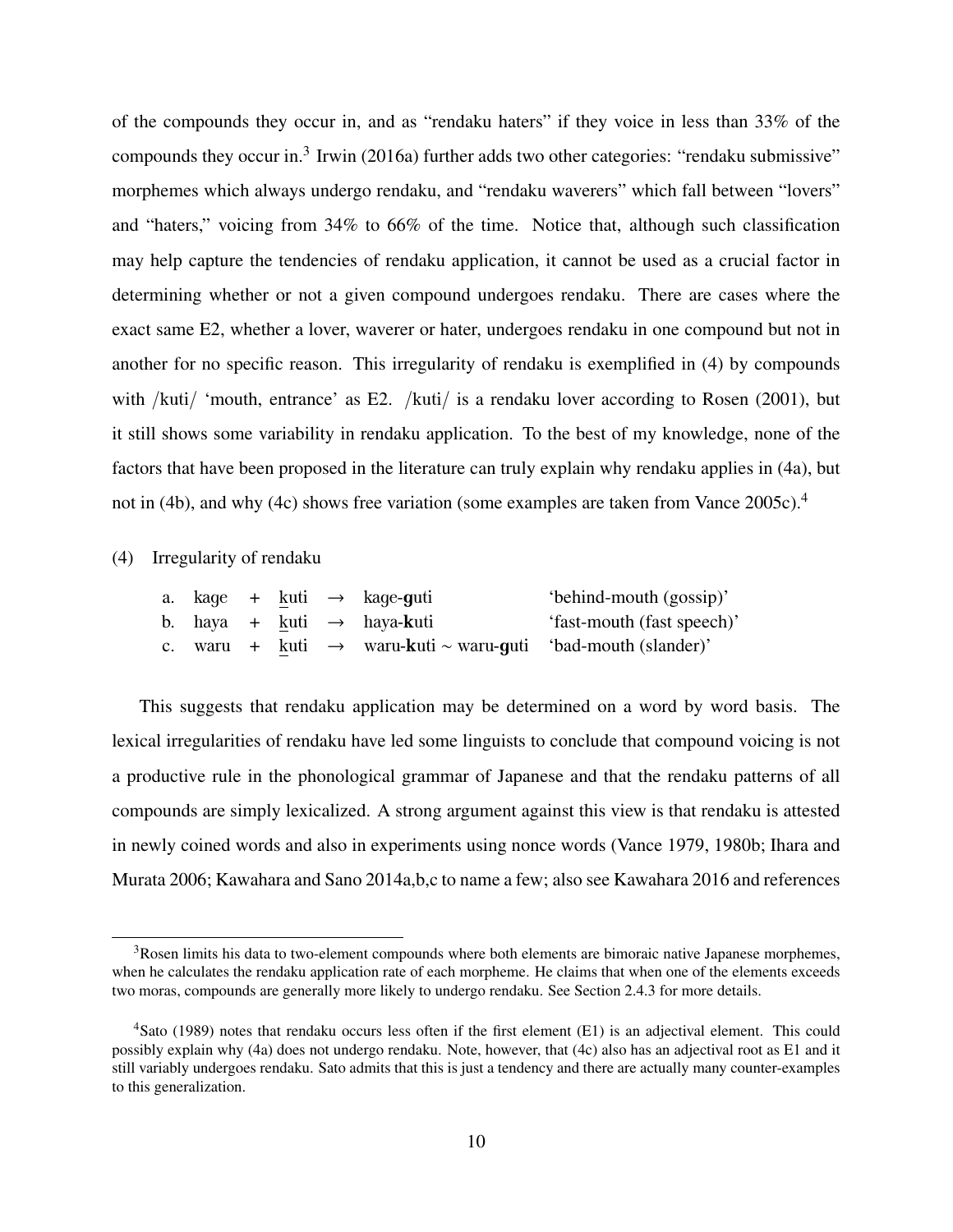therein). This being said, there is no doubt that rendaku has many irregularities as stated in Vance (2014) and its status in phonology has always been debated. The reader is referred to Fukuda and Fukuda (1994), Kawahara (2015a, 2016), Kubozono (2005), Ohno (2000) and Vance (2014, 2015) among others for relevant discussion.

#### 2.2.2 Lyman's Law and its role in the lexicon

Although the phonological status of rendaku is highly controversial, there is one point about its applicability that has reached a close consensus among linguists; the voicing alternation does not occur if E2 already contains a voiced obstruent. This blocking of rendaku is commonly known as Lyman's Law (Lyman 1885, 1894).<sup>5</sup> See the examples in  $(5)$  below.

(5) Lyman's Law blocks rendaku

|  |  |  | a. yama + kaze $\rightarrow$ yama-kaze, *yama-gaze 'mountain-wind' |                  |
|--|--|--|--------------------------------------------------------------------|------------------|
|  |  |  | cf. b. yama + kumo $\rightarrow$ yama-gumo                         | 'mountain-cloud' |
|  |  |  | c. oo + tokage $\rightarrow$ oo-tokage, *oo-dokage 'big-lizard'    |                  |
|  |  |  | cf. d. oo + tanuki $\rightarrow$ oo-danuki                         | 'big-racoon'     |

In (5a), rendaku does not apply since the underlying form of the E2 /kaze/ 'wind' has  $|z|$ in the second syllable. This contrasts with (5b) where the E2 /kumo/ 'cloud' does not contain a voiced obstruent, and the compound does undergo rendaku. Note that this blocking of voicing by a voiced obstruent is not a local phenomenon. As shown in (5c), the  $/g/\text{ in } / \text{to} \text{kage}/ \text{ 'lazard'}$ prevents voicing of the initial /t/ although they are separated by another syllable. The law can be viewed as a kind of Obligatory Contour Principle effect on the stem level (Ito and Mester 1986); it disallows the occurrence of multiple voiced obstruents in the domain of a single stem. Rendaku is

<sup>5</sup>According to Miyake (1932), Motoori Norinaga (1730–1801), a Japanese philologist and physician in the Edo period, also documents this blocking factor of rendaku in his *Kojiki-den* (Motoori 1790-1822) (see Miyake 1932; Endo 1980; Vance 1980b). Suzuki (2004) also points out that Kamo no Mabuchi (1697–1769) has some notes on the phenomenon in his *Goi-ko¯* (Kamo 1765-1789). Kamo mentions that compounds like /yama-kaze/ do not undergo rendaku as the second element contains a voiced obstruent. Although the law could be called the "Kamo-Motoori-Lyman Law" to acknowledge the three scholars who may have discovered it independently, I will refer to it as Lyman's Law in this dissertation following the convention in the generative linguistics literature.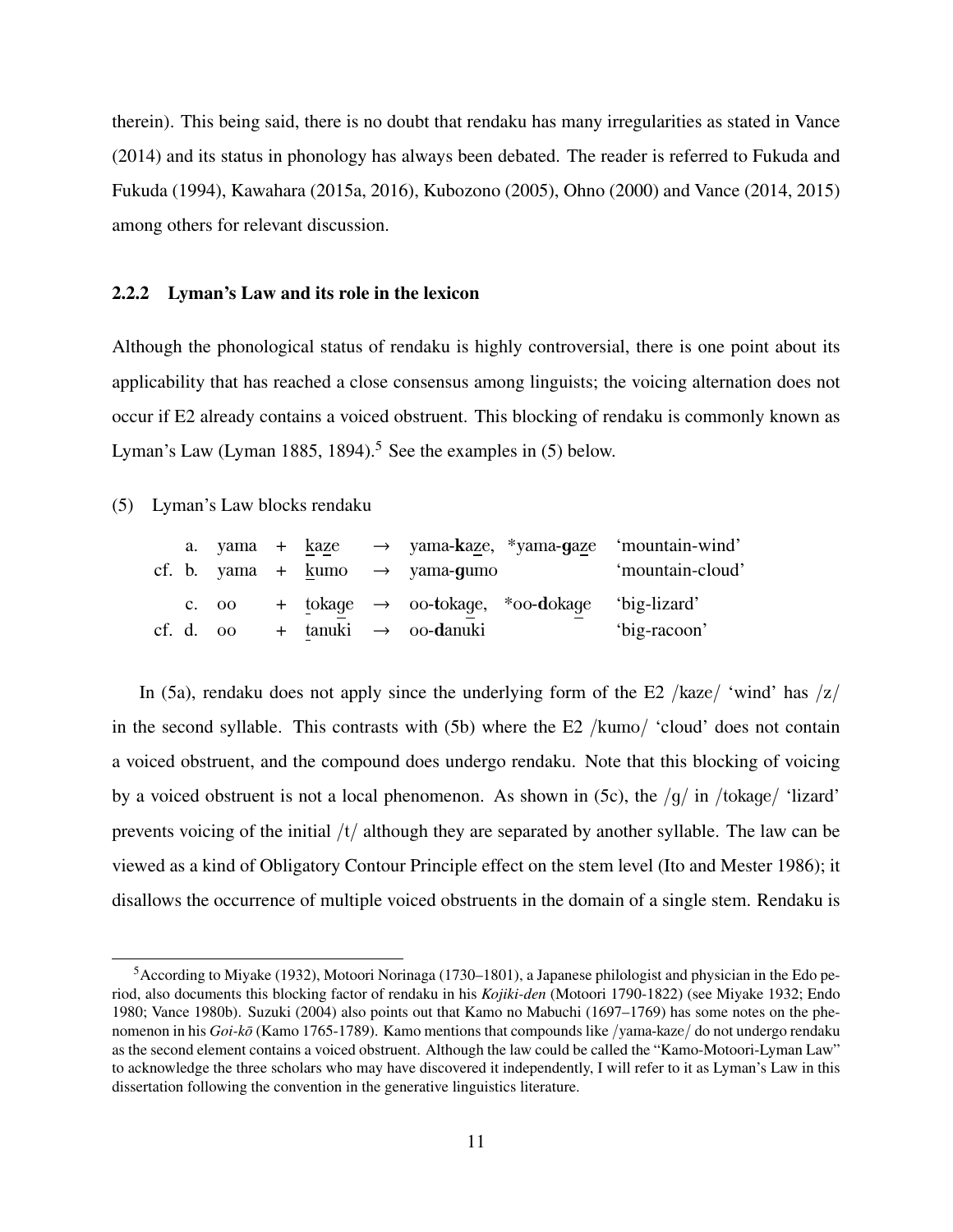thus blocked when it would create a second voiced obstruent in E2.

Lyman's Law is essentially inviolable, allowing only a handful of exceptions.<sup>6</sup> There is also evidence for its psychological reality. Although the effect is often gradient in experimental settings, Japanese speakers show dispreferences for nonce compound words with rendaku violating Lyman's Law (see Vance 1979, 1980b; Ihara et al. 2009; Kawahara 2012; Kawahara and Sano 2014a,b, 2016 among others).<sup>7</sup>

The statement that there should not be multiple voiced obstruents within a stem also holds true as a static generalization of the Japanese lexicon. Native Japanese stems do not usually contain more than two voiced obstruents except those that are onomatopoeic or those with pejorative connonations. Lyman's Law is thus not just a rendaku blocking factor but a more general phonotactic constraint on native stems in Japanese (see Morita 1977; Ito and Mester 1986; Yamaguchi 1988).<sup>8</sup>

#### 2.2.3 Compound surnames and rendaku

Most Japanese surnames are compounds. Of the top 10,019 names in a large database of surnames (Shirooka and Murayama 2011), 96.38% of them are composed of multiple morphemes: 3.62% are monomorphemic (e.g. *Hara* /hara/ 原 'field'), 88.75% are bimorphemic (e.g. *Tahara* /ta-hara/ 田原 'paddy-field'), 7.58% are trimorphemic (e.g. *Odawara* /o-ta-hara/ 小田原 'small-paddyfield')<sup>9</sup> and 0.05% are composed of four morphemes (e.g. *Teshigawara* /te-si-kawa-hara/ 勅使河原

 $6$ See Kindaichi (1976/2005:342), Vance (1987:137) and Vance (2014:159) for the few exceptional cases. Also see Suzuki (2005, 2008) for a historical explanation on how such words arose.

<sup>&</sup>lt;sup>7</sup>Note, however, that Vance (1979, 1980b) finds variation among participants in how sensitive they are to Lyman's Law in the wug test he conducted. He concludes that the law is psychologically real only for some speakers of present-day Japanese.

 ${}^{8}$ The ban on multiple voiced obstruents within a stem does not have such categorical effects in loanwords as it is violated by a number of loan stems (e.g. [bagu] 'bug'; Ito and Mester 2003). However, the effects of Lyman's Law may show up even in loans under certain conditions. See Nishimura (2003); Kawahara (2006, 2011, 2012) among others for the details.

<sup>&</sup>lt;sup>9</sup>The alternation of /ta/ to [da] is due to rendaku application. /hara/ to [wara] is a case of vocalization of [h], which happens occasionally in surnames. See Akinaga (1977b); Asai (2014); Vance and Asai (2016) for details.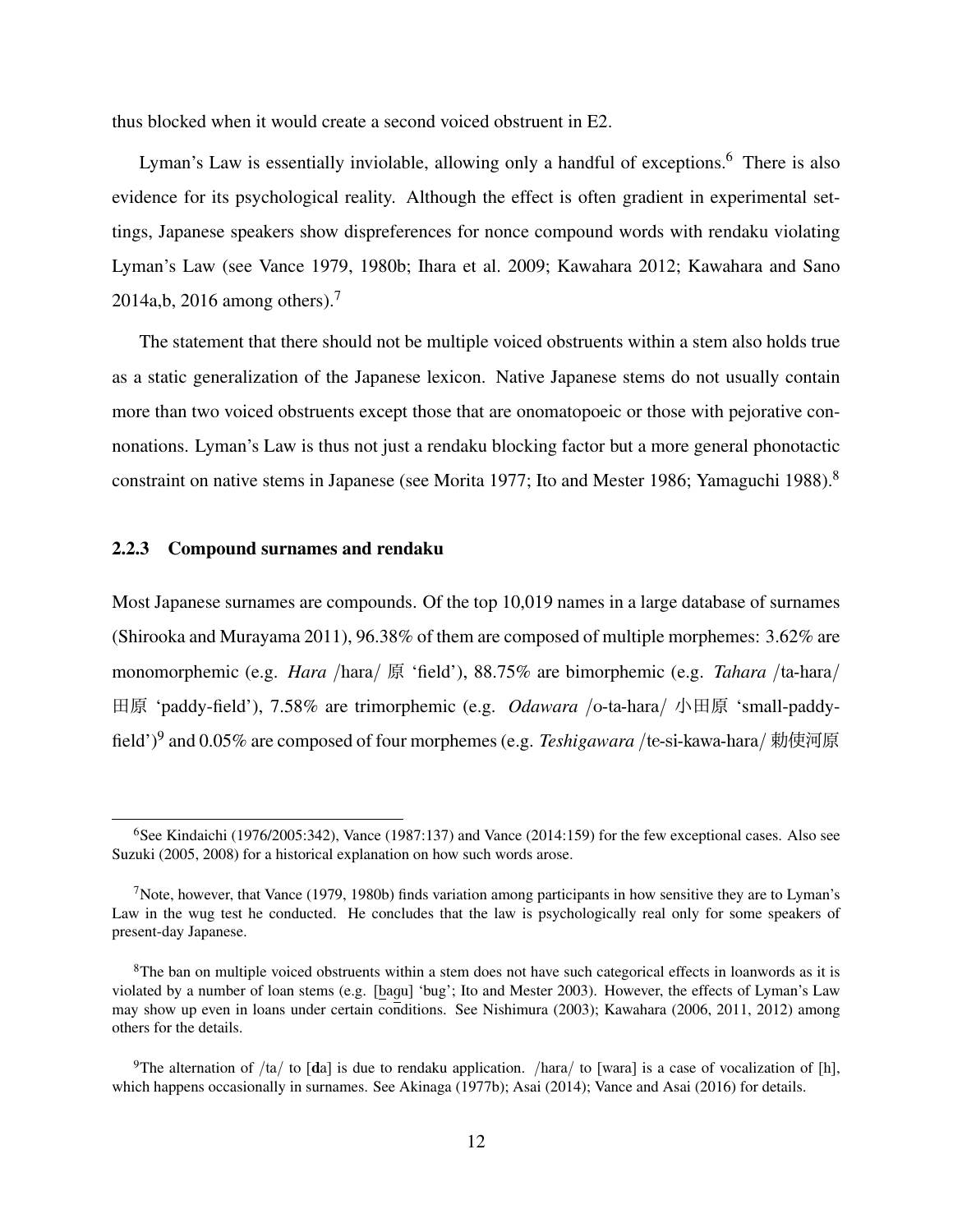'imperial-envoy-river-field').<sup>10</sup> In writing, each morpheme is represented by a Chinese character or *kanji*. For example, the fourth most common surname *Tanaka* /ta-naka/ 田中, which literally means 'paddy-center,' is written with two Chinese characters and can be decomposed into /ta/ 田 'paddy, rice field'<sup>11</sup> and /naka/ $\uparrow$  'center, middle, inside.'

Compound surnames qualify for undergoing rendaku if the second element (E2) starts with a voiceless obstruent. As in regular compounds, rendaku in surnames is not an iron-clad rule. Certain names typically show the voicing change while others do not, and there are also some that show "free variation."<sup>12</sup> This is illustrated in (6) below with surnames which have /ta/  $\boxplus$  'paddy' as E2.

(6) Japanese surnames and rendaku

|  |  | a. yama + ta → yama- <b>d</b> a                                     | $\Box \Box$ 'mountain-paddy' |
|--|--|---------------------------------------------------------------------|------------------------------|
|  |  | b. nari + ta $\rightarrow$ nari-ta                                  | 成田 'completed-paddy'         |
|  |  | c. naka + ta $\rightarrow$ naka-ta $\sim$ naka-da 中田 'center-paddy' |                              |

It is worth noting here that rendaku is usually not reflected in the orthography. On most occasions, surnames are written in the kanji script, where each character represents one morpheme possibly with multiple different readings. For example, in (6), the second element is always written with the same character  $\boxplus$  'paddy,' whether it is realized as [ta] or [da].

<sup>&</sup>lt;sup>10</sup>The morphological structures of surnames are inferred from the orthography on the assumption that each morpheme is represented by one Chinese character. The assumption is not necessarily true, since there are a handful of morphemes which can be written with either one character or two characters (e.g. /kubo/ '(geologic) depression': 窪 or 久保). The meanings of the example surnames are literal translations.

<sup>&</sup>lt;sup>11</sup>The morpheme originally means 'field' more generally, and 'paddy, rice field' may not be an accurate translation to be used for certain surnames with /ta/. However, I will use 'paddy, rice field' in order to differentiate it from other morphemes also meaning 'field,' such as /hara/ '(natural) field' and /hata/ '(plowed) field.'

 $12$ "Free variation" here does not mean that one single person's surname can be pronounced either with or without rendaku at each utterance. It rather means that we find both people who have the rendaku reading and people who have the non-rendaku reading even though their surnames are composed of the same morphemes and written with the same kanji. I will use the term "free variation" for the lack of better words.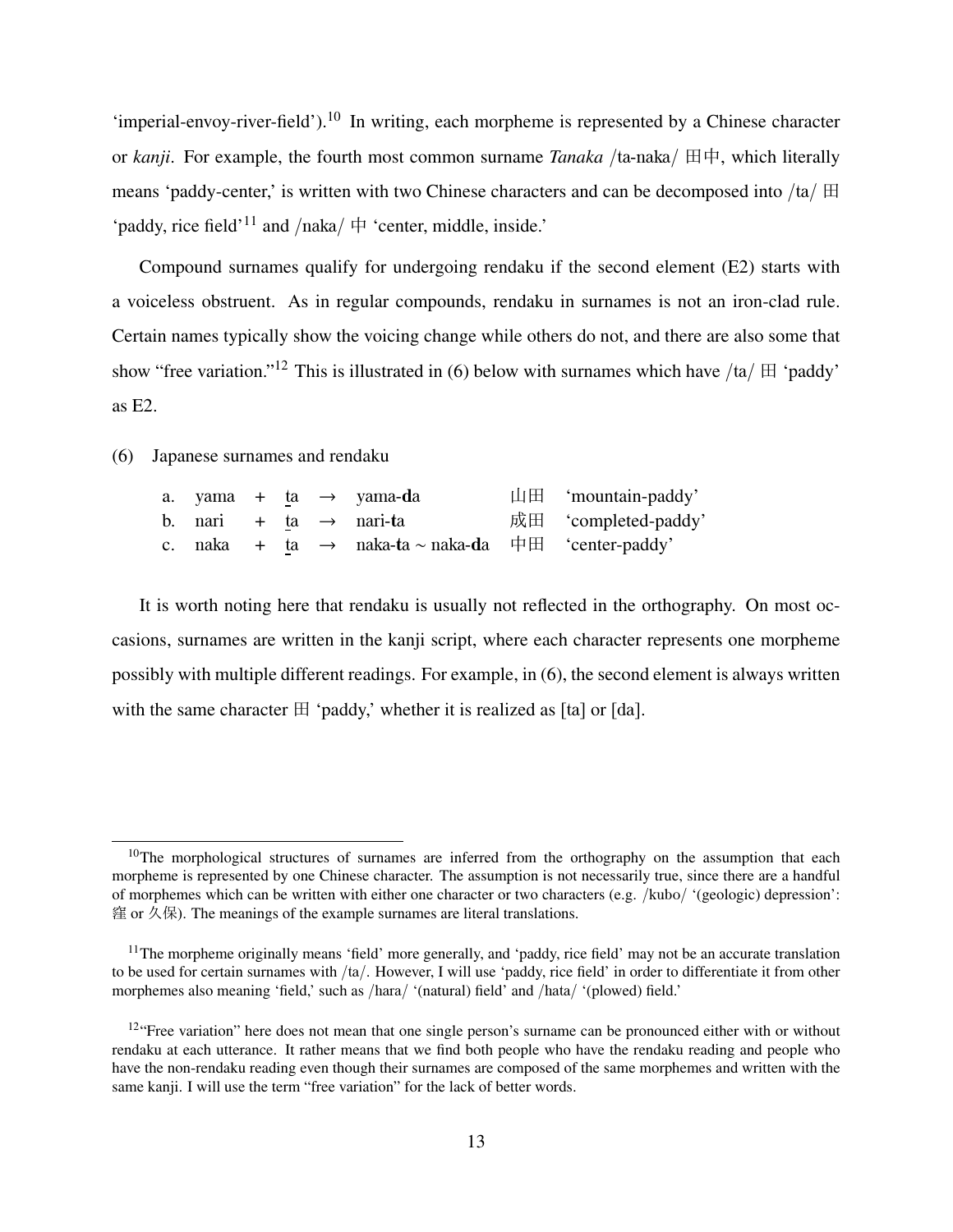#### 2.2.4 Summary

To summarize, rendaku is a morphophonological process that voices the initial segment of the second element (E2) of a compound. Although its application is conditioned by a number of factors including lexical propensities and is often said to be unpredictable, it is categorically blocked by Lyman's Law, which prohibits the occurrence of multiple voiced obstruents within a stem. Most Japanese surnames are compounds and thus may undergo rendaku like regular compound words.

### 2.3 Segmental factors

This section describes how segmental factors affect rendaku application in compound surnames. I will show that the rendaku patterns in surnames are peculiar and different from those in regular compounds.

#### 2.3.1 Strong Lyman's Law?

Although the rendaku patterns in compound surnames may appear to be as complex as those in normal compounds, Sugito (1965) reveals that the voicing alternation is largely predictable when it comes to surnames with /ta/ as E2. She observes that rendaku is conditioned by the onset consonant of the syllable preceding /ta/, namely the last consonant of the first element (henceforth E1).<sup>13</sup> For example, if E1's last consonant is /s/, /t/, /k/, /m/ or /n/, rendaku is commonly observed, as in (7a). On the other hand, if the consonant is a voiced obstruent such as  $\frac{z}{h}$ ,  $\frac{b}{h}$ ,  $\frac{d}{d\theta}$ or  $/g/$ , rendaku never applies, as in (7b).<sup>14</sup>

<sup>&</sup>lt;sup>13</sup>Given that Japanese allows only a limited set of coda consonants (see Ito 1986; Ito and Mester 1994), "E1's last consonant" usually refers to "the onset consonant of E1's final syllable." Note, however, that the final syllable of E1 may have a moraic nasal or the first half of a geminate consonant in coda (e.g. kan-da, nit-ta), in which case I use the term "E1's last consonant" to refer to the coda consonant instead of the onset consonant.

<sup>&</sup>lt;sup>14</sup>Sugito's (1965) generalizations are not based on features and she also includes the glide  $/y/$  in the set of consonants that block rendaku as in (7b). Here, I follow the generalizations made by Kubozono (2005) and Zamma (2005), who analyze Sugito's (1965) data.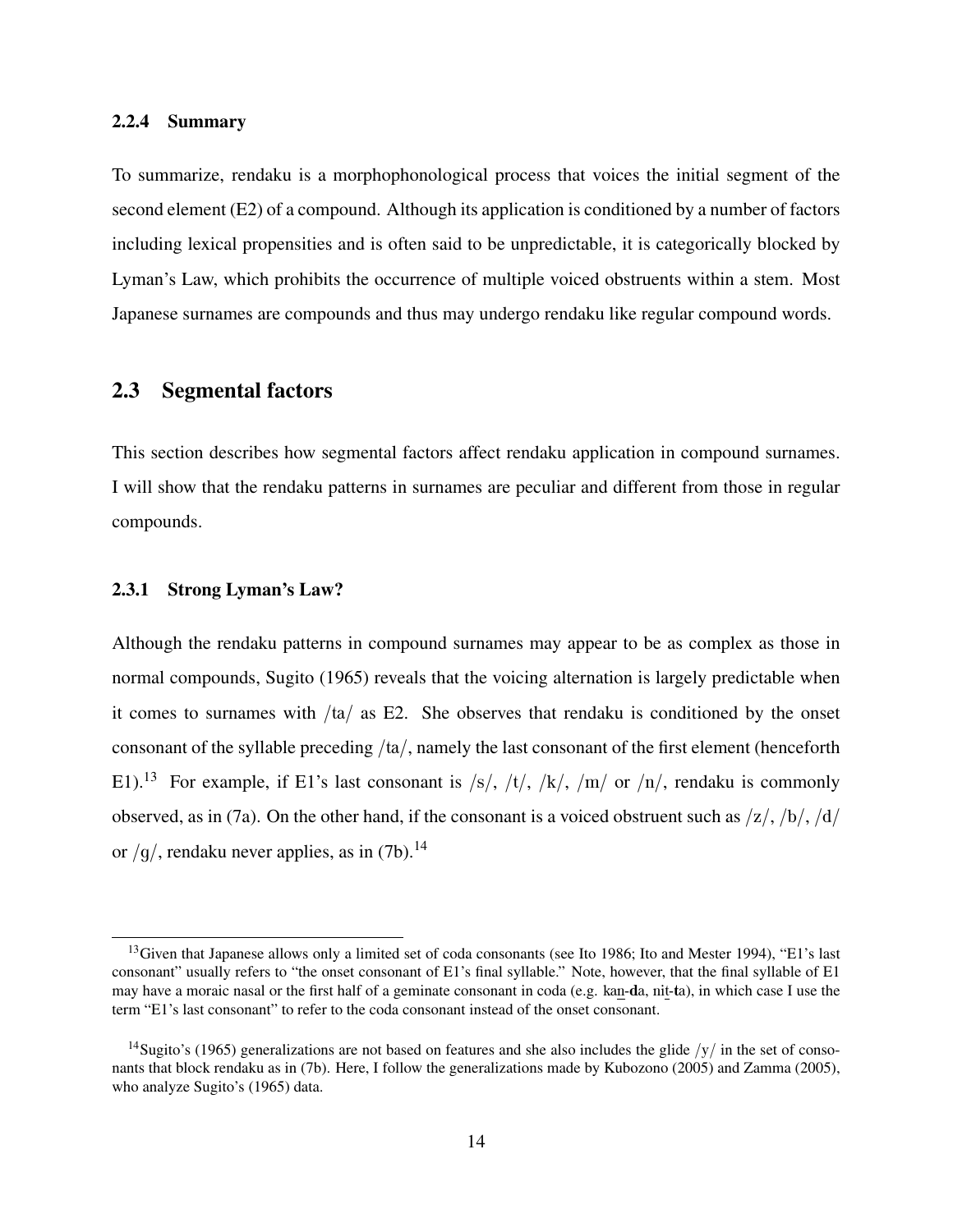(7) E1's last consonant conditions rendaku in surnames with /ta/

- a. If  $/s$ , t, k, m, n/, mostly rendaku: asa-da matu-da taka-da yama-da sana-da
- b. If  $/b$ , d, q, z/, no rendaku: kazi-ta siba-ta kado-ta naga-ta

The table in (8) gives the number of surnames with  $/ta$  as E2 showing either rendaku or no rendaku (i.e. [da] or [ta]) sorted by the type of the last consonant in E1 in the data compiled by Sugito (1965). As can be seen, rendaku applies in most surnames which have a voiceless obstruent or a nasal in E1's final syllable, while there is no surname with a voiced obstruent in E1 which shows rendaku voicing. (Note that Sugito excludes surnames showing free variation as in (6c) from her data. Also, her survey is only concerned with surnames with an E1 morpheme that is bimoraic. $15$ )

(8) No. of surnames with /ta/ by E1's last consonant and rendaku (Sugito 1965)

| E1 last cons.                   | <b>t</b> a | dа                |
|---------------------------------|------------|-------------------|
| /s, t, k, m, n/                 | 16         | 158               |
| $\sqrt{z}$ , b, d, g $\sqrt{z}$ | 30         | $\mathbf{\Omega}$ |

This blocking of rendaku by a voiced obstruent in E1 may, at first glance, seem to be the application of Lyman's Law; one may think that if E1 already contains  $\frac{z}{, \frac{b}{, \frac{d}{\sigma}}$  or  $\frac{g}{, \text{r}}$  rendaku should be blocked as it would create two voiced obstruents within the compound (e.g.  $siba + ta$ )  $\rightarrow$  \*siba-da, siba-ta). Note, however, that the law's effect is normally stem-bounded. Rendaku is blocked if there is /b/, /d/, /g/ or /z/ in *E2* since voicing its initial consonant would create two voiced obstruents within that stem. Voiced obstruents in *E1*, on the other hand, should not affect rendaku application across a morpheme boundary. Examples of regular compounds are shown in (9).

<sup>&</sup>lt;sup>15</sup>If E1 is longer than two moras, rendaku is generally more likely to apply regardless of the voicing of E1's last consonant (Zamma 2005); e.g. /yanagi-ta/ [yanagi-da] ∼ [yanagi-ta]. See Sections 2.4.3 for more details.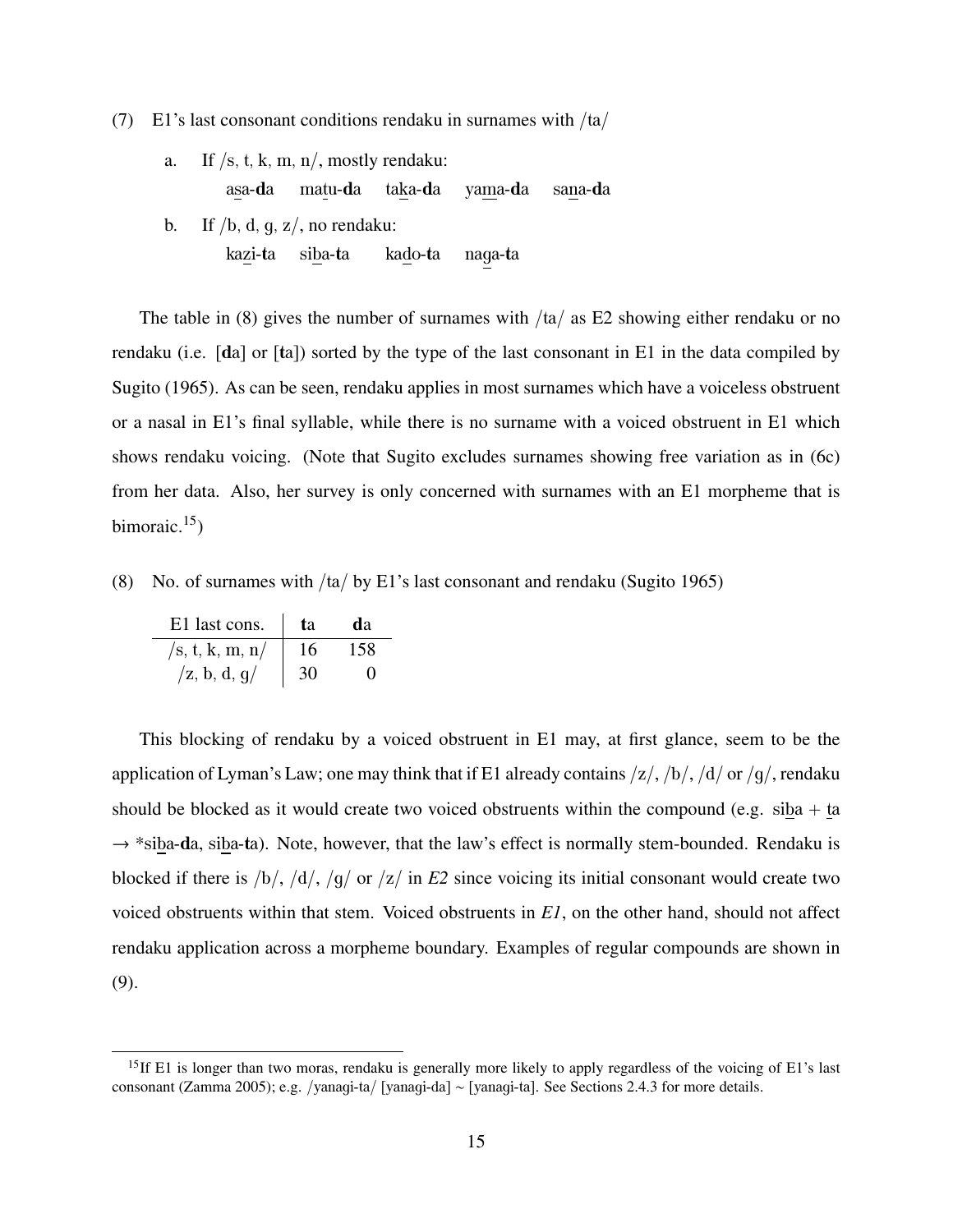(9) No rendaku blocking by voiced obstruents in E1 in regular compounds

|  |  |  | a. age + $\underset{\sim}{\text{soko}}$ $\rightarrow$ age-zoko      | 'raised-bottom' |
|--|--|--|---------------------------------------------------------------------|-----------------|
|  |  |  | b. tabi + hito $\rightarrow$ tabi-bito                              | 'travel-person' |
|  |  |  | c. kabe + kami $\rightarrow$ kabe-qami                              | 'wall-paper'    |
|  |  |  | cf. d. kuro + kabi $\rightarrow$ kuro-kabi, *kuro-gabi 'black-mold' |                 |

It has been proposed in the literature that, even though examples like (9a), (9b) and (9c) are found, rendaku is still less likely to occur when there is a voiced obstruent in E1 (see Kindaichi et al. 1988:264; Sato 1989; also see Takayama 1992; Ito and Mester 2003:110; Labrune 2012). Although the proposal has never been formally stated, one logical interpretation of the idea is that Lyman's Law, which is usually stem-bounded, also shows some gradient effects on the word level. This extended version of Lyman's Law is often referred to as "Strong Lyman's Law."<sup>16</sup> It is known that phonotactic restrictions that have a categorical effect within a smaller domain (e.g. stem) also have a weaker effect in, or "leak to," a bigger domain (e.g. word) in some languages (Martin 2007, 2011). Strong Lyman's Law may then be another case of leakage of stem-internal phonotactics.

This hypothesis, however, does not seem to be borne out. According to recent studies, in regular compounds (excluding compounds of proper nouns such as surnames), voiced obstruents in E1 do not affect the likelihood of rendaku application. Using a large corpus of Japanese compounds (Irwin and Miyashita 2013-2016; Irwin et al. 2017), Irwin (2014a) shows that there is no statistically significant tendency that rendaku applies less when E1 contains a voiced obstruent. Irwin (2016a) corroborates the finding by conducting more detailed analyses of the same data; the two voiced obstruents  $\frac{b}{\tan 2}$  in E1 do make the rendaku application rates lower than expected when compounds with high word frequency are concerned, but voiced obstruents overall still do not affect rendaku considerably. Sano (2015) reaches the same conclusion based on a study using a different corpus (the National Institute for Japanese Language 2012).<sup>17</sup> In contrast, Asai (2014)

<sup>&</sup>lt;sup>16</sup>The term "strong version of Lyman's Law" was originally used by Unger (1977) to refer to the restriction on the occurrence of multiple voiced obstruents within a word in Old Japanese. See Section 2.6.1 for the details.

<sup>&</sup>lt;sup>17</sup>In fact, when Lyman (1894) first described what would be later known as Lyman's Law, he also made it clear that a voiced obstruent in the syllable preceding E2 (i.e. E1's final syllable) does not affect rendaku based on his own observation of words in *Waei Gorin Shūsei*, the oldest Japanese-English dictionary (Hepburn 1867/1872; second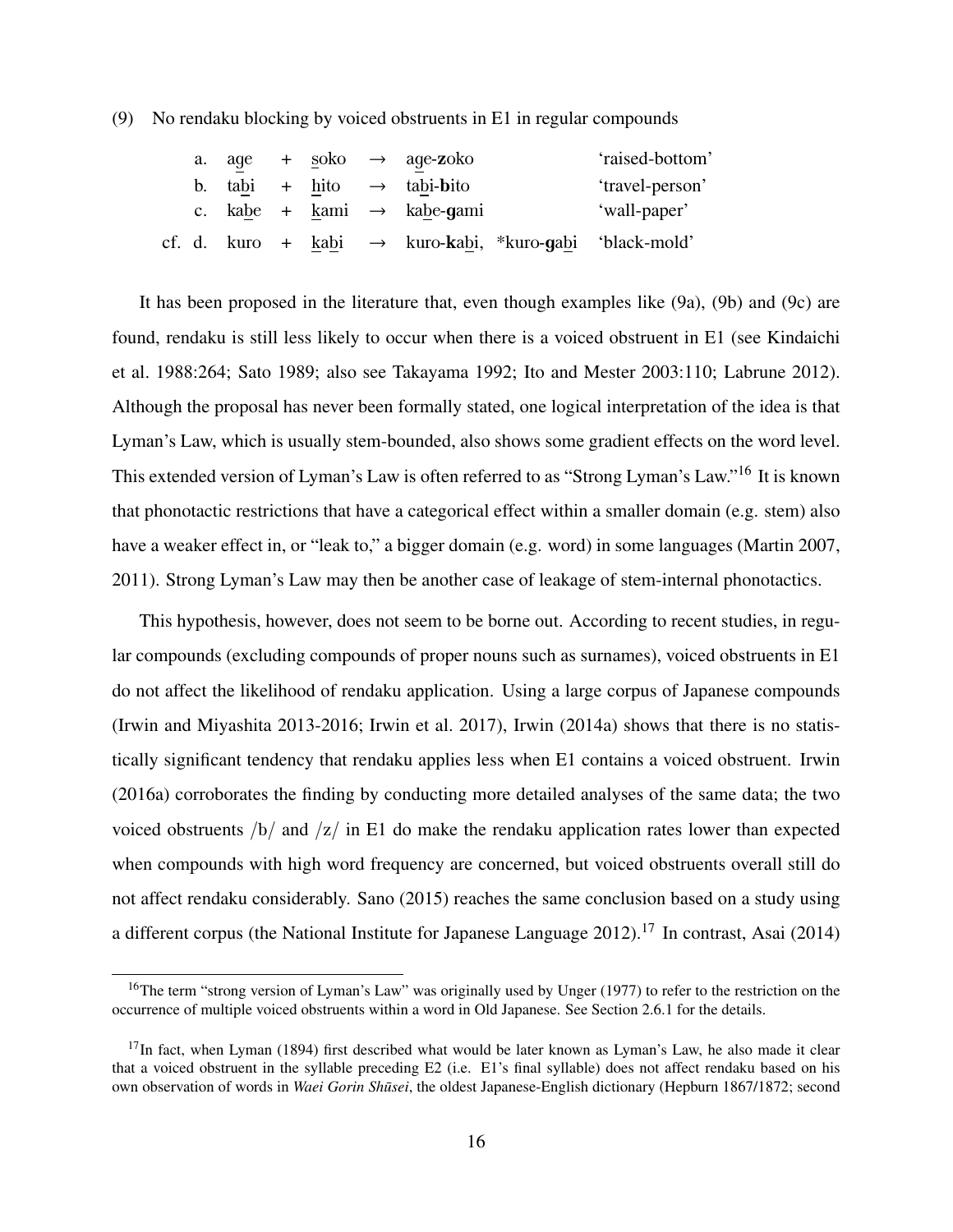finds some weak effects of Strong Lyman's Law using data compiled from magazines. We should note, however, that Asai's (2014) corpus is smaller than the ones used in Irwin (2014a, 2016a) and Sano (2015), and it also includes person names and place names, which could well be confounding factors. (See Section 2.3.3 for relevant discussion.) The psychological reality of the extended version of Lyman's Law is also questionable. Kawahara and Sano (2014c) find no clear experimental evidence that such patterns are internalized in the grammar of Japanese speakers.

The question now arises as to why compound surnames are subject to Strong Lyman's Law, which has at best minimal effects in normal compounds. Sugito's (1965) data clearly show that a voiced obstruent in E1 blocks rendaku application in surnames with  $/ta$  as E2. Subsequent studies (Asai 2014, Kubozono 2005 and Zamma 2005 among others) further report that Strong Lyman's Law plays a more general role in rendaku in surnames; although its effects may not be as strong as in the case of surnames with  $/ta$ , a voiced obstruent in E1 makes rendaku application less likely in surnames with other E2s such as  $/\text{sim}$  and  $/\text{kawa}/\text{.}^{18}$  If both compound surnames and normal compounds may undergo rendaku, why is the domain of Lyman's Law different (that is, the word in the former but the stem in the latter)? What mechanism derives such difference? As will be shown below, the difference lies in the way the two types of compounds are treated in morphophonology. I propose in Section 3.2.2 that compound surnames composed of stems are recursively treated as "stems" in the grammar. As a consequence, the ban on multiple voiced obstruents applies to the whole compound in the case of a surname, deriving effects of Strong Lyman's Law.

#### 2.3.2 Peculiarity of  $/k/$  in the first element

Rendaku in surnames shows further complications, one of which is that, among voiceless obstruents, /k/'s in E1 uniquely allow non-application of rendaku in surnames with /ta/ as E2 (Kubozono

edition): "A sonant [(voiced sound)] in the syllable before has no effect on the nigori [(voicing)] (about 150 words with, and about 150 without)." (Lyman 1894:162; explanation of some terms was added in square brackets).

<sup>&</sup>lt;sup>18</sup>Kubozono (2005) and Zamma (2005) also note that certain E2 morphemes such as /kuti/ are not sensitive to Strong Lyman's Law and undergo rendaku regardless of the voicing of E1's last consonant. See Section 2.5 below for E2's lexical propensities in compound surnames.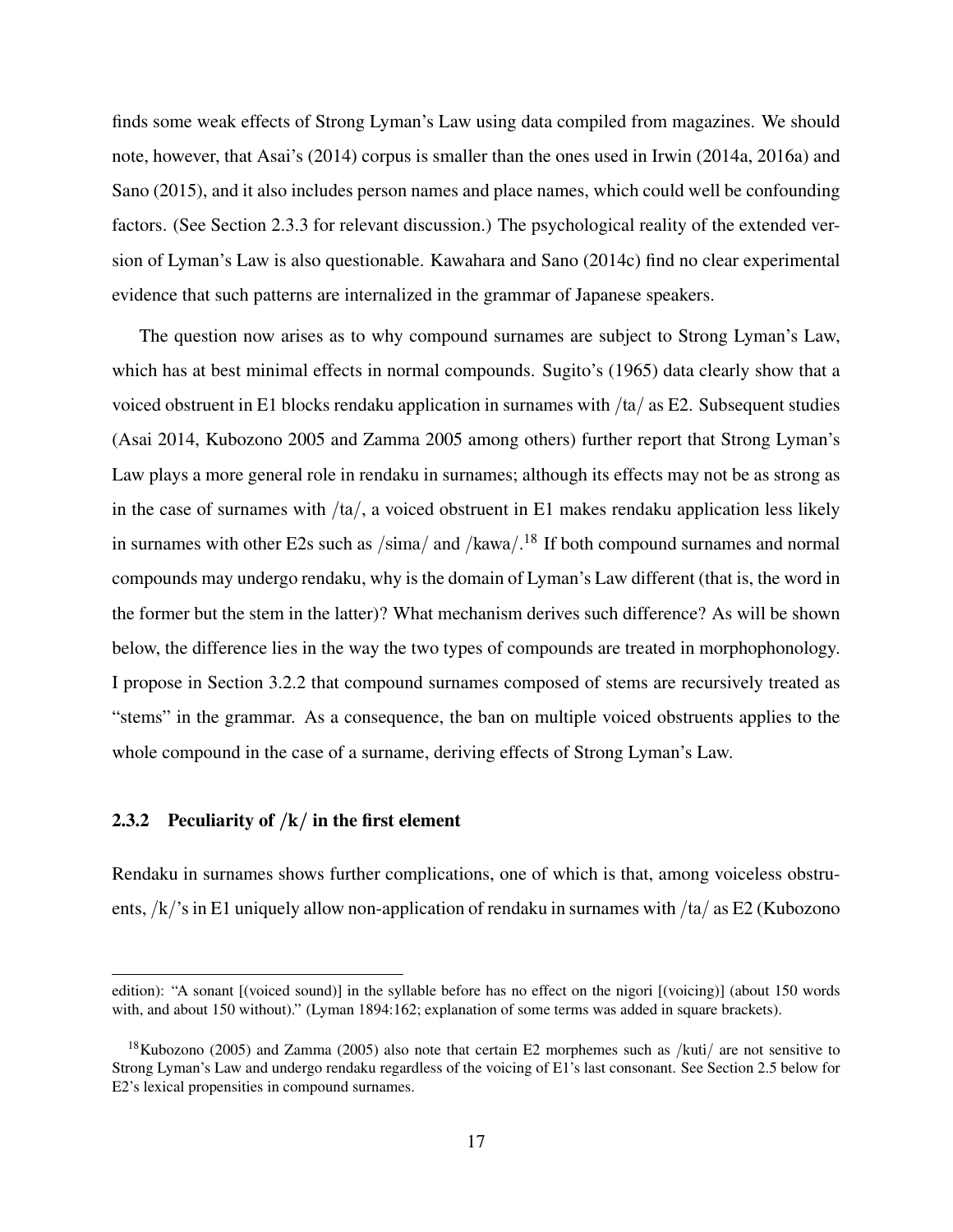2005; Zamma 2005). As shown by the examples in (10a), rendaku is more common in surnames with  $/k/$  in E1; however, there are also quite a few names showing no rendaku, as in (10b), or those showing variation, as in (10c).

(10) Rendaku in /ta/-surnames with  $/k/$  in E1's final syllable

| a. huka-da oka-da take-da ike-da taka-da toku-da |  |  |  |  |
|--------------------------------------------------|--|--|--|--|
| b. saka-ta oki-ta aki-ta iku-ta taki-ta          |  |  |  |  |
| c. naka-ta ~ naka-da huku-da ~ huku-ta           |  |  |  |  |

This contrasts with surnames having  $\frac{s}{r}$  or  $\frac{t}{i}$  in E1. The table in (11) shows the number of /ta/-surnames with and without rendaku ( $\lceil \text{ta} \rceil$  or  $\lceil \text{da} \rceil$ ) sorted by the place of a voiceless obstruent in E1's final syllable (/s/, /t/ or /k/) in Sugito's (1965) data.<sup>19</sup> As can be seen, /s/ and /t/ always trigger rendaku while /k/ allows both rendaku and non-rendaku forms. (Note that variable names like the ones in (11c) are not included in the table here, as mentioned above.)

(11) No. of /ta/-surnames by E1-voiceless obstruent and rendaku (Sugito 1965)

| E1 cons.       | ta                | da |
|----------------|-------------------|----|
| /s/            | 0                 | 35 |
| /t/            | $\mathbf{\Omega}$ | 26 |
| $/\mathrm{k}/$ | 13                | 31 |

Both Kubozono (2005) and Zamma (2005) note the oddity of the data pattern. Kubozono states "The reason for this peculiar behavior of  $/k/$  remains unclear." (Kubozono 2005:10). Zamma also writes "Exceptions to [Sugito's (1965)] generalization seem rather abundant, but if we assume  $/k/$ can be exceptionally regarded as voiced — as does Kubozono (this volume) — [most of the data points] can be correctly predicted [...]" (Zamma 2005:160).

Particularly relevant to us here is the fact that this peculiar behavior of  $/k/$  in E1's final syllable is not seen in the rendaku patterns in regular compounds. Corpus studies by Irwin (2014b, 2016a) show that no particular consonant in E1's final syllable exerts any exceptional effect on the rate of

 $19$ I follow the format of the table in Kubozono (2005), who reports Sugito's (1965) data with some slight modification in the presentation.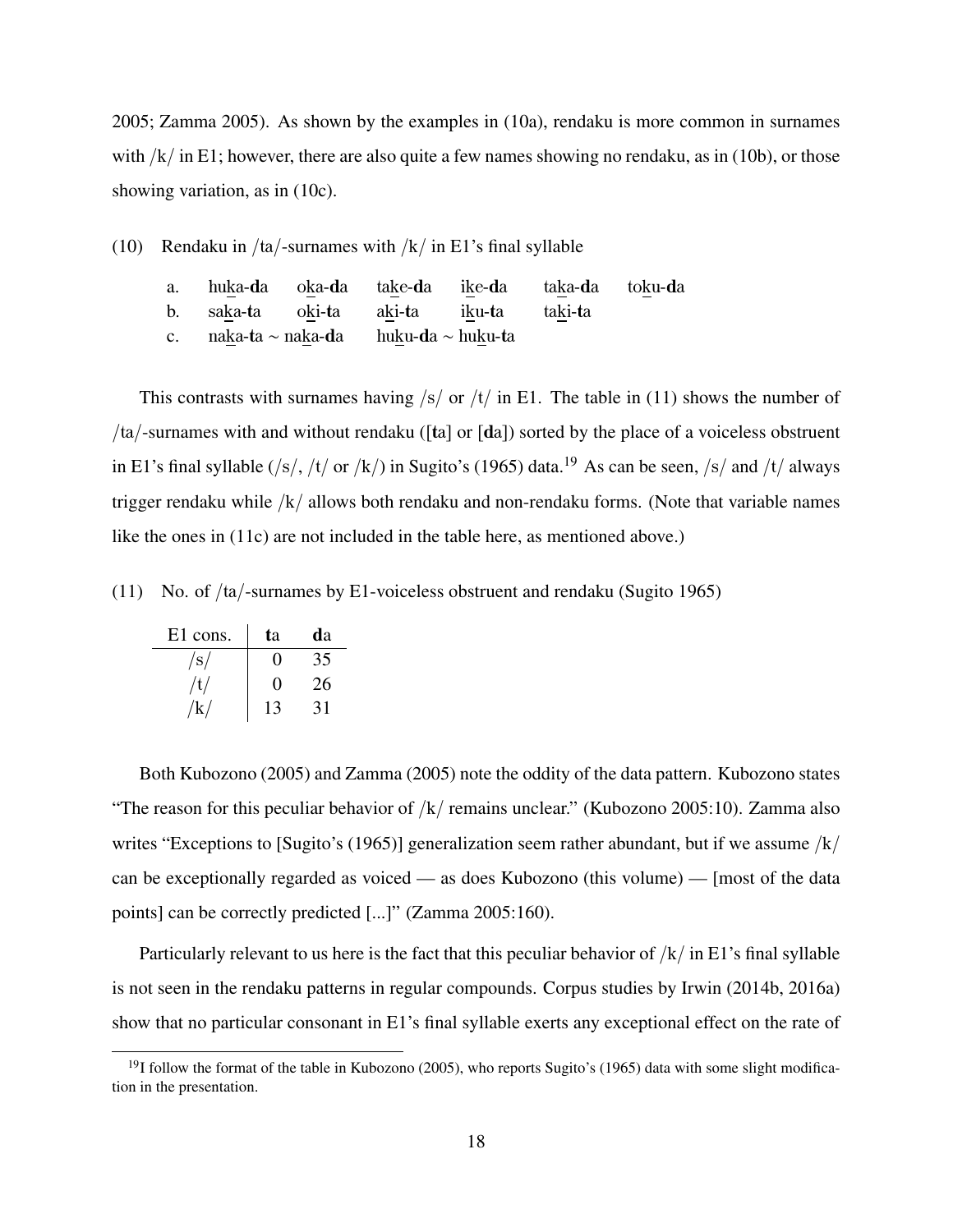rendaku application in normal compounds.<sup>20</sup> Why, then, does the place of a voiceless obstruent in E1, particularly /k/, affect rendaku in compound surnames? It will be shown below that the peculiarity of  $/k/$  also follows from the principle that compound surnames are treated as single stems. I will argue in Section 3.3.2 that surnames are subject to the phonology of stems despite their structure as compounds, and that  $/k/$ 's behavior in surnames with E2-/ta/ is simply a reflection of Identity Avoidance, which is one of the major stem-internal phonotactic restrictions in Japanese.

#### 2.3.3 Other patterns: Sonorants in E1

Another peculiarity found in rendaku in surnames is that sonorants in E1 also affect the likelihood of voicing. Kubozono (2005) observes that, in Sugito's (1965) data of surnames with /ta/ as E2, the approximants  $\frac{r}{y}$  /y/ and  $\frac{w}{n}$  in E1 tend to block rendaku.<sup>21</sup> Other studies also claim that  $\frac{r}{y}$ in E1 specifically makes the voicing alternation less likely in surnames (Hirata 2010; Asai 2014). As shown in (12), most of the common surnames with  $\frac{r}{\pi}$  in E1's final syllable and  $\frac{t}{\pi}$  as E2 resist rendaku, with just a few exceptions, as in (12b).

(12)  $/r /$  in E1 tends to block rendaku

- a. nari-ta kuri-ta kura-ta mura-ta mori-ta hiro-ta ari-ta ...
- b. hara-da kuro-da tera-da

Given in (13) is a table showing the number of  $/ta$ -surnames with and without rendaku sorted by the type of E1-approximant in Sugito's (1965) data.<sup>22</sup> As can be seen, all approximants, not just  $/r/$ , seem to inhibit rendaku when they appear in E1's final syllable.

<sup>&</sup>lt;sup>20</sup>Asai's (2014) corpus study, on the other hand, shows that the place of the consonant in E1's final syllable affects rendaku application. Again, note that Asai (2014) includes not only common nouns but also proper nouns in his data. This makes the results very difficult to interpret, as we are particularly interested in the comparison between the two types of compounds.

<sup>&</sup>lt;sup>21</sup>It may be more accurate to refer to the three sounds as "non-nasal sonorants" (Ito and Mester 2003), given that  $/r/$ is most typically realized as a tap or flap, as noted in Section 1.3.2. In this dissertation, I use the term "approximants" for simplicity.

 $22$ The table is adapted from Kubozono (2005) who reports Sugito's (1965) data with some modifications in the presentation. Note that Sugito excludes names showing free variation such as [toyo-ta] ∼ [toyo-da].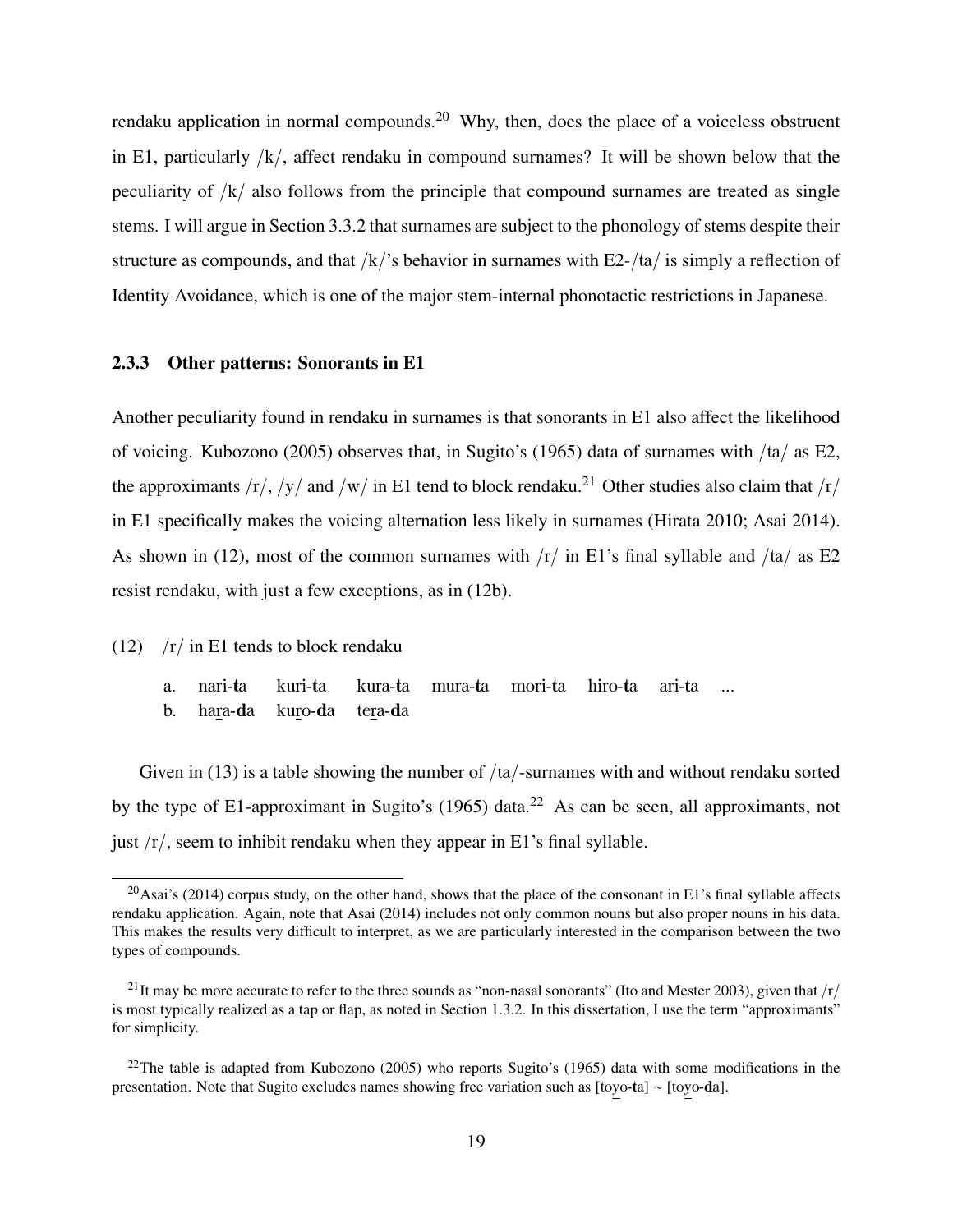(13) No. of /ta/-surnames by E1-approximant and rendaku (Sugito 1965)

| E1 cons.                | ta | da |
|-------------------------|----|----|
| $\rm \langle r \rangle$ | 31 | 3  |
| $\rm/w/$                |    |    |
|                         | x  | 0  |

There has been a claim that  $/r/$  in the final syllable of E1 dampens rendaku also in regular compounds (Hirano 2013, via Irwin 2016a:97; also see the discussion in Vance and Asai 2016:129– 130). Irwin (2016a) calls it into question, noting that the rendaku rates are only slightly lower than expected when E1's last consonant is  $\frac{r}{\pi}$  in his large corpus data. Toda (1988:89) investigates the rendaku patterns of regular compounds in Late Middle Japanese (12c.–16c.) and Early Modern Japanese (17c.–19c.) (see Section 2.6.1 for more details of her corpus studies). She states that, although /r/ does make the rendaku rate relatively low, it does not inhibit the voicing alternation considerably. On the other hand, Asai (2014) finds that  $\frac{r}{\pi}$  in E1 does inhibit rendaku significantly in his magazine-based corpus of present-day Japanese compounds (though it is far from being a strong blocking factor). The results should be taken with a grain of salt, however, if we are to attribute these rendaku patterns to common nouns. Since Asai's (2014) database includes proper nouns such as person names and place names, the effect he finds may come from these compounds. That is, the results are still compatible with the other studies showing that  $\frac{r}{\pi}$  in E1 has at best minimal effects on rendaku application in regular compounds (Toda 1988; Irwin 2016a).<sup>23</sup> These rendaku patterns of regular compounds with respect to E1-approximants are in contrast to what we see in surnames. On the assumption that the patterns in Sugito's (1965) data of surnames with  $E2- $\frac{1}{4}$  presented in (13) apply to surnames in general, why do approximants in E1 block rendaku$ in compound surnames, but not in regular compounds?

Turning to the other type of sonorants, surnames with nasals in E1 commonly show rendaku. Recall that Sugito (1965) classifies E1-nasals as consonants that trigger rendaku along with voice-

<sup>&</sup>lt;sup>23</sup>In addition,  $/y/$  and  $/w/$  do not seem to have remarkable dampening effects on rendaku rates in regular compounds. In Irwin (2016a),  $/y/$  and  $/w/$  show slightly higher rendaku rates than expected. In Asai (2014), they show slightly lower rendaku rates than the overall average.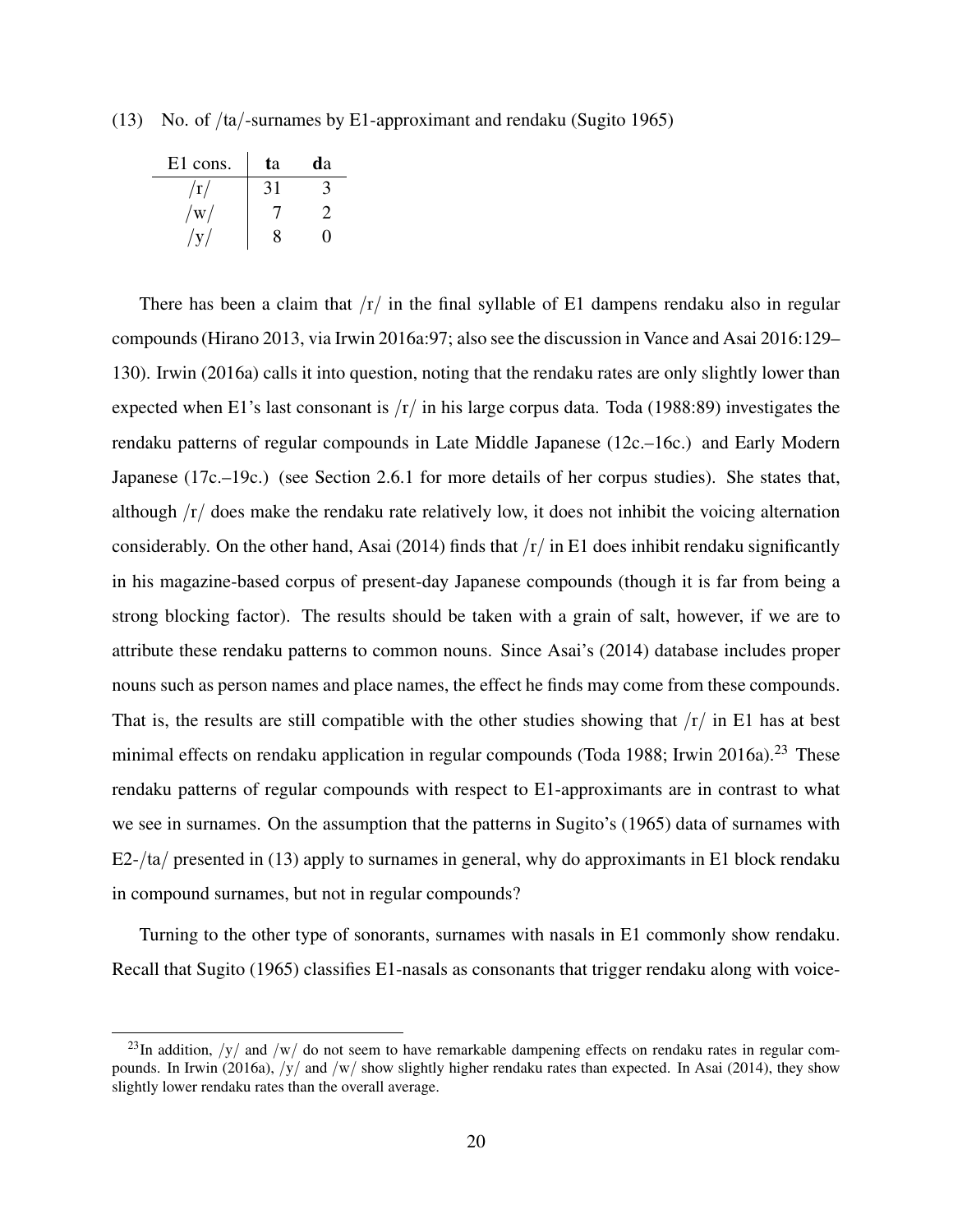less obstruents. This generalization is backed by the data in (14). The table shows the number of rendaku and non-rendaku surnames with a nasal in E1 in Sugito's (1965) data.

(14) No. of /ta/-surnames by E1-nasal and rendaku (Sugito 1965)

| E1 cons. | ta | da |
|----------|----|----|
| /m/      |    | 33 |
| /n/      | 0  |    |

The question to be addressed here is, again, why the type of the last consonant in E1 affects the likelihood of rendaku application in compound surnames, unlike in regular compounds. In both Asai's (2014) and Irwin's (2016a) data of regular compounds, the rendaku rates are not particularly high when E1 is a nasal. Why, then, does rendaku appear to be promoted by E1-nasals in surnames?

As a more general quesion, why do the two kinds of sonorants, approximants and nasals, have different effects on rendaku applicability? The answer will be given in Sections 3.3.5, 3.3.6 and 3.3.7; I will propose that compound surnames are phonologically single stems and that their rendaku patterns are a reflection of stem-internal phonotactics.<sup>24</sup>

One other interesting observation made by Zamma (2005) is that /m/ tends to cause free variation between the rendaku form and the non-rendaku form. Zamma conducted a judgment study in which five native speakers of Japanese were asked to read out surnames written in kanji loud.<sup>25</sup> He notes that speakers tend to vary with respect to rendaku application when E1's last consonant is /m/, especially in surnames with /sawa/ (e.g. ume-sawa ∼ ume-zawa; tomi-sawa ∼ tomi-zawa).<sup>26</sup> Taken together with Sugito's (1965) data in (14) where surnames with  $/a/a$  as E2 always undergo rendaku when E1's last consonant is  $/n/$  while allowing a few non-rendaku names when the consonant is  $/m/$ , this may suggest that E1-/m/ triggers rendaku less compared to E1-/n/. Particularly

 $^{24}$ But see the results of a nonce-name experiment in Section 4.3 for further complications.

 $^{25}$ Although Zamma (2005) does not specifically say what orthography was used, I assume that the surnames were written in kanji, which does not reflect rendaku voicing (see Section 2.2.3).

 $^{26}$ Zamma (2005:4) writes "It may be that /m/ can sometimes be regarded as voiced in names with *sawa*."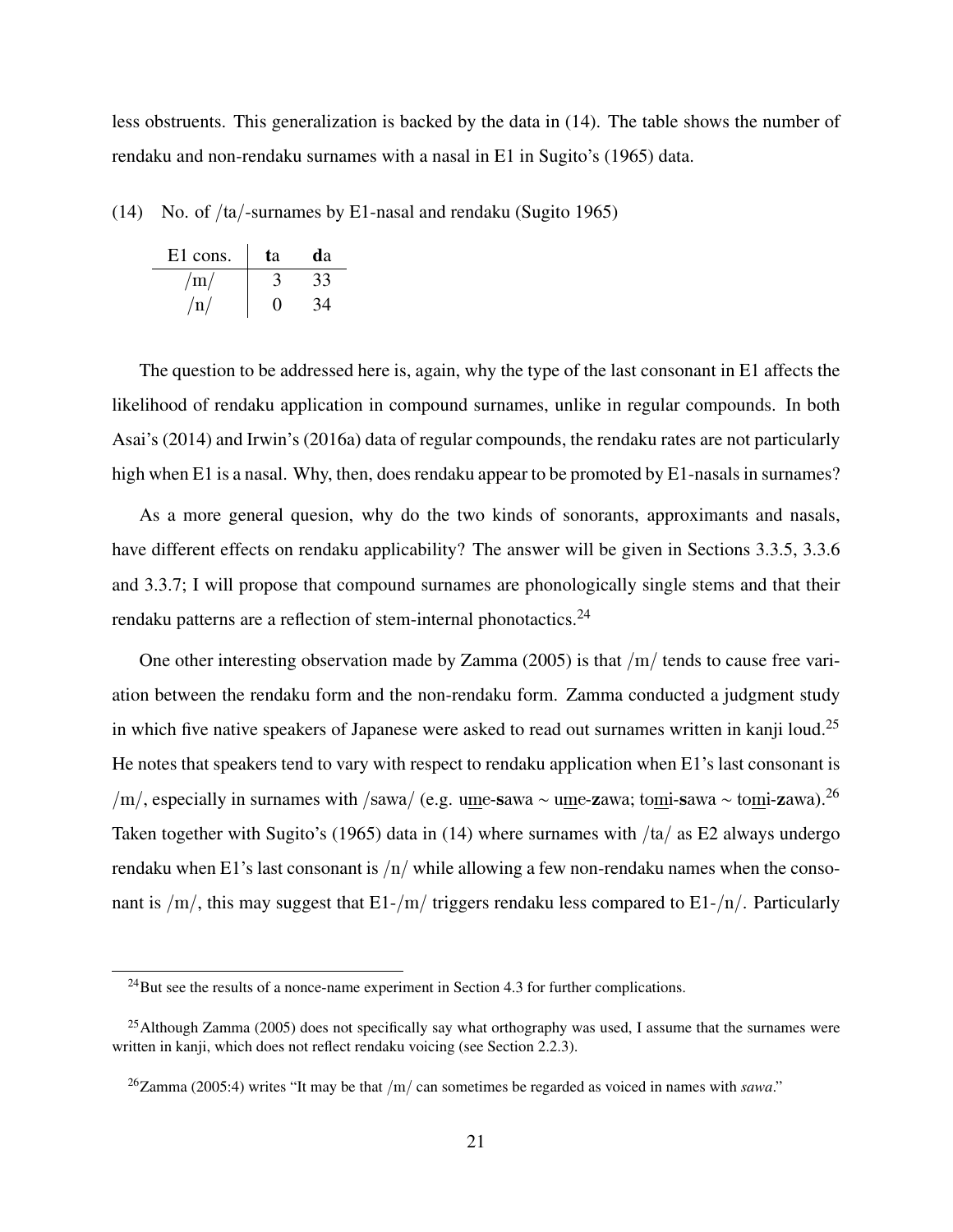interesting to us here is a question of why there is such a slight difference among the two nasals in their rendaku-triggering effects.

#### 2.3.4 Summary of segmental factors

Japanese compound surnames show complex phonological patterns with respect to rendaku, which are not found in normal compounds. The characteristics of rendaku application in surnames which have been discussed so far based on the findings of previous studies are summarized in (15) below.

- (15) A summary of segment-driven rendaku patterns in surnames
	- Putative Strong Lyman's Law effects:
		- $\triangleright$  Voiced obstruents (/z, b, d, g/) in E1 block rendaku
	- $/k$ 's peculiarity:
		- $\triangleright$  Voiceless obstruents (/s, t, k/) in E1 generally trigger rendaku
		- $\triangleright$  /k/ exceptionally allows non-rendaku in surnames with /ta/ as E2
	- Differences among sonorants:
		- $\triangleright$  Approximants (/r, y, w/) in E1 tend to inhibit rendaku
		- $\triangleright$  Nasals (/m, n/) in E1 tend to promote rendaku

# 2.4 Prosodic factors

This section discusses the prosodic properties of compound surnames in relation to rendaku application in particular. I will show that surnames are different from regular compounds also in terms of prosody and how this interacts with the voicing alternation.

#### 2.4.1 Accent patterns of names

It is documented in the literature that surnames are also somewhat special from the point of view of accentuation. Following Ito and Mester (2016), we may classify words in Japanese into two categories based on the predictability of their general accent patterns. Inflected words such as verbs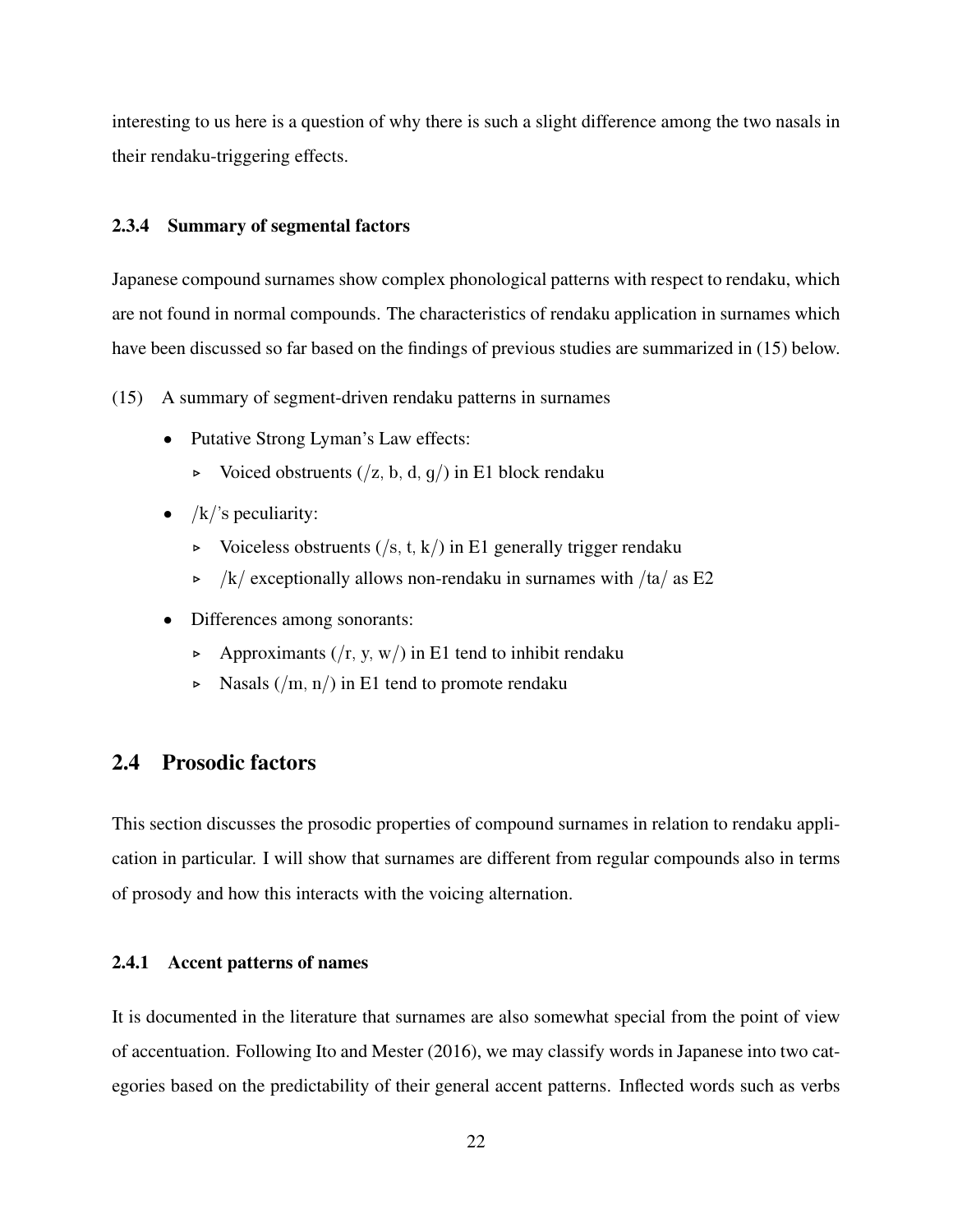and adjectives are either unaccented or have accent on the syllable containing the penultimate or antepenultimate mora (or on the initial syllable for words shorter than three moras). Whether an item is accented or not is lexically determined and therefore unpredictable, but whether the accent is penultimate or antepenultimate is determined strictly based on the type of suffix the item takes. For example, a verb form with the infinitive (or present tense) suffix /-ru/ receives penultimate accent, unless it is lexically specified to be unaccented: e.g.  $^{2}$ [tabé-ru] 'to eat,'  $^{2}$ [tabané-ru] 'to bind'; cf. <sup>0</sup>[tame-ru] 'to save.<sup>'27</sup> Descriptively, these suffixes can be considered accent-attracting suffixes, placing accent on the syllable right before. Verb forms with other suffixes such as the past tense  $/\text{-ta}$ , on the other hand, receive antepenultimate accent, following the default antepenultimate accent rule (see Martin 1952 for the original proposal; also see Shinohara 2000; Kawahara 2015b; Kubozono 2008), unless they are specified to be unaccented: e.g. <sup>3</sup>[tábe-ta] 'eat-Past,' <sup>3</sup>[tabáne-ta] 'bind-Past'; cf. <sup>0</sup>[tame-ta] 'save-Past.' Thus, for these words, accentedness itself is not predictable, but the location of accent is; if accented, they receive penultimate accent in the case of having a special accent-attracting suffix, otherwise the default antepenultimate accent.<sup>28</sup>

By contrast, for most uninflected lexical items such as nouns, not only accentedness but also accent location is unpredictable. In principle, accent can fall on any syllable, and which syllable gets accented is presumably specified underlyingly.<sup>29</sup> This brings about lexical contrasts in terms of both accent location and accentedness, as can be illustrated by the famous minimal triplet: <sup>2</sup>[hási] 'chopsticks,' <sup>1</sup>[hasí] 'bridge' and <sup>0</sup>[hasi] 'edge.' However, Ito and Mester (2016) imply that proper

 $^{27}$ As is noted in Section 1.3.3, when pitch accent is under discussion, a superscripted number is placed in front of every word in order to indicate the location/presence of an accented mora, following Ito and Mester (2016). A superscripted '2' indicates that accent is on the penultimate (second-to-last) mora and a superscripted '1' indicates that accent is on the last mora. A superscripted '0' indicates that the word is unaccented (no accented mora).

 $28$ Kubozono (2008) analyzes verb forms with these accent-attracting suffixes as following the same accent rule as noun-noun compounds, which place accent near the boundary between components. Also see Tanaka, S. and Kubozono (1999); Nishiyama (2010) for more details on the accent patterns of verbs in general.

 $^{29}$ This is not to say that the grammar of the language should play no role in accent assignment in these words. Statistically speaking, antepenult is the most common accent position (see Kubozono 2008; also note that lexical strata, word length and syllable weight have effects on accentuation). It is conceivable to posit that many words have no underlying accent specification and antepenultimate accent is assigned by the grammar as the default pattern. Other rarer patterns may also be derived by subgrammars (see Ito and Mester 2016) on the assumption that words are somehow tagged with information about which subgrammar applies to them.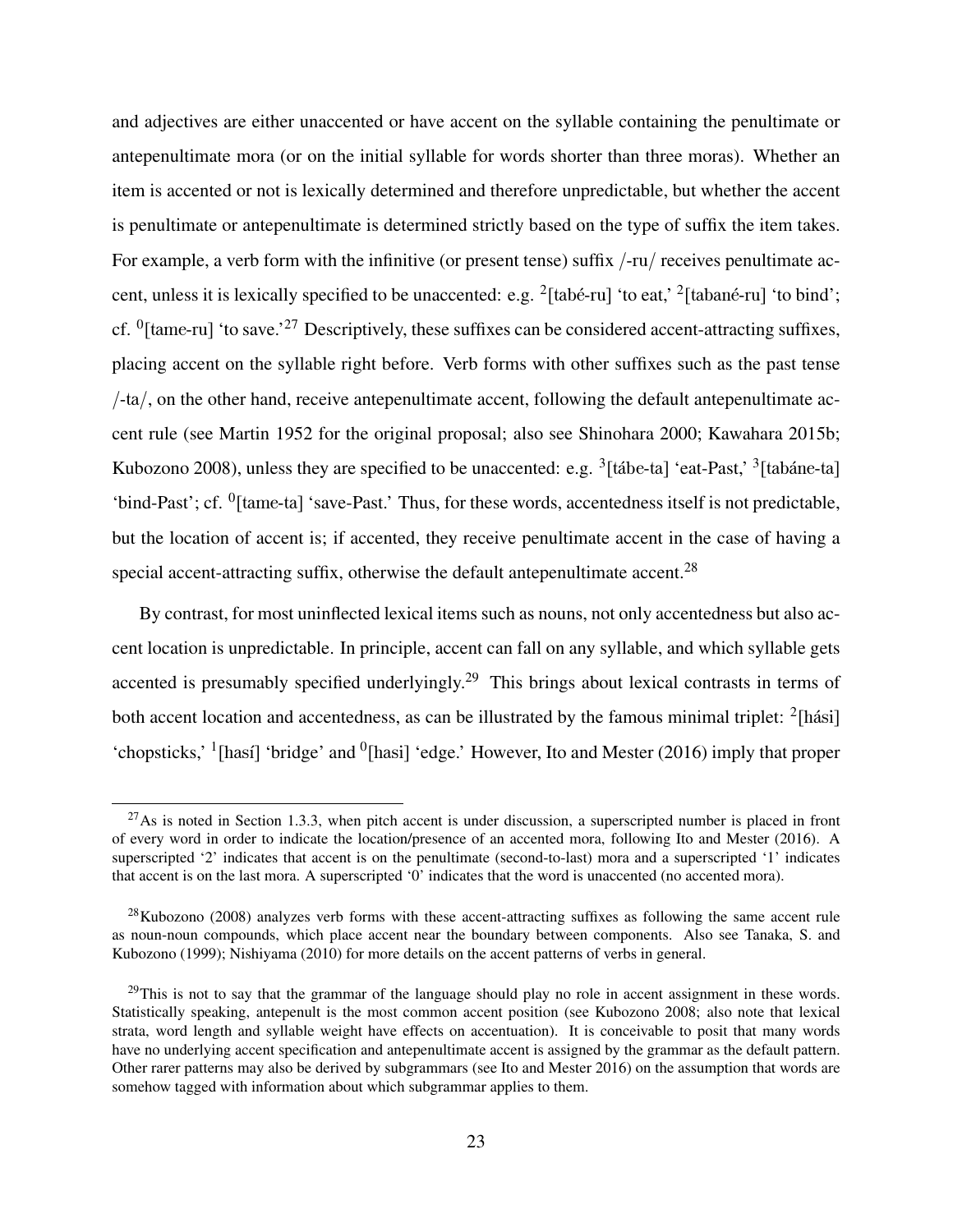nouns form a yet another class of exceptions. They state that three and four mora surnames and place names are either unaccented (e.g.  $\frac{0}{n}$  [naka-no],  $\frac{0}{n}$ [hiro-sima]) or have antepenultimate accent (e.g.  $\frac{3}{2}$ [nága-no],  $\frac{3}{2}$ [nagá-saki]). Given names can be characterized in the same way; unaccented (e.g.  $^{0}$ [masa-e],  $^{0}$ [taka-o]), else antepenultimate accent (e.g.  $^{3}$ [mása-ko],  $^{3}$ [taká-hiro]).<sup>30</sup> This is unexpected given they are uninflected nouns, which would normally show variability in where accent falls. In other words, surnames and other proper nouns are strange in that the location of accent is predictable (that is, always antepenultimate) unlike in other nouns.<sup>31</sup>

The fact that their accent is always antepenultimate points to another peculiarity of compound surnames; they do not show the accent patterns expected for compounds. Japanese has a complex compound accent rule. Simply put, for compound nouns with a short E2 morpheme (one or two moras), accent generally falls near the boundary between the two elements. Compound accent is thus either on the final syllable of E1 as in (16a) and (16b), or on the initial syllable of E2 (with E2 preserving its original accent) as in (16c). Otherwise, the compound is unaccented.<sup>32</sup>

(16) Compound accent in regular compounds<sup>33</sup>

|  |  | a. síro + mé $\rightarrow$ <sup>2</sup> sir <b>ó</b> -me   | 'white-eye'     |
|--|--|------------------------------------------------------------|-----------------|
|  |  | b. náka + yubi $\rightarrow$ <sup>3</sup> naká-yubi        | 'center-finger' |
|  |  | c. miqi + máe $\rightarrow$ <sup>2</sup> miqi- <b>má</b> e | 'right-front'   |

Compound surnames, however, do not necessarily follow this general pattern. As stated above, accent always falls on the syllable containing the antepenultimate mora. Examples are shown in (17).

<sup>30</sup>See Tanaka, S and Kubozono (1999); Sugawara (2012) among others for accent of given names.

 $31$ Compound surnames are also special in that they do not follow the usual compound accent rule, as we will see below.

 $32$ For more details, see Kawahara (2015b) and Kubozono (2008) and references therein.

<sup>&</sup>lt;sup>33</sup>Words may have variable accent patterns. For example, (16c) can also be unaccented according to some speakers.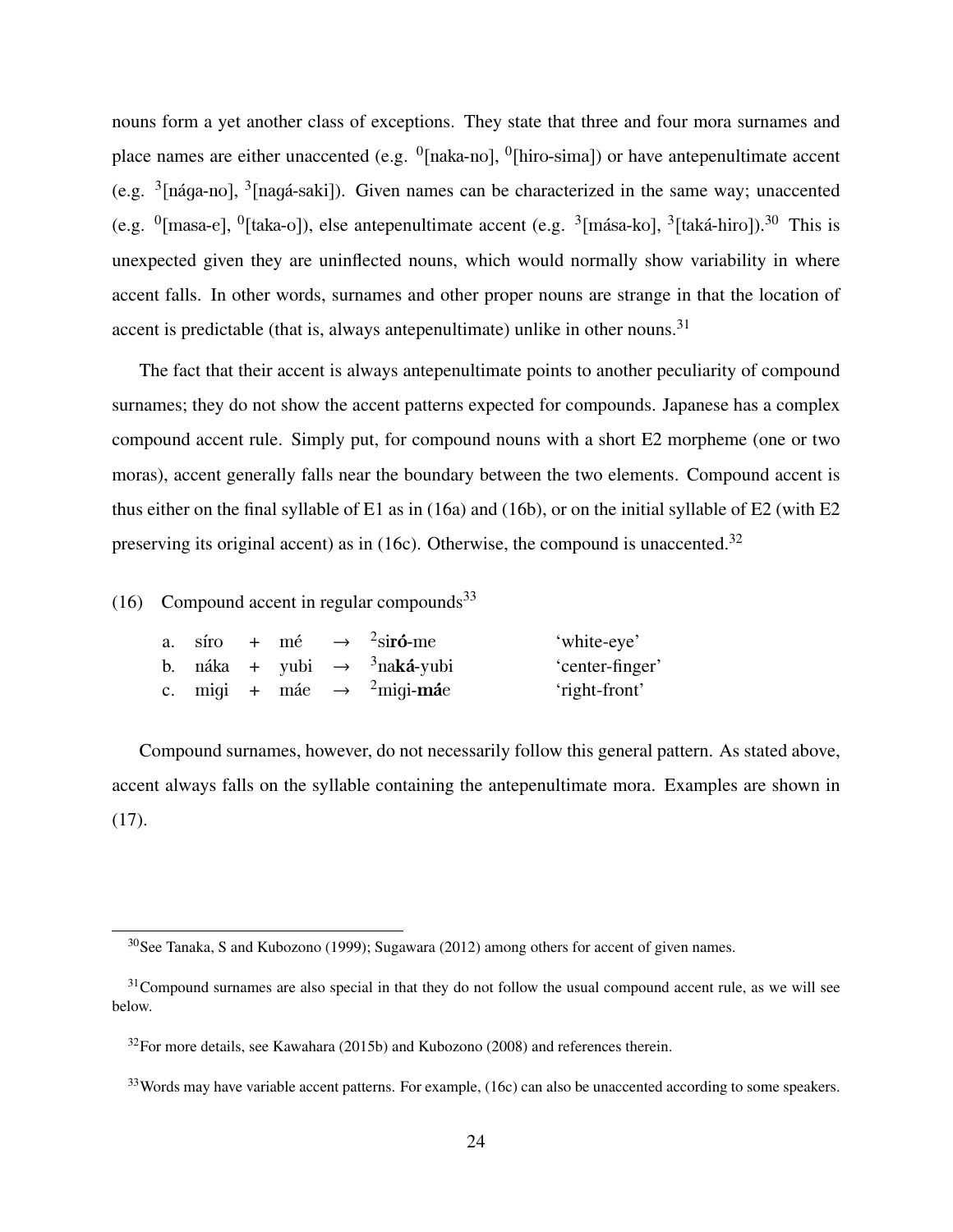(17) No compound accent in compound surnames

|  |  | a. síro + tá $\rightarrow$ <sup>3</sup> síro-ta * <sup>2</sup> sir <b>ó</b> -ta | 'white-paddy (surname)'                                                                                              |
|--|--|---------------------------------------------------------------------------------|----------------------------------------------------------------------------------------------------------------------|
|  |  | b. náka + mori $\rightarrow$ <sup>3</sup> naká-mori                             | 'center-forest (surname)'                                                                                            |
|  |  |                                                                                 | c. miya + máe $\rightarrow$ <sup>3</sup> miy <b>á</b> -mae * <sup>2</sup> miya- <b>má</b> e 'shrine-front (surname)' |

In three-mora names with a monomoraic  $E2$  as in (17a), accent is one syllable away from the boundary. Also, even if E2 is a morpheme which usually preserves its original accent (unless the compound is unaccented), as in (17c), the antepenultimate rule still applies. In the case of a fourmora name as in (17b), the accented antepenultimate syllable happens to be the final syllable of E1, and the pattern is what is expected by the compound accent rule. However, given that there is a large number of examples like (17a) and (17c), it is reasonable to conclude that compound surnames do not follow the usual compound accent rule, despite being compounds.

#### 2.4.2 Rendaku-accent correlation

Another issue that has been raised regarding the prosody of compound surnames is an inverse correlation between accentedness and rendaku application. Sugito (1965) points out that compound surnames with rendaku tend to be unaccented while those without rendaku are often accented. Although Sugito's (1965) data are limited to surnames with /ta/ as E2, Zamma (2001, 2005) and Ohta (2013) also show that surnames with other common E2 morphemes such as /kawa/ 'river' exhibit similar tendencies. This is illustrated in (18) by pairs of surnames that are segmentally similar.

(18) Correlation between rendaku application and accentedness in surnames

|    | No rendaku                      | Rendaku          |
|----|---------------------------------|------------------|
| a. | $3$ íku-ta                      | $^{0}$ ike-da    |
| h. | <sup>3</sup> také- <b>k</b> awa | $^{0}$ taki-gawa |
| C. | <sup>3</sup> naká-sima          | $^{0}$ naka-zima |

In the examples above, the surnames without rendaku are accented (and have antepenultimate accent as expected) whereas those with rendaku are unaccented. Notice that, as in (18c), a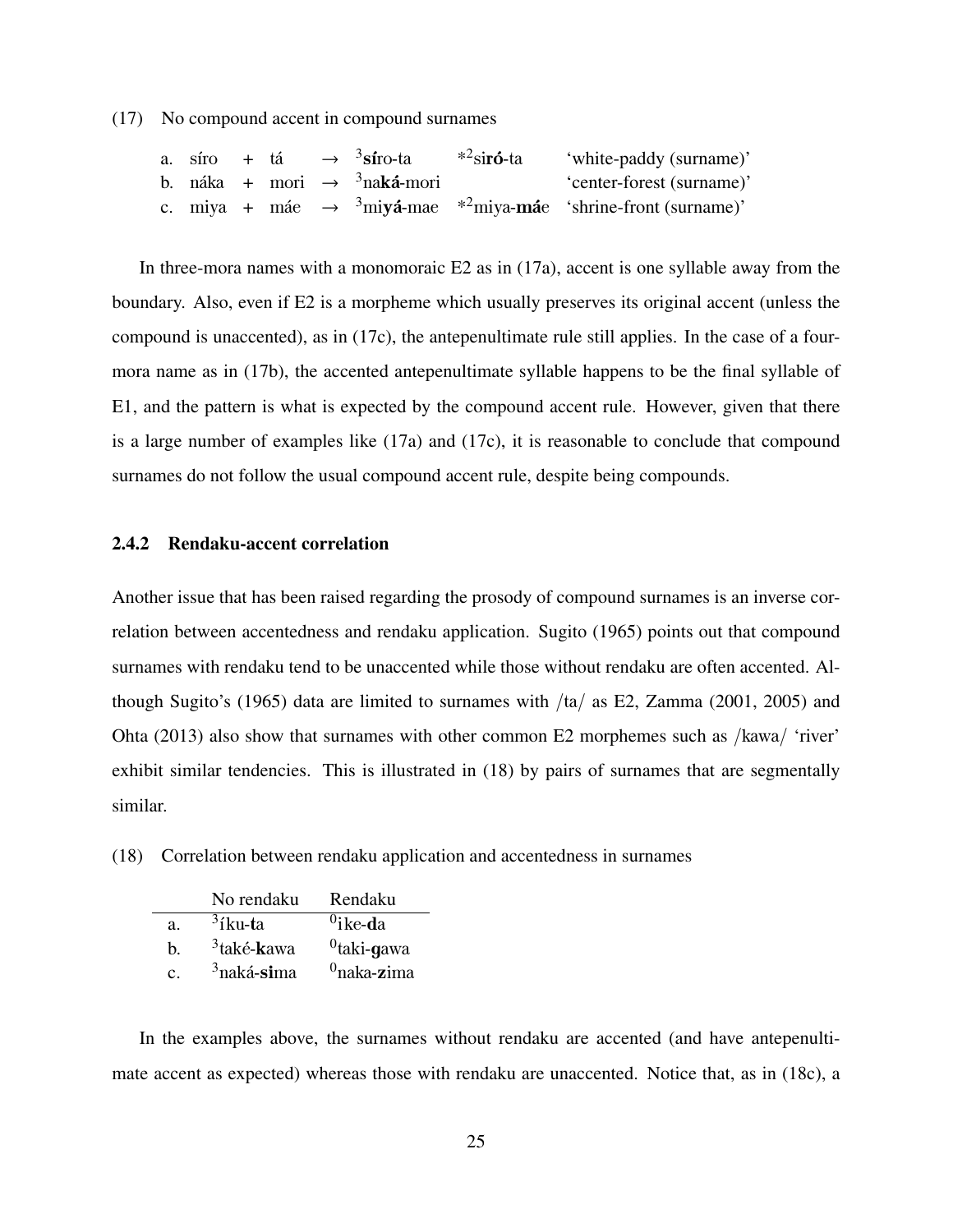name which is composed of the exact same E1 and E2 morphemes  $($ /naka + sima/ 'center-island') and shows free variation in the application of rendaku may be either accented or unaccented depending on the presence of voicing, as if rendaku and accent are in complementary distribution (<sup>3</sup>[naká-**s**ima] ∼ <sup>0</sup>[naka-**z**ima]).<sup>34</sup>

The table in (19) adapted from Sugito (1965) gives the counts of surnames with E2-/ta/ showing rendaku or no rendaku by accentuation. The numbers of surnames which follow the correlation (that is, rendaku names which are unaccented and non-rendaku names which are accented) are shown in boldface. Note that the table includes surnames showing variation in accent (placed under "Variable accent" in the table here) and those showing variation in rendaku (under "Variable rendaku"), unlike the other tables shown above.

(19) No. of /ta/-surnames by rendaku and accentedness (Sugito 1965)

|                  |    |    | Accented Unaccented Variable accent |
|------------------|----|----|-------------------------------------|
| No rendaku       | 94 | 13 | 10                                  |
| Rendaku          | 64 | 95 | 56                                  |
| Variable rendaku |    |    |                                     |

The correlation in the data seems to be rather moderate, given that there are a non-negligible number of surnames that go against the generalized pattern (e.g. sixty-four surnames that show both rendaku and accent).<sup>35</sup> Nevertheless, we can still see there is a tendency for /ta/-surnames to be accented if rendaku does not apply and unaccented if it does.<sup>36</sup>

Zamma (2005) also reports the counts of /kawa/-surnames in his data, sorting them by rendaku application and accentuation, as shown in (20) below.

 $34$ See Tanaka, S. (2005b) for the observation that island names with the morpheme /sima/ show the same kind of rendaku-accent correlation.

<sup>&</sup>lt;sup>35</sup>See Section 3.4.5 for an explanation about why the correlation is not robust in surnames with  $/ta/$ .

<sup>&</sup>lt;sup>36</sup>It is impossible to calculate an accurate correlation coefficient between rendaku application and accentuation in these data because there is no information available as to how often each surname considered to be variable by Sugito undergoes rendaku/is accented. Note that the rate of variation between rendaku and no rendaku is not the same for all variable surnames.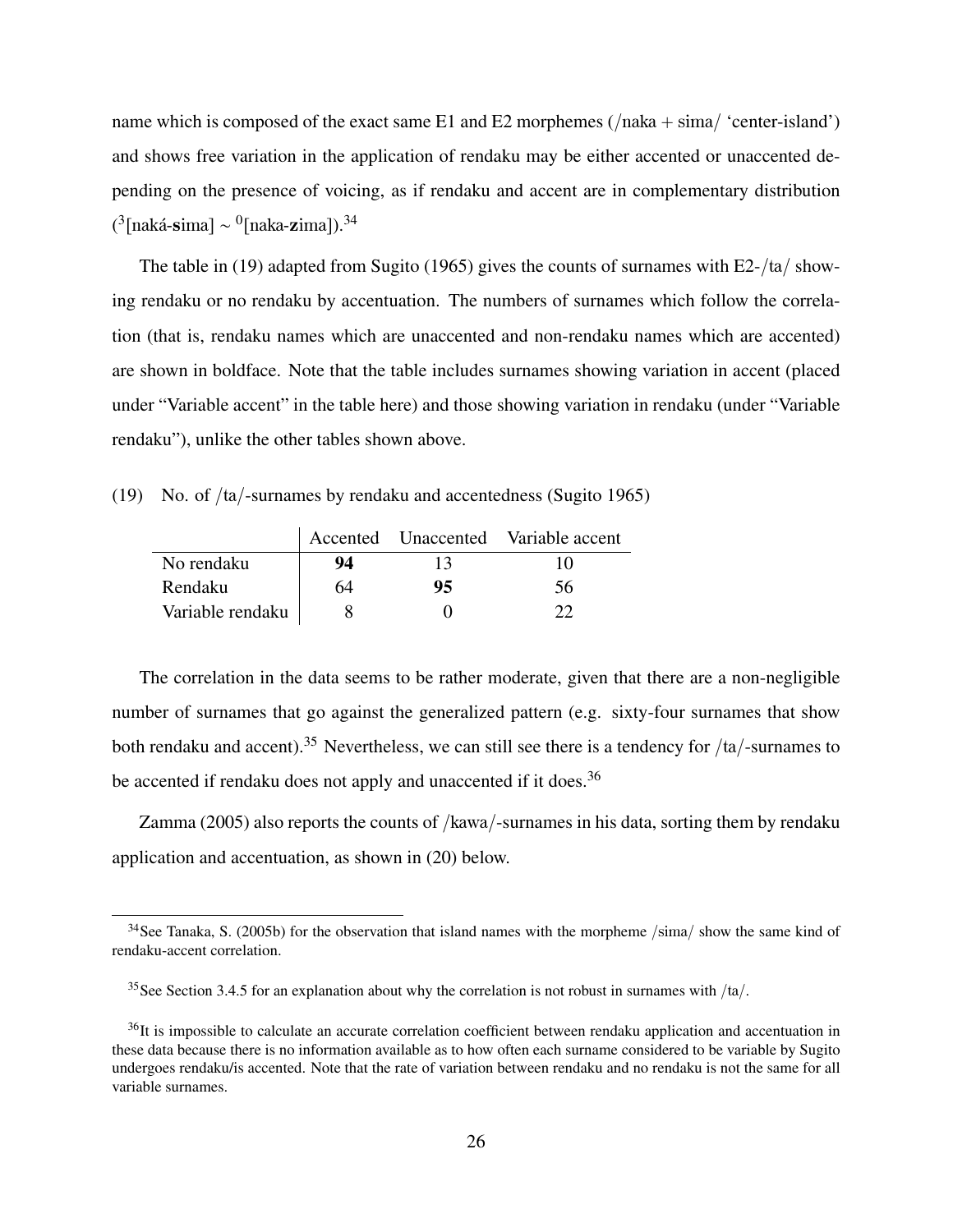(20) No. of /kawa/-surnames by rendaku and accentedness (Zamma 2005)

|                  |    |    | Accented Unaccented Variable accent |
|------------------|----|----|-------------------------------------|
| No rendaku       | 19 |    |                                     |
| Rendaku          |    | 10 |                                     |
| Variable rendaku |    |    |                                     |

Although it may not be a fair comparison due to the smaller data sample, the correlation in /kawa/-surnames seems stronger than that in /ta/-surnames reported in Sugito (1965). Notice that in (20), most names which show rendaku are accented and those which do not show rendaku are mostly unaccented.

Zamma (2005) further looks at surnames with E2 other than  $/ta/$  and  $/kawa/$  and notes that the correlation is highly dependent on the E2 morpheme. Surnames with E2's such as /tani/ 'valley,' /sita/ 'bottom, under' and /ki/ 'tree' follow the pattern to a greater or lesser extent while those with other E2 morphemes such as /saki/ 'cape,' /tuka/ 'mound' and /kuti/ 'entrance, mouth' do not, in that they are almost always accented regardless of rendaku application. Based on this observation, Zamma concludes that the rendaku-accent correlation originally described by Sugito (1965) does not apply to all surnames but still holds true for a non-negligible number of names with particular E2 morphemes, producing a weak tendency in the overall data.

Interesting to note is that this rendaku-accent correlation is characteristic of a particular type of compounds. Besides in compound surnames (see Sugito 1965; Ohta 2013; Zamma 2001, 2005 among others), the same kind of pattern is reported in certain old-fashioned given names containing /sabu-roo/ 'third-son' (Haraguchi 2002), island names with /sima/ 'island'<sup>37</sup> (Tanaka, S. 2005a,b), complex verbs composed of a Sino-Japanese root and /suru/ 'do' (Okumura 1984) and deverbal compounds (Yamaguchi 2011). Notice that these words are either proper nouns or constructions containing inflected verbs, which are described to be alike in terms of the predictability

 $37$ As we have seen in (18c), the morpheme /sima/ can also appear as E2 in surnames and may exhibit the rendakuaccent correlation. Note, however, that Zamma (2005) classifies /sima/ into items that do not follow the correlation based on the overall patterns of surnames containing the morpheme. It is possible that one same morpheme has different accent and rendaku behaviors in surnames and place names. Zamma (2005:173) also notes that /kawa/ 'river' shows different rendaku behaviors when it appears as E2 in surnames and in river names.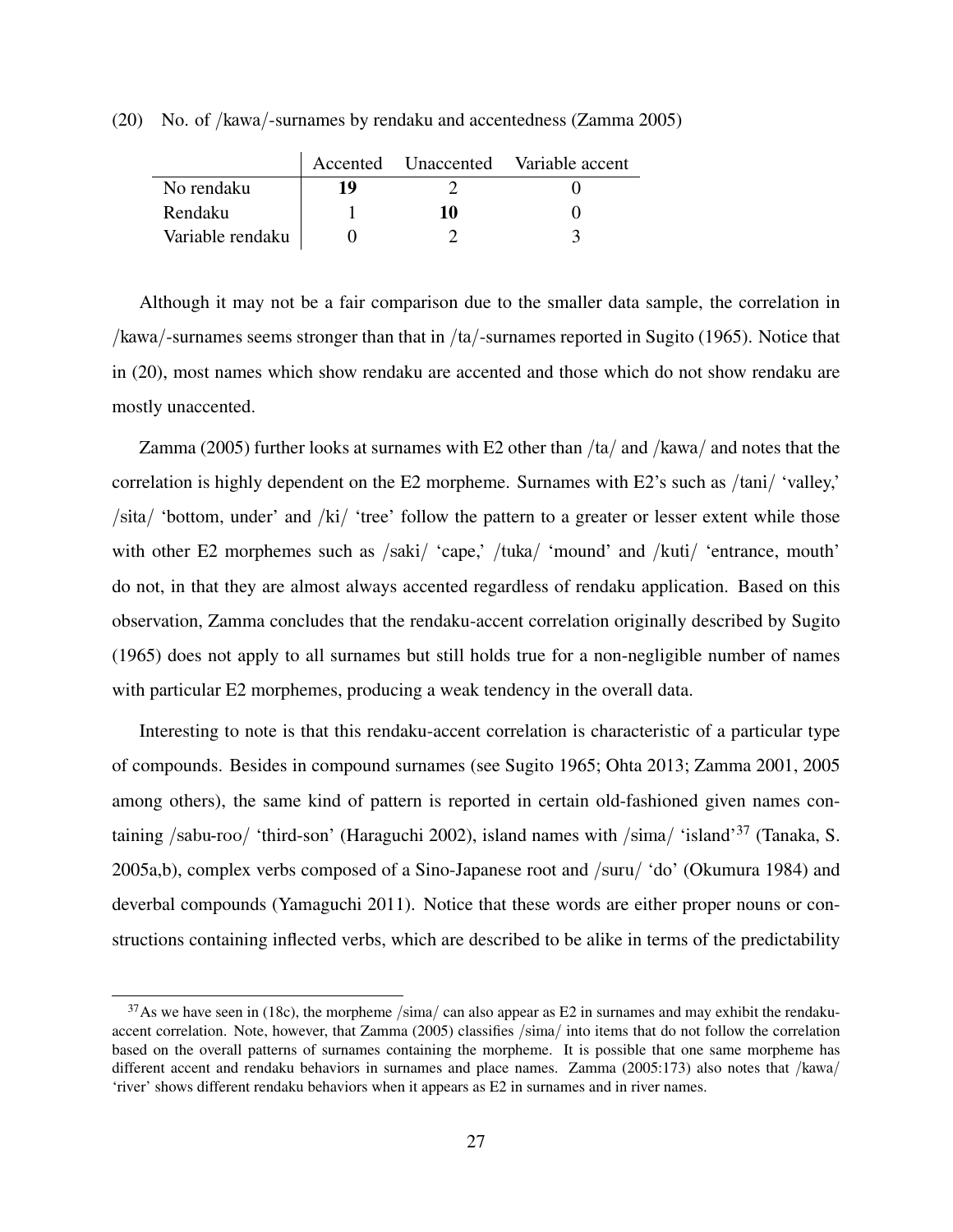of accent (see Section 2.4.1). By contrast, the rendaku-accent correlation does not seem to exist as a robust pattern in other types of compounds. Alderete (2015) looks at whether there is such a correlation in compounds in general using Rosen's (2001) database of Japanese compound words. Although he finds a trend in the data, it turns out not to be statistically significant.<sup>38</sup> If so, then why do compound surnames exhibit accent patterns that are not seen in regular compounds? Why is the rendaku-accent correlation peculiar to a small class of lexical items including proper nouns?

Before answering these qeustions, we must also address the question of what relatioship holds between rendaku application and accentedness. At this point, it is not obvious which one is the cause of the other, or whether they are in any causal relationship. Does the (non-)application of rendaku affect the accent pattern of the surname? Or does accentedness play a role in determining whether the surname undergoes rendaku? I will show below that answering these questions helps us answer the question raised earlier concerning why the correlation is found in compound surnames but not in normal compounds. In Section 3.4.4, I will propose that the correlation is the result of an interaction between two forces; a compound surname must behave like a single stem accentually, but rendaku application requires compound-like prosodic structures. I will further show that Ito and Mester's (2016) account of unaccentedness in Japanese stems based on metrical feet can be directly extended to compound surnames, thereby addressing the questions of how unaccentedness arises in surnames with rendaku and of why surnames with different E2 morphemes show different degrees of correlation.

#### 2.4.3 The length of elements

As discussed in Section 2.3, Sugito (1965) has pointed out that E1's last consonants affect the rendaku applicability in compound surnames. It should be noted that Sugito's research is only concerned with surnames composed of two-mora E1 and  $/ta/$  'paddy' as E2.<sup>39</sup> Zamma (2005)

<sup>&</sup>lt;sup>38</sup>Also note that Rosen's (2001) data include proper nouns such as surnames and place names, which may be contributing to the trend that Alderete notices.

 $39$ The reason why Sugito (1965) only included such names is most probably that the majority of native Japanese morphemes are bimoraic and /ta/ is by far the most frequent morpheme which appears as E2 in compound surnames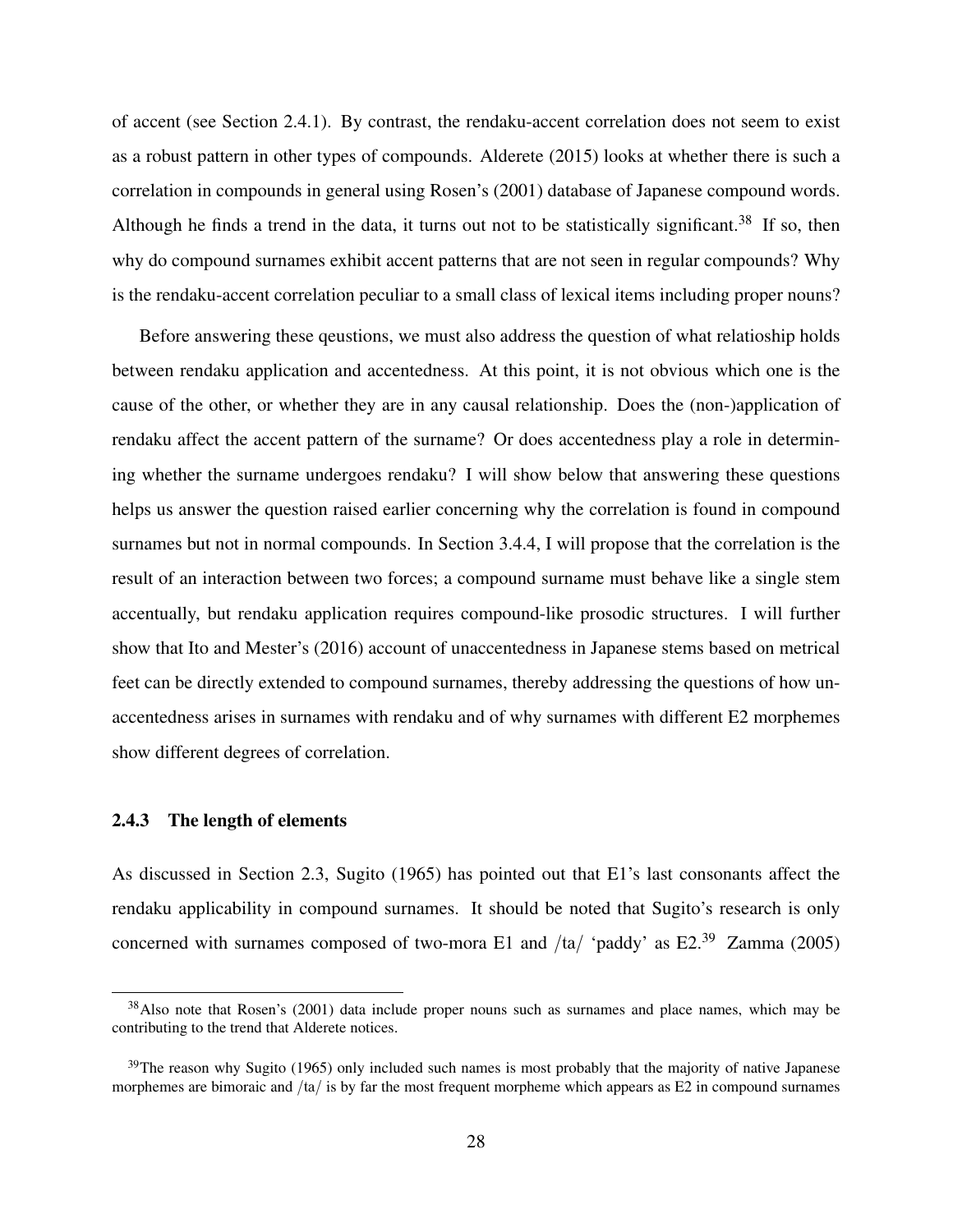and Asai (2014) conduct larger-scale studies, and find that the length of E1 also affects rendaku in surnames. Generally speaking, names are more likely to undergo the voicing alternation when E1 is monomoraic than when it is bimoraic. This is illustrated in (21) by common surnames composed of one-mora E1 and /ta/. E1's last consonants, which are also word-initial consonants, are underlined.

(21) Monomoraic E1 tends to trigger rendaku

Rendaku: su-da to-da ki-da no-da wa-da ya-da o-da No rendaku: mi-ta ha-ta

As can be seen, the majority of surnames with monomoraic E1 show rendaku. Recall that approximants  $(f, w, y)$  in E1's final syllable are characterized as segments that inhibit rendaku in surname (see Section 2.3.3). In (21), however, the blocking effect seems to be overturned by E1's monomoraicity (wa-da, ya-da).<sup>40</sup>

Zamma (2005) points out that this rendaku-triggering effect of monomoraic E1 is also very much contingent on what morpheme is in the E2 position. Some E2 morphemes such as /kawa/ 'river' behave like /ta/, undergoing rendaku most of the time when preceded by one-mora E1 (e.g. o-gawa, sa-gawa). Other morphemes such as /tani/ 'valey' and /saka/ 'slope,' however, do not show such patterns (e.g. ko-tani, ta-saka).

We further find a different type of E1-length effect. When E1 is trimoraic, names often undergo rendaku regardless of E1's last consonant. This is illustrated in (22) by common /ta/-surnames with trimoraic E1 morphemes.

<sup>(</sup>Shirooka and Murayama 2011).

 $40$ The reader may wonder what happens if E1 is monomoraic and its last consonant is a voiced obstruent, which shows a strong rendaku-blocking effect (see Section 2.3.1). This is hard to test since there are very few native morphemes which begin with a voiced obstruent, due to an independent constraint which bans word-initial voiced obstruents (see e.g. Ito and Mester 2003:211–212).  $/r/$  also does not appear in word-initial position in the native lexicon.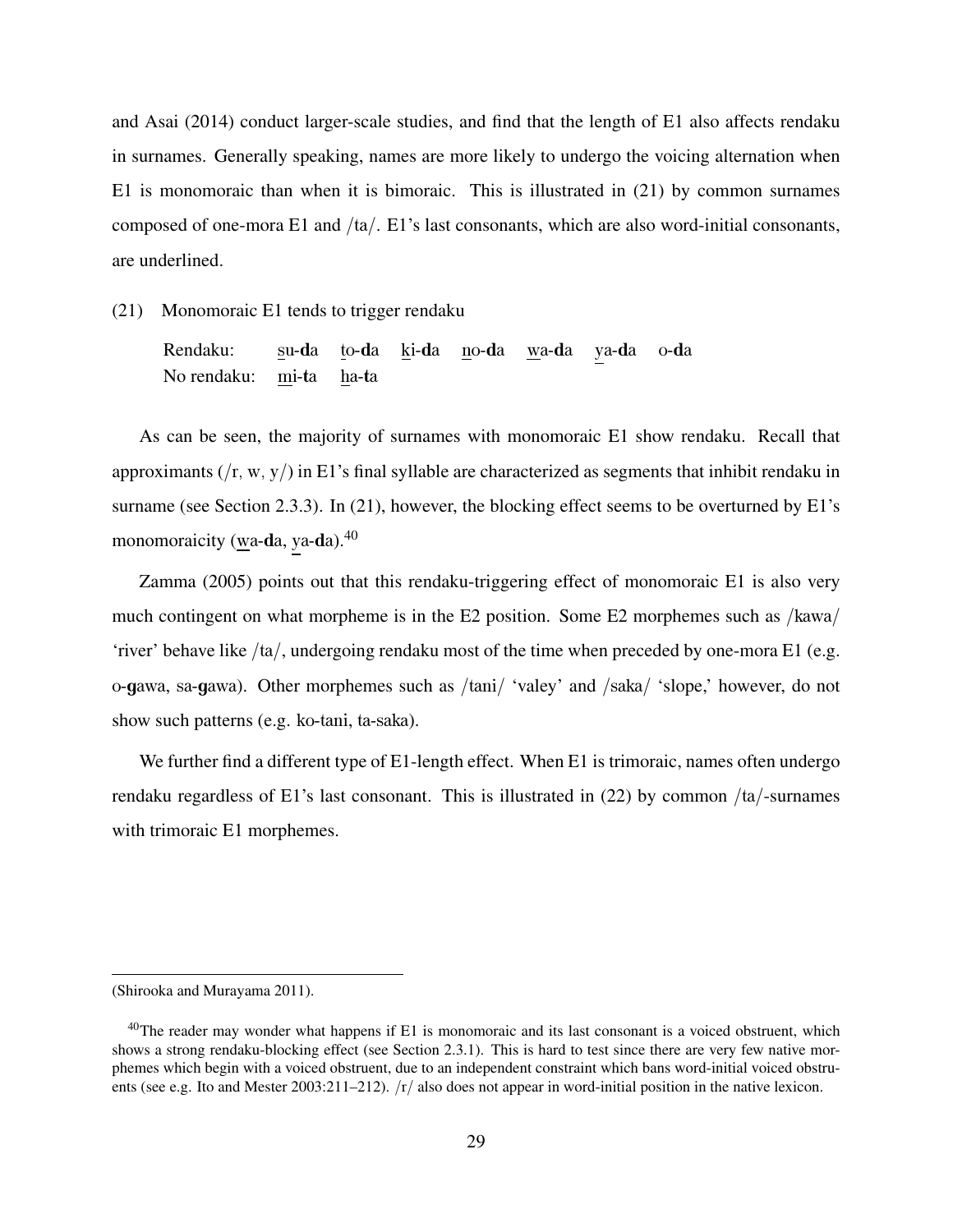#### (22) Trimoraic E1 tends to trigger rendaku

Rendaku: hayasi-da miyako-da hakama-da sakura-da kasiwa-da Variation: yanagi-ta ∼ yanagi-da yomogi-ta ∼ yomogi-da

As can be seen, when E1 is three moras long, approximants in E1's final syllable, which would otherwise inhibit the voicing alternation, allow the rendaku form (sakura-da, kasiwa-da). As for common names, /ta/-surnames with trimoraic E1 always undergo rendaku except for a few which show free variation. These variable names typically contain a voiced obstruent in E1's final syllable (yanagi-ta ~ yanagi-da, yomogi-ta ~ yomogi-da<sup>41</sup>). Recall that voiced obstruents in E1 are argued to block rendaku almost categorically in /ta/-surnames (see Strong Lyman's Law discussed in Section 2.3.1). It is possible that the rendaku-triggering effect of trimoraic E1 and the rendakublocking effect of E1-voiced obstruents are both playing a role in these names, causing the variation.

The statement that trimoraic E1 morphemes promote rendaku application may actually be more generalized. As has been mentioned earlier and will be discussed in more detail in the next section, rendaku in surnames is conditioned by E2's lexical propensities in addition to the segmental and prosodic factors we have seen so far; some E2 morphemes are generally more prone to rendaku while others are more resistant. Once we look at such morpheme-specific behaviors of second elements, we find that trimoraic morphemes such as /hayasi/, /taira/ and /tokoro/ frequently undergo rendaku when they appear as E2 in compound surnames. This suggests that rendaku is generally more likely to apply when either E1 or E2 is trimoraic.

Unlike the other characteristics discussed in previous sections, the length effects of compound elements do not seem to be unique to surnames. Irwin (2016a) validates the rendaku-promoting effects of monomoraic E1 in regular compounds. He shows with his large corpus data that the average rendaku rate is higher when the length of E1 is one mora than when it is two moras.

<sup>&</sup>lt;sup>41</sup>The E1 morpheme /yanagi/ 'willow tree,' which is a type of tree, is claimed to be etymologically a complex word, containing the word /ki/ 'tree' which has undergone voicing (\*ya-no-ki 'arrow-shaft-tree' > yanagi; Shinmura 1998). The same is probably true for /yomogi/ 'worm wood.' It is unclear whether ordinary Japanese speakers are aware of the historical morpheme boundaries or how that affects rendaku on the following morpheme.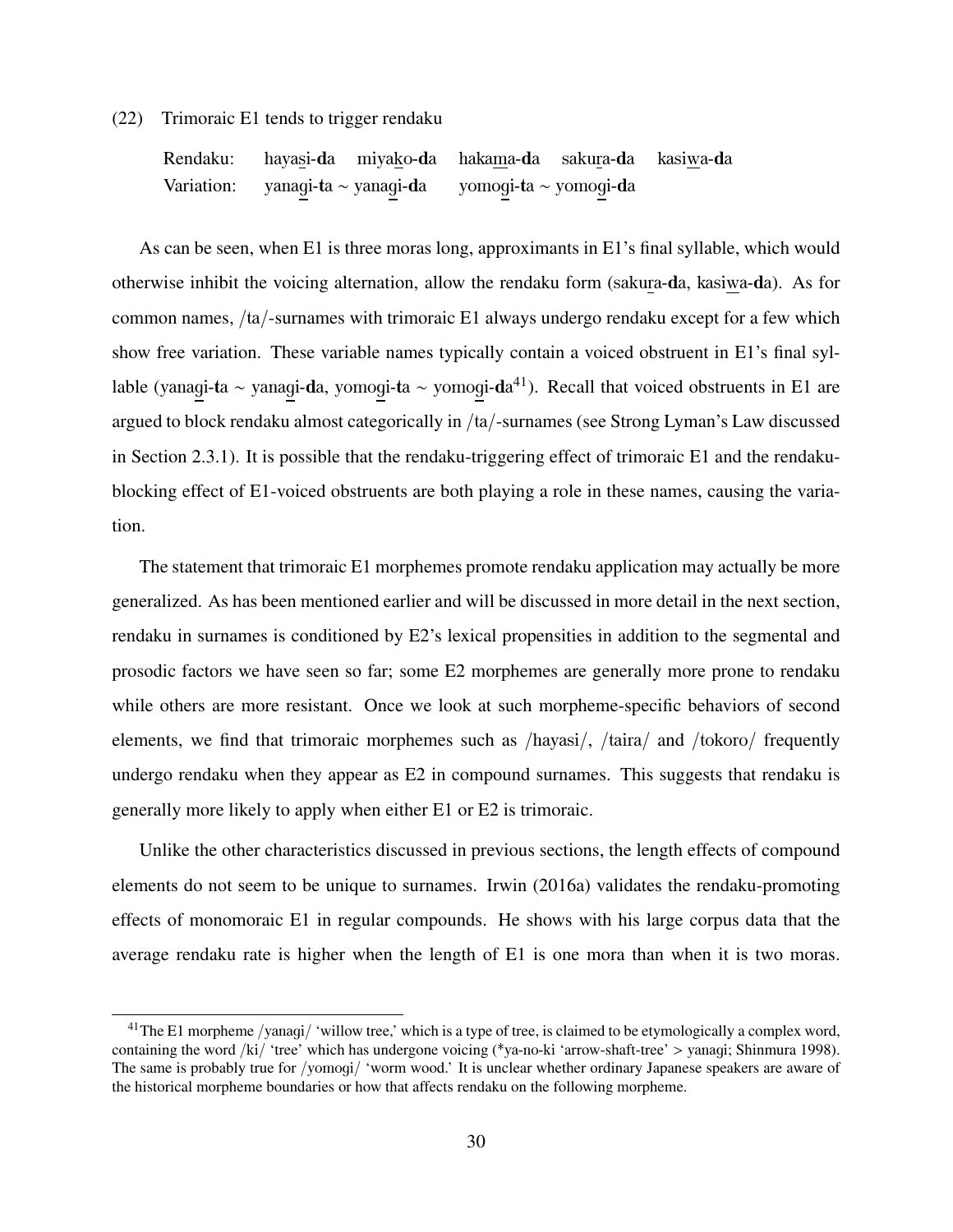Tamaoka et al. (2009) also conducted a rendaku judgment experiment to test the effects of E1 length, using nonce words presented as regular compounds. Their stimuli were composed of existing E1 morphemes of various lengths (e.g. /ko/ 'small,' /simo/ 'lower, bottom,' /sakura/ 'cherry tree') and nonce trimoraic E2 morphemes (/hukari/ and /hasuri/). Participants were asked to rate whether presented compounds (e.g. /ko-hukari/, /simo-hukari/, /sakura-hukari/) should undergo rendaku or not. The authors found that the rendaku application rate is higher when E1 is one mora than when it is two moras. (See the paragraphs below for discussion on the comparison between two-mora E1 and three-mora E1.)

The effects of trimoraic E1 in regular compounds has also been discussed in the literature. Rosen (2001, 2003) points out that rendaku applies relatively often when one of the elements is trimoraic. More precisely, Rosen (2001) claims that if either E1 or E2 is three moras or longer, the compound is required to undergo rendaku; if rendaku still does not apply under such a condition, then the E2 belongs to "rendaku-immune" morphemes, which inherently never show the compound voicing.<sup>42</sup> Rosen (2001) calls this condition the "prosodic size factor" and subsequent studies call it "Rosen's rendaku prosodic size rule" (Irwin 2009) or simply "Rosen's Rule" (Irwin 2016b; Vance 2015). Irwin (2009, 2016b) and Vance (2015) show that, although Rosen's Rule is not quite as exceptionless as has originally been claimed, it still captures the general tendencies of rendaku application in large data of normal compounds.<sup>43</sup>

Despite these findings, the psychological reality of Rosen's Rule has been called into doubt. Kawahara and Sano (2014c) conduct a nonce word judgment experiment in order to test whether the length-based rendaku patterns described by Rosen (2001) are internalized in Japanese speakers' minds. Their stimuli are composed of real E1 of either two or three moras (e.g. /mori/ 'forest,' /hayasi/ 'wood') and nonce E2 of three moras (e.g. /semaro/). They predicted that, due to

 $42$ Rosen (2001:28) originally defines the condition as being when "the second member begins with a voiceless obstruent" (i.e. the compound is eligible for rendaku application), "both members of the compound are of Yamato origin" and "both members of the compound exceed one mora and at least one of the members of the compound exceeds two moras."

 $^{43}$ Irwin (2009) proposes some modifications to the definition of Rosen's Rule. Interestingly, one of his proposals is to exclude proper nouns, noting "[c]ross-linguistically names often exhibit aberrant behaviour" (Irwin 2014b:188).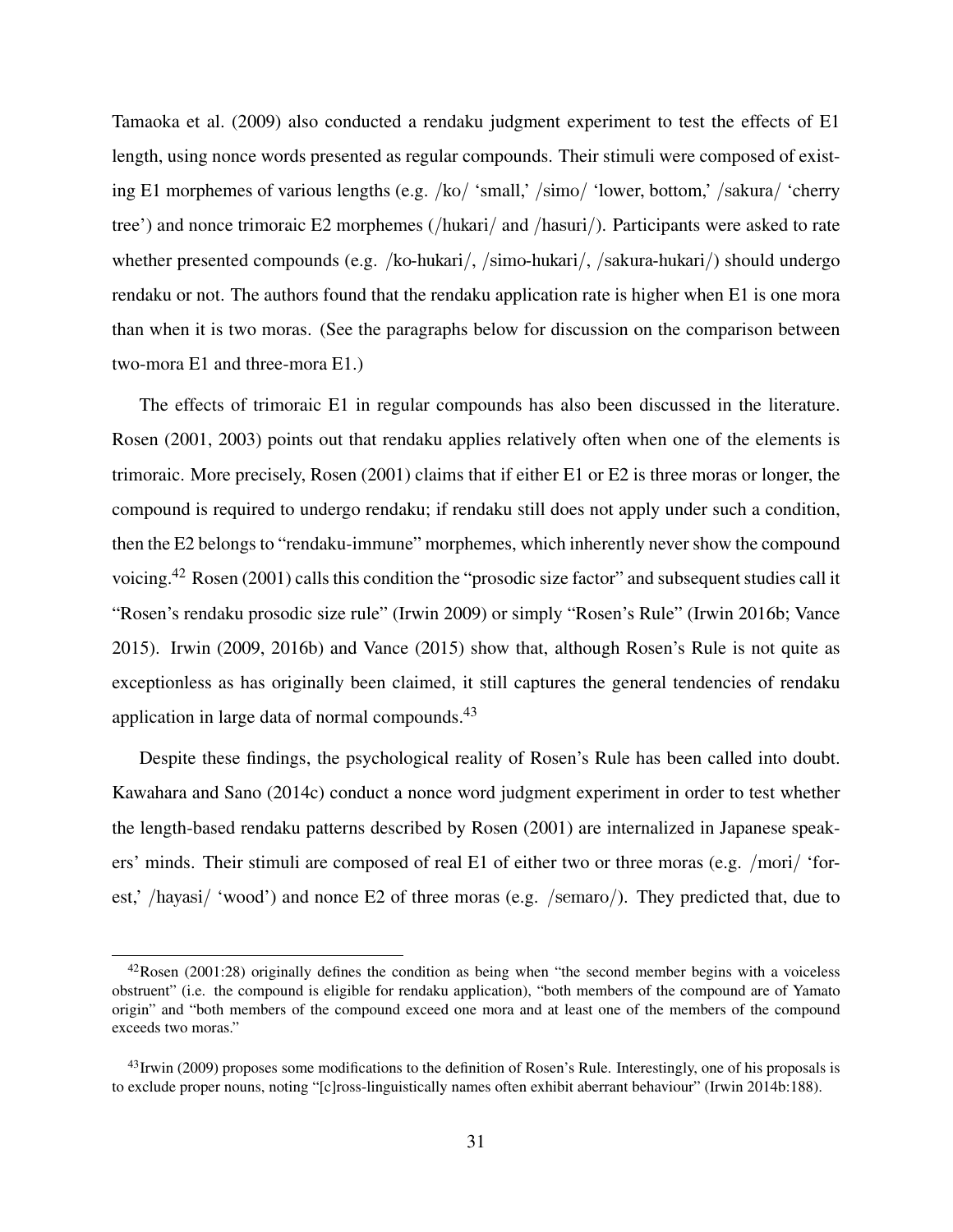Rosen's Rule, the acceptability of rendaku would be higher for nonce compounds with three-mora E1 (/hayasi-semaro/ 'wood-semaro') than for those with two-mora E1 (/mori-semaro/ 'forestsemaro'). Yet the prediction was not borne out; their participants judged rendaku application in both kinds of compounds to be equally acceptable, regardless of E1's length. In Tamaoka et al.'s (2009) experiment with a very similar design (see above), they even found that the rendaku application rate was slightly higher in nonce compounds with two-mora E1 than in those with three-mora E1. These results are at odds with the findings of Irwin (2009, 2016a) and Vance (2015).

What caused such differences between the actual data patterns and speakers' behaviors? It is possible that the patterns seen in the real word data have some diachronic origin, but the rule itself is not synchronically active in Japanese speakers' grammar. Another possibility is that, in the experiments by Kawahara and Sano (2014c) and Tamaoka et al.'s (2009), the rule's effect was masked by confounding factors such as the length of E2. Rosen's Rule, in its original definition, states that rendaku should apply if *one of the elements* exceeds two moras. Since their nonce E2 morpheme is already trimoraic, all the compounds in their stimuli are actually eligible for rendaku by this criterion. This may have caused a ceiling effect, masking potential acceptability differences between compounds with two-mora E1 and those with three-mora E1. Settling the issue would require detailed investigation of the data in these studies and further experimentation, which is out of the scope of this dissertation. Here, I highlight the point that the rendaku-triggering effects of trimoraic elements have been reported in existing regular compounds as well as compound surnames, even though their psychological reality has not been fully proven experimentally.

#### 2.4.4 Summary of prosodic factors

I have shown that rendaku in Japanese compound surnames is affected not only by segmental factors as discussed in Section 2.3 but also by prosodic factors. Some of such factors are found uniquely in surnames and others also play a role in regular compounds. The main points discussed in this section are summarized in (23) below.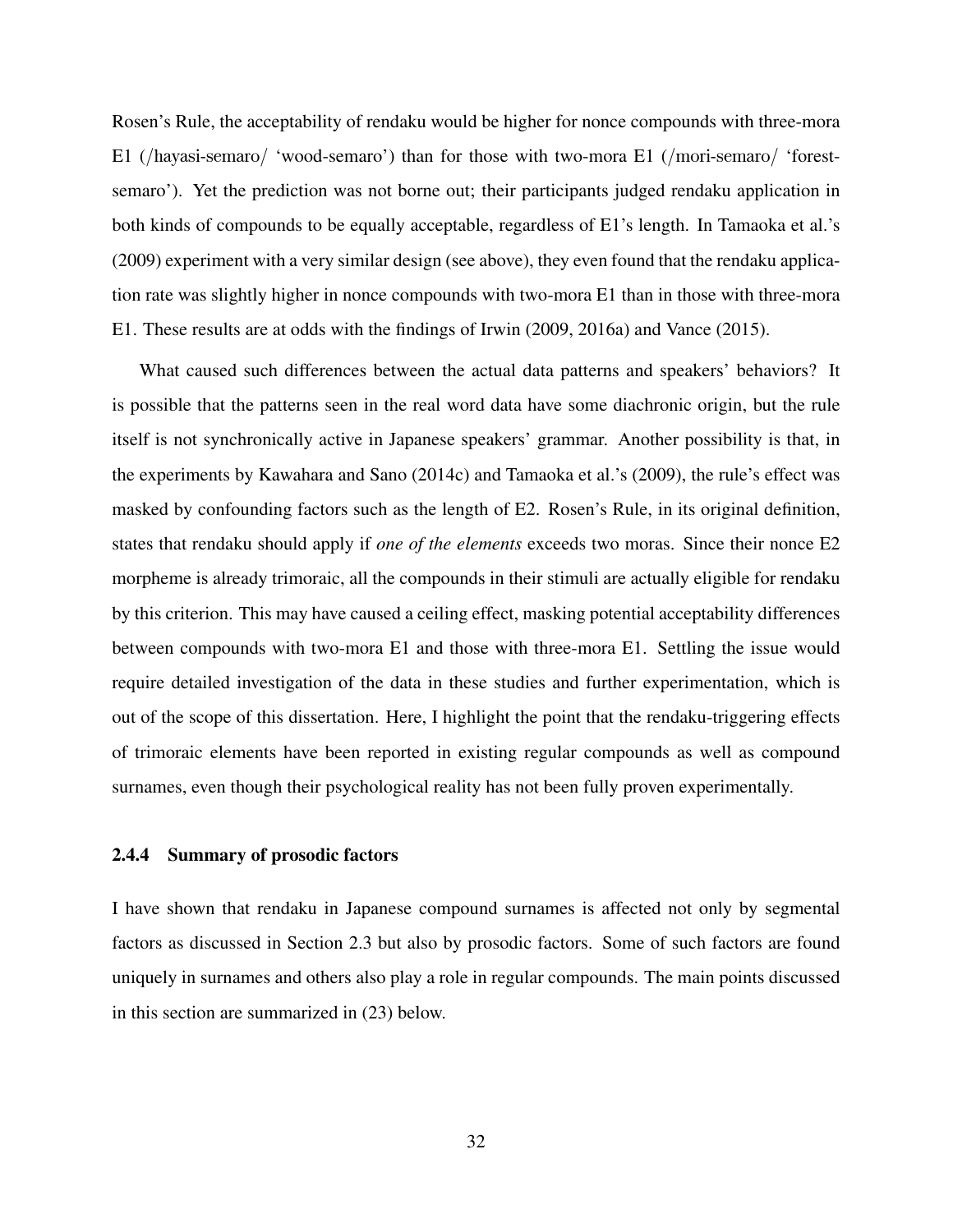- (23) A summary of rendaku patterns in surnames with respect to prosody
	- An inverse correlation between rendaku and accentuation:
		- ▷ Surnames with rendaku tend to be unaccented
		- ▷ Surnames without rendaku tend to be accented
		- $(\triangleright$  The correlation is found only in surnames)
	- The effects of element length:
		- ▷ Monomoraic E1 promotes rendaku
		- ▷ Trimoraic E1 or E2 promotes rendaku
		- (▷ Both effects are also found in regular compounds)

## 2.5 Lexical propensities

This section discusses how rendaku in surnames is affected by lexical factors; each E2 morpheme shows an idiosyncratic behavior with respect to rendaku application, and so does each surname.

#### 2.5.1 Lexical propensities of E2

As discussed in Section 2.2.1, rendaku in regular compounds is constrained by E2's lexical propensities to the voicing alternation. Some E2 morphemes are inherently more prone to rendaku than others, and some others are inherently resistant to it (see Nakagawa 1966; Vance 1979, 1980b; Rosen 2001, 2016; Irwin 2016a). Rendaku in compound surnames is similarly affected by the morpheme-specific properties of E2. Kubozono (2005) and Zamma (2005) note that not all E2s behave like /ta/, which shows high sensitivity to the voicing, place, and manner of the consonant in E1's final syllable in terms of rendaku application (Sugito 1965). For example, E2 morphemes such as /kuti/ 'entrance' almost always undergo rendaku<sup>44</sup> while others such as /sita/ 'bottom,

<sup>&</sup>lt;sup>44</sup>Interestingly, the morpheme /kuti/ is a polyseme and changes its rendaku propensity depending on the meaning. As shown in the examples of regular compounds in (4) in Section 2.2.1, /kuti/ shows much variation in rendaku when it means 'mouth' or metaphorically 'way of speaking.' On the other hand, the morpheme can also metaphorically mean 'taste,' in which case it never undergoes rendaku in compounds: e.g. [ama-kuti] 'sweet-taste'; [kara-kuti] 'hottaste.' Irwin (2016a:104) calls such morphemes "Jekyll and Hyde elements," and classifies /kuti/ 'way of speaking'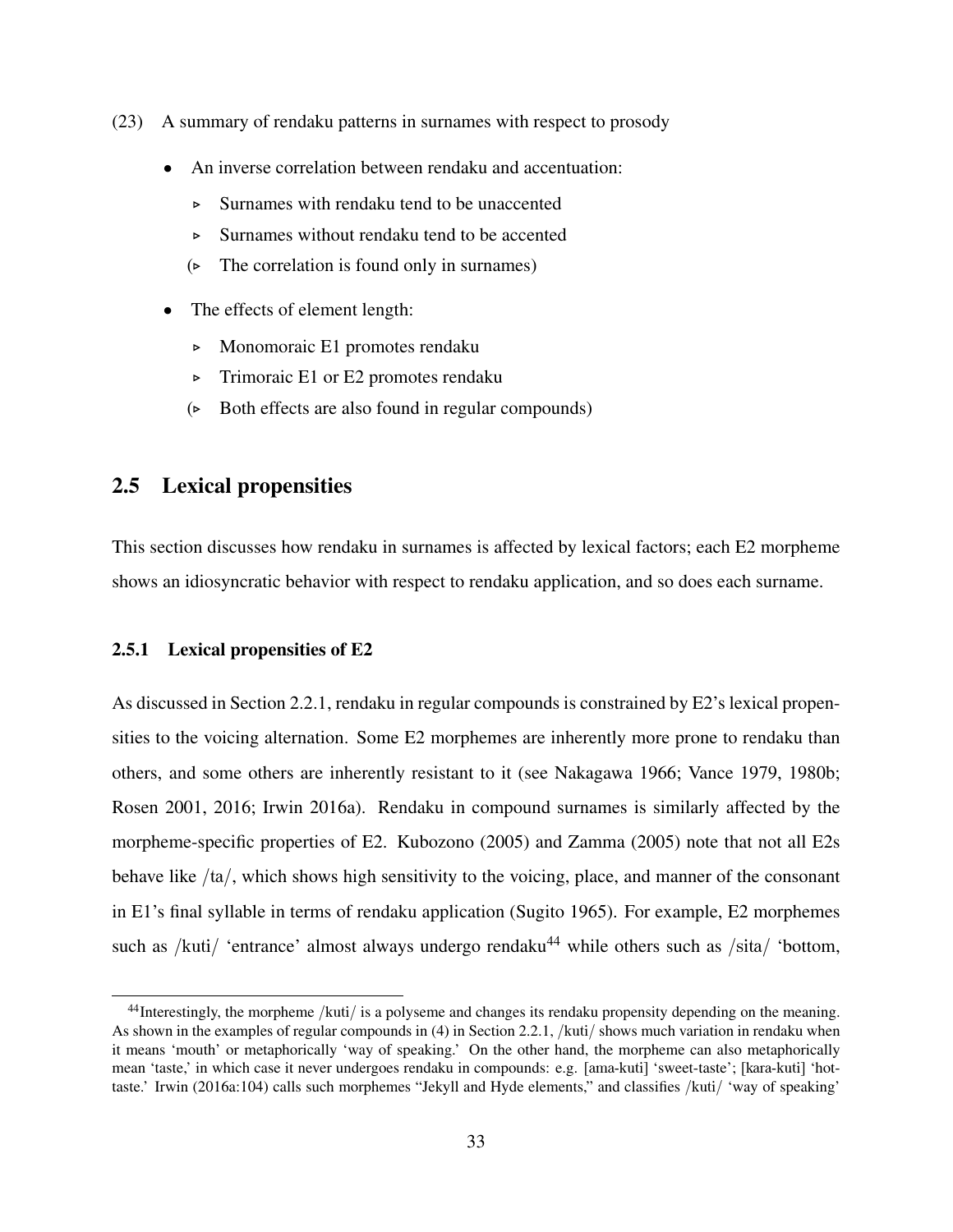below' very rarely do. Such lexical propensities yield exceptions to the generalizations on rendaku application we have seen above. Surnames with E2-/kuti/ undergo rendaku even when the last consonant of E1 is a voiced obstruent, overriding Strong Lyman's Law, as in [mizo-guti] 'trenchentrance.' On the other hand, surnames with E2-/sita/ resist the voicing change even when E1 is trimoraic and E1's final syllable contains a consonant considered to be a rendaku trigger, as in [tutumi-sita] 'embankment-bottom.' Also note that even among E2's that are more variable in terms of rendaku application, the propensity to voicing is different for each morpheme. (These morphemes can be called "rendaku lovers," "rendaku haters," and "rendaku waverers" respectively in the terms of Rosen (2001) and Irwin's (2016a).) The segmental factors discussed in Section 2.3 thus interact with such inherent lexical propensities of E2 morphemes, producing complex rendaku application patterns.

E2 morphemes may also have lexically-specific accentuation properties. As pointed out by Zamma (2005), some morphemes such as /saki/ 'cape' cause surnames they occur in to be accented, while others such as /sawa/ 'mountain stream, swamp' make them unaccented. This affects the inverse correlation between rendaku and accent discussed above (Section 2.4.2). Recall that surnames with rendaku tend to be unaccented and those without tend to be accented. The accent specification of E2, however, may override this general pattern. For example, surnames with E2-/saki/ are always accented whether they show voicing or not, as in  $\frac{3}{2}$ [miyá-zaki] 'shrine-cape' and  $3$ [nagá-saki] 'long-cape.' On the other hand, surnames with E2-/sawa/ are almost always unaccented regardless of their rendaku profiles, as in  $\textsuperscript{0}$  [naka-zawa] 'center-mountain stream' and  $<sup>0</sup>$ [naga-sawa] 'long-mountain stream'). Thus, surnames that have E2 morphemes with accent spec-</sup> ification do not necessarily follow the correlation, unlike those with  $/ta/$  'paddy' and  $/kawa/$  'river' as E2.

into rendaku waverers and /kuti/ 'taste' into rendaku immune morphemes. Although not mentioned in Irwin (2016a), it seems that /kuti/ is a rendaku lover or even submissive when it has the third meaning 'entrance' or 'gate' both in surnames and in regular compounds: e.g. [iri-guti] 'enter-gate (entrance),' [de-guti] 'exit-gate (exit).'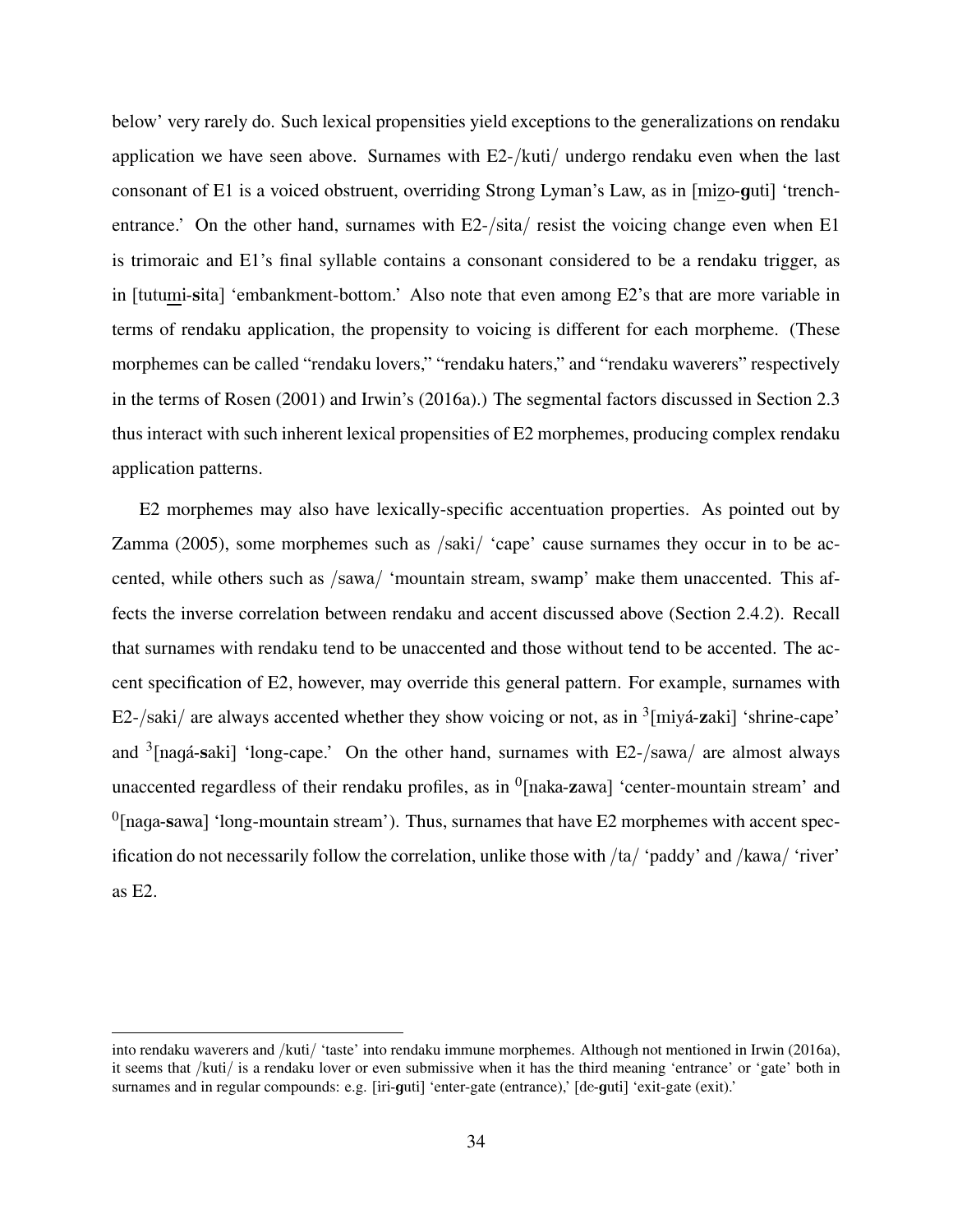#### 2.5.2 Lexical propensities of compounds

What makes the matter even more complicated is that the entire compound surname may also show idiosyncratic behavior regarding the application of rendaku.<sup>45</sup> Recall that  $/r/$  in E1 tends to block the voicing, as I have shown with the examples in (12) above, repeated here as (24).

- (24)  $/r / \text{ in } E1$  tends to block rendaku (repeated)
	- a. nari-ta kuri-ta kura-ta mura-ta mori-ta hiro-ta ari-ta ...
	- b. hara-da kuro-da tera-da

The generalization appears to be true, given that rendaku fails to apply in the majority of common surnames with  $E1 - \frac{r}{}$ , as shown in (24a). Notice, however, that there are a few surnames which exceptionally show rendaku, as in  $(24b)$ . It is virtually impossible to explain why these particular names are exceptions. For instance, there seems to be no clear reason for why rendaku applies in  $3$ [kúro-da], which is segmentally and prosodically very similar to  $3$ [kúri-ta]. If there is any reason, it is simply that the surname /kuro-ta/ 'black-paddy' is lexically specified to undergo rendaku. It will soon be apparent that all of the generalizations about rendaku in surnames that have been discussed so far come with such lexical exceptions. This indicates that the application of rendaku in a surname is determined not only based on phonological factors and lexical propensities associated with its elements but also based on the lexical properties of the name itself. In order to fully account for the rendaku patterns in surnames then, one must take such lexically specific behaviors of compound surnames into consideration.

#### 2.5.3 Summary of lexical propensities

In this section, I have shown that rendaku application in compound surnames is affected by the lexically specific properties of the involved items, in addition to the phonological factors discussed in Sections 2.3 and 2.4, as summarized in (25) below.

<sup>45</sup>This also applies to regular compounds, as discussed in Section 2.2.1.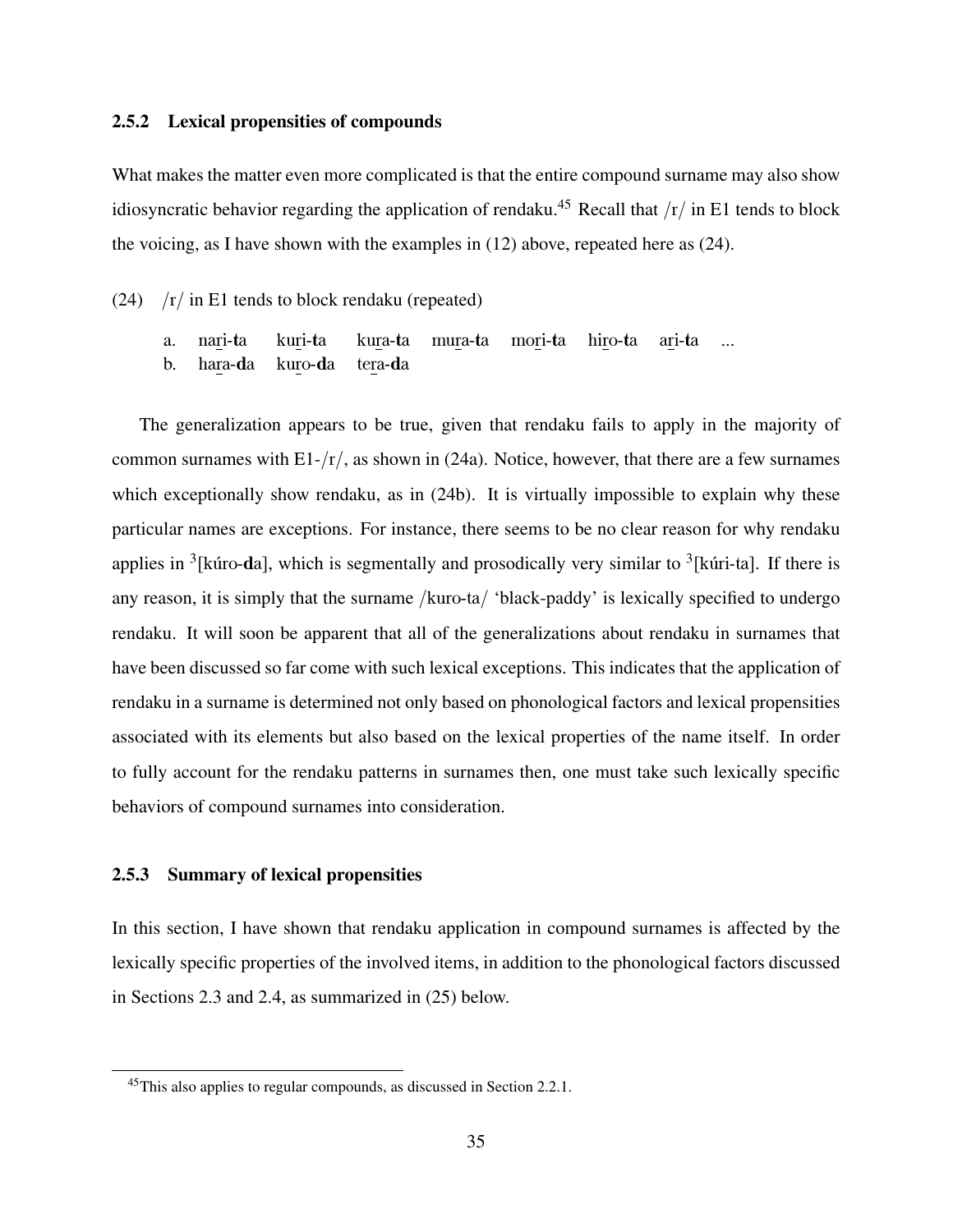- (25) A summary of the effects of lexical propensities on rendaku in surnames
	- Lexical propensities of E2
		- ▷ Each E2 morpheme has a specific propensity for rendaku, which may interact with or override the effects of phonological factors
	- Lexical propensities of compounds
		- ▷ Each compound surname has a specific propensity for rendaku, which may interact with or override the effects of phonological factors and E2's lexical propensities

In Chapter 5, I propose a probabilistic grammar equipped with Optimality Theoretic constraints which models the rendaku patterns in surnames. In order to capture the lexically specific patterns discussed above, I propose that some constraints be tagged with each E2 morpheme and also each compound surname, along the lines of Moore-Cantwell and Pater (2016). I will show that a Maximum Entropy grammar (see Goldwater and Johnson 2003) with lexically specific constraints can not only capture the rendaku patterns with lexical exceptions in existing surnames but also model Japanese speakers' productive and variable rendaku application in nonce surnames.

# 2.6 The phonological status of rendaku in surnames

Thus far, I have laid out issues surrounding the sound patterns of surnames in Japanese, particularly rendaku and accent. One may wonder whether these phenomena should be understood as problems in the synchronic grammar of Japanese, as is claimed throughout this dissertation. In this section, I will consider alternative accounts based on diachrony and sheer lexicalization, and argue that such explanations are untenable. I will first review the history of rendaku application in Japanese, as well as the history of Japanese surnames, and claim that the rendaku patterns seen in current surnames cannot simply be attributed to history. I will also argue against the view that the sound patterns of proper nouns are all lexicalized, in favor of an account in which rendaku application in surnames is a productive process.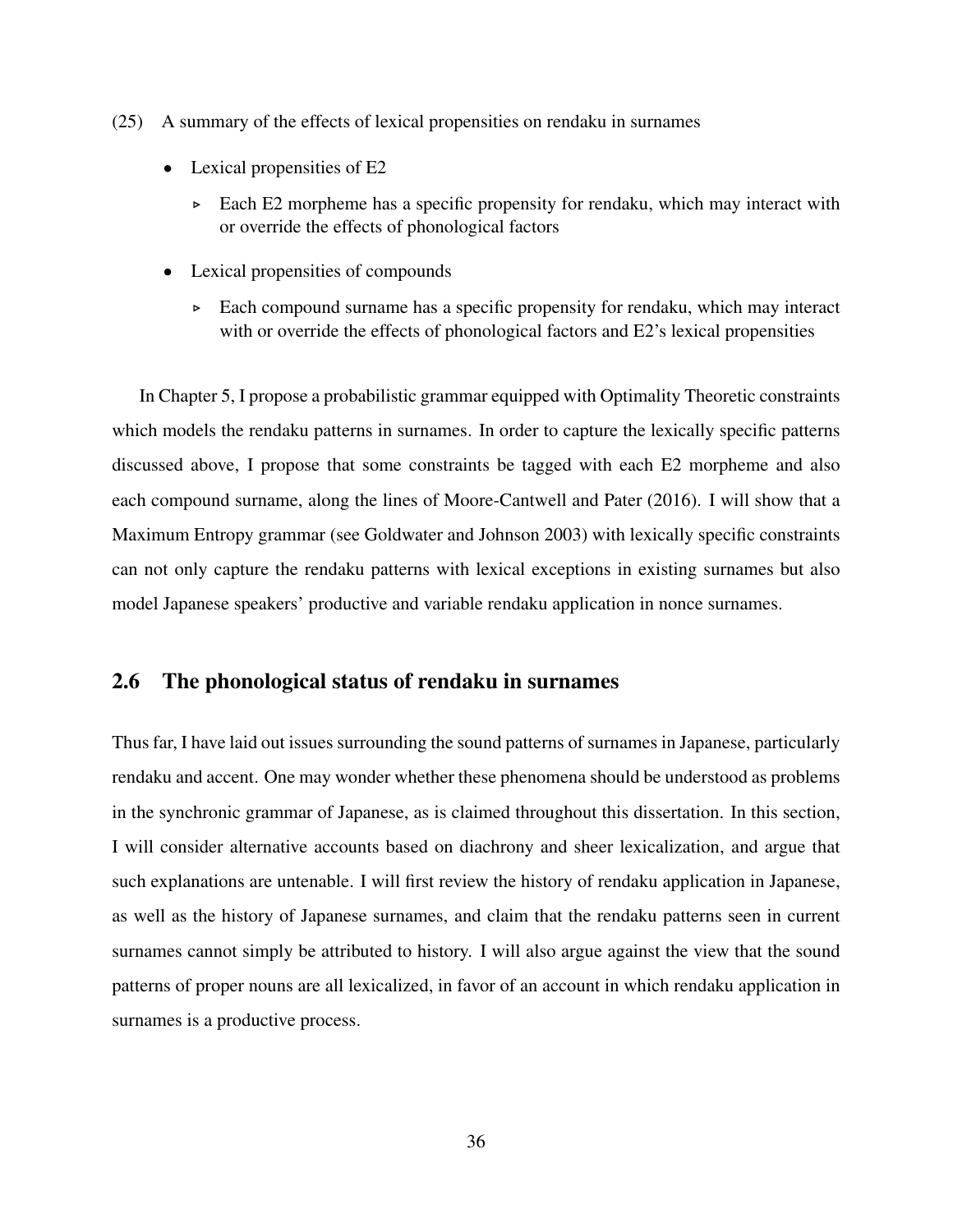#### 2.6.1 History of rendaku application

Rendaku is attested in the oldest substantial texts in Japan, which reflect a variety of the Japanese language spoken by the aristocracy in the capital at the time, Nara, from the early 7th century through the late 8th century (Jodaigo Jiten Henshu Iinkai et al. 1967). The variety is known as Jodai Japanese, or Old Japanese in Western texts (Miyake 2003). It was first suggested by Lyman (1894) and is now widely believed among scholars that rendaku voicing originated from a sound alternation introduced by contracted forms of particles such as genitive *-no* (sometimes transcribed as *-nö* for reconstructed prehistoric Japanese and Old Japanese texts; Miyake 2003) or oblique *-ni*. <sup>46</sup> It is hypothesized that many two-element phrases, which would later be viewed as compounds, had these nasal-initial particles attached to the first element, as in (hypothetical) [yama-no sakura] 'mountain-GEN cherry tree.' After losing the vowel, the particles were reduced to [n], which in turn caused post-nasal voicing (Ito and Mester 1995a,b) of following obstruents, as in [yama-n-sakura] > [yama-n-zakura]. Eventually, the nasal segment was further reduced to a voicing feature, and the whole voicing process resulted in a morphophonological phenomenon known as rendaku, which can be seen in Old Japanese, as well as in present-day Japanese, as in the attested form [vama-zakura]<sup>47</sup> (see the dictionary entries in Jodaigo Jiten Henshu Iinkai et al. 1967:769 for Old Japanese, and Shinmura1998 for present-day Japanese). (For more details on the hypothesis on the development of rendaku from nasal-initial particles, see Lyman 1894; Murayama 1954; Unger 1977; Ito and Mester 2003:99; Vance 1982, 2005a.)

Although the phenomenon of rendaku has existed for a long time, there have been several changes in terms of its application. One such example is a change in the domain of the categorical rendaku blocking factor, namely, Lyman's Law. Diachronically, the ban on multiple voiced obstru-

<sup>46</sup>Alternative explanations have also been proposed. See e.g. Kindaichi 1938 (via Kindaichi 1976/2005); Murayama 1954; Yamaguchi 1988.

 $^{47}$ A more accurate transcription of the Old Japanese form may be [yama- $n(d)$ zakura], given that word-medial voiced obstruents were prenasalized in Old Japanese (see Hamada (1952); Martin (1987); Frellesvig (2010); also see Vance et al. (2014); Miyashita et al. (2016) for dialects of present-day Japanese which have retained prenasalized obstruents). Prenasalization of voiced obstruents may also have contributed to the loss of the preceeding nasal segment: [yama-n-<sup>n</sup>(d)zakura] > [yama-<sup>n</sup>(d)zakura].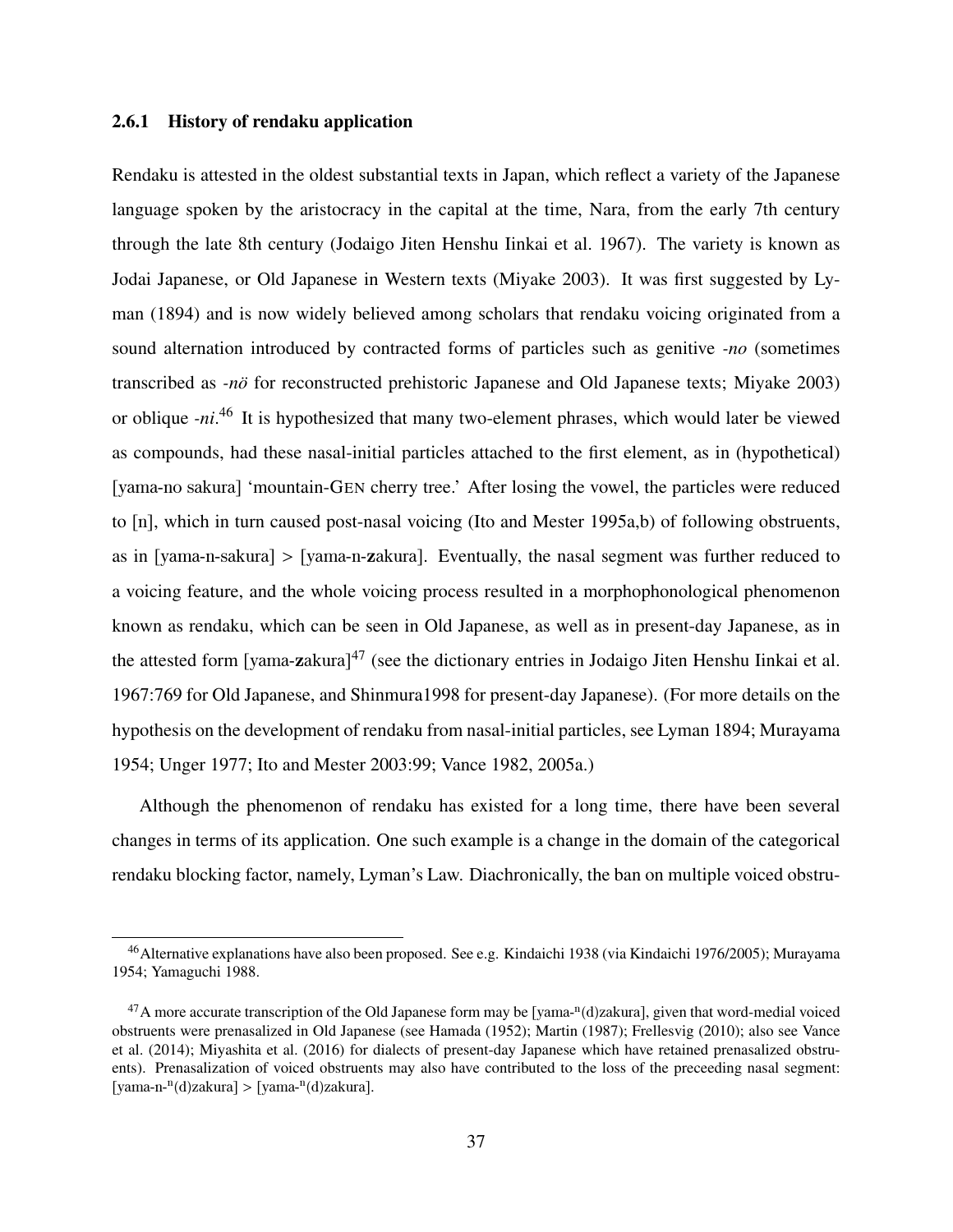ents applied in the domain of a prosodic word instead of a stem. Unger (1977) claims that, in Old Japanese (early 7c.–late 8c.; see above), rendaku was blocked if either E1 or E2 contained  $\frac{z}{\sqrt{b}}$ ,  $/d/$  or  $/q/$ , since voicing E1's initial consonant would create multiple voiced obstruents within the *whole word* (e.g. /mîdu/ + /töri/  $\rightarrow$  mîdu-töri, \*mîdu-döri 'water-bird'; Vance 2005c:31; the transcription is his).<sup>48</sup> The commentary section of *Jidaibetsu Kokugo Daijiten Jodaihen* (Jodaigo Jiten Henshu Iinkai et al. 1967), the definitive dictionary of Old Japanese, also has a similar statement: "[i]t seems that rendaku was inhibited when the last consonant of the first element [of a compound] was a voiced obstruent" (ibid:31). Vance (2005c) and Vance and Irwin (2013) confirm the validity of this generalization by scrutinizing headwords in the aforementioned dictionary. They find that, although not many relevant and reliable datapoints are available,  $49$  Old Japanese compounds containing a voiced obstruent in E1 indeed resisted rendaku application with only a few exceptions.<sup>50</sup> Unger (1977) refers to this ban on multiple occurrences of voiced obstruents within the whole compound as the "strong version of Lyman's Law," and later studies simply call it "Strong Lyman's Law," the term we have already seen.

Other studies suggest that the domain of the law has changed over time, and its effect has become "weaker" in later stages of the language. Sakurai (1972) observes that, in Early Middle Japanese, spoken between the late 8th century and the late 12th century (or during a time known as

<sup>&</sup>lt;sup>48</sup>Unger (1977) makes his argument referring to the descriptions by Ramsey and Unger (1972) and Miyake (1932), and the latter in turn attributes the original discovery to *Kogen seidaku kō* (Ishizuka 1801) by the Japanese philologist Ishizuka Tatsumaro (1764–1823).

 $49$ Vance (2005c) finds sixty-two compounds with a voiced obstruent in E1, and Vance and Irwin (2013) deal with even smaller thirty-nine compounds because of stricter exclusion criteria. The scarcity of their data is due to the inherent underrepresentation of (underlying) voiced obstruents in Old Japanese and ambiguities or inconsistencies in the transciprtion of voicing in some words.

 $50$ Vance (2005c) and Vance and Irwin (2013) report four such exceptions, and they all have a voiced obstruent in a position earlier than the final syllable of E1. The only example given by Vance and Irwin (2013) is [madara-busuma] 'multicolor-bedding' composed of /madara/ and /pusuma/. The other three Strong Lyman's Law violators described by Vance (2005c), which are excluded from Vance and Irwin (2013), are all compounds composed of three morphemes, where the blocker (a voiced obstruent) is in the first element and the rendaku site (an initial voiceless obstruent) is in the third element: e.g. /kuzu/ + /pa/ + /kata/  $\rightarrow$  kuzu-pa-gata 'kudzu-leaf-vine'). Although the data are too scarce to make any conclusion, this may suggest that the effects of Strong Lyman's Law were weaker when the blocker and the potential rendaku site were farther apart (Vance and Irwin 2013) and/or when there were multiple morpheme boundaries between them.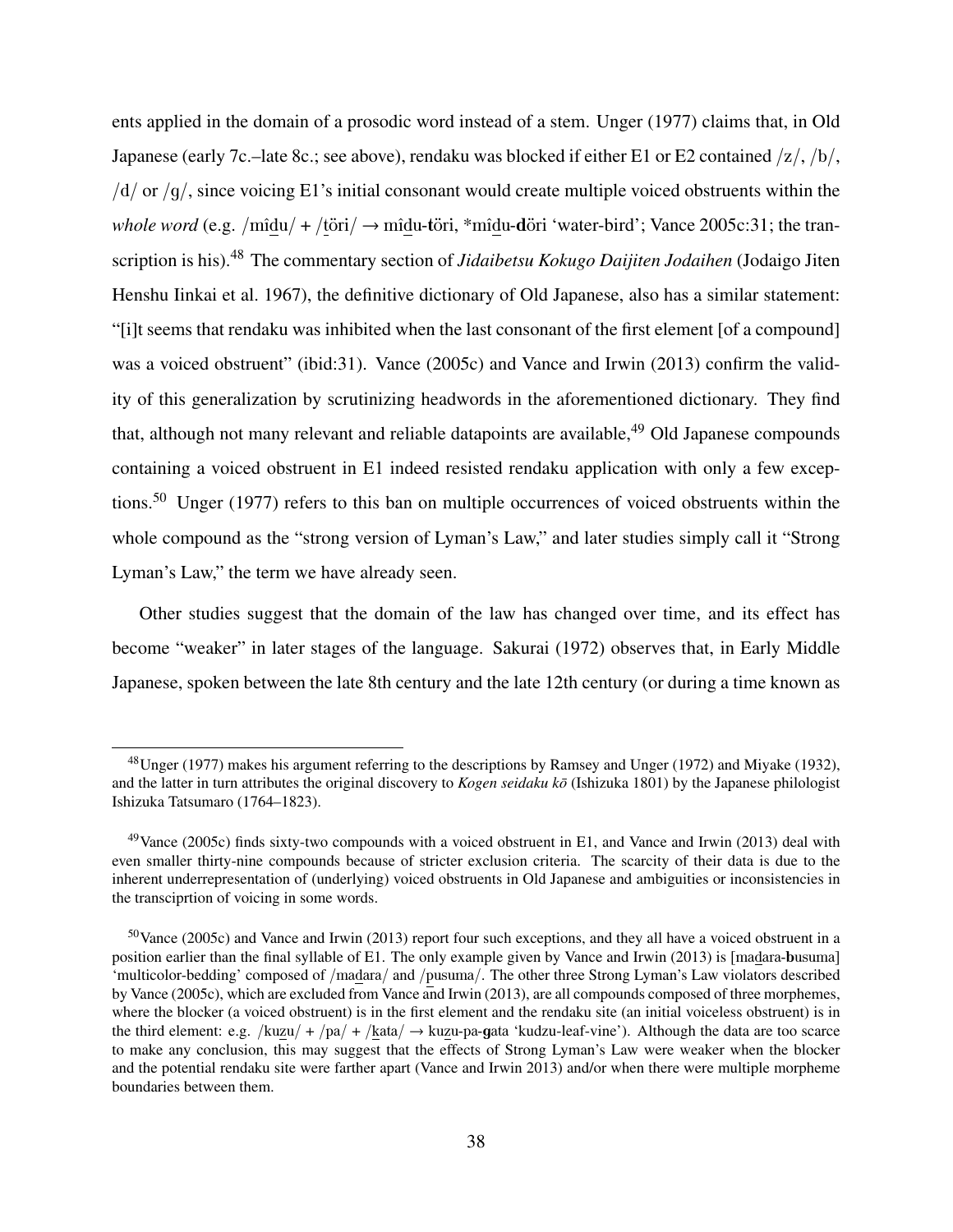the Heian Period starting with the relocation of the capital from Nara to Kyoto), Strong Lyman's Law was still playing a role as a rendaku blocking factor but already allowed a number of exceptions. This contrasts with normal (stem-bounded) Lyman's Law, which had categorical effects in the language at the time according to Sakurai (1972), just as it does in present-day Japanese. Endo (1980) argues that the force of Strong Lyman's Law saw a sharp decline around the late-9th century, based on his observation of documents from the Heian Period (794–1185) and the Kamakura Period  $(1185-1333)$ <sup>51</sup> Toda (1988) also examines whether the presence of a voiced obstruent in E1 affected rendaku application in later periods. She conducts corpus studies using two old dictionaries of Japanese: *Nippo Jisho* (Jesuit missionaries 1603/1604), a Japanese-Portuguese dictionary compiled by Portuguese missionaries, which reflects the pronunciations of Late Middle Japanese spoken from the late 12th century through the 16th century, and *Waei Gorin Shusei ¯* (Hepburn 1867/1872),<sup>52</sup> the oldest Japanese-English dictionary which reflects the pronunciations of Early Modern Japanese spoken from the 17th century through the 19th century. Toda concludes that voiced obstruents in E1 did not exert any influence on the rate of rendaku in either period. As mentioned above (see Section 2.3.1), it has been proposed that the word-bounded law still has a weak effect in present-day Japanese (see e.g. Kindaichi et al. 1988:264; Sato 1989). Yet recent studies show that such a tendency is not found in large corpora of rendaku in regular compounds (Irwin 2014a, 2016a; Sano 2015; cf. Asai 2014 and the discussion in Sections 2.3.1 and 2.3.3) and that there is no experimental evidence for its psychological reality (Kawahara and Sano 2014c).

The table in (26) summarizes the effects of Strong (word-bounded) Lyman's Law for regular compounds in the Japanese language in each period of time, based on the findings of the literature. Note that normal (stem-bounded) Lyman's Law has been active throughout the development of the language.

<sup>51</sup>Endo (1980) defines the law as a ban on a sequence of two voiced obstruents across a morpheme boundary, rather than a general ban on multiple voiced obstruents within a word. He thus does not look at cases where a voiced obstruent occurs in a syllable earlier than the final syllable of E1.

<sup>52</sup>Toda does not specify which edition is used.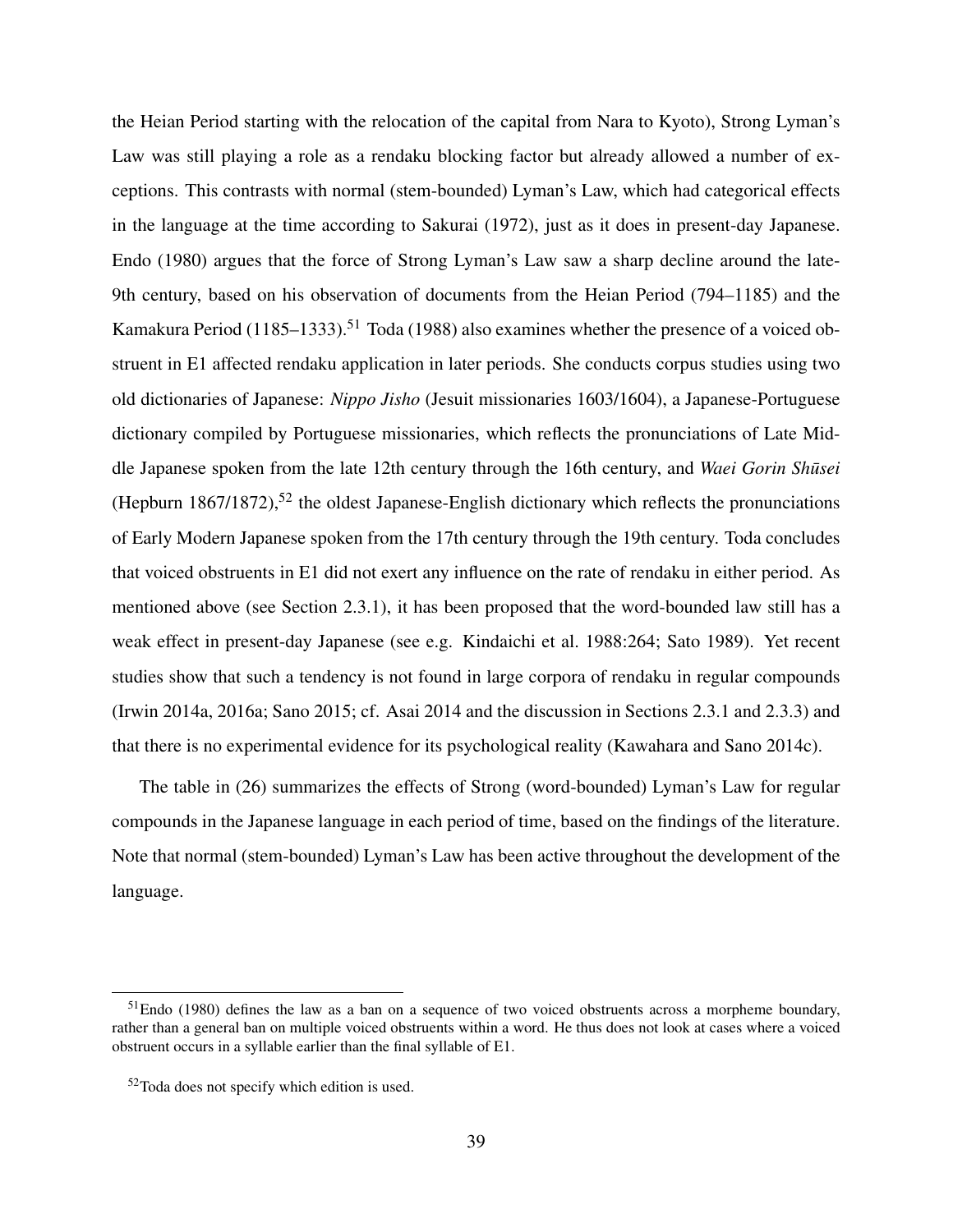(26) History of Strong Lyman's Law effects for regular compounds<sup>53</sup>

| Time Period                                | Strong Lyman's Law             |
|--------------------------------------------|--------------------------------|
| Old Japanese (7c.-late 8c.)                | Active                         |
| Early Middle Japanese (late 8c.–late 12c.) | <b>Active?</b> Many exceptions |
| Late Middle Japanese (late 12c.–16c.)      | Not active                     |
| Early Modern Japanese (17c.–19c.)          | Not active                     |
| Modern/present-day Japanese (20c.-present) | Not active                     |

Ito and Mester (2003) interpret this language change as constraint rerankings in Optimality-Theoretic terms (Prince and Smolensky 1993/2004). They posit two kinds of OCP(voice) constraints: one which bans the occurrence of multiple voiced obstruents in the domain of a stem,<sup>54</sup> and the other which does so in the domain of a word. The two constraints were both ranked high in Old Japanese, but the word-bounded constraint was demoted and ranked below rendaku triggering constraints sometime in the period of Early Middle Japanese. As a result, rendaku is no longer blocked by voiced obstruents in E1 in the later stages of the language, including present-day Japanese.<sup>55</sup>

The loss of Strong Lyman's Law is not the only change that the language has undergone. The literature shows that there are other differences between Old Japanese and present-day Japanese in terms of rendaku application. Vance and Irwin (2013) point out that, in Old Japanese, other than

<sup>&</sup>lt;sup>53</sup>The table ignores possible dialectal differences. For example, Old Japanese and Early Middle Japanese refer to varieties spoken in the Kinki region (mainly Nara and Kyoto), which was the political center of the country at the time, but Modern/present-day Japanese is based on the variety spoken in the Kanto region (Tokyo). The patterns in Late Middle Japanese are also inferred from Toda's (1988) observations of words in the oldest Japanese-Portuguese dictionary, which may have been influenced by a variety spoken in Nagasaki, where trades with foreign contries were conducted.

<sup>54</sup>To be precise, Ito and Mester (2003) use the term "morpheme" as the domain of the constraint.

<sup>&</sup>lt;sup>55</sup>Another possible interpretation is that Japanese only had stem-bounded OCP(voice) as an active constraint throughout its history and Old Japanese had a different way of analyzing compounds in morphophonology. Assuming that compounds composed of multiple stems can be recursively a stem (e.g.  $[A]_{stem} + [B]_{stem} \rightarrow [[A]-[B]]_{stem}$ ), as will be proposed for compound names in this dissertation (see Section 3.2.2), stem-bounded OCP(voice) can take effect over compounds. In this view, what changed is not constraint rankings but the way compounds are interpreted in grammar. Here, I leave this question open, since testing the predictions of the two analyses empirically or giving a formal analysis of the language change between Old Japanese and Early Middle Japanese is beyond the scope of this dissertation. The reader is also referred to Section 3.3.1 for related discussion. I thank Junko Ito for bringing my attention to the issue and discussion.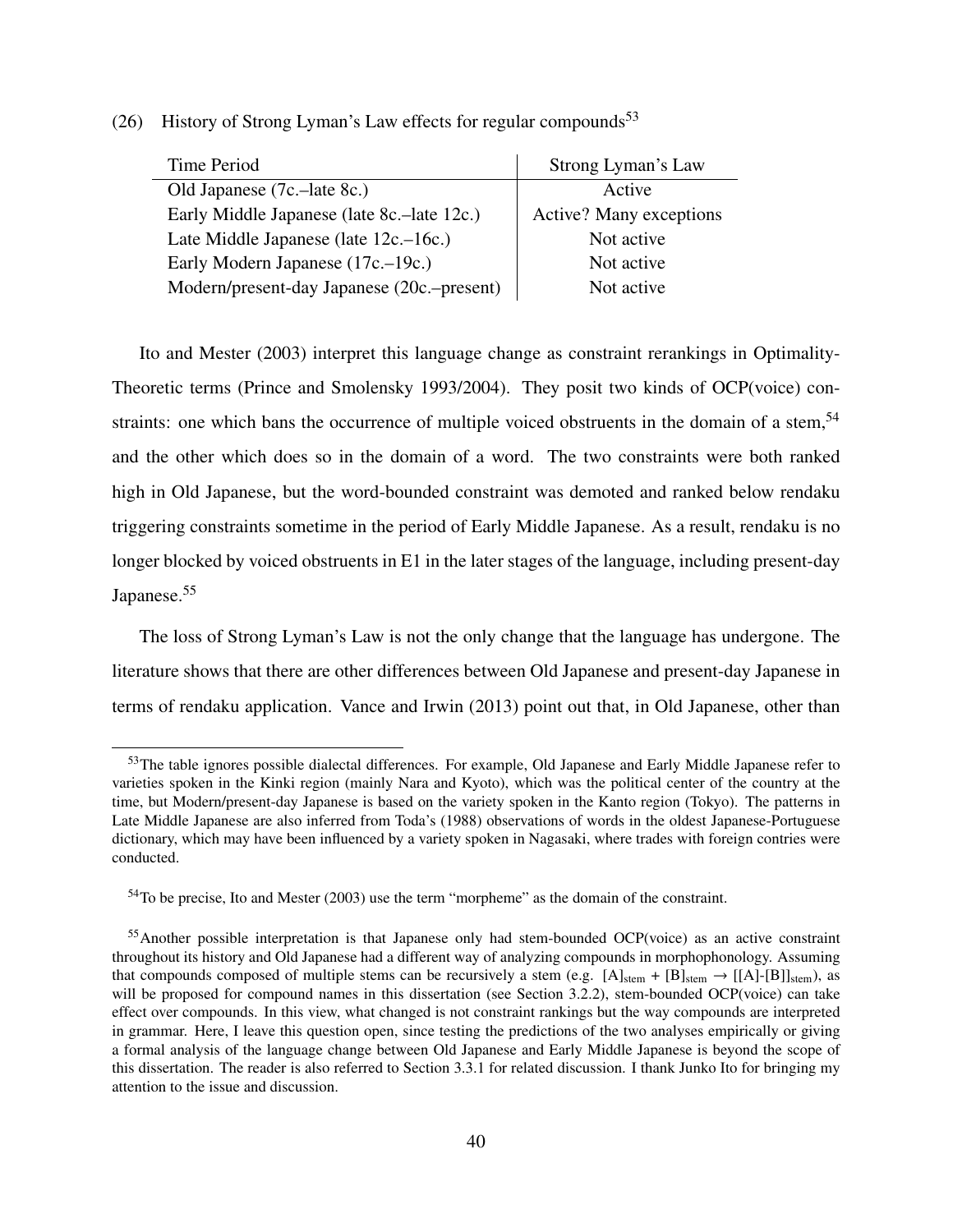voiced obstruents, the liquid  $/r/$  in E1 also inhibited rendaku. In their data compiled from the Old Japanese dictionary mentioned above, compounds with  $/r/$  in E1's last syllable have a remarkably lower average rendaku application rate (26%) when compared to the overall average (41%). This is different from the pattern in regular compounds in present-day Japanese; according to Irwin's (2016a) corpus study, the rate of rendaku application with  $\frac{r}{\pi}$  in E1's final syllable (69.8%–74.3%) is only slightly lower than the overall average  $(74.3\% - 76.9\%)$ <sup>56</sup> (also see Section 2.3.3).

The attentive reader may have noticed that the rendaku patterns in Old Japanese, which are no longer seen in regular compounds in present-day Japanese, are similar to the patterns found in current surnames; they are both subject to the rendaku-blocking effects of voiced obstruents and  $/r/$  in the first element. Does this simply mean that surnames are old, and thus, their peculiar rendaku patterns are a reflection of the sound patterns in Old Japanese? Before answering the question, I will review the history of Japanese surnames, discussing how they arose and how long they have existed.

#### 2.6.2 History of Japanese surnames

According to historical studies on Japanese surnames (see Toyoda 1971; Kato 1984; Okutomi 2004; Sakata 2006 among others), Japan has a long history of having names for the groups people belong to, besides names for individuals. In ancient times, the society was made up of kinship groups or clans called *uji* 氏. In Classical Japan (592–1185), the country was ruled by the Imperial Court, and the Emperor granted his vassal clans official names known as *ujina* 氏名 (lit. 'clan name') or *sei* 姓. <sup>57</sup> Sometime in the Heian period (794–1185), many aristocratic clans started using an additional name referring to their immediate family and close relatives in order to differentiate

<sup>&</sup>lt;sup>56</sup>Irwin (2016a) shows two kinds of rendaku rates; the first one is based on the entire data of his corpus and the second one is based on compounds with high word frequency.

<sup>&</sup>lt;sup>57</sup>This clan name was also referred to simply as *uji* or *shi* (the Sino-Japanese reading of the kanji  $E$ ), or as *honsei* 本姓. It seems that there were no substantial meaning differences between these terms (Hora 1966:157; Sakata 2006:23,25). Besides such clan names, clans were also awarded *kabane* 姓. Even though it was written with the same kanji as *sei* 姓, *kabane* was more of a noble title based on their profession and rank, and was different from a clan name (Hora 1966:157; Sakata 2006:22–23; Okutomi 2004:15).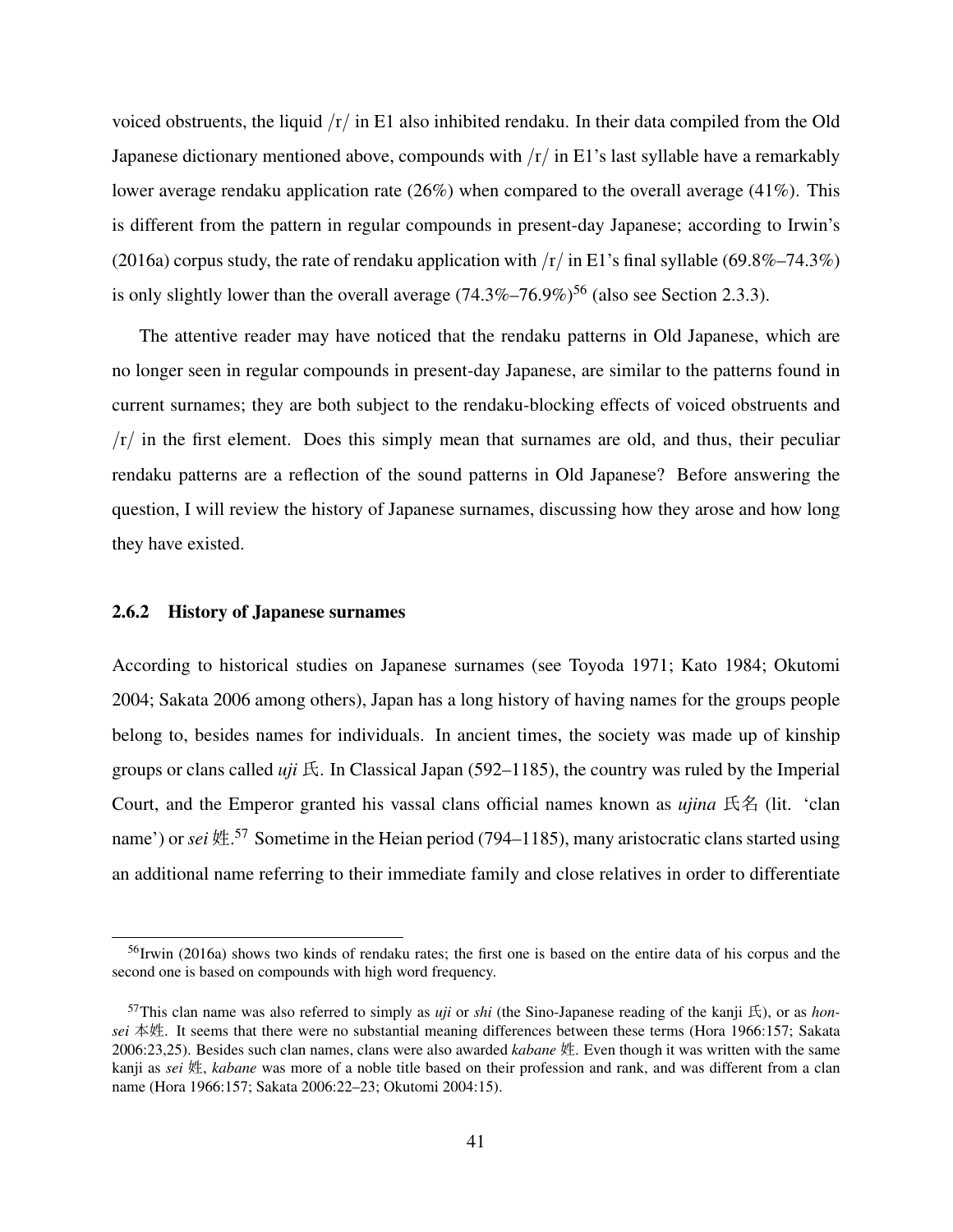themselves from other families of the same clan (who had the same clan name). These additional names, which I refer to here as "family names," were often taken after the place of their residence.<sup>58</sup> For example, a nobleman of the clan *Taira*  $\Psi$  living in a place called *Kajiwara* 梶原 had the clan name *Taira* and the family name *Kajiwara*. Initially, such family names were used for practical purposes and were not passed down to posterity. It was very common for a father and his son or brothers from the same family to have different family names if they were living in different places. Towards the end of the Heian period (794–1185) and in the Kamakura period (1185–1333), however, the system of patrilineal inheritance was developed and each family's sense of identity became stronger. As a result, offspring (usually the first son) began succeeding to the family name of his father, along with his father's properties.

The warrior class also developed their own family names in a similar way. In the Heian period, many warrior clans moved to the country, for example *Togoku* ('the Eastern countries' now known as the Kanto region), to reclaim land. When they were settled in the region for generations, they started using family names on top of their clan names. Family names were often taken after the name of the place which their ancestors had first cultivated and created their base in. In the Muromachi period (1336–1573), a family name was already an official and important property of each family line, and many kept it even if they moved to a new region afterwards. Once family names gained such an official status, they became known as *myoji* 名字/苗字.

Later in the Meiji era (1868–1912), every citizen in Japan was required to have one name for their family unit (see below). For practical purposes, I call these names under the new system "surnames," as opposed to "clan names" and "family names." Many people who were originally of the aristocratic or warrior class adopted their family names (that is, *myoji*) as their surnames, and fewer used their original clan names (*ujina* or *sei*). Thus, many surnames we see today can be traced back to family names from Medieval Japan (late 12c.–16c.), or clan names from Classical Japan (6c.–late 12c.). This fact is also reflected in the language today. In present-day Japanese, the words *shi* 氏 (the Sino-Japanese reading of the kanji for *uji*), *sei* 姓 and *myoji* 名字/苗字 are all

<sup>&</sup>lt;sup>58</sup>Some also used the name of their profession, the temple which their ancestor had built or the place of their secondary house in the suburbs of Kyoto.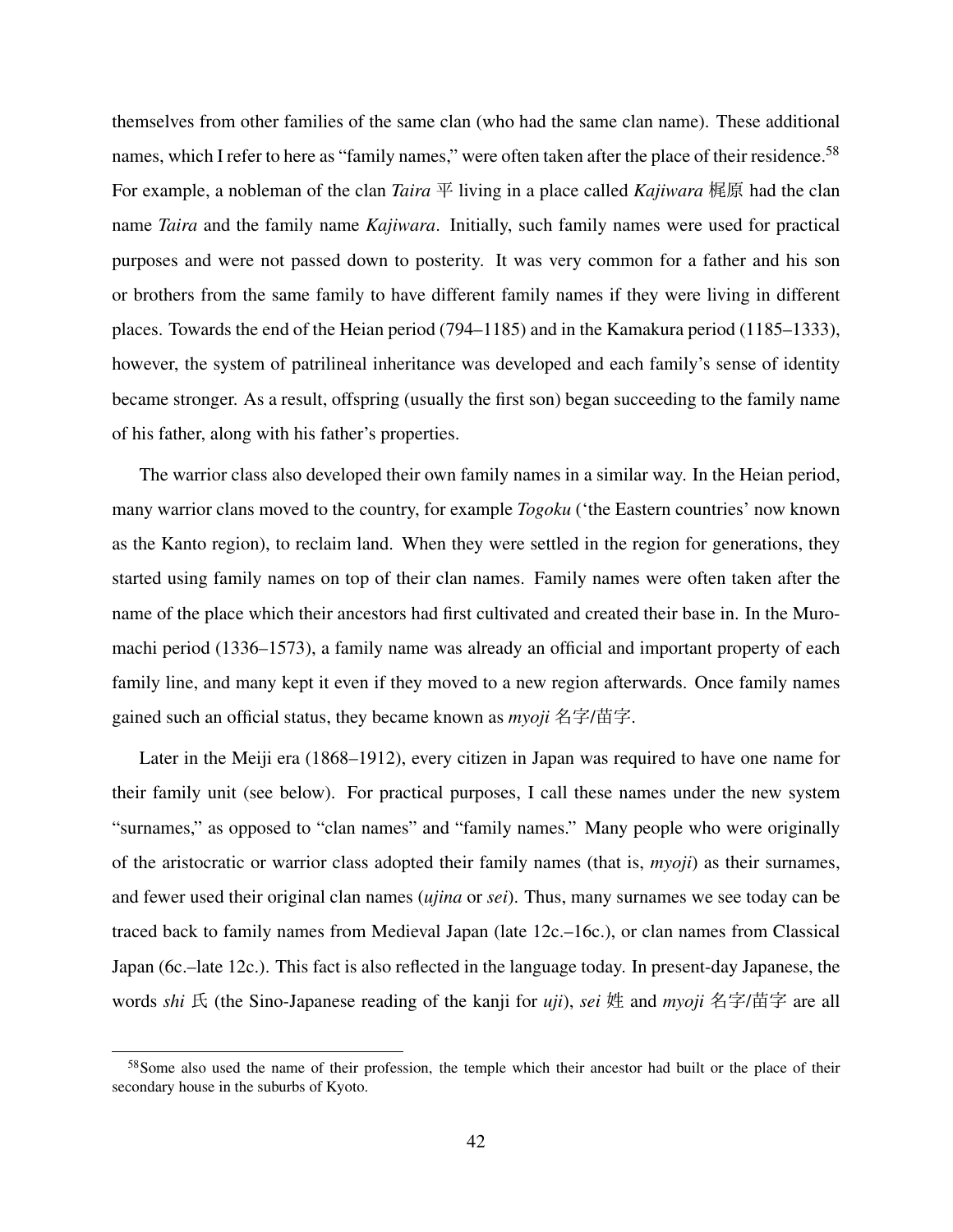used to refer to "surnames" with some differences in formality. (For more details on the history of clan names, family names and current surnames, see Hora 1952, 1966; Toyoda 1971; Kato 1984; Okutomi 2004; Sakata 2006.)

We have seen how aristocrats and warriors, who constituted the upper class and the uppermiddle class in Japanese society at the time, came to have names for their clans and families, which would later become their surnames. What about the commonalty, who made up the majority of the society? Did they also have family names (*myoji*), and if so, since when? It is well known that, in the Edo period (1603–1868), most ordinary people were not allowed to have official family names. Like clan names that were given by the Emperor, family names were now a privilege of established social classes, associated with the possession of a territory. This fact has led people in later eras, including scholars of Japanese culture and folklore, to believe that historically, commoners had no family names (see e.g. Yanagita 1933/1998, 1946/1998; Kindaichi 1965). The view is reconsidered by recent historians, however. Hora (1952, 1966) claims that peasants and merchants did have family names but they simply could not (or did not) use them officially. Hora's studies show informal records from the Edo period listing ordinary people's family names and given names. Subsequent studies report that similar documents are found in several parts of Japan, and some even suggest that commoners were using their family names in private ceremonies and religious rituals (Tamura 1953; Hayashi 1953a,b; also see Toyoda 1971:157–168). More recent studies further show that common people already had family names before the Edo period. Sakata (2006:44– 48) argues that the use of family names was spread to areas near Kyoto before or around the 15th century, based on his observations of documents from the Muromachi Period (1336–1573). Many of the ordinary people's family names reported in Sakata (2006) are ones we see quite frequently as surnames today, such as *Arai* 新井 'new-well,' *Hayashi* 林 'woods,' *Tanaka* 田中 'paddy-center' and *Eguchi* 江口 'bay-entrance.'<sup>59</sup> These names were probably taken after place names, created based on the landscape or characteristics of their place of residence or modeled after already existing family names of aristocrats or warriors.

 $59$ Note that the pronunciations of the names might be actually different from what we see today.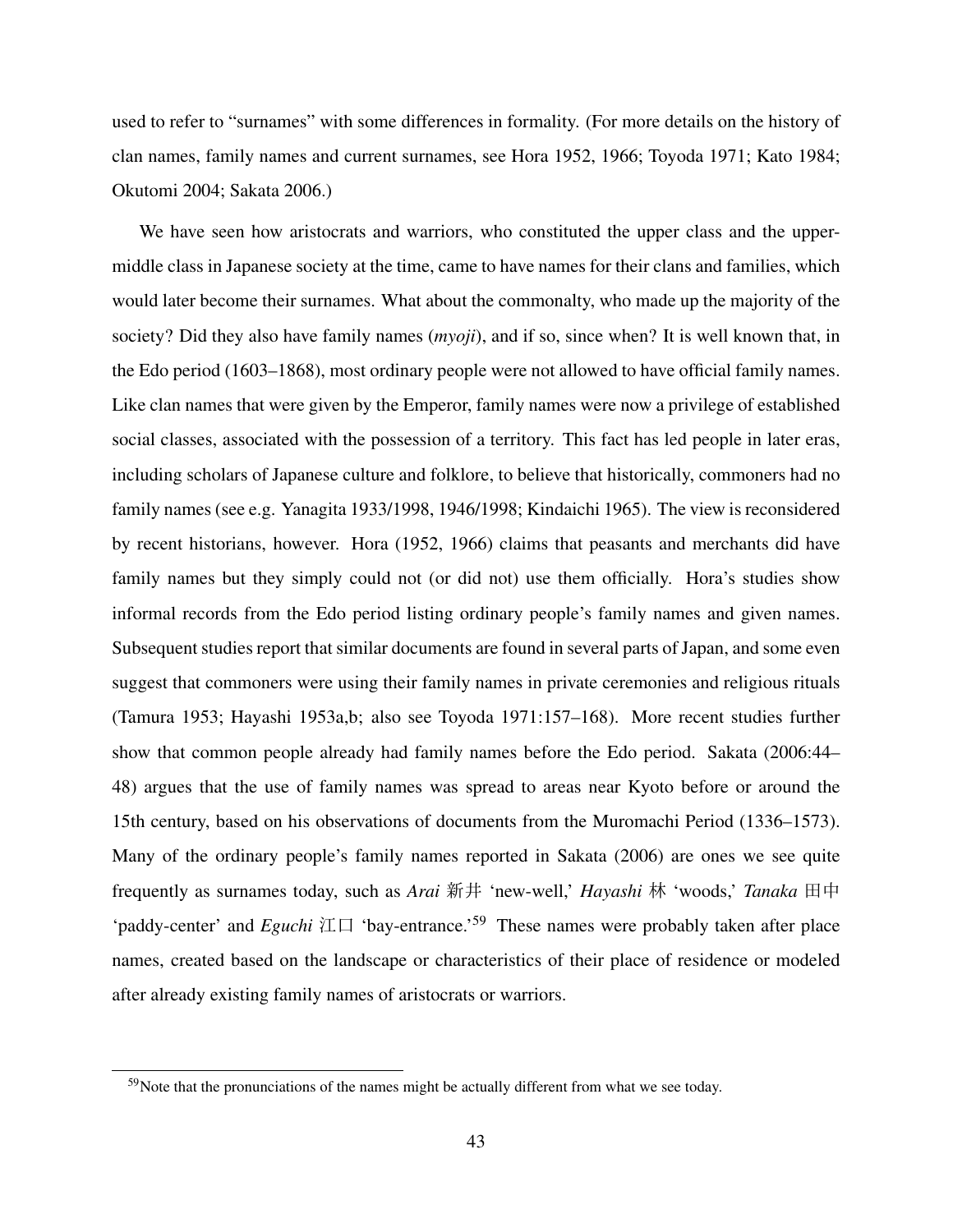In the Meiji era (1868–1912), the new government declared equal rights for all its citizens, and dramatic reforms of the social system were implemented. The reforms included the enactment of the Surname Law (the Meiji Government 1875), which required all citizens to have a surname.<sup>60</sup> The law made people of the commoner background register one name for their family unit as their official surname.<sup>61</sup> It also stated that those who do not have a family name (*myoji*) handed down from their ancestors must create a new surname on their own. There are a number of real or anecdotal stories about how people had to invent surnames because of the law (see e.g. Hora 1952:412(2); Yanagita 1946/1998:577). However, historians now agree that such cases were rather rare (see Hora 1952, 1966; Toyoda 1971:171–172 among others). As discussed above, common people already had family names around the 15th century (Sakata 2006), and seem to have kept them even in the Edo period (1603–1868), even though they were not allowed to use them officially. In the new era, they simply registered their family names, which had been passed down from generation to generation, as their surnames under the new system.

To summarize, even though the current system of surnames is relatively new, Japanese people have long had the tradition of having names for their kinship groups besides their given names. Aristocrats and warriors had the names of their clans and families from the Classical times (6c.– late 12c.) and the Medieval times (late 12c.–16c.) respectively. Commoners are also believed to have had names for their families beginning in the 15th century.

#### 2.6.3 Not merely a historical vestige

We have seen that both rendaku and surnames have a relatively long history. We have also seen that the rendaku patterns in Old Japanese compounds are quite similar to those in current surnames. Again, the question at stake here is why surnames show patterns that look peculiar when compared

<sup>60</sup>Before this law, another law on surnames, which "permitted" all citizens to have a surname, had been enacted in 1870 (the Meiji Government 1870). Not many people registered their surnames then, however, possibly because of the long custom of not using family names officially (Okutomi 2004:148–150).

<sup>&</sup>lt;sup>61</sup>The new system also required aristocrats and warriors to renounce many of their privileged rights. As stated above, they could only register one "surname," and thus had to give up their clan names and family names in the traditional sense.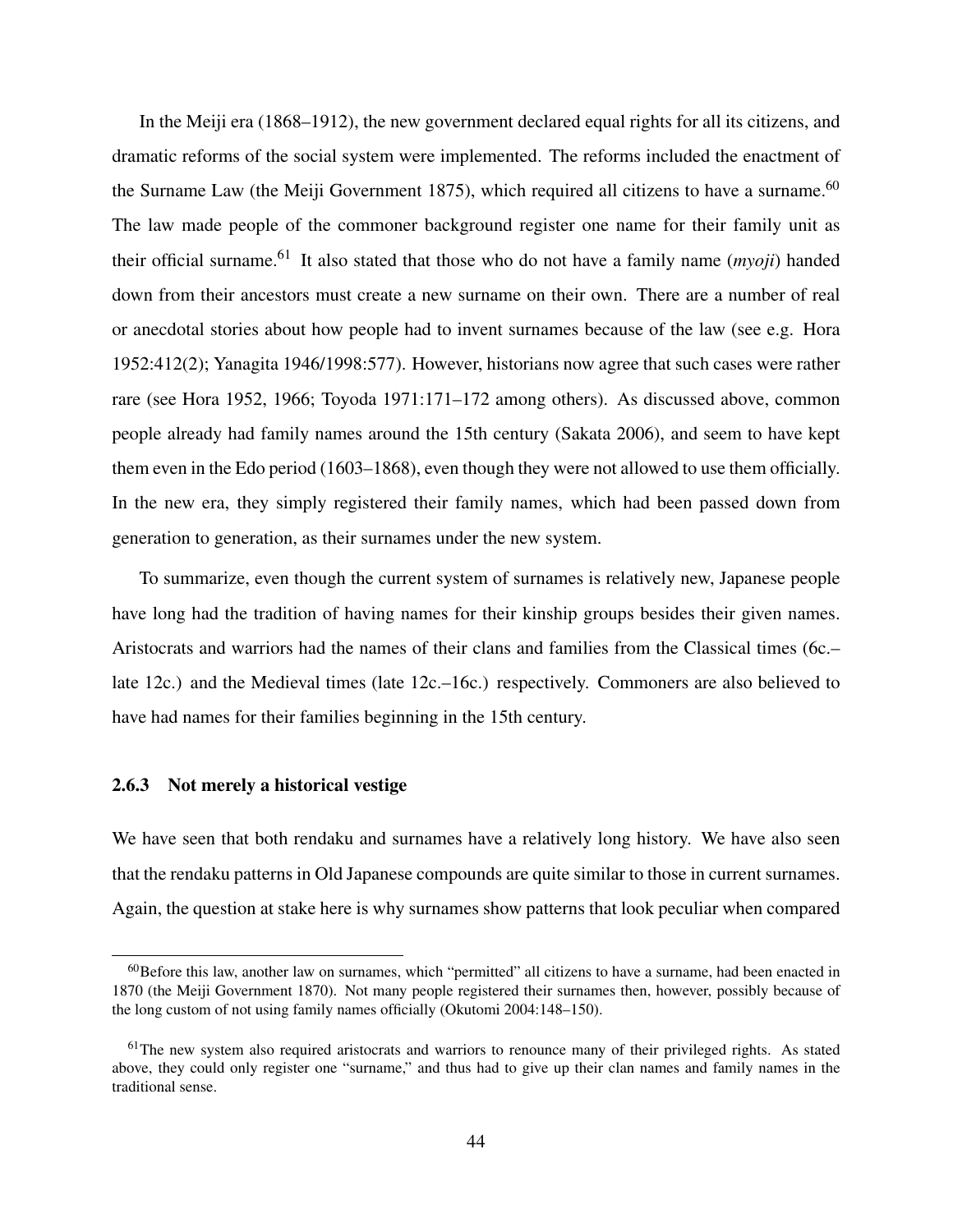to regular compounds in present-day Japanese. A simple answer could be that surnames are older than regular compounds, and the former have retained the sound patterns of Old Japanese.

This diachronic explanation, however, is not satisfactory for several reasons. First, although some surnames based on clan names can indeed be as old as Old Japanese (7c.–late 8c.), not all surnames we see today existed in the late 8th century, the time when the language was spoken. As mentioned above, in the Meiji era, many people registered their family names handed down from Medieval Japan (late 12c.–16c.). It is possible that people in the Medieval times made their family names after existing words such as place names, which had Old Japanese traits including Strong Lyman's Law. However, it is documented that many surnames were newly invented around the 12th and 13th centuries. Examples come from the family names of one of the oldest aristocratic clans *Fujiwara* /huzi-hara/ 藤原 'wisteria-field.'<sup>62</sup> Many subgroups of the *Fujiwara* clan moved from Kyoto to other regions of the country in the 12th and 13th centuries. Some of them served as executive officers of the region or became warriors and reclaimed land. Once they were settled, many derived their family names by combining part of their clan name and the name of their residence or profession. For example, a *Fujiwara* clan in the country of *Ise* invented the name *Ito* /i-too/ 伊藤 by combining /i/, the first syllable of *Ise*, and /too/, the Sino-Japanese reading of the morpheme *fuji* /huzi/ from *Fujiwara*. Similarly, *Sato* /sa-too/ 佐藤 is composed of /sa/, the first syllable of the name of their profession *Saemon no Jo* 'a kind of government official,' and /too/.<sup>63</sup> Others also combined part of their clan name and geographical words, as in *Fujita* /huzi-ta/ 藤 田 'wisteria-paddy,' *Fujikawa* /huzi-kawa/ 藤川 'wisteria-river,' and *Fujisaki* /huzi-saki/ 藤崎 'wisteria-cape.' Notice that these names exhibit Strong Lyman's Law effects, with a voiced obstruent in E1 blocking rendaku ([huzi-ta], [huzi-kawa], [huzi-saki]). Recall also that Strong Lyman's Law was already inactive in the 12th century, as shown in (26) (also see Toda 1988). If these trun-

<sup>&</sup>lt;sup>62</sup>See Asai (2014); Vance and Asai (2016) for a description of the alternation  $/h/ \rightarrow [w]$  seen in the pronunciation of [huzi-wara] derived from /huzi-hara/.

<sup>63</sup>There are many other names derived in the same way from *Fujiwara*. Examples include (but are not limited to) *Saito* 斎藤, *Kato* 加藤, *Kudo* 工藤, *Sudo* 須藤, *Endo* 遠藤, *Naito* 内藤 and *Ando* 安藤. Interestingly, the morpheme /too/ undergoes rendaku quite often to become [doo], even though it is a Sino-Japanese morpheme which is expected to be resistant to the voicing alternation.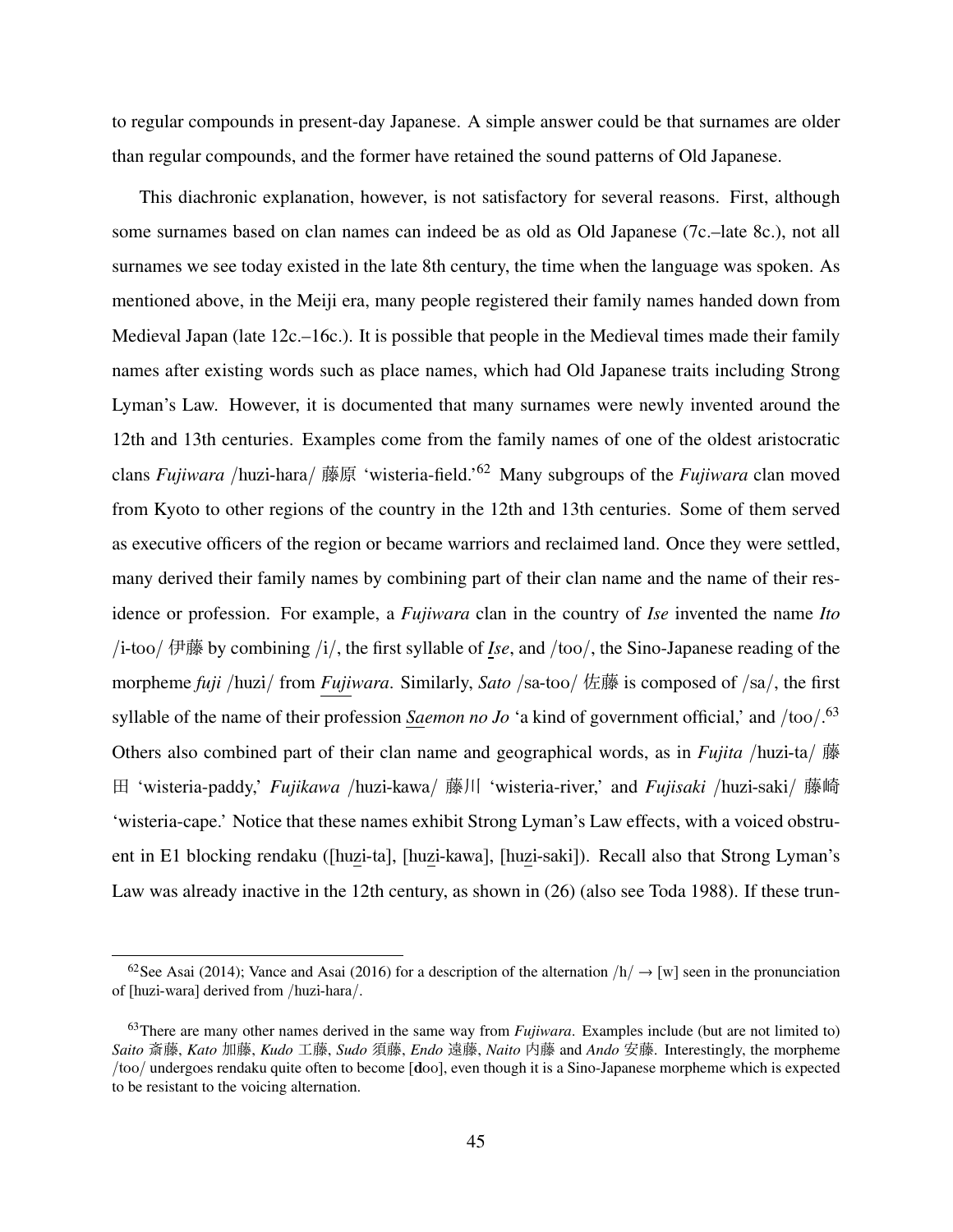cated compound surnames were created around then, why do they still show systematic rendaku blocking effects of E1-voiced obstruents? Simply stating that surnames are old and thus have kept the sound patterns of Old Japanese does not explain the behaviors of surnames which were coined after the time of Old Japanese. The facts suggest that there was something special about surnames which created the peculiar but systematic patterns that are still seen today.

Secondly, proper nouns are subject to historical change like common nouns, and it is unlikely that surnames can simply retain old sound patterns as is. The reading of a surname, including the voicing of a consonant, could be changed relatively easily until recently. This is mainly due to the fact that the Japanese household register known as *koseki*, which is a type of civil registry for each family unit, only uses the kanji script to represent registered people's surnames and does not provide their readings.<sup>64</sup> We find records (official and unofficial) stating that some people changed their surnames from a rendaku form to a non-rendaku form or vice versa. For example, the founder of the music instrument company Yamaha Corporation, *Torakusu Yamaha* (1851–1916) changed his surname (underlyingly /yama-ha/ 山葉 'mountain-leaf') from *Yamaba* with rendaku voicing to *Yamaha* with no rendaku (Miura 2012). Another example of a change in rendaku in names also comes from the founder of a famous Japanese corporation. The founder of Toyota Motor Corporation is *Kiichiro Toyoda* (1894–1952) (the surname is underlyingly /toyo-ta/ 豊田 'richpaddy'). The company was originally named *Toyoda* after his actual surname, but it was later changed to *Toyota* without rendaku for purposes of euphony and because of superstitions.<sup>65</sup> These anecdotes suggest that Japanese speakers are fairly flexible with the variation in rendaku in names. On the Internet, we can also find stories on how people's close ancestors or they themselves have changed the readings of their surnames. Since the reading of a surname could be changed at

<sup>&</sup>lt;sup>64</sup>Nowadays, most Japanese citizens also possess other types of official identification documents such as passports and resident cards. These documents provide the readings of their surnames in scripts other than kanji, whih can indicate rendaku voicing. For this reason, it is no longer easy to have the official reading of one's surname changed.

<sup>&</sup>lt;sup>65</sup>The website of Toyota states "[i]t has been regarded as a favorable transition from 'Toyoda' to 'Toyota,' because voiceless consonants sound more appealing than voiced consonants. In addition, through the concept of 'jikaku' (counting the number of strokes in writing characters to determine good and bad luck), its eight-stroke count is associated with wealth and good fortune. [...]" (Toyota Motor Corporation 1995-2017b; also see Toyota Motor Corporation 1995-2017a).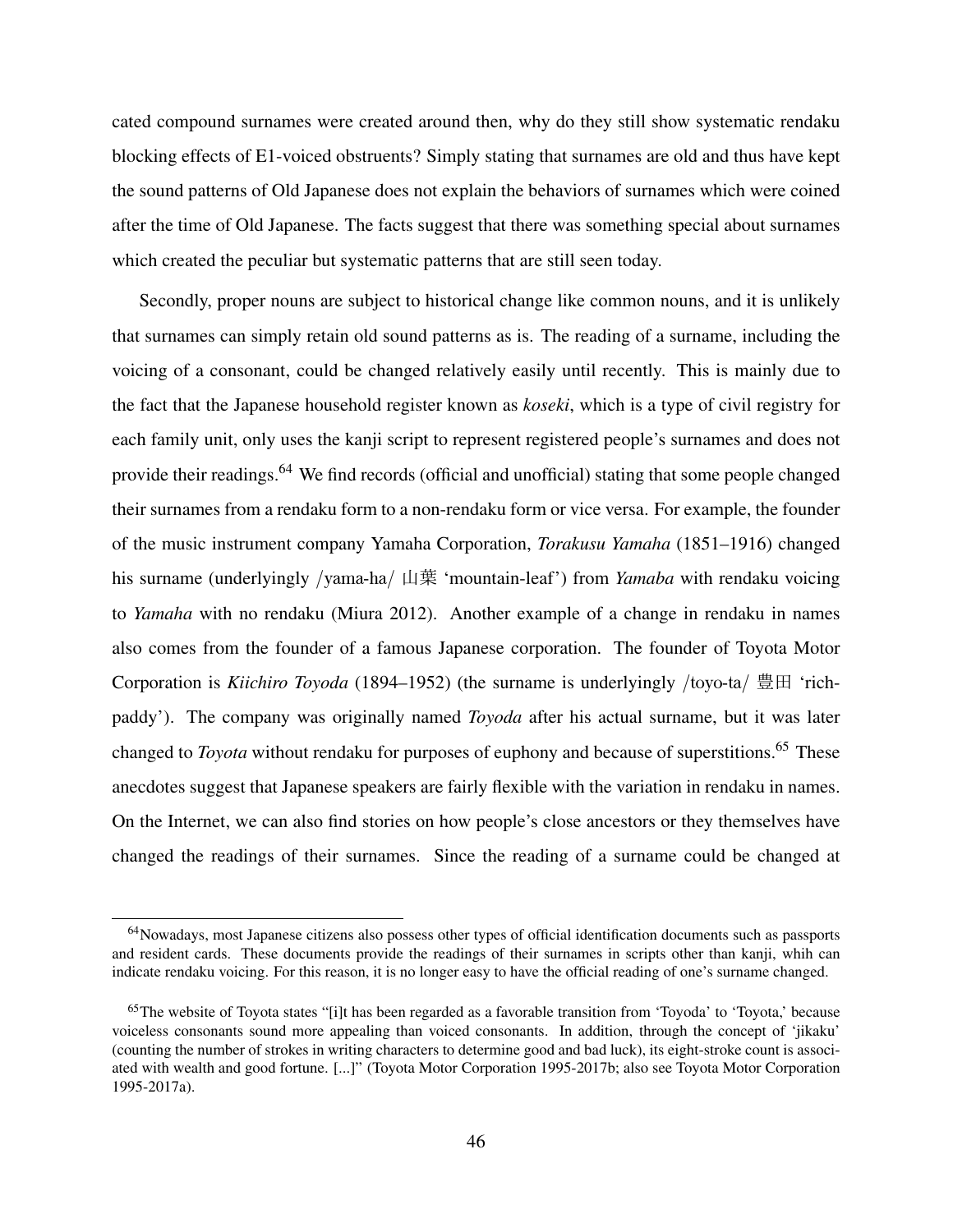each person's will, surnames were also subject to historical change. Proposing that surnames have retained Strong Lyman's Law from Old Japanese, one must still explain why change in the law's domain was systematically blocked specifically in surnames with a voiced obstruent in E1, even though a change in rendaku application could have happened and it did happen in other contexts. If it is true that old surnames with a voiced obstruent in E1 have kept their non-rendaku forms since the time of Old Japanese, there must be some factor, besides them being just old, which caused them to be particularly resistant to the change.

Relatedly, studies show that not all sound patterns seen in surnames are a reflection of old sound patterns. As mentioned above,  $\langle r \rangle$  in E1 inhibits rendaku in surnames as well as in Old Japanese compounds. The other approximants  $/y/$  and  $/w/$  in E1, however, do not behave alike in the two word classes; they are rendaku-blockers in surnames (see (13) in Section 2.3.3), but they seem to promote rendaku in compounds in Old Japanese (Vance and Irwin 2013). Another difference is the behavior of  $E1-<sub>1</sub>/m/$ ; it promotes rendaku in surnames (see (14) in Section 2.3.3), but rather tends to block it in Old Japanese (Vance and Irwin 2013). Again, these small differences suggest that the sound patterns in current surnames are not merely carried over from Old Japanese.

In summary, historical facts and phonological facts both indicate that the peculiarity in rendaku application in surnames cannot be viewed as a historical vestige.

#### 2.6.4 Productivity and predictability

Another important reason why rendaku in surnames should be dealt with by a sychronic grammar is that its application is a productive process. One may think that speakers memorize the sound patterns of proper nouns, including rendaku voicing. This may be true when it is concerned with the names of individuals that people know in person. However, there are situations in which Japanese speakers have to determine whether a surname undergoes rendaku or not. As I stated earlier (Section 2.2.3), surnames are usually written in the kanji script, which does not reflect rendaku voicing. It happens quite often that a Japanese speaker encounters the written form of the name of someone he or she does not know. The rendaku judgment is easy if it is a very common surname which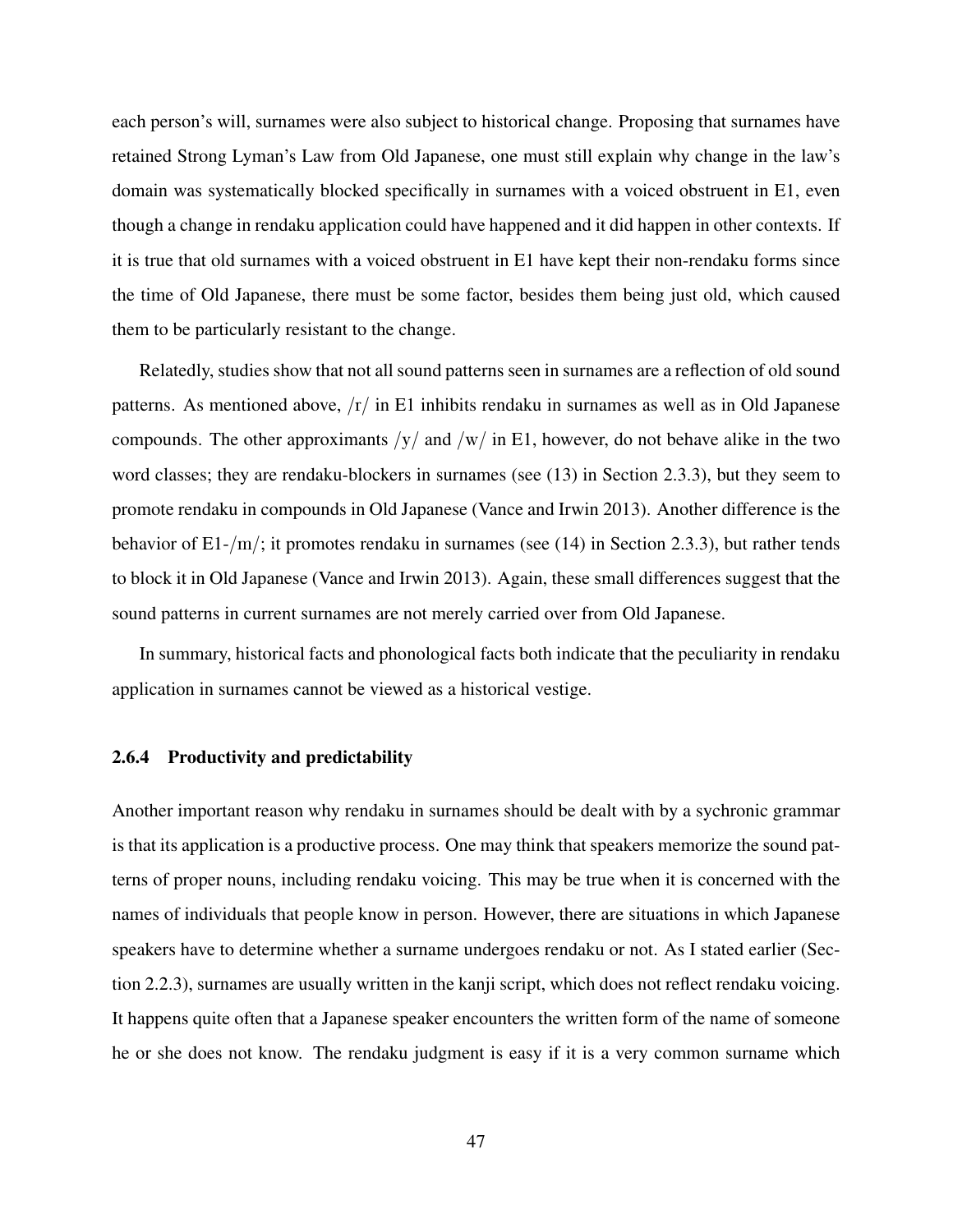shows consistent rendaku application behavior, but it may also be a name that shows variation in rendaku, as in [naka-ta] ∼ [naka-da] or [yama-saki] ∼ [yama-zaki], or a rare name that most people have never seen but is a potential rendaku undergoer, as in /sori-ta/ 剌田 'splash-paddy' or /tubu-saki/ 粒崎 'grain-cape.' In such a case, a speaker must judge the applicability of rendaku in each surname, without any prior memorization. In Section 4.3 below, I will further show the results of nonce name experiments, suggesting that Japanese speakers' judgments are not random but based on phonological factors. I claim that, if speakers apply rendaku to unknown or newly coined surnames using such "phonological knowledge," the phenomenon must be understood as a productive process explained by phonological grammar.

Another point that should be made about the sound patterns of surnames is its regularity. As we have seen, rendaku in surnames shows much lexical variation, but phonological (segmental and prosodic) factors also play an important role in its application. This seems different from rendaku in regular compounds, where phonological factors are often overridden by lexical factors (see e.g. Irwin 2016a; Rosen 2016). In other words, rendaku in surnames is more predictable than rendaku in regular compounds. Their accent patterns are also regular. Recall that accentuation in surnames (and proper nouns in general) is limited to two possibilities: unaccented or penultimate accent (see Section 2.4.1). This is in stark contrast to other uninflected nouns which show much variation in the location of accent. Again, this suggests that surnames are less affected by lexical specification compared to other nouns. Following the basic and common assumption in Generative Phonology that predictable patterns are regulated by grammar, I claim that the accent patterns of surnames are governed by the phonological grammar of Japanese.

To summarize, the sound patterns of surnames show both productivity and predictability, indicating that they must be accounted for by phonological theory.

#### 2.6.5 Summary

In this section, I have reviewed the history of rendaku and the history of Japanese surnames, and have argued that the peculiar rendaku patterns in current surnames are not simply the reflection of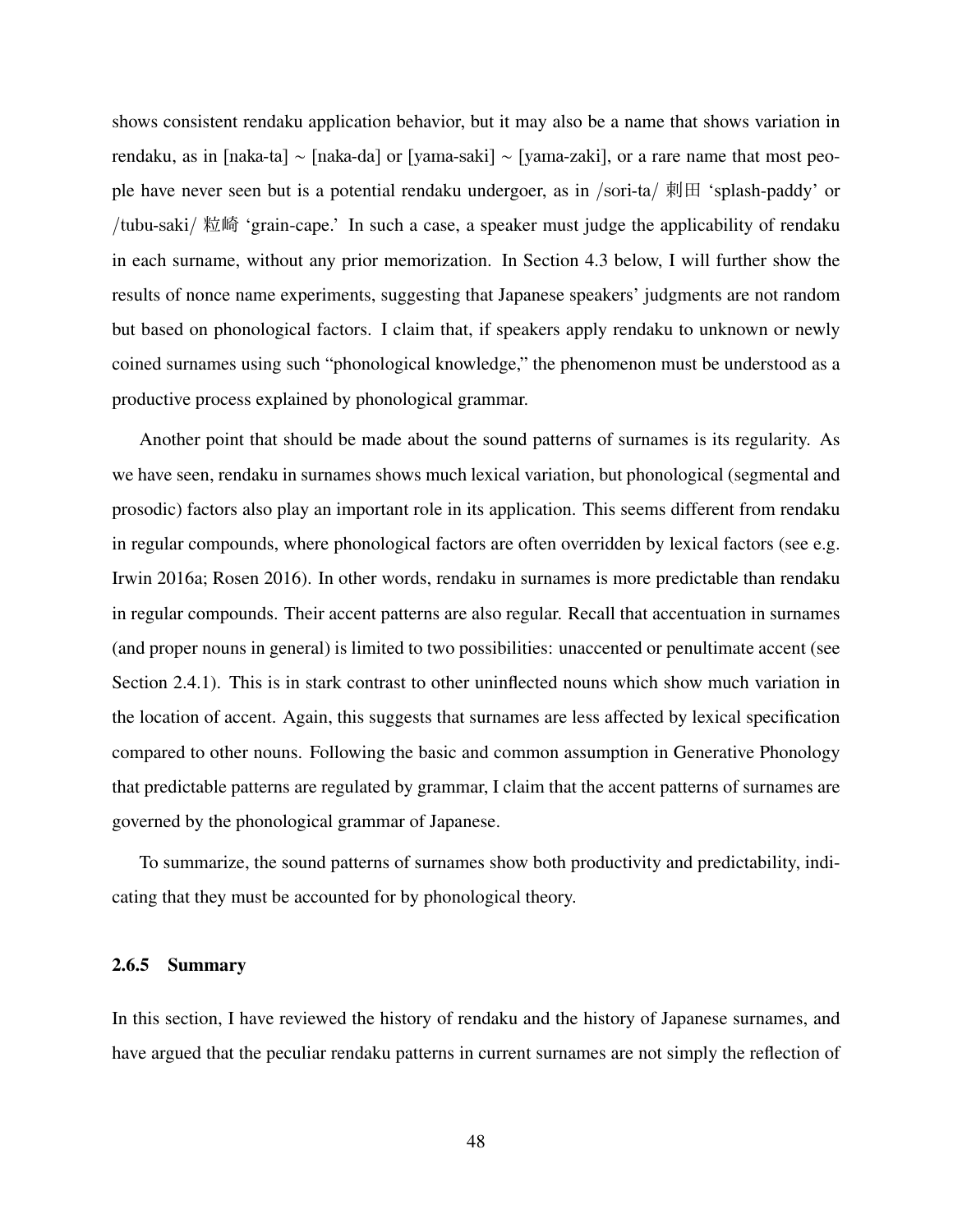the sound patterns in Old Japanese. I have also pointed out the role of phonological grammar in rendaku and accent in surnames. Many aspects of the phenomenon are productive and predictable, and hence they should be explained in terms of the theory of phonology.

# 2.7 Chapter summary

In this chapter, I have described the rendaku and accent patterns of compound surnames and discussed their differences from those of regular compound words. One of the main characteristics of rendaku in surnames is that its application is conditioned by the features of the last consonant of the first element (E1). For example, we find the effects of so-called Strong Lyman's Law, whereby a voiced obstruent in E1 inhibits rendaku voicing (see Sugito 1965 among others). Surnames also show peculiar prosodic patterns. They do not follow the usual compound accent rule and the location of accent is predictable (see Ito and Mester 2016). Furthermore, whether a surname has accent or not is inversely correlated with the presence of rendaku voicing (see Sugito 1965; Zamma 2005; Ohta 2013 among others). I have presented a brief overview of the historical development of rendaku and Japanese surnames, and argued that the peculiar sound patterns of surnames should be accounted for by phonological grammar.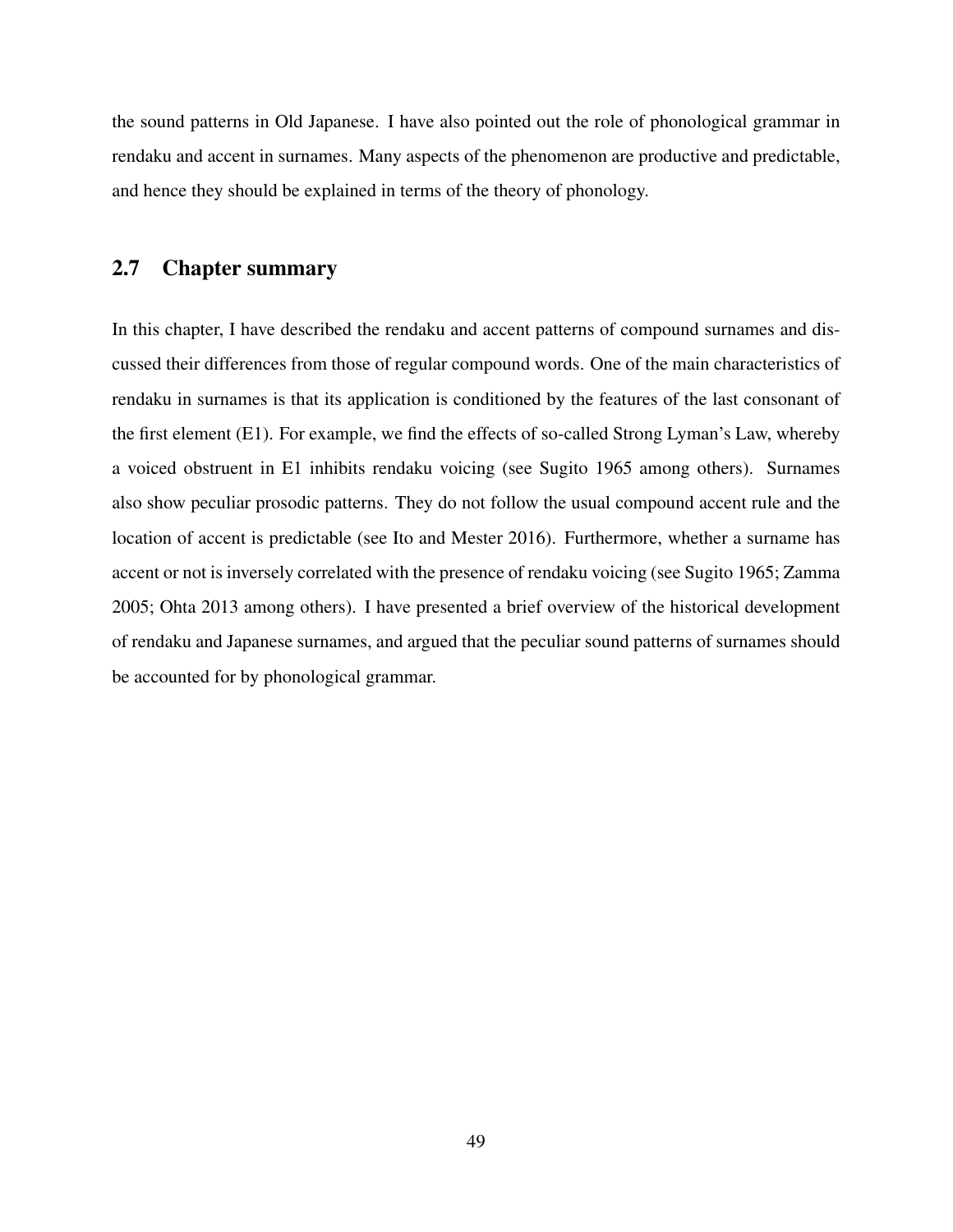# CHAPTER 3

# Proposal and analyses: Rendaku and accent under stem phonology

#### 3.1 Chapter overview

This chapter presents an account of the phonological patterns of Japanese surnames layed out in the previous chapter. In Section 3.2, I make a proposal that compound surnames are represented as stems in the grammar of Japanese and are subject to the phonology of stems. Section 3.3 shows that the peculiar rendaku patterns in surnames can be derived from the application of stem-internal phonological restrictions. Section 3.4 shows that their prosodic characteristics also follow from the application of stem phonology. Section 3.5 gives short remarks on the other issues such as lexical propensities and how they should be addressed in phonological theory.

# 3.2 Proposal

#### 3.2.1 Non-compositionality of surnames

As we have seen in Chapter 2, most Japanese surnames have a compound structure, but they behave differently from common noun compounds in terms of accentuation and rendaku application. Apart from phonology, surnames also have special characteristics in the domain of semantics; despite being compounds, their meanings are not compositional. For example, the surname /ta-naka/ is composed of /ta/ 'paddy, rice field' and /naka/ 'center, middle.' Etymologically speaking, it presumably derived from a place where inhabitants were surrounded by paddies. The name itself,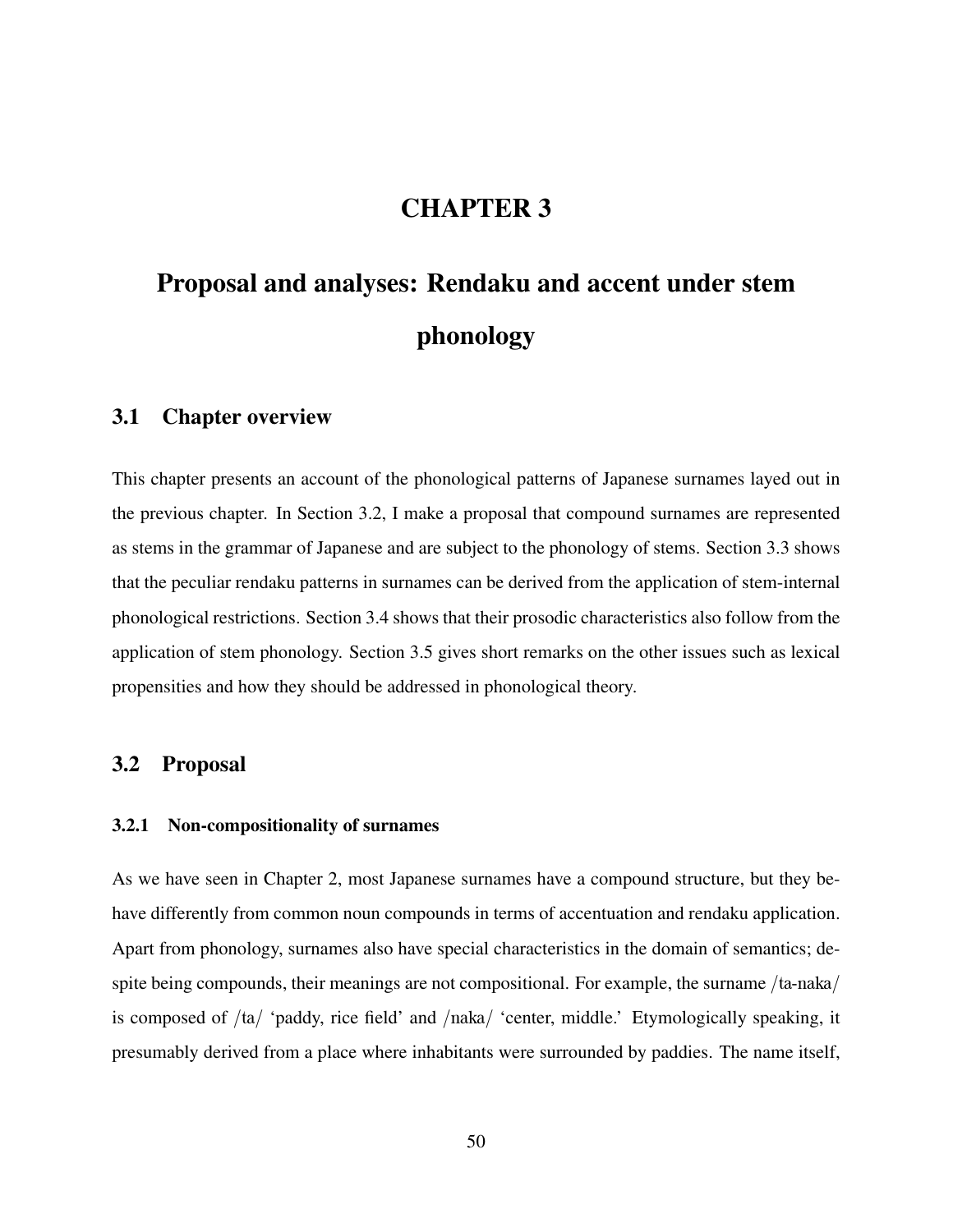however, does not actually mean 'the center of paddies'; rather, it refers to an individual. By contrast, regular compound words such as /mati-naka/ 'city-center' and /yo-naka/ 'night-center (time around/after midnight)' are semantically compositional, having a meaning derived from combining the meaning of each element. As will be discussed below, findings in the literature suggest that regular compound words may also have non-compositional meanings and the dichotomy between compositional compounds and non-compositional compounds is not always absolute. Nonetheless, a crucial difference between surnames and regular compounds is that the former are never compositional and show the greatest degree of non-compositionality.

It has been argued that phonotactics, morphological parsing and semantics interact with each other. Hay (2003) shows that probabilistic phonotactics plays an important role in morphological parsing, serving as a cue to morpheme boundaries.<sup>1</sup> For example, English speakers find the morpheme boundary more easily in the prefixed word *inhumane* than in *insincere*, because the /nh/ transition in the former is unlikely to be found within a simplex word, and thus it facilitates the processor to posit a boundary. She proposes a dual-route model of morphological processing, where a morphologically complex word is accessed either as a whole (or via a "direct" or "whole word" route in her terms) or through its component parts (or a "decomposed" route). She then argues that a word like *dislocate* is likely to be accessed via a whole word route since it contains relatively weak phonotactic boundary cues and is less decomposable. (Note that the /sl/ transition across the morpheme boundary is well attested morpheme-internally, as in *slow*.) She further claims that the way a word is accessed affects the representation of that word, bringing about further consequences in other domains. Less decomposable words such as *dislocate* are more likely to be accessed and stored as a whole word or one unit as opposed to decomposed parts in speakers' mental lexicons. This can in turn cause semantic drift, making the word acquire semantically opaque and non-compositional meanings. Hay (2003) provides evidence for the hypothesis with nonce word experiments and a corpus study investigating the relationship between English words' phonotactic properties and the transparency of their dictionary definitions.

 $<sup>1</sup>$ Also see Hay et al. (2004). For the role of phonotactics in speech segmentation in general, see e.g. Saffran et al.</sup> (1996a,b), and other references cited in Hay (2003).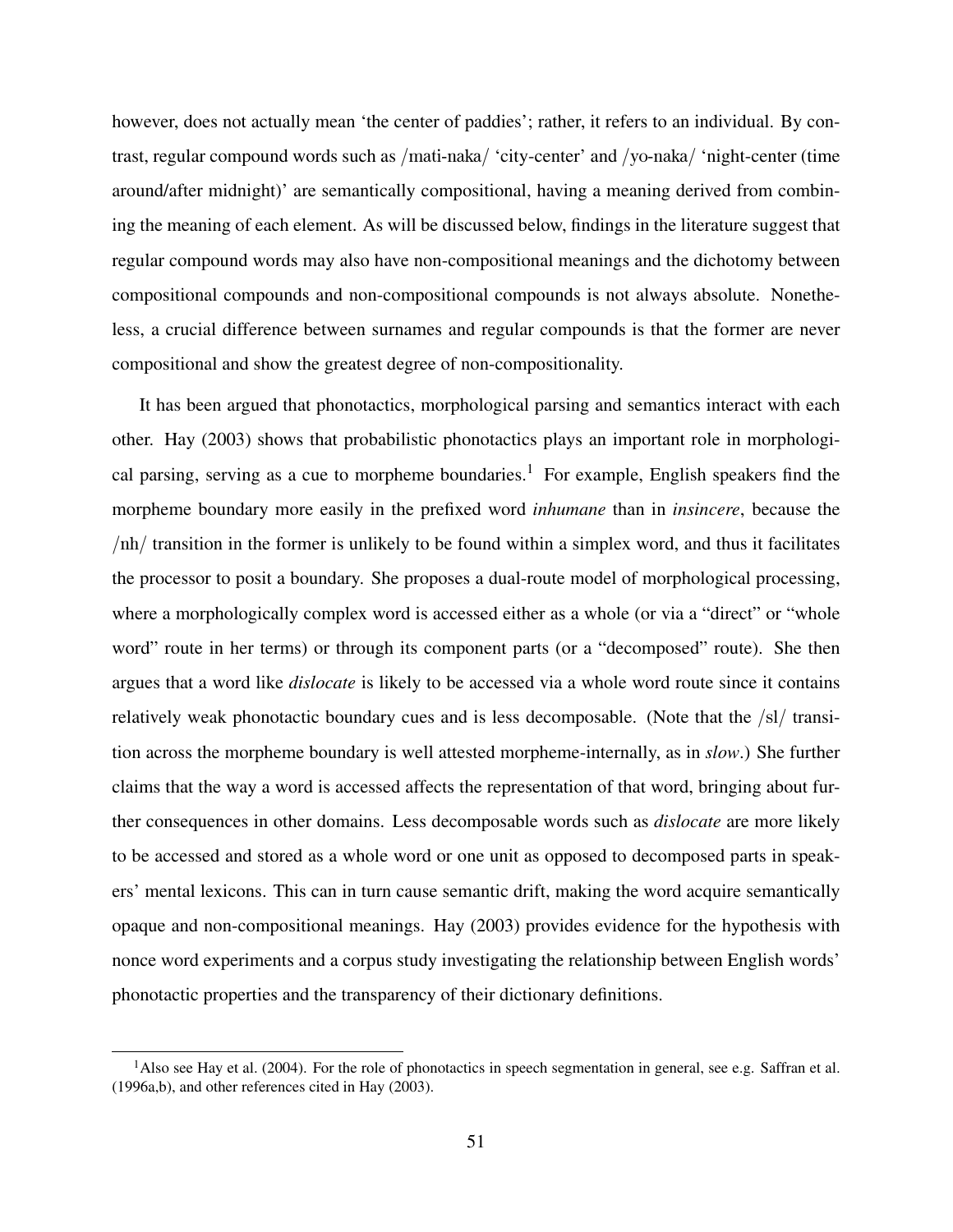Hay's (2003) study has implications for proper nouns which are morphologically complex, such as compound surnames in Japanese. Hay demonstrates that phonology can affect semantics through morphology; complex words with phonological characteristics of simplex words tend to be represented as one whole word, which further derives non-compositional meanings. Extending the claim that the three linguistic domains interact with one another, I propose that semantics can also affect phonology through morphology. More particularly, the intrinsic non-compositional meanings of proper nouns affect their representations and pronunciations; if a complex word has inherently no semantic compositionality as in the case of a proper noun, it will be represtend as one whole word, which can in turn derive simplex-word-like phonological patterns. I will show below that such a process in fact takes place in the parsing and phonological realization of Japanese compound surnames. I will claim that compound surnames are represented as single stems in morphophonology and that their peculiar rendaku and accent patterns stem from such representational properties.

Before turning to the details of the proposal, I will present one study suggesting that compound surnames are treated as single units by Japanese speakers. The famous study by Miller (1956) points out that the number of objects an average person can hold in their working memory is about seven. Miller also argues that humans can group pieces of information into one meaningful unit or a chunk, and that each chunk counts as one object in memory. Suzuki (2016) conducts informal experiments with Japanese speakers, testing Miller's hypothesis.<sup>2</sup> He presents numbers (e.g. 1, 2, 3), alphabets (e.g. a, b, c) and Japanese compound surnames (e.g. *Nishimura* /nisi-mura/ 'Westvillage') to college students and tests how well they recall the stimuli. The results replicate Miller (1956), showing that the participants remember about seven objects on average. He also finds that they perform similarly with all the three kinds of stimuli. That is, one number, one letter and one surname are all treated as a chunk in the recollection task. This indicates that Japanese speakers treat a compound surname as one unit, even though they are composed of two morphemes and also

 $2I$  thank Shigeto Kawahara for bringing my attention to the study.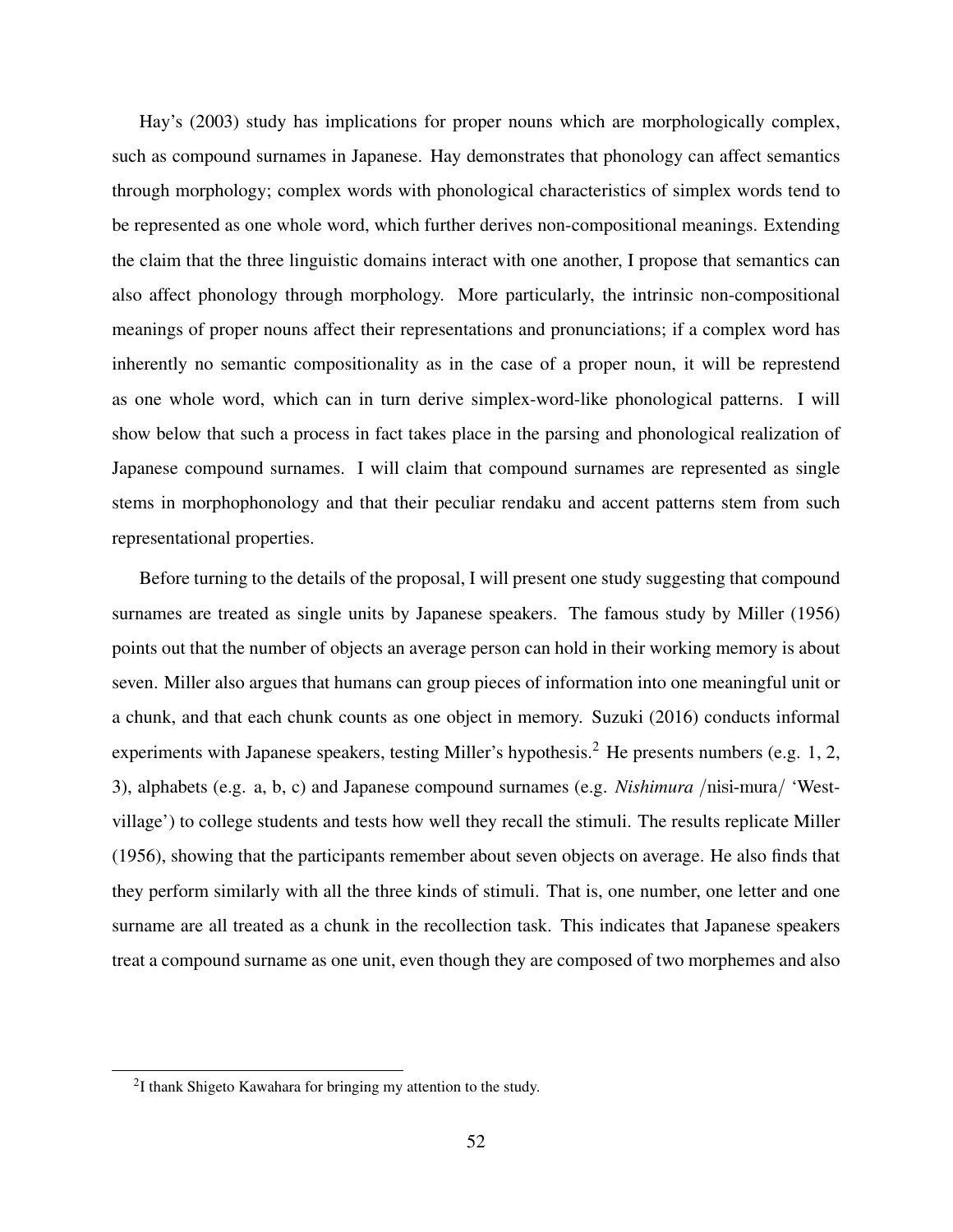of several phonological elements.<sup>3</sup>

In the next subsection, I make a proposal on the morphophonological representations of Japanese compound surnames and compare them to those of regular compounds.

#### 3.2.2 Recursive stems and stem-phonology

I have shown that Japanese compound surnames are complex words with inherent noncompositionality. I argue that Japanese speakers access them directly as whole words rather than through their components in morphological processing, and store them as single units in their lexicons. In order to formalize the idea, I propose that compound surnames, which are composed of stems, are also labeled as stems in morphology. In other words, compound surnames are recursive stems, which have a compound structure but also behave like a single stem (functioning as a single personal name in semantics). This contrasts with regular compounds; a regular compound is also composed of two stems, but the output does not form a stem itself. The representations of compound surnames and regular compounds are illustrated in (27) below.

#### (27) Representations of compound surnames and regular compounds

- a. A compound surname: A stem composed of stems  $[A]_{stem}$  +  $[B]_{stem}$   $\rightarrow$   $[A]_{stem}$  -[B]<sub>stem</sub> ]<sub>stem</sub> ]<sub>stem</sub>
- b. A regular compound: Two combined stems  $[A]_{stem}$  +  $[B]_{stem}$   $\rightarrow$   $[A]_{stem}$  -[B]<sub>stem</sub>

I further claim that these representational differences bring about phonological consequences; compound surnames are subject to the phonology of stems while regular compounds are exempt from such stem-phonology and further goes through phonological operations for compounds. I will show below that the peculiar rendaku and accent patterns of compound surnames can be attributed to the application of stem-phonology.

<sup>&</sup>lt;sup>3</sup>Of course, this study by itself does not provide evidence that compound surnames are different from regular compounds. It is possible that speakers also treat a regular compound word as one unit.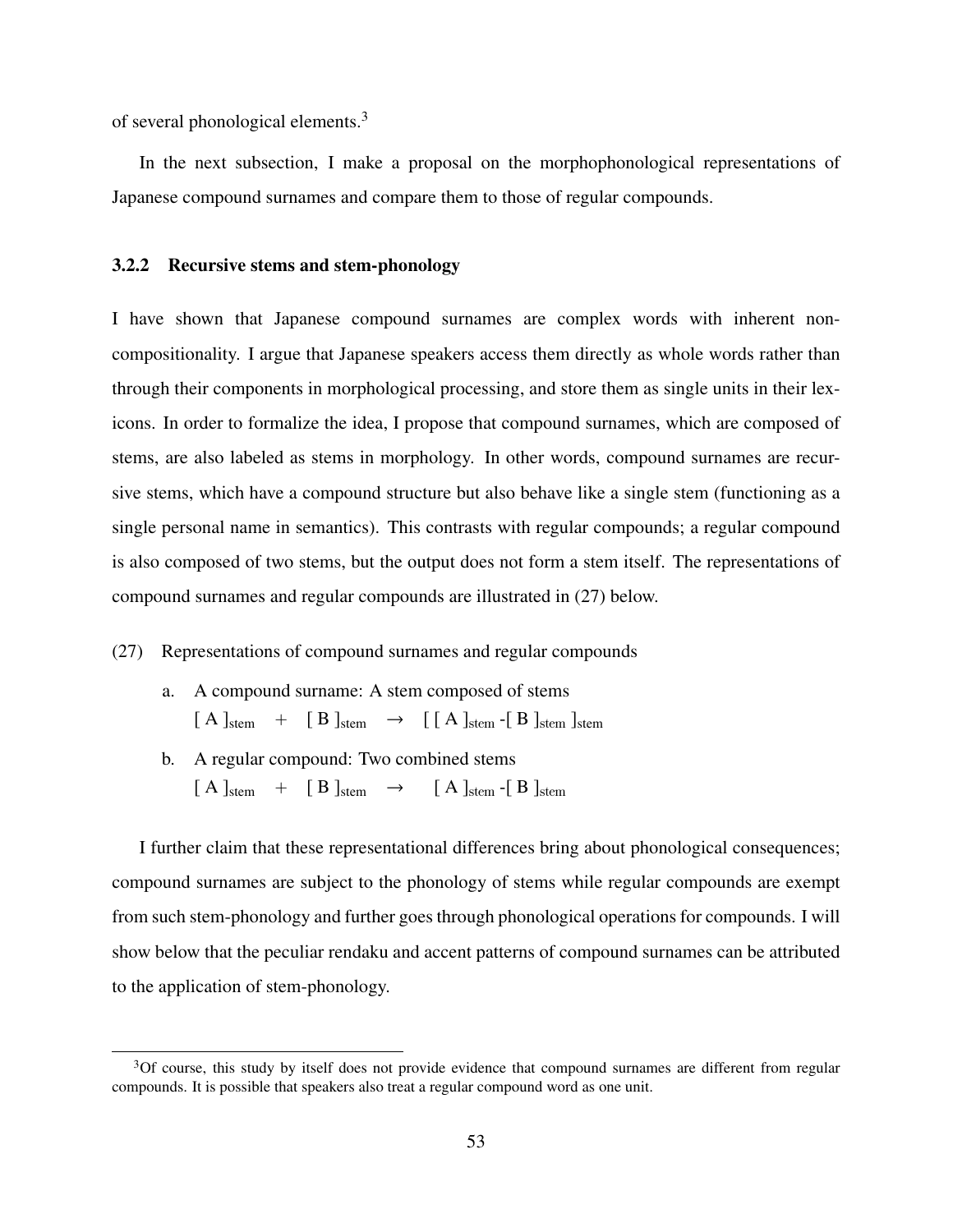## 3.3 Analysis: Deriving segmental factors

I have argued that compound surnames are treated as single stems and that they are subject to phonological restrictions on stems rather than compounds. In this section, I will show that the application of stem-phonology derives the segmental factors in rendaku application in surnames discussed earlier, such as so-called Strong Lyman's Law and the peculiarity of /k/.

#### 3.3.1 Stem-bounded Lyman's Law blocks rendaku: The law is not strong

The proposal that a compound surname is represented as a stem in the grammar of Japanese explains why rendaku in surnames is blocked by a voiced obstruent in the first element (E1) unlike in regular compounds. It is not that the effect of Lyman's Law extends beyond the stem-level, as is implied by the oft-used term "Strong Lyman's Law." Compound surnames are stems (with an internal compound structure), and so the normal stem-bounded law applies. Rendaku, which would create multiple voiced obstruents *within a stem*, is thus blocked, as exemplified in (28).

(28) Stem-bounded Lyman's Law applying to the whole compound surname

 $[siba]_{stem} + [ta]_{stem} \rightarrow [[siba] - [ta]]_{stem} *[[siba] - [da]]_{stem}$  $\lceil$  huzi  $\vert_{\text{stem}}$  +  $\lceil$  ta  $\vert_{\text{stem}}$   $\rightarrow$   $\lceil$   $\lceil$  huzi  $\rceil$ - $\lceil$  ta  $\rceil$   $\vert_{\text{stem}}$  \* $\lceil$  huzi  $\rceil$ - $\lceil$  da  $\rceil$   $\vert_{\text{stem}}$ 

The proposed analysis assumes only one active OCP(voice) constraint in Japanese phonology. Stem-bounded OCP(voice) applies to regular compounds, yielding the rendaku blocking effect known as Lyman's Law (e.g. /hana + taba/  $\rightarrow$  hana-taba, \*hana-daba 'flower-bunch'). The same constraint applies to compound surnames, banning the occurrence of multiple voiced obstruents not only within the second element (e.g. /taka + sugi/ → taka-sugi, \*taka-zugi 'tall-cedar') but also within the whole name (e.g. /huzi + ta/  $\rightarrow$  huzi-ta, \*huzi-da 'wisteria-paddy'). In other words, we need not posit word-bounded OCP(voice) or different constraint rankings for regular words and surnames.<sup>4</sup> The same grammar can derive the effects of both normal Lyman's Law and Strong

<sup>&</sup>lt;sup>4</sup>See Section 2.6.1 for Ito and Mester's (2003) account of the difference between Old Japanese, which shows Strong Lyman's Law effects, and present-day Japanese, in which only normal Lyman's Law is operative, based on constraint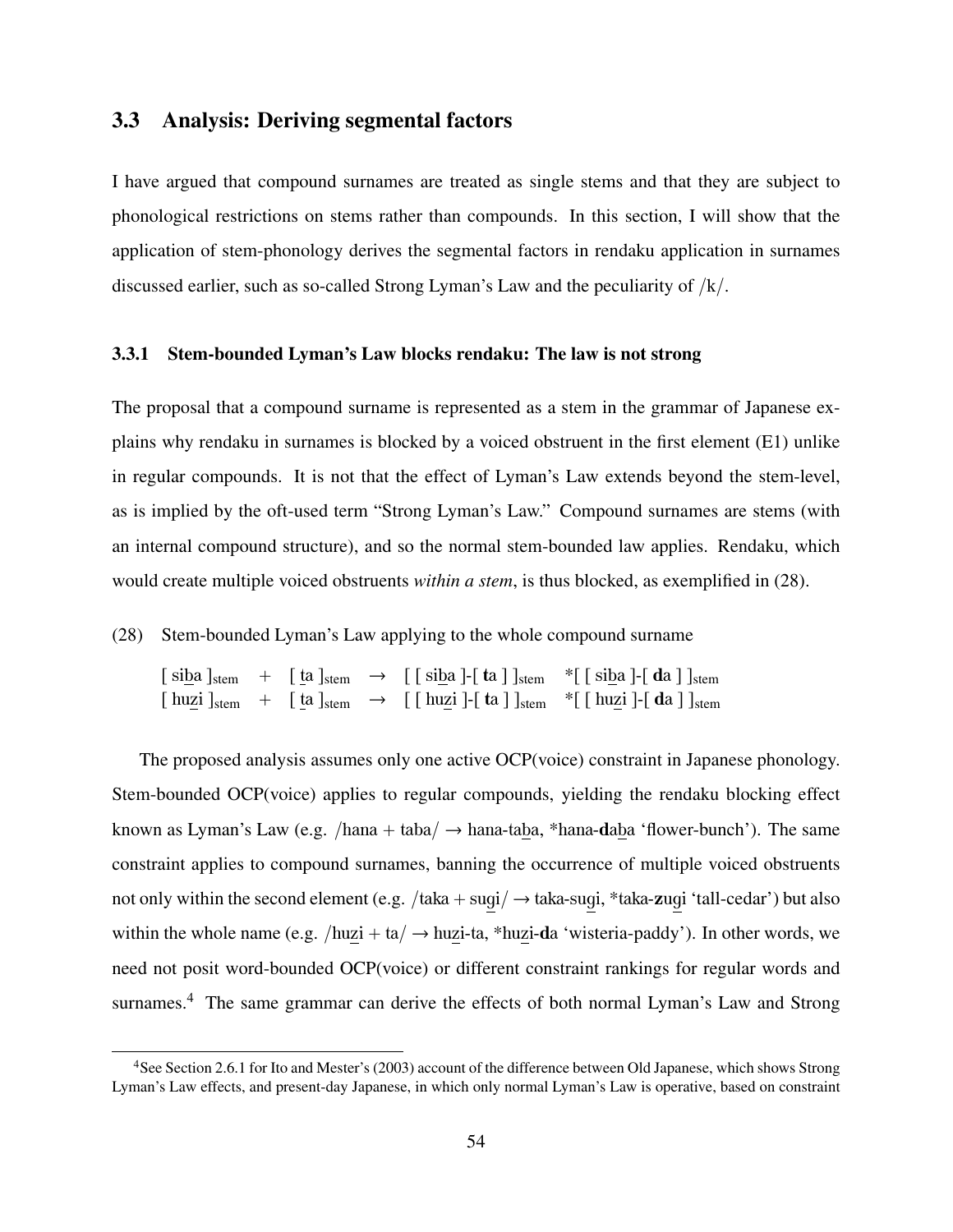Lyman's Law. The difference between the two types of compounds arises from the difference in their representations in morphophonology.

The grammar is illustrated in the tableaux in (29), which exemplify cases where rendaku applies or fails to apply in surnames and regular words. For the sake of simplicity, I ignore lexical or within-word variation here, and posit that the constraint RENDAKU, which requires voicing of the initial consonant of the second element of a compound, outranks IDENT(voice), which penalizes a voicing mismatch between the input and the output in correspondence. RENDAKU should be understood as a bundle of constraints that trigger the voicing alternation, such as REALIZE-MORPHEME and IDENTITYAVOIDANCE, which will be discussed in more detail below. It is outranked by stembounded OCP(voice), which prohibits the occurrence of multiple voiced obstruents in the domain of a stem (even if that stem itself constrains stems).

(29) i. Rendaku application and non-application in surnames

| $\left[ \text{[hana]}_{stem} + \text{[ta]}_{stem} \text{]}_{stem} \right]$ OCP(voice)   RENDAKU   IDENT(voice) |  |  |
|----------------------------------------------------------------------------------------------------------------|--|--|
| (a) hana-ta                                                                                                    |  |  |
| $\mathbb{R}$ (b) hana-da                                                                                       |  |  |

| $\left[$ [huzi] <sub>stem</sub> + [ta] <sub>stem</sub> ] <sub>stem</sub>    OCP(voice)   RENDAKU   IDENT(voice) |    |  |
|-----------------------------------------------------------------------------------------------------------------|----|--|
| $\mathbb{R}$ (c) huzi-ta                                                                                        |    |  |
| $(d)$ huzi-da                                                                                                   | ∗∣ |  |

ii. Rendaku application and non-application in regular compounds

| $[\text{huzi}]_{\text{stem}} + [\text{tana}]_{\text{stem}}$ |    | $OCP(voice)$ RENDAKU   IDENT(voice) |
|-------------------------------------------------------------|----|-------------------------------------|
| (e) huzi-tana                                               | *' |                                     |
| $\mathbb{R}$ (f) huzi-dana                                  |    | ∗                                   |

| $[\text{hana}]_{\text{stem}} + [\text{taba}]_{\text{stem}}$ |    | $OCP(voice)$ RENDAKU   IDENT(voice) |
|-------------------------------------------------------------|----|-------------------------------------|
| (g) hana-taba<br>隐                                          |    |                                     |
| hana-daba<br>(h)                                            | *∣ |                                     |

rerankings.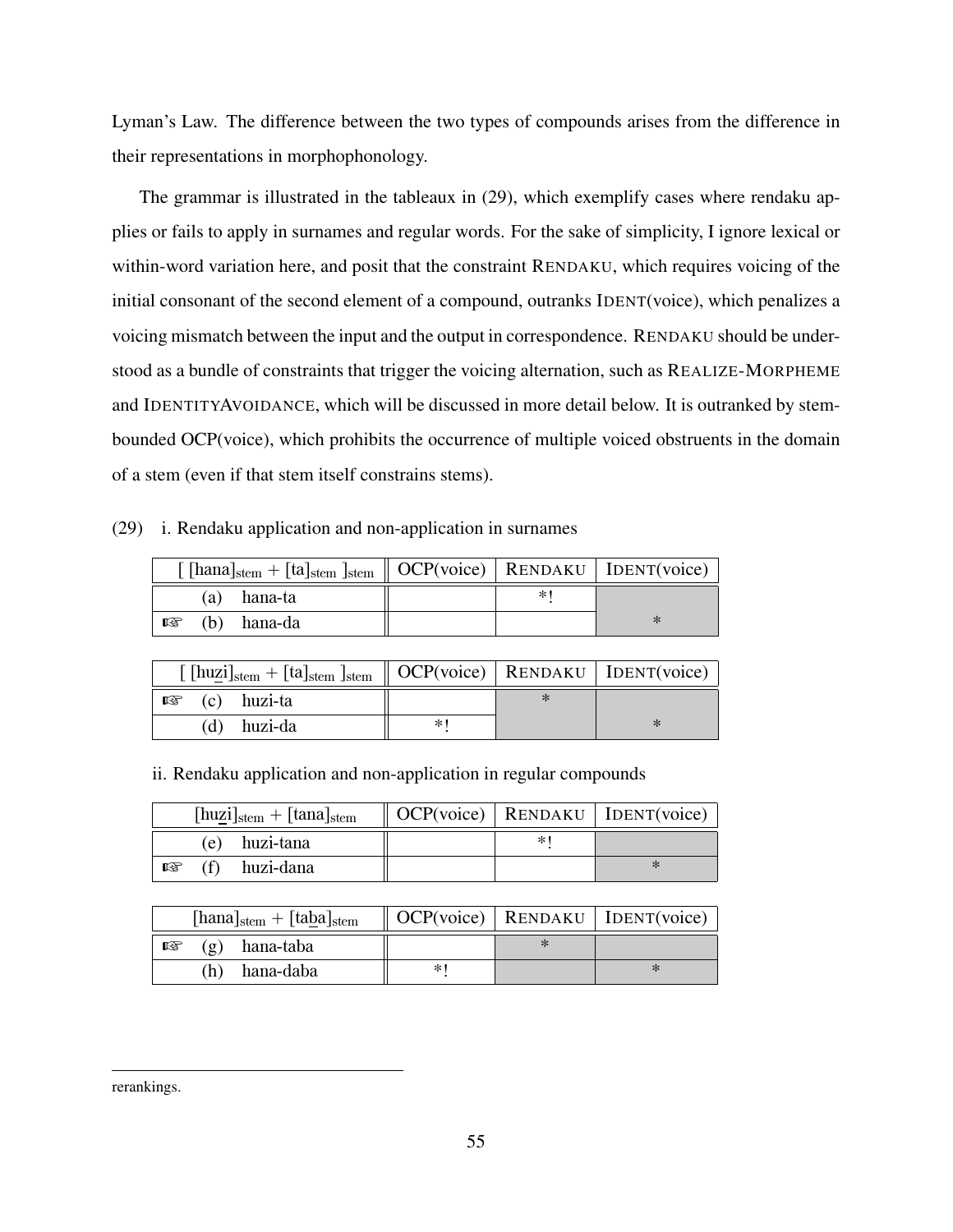As can be seen, candidate (b) [hana-da] with rendaku application is optimal for the compound surname /hana-ta/ 'flower-paddy (surname)' due to the ranking  $RENDAKU \gg IDENT$  [DENT(voice). On the other hand, for /huzi-ta/ 'wisteria-paddy (surname)' with a voiced obstruent in E1, rendaku is blocked as can be seen in the winning candidate (c) [huzi-ta]. Voicing the initial consonant of E2, as in (d) \*[huzi-da], would create two voiced obstruents within the whole name, which itself is a stem, and the high-ranked stem-bounded OCP(voice) eliminates the candidate. This is in contrast to the regular compound /huzi-tana/ 'wisteria-trellis' which undergoes rendaku, as in (f) [huzi-dana], despite having a voiced obstruent in E1. Notice that the whole compound is not a stem in its morphological representation, and thus stem-bounded OCP(voice) is not relevant. In the case of regular compounds, the constraint penalizes a candidate with rendaku voicing only if it already has a voiced obstruent in E2, as in (h) \*[hana-daba] for the input /hana-taba/ 'flower-bunch.'

In short, under the proposed analysis, Strong Lyman's Law effects, which are often considered to be peculiar characteristics of surnames in present-day Japanese, are nothing but the application of normal Lyman's Law, which is also found elsewhere in Japanese phonology. Strong Lyman's Law itself does not need any special theoretical treatment, and the difference between surnames and regular words in terms of the rendaku blocking condition can be derived from one and the same grammar.

### 3.3.2 Identity Avoidance triggers rendaku:  $/k /$  is not peculiar

Stem-internal phonotactics can not only block rendaku but also trigger rendaku. Japanese has gradient root/stem consonant cooccurrence restrictions based on place and voicing identity, which will be referred to here as "Identity Avoidance."<sup>5</sup> Using data compiled from *Kojien (Shinmura 1998)*, a large dictionary of comtemporary Japanese, Kawahara et al. (2006) show that stems containing consonants of the same place in adjacent syllables are generally underrepresented in the native Japanese lexicon. For instance, words with two labial sounds such as /maba/ (unattested) are sta-

<sup>&</sup>lt;sup>5</sup>Avoidance of similar consonants is found in a number of languages. See e.g. Yip (1998), Walter (2007) and references therein.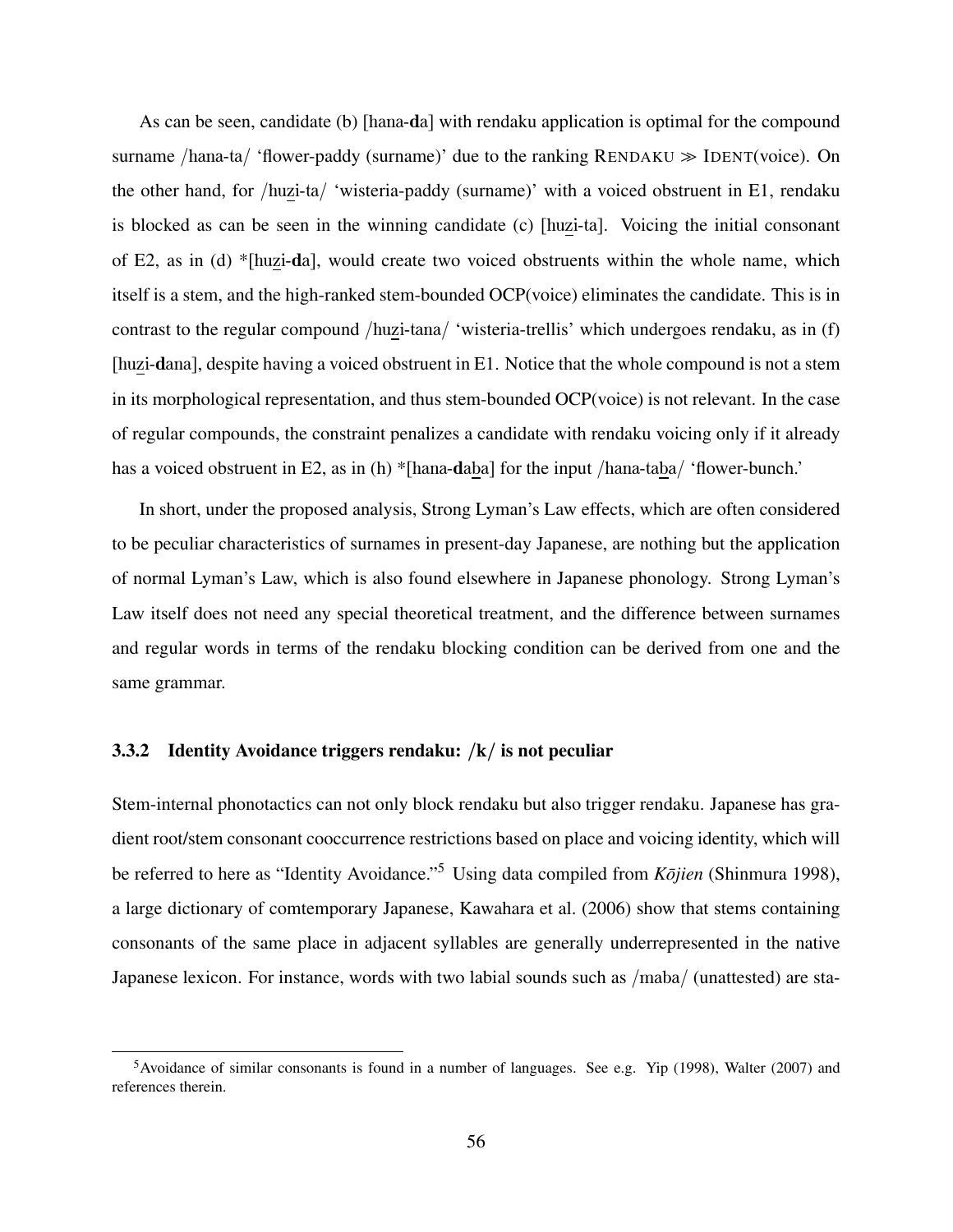tistically rarer than words with labial and coronal sounds such as /mada/ 'yet.' Kawahara et al. (2006) also show that voicing contributes to the cooccurrence restrictions in the case of obstruents. Stems with adjacent pairs of homorganic voiceless obstruents such as /s...s/, /t...t/ and /s...t/ are rarer compared to those with homorganic obstruents that disagree in voicing such as  $\sqrt{s...z}$ ,  $\sqrt{t...d}$ and /s...d/. I have proposed that compound surnames are treated like stems, and thus are subject to stem-internal phonology. If Identity Avoidance is a property of stems, surnames should also disfavor the occurrence of similar consonants in adjacent syllables.

I argue that dispreferences for sequences of homorganic voiceless obstruents within stems are indeed reflected in the way rendaku applies in surnames. Recall that surnames with /ta/ 'paddy' as E2 always undergo rendaku if E1's last consonant is  $\frac{s}{r}$  or  $\frac{t}{t}$ , as shown in Sugito's (1965) data in  $(11)$ , repeated here as  $(30)$ .

(30) No. of /ta/-surnames by E1-voiceless obstruent and rendaku (Sugito 1965)

| E1 cons. | ta                | da |
|----------|-------------------|----|
| /s/      | 0                 | 35 |
| /t/      | $\mathbf{\Omega}$ | 26 |
| k/       | 13                | 31 |

Deriving a surname by combining an E1-morpheme with  $/s/$  or  $/t/$  in its last syllable (e.g. /asa/ 'hemp,' /matu/ 'pine tree') and  $E2$ -/ta/ with initial /t/ creates voiceless coronal obstruents in adjacent syllables underlyingly (e.g. /asa-ta/, /matu-ta/). Notice that, assuming that compound surnames are stems, such consonant sequences constitute disfavored *stem-internal* homorganic obstruent sequences. Application of rendaku, which changes the voicing of one of the obstruents, can repair the marked structure. As mentioned above, /s...z/, /t...d/ and /s...d/ with voicing contrasts are preferred over /s...s/, /t...t/ and /s...t/. Rendaku then serves as a way to dissimilate an identical or similar consonant sequence within a stem in terms of voicing. In other words, rendaku is triggered by stem-internal phonotactics, specifically, Identity Avoidance. This is illustrated in (31).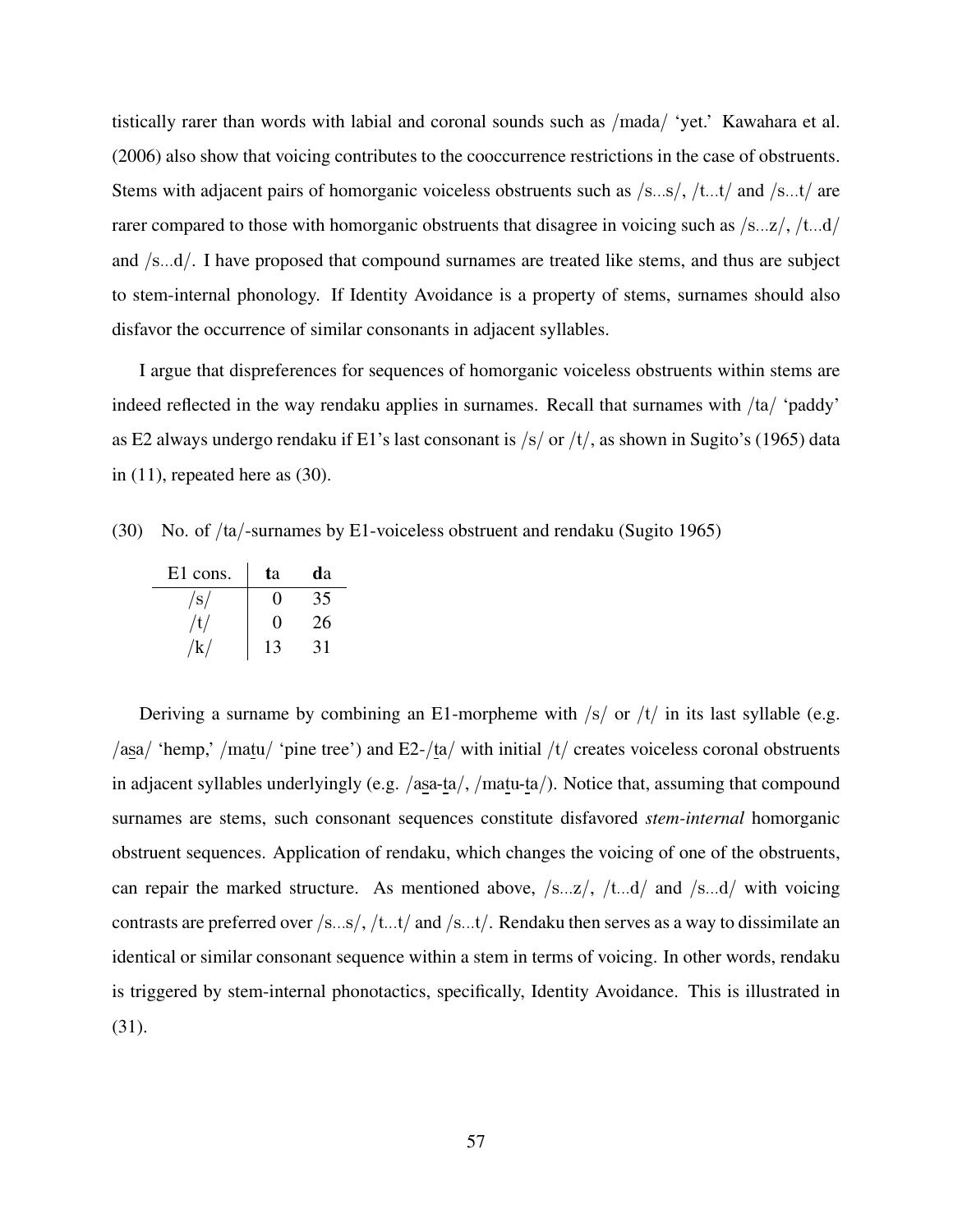(31) Rendaku triggered by stem-internal Identity Avoidance

 $[a \le a]_{stem}$  +  $[\underline{t}a]_{stem}$   $\rightarrow$   $[\underline{a} \le a]$ - $[\underline{d}a]$ <sub>stem</sub> \* $[\underline{a} \le a]$ - $[\underline{t}a]$ <sub>stem</sub>  $\lceil \text{matu} \rceil_{\text{stem}} \rceil$   $+ \lceil \text{ta} \rceil_{\text{stem}} \rceil$   $\rightarrow \lceil \lceil \text{matu} \rceil \rceil_{\text{star}}$   $\lceil \text{matu} \rceil \rceil_{\text{star}}$ 

Under this analysis, the fact that rendaku occurs less often in  $E2 - \frac{1}{a}$  when it is preceded by  $E1-[k]$  can be explained (see Section 2.3.2 above). Since voicing E2's initial consonant does not repair a marked structure, rendaku applies less often (e.g. /aki/ + /ta/  $\rightarrow$  [aki-ta], \*[aki-da] 'autumn-paddy').<sup>6</sup> The peculiarity of  $/k/$  is then simply the result of the promotion of rendaku in surnames having an underlying  $/s...t/$  or  $/t...t/$  sequence by Identity Avoidance and the lack of such rendaku-triggering effects in surnames having an underlying /k...t/ sequence, which is already dissimilar in place.

The proposed analysis also makes new predictions about how rendaku should apply in surnames with E2's other than  $/ta/$ . If Identity Avoidance is at work,  $/k...k/$  sequences should also trigger rendaku, just like  $/s...t/$  and  $/t...t/$  sequences. That is, surnames having a  $/k/$ -initial morpheme such as /kawa/ 'river' as E2 are expected to undergo rendaku when E1's last consonant is also  $/k$ . Impressionistically, we indeed find many examples of surnames with a  $/k...k/$ sequence that show rendaku (with some possible variation), as in (32a), and fewer examples that do not, as in (32b).

### (32) Rendaku in /kawa/-surnames with  $/k/$  in E1's final syllable

- a. naka-gawa toku-gawa huka-gawa kake-gawa taki-gawa (∼taki-kawa)
- b. take-kawa seki-kawa yoko-kawa

In Section 4.2, I will show that the prediction is actually borne out in a larger scale corpus study.

To summarize the facts about  $/k/$  in E1's final syllable, under the hypothesis that surnames are subject to stem-internal phonotactatic restrictions such as Identity Avoidance, it is no longer

<sup>&</sup>lt;sup>6</sup>Note, however, rendaku may still apply in surnames with a  $/k...t/$  sequence. I argue that voicing is also promoted by REALIZE-MORPHEME, which requires a compound to undergo rendaku. See Section 3.3.8 for the details. See Chapter 5 for how to capture lexical variation.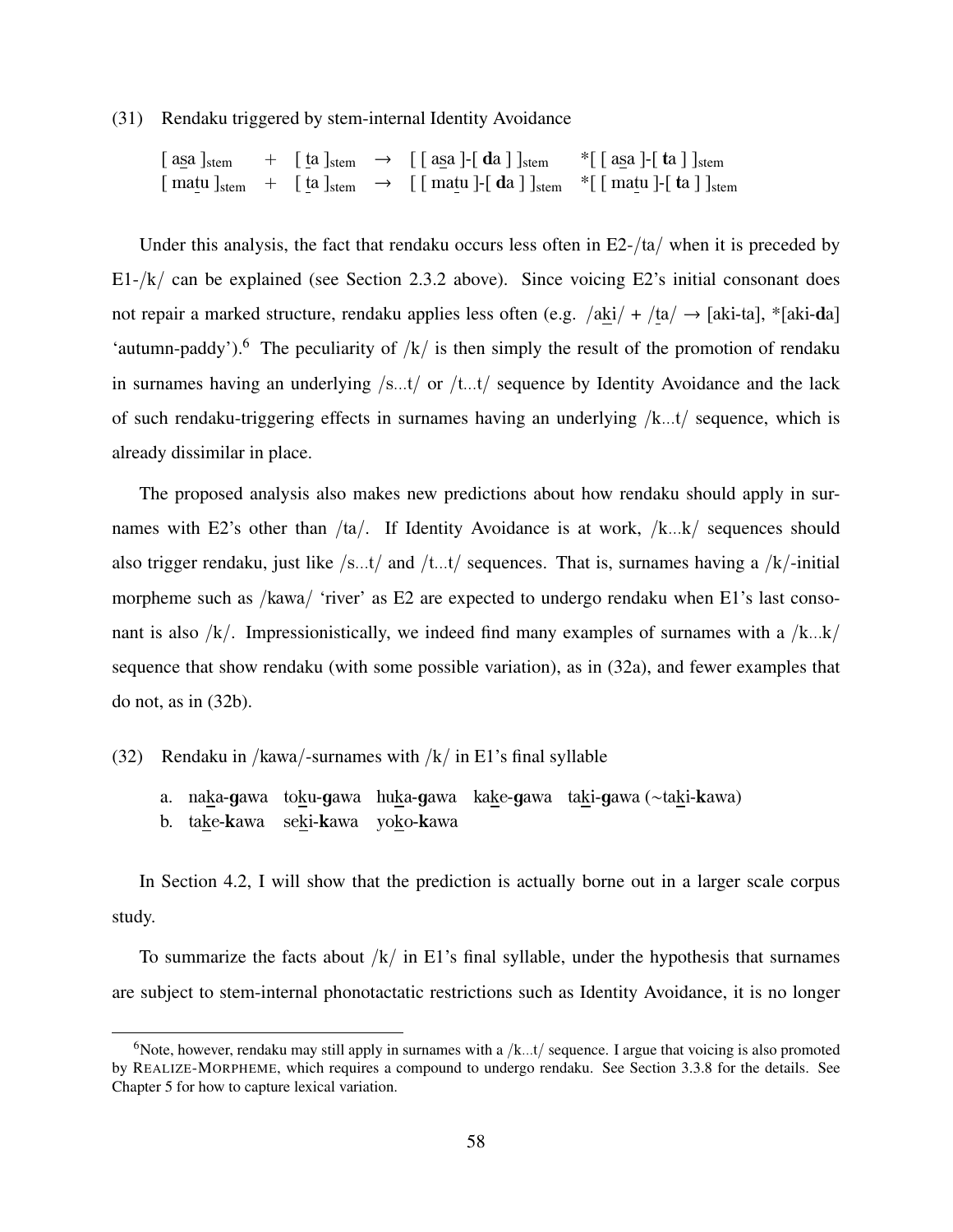strange that /ta/-surnames with /k/ in E1 do not undergo rendaku as often as those with /s/ or /t/. Since E1-last  $/k/$  and E2-initial  $/t/$  do not form an identical or similar sequence of consonants, there is not much need for them to dissimilate in voicing. Surnames with E1-last  $/k/$  and E2-initial /k/, on the other hand, are expected to show rendaku because of the effects of Identity Avoidance.

### 3.3.3 Identity Avoidance as a blocker: Labial cooccurrence restriction

The hypothesis that rendaku in surnames is governed by stem-internal place cooccurrence restrictions makes one other prediction; avoidance of multiple labial consonants within a stem will function as a rendaku blocker. As is mentioned earlier (see Section 2.2.1), when E2-initial /h/ undergoes rendaku, it becomes [b], changing not only in voicing but also in manner and place (e.g. /osi  $+$  hana/  $\rightarrow$  [osi-bana] 'pressing-flower').<sup>7</sup> This alternation creates a case of place cooccurrence if a surname has E1 with  $/m/$  in the final syllable (e.g. /ume/ 'plum') and E2 with initial  $/h/$  (e.g. /hara/ 'field'). That is, in the case of surnames with  $/h$ -initial E2, rendaku can cause a problem, instead of solving one, from the perspective of the Identity Avoidance requirement. Although there are not so many common surnames that fit the description, two are shown in (33).

### (33) Rendaku creating a labial-labial sequence [m...b] in surnames

a. ume + hara → ume-hara  $\sim$  <sup>?</sup>ume-bara 'plum-field' b. ima + hasi → ima-hasi  $\sim$ <sup>?</sup> 'present-bridge'

As indicated by "∼," these names variably undergo rendaku, and according to the corpus data presented in Section 4.2, the non-rendaku forms are more common than the rendaku forms.<sup>8</sup> Ac-

<sup>&</sup>lt;sup>7</sup>The /b/-/h/ alternation can be traced back to the historical sound change \*/p/ > / $\phi$ / > /h/ (Ueda 1898 via Takayama 2012; also see Kiyose 1985; Miyake 2003:66–77,164–166). Even though /h/ itself is no longer a labial sound in present-day Japanese, it still behaves as if it is the voiceless counterpart of /b/ in certain phonological phenomena, including rendaku.

<sup>&</sup>lt;sup>8</sup>Other common surnames with the /m-h/ sequence include /sima-hukuro/, /ma-huti/, and /yama-he/, and they all usually undergo rendaku. Although this may suggest the lack of labial cooccurrence restriction effects in surnames, the above names all have additional rendaku triggering factors, such as trimoraic E2, monomoraic E1 and so-called rendaku lover E2, respectively. The general scarcity of data also makes it hard to tease apart different possible explanations. See the results of corpus studies and more discussion in Section 4.2.4.2.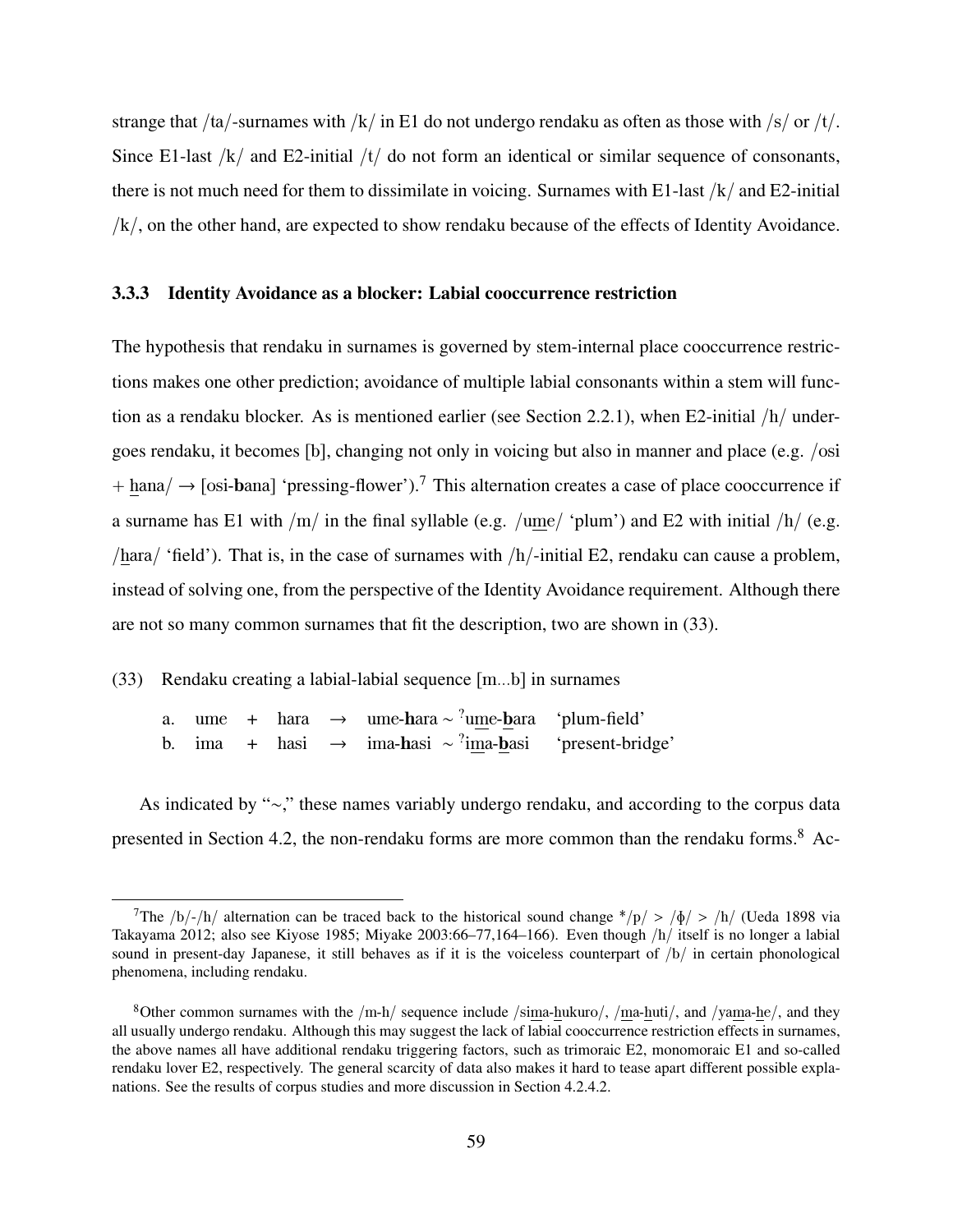cording to Sugito (1965), nasals in E1's last syllable generally trigger rendaku (see Section 2.3.3).<sup>9</sup> The fact that the names in (33) tend to resist rendaku can be attributed to avoidance of a 'would-be' labial-labial sequence. The hypothesis that place cooccurrence restrictions play a role in rendaku application in surnames thus predicts that the alternation occurs less often with E2-initial /h/ when E1's last consonant is  $/m/$ , in comparison to, for example, when E1's last consonant is  $/n/$ .<sup>10</sup>

### 3.3.4 Notes on Identity Avoidance in regular compounds

Before turning to other segmental factors in rendaku, some notes on regular compounds and Identity Avoidance are in order. It has been proposed in the literature that Identity Avoidance is also operative in rendaku in regular compounds. However, research to date has not reached a consensus as to what kind of role it plays, how much of a role it plays, or whether the effect is even significant.

Kawahara and Sano (2014b) argue that Identity Avoidance is a rendaku triggering factor in regular compounds. They test the claim by conducting a nonce word judgment experiment, where Japanese speakers are asked to judge rendaku applicability in nonsense compounds such as /ika-kaniro/, which underlyingly have identical moras across the morpheme boundary, and those such as /ika-taniro/, which do not have such identical moras. The results show a weak but significant effect of avoidance of moraic identity; that is, by and large, Japanese speakers like to apply rendaku more in the former type than in the latter ([ika-ganiro] > [ika-daniro]).

However, Kawahara and Sano (2014b) only test cases where compounds have a sequence of "identical moras" (e.g. /ika-kaniro/), and do not include cases where compounds have just an "identical consonantal sequence" (e.g. /ika-keniro/). It is known that Japanese speakers have

<sup>&</sup>lt;sup>9</sup>Note, however, that the results of a corpus study as well as a nonce-name epxeriment reveals that, when overall data are concerned, E1-nasals do not promote rendaku as much as in surnames with /ta/ as E2. See Section 3.3.5 for dicsussion. See Sections 4.2.4.2 and 4.3.4.2 for the corpus and experimental results.

 $10$ The reader may be wondering whether there could be a sequence of other labial sounds through rendaku application, as in [b...b] and [p...b]. Notice that if a surname has /b/ in E1's last syllable, as in /siba-hara/, rendaku is blocked anyway by (Strong) Lyman's Law, and it is hard to examine the effect of [b...b] avoidance independently. It is also difficult to test the effect of  $[p...b]$  avoidance; except in loans, the distribution of  $/p/$  is limited to certain phonological contexts in present-day Japanese (see the sound change of \*/p/ discussed above), and it almost never appears as the last consonant of E1.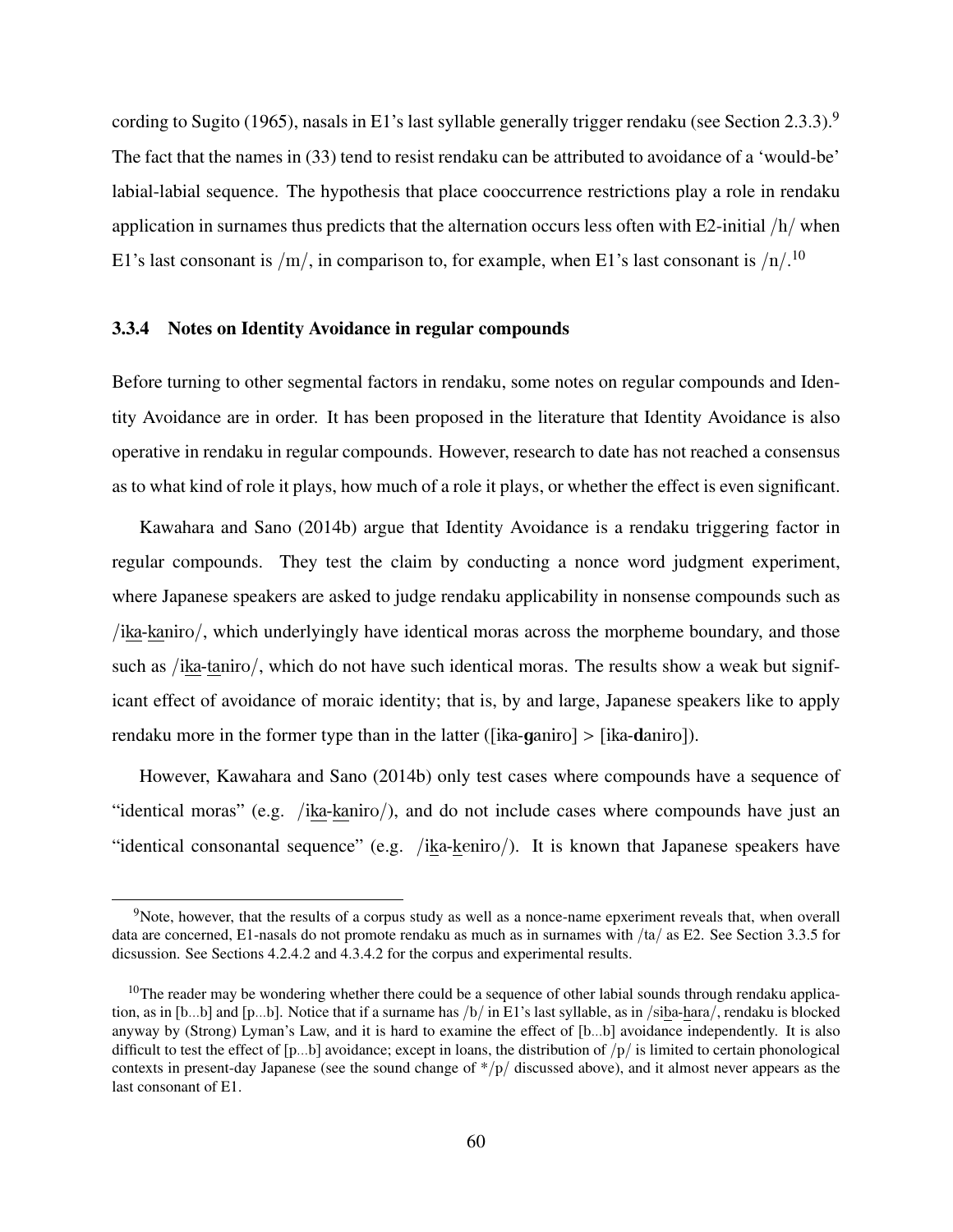stronger dispreferences for moraic identity over consonantal identity (see Kawahara and Sano 2014a, 2016, who test the existence of Identity Avoidance as a rendaku blocking factor in regular compounds, as mentioned below). It is then possible that avoidance of identical consonantal sequences, which I claim to be at work in rendaku in compound surnames (see Section 3.3.2 above), has only a weak or non-significant effect on rendaku application in regular compounds. We should also note that Kawahara and Sano's (2014b) experiment uses nonce words, and that the effect of Identity Avoidance as a trigger is not yet fully confirmed with existing words.<sup>11</sup> In fact, an analysis of existing compound words in the rendaku database compiled by Irwin and Miyashita (2013-2016) suggests that Identity Avoidance only has a very limited role in rendaku in regular compounds. (See Section 4.2.5 for details.)

Other studies claim that Identity Avoidance also functions as a rendaku blocker (Sato 1989; also see Takayama 1992, Labrune 2012). Sato (1989:255) states "[r]endaku tends to be avoided when it would create two identical or similar sounds in a row." (The translation is mine.) His examples include the following compounds:  $/$ tobi + hi $/$   $\rightarrow$  [tobi-hi], \*[tobi-bi] 'jumping-fire';  $\sin(\theta)$  + kanna $\sin(\theta)$  + [siage-kanna], \*[siage-ganna] 'finishing-plane (tool).' According to Sato's (1989) claim, rendaku is blocked in these words since the alternation would create a sequence of two identical syllables with voiced obstruents, as in [bi-bi], or two identical voiced obstruents in adjacent syllables, as in [ge-ga]. These cases of rendaku non-application can be characterized as a combination of Identity Avoidance and Strong Lyman's Law, given that it is E1's last syllable containing a voiced obstruent which inhibits the creation of another syllable containing the same voiced obstruent (and possibly the same vowel) in the compound.

There is a debate as to whether such a synergetic effect is real. Irwin (2014a, 2016a) refutes Sato's (1989) claim, showing that Identity Avoidance and Strong Lyman's Law combined do not exert significant effects on the applicability of rendaku in a large set of regular compounds (Irwin

 $11$ Asai (2014) reports the rendaku rates of compounds with identical consonantal sequences in his magazine-based corpus (see Chapter 2), but he does not specifically test the effect of Identity Avoidance by comparing them to the rates of compounds with non-identical consonantal sequences. Toda (1988:86-87) states that the rendaku rates of compounds with identical moras are slightly higher than the overall average in Late Middle Japanese (12c.-16c.) and Early Modern Japanese (17c.-19c.) based on her observations of dictionary entries (see Section 2.6.1 for the details of the study), but does not test the effect of consonantal identity.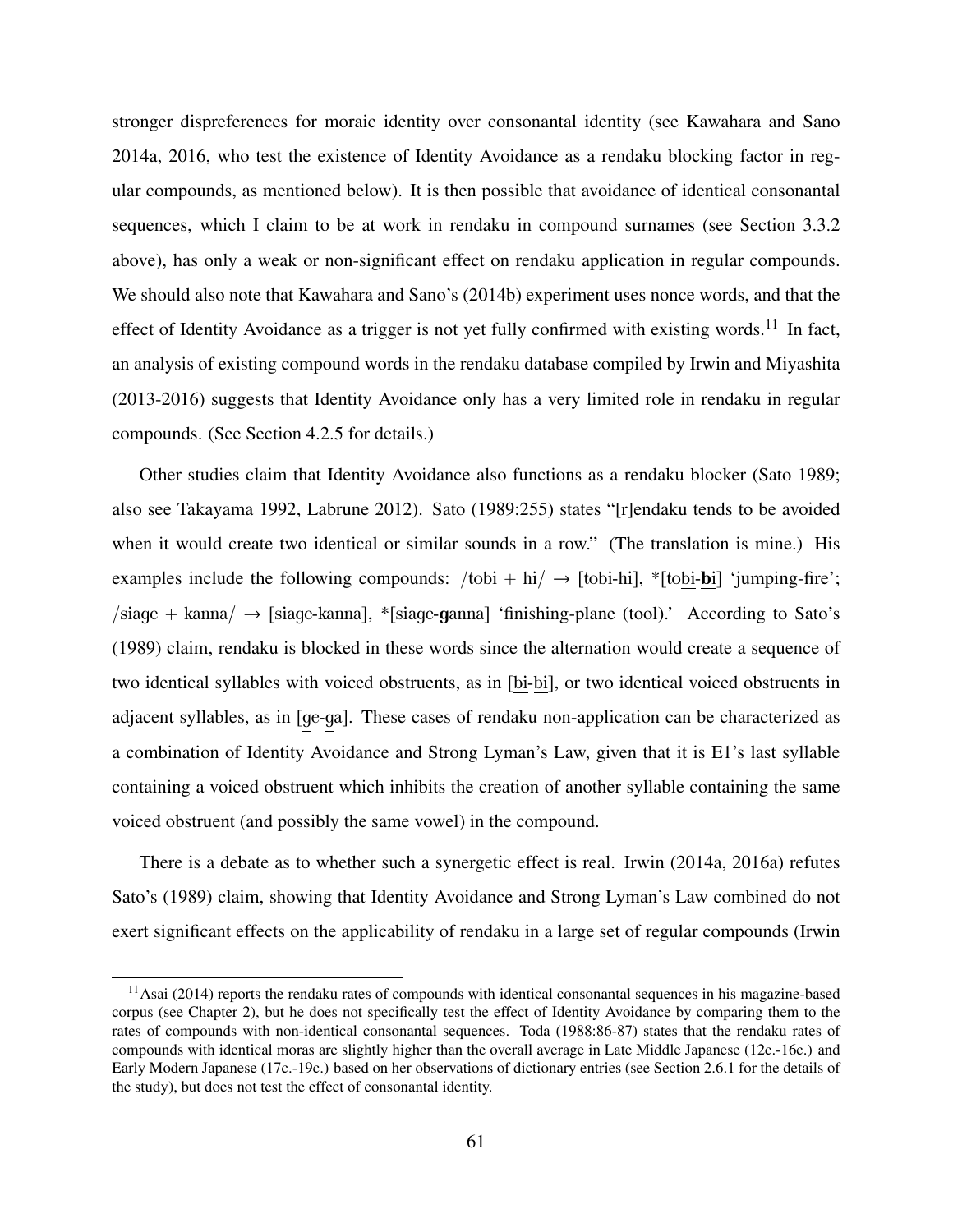and Miyashita 2013-2016; Irwin et al. 2017). On the other hand, Kawahara and Sano (2014a, 2016) conduct a series of experimental studies and show that Japanese speakers do exhibit dispreferences for rendaku application when both factors are present, as described by Sato (1989). In their experiments, participants are presented with nonsense compounds such as /iga-keniro/ and /aza-keniro/, and are asked whether voicing should occur or not. The results show that speakers find rendaku application undesirable in the former type as compared to in the latter ([iga-geniro] < [aza-geniro]). Note that both compounds have a voiced obstruent in the first element, but [iga-geniro] with a sequence of identical voiced obstruents is particularly disfavored.<sup>12</sup> Kawahara and Sano conclude that Identity Avoidance, when combined with Strong Lyman's Law, plays a role as a rendakublocking factor in regular compounds.<sup>13</sup> The discrepancy between Irwin (2014a, 2016a) and Kawahara and Sano (2014a, 2016) raises an interesting question: How do Japanese speakers' behaviors in linguistic tasks exhibit phonological patterns that are not present in the lexicon? Settling the issue is beyond the scope of this dissertation (see Kawahara and Sano 2014a, 2016 for discussion and their interpretation). I simply note here that a combination of Identity Avoidance and Strong Lyman's Law is claimed to inhibit rendaku in regular compounds, but whether the effects are valid, or how such patterns arise in Japanese speakers' minds if they do at all, still remains arguable.

Lastly, it has also been proposed that a ban on multiple labial sounds in a stem plays a role as a rendaku-blocking factor in normal compounds (Akinaga 1977a; also see Nakagawa 1966; Kindaichi 1976/2005; Kawahara et al. 2006; Suzuki 2015; Kumagai 2016, 2017). It is observed that /h/-initial stems containing /m/, such as /hama/ 'shore,' /hime/ 'princess' and /himo/ 'cord,' tend to resist rendaku application when they appear as the second element of a compound. Akinaga (1977a) argues that rendaku is blocked in such compounds since the alternation would create a

<sup>&</sup>lt;sup>12</sup>Kawahara and Sano (2016) also find that Japanese speakers apply rendaku even less if it would create identical moras in a row, as in [iga-ganiro] derived from /iga-kaniro/. They conclude that avoidance of moraic identity has stronger effects than avoidance of consonantal identity.

<sup>&</sup>lt;sup>13</sup>Kawahara and Sano (2014c) specifically test the effect of Strong Lyman's Law but find no clear evidence. In their participants' judgments, [iga-zemaro] (derived from /iga-semaro/) with Strong Lyman's Law violation is no worse than [aka-zemaro] (derived from /aka-semaro/) without a voiced obstruent in E1. Combining the results from the other papers, they conclude that Strong Lyman's Law is not strong enough to show any effects (in regular compounds) unless it is combined with Identity Avoidance.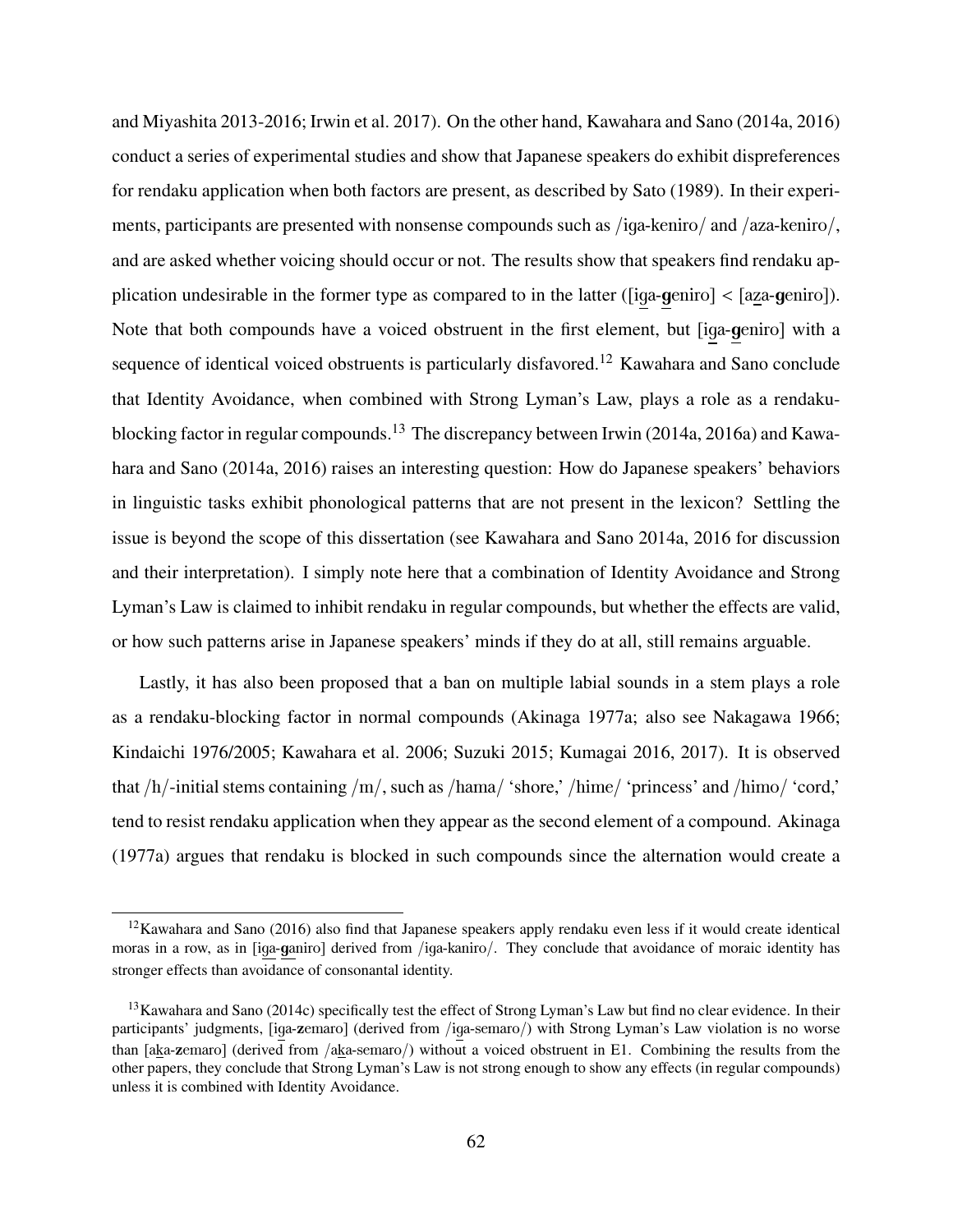sequence of two labial sounds, namely,  $[b...m]$ , as shown in  $(34)$ .<sup>14</sup>

(34) Rendaku inhibited due to labial cooccurrence in regular compounds

|  |  |  | a. suna + hama $\rightarrow$ suna-hama *suna-bama 'sand-shore' |                                                                   |
|--|--|--|----------------------------------------------------------------|-------------------------------------------------------------------|
|  |  |  |                                                                | b. mai + hime $\rightarrow$ mai-hime *mai-bime 'dancing-princess' |
|  |  |  | c. kutu + himo $\rightarrow$ kutu-himo *kutu-bimo 'shoe-lace'  |                                                                   |

Kawahara et al. (2006) maintain that the non-application of rendaku in these words stems from the place cooccurrence restrictions discussed above (see Section 3.3.2); stems with labial consonants in adjacent syllables are disfavored in the lexicon. The statement can be translated into a constraint like \*[lab]...[lab]<sub>stem</sub>, which bans the occurrence of multiple labial sounds within a stem. It should be noted that the restriction is not a categorical rendaku blocking factor, and there are compounds which undergo rendaku despite creating a labial-labial sequence (e.g. /koi-humi/  $\rightarrow$  [koi-bumi] 'love-letter'; /beta-home/  $\rightarrow$  [beta-bome] 'complete-admiration'<sup>15</sup>). Nonetheless, the effect of the constraint is also attested in certain experimental settings (see Kumagai 2016, 2017), suggesting that the patterns are psychologically real.

It is important to note that the Identity Avoidance effects in rendaku in regular compounds discussed in this subsection are not all the same in terms of their domain. In the case of labial cooccurrence restriction exemplified in (34), compounds would have two labial sounds *within a single stem* (i.e. E2) through rendaku application. On the other hand, experimental stimuli used by Kawahara and Sano (2014a,b, 2016) testing the effect of Identity Avoidance either have an underlying sequence of identitical voiced obstruents, or would have such a sequence by rendaku application, not within one stem but *across the morpheme-boundary* between E1 and E2 (e.g. /ika-kaniro/; /iga-keniro/). If the place cooccurrence restrictions described in Kawahara et al. (2006) are only active within stems, the prediction is that (would-be) identical sequences across a

<sup>14</sup>Akinaga (1977a) claims that there also used to be an effect of cooccurrence restrictions on nasality in this case. It is argued that Japanese voiced obstruents were historically prenasalized Hamada (1952); Martin (1987); Frellesvig (2010). Rendaku which voices and prenasalizes the  $/h/$  would create a sequence of two nasal(ized) sounds (e.g. [suna-mbama]).

<sup>&</sup>lt;sup>15</sup>Note that the example [beta-bome] also has a voiced obstruent in E1. /beta/ is one of the rare native roots starting with a voiced obstruent.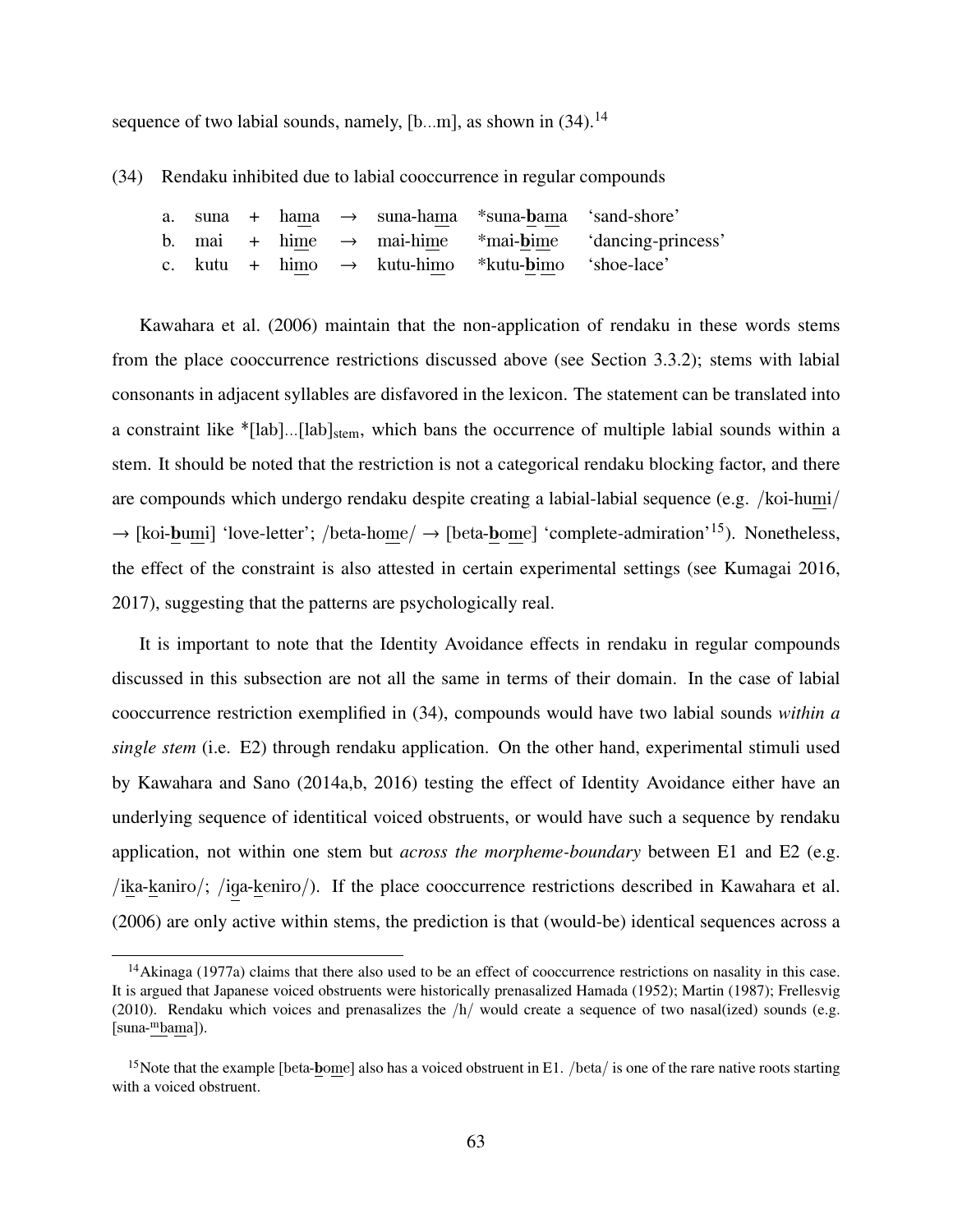morpheme boundary will not affect rendaku application in regular compounds. That is, Identity Avoidance will not promote nor inhibit rendaku if the two consonants to be dissimilated appear in E1 and E2, as in /ika-kaniro/ and /iga-keniro/, whereas it will have an effect if they both appear in E2, as in the case of labial cooccurrence restriction such as /suna-hama/. By contrast, in the case of a compound surname which is represented as a single stem, such stem-internal Identity Avoidance is expected to affect rendaku application whether the consonants are separated by the E1-E2 boundary or not, as discussed in Sections 3.3.2 and 3.3.3.<sup>16</sup>

To summarize, previous studies discuss the role of Identity Avoidance in rendaku in regular compounds, but its existence or the domain of such an effect has not yet fully been confirmed. The analysis I have proposed predicts that boundary-spanning Identity Avoidance will have effect on rendaku application only in compound surnames and not in regular compounds. In Section 4.2, I will present the results of corpus studies which support the claim.

### 3.3.5 E1-nasals: Lack of Identity Avoidance and expanded stem-phonology

I have shown that, in compound surnames with an obstruent in E1's last syllable, stem-internal phonological restrictions such as OCP(voice) and Identity Avoidance affect rendaku application. I now turn to surnames with a nasal consonant in E1's last syllable. I will show that the rendaku patterns in these names can also be explained in terms of stem-phonology; a lack of Identity Avoidance effects causes moderate rendaku application, but some expanded versions of stem-internal constraints may promote rendaku in some (but not all) surnames.

Sugito (1965) points out that surnames with  $/ta/$  as E2 and a nasal consonant in E1's final syllable mostly undergo rendaku, as shown in (14) in Section 2.3.3, repeated here as (35).

<sup>&</sup>lt;sup>16</sup>Notice that this is parallel to the case of Lyman's Law or stem-bounded OCP(voice). Lyman's Law is active within a stem, and only a voiced obstruent in E2 blocks voicing of E2-initial obstruent in regular compounds. For surnames, on the other hand, the law applies to the whole compound, and a voiced obstruent in E1 blocks rendaku.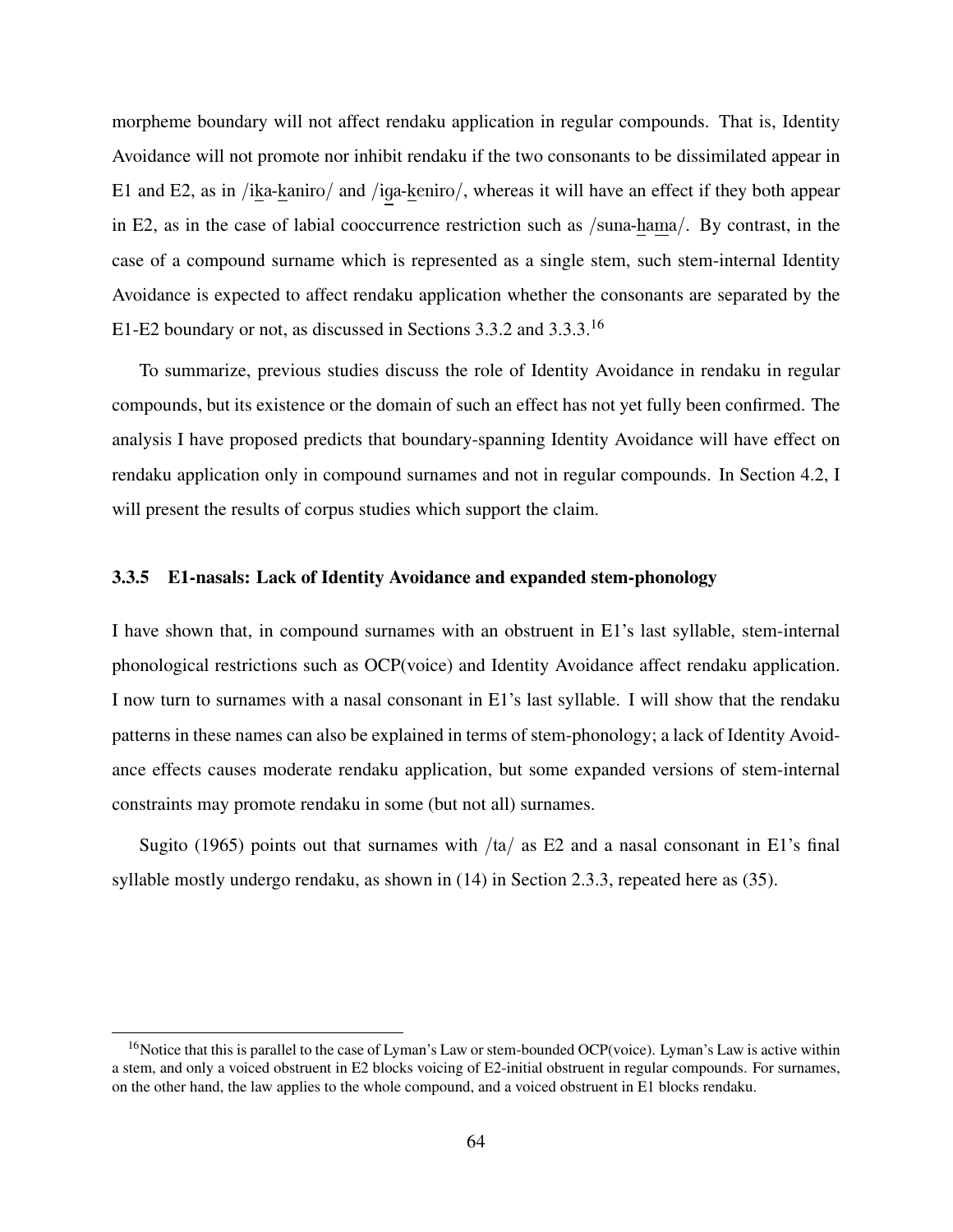(35) No. of /ta/-surnames by E1-nasal and rendaku (Sugito 1965)

| E1 cons. | tа | da |
|----------|----|----|
| /m/      |    | 33 |
| /n/      | 0  |    |

However, an extensive corpus study of surnames reveals that E1-nasals do not particularly promote voicing (at least not as much as it has been suggested by Sugito (1965)) in surnames with E2 morphemes other than  $/ta/$ . When the data of existing surnames are taken as a whole, the average rendaku application rates of names with a nasal in E1 are only slightly higher than the overall average (see Section 4.2.4.2 for details and complications). Furthermore, the results of a nonce-name experiment testing the productivity of rendaku application in surnames do not find the effects of E1-nasals (see Section 4.3.4.2). Taking these corpus and experimental results into consideration, I argue that surnames with an E1-nasal undergo rendaku only moderately due to an inapplicability of Identity Avoidance. That is,  $/m/$  or  $/n/$  in E1's last syllable never forms a similar or identical consonant sequence with a following E2-initial obstruent, and voicing is neither promoted or inhibited in terms of Identity Avoidance, producing variation between rendaku and non-rendaku within surnames with an E1-nasal (e.g. /sima-kawa/  $\rightarrow$  [sima-kawa] 'island-river'; cf. /ima-kawa/  $\rightarrow$  [ima-gawa] 'present-river').

The question still remains as to why rendaku seems to be triggered almost categorically by E1-nasals particularly when the second element is  $/ta/$  in the data of existing surnames. I argue that it is an extended version of a stem-internal phonological operation, namely, post nasal voicing, which promotes rendaku application in those names. It is well known that the constraint POST-NASALVOICING or \*NT, which requires obstruents to be voiced after a nasal in the same stem, is an active constraint in native Japanese phonology (Ito and Mester 1995a,b; cf. Rice 1997). In native roots, voiceless obstruents never appear after a moraic nasal (e.g. ✓[tombo] 'dragonfly' but not \*[tompo]).<sup>17</sup> In the past tense formation of a verb, the past tense morpheme /ta/ surfaces as [da] after a nasal (e.g. /sin-ta/  $\rightarrow$  [sin-da] 'die-Past,' /nom-ta/  $\rightarrow$  [non-da] 'drink-Past'; cf. /sir-ta/

<sup>&</sup>lt;sup>17</sup>See Kawahara (2002) for an account of exceptional cases based on Output-Output Faithfulness.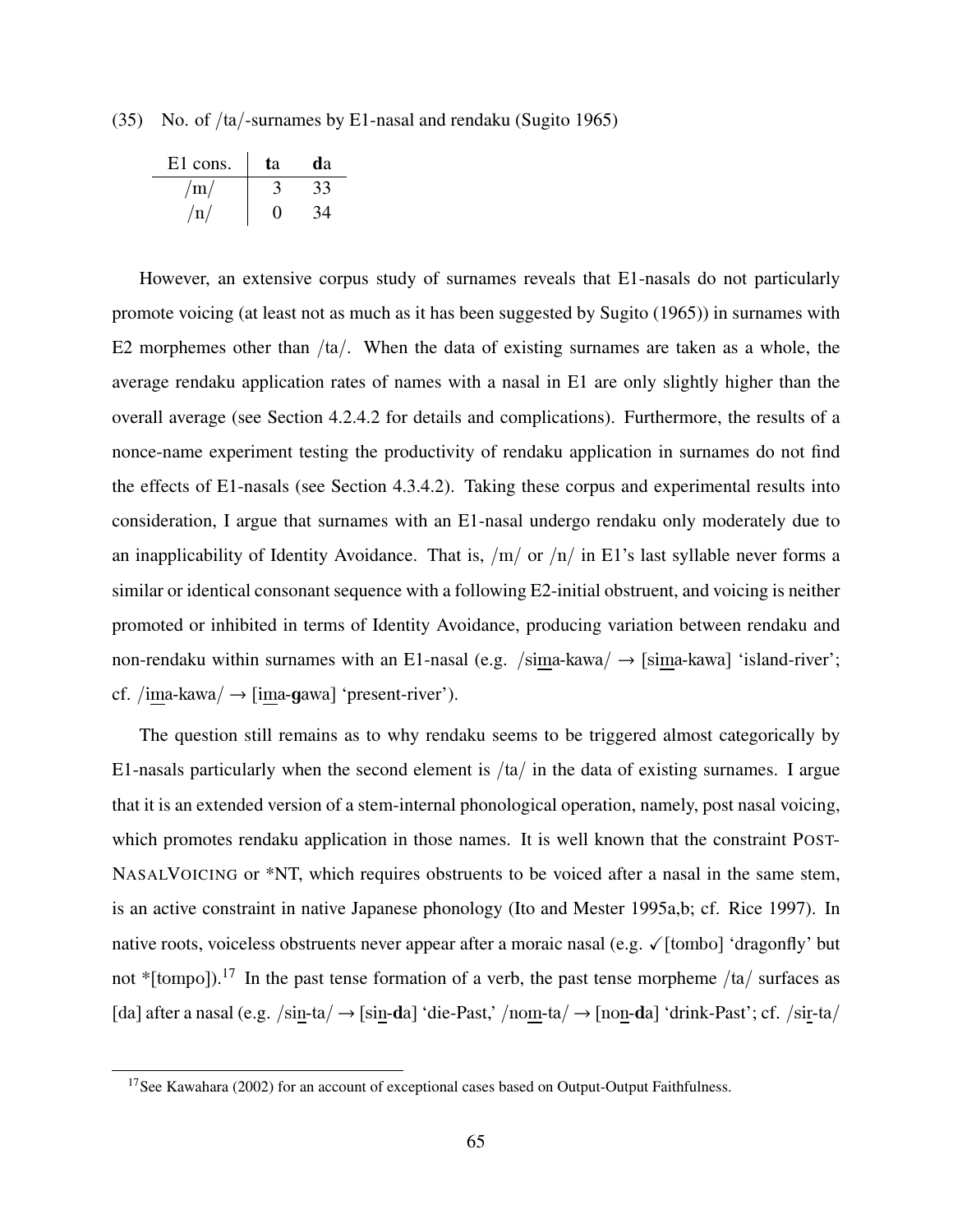$\rightarrow$  [sit-ta] 'know-Past', /ne-ta/  $\rightarrow$  [ne-ta] 'sleep-Past'). These static patterns and alternation patterns can both be characterized as instances of the application of \*NT, the ban on a stem-internal sequence of a moraic nasal and a voiceless obstruent.<sup>18</sup> The patterns are, however, still different from the case of rendaku application in surnames discussed above, where an onset nasal of E1's last syllable triggers voicing of E2's initial obstruent across a vowel (e.g. /yama-ta/  $\rightarrow$  [yama-da]).<sup>19</sup>

I propose that there is a constraint which prohibits a voiceless obstruent after a syllable with an onset nasal, namely, \*NVT, an extended version of \*NT, and it targets at surnames with /ta/. It may seem to be an ad hoc constraint with no clear phonetic motivation<sup>20</sup> and with not much effect in the actual lexicon as can be seen in many roots with the banned structure (e.g. /anata/ 'you'; /mata/ 'fork/crotch'). However, we do find one case where \*NVT derives a voicing alternation. The adjectival suffix  $/-(a)\sin/$  may surface as  $[-(a)zii]$  when it is attached to a word that has a nasal in its last syllable (e.g. [mutum-azii] 'intimate,' [susam-azii] 'awful,' [himo-zii] 'starving', [imi-zi(i)] 'terrific'; cf. [subar-asii] 'wonderful,' [osoro-sii] 'horrible') (see Kindaichi 1976/2005; Matsuura 1996).<sup>21</sup> To the best of my knowledge, no other suffixes than  $/-(a)\sin^2(a)$  (and related  $/-(a)\sin^2(a)$ ) show this kind of voicing alternation, and it even has quite a few exceptions (e.g. [yakam-asii] 'noisy'; [sami-sii] 'lonely'). I propose that /ta/ is particularly sensitive to the constraint \*NVT, and voices

<sup>20</sup>See Hayes and Stivers (1996) for the phonetic grounding of the constraint  $N$ T.

<sup>&</sup>lt;sup>18</sup>I assume that the derivational suffix  $/ta/$  is part of the verb stem.

<sup>&</sup>lt;sup>19</sup>Surnames may also have E1 which ends in a moraic nasal. In such a case, rendaku applies almost categorically (e.g. /sen-ta/ → [sen-da] 'thousand-paddy'), unless the second element is "rendaku immune" or a "rendaku hater."

<sup>&</sup>lt;sup>21</sup>More precisely, the suffix can be analyzed as underlyingly  $/-(a)$ sik $/$ , and attachment of another adjectival suffix  $/$ -i/ (with double-marking of adjetivization) causes the deletion of  $/k/$ , resulting in [(a)si-i]. If  $/$ -u/ is attached, it functions as an adverb, as in [susam-azik-u] 'awfully' and [osoro-sik-u] 'horribly.' By definition, /-(a)sik/ is a suffix which forms an adjective by attaching to a (possibly reduplicated) noun root or a verb root, with the meaning of '-like' or '-y,' and it has existed since the time of Old Japanese (see Jodaigo Jiten Henshu Iinkai et al. 1967; Nihon Kokugo Daijiten Dainihan Henshū Iinkai 2000). In present-day Japanese, there is a large number of adjectives ending in [(a)sii], which were originally formed by suffixation of /-(a)sik-i/. Although the process of word-formation is not very productive any more, new adjectives may still be coined with the suffix, often with the intention of making the derived word sound somewhat funny (e.g. [kaigai-sii] 'foreign country-y'; [aho-aho-sii] 'stupid-stupid-y'). Treating the initial  $/(a)$  of the suffix as an epenthetic vowel, we may give a derivational account of post-nasal voicing by \*NT involving opacity, without resorting to the effect of \*NVT: e.g. /susam/ + /sik-i/  $\rightarrow$  susam-zik-i (post-nasal voicing by  $*NT$ )  $\rightarrow$  susam-**az**ik-i ([a]-insertion). However, the analysis does not work for cases where rendaku applies even though the preceding vowel is part of the root and is not [a], as in [imi-zi(i)] 'terrific.'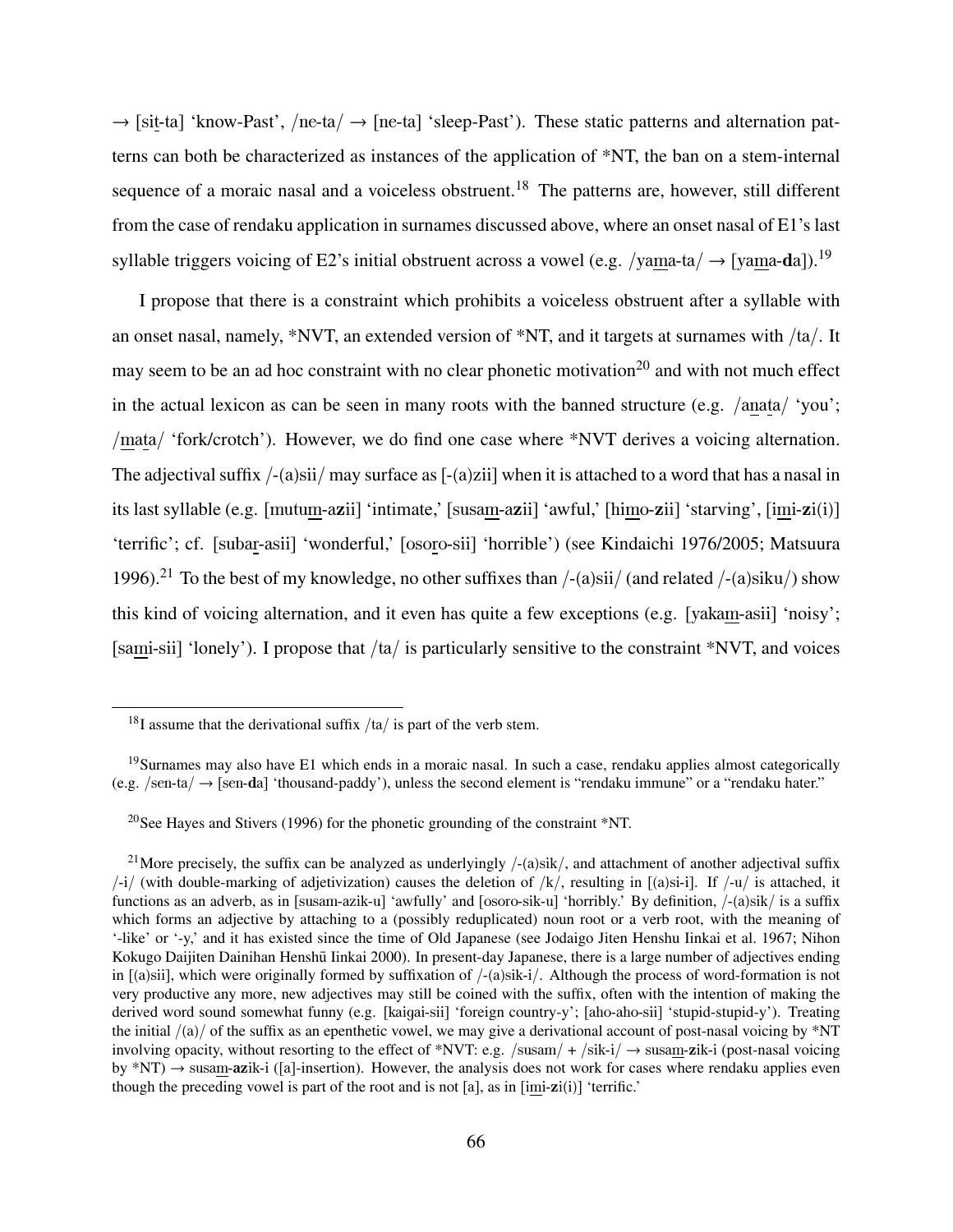when preceded by a syllable with an onset nasal. Though stipulative, it is necessary to account for why E1-nasals trigger rendaku specifically in surnames with  $/ta/$  as E2.<sup>22</sup>

Another issue about E1-nasals raised by the data in Sugito (1965) and Zamma (2005) is that the rendaku triggering effect of  $/m/$  is less strong than that of  $/n/$  (see Section 2.3.3). The generalization turns out to be true in a corpus of existing surnames; the average rendaku rate is generally higher for surnames with E1-/n/ than for those with E1-/m/ (Section 4.2.4.2). (Note, however, that the effect is not found in a nonce-name experiment; see Section 4.3.5 for discussiion on why there is such a disprepancy between the corpus and the experiment). The pattern holds when E2 begins with a voiceless obstruent other than  $/h/$ , i.e.,  $/s/$ ,  $/t/$ , or  $/k/$ , suggesting that it is not simply the application of the labial cooccurrence restriction on E1-[m] and E2-[b] derived from  $/h/$ discussed above (see Section 3.3.3). Why do the two kinds of nasals,  $/m/$  on one hand and  $/n/$ on the other, affect voicing of E2-initial obstruents in a slightly different manner? I propose an account based on stem-internal phonology with some historical quirk.

Let us first review a case of historical sound change which has been claimed to affect rendaku application in regular compounds. It is documented that some instances of /b/ have undergone a sound change to become /m/ (Unger 2004),<sup>23</sup> and that certain E2 morphemes containing /m/ derived from /b/ never undergo rendaku (see Nakagawa 1966:313–314; Vance 1987:147; Irwin 2014a, 2016a; Vance and Asai 2016). This is presumably because rendaku was always blocked by Lyman's Law in their original form with /b/. For example, /kemuri/ 'smoke' was originally /keburi/, and voicing never occurred in a compound with this morpheme as E2, since it would have

<sup>&</sup>lt;sup>22</sup>The reason for why /ta/ in particular shows such patterns remains unclear. Interestingly, the effect of \*NVT is also found in rendaku in some place names. The Sino-Japanese word /kyoo/ 'capital' is usually resistant to voicing, but may undergo rendaku when appearing in the names of districts in Kyoto. It voices when E1's last consonant is a nasal, as in [kami-gyoo-ku] 'upper-capital-ward' and [simo-gyoo-ku] 'lower-capital-ward,' or when the consonant is /k/, as in [naka-gyoo-ku] 'center-capital-ward,' by Identity Avoidance; otherwise, rendaku does not apply, as in [sa-kyoo-ku] 'left-capital-ward' and [nisi-kyoo-ku] 'West-capital-ward.'

<sup>&</sup>lt;sup>23</sup>The nasal  $/m/$  and the stop  $/b/$ , which was realized as prenasalized [<sup>m</sup>b] when voiced obstruents had prenasalization (Hamada 1952; Martin 1987; Frellesvig 2010), were interchangeable in many words in Early Middle Japanese (Martin 1987:31–32; Unger 2004:331–332). The same kind of variation can still be found in certain words in presentday Japanese, as in [sabisii]∼[samisii] 'lonely' and [samui]∼[sabui] 'cold,' often with one of the variants being considered colloquial or regional.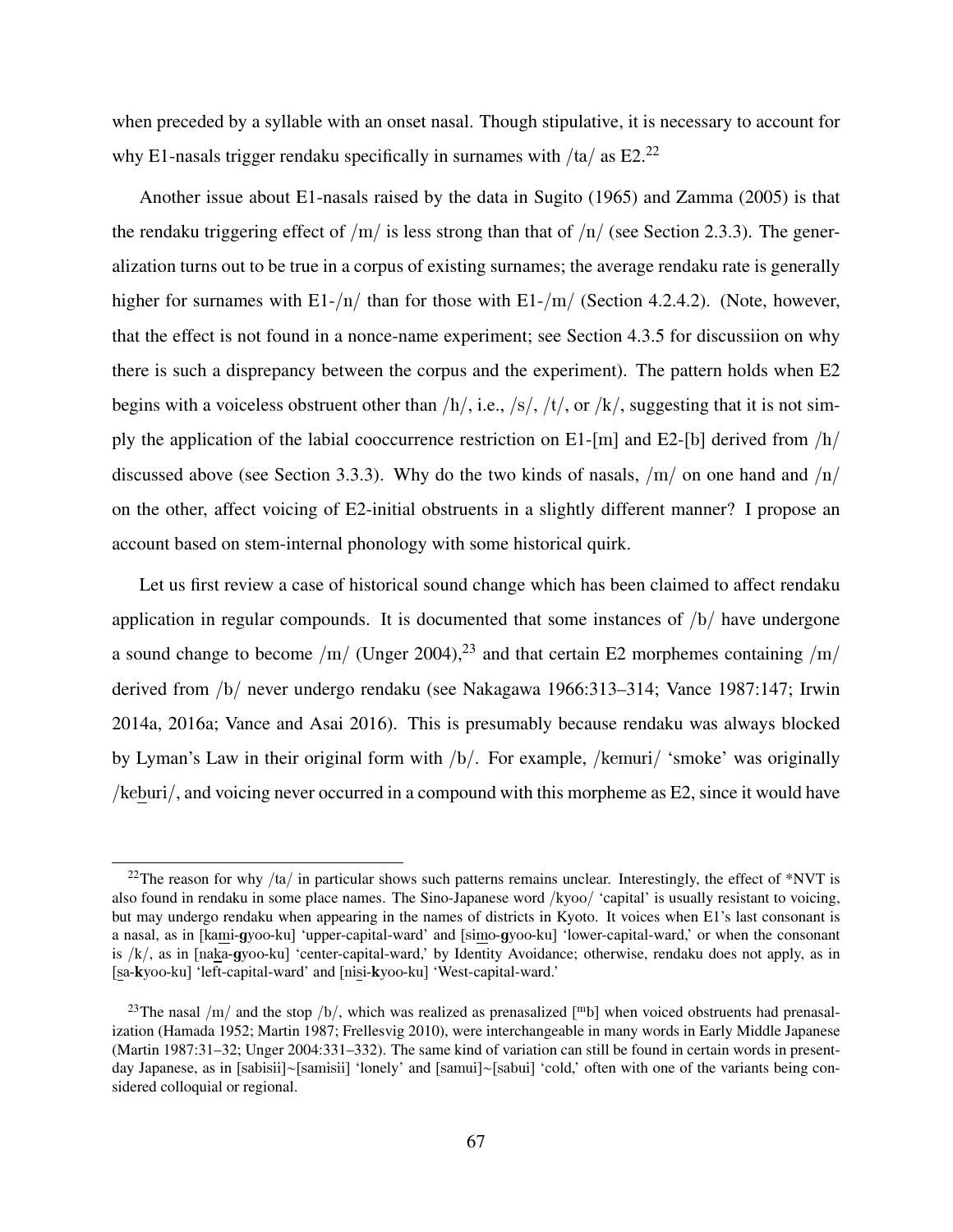created two voiced obstruents within a stem (e.g. /suna-keburi/  $\rightarrow$  [suna-keburi], \*[suna-geburi] 'sand-smoke'). It seems that some of these E2 morphemes retained their status as being "rendaku immune" even after the sound change, and they continue to resist rendaku still in the language today (e.g. /suna-kemuri/  $\rightarrow$  [suna-kemuri], \*[suna-gemuri]).

A similar story can account for the behavior of surnames with  $/m/$  in E1. In the case of a surname, if /b/ appears in E1, rendaku fails to apply due to the application of Lyman's Law over the whole compound.  $/b/$  in some E1 morphemes turned into  $/m/$ , but those morphemes retained the "rendaku blocker" status as their idiosyncratic trait, and lowered the average rendaku triggering rate of surnames with  $E1/(m)$ . Given this diachronic explanation, one could propose that a constraint like \*mVD, which bans the occurrence of [m] and a voiced obstruent within a stem, has some gradient effect. I will discuss the issue of whether this constraint is really present in the synchronic grammar of Japanese when I present the results of a productivity experiment in Section  $4.3^{24}$ 

In summary, generally speaking, surnames with a nasal in E1 undergo rendaku moderately due to a lack of Identity Avoidance effects, which would otherwise promote voicing. E1-nasals do trigger rendaku in surnames with certain E2 such as /ta/; I have proposed that the constraint \*NVT, an extended version of the stem-internal constraint \*NT, is operative and causes voicing particularly in those names. I have also discussed the difference between E1-/m/ and E1-/n/; /m/ triggers rendaku less due to an indirect influence of the historical fact that some instances of  $/m/$ were derived from the voiced obstruent /b/.

### 3.3.6 E1-approximants  $/w/$  and  $/y/$ : Neutral consonants

Based on an observation of Sugito's (1965) data, Kubozono (2005) argues that the approximants  $/r/$ ,  $/w/$  and  $/y/$  in E1 pattern with voiced obstruents in that they inhibit the application of rendaku. The patterns are illustrated in (13), which shows the numbers of surnames with an approximant in

<sup>&</sup>lt;sup>24</sup>The experimental results show that there is no significant rendaku dampening effect of E1-/m/. See Sections 4.2.4.2 and 4.3.5 for discussion.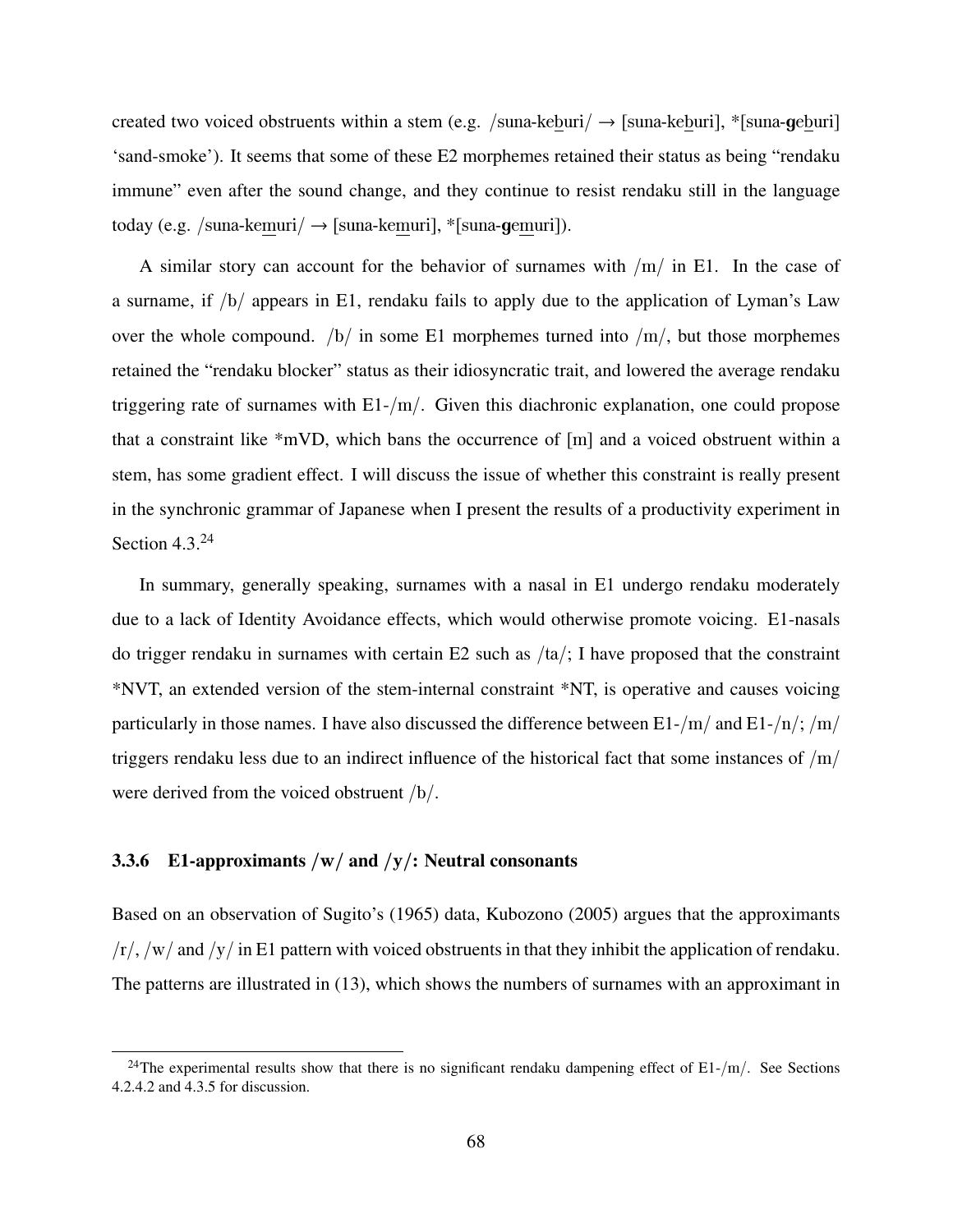E1 and  $/ta/$  as E2 by rendaku application, repeated here as (36).

(36) No. of /ta/-surnames by E1-approximant and rendaku (Sugito 1965)

| E1 cons.                | ta | da |
|-------------------------|----|----|
| $\rm \langle r \rangle$ | 31 |    |
| $/{\rm w}/$             |    |    |
| $/\mathrm{v}$           | 8  |    |

However, one should be cautious in making a generalization about all surnames out of these data, given that each E2 morpheme may show some idiosyncrasy with respect to voicing and that the total number of surnames with  $E1-|w|$  and  $E1-|y|$  are especially small. In fact, the results of a corpus study and an experiment reveal that  $/w/$  and  $/y/$  in E1 do not exert particularly strong blocking effects on rendaku (see Sections 4.2.4.2 and 4.3.4.2). In the experiment, the average rate of rendaku application in surnames with  $/w/$  and  $/y/$  in E1 turns out to be slightly lower than that in surnames with an E1-nasal, which moderately voice (see Section 3.3.5 above); yet it is still higher than the rendaku rate of surnames with a voiced obstruent in E1, which has strong rendakublocking effects by the application of Lyman's Law. I propose that  $/w/$  and  $/y/$  are "neutral" consonants; they do not incur a violation of OCP(voice), the Identity Avoidance requirement, nor the extended version of Post Nasal Voicing \*NVT. Surnames with those consonants in E1 simply waver in rendaku application. (As is discussed below, rendaku is still triggered by a morphophonological requirement for voicing to occur in a compound.)

### 3.3.7 E1-approximant  $/r/$ : Inferred phonotactics \*rVD

Among the approximants,  $\langle r \rangle$  needs special attention; unlike  $\langle w \rangle$  and  $\langle y \rangle$ , the liquid generally inhibits rendaku application in the corpus, as is described by Kubozono (2005) (see Sections  $4.2.4.2$ <sup>25</sup> We have seen above that rendaku is blocked when a surname has a voiced obstruent in E1, since creating another voiced obstruent within the name would violate OCP(voice), which

 $25$ Note, however, that the effects are not found in an experiment testing the productivity. See Section 4.3.5 for discussion on the difference between the corpus study results and the experimental results.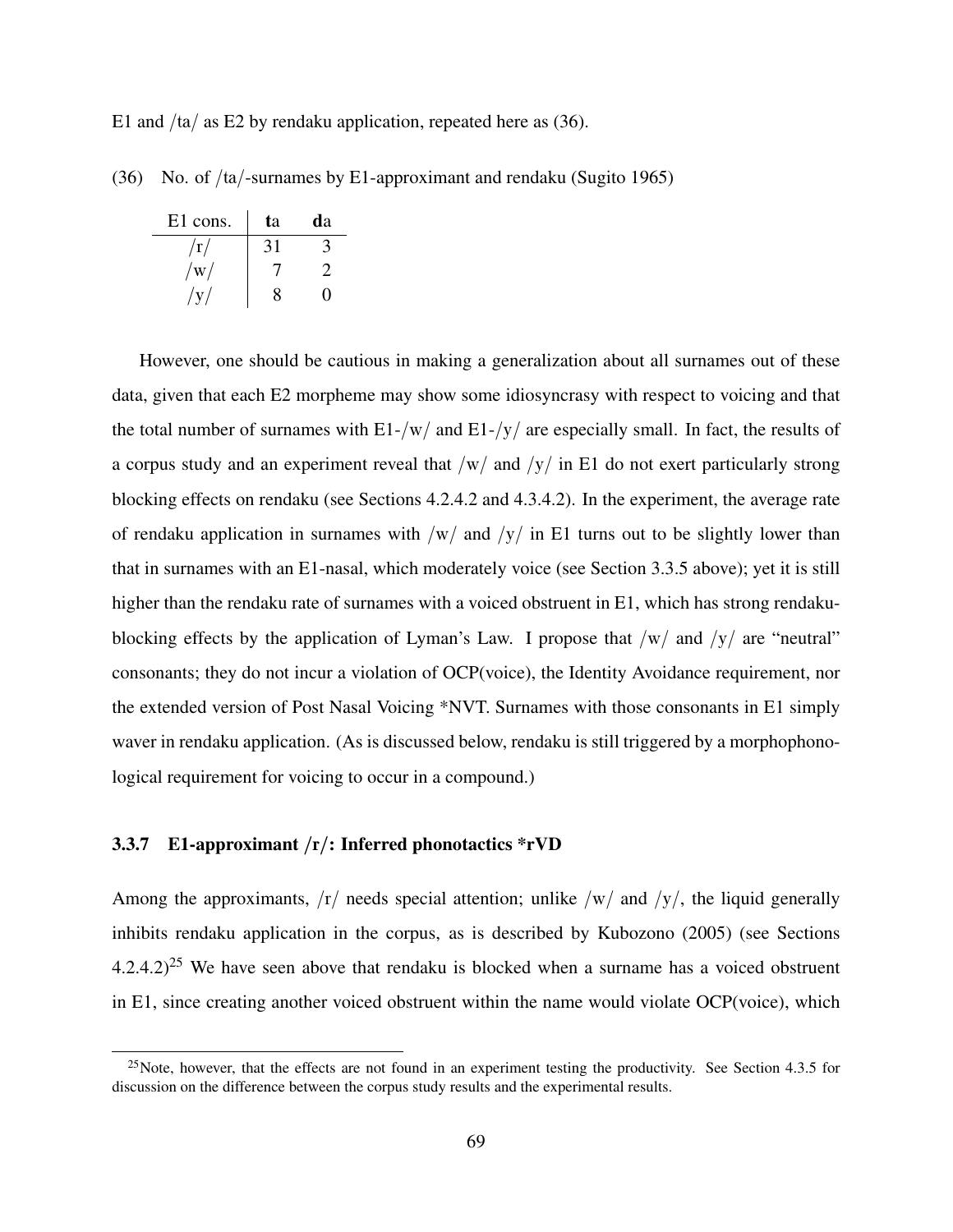bans the occurrence of multiple voiced obstruents. The liquid  $/r/$ , however, should not be relevant to the OCP(voice) constraint. Why, then, does it affect the voicing alternation of an obstruent in the second element? Here again, I propose an explanation based on stem-internal phonotactics. I claim that a sequence of  $\frac{r}{r}$  and a voiced obstruent within one stem is underrepresented in the lexicon due to special distributional restrictions on these consonants.

One common characteristic of voiced obstruents and  $\Gamma/\Gamma$  in Japanese phonology is that their distribution is limited to certain prosodic contexts; generally speaking, they do not appear in wordinitial position.<sup>26</sup> The ban on initial voiced obstruents dates back to the time of Old Japanese, in which no voiced obstruent was allowed word-initially (Hashimoto 1938/1950; Unger 1977). Although the restriction is somewhat alleviated, initial voiced obstruents are still very marked in present-day Japanese (Martin 1987:30).<sup>27</sup> /r/ was also banned word-initially in Old Japanese (Hashimoto 1938/1950; Frellesvig 2010), and it continues to be disallowed in the language today, with only few native words begining with the consonant. Kuginuki (1982) conducts a corpus study of Old Japanese stems containing  $\frac{r}{r}$ ; not only does he confirm the fact that  $\frac{r}{dr}$  did not occur in the initial position, but he also shows that it was most likely to occur at the right edge of a stem. It is shown that, among 394 stems containing  $\langle r \rangle$ , the phoneme appears in the last syllable about 85% of the time.<sup>28</sup> Kuginuki (1982) then claims that Proto-Japanese did not have the liquid in its original consonant inventory and later developed it as a new phoneme in order to increase the length of words, which were mostly one or two moras, by attaching syllables with onset /r/. Along the same lines, Labrune (2014) proposes that [r] emerged as an epenthetic consonant, which served as a hiatus breaker. She argues that the language was predominantly a suffixing language, and that the new sound [r] was inserted when vowel-initial suffixal elements were attached to vowel-ending

<sup>&</sup>lt;sup>26</sup>Another interesting fact about  $/r/r$  regarding its similarity to voiced obstruents is that it was historically subject to Obligatory Contour Principle effects. According to Labrune (2014) (also see references therein), in Old Japanese, the occurrence of multiple /r/ within a stem was categorically banned in Old Japanese.

<sup>&</sup>lt;sup>27</sup>See Tanaka and Yashima (2013) for experiments testing the psychological reality of the restriction in the grammar of present-day Japanese speakers. See Westbury and Keating (1986) for a phonetic motivation of the restiction on initial voiced obstruents in general.

<sup>&</sup>lt;sup>28</sup>The percentage ranges from  $84\%$  to  $88\%$  depending on what word classes are included.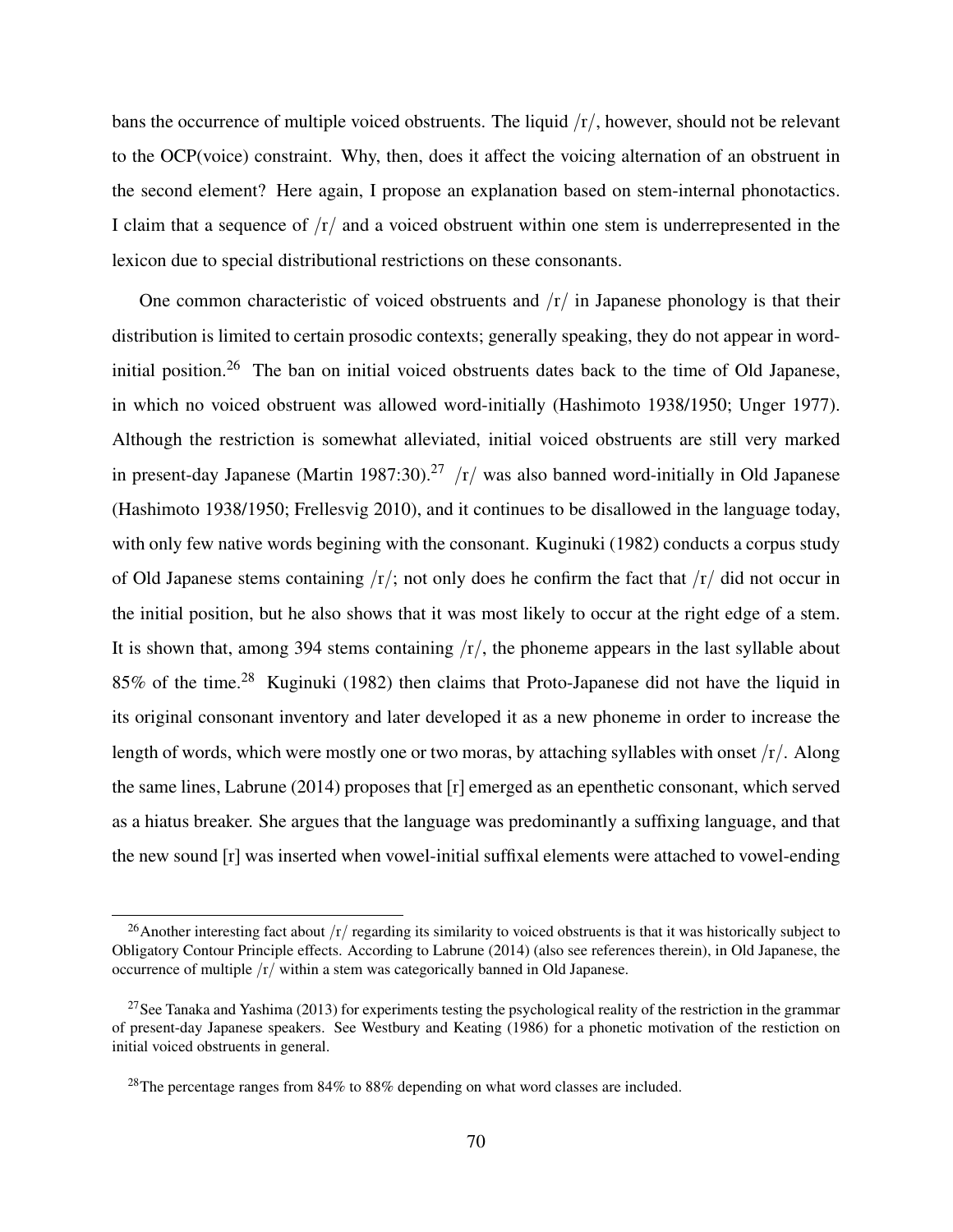words. Their proposals explain why the liquid appears typically at the right edge; since  $\frac{r}{x}$  was used primarily when a syllable was added to the end of a word, it necessarily occurs near the right edge (e.g. word formation with a hypothetical noun and a hypothetical suffixical element: /sana/  $+$ /u/  $\rightarrow$  [sana-ru], by /r/-insertion).<sup>29</sup>

Assuming that these hypotheses are on the right track and that the general distributional patterns of voiced obstruents and /r/ still hold true in present-day Japanese, we can now infer stem-internal phonotactic restrictions on the two types of sounds. Firstly, their cooccurrence within a stem is somewhat restricted. Stems are mostly bimoraic or trimoraic in present-day Japanese, and four mora stems are usually (etymologically) compounds (see Kubozono 2015). Given that voiced obstruents and  $\langle r \rangle$  are already banned initially, they usually cannot cooccur in bimoraic stems, which may only have two consonant slots at most due to prosodic structure requirements of the language (e.g. unattested \*[rada], \*[gora]).<sup>30</sup> Secondly, given that voiced obstruents are by far the most infrequent consonants in the lexicon (Labrune 2012:100), and that /r/ predominantly occurs at the right edge of a stem (see Kuginuki 1982 for the Old Japanese data), sequences of  $\frac{r}{r}$  and a voiced obstruent (occurring in this particular order) in trimoraic stems should be particularly underrepresented (e.g. unattested \*/taraga/). The restriction only has gradient effects and we do find a handful of noun stems that go against this generalization, as in /karada/ 'body' and /kurage/ 'jellyfish.' Other exceptions mostly come from verb stems, such as /erab-u/ 'to select' and /narab-u/ 'to line up.<sup>31</sup> Most importantly, however, sequences of  $\frac{r}{n}$  and a voiced obstruent,

<sup>&</sup>lt;sup>29</sup>Some stems ending in [ru] in present-day Japanese could possibly be analyzed as having been derived through suffixation for the purpose of increasing word length, as is claimed by (Kuginuki 1982). /yo/ is a morpheme for 'night,' which is most often used in complex words such as /yo-naka/ 'night-center (time around/after midnight).' /yoru/, another morpheme for 'night,' is more often used by itself. Shogakukan's Japanese Dictionary (Nihon Kokugo Daijiten Dainihan Henshū Iinkai 2000) gives several hypotheses on its etymology; one of them states that /yoru/ was derived from combining /yo/ 'night' and the suffixal element /-ru/, of which the meaning is not given. Similarly, /hiru/ 'afternoon' is analyzed as being etymologically composed of /hi/ 'sun/day' and /-ru/.

<sup>&</sup>lt;sup>30</sup>There exist certain words that violate the ban on initial voiced obstruents and have  $/r/$  in the second mora, as in the noun /bara/ 'rose' and the suffixed verb stem /de-ru/ 'to exist,' which mostly emerged through some historical quirk. Mimetic words constitute a class of exceptions. To the best of my knowledge, there are no bimoraic stems, including mimetics, which have initial  $\frac{r}{\pi}$  and a voiced obstruent in the second mora.

 $31$ Most of these words (both noun stems and verb stems) are believed to be etymologically compounds. See Nihon Kokugo Daijiten Dainihan Henshū Iinkai (2000).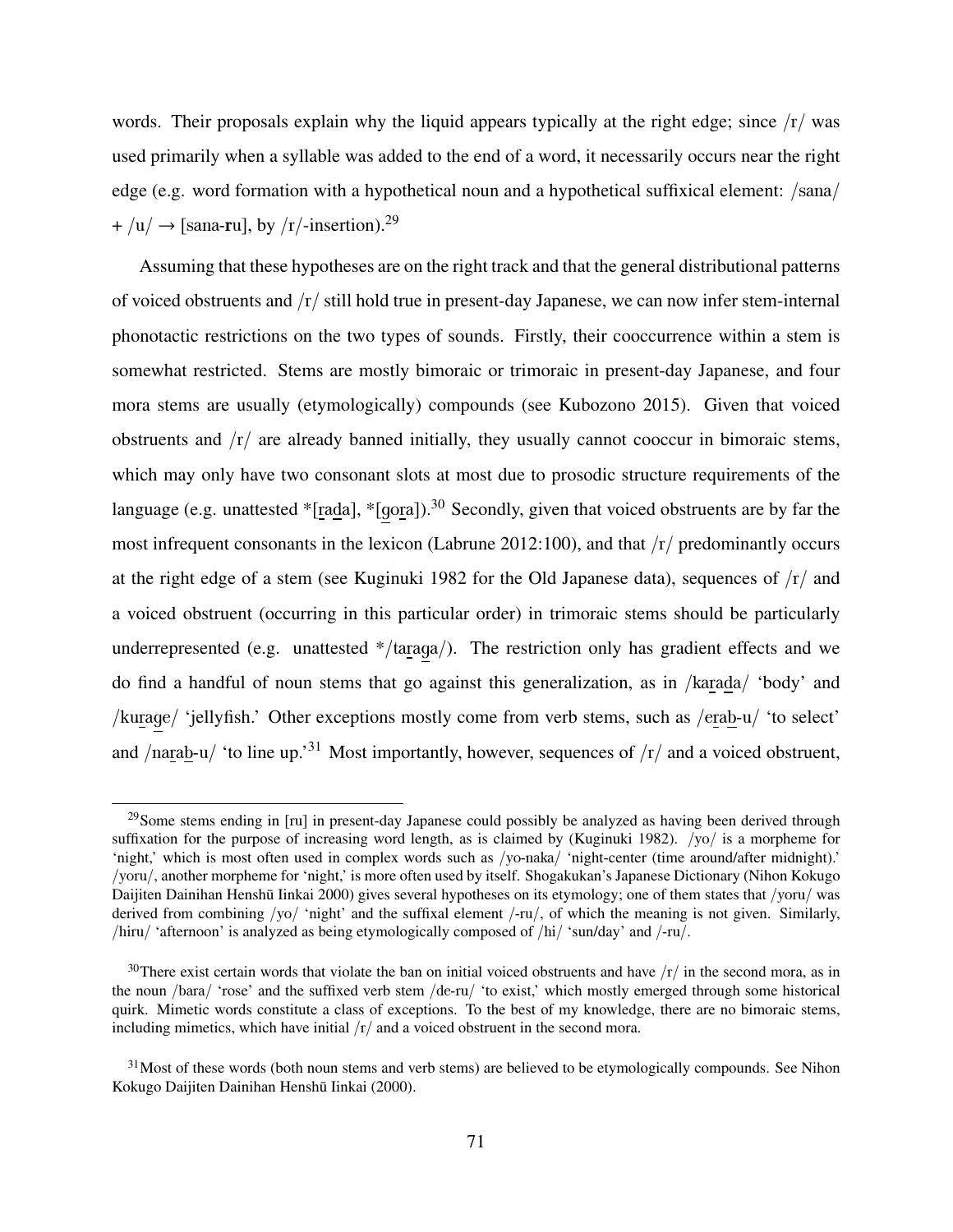which are both independently subject to strict distributional restrictions, are expected to be rare as compared to other consonant sequences.

On the basis of such inferred phonotactics, I propose a constraint \*rVD, which prohibits a voiced obstruent (represented here with a capital "D") preceded by a syllable with onset /r/ within a stem.<sup>32</sup> For a compound surname, the stem-internal constraint applies to the whole compound, and rendaku is blocked when E1's last syllable is  $/r/$ , in order to prevent a would-be  $[r...D]$  sequence, as shown in (37).

(37) Rendaku inhibited in surnames with  $\frac{r}{\pi}$  in E1 due to \*rVD

| a. $hira + ta$ |  | $\rightarrow$ hira-ta | *hira-da                                                        | 'flat-paddy' |
|----------------|--|-----------------------|-----------------------------------------------------------------|--------------|
|                |  |                       | b. hiro + kawa $\rightarrow$ hiro-kawa *hiro-gawa 'large-river' |              |

It is important to note that \*rVD penalizes sequences of a liquid and a voiced obstruent occurring specifically in the order of  $\frac{r}{\text{d}}$  and  $\frac{D}{\text{d}}$ , and not if the order is reversed (i.e., [DVr]). As is pointed out by Kubozono (2005), /r/ is particularly interesting in that it inihibits rendaku application when appearing in E1 of a surname, as shown above, but it does not act as such a strong rendaku blocking factor when appearing in E2 of a surname, as shown in (38).

### (38) Rendaku not inhibited if  $\frac{r}{\pi}$  appears in E2 of a surname

|  |  |                                    | a. matu + hara $\rightarrow$ matu-bara *matu-hara 'pine-field' |              |
|--|--|------------------------------------|----------------------------------------------------------------|--------------|
|  |  | b. ko + hori $\rightarrow$ ko-bori | *ko-hori                                                       | 'small-moat' |

This suggests that the cooccurrence of  $\frac{r}{a}$  and a voiced obstruent within a stem is not strictly banned per se. As stated above, as far as two mora stems are concerned, the two types of sounds do not usually occur side by side in a stem. From those data, Japanese speakers may still come up with a phonotactic generalization that their coexistence is relatively infrequent, which can be represented by a constraint like  $\{r...D\}_{stem}/[D...r]_{stem}$ . However, giving high weight to such a constraint in the grammar would wrongly predict that rendaku will be blocked in surnames with

 $32$ However, see Sections 4.2.4.2 and 4.3.5 for discussion on whether the constraint is psychologically real in the grammar of present-day Japanese speakers.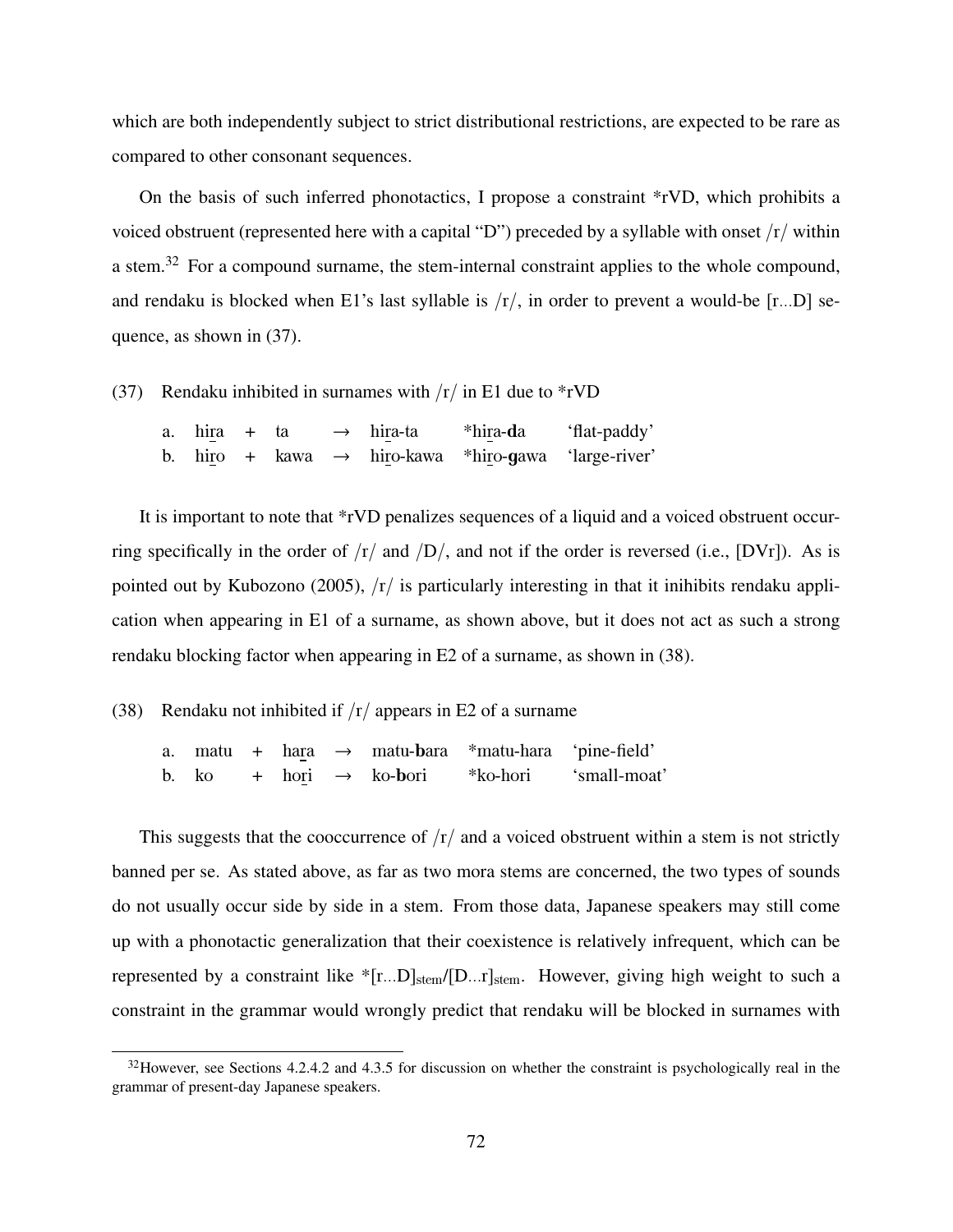$/r /$  in E2 as in the examples in (38).<sup>33</sup> The constaint should thus be relatively low ranked, and not interfere with rendaku application.<sup>34</sup>

To summarize, the rendaku patterns of surnames with  $\frac{r}{\pi}$  in E1 can also be accounted for by stem-internal phonotactics. I have claimed that stems containing the liquid  $\frac{1}{r}$  and a voiced obstruent in this particular order are especially underrepresented in the native lexicon because of the combination of three factors: (i)  $\frac{r}{x}$  and voiced obstruents are banned initially (Hashimoto 1938/1950), (ii)  $\langle r \rangle$  is generally aligned to the right edge of a stem (Kuginuki 1982), and (iii) voiced obstruents are generally infrequent (Labrune 2014). The phonotactic constraint \*rVD, which can be inferred from the lexicon, applies to stems, blocking rendaku application in compound surnames with  $/r /$  in E1's last syllable.<sup>35</sup>

### 3.3.8 Why rendaku in a surname?:  $[+voice]_{\mathcal{R}}$  and REALIZEMORPHEME

I have claimed that compound surnames are treated as single stems and that rendaku in surnames is driven by stem-internal phonotactics. One may wonder, however, why rendaku applies at all in a surname, if the voicing alternation is a morphophonological operation in compound formation and if the surname is regarded as a stem. It should be made clear that, as shown in (27), compound surnames are recursive stems; they are labeled as a stem, but they have a compound structure, being composed of stems. This means that, just like a regular compound word, a compound surname is derived through morphological compound formation, which requires voicing of

<sup>&</sup>lt;sup>33</sup>Since the constraint bans the cooccurrence of  $/r/$  and a voiced obstruent within a stem, its high ranking would predict that rendaku will be blocked even in a regular compound with E2 containing  $\langle r \rangle$ . There exist, however, many compounds violating the constraint, especially those with a verb or a deverbal noun as E2: e.g. /oya-tori/  $\rightarrow$  [oya-dori] 'parent-bird,' /ki-hori/ → [ki-bori] 'wood-carving,' /nasi-kari/ → [nasi-gari] 'pear-picking.' (Verb stems often contain /r/; Labrune 2014.)

 $34$ Interestingly, /karada/ 'body,' which is given above as one of the exceptional stem nouns violating \*rVD, undergoes a metathesis to become [kadara] in a number of dialcets that are not closely related (see Nihon Kokugo Daijiten Dainihan Henshū Iinkai 2000). This may be taken as evidence for the dispreference for [r...D] over [D...r] sequences.

<sup>&</sup>lt;sup>35</sup>The validity of the claim about the distributions of  $/r/$  and voiced obstruents in present-day Japanese made based on Old-Japanese patterns remains to be tested. It would require an extensive study of native Japanese stems, which I leave for future research.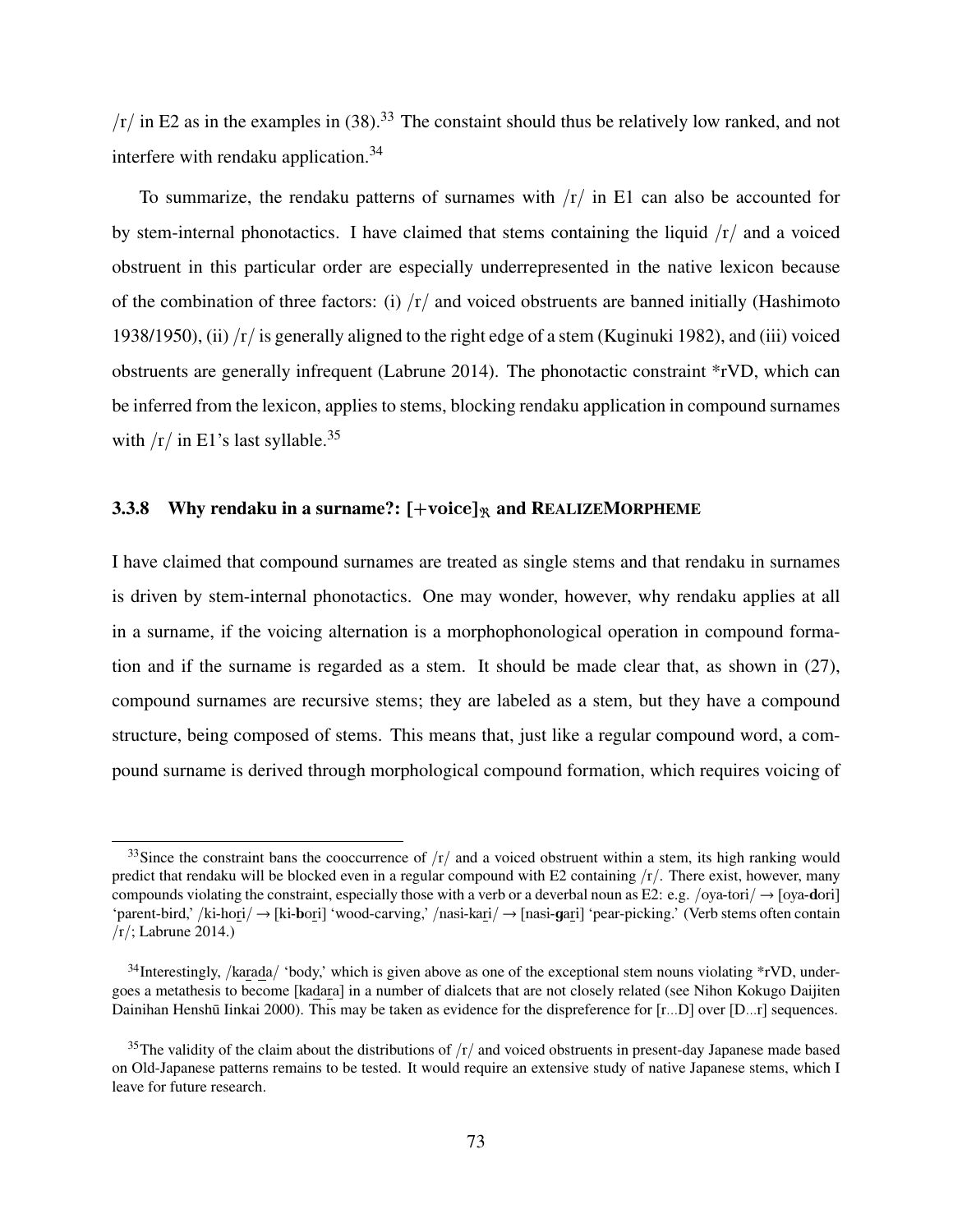E2's initial consonant, namely, rendaku application. In other words, rendaku in surnames is independently motivated as a morphophonological process, and stem-internal phonotactics and other phonological requirements only come into play as promoting or inhibiting factors in its realization.

As a formal account of the voicing phenomenon in regular compounds, Ito and Mester (1986, 1998, 2003) propose that rendaku is a realization of a feature-sized linking morpheme  $[+{\rm voice}]_{\mathcal{R}},$ which functions to connect the components of a compound.<sup>36</sup> This  $[+{\rm voice}]_{\mathcal{R}}$ , which is introduced in the input by morphological compounding, is required to be realized in the output by the constraint REALIZE-MORPHEME, defined in (39) below.

(39) REALIZE-M(ORPHEME): Every morpheme in the input has a nonnull phonological exponent in the output (Ito and Mester 2003)

The constraint is satisfied if the linking morpheme's [+voice] feature specification is realized in an output segment, as in the rendaku form of a compound: e.g. /maki+[+voice]<sub>R</sub>+susi/  $\rightarrow$ [maki-zusi] 'rolled-sushi.'<sup>37</sup>

Following Ito and Mester (1986, 1998, 2003), I propose that compound surnames also come with  $[+$ voice]<sub> $\%$ </sub> in the input as a result of compounding. As is shown in the tableau in (40), rendaku applies if REALIZE-MORPHEME outranks Ident(voice), which penalizes an output segment differing from its input correspondent in the voicing feature.

| $\left[ \text{ [sawa]}_{stem} + \left[ +\text{voi} \right]_{\mathcal{R}} + \left[ \text{ta} \right]_{stem} \right]_{stem} \parallel$ REALIZE-M   IDENT(voice) |  |
|---------------------------------------------------------------------------------------------------------------------------------------------------------------|--|
| (a) sawa-ta                                                                                                                                                   |  |
| $\mathbb{R}$ (b) sawa-da                                                                                                                                      |  |

(40) Rendaku application in a surname by high-ranked REALIZE-MORPHEME

<sup>&</sup>lt;sup>36</sup>See the historical development of rendaku discussed in Section 2.6.1 for an explanation of how such a morpheme emerged in the Japanese language. For similar linking morphemes in other languages, see Ito and Mester (2003:83-85) and Labrune (2016) among others.

 $37$ [+voice]<sub>R</sub> is placed between the first element and the second element of a compound in the input. I assume that LINEARITY (McCarthy and Prince 1995) is ranked high in the grammar, which ensures that the voicing feature can only be realized on the initial obstruent of E2.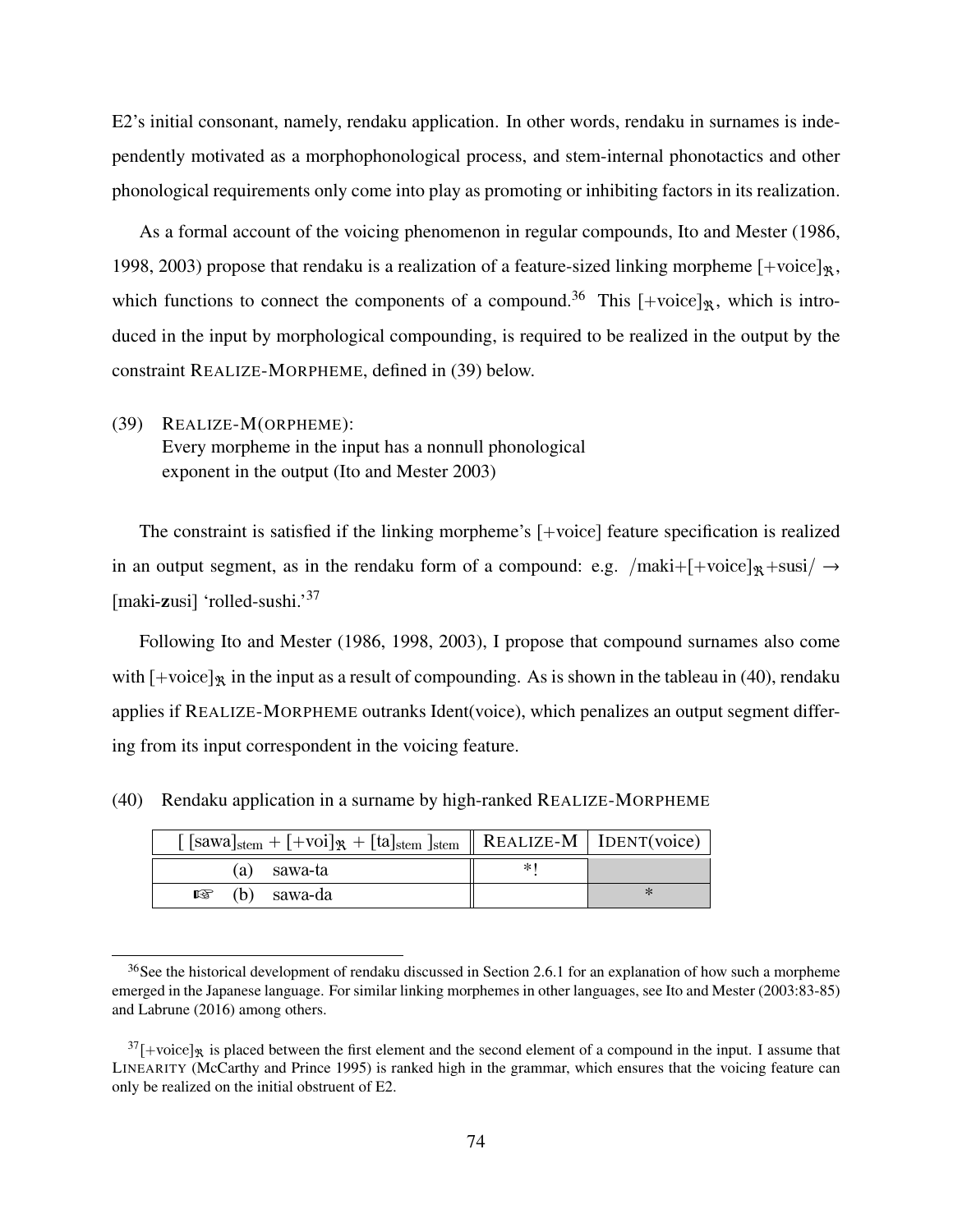As discussed above, whether voicing is realized or not in each surname is also affected by many other phonological and lexical factors. In Chapter 5, I will give a detailed account of how these factors interact with each other, producing the variable rendaku patterns.

### 3.3.9 Summary

Based on the claim that surnames are stems with a compound structure, I have proposed that their rendaku patterns can be attributed to the application of stem-phonology. I have shown that the proposal answers the questions raised earlier about why the voicing alternation shows some peculiarities in surnames that are not seen in regular compounds. The proposal also makes some new predictions about how rendaku applies in surnames that are not descibed in detail in previous studies. The effects of stem-internal phonological restrictions in rendaku in surnames are summarized in (41).

- (41) Stem-internal phonology affecting rendaku in surnames
	- OCP(voice)
		- ▷ Rendaku is blocked by voiced obstruents in E1 (Strong Lyman's Law)
	- **Identity Avoidance** 
		- ▷ Rendaku is triggered by homorganic voiceless obstruent sequences such as /s...s/, /t...t/, /k...k/ and /s...t/ occurring across E1 and E2
		- $\triangleright$  Rendaku is not triggered by non-homorganic obstruent sequences such as /k...t/ and /t...k/ in E1 and E2 (/k/'s peculiarity solved)
		- $\triangleright$  Rendaku is not triggered by sonorant-obstruent sequences such as /y...t/ and /w...t/
	- \*NVT and \*mVD
		- $\triangleright$  Rendaku is triggered by nasal-obstruent sequences such as /m...t/ and /n...t/ in certain surnames
		- $\rho$  /m...t/ triggers rendaku less than /n...t/
	- \*rVD
		- $\triangleright$  Rendaku is blocked by liquid-obstruent sequences such as  $/r...t/$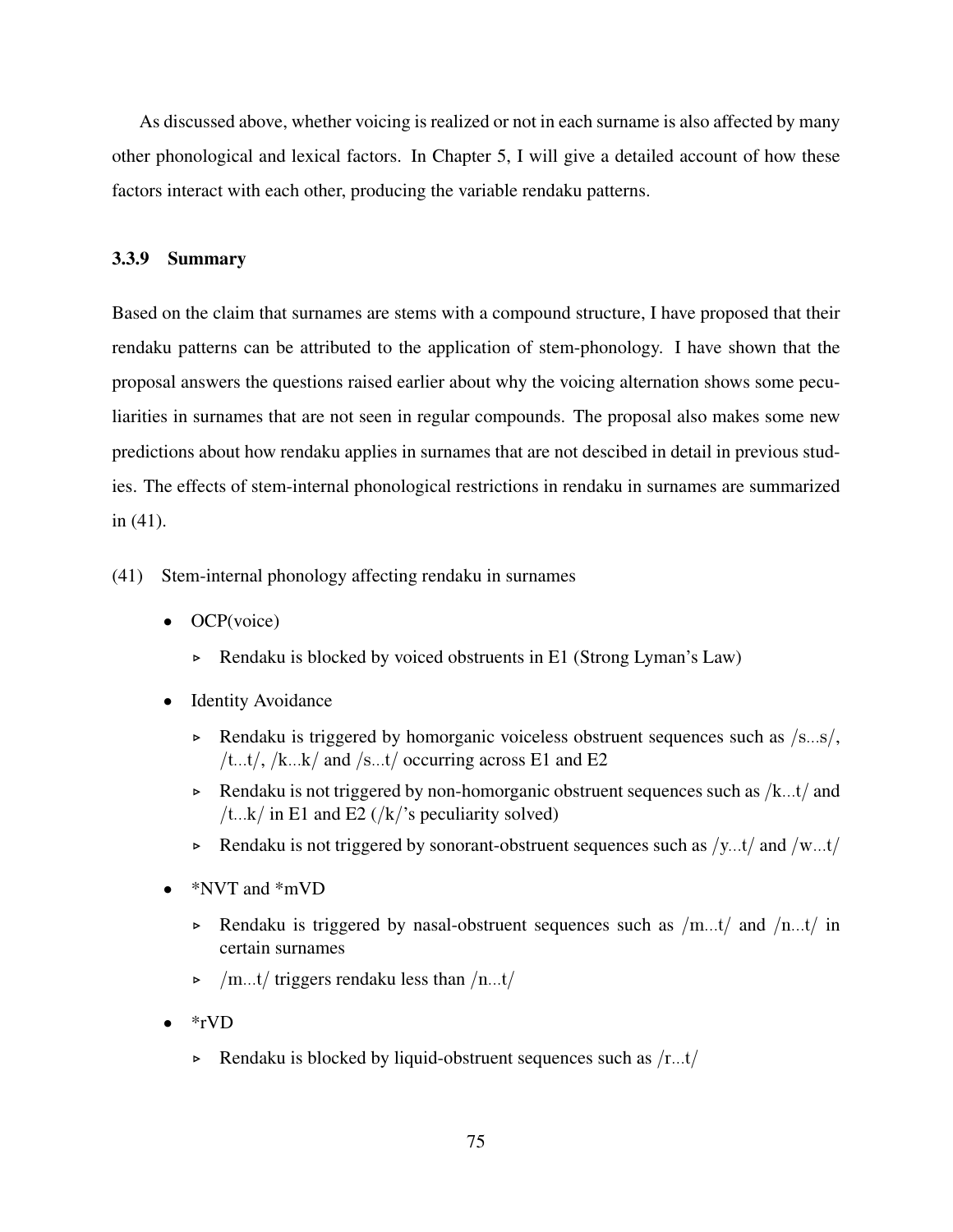## 3.4 Analysis: Deriving prosodic factors

In this section, I will argue that the prosodic patterns of compound surnames also follow from the application of stem-phonology. I will first show that the predictability of accent location in compound surnames can simply be derived from the application of the antepenultimate accent rule (Martin 1952; McCawley 1968), which is the default for single stems. I will further propose a foot-based account of the correlation between rendaku application and accentedness. I will show that Ito and Mester's (2016) analysis of (un)accentedness in Japanese single stems can be directly extended to compound surnames, deriving the accent-rendaku correlation.

#### 3.4.1 Predictability of accent location: Default antepenultimate

As we have seen in Section 2.4.1, accentuation in compound surnames is fairly predictable; they are either unaccented or have accent on the syllable containing the antepenultimate mora. This forms a contrast with other uninflected nouns, which show variability in accent location. The predictability of the place of accent highlights another peculiarity of compound surnames; they do not follow the usual compound accent rule. Descriptively speaking, for regular compounds with a short E2 morpheme (one or two moras), the compound accent falls at the edge of the boundary between the components, namely on the final syllable of E1 or the initial syllable of E2 (see Kubozono 2008 and Kawahara 2015b for an overview of studies on accent in Japanese). Compound surnames, however, receive antepenultimate accent, often going against the expected patterns, as shown in (17), repeated here as (42).

### (42) No compound accent in compound surnames

|  |  | a. síro + tá $\rightarrow$ <sup>3</sup> síro-ta * <sup>2</sup> sir <b>ó</b> -ta | 'white-paddy (surname)'                                                                            |
|--|--|---------------------------------------------------------------------------------|----------------------------------------------------------------------------------------------------|
|  |  | b. náka + mori $\rightarrow$ <sup>3</sup> naká-mori                             | 'center-forest (surname)'                                                                          |
|  |  |                                                                                 | c. miya + máe $\rightarrow$ <sup>3</sup> miyá-mae * <sup>2</sup> miya-máe 'shrine-front (surname)' |

Except for (42b) where the compound accent rule would place accent on the antepenultimate syllable anyway, the location of accent in a surname differs from what would be expected in a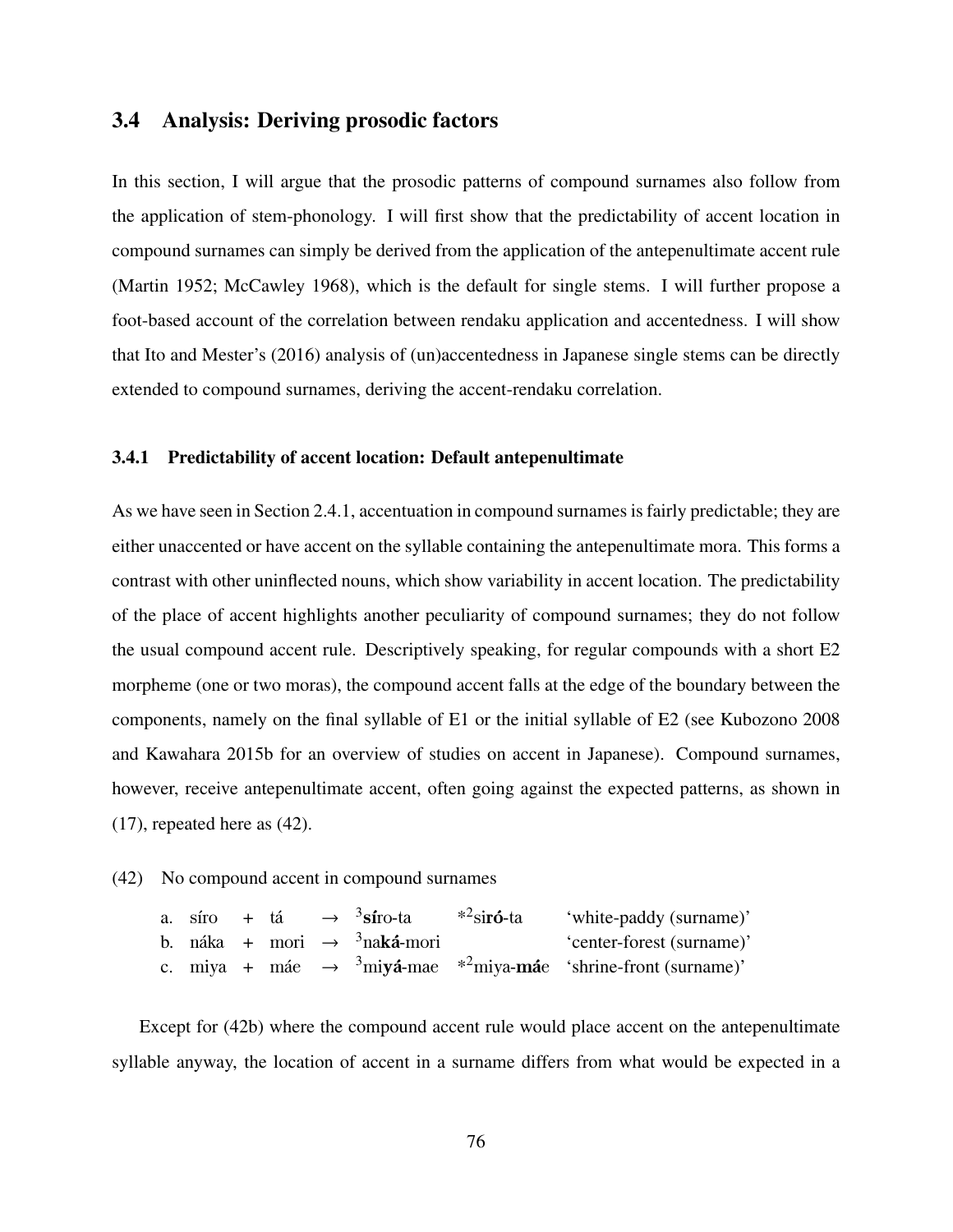compound. In (42a), accent falls on the syllable containing the antepenultimate mora of the entire name, instead of the final syllable of E1. In (42c), the E2  $^2$ [máe] 'front' is a type of morpheme which usually preserves its initial accent when appearing in a compound (unless the compound is unaccented), yet again accent falls on the antepenultimate syllable of the entire name.

This seemingly peculiar accent pattern of surnames is naturally derived once we assume that they are treated as single stems in phonology; compound surnames simply follow the antepenultimate accent rule (McCawley 1968), which is the most common and productive accent assignment in Japanese stems (Kubozono 2008). We have seen earlier (Section 2.4.1) that the location of accent in uninflected nouns excluding proper names is unpredictable, as it may fall on any syllable of the word. It is not the case, however, that all patterns are equally attested. Kubozono (2006, 2008) shows that, among accented trimoraic stems, the most common accent position is antepenult both in the native (59%) and foreign (96%) strata.<sup>38</sup> These facts suggest that antepenultimacy is the "default" for Japanese stems. A simple statement that accent falls on the syllable containing the antepenultimate mora (and on the initial syllable for words shorter than three moras) can account for the patterns of many accented native stems. The generalization holds especially true in loanwords, which arguably lack accent specifications in the input (see McCawley 1968; Shinohara 2000; Kubozono 2006). Turning back to compound surnames, I argue that their accent patterns can be explained in terms of the assignment of stem accent. A surname is formed by compound formation, and the word itself does not have any underlying accent specification. Regular compounds would receive accent by the compound accent rule; but compound surnames, which are labeled as stems, receive antepenultimate accent, just like other regular stems.

In the sections below, I will propose a constraint-based analysis of accent in surnames. I will show that the analysis can not only capture their basic antepenultimate accent pattern but also predict the unaccented pattern in names with rendaku, solving the problem of the correlation between accent and voicing.

<sup>&</sup>lt;sup>38</sup>About 59% of trimoraic native stems show antepenultimate accent, 33% show penultimate accent and 9% show final accent.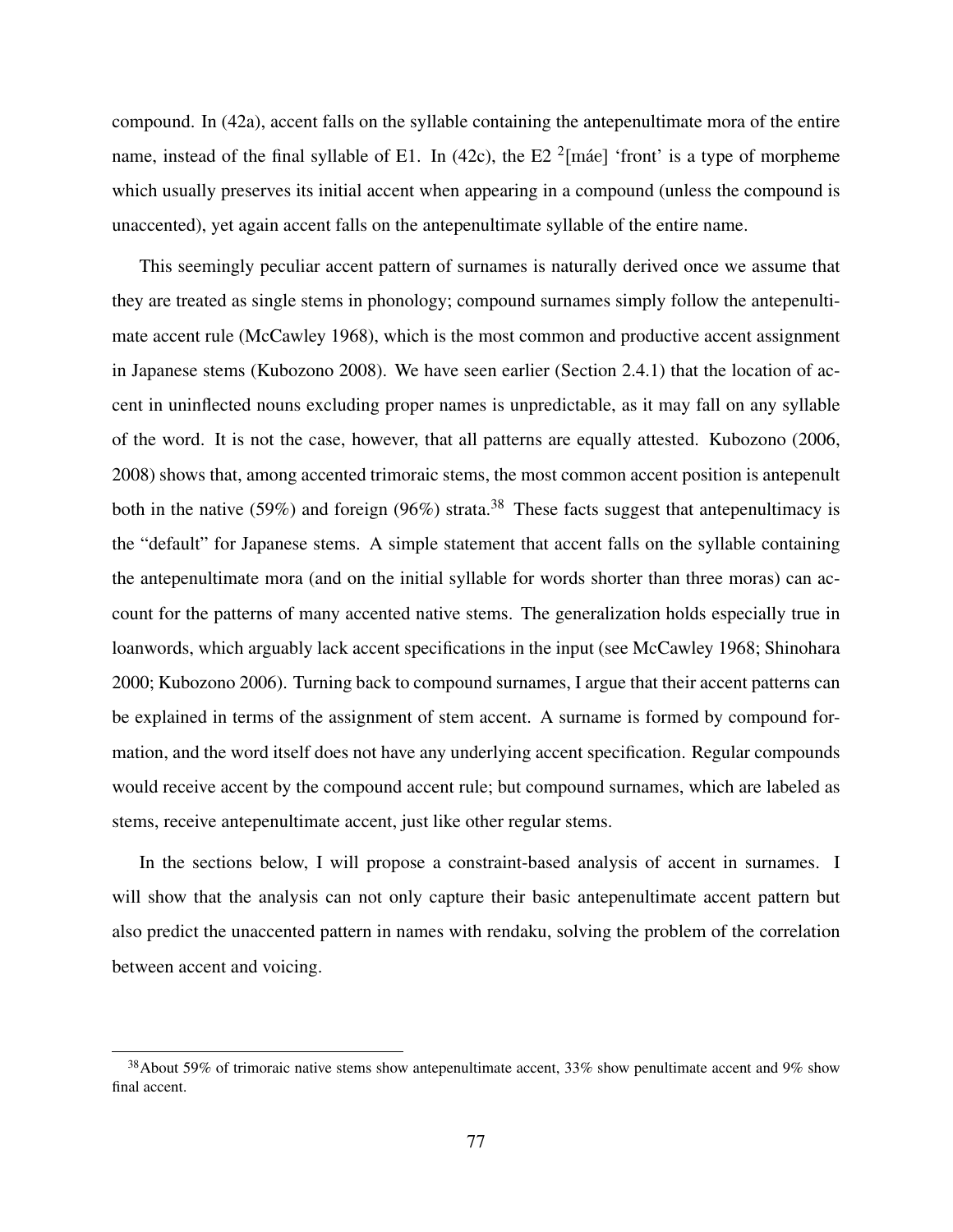### 3.4.2 Antepenultimacy and unaccentedness in stems: Ito and Mester (2016)

I have claimed that surnames are represeted as stems in the grammar and thus follow the accent patterns of stems. In this subsection, I will first review Ito and Mester's (2016) formal account of the accent patterns of Japanese stems, specifically antepenultimacy and unaccentedness, based on OT constraints.

Ito and Mester (2016) start with the observation that phonological length (or mora counts) has an effect on accentedness in Japanese stems, especially in loan items; four mora words are disproportionately unaccented while others are mostly accented.<sup>39</sup> They claim that the length-based patterns are not accidental but structural in origin. To go straight to the bottom line, antepenultimacy is derived from trochaic footing with final extrametricality as in  $[(\hat{\mu}\mu)\mu]$ , whereas unaccentedness arises from exhaustive footing of a word and a failure in placing accent on either one of two consecutive feet: e.g.  $[(\mu\mu)(\mu\mu)]$ ; cf.  $*[(\mu\mu)(\mu\mu)]$ ,  $*[(\mu\mu)(\mu\mu)]$ . Under this analysis, unaccented words have a specific foot structure (rather than being unfooted; [µµµµ]) but receive no accent as a result of constraint interactions. The problem with having accent with  $[(\mu\mu)(\mu\mu)]$  is that one constraint prohibits accent on the first foot, and another constraint prohibits accent on the second foot. When a constraint which requires a word to have accent (dubbed WORDACCENT; see the detailed definition below) is outranked by these constraints, the word is rendered unaccented. The analysis answers the question of why four mora words, which can easily be footed exhaustively while respecting foot-binarity as in  $[(\mu\mu)(\mu\mu)]$ , are predominantly unaccented.

Let us take a look at how their stem accent grammar generates unaccentedness as well as antepenultimacy, by comparing accent assignment in three mora and four mora loan items. The definitions of the key constraints are given in (43).

 $39$ The accentedness tendencies differ depending on vocabulary strata. In the native stratum, there are also not a few three mora items that are unaccented. See Ito and Mester (2016:513–514) for a suggestion about the historical origin of such patterns.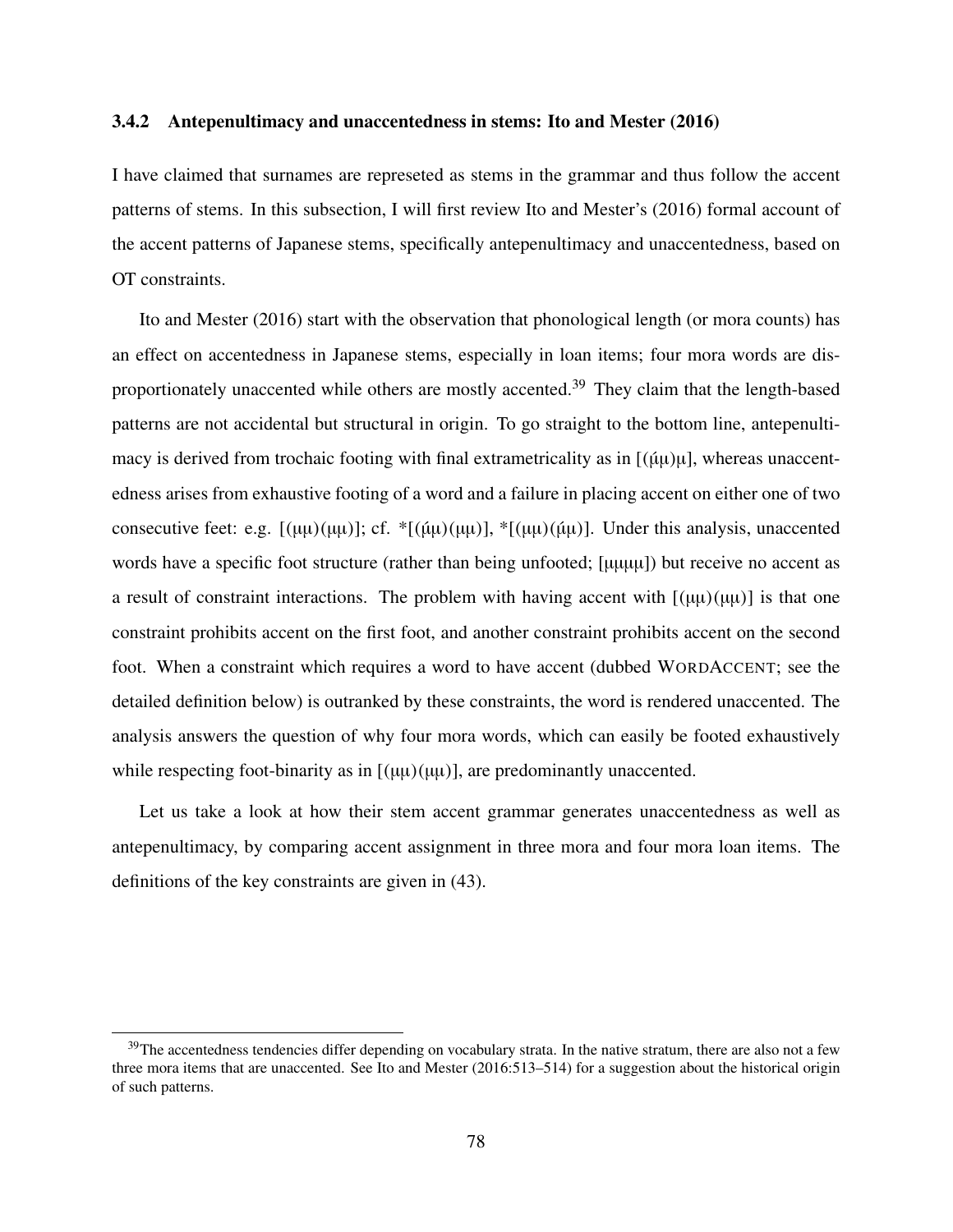- (43) Key constraints in Ito and Mester's (2016) stem accent grammar
	- a. WORDACCENT (WDACC):

A prosodic word contains a prominence peak. Violated by prosodic words not having a prominence peak (peak = primary stress or pitch accent, in Japanese: High\*Low)

- b. RIGHTMOST: \*Ft'...Ft...]<sub>ω</sub>. Violated by any foot following the head foot within the prosodic word (ω) (McCarthy 2003:111).
- c. NONFINALITY(FT') (NONFIN(FT')):  $*Ft'$ ]<sub>ω</sub>. Violated by any head foot that is final in its prosodic word (ω) (Prince and Smolensky 1993/2004:45).
- d. INITIALFOOT (INIFT):

\*ω[o. A prosodic word begins with a foot (Ito and Mester 1992/2003:31; McCarthy and Prince 1993:81). Violated by any prosodic word (ω) whose left edge is aligned with the left edge, not of a foot, but of an unfooted syllable.

e. PARSE-σ:

\*o. All syllables are parsed into feet (Prince and Smolensky 1993/2004:62). Violated by unfooted syllables.

- f. NOLAPSE: \*oo. Syllables are maximally parsed. Violated by two consecutive unparsed syllables.
- g. FOOTBINARITY (FTBIN): Feet are minimally binary at some level of analysis  $(\mu, \sigma)$ . Violated by unary feet.

Also note that the constraint TROCHEE, which requires head-initiality of feet (e.g.  $\sqrt{[(\mu\mu)]}$ ; cf.  $*(\mu\mu))$ , is assumed to be ranked high in the grammar (crucially above IAMB), which ensures that all feet are trochaic.<sup>40</sup>

A grammar with the ranking shown in (44) assigns antepenultimate accent to a three mora word, as is illustrated in the tableau with the input /banana/ 'banana.'

<sup>&</sup>lt;sup>40</sup>More precisely, Ito and Mester (2016) proposes MORAICTROCHEE, a mora-based version of the constraint. The distinction is not crucial for our purposes.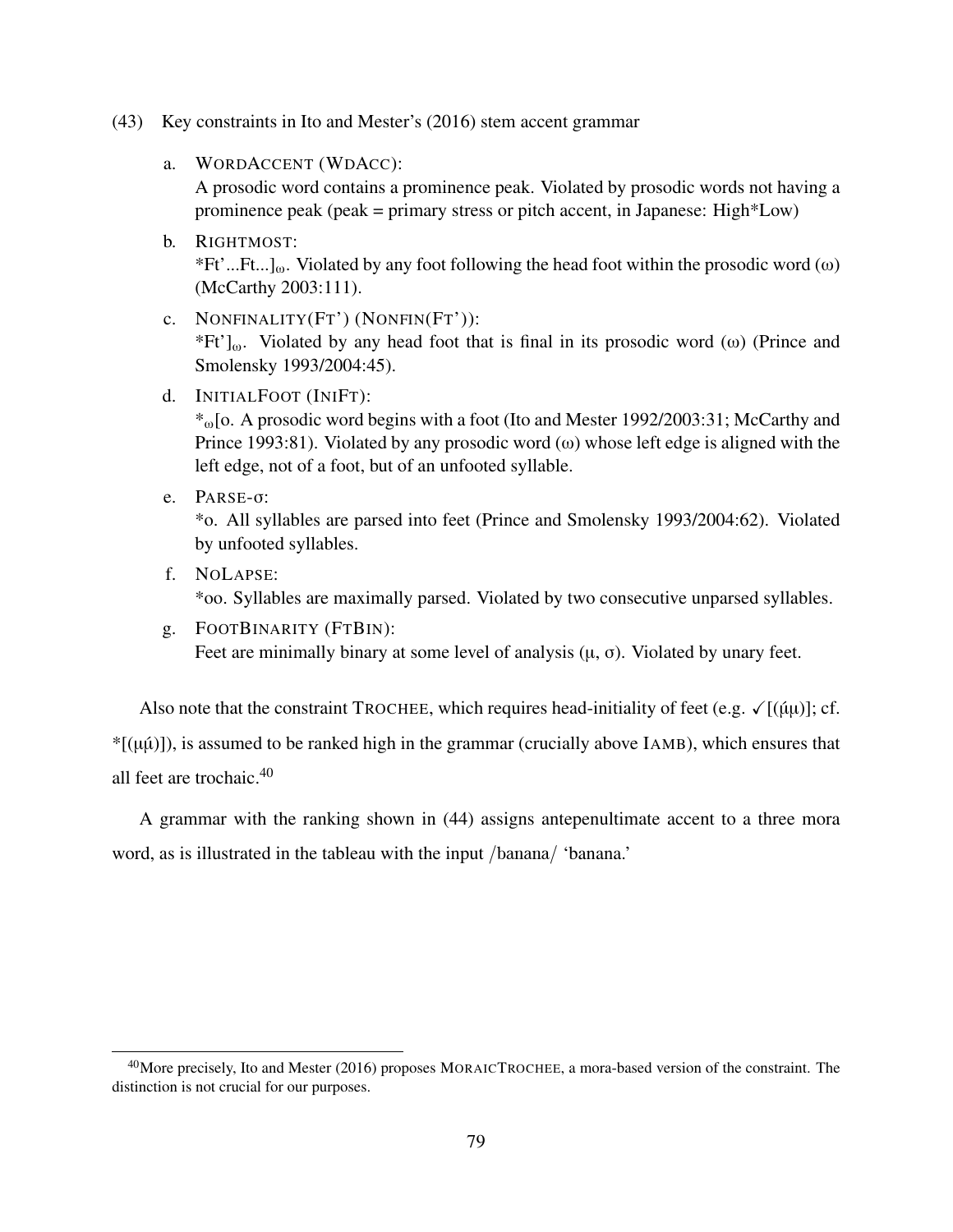| /banana/                            | NOLAPSE | FTBIN | RIGHTMOST<br>---------------<br>NONFIN(FT') |        | INIFT  | WDACC  | PARSE-0 |
|-------------------------------------|---------|-------|---------------------------------------------|--------|--------|--------|---------|
| $\frac{1}{2}$ (bana)(ná)<br>a.      |         | ∗∣    | $\ast$                                      |        |        |        |         |
| 3(bána)(na)<br>b.                   |         | *1    |                                             | $\ast$ |        |        |         |
| $^{0}$ (bana)(na)<br>$\mathbf{c}$ . |         | *1    |                                             |        |        | $\ast$ |         |
| $^{2}$ ba(nána)<br>d.               |         |       | ∗∣                                          |        | $\ast$ |        | $\ast$  |
| $^{0}$ (bana)na<br>e.               |         |       |                                             |        |        | *1     | $\ast$  |
| $3$ (bána)na<br>f.<br>rð.           |         |       |                                             |        |        |        | $\ast$  |

(44) Antepenultimate accent in a three mora stem

Exhaustive footing of a three-mora word produces a unary foot, as in (a), (b) and (c); these candidates are all eliminated due to a violation of high-ranked FTBIN. The optimal foot structure is an initial binary foot with final extrametricality, as in (e) and (f). Candidate (f) with penultimate accent wins over unaccented (e), which violates WDACC.

The analysis thus captures the generalization that three mora stems mostly have penultimate accent. How about four mora words, which are often unaccented? The same grammar with the exact same ranking actually derives unaccentedness in four mora stems. This is illustrated in tableau (45) with the input /amerika/ 'America.'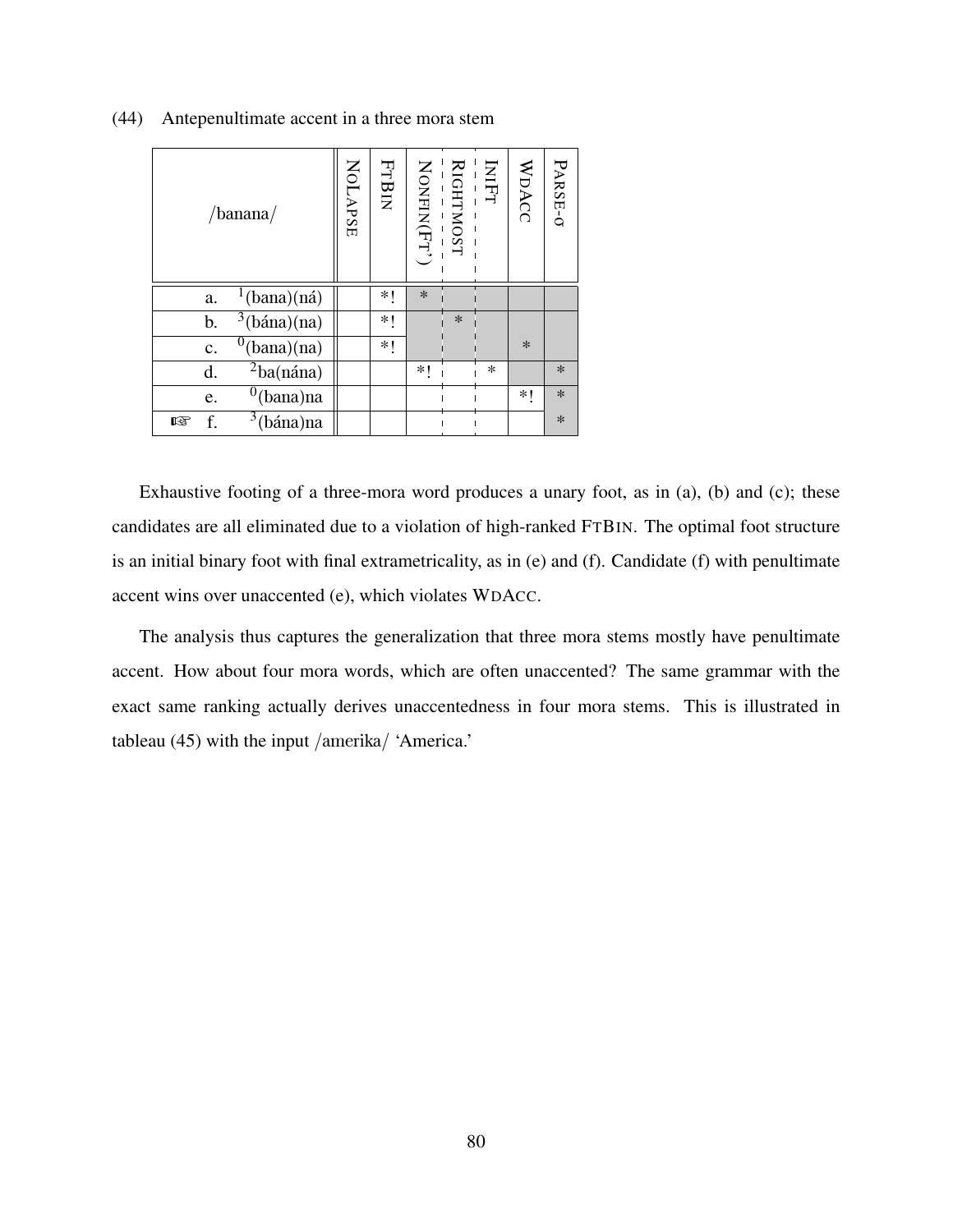| /amerika/                     | NOLAPSE | FTBIN |    | ------------<br>RIGHTMOST<br>NONFIN(Fr') | INFT | WDACC  | PARSE-0 |
|-------------------------------|---------|-------|----|------------------------------------------|------|--------|---------|
| $^{2}$ (ame)(ríka)<br>a.      |         |       | *1 |                                          |      |        |         |
| $4$ (áme)(rika)<br>b.         |         |       |    | ∗∣                                       |      |        |         |
| $3a$ (méri)ka<br>c.           |         |       |    |                                          | *1   |        | **      |
| $^{0}$ (ame)(rika)<br>d.<br>隐 |         |       |    |                                          |      | $\ast$ |         |
| $4$ (áme)rika<br>e.           | *1      |       |    |                                          |      |        | **      |

### (45) Unaccentedness in a four mora word

In the case of a four-mora word, antepenultimacy is not the optimal accent pattern; candidate (c) loses due to a violation of INITIALFOOT, which penalizes a prosodic word that begins with an unfooted syllable. Candiates with exhaustive footing, as in (a), (b) and (d), all satisfy FTBIN. However, candidate (a) with penultimate accent violates NONFINALITY( $FT'$ ), which penalizes a final head foot. Candidate (b) with initial accent also violates RIGHTMOST, which requires a head foot to be the rightmost foot of the word. Since NONFINALITY(FT') and RIGHTMOST both outrank WORDACCENT, (d) with the same foot structure but with no accent is the optimal candidate. In other words, when a four mora word is exhaustively footed with two consecutive bimoraic feet, there is a tension between an initial head foot  $([(\mu\mu)(\mu\mu)])$  and a final head foot  $(\lceil(\mu\mu)(\mu\mu)\rceil)$ . Since either option would incur a violation of high-ranked NONFINALITY(FT') or RIGHTMOST, the conflict is resolved by rendering the word unaccented  $([(\mu\mu)(\mu\mu)])$  at the cost of violating lower-ranked WORDACCENT.

The analysis thus nicely captures the length-based tendencies of stem accent: antepenultimacy in three mora words and unaccentedness in four mora words. $41$  Ito and Mester (2016) further show that minimal reranking of some of the constraints can even capture variation, deriving other

<sup>&</sup>lt;sup>41</sup>Monomoraic and bimoraic words are also mostly accented, especially in loans (e.g.  $\frac{0}{1}$  do (musical note),'  $^0$ [mémo] 'memo'), although the analysis shown here predicts that they will be unaccented due to the ranking NON- $FIN(FT') \gg WDACC$ . Ito and Mester (2016) proposes a high-ranked constraint MINIMALWORDACCENT, which requires that prosodically minimal (monomoraic and bimoraic) words be accented. See Ito and Mester (2016:489– 491) for discussion on the motivation for the constraint.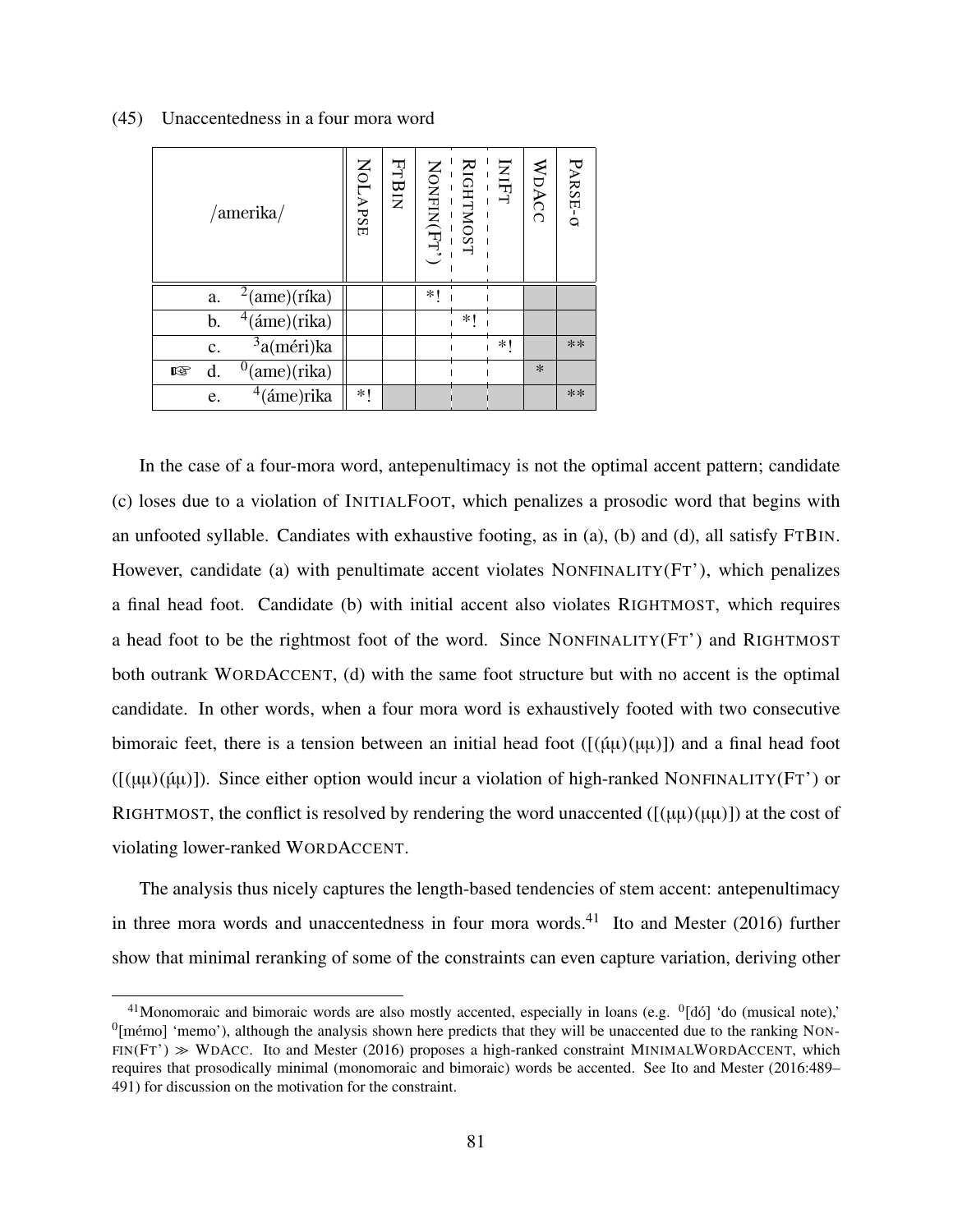patterns that are somewhat rarer. For example, as lexical variation, four mora words may also show antepenultimate accent, as in <sup>3</sup>[papúrika] 'paprika.' Ranking INIFT below WDACC predicts this antepenultimate pattern in a four mora word, as shown in (46). (Note that the ranking RIGHTMOST, NONFINALITY( $FT'$ )  $\gg$  WORDACCENT is kept as is.)

|   |    | /papurika/              | NOLAPSE | FTBIN |      | RIGHTMOST | WDACC | INIFT  | PARSE-0 |
|---|----|-------------------------|---------|-------|------|-----------|-------|--------|---------|
|   | a. | $^{2}$ (papu)(ríka)     |         |       | $*1$ |           |       |        |         |
|   | b. | $4$ (pápu)(rika)        |         |       |      | *!        |       |        |         |
| 隐 | c. | <sup>3</sup> pa(púri)ka |         |       |      |           |       | $\ast$ | **      |
|   | d. | (papu)(rika)            |         |       |      |           | *1    |        |         |
|   | e. | $4$ (pápu)rika          | ∗∣      |       |      |           |       |        | **      |

(46) Antepenultimate accent in a four mora word: WDACC≫INIFT

Now that a violation of INIFT is not crucial, it is better to have accent with a medial trochaic foot and a final extrametrical syllable, as in (c). Note that this ranking still produces antepenultimacy in three mora words since reranking INIFT and WDACC does not affect the selection of a winner, as can be seen in the violation profiles of the candiates in (49) above.

It is worth noting here that the analysis shown thus far is about simplex stems. Morphologically complex words may show yet different patterns. Ito and Mester (2016) observe that truncated compounds, which are three or four moras long, are always unaccented regardless of their prosodic length. As is shown in (47), three-mora items as well as four-mora items are unaccented.

### (47) Unaccentedness in truncated compounds

| a. famirii-máato $\rightarrow$ <sup>0</sup> fami-ma    |                                      | 'Family Mart' |
|--------------------------------------------------------|--------------------------------------|---------------|
| b. sukuriin-syótto $\rightarrow$ <sup>0</sup> suku-syo |                                      | 'screenshot'  |
| c. hebii-métaru                                        | $\rightarrow$ <sup>0</sup> hebi-meta | 'heavy metal' |
| d. rabu-kómedii                                        | $\rightarrow$ <sup>0</sup> rabu-kome | 'love comedy' |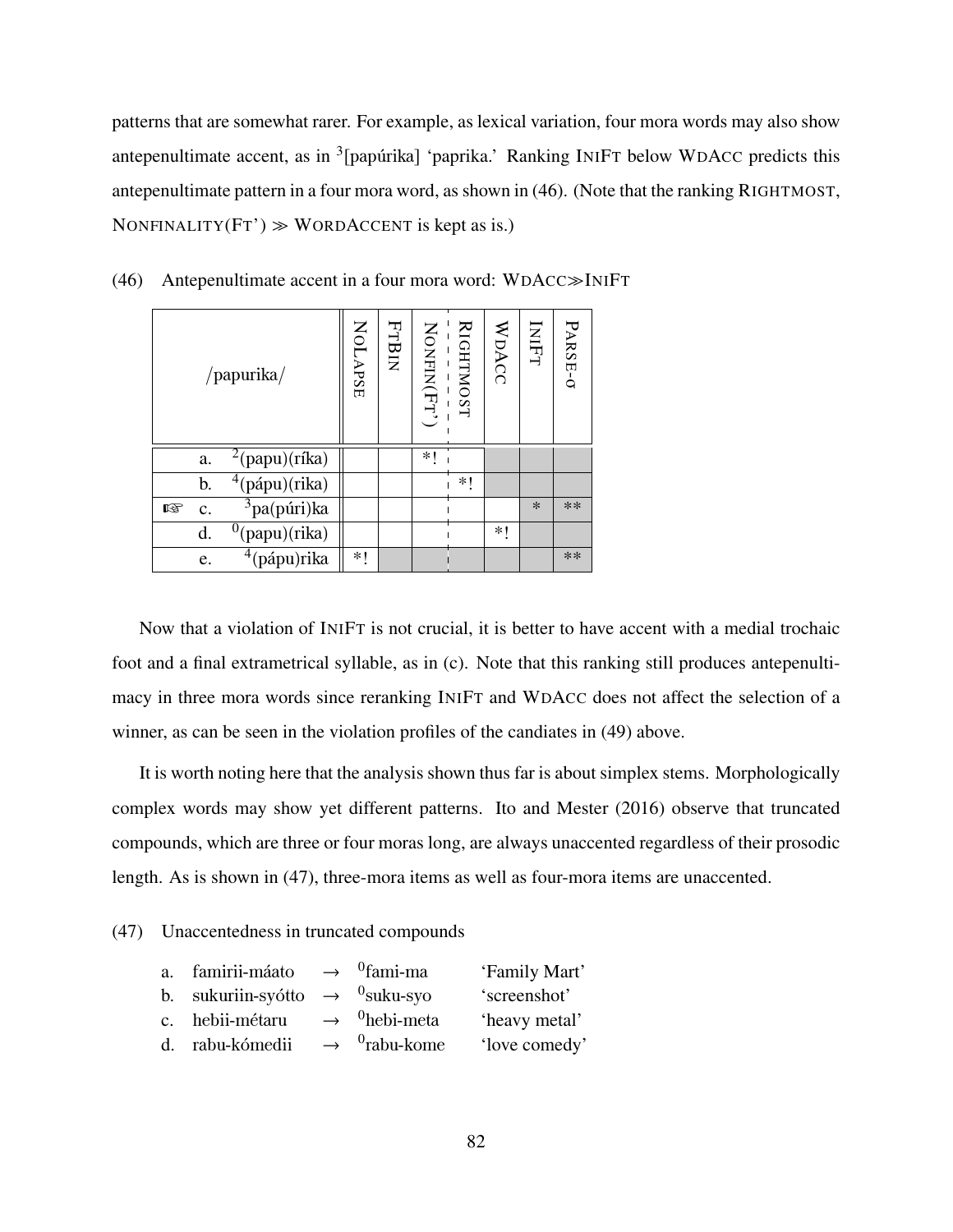Ito and Mester (2016) argue that the unaccented patterns of truncated compounds are also rooted in exhaustive footing. With independent evidence reported by (Poser 1984), they claim that there is a requirement for each element of a compound to be parsed into a foot, which is stated in the form of the constraint in (48).

(48) LEXICALFOOT (LEXFT): Every lexical morpheme (i.e., full content morpheme, not grammatical formative) minimally projects its own foot.

If LEXFT is ranked high in the grammar (crucially above FTBIN, and above WDACC by transitivity), each element must be independently footed. This results in exhaustive footing of a word, and unaccentedness follows even in a trimoraic item, as is illustrated in the tableau in (49). (Note that WDACC is ranked low, crucially below NONFIN(FT') and RIGHTMOST in this case, which derives unaccentedness. Its ranking with respect to INIFT is not crucial here.)

|     |    | /fami-ma/                           | LAFT. | NOLAPSE | <b>FTBIN</b> | RIGHTMOST<br>---------<br>NONFIN(FT') |    | INIFT  | WDACC  | PARSE-O |
|-----|----|-------------------------------------|-------|---------|--------------|---------------------------------------|----|--------|--------|---------|
|     | a. | $\frac{1}{\text{fami}}$ (fami)-(má) |       |         | $\ast$       | *1                                    |    |        |        |         |
|     | b. | $3$ (fámi)-(ma)                     |       |         | $\ast$       |                                       | *1 |        |        |         |
| rð. | c. | $^{0}$ (fami)-(ma)                  |       |         | *.           |                                       |    |        | $\ast$ |         |
|     | d. | ${}^{2}$ fa(mí-ma)                  | $*!*$ |         |              | $\ast$                                |    | $\ast$ |        | $\ast$  |
|     | e. | $^{0}$ (fami)-ma                    | *1    |         |              |                                       |    |        | $\ast$ | $\ast$  |
|     | f. | $3$ (fámi)-ma                       | *!    |         |              |                                       |    |        |        | $\ast$  |

(49) Unaccentedness in a three mora truncated compound due to top-ranked LEXFT

As is briefly discussed by Ito and Mester (2016:511), this categorical unaccentedness in truncated compounds raises another interesting question: why does their accentuation pattern differ from that of regular (non-truncated) compounds? Recall that regular compounds of the same configuration (i.e.  $2\mu + 1\mu$  or  $2\mu + 2\mu$ ) may be unaccented, but they may also be accented, with accent falling either on the last syllable of the first element or on the initial syllable of the second ele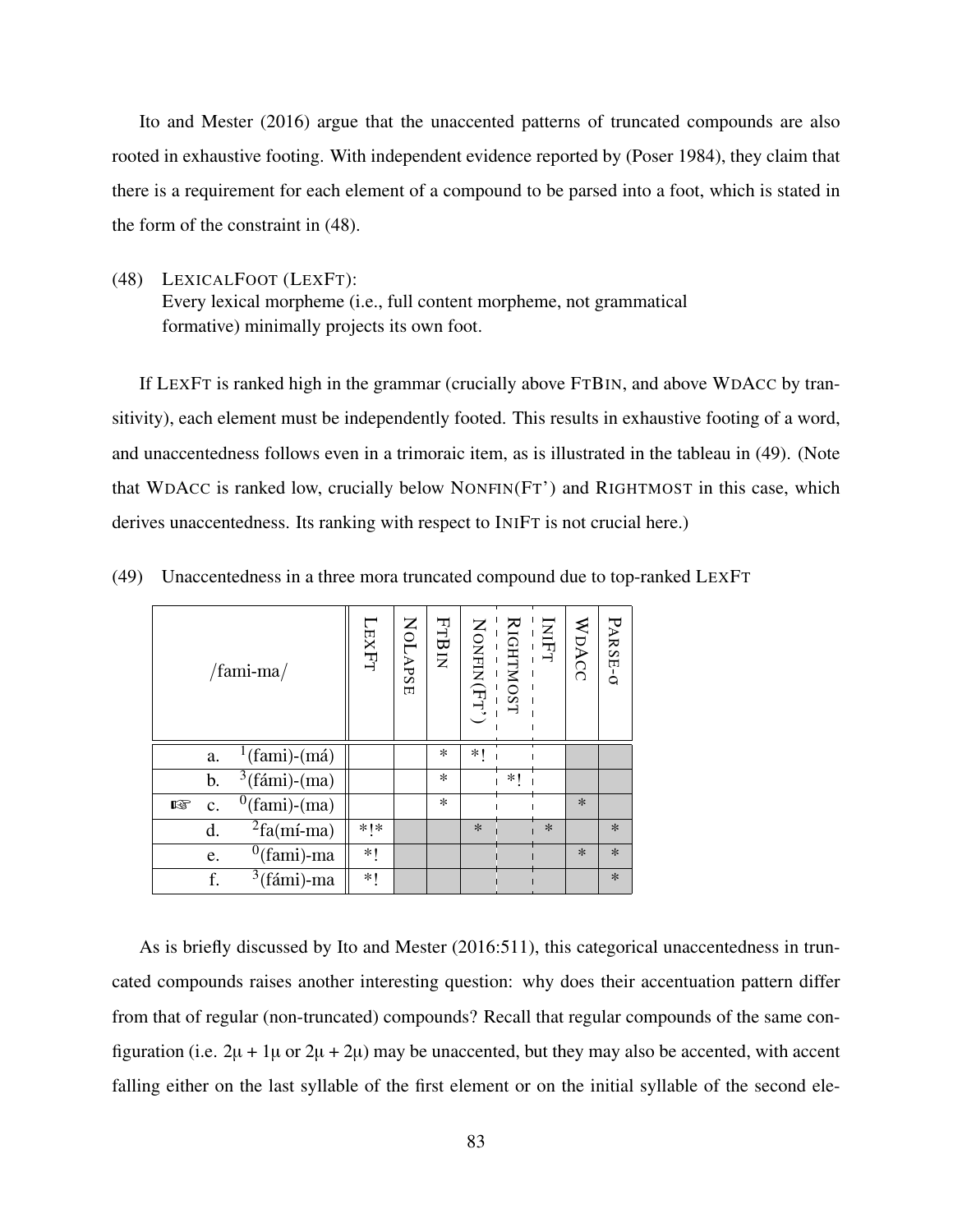ment (see (16) and (17) in Section 2.4.1; also see (42) in Section 3.4.1). Most previous analyses of accent in regular compounds also assume an inviolable requirement similar to LEXFT and basically the same foot structures for three and four mora regular compounds (see e.g. Kubozono 1995, 1997, 2008; Tanaka, S. 2001; cf. Alderete 2015 for a slightly different footing analysis). The fact that they are not always unaccented even with exhaustive footing suggests that there are additional factors (e.g. some high-ranked constraints or accent assignment through a different subgrammar) which make them accented, with a specific accent location.<sup>42</sup> On the other hand, truncated compounds are still somewhat like simplex stems, in the sense that they are not subject to such additional accenting requirements. Giving a full account of accentuation in regular compounds, or explaining why truncated compounds behave differently from regular compounds is beyond the scope of this dissertation. Here, I simply make the following assumption. As is suggested by previous studies, each element of a compound must be parsed into a foot (i.e., LEXFT is ranked high); but regular compounds are subject to some additional accentuation requirement, which can overturn the anti-accenting effect caused by exhaustive footing.

To summarize, the grammar proposed by Ito and Mester (2016) derives the two basic accent patterns in Japanese stems, namely, antepenultimacy and unaccentedness, through interactions of prosodic constraints. In terms of metrical feet, antepenultimate accent is derived when a word has one foot with extrametricality, whereas unaccentedness arises when a word is exhaustively parsed into feet. The generalizations do not apply to regular compounds, which show different accentuation patterns. Below, I will extend Ito and Mester's (2016) analysis to the case of compound surnames, treating them as stems.

 $42$ Alderete (2015) proposes a high-ranked constraint PRWDHEADACCENT which requires the head of a prosodic word compound to have a peak prominence. Assuming that Japanese compounds are right-headed, he explains why compound accent falls on the initial syllable of E2, as in <sup>4</sup>[minami-ámerika] 'South America,' derived from unaccented <sup>0</sup>[amerika]. Under the analysis, the head, or E2, is required to receive accent due to high-ranked PRWD-HDACC. Alderete further argues that, when accent falls on the last syllable of E1, as in <sup>3</sup>[kabutó-musi] 'armor-insect (beetle),' there is a mismatch between the actual morpheme boundary and the prosodic structure, and the accented syllable is prosodically part of the second element, satisfying PRWDHDACC. The assumed prosodic structure is, e.g.,  ${}^{3}$ [{(kabu)}<sub>E1</sub>{(tó-mu)si}<sub>E2</sub>]. Although it has not been tested against all kinds of compounds, the merits of the proposal are: (i) it is compatible with Ito and Mester (2016) and can analyze simplex stems and regular compounds with one and the same grammar, and (ii) there is no need to resort to trochaic-iambic foot flipping, assumed by most previous studies (Kubozono 1995, 1997; Tanaka, S. 2001): e.g. <sup>3</sup>[ka(butó)-(musi)].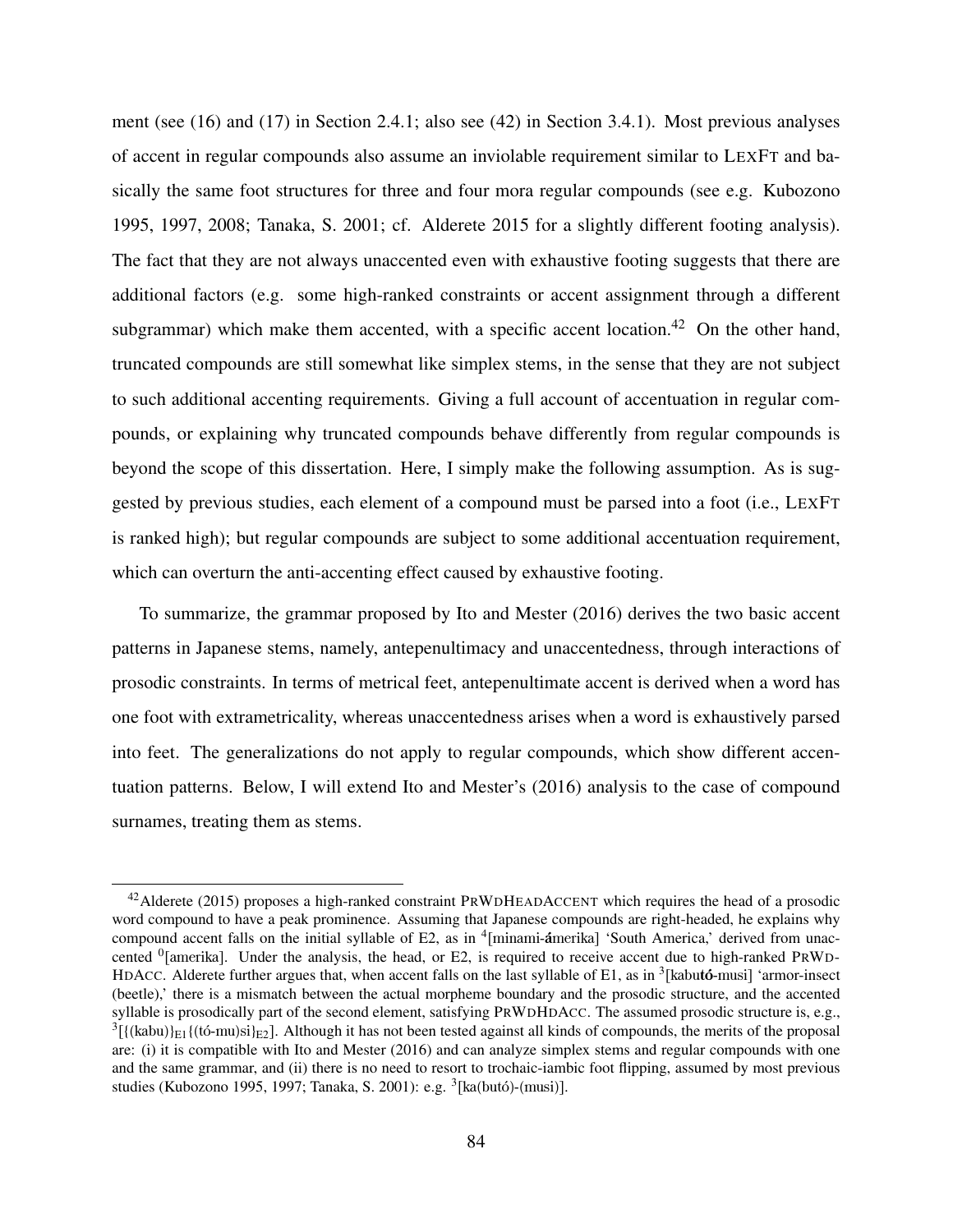### 3.4.3 Stem grammar applied to compound surnames: Default antepenultimacy

As stated above, Japanese compound surnames are either unaccented or have antepenultimate accent. Based on the proposal that compound surnames show the accent patterns of stems, I argue that their antepenultimacy and unaccentedness are derived from the same principle as the one shown by Ito and Mester (2016) in their account of Japanese stems. More precisely, I claim that compound surnames simply go through Ito and Mester's (2016) stem accent grammar, just like regular stems.

In deriving the accent patterns of compound surnames through Ito and Mester's (2016) grammar of stem accent, I first make two assumptions. The first is about which subgrammar is to be adopted. In order to capture variation in their data, Ito and Mester (2016) propose four subgrammars with slightly different constraint rankings. I have introduced two with minimal reranking of WORDACCENT and INITIALFOOT. As is shown above, a grammar with the ranking INIFT  $\gg$ WDACC generates antepenultimacy in three mora stems and unaccentedness in four mora stems (e.g.  $\frac{3}{3}$ [(bána)na], <sup>0</sup>[(ame)(rika)]), while a grammar with the other ranking WDACC  $\gg$  INIFT predicts that both types will have antepenultimate accent (e.g.  $\frac{3}{1}$ [(bána)na],  $\frac{3}{1}$ [pa(púri)ka]). Ito and Mester (2016) assume the former to be the most basic grammar, calling it "the default unaccented system," in light of the fact that unaccentedness is found in the majority of four mora items (about 52.6% of four mora words with light syllables, or LLLL, in their corpus; *n* = 228). Compound surnames, however, show different tendencies (despite having the same accentuation systems); the majority of four mora surnames are accented. In Zamma's (2005) data of four mora surnames with E2-/kawa/ shown in (20) and (53), 20 have antepenultimate accent, whereas 12 are unaccented (ignoring variable ones). (The tendency for antepenultimacy looks even more prominent once we consider the fact that unaccentedness in surnames is caused by rendaku; see below for the details.) Similar data are found in the accent patterns of given names. Sugawara (2012) shows that about 75% of four mora given names  $(n = 160)$  have antepenultimate accent, and even more strikingly, 100% of those with only light syllables (LLLL)  $(n = 83)$  show antepenultimacy. Based on these observations that names tend to be generally more accented than regular stems, I claim that the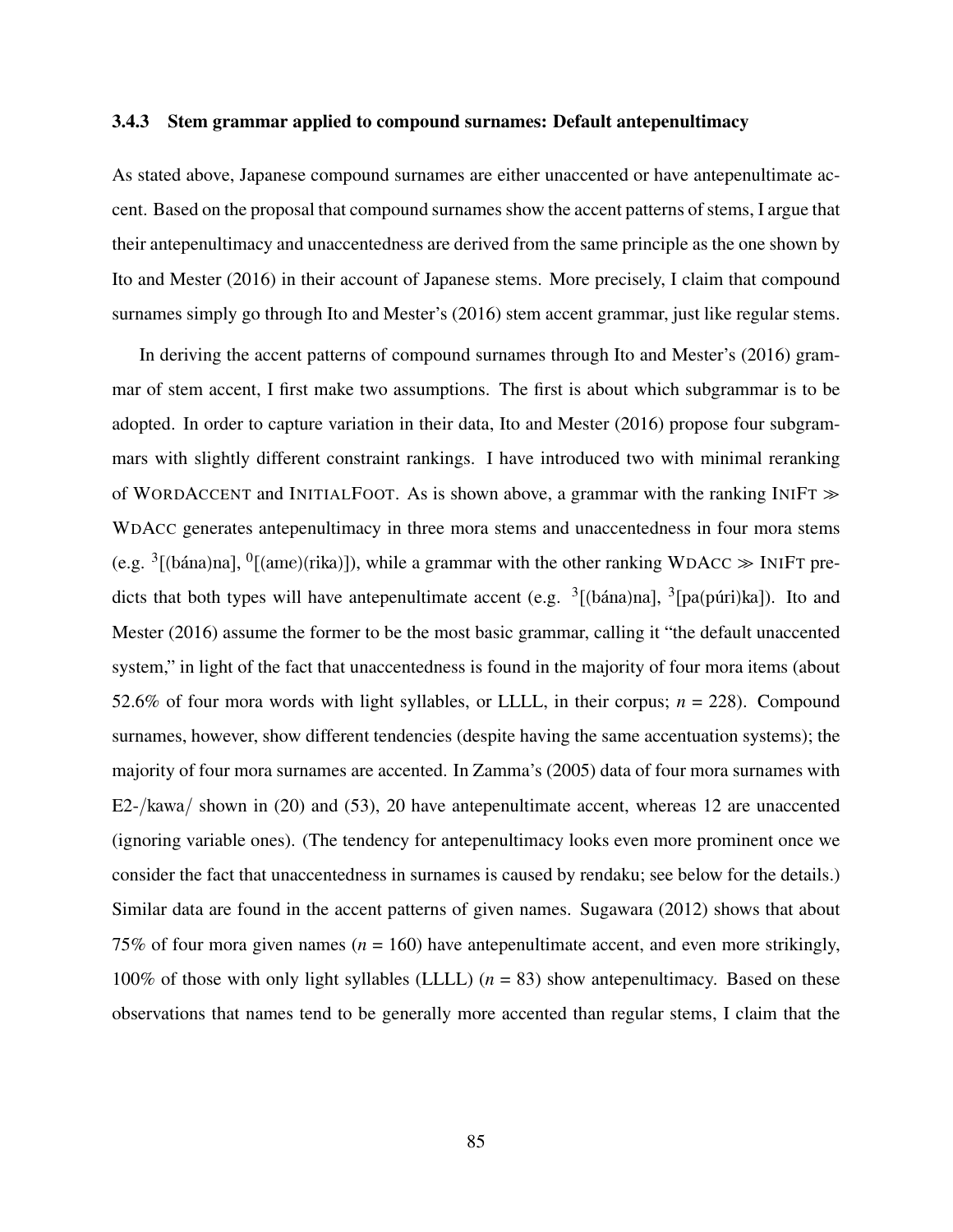default ranking for compound surnames (and proper nouns in general) is  $WDACC \gg INIFT.$ <sup>43,44</sup>

The second assumption is about the applicability of the constraint LEXFT. As discussed above, most previous studies including Ito and Mester (2016) posit that each element of a compound necessarily has its own foot. I claim that this foot structure requirement on compounds does not apply to compound surnames for two reasons. The first is the data patterns themselves. As I have shown in (42), compound surnames do not follow the usual compound accentuation pattern, which is generally aligned to the boundary between the elements. The fact that accent falls on the antepenultimate syllable, ignoring the presence of a morpheme boundary, suggests that footing in compound surnames is not constrained by internal morphological structures. The second is the semantic properties of the elements of compound surnames. As discussed in Section 3.2.1, compound surnames are not semantically compositional. Each element of a compound can have a meaning of its own when appearing as a regular word by itself, as in /yama/ 'mountain' and /kawa/ 'river.' However, a compound surname formed with those elements, as in /yama-kawa/ 'mountainriver (surname),' simply refers to an individual with that name, and never has a compositional meaning that a regular compound composed of the same morphemes, e.g. /yama-kawa/ 'mountain river' or 'mountains and rivers,' would convey (unless one is talking about the etymological origin of the name). To put it differently, morphemes do not have meanings of their own when they appear in a compound surname.<sup>45</sup> Ito and Mester (2016) define LEXFT as a constraint penalizing

<sup>&</sup>lt;sup>43</sup> Another possible way to capture the accenting tendency in proper nouns is to posit a name-specific constraint NAMEACCENT, which requires that proper nouns have a prominence peak, and rank the constraint above INIFT, while keeping the default INIFT ≫ WDACC ranking. For our purposes, the two analyses are notational variants, and for the sake of simplicity, I adopt the WDACC ≫ INIFT ranking, which is one of the original rankings proposed by Ito and Mester (2016), instead of introducing a new constraint.

<sup>&</sup>lt;sup>44</sup>Ito and Mester (2016) have two subgrammars where WDACC outranks INIFT, which they call the "antepenulimate system" and the "weak antepenultimate system." The two grammars may produce different outcomes in four mora items with different syllable weights. However, my analysis shown below is only concerned with names with light syllables (LLL and LLLL) and both grammars make the same predictions. For the sake of simplicity, I adopt a ranking corresponding to their weak antepenultimate system, which only involves reranking of WDACC and INIFT from the default unaccented system.

<sup>&</sup>lt;sup>45</sup>One possible interpretation of the semantic non-compositionality of compound surnames is that content morphemes lose their meanings as a result of name formation. Another interpretation is that morphemes which appear in names exist independently in the lexicon as some kind of formatives specifically for surnames without full content meanings.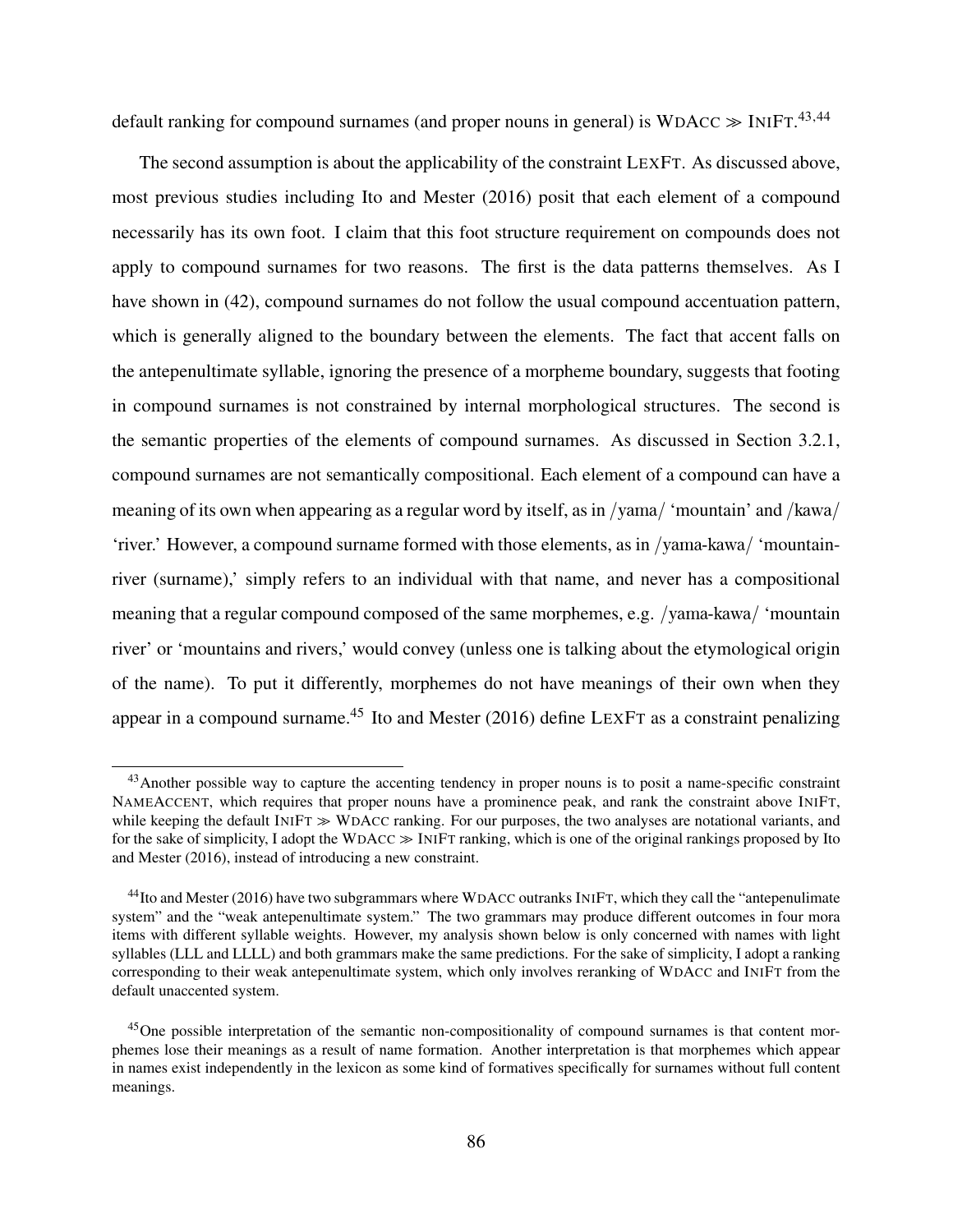a full content morpheme that is not projecting its own foot, as shown in (48) above. I argue that elements of compound surnames do not count as "full content morphemes" and are exempt from the requirements enforced by LEXFT.<sup>46</sup>

With these assumptions in mind, let us see how Ito and Mester's (2016) stem grammar assigns accent to compound surnames. The tableau in (50) shows that it derives antepenultimate accent for a three mora compound surname such as /saka-ta/ 'slope-paddy.' (Note that rendaku is not realized in the surname as a result of constraint interactions not shown here. Here, I omit the linking morpheme  $[+{\rm voice}]_{\mathcal{R}}$  in the input for the sake of simplicity.)

| $/saka-ta/$                           | LIXET | <b>NOLAPSE</b> | <b>FTBIN</b> | $\text{NONFIN}(\text{FT}^\prime)$ | RIGHTMOST | WDACC  | INIFT  | PARSE-0 |
|---------------------------------------|-------|----------------|--------------|-----------------------------------|-----------|--------|--------|---------|
| $\frac{1}{(saka)-(tá)}$<br>a.         |       |                | *1           | $\ast$                            |           |        |        |         |
| $\sqrt[3]{s^3}$ (sáka)-(ta)<br>b.     |       |                | $*1$         |                                   | $\ast$    |        |        |         |
| $^{0}$ (saka)-(ta)<br>$\mathbf{c}$ .  |       |                | $*!$         |                                   |           | $\ast$ |        |         |
| $2$ sa(ká-ta)<br>d.                   |       |                |              | *1                                |           |        | $\ast$ | $\ast$  |
| $^{0}$ (saka)-ta<br>e.                |       |                |              |                                   |           | *1     |        | $\ast$  |
| $\overline{3}$ (sáka)-ta<br>f.<br>rð. |       |                |              |                                   |           |        |        | $\ast$  |

(50) Antepenultimate accent in a three mora compound surname

The pattern is analogous to the case of a three mora single stem like  $\frac{3}{2}$  (bána)na] shown in (44). Due to high-ranked FTBIN, exhaustive footing of a three mora name is not viable. The optimal prosody is a trochaic foot with an extrametrical syllable, which derives antepenultimate accent, as in candidate (f). Crucially, LEXFT does not affect surnames, allowing the second element /ta/ to be unparsed.

What about four mora surnames? As is shown in (51), the grammar also assigns antepenultimate accent to a four mora surname such as /yama-kawa/ 'mountain-river.'

<sup>&</sup>lt;sup>46</sup>Another way of expressing the inapplicability of LEXFT is that the constraint can only look at the outermost label of recursive stems:  $\lceil \int A \rceil_{stem} -\lceil B \rceil_{stem} \rceil_{stem}$ .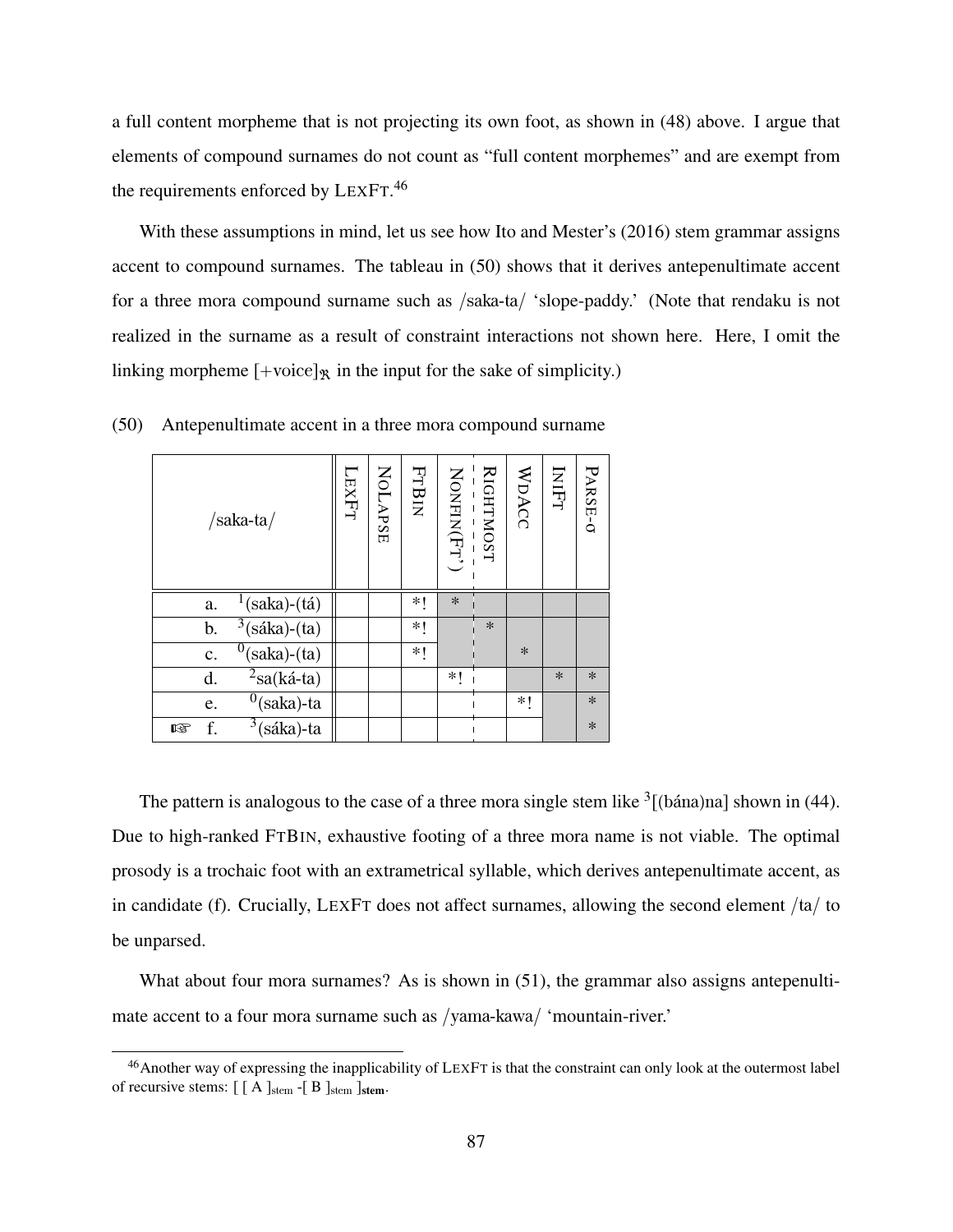| /yama-kawa/                | <b>LEXFT</b> | NOLAPSE | <b>FTBIN</b> | NONFIN(Fr') | RIGHTMOST | WDACC | INIFT  | PARSE-0 |
|----------------------------|--------------|---------|--------------|-------------|-----------|-------|--------|---------|
| $^{2}$ (yama)-(káwa)<br>a. |              |         |              | *1          |           |       |        |         |
| $4$ (yáma)-(kawa)<br>b.    |              |         |              |             | *1        |       |        |         |
| $^{0}$ (yama)-(kawa)<br>c. |              |         |              |             |           | *1    |        |         |
| $3$ ya(má-ka)wa<br>d.<br>隐 |              |         |              |             |           |       | $\ast$ | **      |
| $4$ (yáma)-kawa<br>f.      |              | *1      |              |             |           |       |        | $**$    |

(51) Antepenultimate accent in a four mora compound surname

Notice that the pattern is similar to a four-mora single stem with antepenultimate accent, as in <sup>3</sup>[pa(púri)ka] shown in (46) above. The ranking WDACC  $\gg$  INIFT ensures that the word is accented, at the cost of having an unparsed syllable at the beginning. Again, the inapplicability of high-ranked LEXFT to compound surnames is crucial since it allows a foot to span a boundary as in the winning candidate (d)  $\frac{3}{2}$ [ya(má-ka)wa].

We have seen that Ito and Mester's (2016) stem accent grammar with the ranking WDACC  $\gg$ INIFT derives antepenultimate accent in three and four mora names. I claim that antepenultimacy is the default for compound surnames, given that it is statistically the most common pattern (see above). The next question to be addressed is how unaccentedness, the other common pattern, arises in surnames. I will argue below that it is the application of rendaku which forces names to have a compound-like foot structure, which in turn causes them to be unaccented. I will show below that, with the addition of only one constraint on prosodic requirements for rendaku application, the grammar can derive unaccentedness in surnames with rendaku voicing, solving the issue of the correlation between accentedness and rendaku.

### 3.4.4 Deriving the rendaku-accent correlation

As discussed in Section 2.4.2, previous studies reveal an inverse correlation between rendaku application and accentedness in compound surnames (see Sugito 1965; Zamma 2001, 2005; Ohta 2013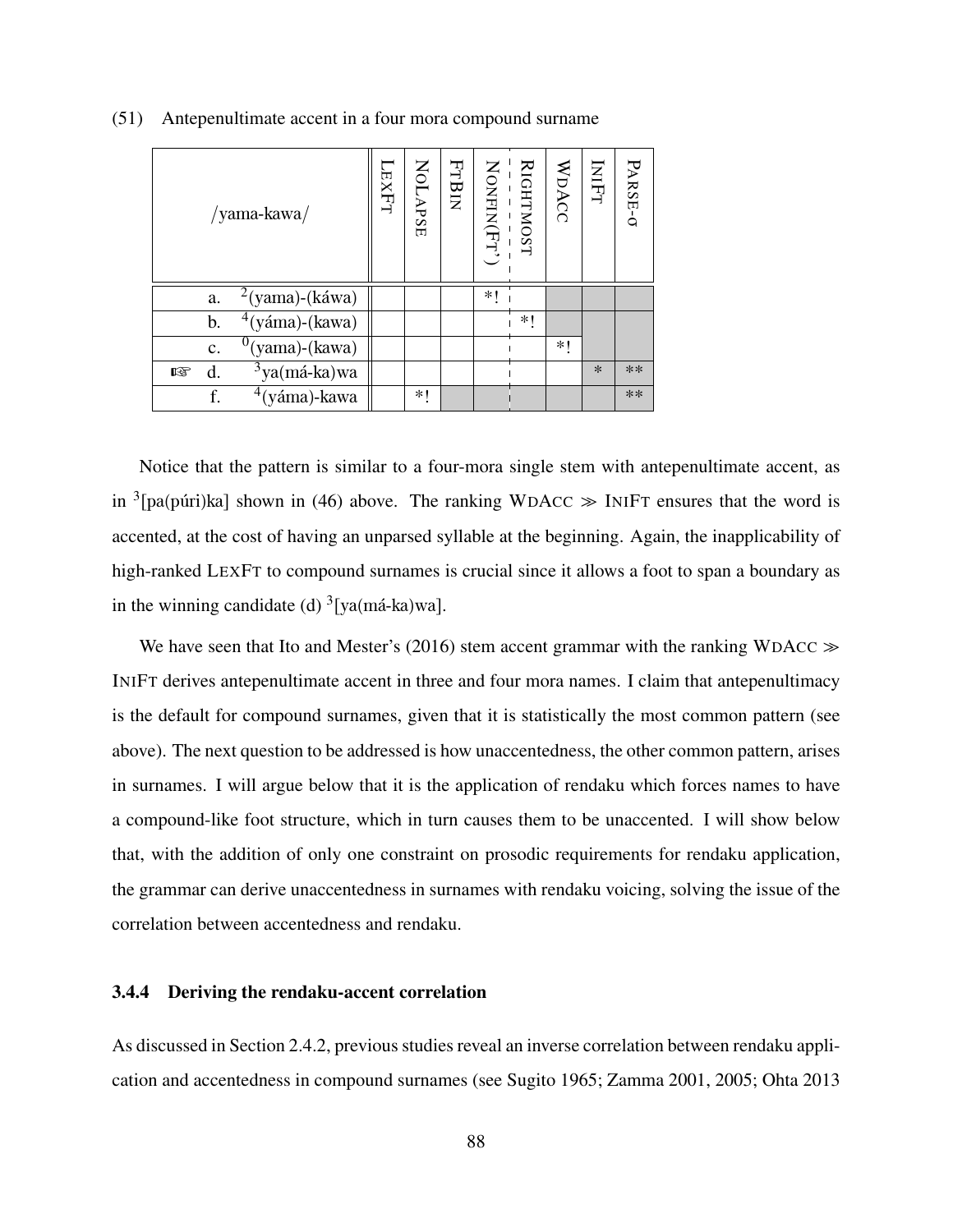among others). Although the degree of correlation varies greatly depending on the E2 morpheme (Zamma 2005), the general pattern is that surnames with rendaku are unaccented while those without rendaku are accented (with penultimate accent). The tables in (52) and (53) (repeated from (19) and (20) respectively) show the numbers of surnames with  $/ta/$  and  $/kawa/$  as E2 sorted by rendaku application and accentedness, taken from Sugito (1965) and Zamma (2005).

(52) No. of /ta/-surnames by rendaku and accentedness (Sugito 1965)

|                  |    |    | Accented Unaccented Variable accent |
|------------------|----|----|-------------------------------------|
| No rendaku       | 94 | 13 | 10                                  |
| Rendaku          | 64 | 95 | 56                                  |
| Variable rendaku |    |    |                                     |

(53) No. of /kawa/-surnames by rendaku and accentedness (Zamma 2005)

|                  |    |    | Accented Unaccented Variable accent |
|------------------|----|----|-------------------------------------|
| No rendaku       | 19 |    |                                     |
| Rendaku          |    | 10 |                                     |
| Variable rendaku |    |    |                                     |

In order to account for the patterns, one needs to understand the cause of the correlation. The question I raised earlier is whether it is rendaku application which affects accentedness or it is the presence/absence of accent which affects voicing. A clue to the question lies in the fact that antepenultimacy is the default accent pattern in surnames. Generally speaking, surnames are more commonly accented than unaccented. I have also shown that the accent grammar of Japanese stems (Ito and Mester 2016), when applied to compound surnames, derives antepenultimate accent. If antepenultimacy is the most common pattern and it comes out naturally as a consequence of the application of the stem grammar to surnames, the question now comes down to why names tend to have the more marked pattern, that is, be unaccented, particularly when rendaku voicing is present.<sup>47</sup>

 $47$ Also note that given names, which show similar accentuation as compound surnames but are not relevant to rendaku application, are predominantly accented (Sugawara 2012). See Section 3.4.3 above.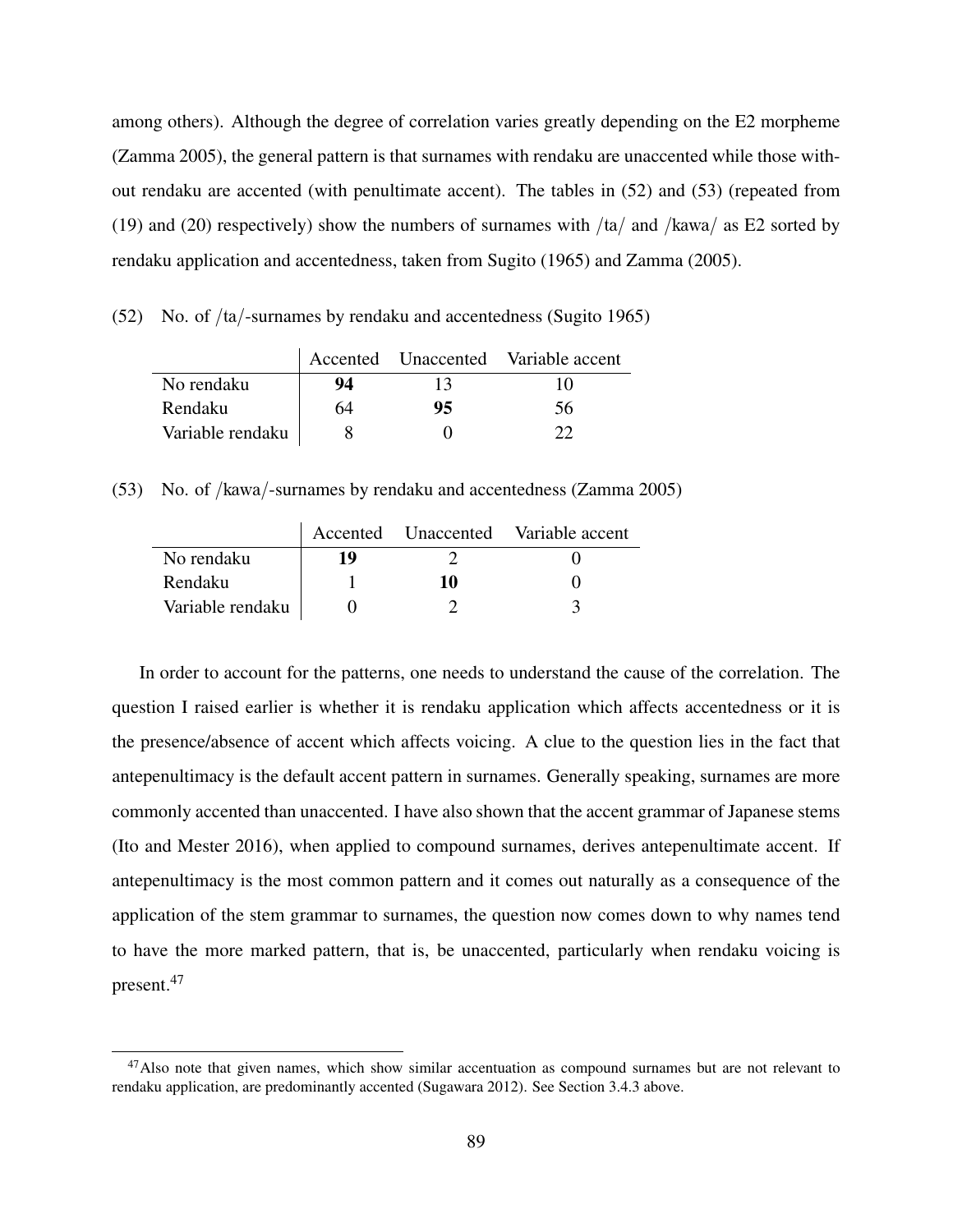As an answer to the question, I argue that it is rendaku application which derives unaccentedness through a requirement on prosody. More specifically, I propose that the realization of rendaku, or compound voicing, demands each element of a compound surname to be parsed into a foot, just like in other types of compounds. This results in exhaustive footing of a three or four mora surname and hence unaccentedness arises. The proposal builds on the insight of Ito and Mester (2016) that a compound(-like) foot structure causes stems to be unaccented. We have seen that truncated compounds are all unaccented regardless of phonological length due to footing of each element: e.g.  ${}^{0}$ [(fami)-(ma)],  ${}^{0}$ [(hebi)-(meta)]. Ito and Mester (2016) further point out that many of the trimoraic native items which are unexpectedly unaccented are etymologically compounds, and suggest that the original exhaustive footing as a compound has been lexicalized.<sup>48</sup> Along the same lines, I claim that surnames with rendaku have a compound-like foot structure in that each element projects its own foot: e.g.  $\rm ^0[(yama)-(da)],$   $\rm ^0[(miya)-(gawa)];$  cf.  $\rm ^3[(sáka)-ta],$   $\rm ^3[ya(má-ka)wa].$  As stated above, I follow the assumption that rendaku is a realization of a linking morpheme, which in principle links two stems to form a compound. It seems reasonable that the morpheme requires the linked elements to be prosodically full-fledged with their independent feet. As a formalization of such a prosodic requirement for rendaku application, I propose the constraint in (54).

# (54) LINKFOOTEDSTEMS (LINKFTSTEMS): If there is a phonological exponent of a linking morpheme,

it must occur between stems projecting their own feet.

The constraint is violated by a compound with a realization of a linking morpheme (e.g. rendaku or  $[+$ voice]<sub> $\mathcal{R}$ </sub>) if none of the elements is footed (e.g. \*[yama-da]), only one of the element is footed (e.g.  $\sqrt{\frac{2}{1-\epsilon}}$  (yama)-da]), or the two elements share a foot without having their own feet (e.g. \*[ya(na-ga)wa]). Surnames without rendaku application, on the other hand, do not violate this constraint regardless of the foot structure (e.g.  $\sqrt{(sáka)}$ -ta]);  $\sqrt{(ya(má-ka)wa)}$ . As will be

<sup>&</sup>lt;sup>48</sup>The examples given in Ito and Mester (2016) are: <sup>0</sup>[(saka)(na)] 'fish' < [(sake)-(na)] 'sake-food (food that goes well with sake)';  $^{0}$ [(ne)(zumi)] 'rat' < [(ne)-(zumi)] < [(ne)-(sumi)] 'root-live (those that live in dark/low places).' We indeed find many other examples: e.g.  $\frac{0}{(\text{ma})(\text{koto})}$  'truth' <  $[(\text{ma})-(\text{koto})]$  'true-thing';  $\frac{0}{(\text{to})(\text{kage})}$  'lizard' < [(to)-(kage)] 'door-shadow/behind (those that live behind doors/furniture).' Some of them could still be morphologically analyzed by present-day Japanese speakers, but most of them are seen as simplex words. Ito and Mester (2016) suggest that their foot structures have become lexicalized, instead of treating them as actual compounds.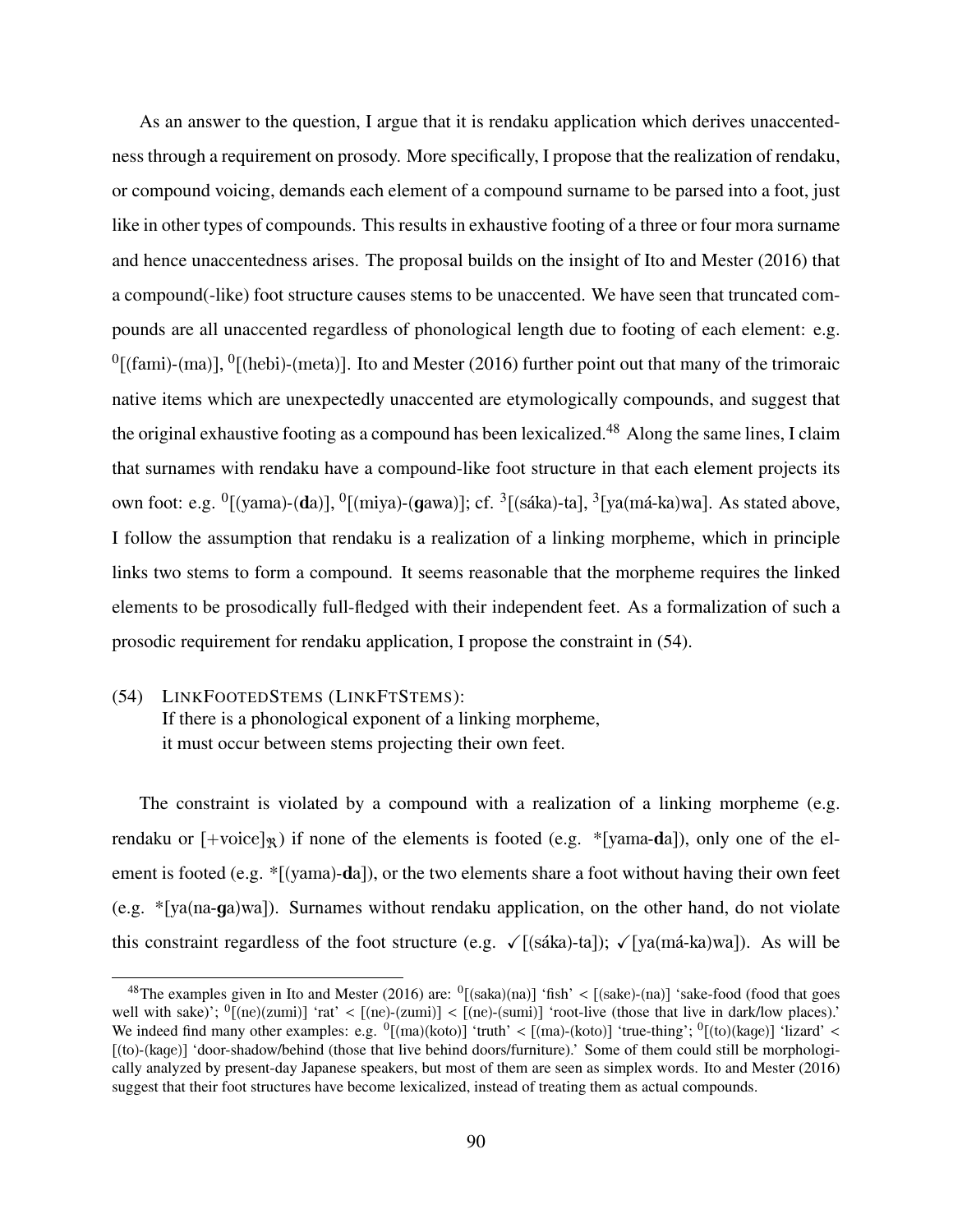shown below, ranking this constraint relatively high in the grammar ensures that each element of a compound surname is parsed into a foot.

Before turning to the analysis of unaccentedness in surnames with rendaku, I introduce two other constraints, which we have seen already: RENDAKU, which requires the initial consonant of the second element of a compound to be voiced, and IDENT(voice), which penalizes an output segment that differs from its input correspondent in the voicing feature. RENDAKU is not a real OT constraint; rather, it is shorthand for all the factors or constraints on rendaku, including those that trigger it (e.g. REALIZE-MORPHEME and Identity Avoidance), those that inhibit it (e.g. OCP(voice)), and lexical propensities for the alternation. Since each surname may have different violation profiles for those bundled constraints, where it stands in the grammar can vary for each name. Its ranking with respect to IDENT(voice) determines whether the surname undergoes rendaku.

Let us now see how unaccentedness can be derived for a three mora compound surname with rendaku. The tableau in (55) illustrates the grammar generating unaccented  $^0$  [yama-**d**a] 'mountainpaddy.' LINKFTSTEMS is ranked above FTBIN. For this particular surname, RENDAKU outranks IDENT(voice), causing the voicing alternation to be realized. For illustrative purposes, these constraints are placed at the very top in the tableau (without conclusive ranking arguments). For concreteness, the linking morpheme  $[+{\rm voice}]_{\Re}$ , abbreviated as  $\Re$ , is shown in the input. LEXFT is omitted from the following tableaux, as it is not relevant to compound surnames.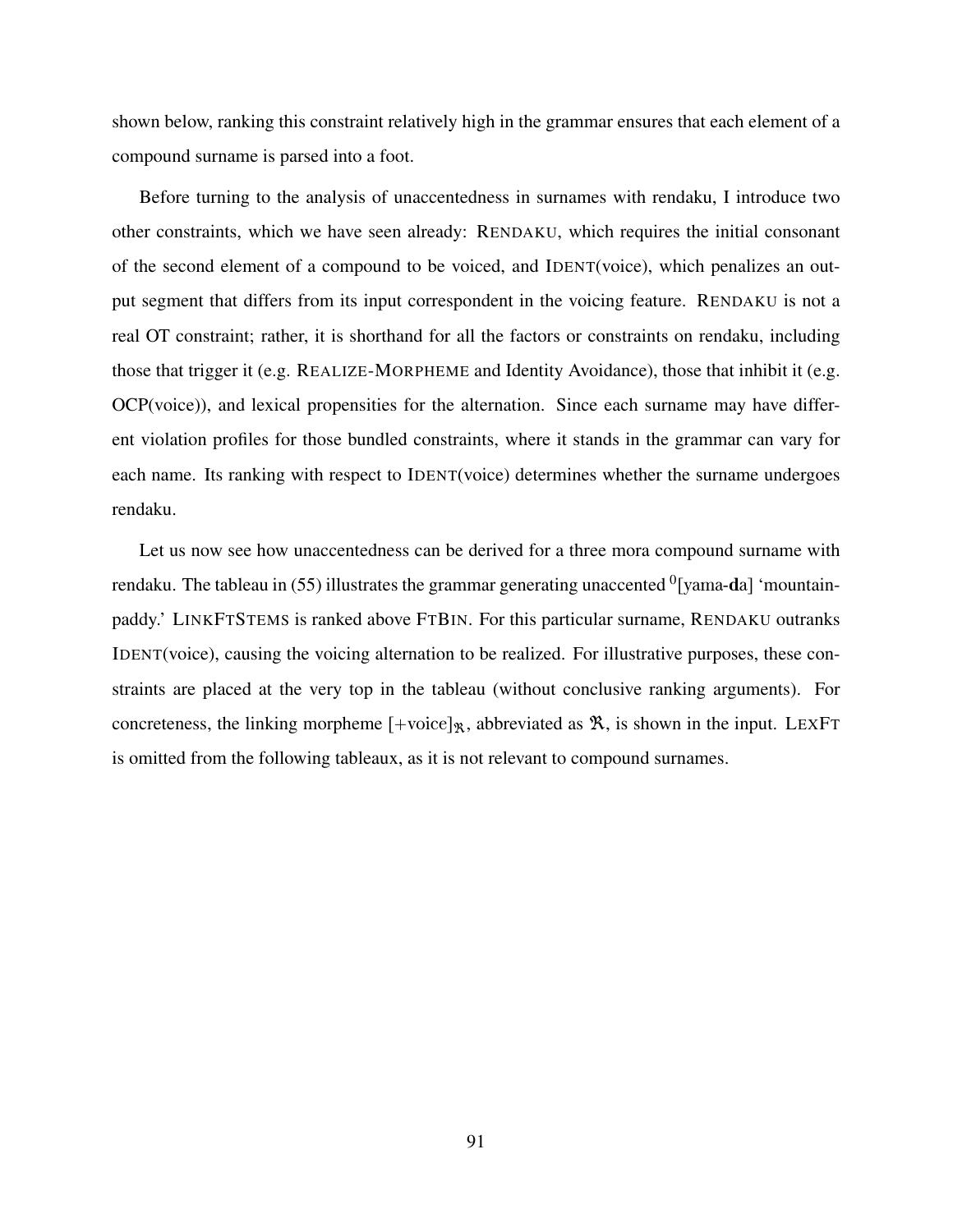| /yama- $\mathcal{R}$ -ta/                   | <b>RENDAKU</b> | IDENT(voice) | <b>NOLAPSE</b> | LINKFTSTEMS | FTBIN  | NONFIN(Fr') | <b>RIGHTMOST</b> | WDACC  | INIFT  | PARSE-0 |
|---------------------------------------------|----------------|--------------|----------------|-------------|--------|-------------|------------------|--------|--------|---------|
| $3$ (yáma)-ta<br>a.                         | ∗!             |              |                |             |        |             |                  |        |        | $\ast$  |
| $^{0}$ (yama)-(ta)<br>b.                    | $*!$           |              |                |             | $\ast$ |             |                  | $\ast$ |        |         |
| $\frac{1}{2}$ (yama)-(dá)<br>$\mathbf{c}$ . |                | $\ast$       |                |             | $\ast$ | *1          |                  |        |        |         |
| $\sqrt[3]{3}$ (yáma)-(da)<br>d.             |                | $\ast$       |                |             | $\ast$ |             | *!               |        |        |         |
| $\sqrt[0]{\text{(yama)-(da)}}$<br>昣<br>e.   |                | $\ast$       |                |             | $\ast$ |             |                  | $\ast$ |        |         |
| $2$ ya(má-da)<br>f.                         |                | $\ast$       |                | *!          |        | $\ast$      |                  |        | $\ast$ | $\ast$  |
| $^{0}$ (yama)-da<br>g.                      |                | $\ast$       |                | $*!$        |        |             |                  | $\ast$ |        | $\ast$  |
| $\sqrt[3]{3(yáma)}$ -da<br>h.               |                | $\ast$       |                | *1          |        |             |                  |        |        | $\ast$  |

(55) Unaccentedness in a 3µ surname with rendaku

Due to  $RENDAKU \gg IDENT(voice)$ , any candidate without rendaku voicing are eliminated, as is illustrated with (a) and (b). High-ranked LINKFTSTEMS also eliminates candidates which realize rendaku without each element being parsed into a foot, as in (f), (g) and (h). Once there are two feet in a row, neither foot can hold accent and the optimal solution is to render the word unaccented, as in (e), for reasons which are familiar to us: NONFIN(FT'), RIGHTMOST  $\gg$  WDACC.

The same analysis applies to four mora surnames with rendaku. If rendaku is realized, the word is unaccented, as shown in the tableau in (56) which selects  $\frac{0}{y}$  (yana)-(gawa) as the winner for the input /yana-ℜ-kawa/ 'willow-river.'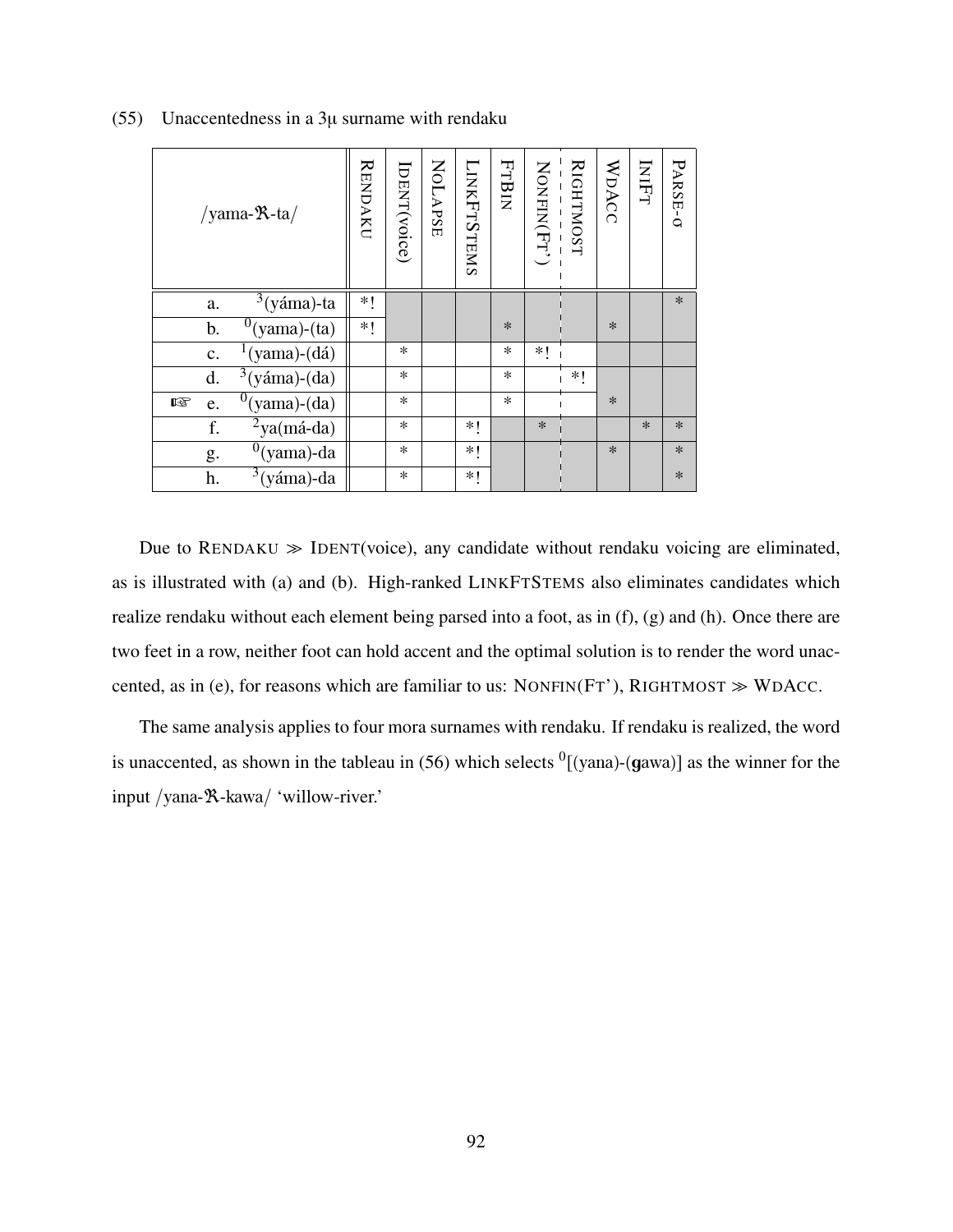| /yana- $\mathcal{R}$ -kawa/                  | <b>RENDAKU</b> | IDENT(voice) | NOLAPSE | <b>LINKFTSTEMS</b> | FTBIN | NONFIN(Fr') | <b>RIGHTMOST</b> | WDACC  | INIFT  | PARSE-0 |
|----------------------------------------------|----------------|--------------|---------|--------------------|-------|-------------|------------------|--------|--------|---------|
| $3$ ya(ná-ka)wa<br>a.                        | *1             |              |         |                    |       |             |                  |        | $\ast$ | **      |
| $0$ (yana)-(kawa)<br>b.                      | *1             |              |         |                    |       |             |                  | $\ast$ |        |         |
| $\sqrt[2]{2}$ (yana)-(gáwa)<br>c.            |                | $\ast$       |         |                    |       | *1          |                  |        |        |         |
| $\sqrt[4]{(\sin a)}$ -(gawa)<br>d.           |                | $\ast$       |         |                    |       |             | *1               |        |        |         |
| $\sqrt[0]{\text{(yana)}}$ -(gawa)<br>隐<br>e. |                | $\ast$       |         |                    |       |             |                  | $\ast$ |        |         |
| $\frac{3}{3}$ ya(ná-ga)wa<br>f.              |                | $\ast$       |         | *1                 |       |             |                  |        | $\ast$ | **      |
| $\frac{4}{3}$ (yána)-gawa<br>g.              |                | $\ast$       | *1      | $\ast$             |       |             |                  |        |        | **      |

(56) Unaccentedness in a 4µ mora surname with rendaku

Rendaku realization with footing across a morpheme boundary as in (f)  ${}^{0}$ [ya(ná-ga)wa], which could otherwise be optimal, is eliminated due to a violation of LINKFTSTEMS. Exhaustive footing with two consecutive feet leads to unaccentedness, as in the winner (e)  $\frac{0}{v}$ [(yana)-(gawa)].

I have shown that the high-ranking of LINKFTSTEMS, which causes exhaustive footing, derives unaccentedness in surnames with rendaku. For thoroughness, I give two other tableaux in in (57) and (58) in order to demonstrate that the introduction of the new constraint does not affect the accentuation pattern in surnames with no rendaku application. Note that the constraint RENDAKU is ranked below IDENT(voice) (because of phonological and lexical factors associated with these surnames).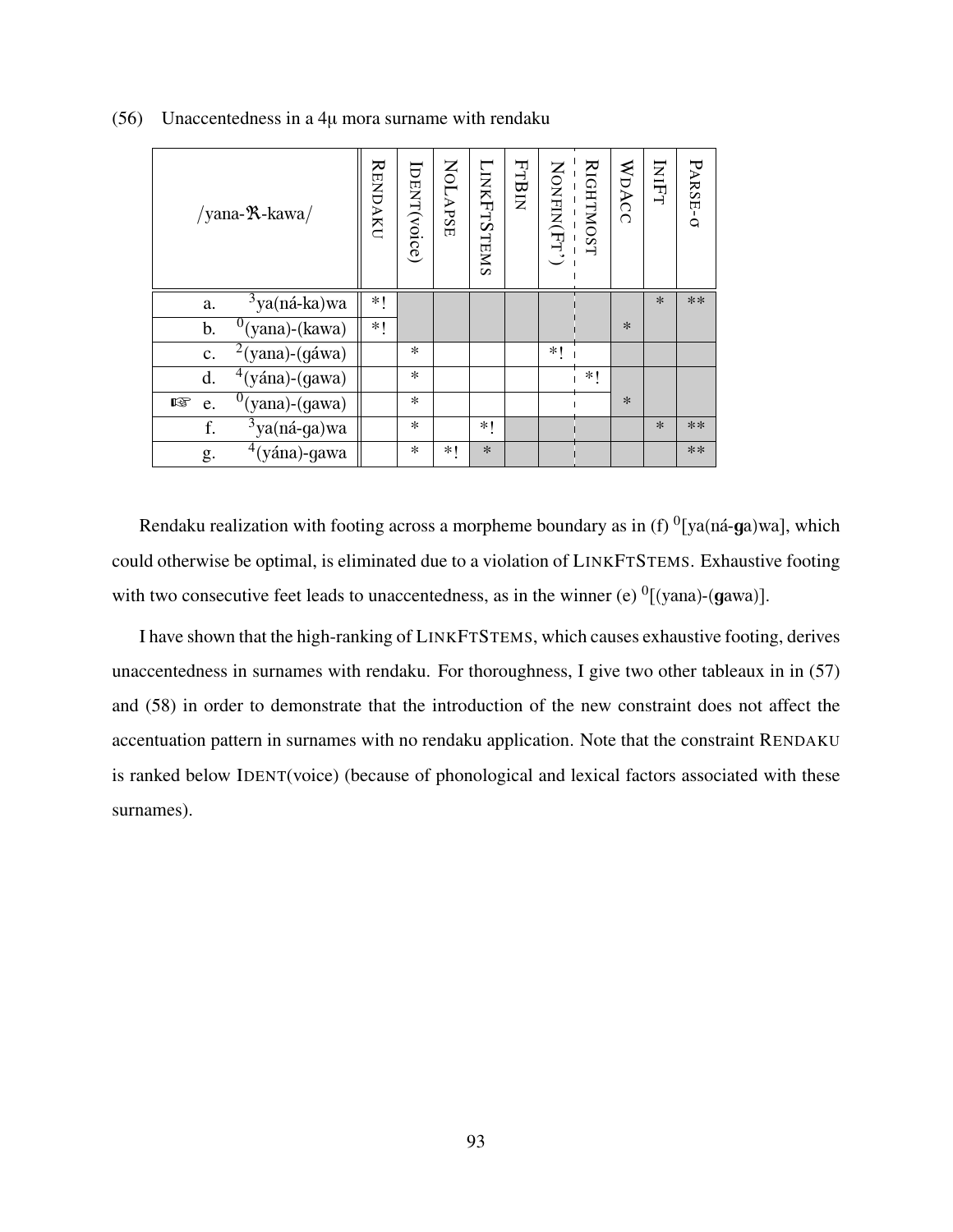| $/saka-R-ta/$                    | IDENT(voice) | <b>RENDAKU</b> | <b>NOLAPSE</b> | <b>LINKFTSTEMS</b> | FTBIN  | NONFIN(Fr') | RIGHTMOST | WDACC  | INIFT  | PARSE-O |
|----------------------------------|--------------|----------------|----------------|--------------------|--------|-------------|-----------|--------|--------|---------|
| $3$ (sáka)-da<br>a.              | *!           |                |                | $\ast$             |        |             |           |        |        | $\ast$  |
| $0$ (saka)-(da)<br>$\mathbf b$ . | $*!$         |                |                |                    | $\ast$ |             |           | $\ast$ |        |         |
| $(saka)-(tá)$<br>c.              |              | $\ast$         |                |                    | *1     | $\ast$      |           |        |        |         |
| $\sqrt[3]{3}$ (sáka)-(ta)<br>d.  |              | $\ast$         |                |                    | *1     |             | $\ast$    |        |        |         |
| $\overline{0}$ (saka)-(ta)<br>e. |              | $\ast$         |                |                    | ∗!     |             |           | $\ast$ |        |         |
| $\overline{^2}$ sa(ká-ta)<br>f.  |              | $\ast$         |                |                    |        | *!          |           |        | $\ast$ | $\ast$  |
| $\overline{0}$ (saka)-ta<br>g.   |              | $\ast$         |                |                    |        |             |           | *1     |        | $\ast$  |
| $3$ (sáka)-ta<br>h.<br>rð.       |              | $\ast$         |                |                    |        |             |           |        |        | $*$     |

(57) Antepenultimacy in a 3µ surname with no rendaku

(58) Antepenultimacy in a 4µ surname with no rendaku

| /yama- <sup>9</sup> X-kawa/ | [DENT(voice) | <b>RENDAKU</b> | NOLAPSE | <b>LINKFTSTEMS</b> | FTBIN | NONFIN(Fr') | <b>RIGHTMOST</b> | WDACC  | INIFT  | PARSE-0 |
|-----------------------------|--------------|----------------|---------|--------------------|-------|-------------|------------------|--------|--------|---------|
| $3$ ya(má-ga)wa<br>a.       | *1           |                |         | $\ast$             |       |             |                  |        | $\ast$ | $**$    |
| $^{0}$ (yama)-(gawa)<br>b.  | $*1$         |                |         |                    |       |             |                  | $\ast$ |        |         |
| $2$ (yama)-(káwa)<br>c.     |              | $\ast$         |         |                    |       | *1          |                  |        |        |         |
| $4(yáma)-(kawa)$<br>d.      |              | $\ast$         |         |                    |       |             | $*$              |        |        |         |
| $^{0}$ (yama)-(kawa)<br>e.  |              | $\ast$         |         |                    |       |             |                  | *1     |        |         |
| $3$ ya(má-ka)wa<br>f.<br>隐  |              | $\ast$         |         |                    |       |             |                  |        | $\ast$ | $**$    |
| $4$ (yáma)-kawa<br>g.       |              | $\ast$         | *1      |                    |       |             |                  |        |        | $**$    |

As can be seen, LINKFTSTEMS does not interfere in the foot structure of a surname if rendaku voicing is not present. Antepenultimacy thus arises with a trochaic foot and a final extrametrical syllable, as we have already seen above.

Summarizing the analysis, once we posit that the application of rendaku requires a specific foot structure, namely, parsing of each element, due to the high-ranked constraint LINKFTSTEMS,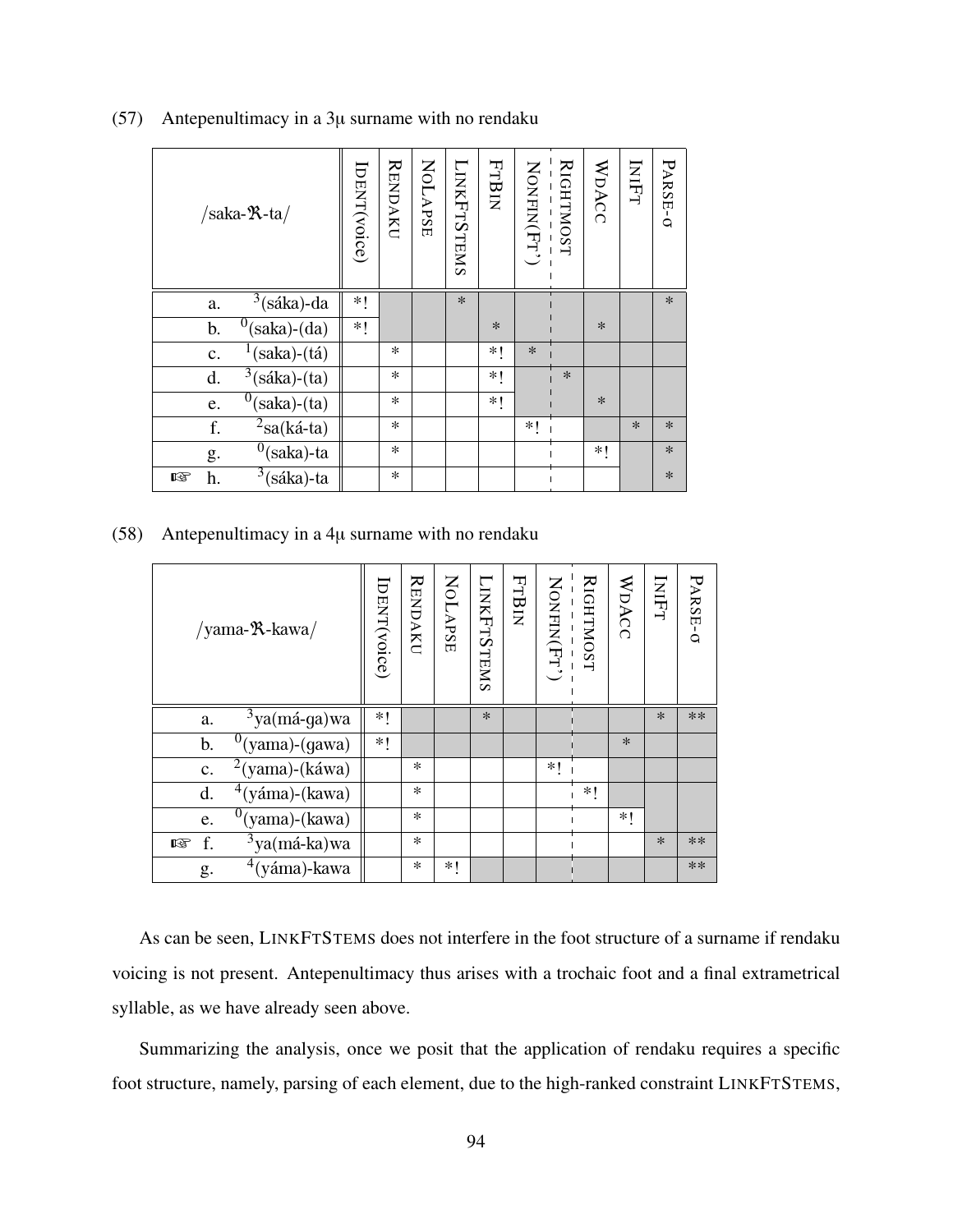unaccentedness becomes the "default" for surnames with rendaku voicing. On the other hand, if rendaku is not realized, antepenultimacy still shows up as the basic accent pattern. This provides an answer to the long-standing problem of the correlation between rendaku realization and accentedness. Unaccentedness in surnames with rendaku is rooted in the fact that the voicing alternation is an operation for compounds, which demands compound-like prosody for its realization. The correlation can thus be viewed as a tension between two forces: surnames must behave like regular single stems with a trochaic foot and extrametricality, which derives antepenultimate accent, but rendaku realization must occur with a compound-like foot structure with two consecutive feet, which leads to unaccentedness.

For clarification, I state that the realization of rendaku requires a "compound-like" foot structure, but compound surnames are still not considered to be real compounds in the grammar. If they were actual compounds, they could further undergo compound accentuation, which places accent near the boundary (see Section 2.4.1 above). It is actually crucial that compound surnames with rendaku still undergo the accentuation process of stems, which derives unaccentedness from two consecutive feet, and not that of regular compounds.<sup>49</sup> The analysis is thus compatible with the original proposal: compound surnames are treated as stems and stem-phonology applies. Furthermore, this answers the question of why the correlation between rendaku and accent is found only in surnames and not in regular compounds (see Alderete 2015; also see Section 2.4.2). Regardless of rendaku application, regular compounds must parse each element into a foot (due to high-ranked LEXFT) and further undergo different requirements for accent placement. The correlation arises only when there is a tension between the regular antepenultimacy accentuation with a trochaic foot and extrametricality on one hand and unaccentedness with exhaustive footing on the other, as in the case of surnames.

<sup>&</sup>lt;sup>49</sup>In this sense, compound surnames with rendaku are quite similar to truncated compounds and etymological compounds discussed in Ito and Mester (2016) (see above). They also have a compound-like foot structure, but they are still dealt with by the stem grammar and are not subject to the usual compound accentuation.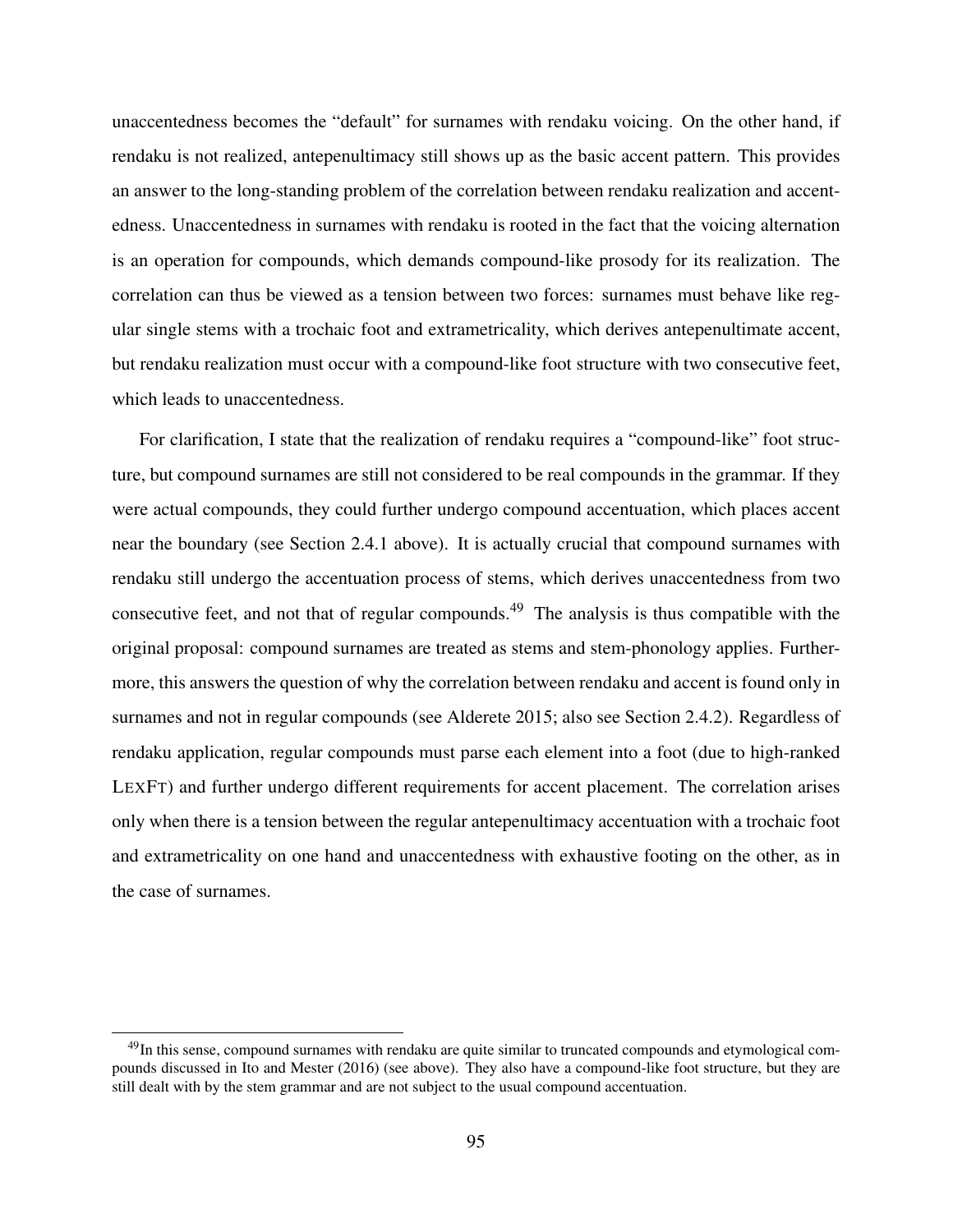### 3.4.5 Deriving the five common accent patterns

I have shown that the proposed analysis readily captures the rendaku-accent correlation; the grammar correctly derives antepenultimate accent when there is no rendaku and unaccentedness when rendaku voicing is present both in three and four mora surnames. What about the other patterns that are attested? The accentuation data in surnames shown in (52) and (53) above are presented again in (59) and (60). In order to better understand the overall tendencies, I merged the surnames showing variable rendaku/accent patterns with those showing no variation by distributing the numbers of the former equally to the cells of the latter.<sup>50</sup> Each rendaku-accent type is supplemented with an example of a surname with that pattern.<sup>51</sup> The numbers that are relatively high in each surname group are shown in boldface.

(59) Frequency distribution of /ta/-surnames (based on Sugito 1965)

|                                                                                   | Accented |                                                                                 | Unaccented |  |
|-----------------------------------------------------------------------------------|----------|---------------------------------------------------------------------------------|------------|--|
| No rendaku $\ $ (w) 108.5 <sup>3</sup> sáka-ta $\ $ (x) 23.5 <sup>0</sup> naka-ta |          |                                                                                 |            |  |
| Rendaku                                                                           |          | (y) 101.5 $\frac{3 \text{háma-da}}{2}$   (z) 128.5 $\frac{0 \text{yama-da}}{2}$ |            |  |

(60) Frequency distribution of /kawa/-surnames (based on Zamma 2005)

|         |  | Accented                                                                                           |  | Unaccented |
|---------|--|----------------------------------------------------------------------------------------------------|--|------------|
|         |  | No rendaku $\parallel$ (s) 19.75 <sup>3</sup> yamá-kawa $\parallel$ (t) 3.75 <sup>0</sup> isi-kawa |  |            |
| Rendaku |  | $\parallel$ (u) 1.75 $\,$ <sup>3</sup> naká-gawa $\mid$ (v) 11.75 $\,$ <sup>0</sup> yana-gawa      |  |            |

What is remarkable is the number in cell  $(y)$  101.5, which shows that rendaku surnames with  $E2- $\frac{1}{a}$  can be accepted, going against the general correlation pattern. Their number is even com$ parable to those following the correlation, such as (w) 108.5 and (z) 128.5, which I have claimed to be the main patterns. What is also interesting is that an abundance of the Rendaku-Accented type

 $50$ For example, for /ta/-surnames, there are 56 surnames showing rendaku voicing with variable accent (accented or unaccented). I added 28 (56 divided by 2) to both the Rendaku-Accented cell and the Rendaku unaccented cell. There are 22 surnames showing variable rendaku and variable accent. I added 5.5 (22 divided by 4) to all the four cells.

<sup>&</sup>lt;sup>51</sup>The name  $^0$ [naka-ta] can also be realized as  $^0$ [naka-da] with rendaku, but is used as an example of the "No rendaku-Unaccented" class since the non-rendaku form is more common than the rendaku form.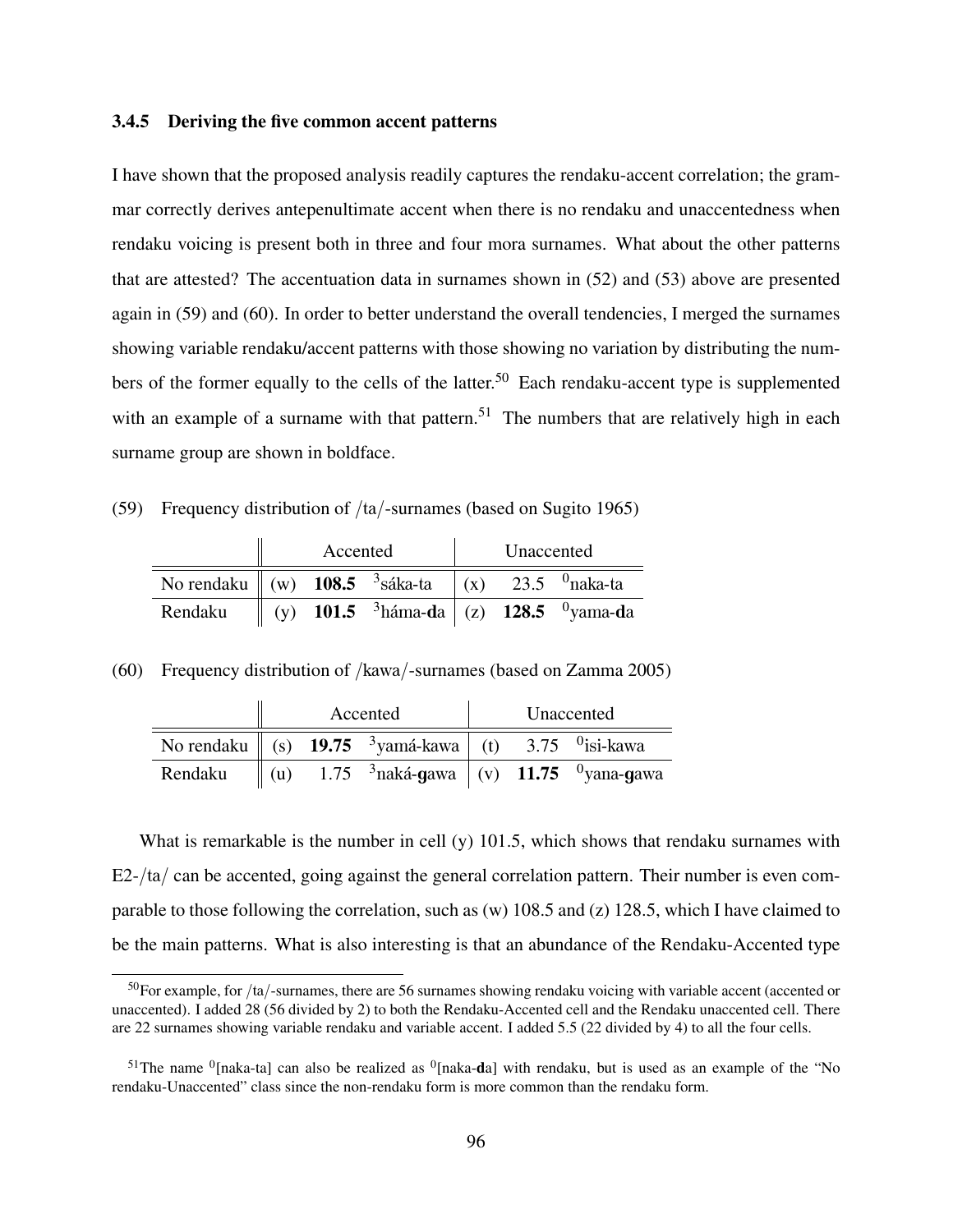is observed only in /ta/-surnames and not in /kawa/-surnames; see the relatively small number of (u) 1.75. Does this simply mean that surnames with  $/ta/$  show a weaker correlation than those with /kawa/? If so, should the difference be explained merely in terms of the lexical property of each second element, as is suggested by previous studies (see Zamma 2005)? Instead of relying on such lexical specifications,<sup>52</sup> I claim that there is an underlying structural reason for the difference. More precisely, it is the phonological length (trimoraicity) of /ta/-surnames which causes the variability in accentedness when rendaku voicing is present.

In order to capture the variation, I assume that some of the constraints can be variably ranked, or there are subgrammars with slightly different constraint rankings à la Ito and Mester (2016). I have claimed earlier that the application of rendaku requires a compound-like foot structure (in that each element must be footed) and proposed the constraint LINKFTSTEMS as a formalization of this requirement. This constraint, however, should in theory be violable, just like any other OT constraint. If there are constraints that compete with LINKFTSTEMS, those that are ranked higher will be more important. I claim that a candidate with a violation of LINKFTSTEMS, as in  $3$ [(háma)-da] 'shore-paddy,' actually surfaces as the optimal output in some circumstances. As is shown in the tableau in (61), if we flip the ranking between LINKFTSTEMS and FTBIN (i.e.  $FTBIN \gg LINKFTSTEMS)$  while keeping all the other rankings intact, the grammar now produces accented trimoraic surnames with rendaku voicing.

 $52$ This is not to say that rendaku and accent in Japanese surnames do not involve any lexical specifications. In fact, certain E2 morphemes have specific accent behaviors (as if they are specified to be accented or unaccented), as is reported by Zamma (2005) and as will be discussed later in detail. Also, the variation in the data shown above is mostly lexical. It is virtually impossible to predict which trimoraic surnames with rendaku are accented (e.g. <sup>3</sup>[háma-da]) and which ones are unaccented (e.g. <sup>0</sup>[yama-da]), for example. These facts suggest that a full account of the phenomena of rendaku application and accentuation need lexical specifications as part of the analysis. For more details, see discussion on lexically-specific constraints in Section 5.3.3.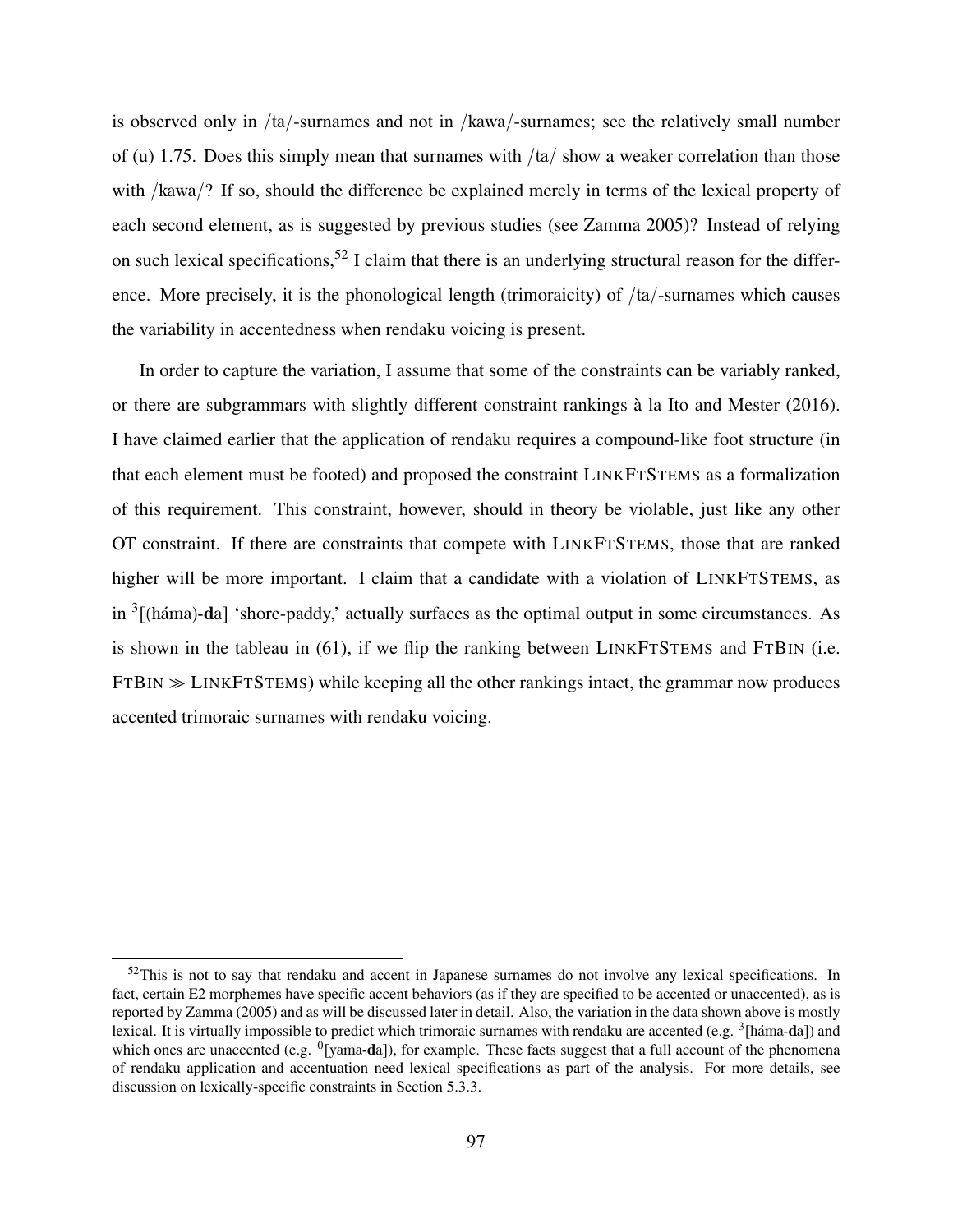| /hama- $\mathcal{R}$ -ta/               | <b>RENDAKU</b> | IDENT(voice) | <b>NOLAPSE</b> | <b>FTBIN</b> | <b>LINKFTSTEMS</b> | - - - - - - - - - - - -<br>Nonfin(Fr') | RIGHTMOST | WDACC  | INIFT  | PARSE-O |
|-----------------------------------------|----------------|--------------|----------------|--------------|--------------------|----------------------------------------|-----------|--------|--------|---------|
| $3$ (háma)-ta<br>a.                     | *!             |              |                |              |                    |                                        |           |        |        | $\ast$  |
| $^0$ (hama)-(ta)<br>b.                  | ∗!             |              |                | $\ast$       |                    |                                        |           | $\ast$ |        |         |
| $(hama)-(d\acute{a})$<br>$\mathbf{c}$ . |                | $\ast$       |                | *!           |                    | $\ast$                                 |           |        |        |         |
| $\sqrt[3]{\text{háma}}$ -(da)<br>d.     |                | $\ast$       |                | *!           |                    |                                        | $\ast$    |        |        |         |
| $^{0}$ (hama)-(da)<br>e.                |                | $\ast$       |                | *!           |                    |                                        |           | $\ast$ |        |         |
| $^{2}$ ha(má-da)<br>f.                  |                | $\ast$       |                |              | $\ast$             | *∣                                     |           |        | $\ast$ | $\ast$  |
| $^{0}$ (hama)-da<br>g.                  |                | $\ast$       |                |              | $\ast$             |                                        |           | *!     |        | $\ast$  |
| $3(háma)$ -da<br>h.<br>隐                |                | $\ast$       |                |              | $\ast$             |                                        |           |        |        | $\ast$  |
| i.<br>$0$ hama-da                       |                | $\ast$       | * *            |              | $\ast$             |                                        |           | $\ast$ |        | ***     |

(61) Antepenultimacy in a  $3\mu$  surname with rendaku

Although rendaku should be realized between two footed stems according to LINKFTSTEMS, exhaustive parsing of a three mora name necessarily results in a unary foot, violating FTBIN which is now ranked higher; candidates (c), (d) and (e) with such a degenerate foot are thus all eliminated. The optimal candidate is the one that has one trochaic foot with extrametricality, namely, antepenultimate accent, but also shows rendaku voicing at the cost of violating LINKFTSTEMS, as in (h)  $3$ [(háma)-da]. One may wonder whether it is possible to make the name unaccented by assigning no feet at all, as in (i)  $^0$ [hama-da]; such a candidate is eliminated by NOLAPSE violations (and also loses against the winner by violating WDACC in any case).

The story is different for four mora surnames, however. As can be seen in tableau (62), the same grammar still derives unaccentedness in the case of a four mora surname.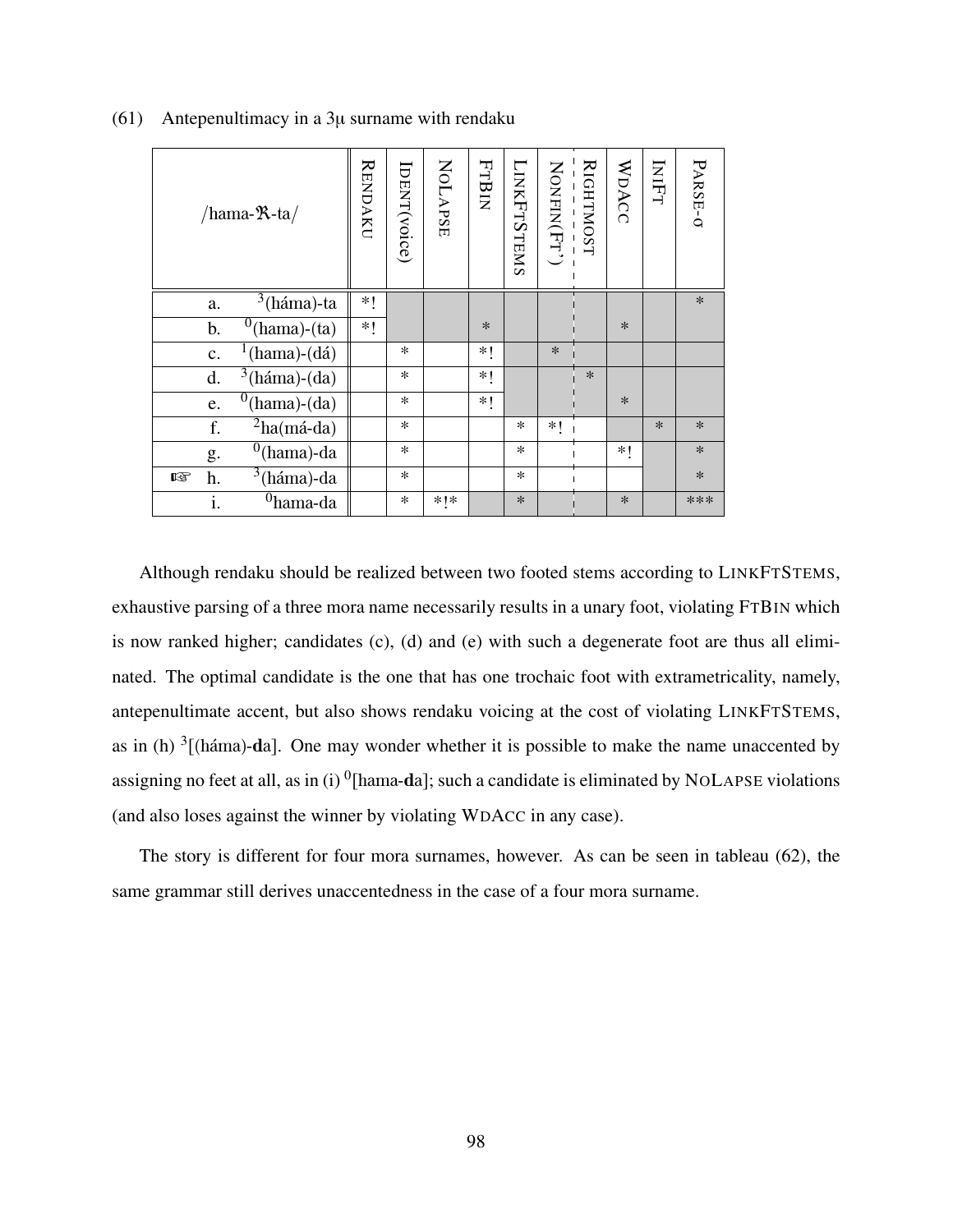| /yana- $\mathcal{R}$ -kawa/             | <b>RENDAKU</b> | IDENT(voice) | <b>NOLAPSE</b> | <b>FTBIN</b> | LINKFTSTEMS | NONFIN(Fr') | <b>RIGHTMOST</b> | WDACC  | INIFT  | PARSE-0 |
|-----------------------------------------|----------------|--------------|----------------|--------------|-------------|-------------|------------------|--------|--------|---------|
| $3$ ya(ná-ka)wa<br>a.                   | ∗!             |              |                |              |             |             |                  |        | $\ast$ | **      |
| $0$ (yana)-(kawa)<br>b.                 | *1             |              |                |              |             |             |                  | $\ast$ |        |         |
| $2$ (yana)-(gáwa)<br>$\mathbf{c}.$      |                | $\ast$       |                |              |             | *1          |                  |        |        |         |
| $\sqrt[4]{3}$ (yána)-(gawa)<br>d.       |                | $\ast$       |                |              |             |             | *1               |        |        |         |
| $\overline{0}$ (yana)-(gawa)<br>隐<br>e. |                | $\ast$       |                |              |             |             |                  | $\ast$ |        |         |
| $\frac{3}{3}$ ya(ná-ga)wa<br>f.         |                | $\ast$       |                |              | ∗∣          |             |                  |        | $\ast$ | $**$    |
| $4(yána)$ -gawa<br>g.                   |                | $\ast$       | *1             |              | $\ast$      |             |                  |        |        | **      |

(62) Still unaccentedness in a 4 $\mu$ surname with rendaku: FTBIN  $\gg$  LINKFTSTEMS

Exhaustive footing of a four mora surname enforced by LINKFTSTEMS does not produce any unary foot, unlike in a trimoraic surname. Therefore, even if FTBIN outranks LINKFTSTEMS, the optimal prosody is still unaccentedness with two consecutive feet, as in (e)  $\frac{0}{v}$  [(yana)-(gawa)]. That is to say, the reranking of the two constraints does not change the result in any way in four mora surnames with rendaku voicing; if rendaku applies, they are unaccented. (Compare this with the tableau in (56) above.)

The analysis captures the difference in the variation in accentedness between rendaku surnames with  $E2-/(ta)$  and rendaku surnames with  $E2-/(kawa)$ . The difference in their prosodic length leads to different foot structures, causing antepenultimacy in three mora names and unaccentedness in four mora names.<sup>53</sup> It should also be noted that the reranking of LINKFTSTEMS and FTBIN does not affect surnames without rendaku application, since LINKFTSTEMS is not applicable to those names. If rendaku does not apply, names are accented regardless of their prosodic length. This means that the two subgrammars with minimal reranking of LINKFTSTEMS and FTBIN produce the five main accent patterns in compound surnames: see  $(w)$ ,  $(y)$ ,  $(z)$ ,  $(s)$  and  $(v)$  shown in boldface in (59) and (60).

 $53$ Notice that this comes back to the original observation made by Ito and Mester (2016): three mora items tend to be accented while four mora items are often unaccented.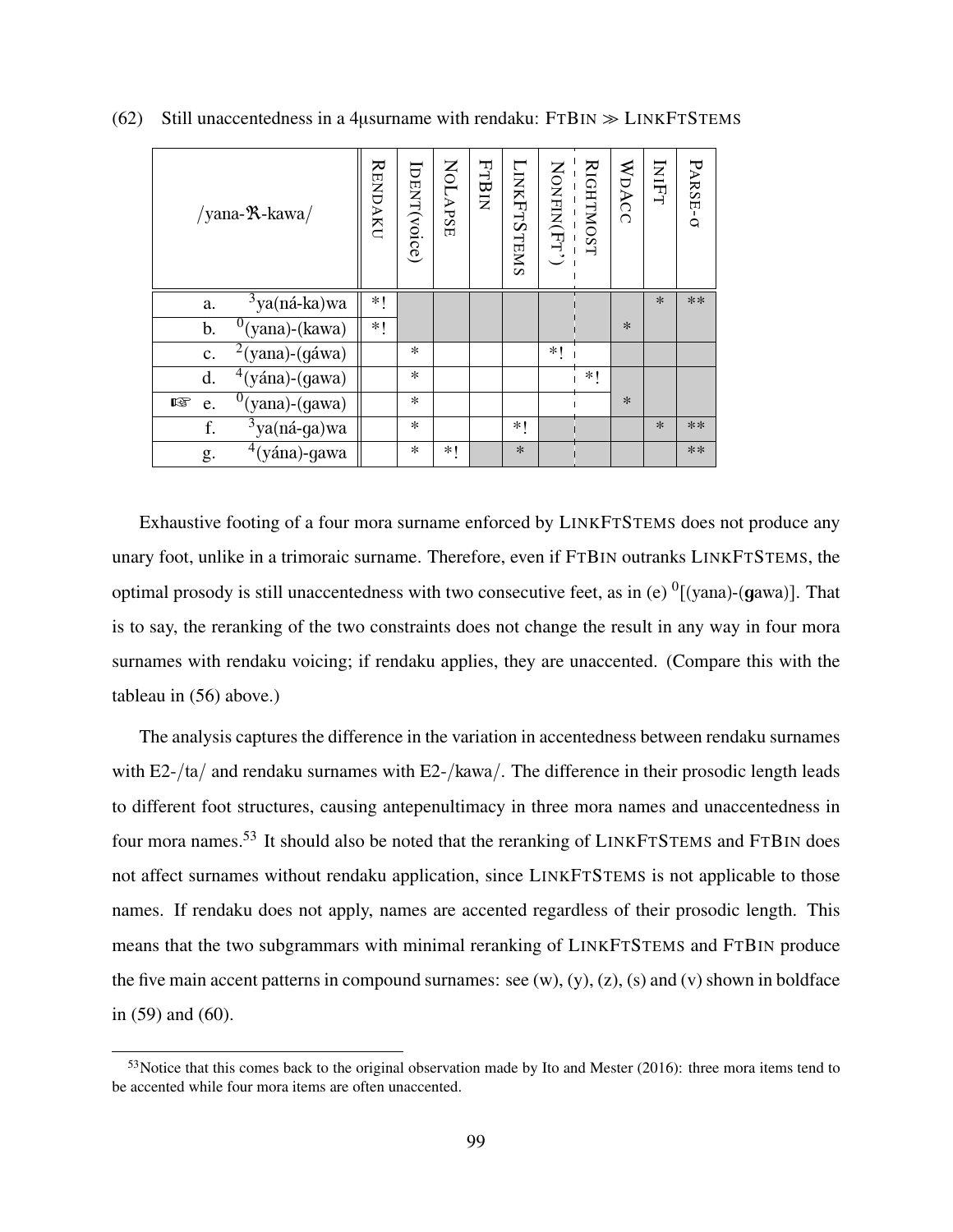To summarize, Ito and Mester's (2016) stem accent grammar with the addition of one constraint LINKFTSTEMS and reranking of two constraints can not only account for the rendaku-accent correlation but also derive the five most common accent patterns in compound surnames.

### 3.4.6 Deriving rarer patterns: E2-specific constraints

As can be seen in the tables in (59) and (60), there are also rarer accent patterns. For example, three mora and four mora surnames can be unaccented despite having no rendaku voicing, as in  $<sup>0</sup>$ [naka-ta] 'center-paddy' and  $<sup>0</sup>$ [isi-kawa] 'stone-river,' and four mora surnames can be accented</sup></sup> despite showing rendaku voicing, as in <sup>3</sup>[naká-gawa] 'center-river.' Deriving these rarer patterns involves the addition of a few constraints and reranking.

Let us first tackle the unaccented patterns in surnames without rendaku. Following the analysis of unaccentedness given so far, we expect the foot structures of those unaccented surnames to be  ${}^{0}$ [(naka)-(ta)] and  ${}^{0}$ [(isi)-(kawa)] with exhaustive footing. In the case of a four mora surname, simple reranking of two constraints can derive such prosody. Recall that Ito and Mester's (2016) unaccented system with the ranking  $INIFT \gg WDACC$  predicts four mora stems to be unaccented. Although the default ranking for compound surnames is  $WDACC \gg INIFT$ , I argue that the ranking is reversed in a subgrammar which generates rarer surnames.<sup>54</sup> This grammar is illustrated with the tableau in (63), which derives unaccented  $\frac{0}{\text{[}}\text{(isi)-(kawa)}\text{]}$  'stone-river.'

<sup>&</sup>lt;sup>54</sup>This may also be accounted for by lexically-indexed constraints (see e.g. Pater 2007). Also see below for E2specific foot requirement constraints.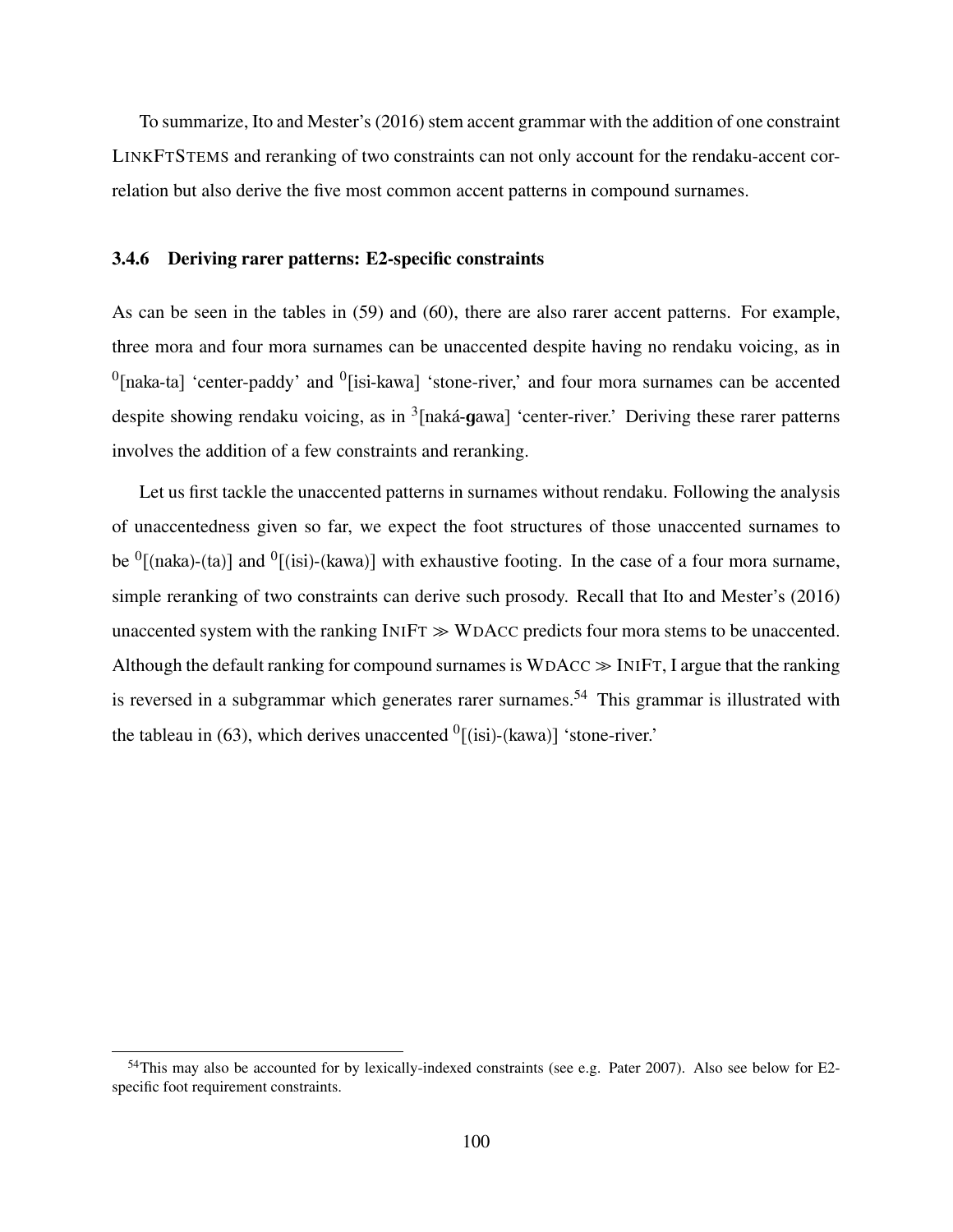| /isi- $\mathcal{R}$ -kawa/         | [DENT(voice) | <b>RENDAKU</b> | <b>NOLAPSE</b> | LINKFTSTEMS | <b>FTBIN</b> | NONFIN(Fr) | <b>RIGHTMOST</b> | INIFT  | WDACC  | PARSE-0 |
|------------------------------------|--------------|----------------|----------------|-------------|--------------|------------|------------------|--------|--------|---------|
| $3i$ (sí-ga)wa<br>a.               | *!           |                |                | $\ast$      |              |            |                  | $\ast$ |        | **      |
| $0$ (isi)-(gawa)<br>b.             | *!           |                |                |             |              |            |                  |        | $\ast$ |         |
| $2$ (isi)-(káwa)<br>$\mathbf{c}$ . |              | $\ast$         |                |             |              | *1         |                  |        |        |         |
| $4$ (isi)-(kawa)<br>d.             |              | $\ast$         |                |             |              |            | *1               |        |        |         |
| $0$ (isi)-(kawa)<br>rg.<br>e.      |              | $\ast$         |                |             |              |            |                  |        | $\ast$ |         |
| $3$ i(sí-ka)wa<br>f.               |              | $\ast$         |                |             |              |            |                  | *1     |        | **      |
| $4$ (isi)-kawa<br>g.               |              | $\ast$         | *1             |             |              |            |                  |        |        | **      |

(63) Unaccentedness in a 4 $\mu$  surname with no rendaku: INIFT  $\gg$  WDACC

However, the reranking analysis cannot simply be extended to three mora surnames. As is shown by Ito and Mester (2016), their stem accent grammar with the INIFT  $\gg$  WDACC ranking derives antepenultimacy in three mora items. As can be seen in (64), it wrongly predicts antepenultimate accent in those rarer surnames under discussion, which we want to be unaccented.

(64) Antepenultimacy for the 3µ No rendaku-Unaccented type (wrong prediction)

| /naka- $\mathcal{R}$ -ta/                        | [DENT(voice) | <b>RENDAKU</b> | NOLAPSE | <b>LINKFTSTEMS</b> | FTBIN  | NONFIN(Fr') | <b>RIGHTMOST</b> | INIFT  | WDACC  | PARSE-0 |
|--------------------------------------------------|--------------|----------------|---------|--------------------|--------|-------------|------------------|--------|--------|---------|
| $3$ (náka)-da<br>a.                              | $*!$         |                |         | $\ast$             |        |             |                  |        |        | $\ast$  |
| $\overline{0}$ (naka)-(da)<br>b.                 | $*!$         |                |         |                    | $\ast$ |             |                  |        | $\ast$ |         |
| $\frac{1}{\text{(naka)-(tá)}}$<br>$\mathbf{C}$ . |              | *              |         |                    | *1     | $\ast$      |                  |        |        |         |
| $\sqrt[3]{\text{náka}}$ -(ta)<br>d.              |              | $\ast$         |         |                    | $*!$   |             | $\ast$           |        |        |         |
| $\sqrt[0]{\text{naka}}$ -(ta)<br>☺<br>e.         |              | *              |         |                    | $*!$   |             |                  |        | $\ast$ |         |
| $^{2}$ na(ká-ta)<br>f.                           |              | $\ast$         |         |                    |        | $*1$        |                  | $\ast$ |        | $\ast$  |
| $^{0}$ (naka)-ta<br>g.                           |              | $\ast$         |         |                    |        |             |                  |        | *!     | $\ast$  |
| $\overline{\frac{3}{3}}$ (náka)-ta<br>rð.<br>h.  |              | $\ast$         |         |                    |        |             |                  |        |        | $\ast$  |

To solve the problem, I propose that there are E2-specific foot requirement constraints. That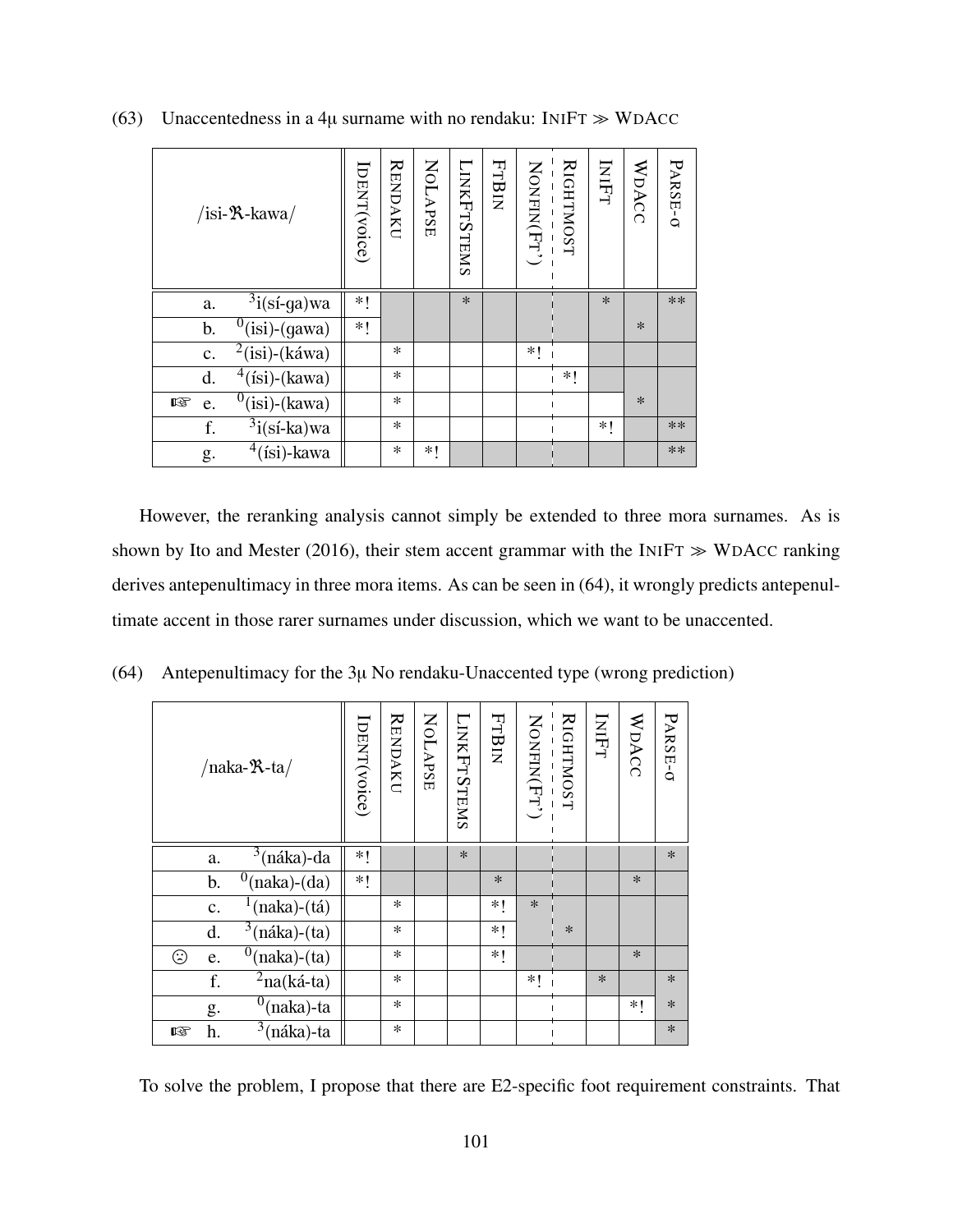is, a constraint that requires a morpheme to be parsed into a foot is indexed with each morpheme appearing as  $E2<sup>55</sup>$  These E2-parsing constraints, when operative, cause exhaustive footing of a compound surname. In the case of unaccented non-rendaku surnames with E2-/ta/, the following constraint is at work.

(65) PARSE-/ta/:

The E2-morpheme /ta/ must project its own foot.

Although the constraint may seem somewhat ad hoc by itself, there is a motivation for proposing a family of E2-specific foot requirement constraints of this type. One of the recurring problems in accentuation (as well as rendaku application) in compound surnames is that the phenomenon is very much affected by the idiosyncrasy of  $E2$  morphemes.<sup>56</sup> For example, certain  $E2$  morphemes such as /kuti/ 'entrance' almost always make the surname they occur in accented (regardless of rendaku) (e.g. <sup>3</sup>[tá-guti] 'paddy-entrance,' <sup>3</sup>[yamá-guti] 'mountain-entrance'), while others such as /sawa/ 'mountain stream, swamp' make the surname they occur in unaccented (regardless of rendaku) (e.g.  $\left[0.0\right]$ -sawa] 'big-stream,'  $\left[0.0\right]$  'black-stream'). It is easy to state that the latter type of morpheme is specified to be unaccented (or more precisely, cause deaccenting) as in previous studies (see Zamma 2005). However, that seems to undermine Ito and Mester's (2016) original claim that unaccentedness is derived from a specific prosodic structure, which the analysis shown here relies on. Instead, I propose that there are constraints which require specifically those morphemes to be parsed into a foot and that such constraints are ranked relatively high in the grammar. As a result, surnames with those morphemes have exhaustive footing, which leads to unaccentedness (e.g.  $\rm ^{0}[(oo)$ -(sawa)],  $\rm ^{0}[(kuro)$ -(sawa)]).

Given the necessity of parsing requirement constraints for these deaccenting E2 morphemes, it seems reasonable to posit the same type of constraint for /ta/. I argue that, in one of the subgram-

<sup>&</sup>lt;sup>55</sup>In Section 5.3.3, I propose that there are constraints specific to each E2 morpheme and even constraints specific to each compound. For the original proposal of such word-specific constraints, see Moore-Cantwell and Pater (2016).

<sup>&</sup>lt;sup>56</sup>The same is true for accent and rendaku in regular compounds. For accent, seeKubozono (1995, 1997), and for rendaku, see Rosen (2001, 2016) among others.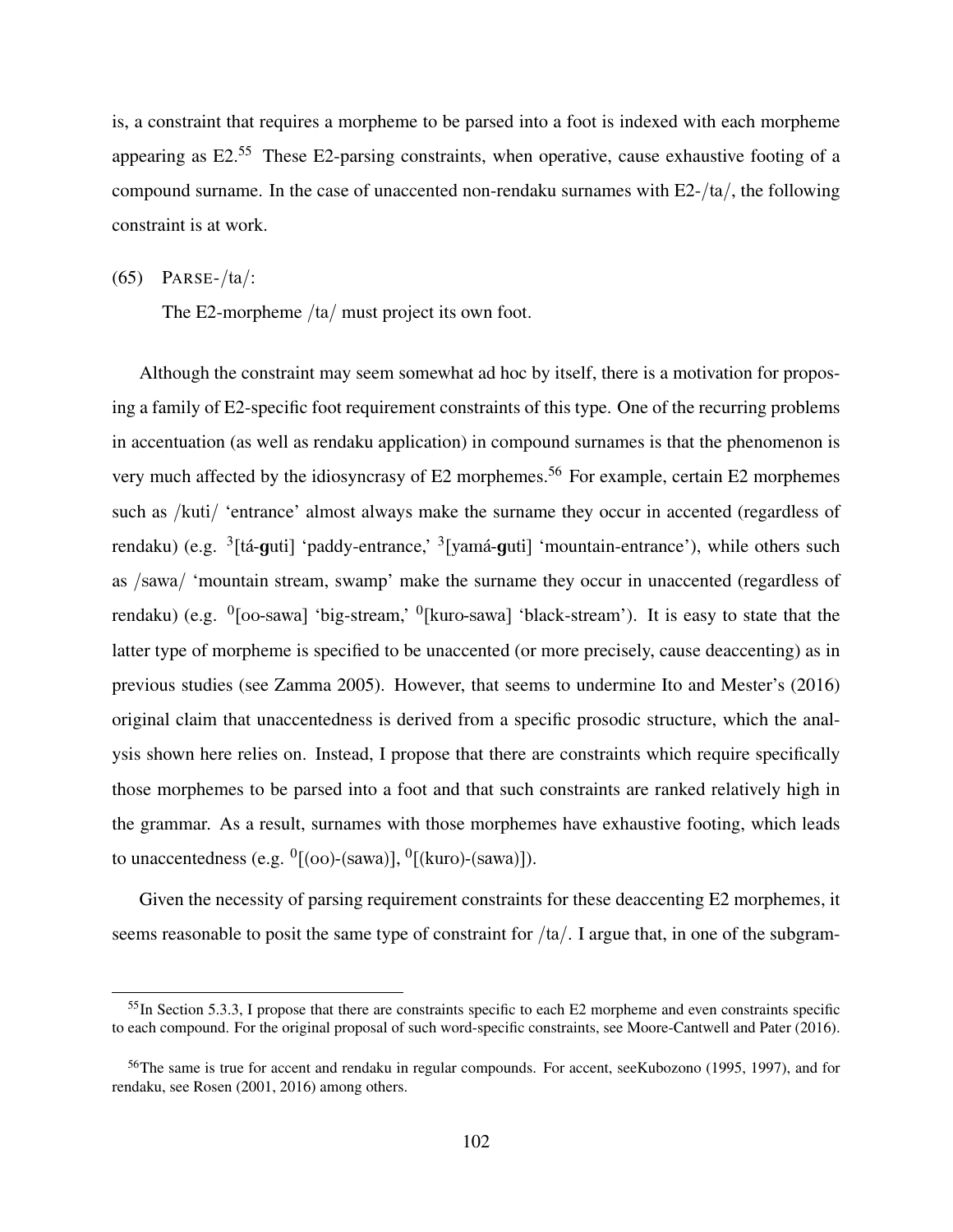mars, PARSE-/ta/ is ranked above FTBIN. The grammar now produces the correct unaccented  $<sup>0</sup>$ [(naka)-(ta)] 'center-paddy,' as is illustrated in (66) below. (In this case, the ranking of WDACC</sup> and INIFT does not matter, and I use the default  $WDACC \gg INIFT$  ranking.)

| /naka- $\mathcal{R}$ -ta/                        | IDENT(voice) | <b>RENDAKU</b> | NOLAPSE | <b>LINKFTSTEMS</b> | $PARSE$ -/ta | FTBIN  |        | RIGHTMOST<br>----------<br>NONFIN(FT') | WDACC  | INIFT  | PARSE-o |
|--------------------------------------------------|--------------|----------------|---------|--------------------|--------------|--------|--------|----------------------------------------|--------|--------|---------|
| $\sqrt[3]{\text{náka}}$ -da<br>a.                | $*!$         |                |         | $\ast$             | $\ast$       |        |        |                                        |        |        | $\ast$  |
| $^{0}$ (naka)-(da)<br>b.                         | $*!$         |                |         |                    |              | $\ast$ |        |                                        | $\ast$ |        |         |
| $\frac{1}{\text{(naka)-(tá)}}$<br>$\mathbf{c}$ . |              | $\ast$         |         |                    |              | $\ast$ | *!     |                                        |        |        |         |
| $3$ (náka)-(ta)<br>d.                            |              | $\ast$         |         |                    |              | $\ast$ |        | $*!$                                   |        |        |         |
| $0$ (naka)-(ta)<br>隐<br>e.                       |              | $\ast$         |         |                    |              | $\ast$ |        |                                        | $\ast$ |        |         |
| $2$ na(ká-ta)<br>f.                              |              | $\ast$         |         |                    | $*!$         |        | $\ast$ |                                        |        | $\ast$ | $\ast$  |
| $\overline{0}$ (naka)-ta<br>g.                   |              | $\ast$         |         |                    | ∗!           |        |        |                                        | $\ast$ |        | $\ast$  |
| $3$ (náka)-ta<br>h.                              |              | $\ast$         |         |                    | *!           |        |        |                                        |        |        | $\ast$  |
| $\overline{0}$ naka-(ta)<br>i.                   |              | $\ast$         | $*!*$   |                    |              | $\ast$ |        |                                        |        | $\ast$ | **      |

(66) Unaccentedness in a  $3\mu$  surname with no rendaku (rare pattern)

The high-ranking PARSE-/ta/ ensures that the morpheme /ta/ is parsed into a foot. This causes exhaustive footing of the entire name and derives unaccentedness, as in (e)  $\frac{0}{\text{[(naka)-(ta)]}}$ .

It should be noted that PARSE-/ta/ is usually ranked lower than FTBIN (i.e. in other nonrendaku subgrammars), and does not affect the regular antepenultimacy accentuation in three mora surnames with no rendaku; see (57). Also note that since the constraint is specially about parsing of  $/ta/$ , it does not affect the result in  $/kawa/$ -surnames. Incidentally, now that we have E2specific parsing constraints, the unaccented pattern in four mora surnames without rendaku shown in (63) can also be derived by ranking the constraint PARSE-/kawa/ relatively high (crucially above WDACC) in the grammar, instead of reranking WDACC and INIFT. For our purposes here, the two analyses seem equivalent. However, in order to minimize the ranking possibilities of the general constraints on accent (see the discussion below), I argue that unaccentedness in nonrendaku surnames with /kawa/ is actually derived from the ranking  $PARSE - /kawa / \gg WDACC$ .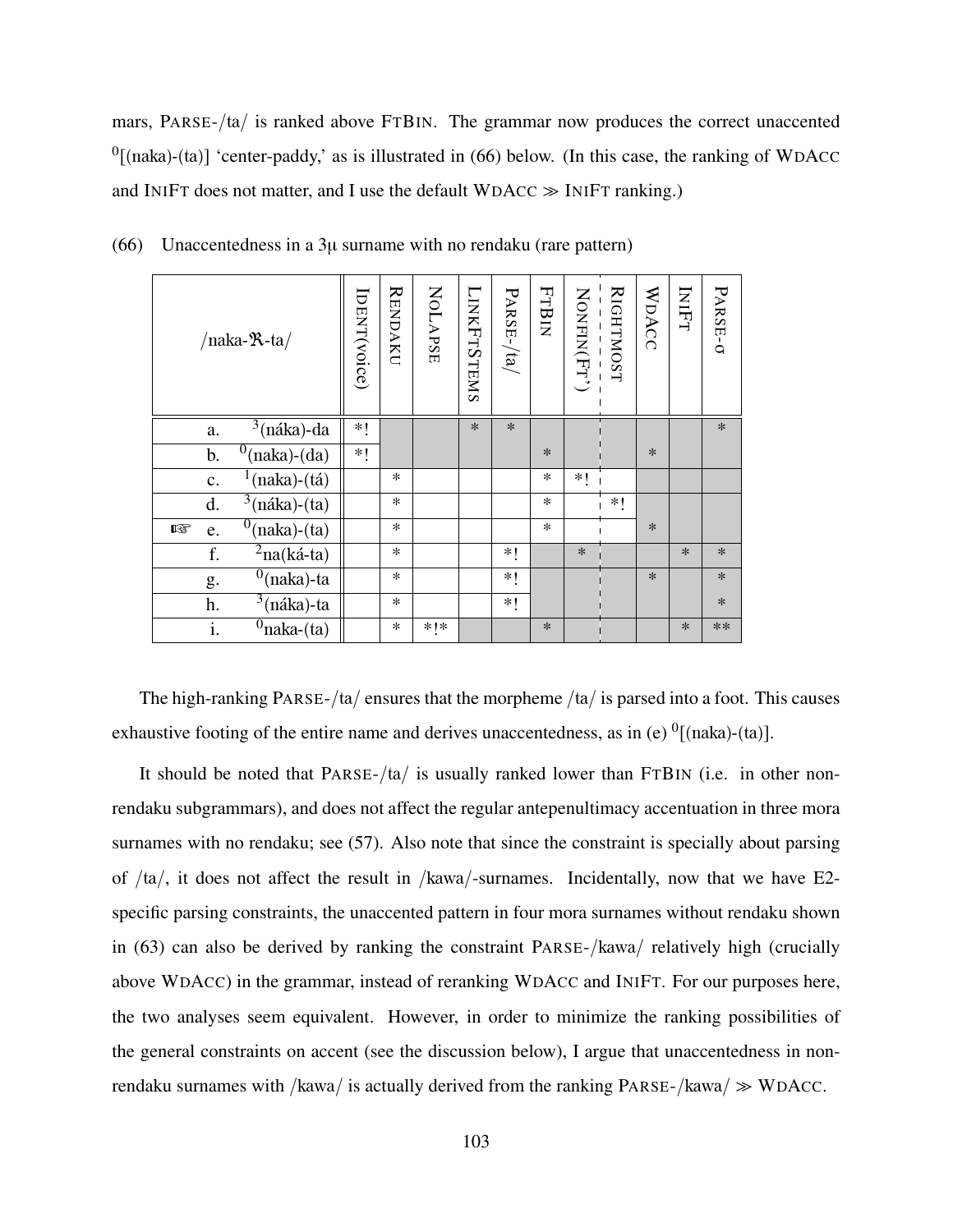The only pattern that is left now is the 4 $\mu$  Rendaku-Accented type shown in (u) in table (60); some four mora surnames are accented even though they show rendaku, as in  $\rm{^3[naká-gawa]}$  'centerriver.' Deriving antepenultimate accent in such names poses a new challenge. Recall that the basic grammar proposed above produces unaccentedness in four mora rendaku names; see (56) and (62). The grammar thus makes the wrong prediction for surnames of the 4µ Rendaku-Accented type, as shown in  $(67)$ .

| $/naka-R-kawa/$                               | <b>RENDAKU</b> | IDENT(voice) | <b>NOLAPSE</b> | <b>LINKFTSTEMS</b> | FTBIN | NONFIN(Fr') | <b>RIGHTMOST</b> | WDACC  | INIFT  | PARSE-O |
|-----------------------------------------------|----------------|--------------|----------------|--------------------|-------|-------------|------------------|--------|--------|---------|
| $3$ na(ká-ka)wa<br>a.                         | *1             |              |                |                    |       |             |                  |        | $\ast$ | **      |
| $^{0}$ (naka)-(kawa)<br>b.                    | *!             |              |                |                    |       |             |                  | $\ast$ |        |         |
| $\sqrt[2]{2(naka)}$ -(gáwa)<br>c.             |                | $\ast$       |                |                    |       | *1          |                  |        |        |         |
| $\sqrt[4]{naka}$ -(gawa)<br>d.                |                | $\ast$       |                |                    |       |             | $*$              |        |        |         |
| $'(\text{naka})$ - $(\text{gawa})$<br>隐<br>e. |                | $\ast$       |                |                    |       |             |                  | $\ast$ |        |         |
| <sup>3</sup> na(ká-ga)wa<br>f.<br>☺           |                | $\ast$       |                | ∗∣                 |       |             |                  |        | $\ast$ | $**$    |
| $4$ (náka)-gawa<br>g.                         |                | $\ast$       | *1             | $\ast$             |       |             |                  |        |        | $**$    |

(67) Unaccentedness for the 4µ Rendaku-Accented type (wrong prediction)

I have proposed that LINKFTSTEMS can be ranked lower than FTBIN as one of the ranking possibilities.<sup>57</sup> The violation profiles of the candidates in  $(67)$  above suggest that, if LINKFTSTEMS could further be demoted all the way below WDACC, the desired candidate (f)  $[na(ka-ga)wa]$ would win. This, however, does not seem to be the right move. In accordance with basic assumptions of variable constraint rankings in a single language, allowing LINKFTSTEMS to be below WDACC means that the constraints in between (i.e. FTBIN, NONFIN(FT') and RIGHTMOST) could also be variably ranked with respect to each other. (In terms of constraint weights, they have similar weights.) This produces a lot of ranking possibilities, some of which even generate

<sup>&</sup>lt;sup>57</sup>This explains the abundance of the  $3\mu$  Rendaku-Accented type (e.g.  $^{0}$ [(háma)-da]) without affecting the general unaccented pattern of the four mora rendaku surnames. See Section 3.4.5 and tableaux (61) and (62).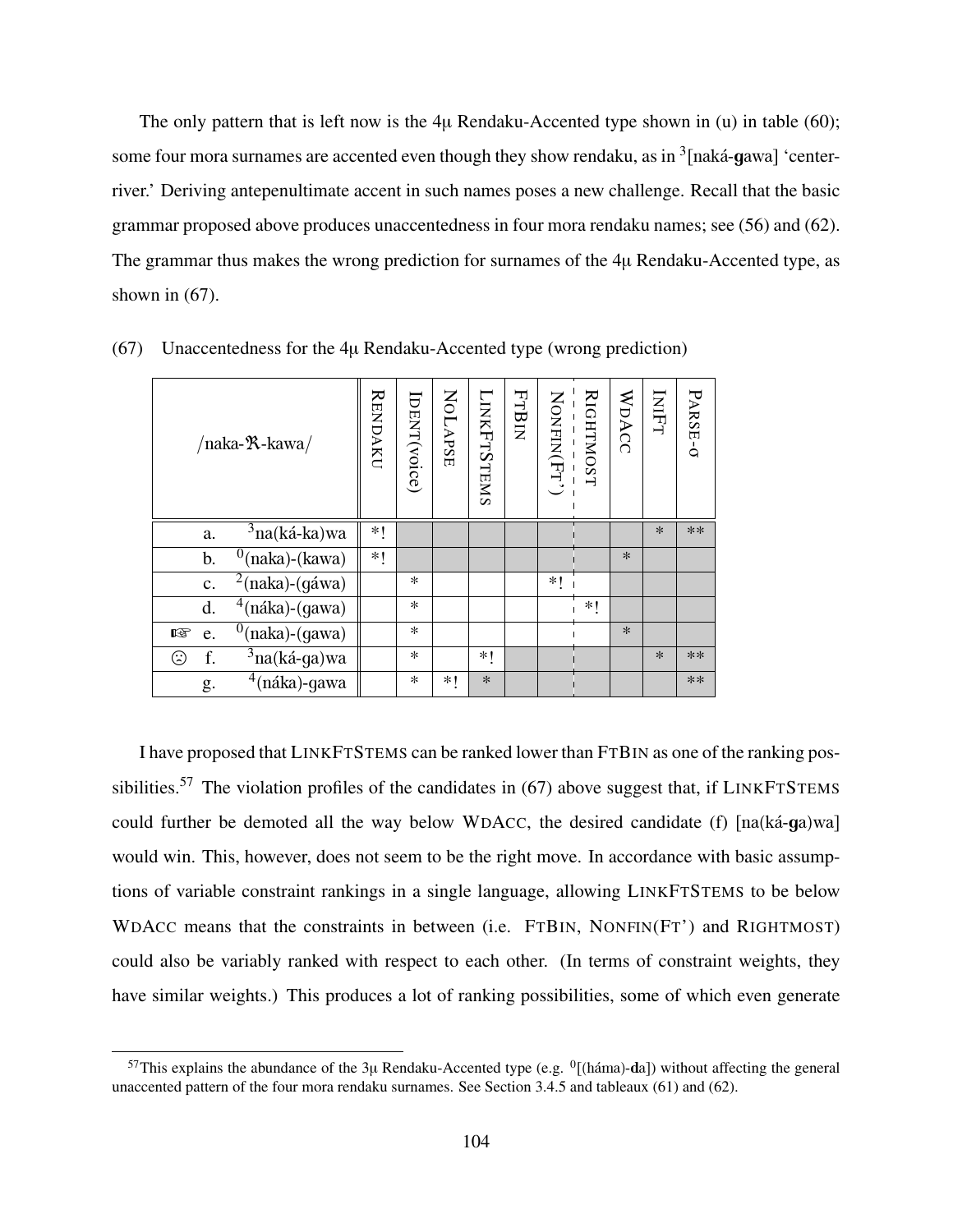unattested accent patterns in surnames, such as preantepenultimate  $*^4$  [(náka)-(yama)], penultimate  $*^2$ [(naka)-(yáma)] and final  $*^1$ [(naka)-(nó)]. We thus want to keep ranking possibilities minimal.

As a possible solution to the problem, I propose to split LINKFTSTEMS by E2-morphemes. That is, there are E2-specific versions of LINKFTSTEMS, as shown in (68) and (69).

(68) LINKFOOTEDSTEMS-/ta/:

A phonological exponent of a linking morpheme must occur between E1-stem projecting its own foot and E2-/ta/ projecting its own foot.

(69) LINKFOOTEDSTEMS-/kawa/: A phonological exponent of a linking morpheme must occur between E1-stem projecting its own foot and E2-/kawa/ projecting its own foot.

I argue that the version of LINKFTSTEMS we have seen so far is actually LINKFTSTEMS- /ta/. As shown above, it is variably ranked with FTBIN, but crucially, it is ranked above WDACC. LINKFOOTEDSTEMS-/kawa/, on the other hand, is ranked somewhat lower. By default, it is still ranked right above WDACC, but for certain rare names, the ranking can be reversed (i.e. WDACC ≫ LINKFOOTEDSTEMS-/kawa/)). This grammar now derives antepenultimate accent in a four mora surname with rendaku, as in  $\frac{3}{2}$ [na(ká-ga)wa], as is illustrated in (70).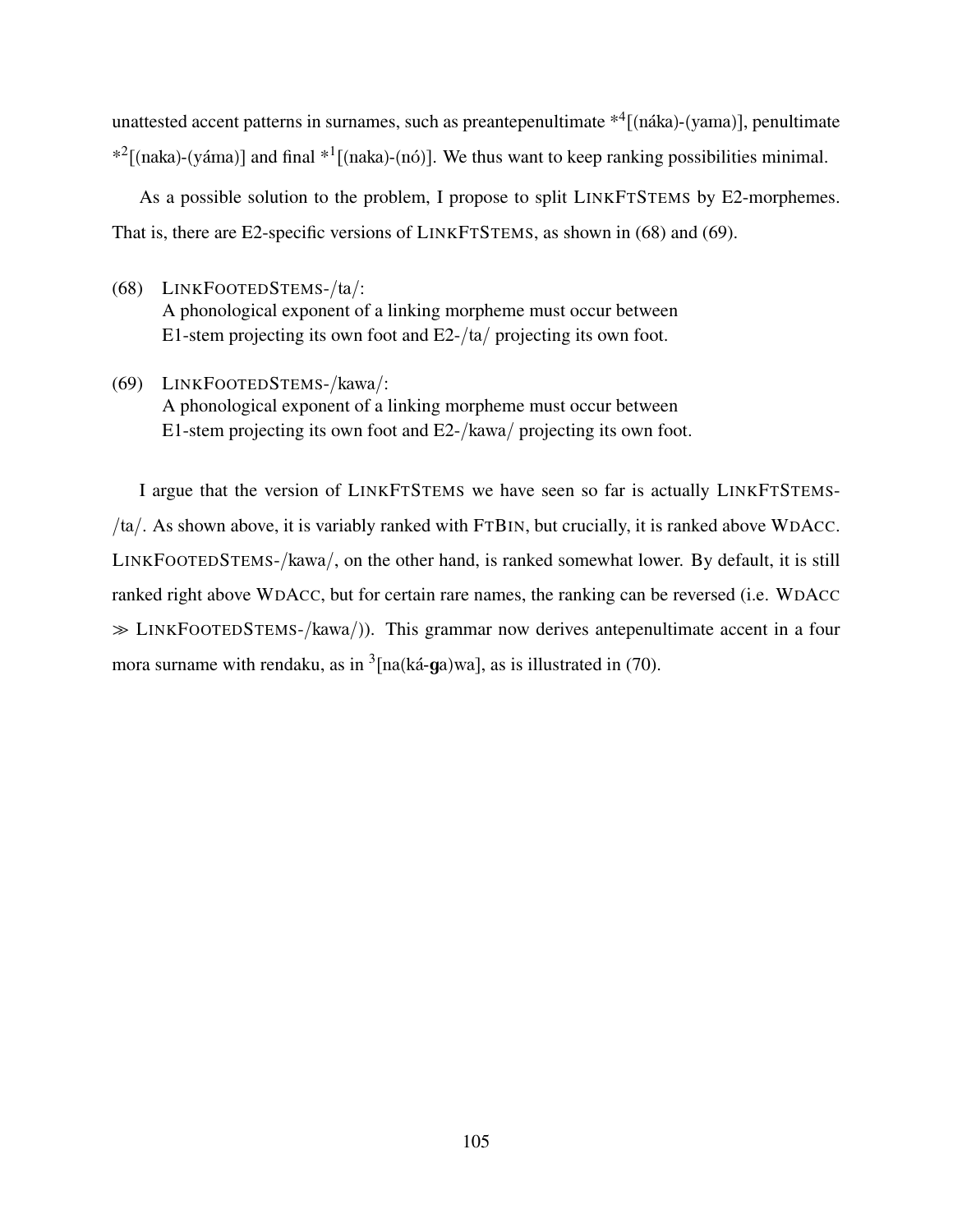| /naka- <sup>9</sup> X-kawa/                   | <b>RENDAKU</b> | IDENT(voice) | NOLAPSE | $LKFTSTEMS-/ta$ | <b>FTBIN</b> | NONFIN(Fr') | <b>RIGHTMOST</b> | WDACC  | LKFTSTEMS-<br>$\rm \langle kawa \rangle$ | INIFT  | PARSE-0 |
|-----------------------------------------------|----------------|--------------|---------|-----------------|--------------|-------------|------------------|--------|------------------------------------------|--------|---------|
| $3$ na(ká-ka)wa<br>a.                         | $*$            |              |         |                 |              |             |                  |        |                                          | $\ast$ | **      |
| (naka)-(kawa)<br>b.                           | *!             |              |         |                 |              |             |                  | $\ast$ |                                          |        |         |
| $\sqrt[2]{2}$ (naka)-(gáwa)<br>$\mathbf{c}$ . |                | $\ast$       |         |                 |              | *1          |                  |        |                                          |        |         |
| $4$ (náka)-(gawa)<br>d.                       |                | $\ast$       |         |                 |              |             | *1               |        |                                          |        |         |
| $^{0}$ (naka)-(gawa)<br>e.                    |                | $\ast$       |         |                 |              |             |                  | ∗∣     |                                          |        |         |
| $\overline{3}$ na(ká-ga)wa<br>f.<br>隐         |                | $\ast$       |         |                 |              |             |                  |        | $\ast$                                   | $\ast$ | **      |
| $4$ (náka)-gawa<br>g.                         |                | $\ast$       | *1      |                 |              |             |                  |        | $\ast$                                   |        | $**$    |

(70) Antepenultimacy in a 4µ surname with rendaku (rare pattern)

LINKFTSTEMS-/ta/ is not relevant to the foot structures of /kawa/-surnames. Since WDACC outranks LINKFTSTEMS-/kawa/, it is better to have accent at the cost of violatingLINKFTSTEMS- /kawa/, and (f)  $\frac{3}{2}$ [na(ká-ga)wa] is the winner.

As stated above, LINKFTSTEMS-/kawa/ usually outranks WDACC. With this ranking, the grammar still generates the default unaccented pattern for four mora surnames with rendaku. For thoroughness, this is shown in the tableau in (71) with the name of the Rendaku-Unaccented type  $^{0}$ [(yana)-(gawa)] 'willow river.'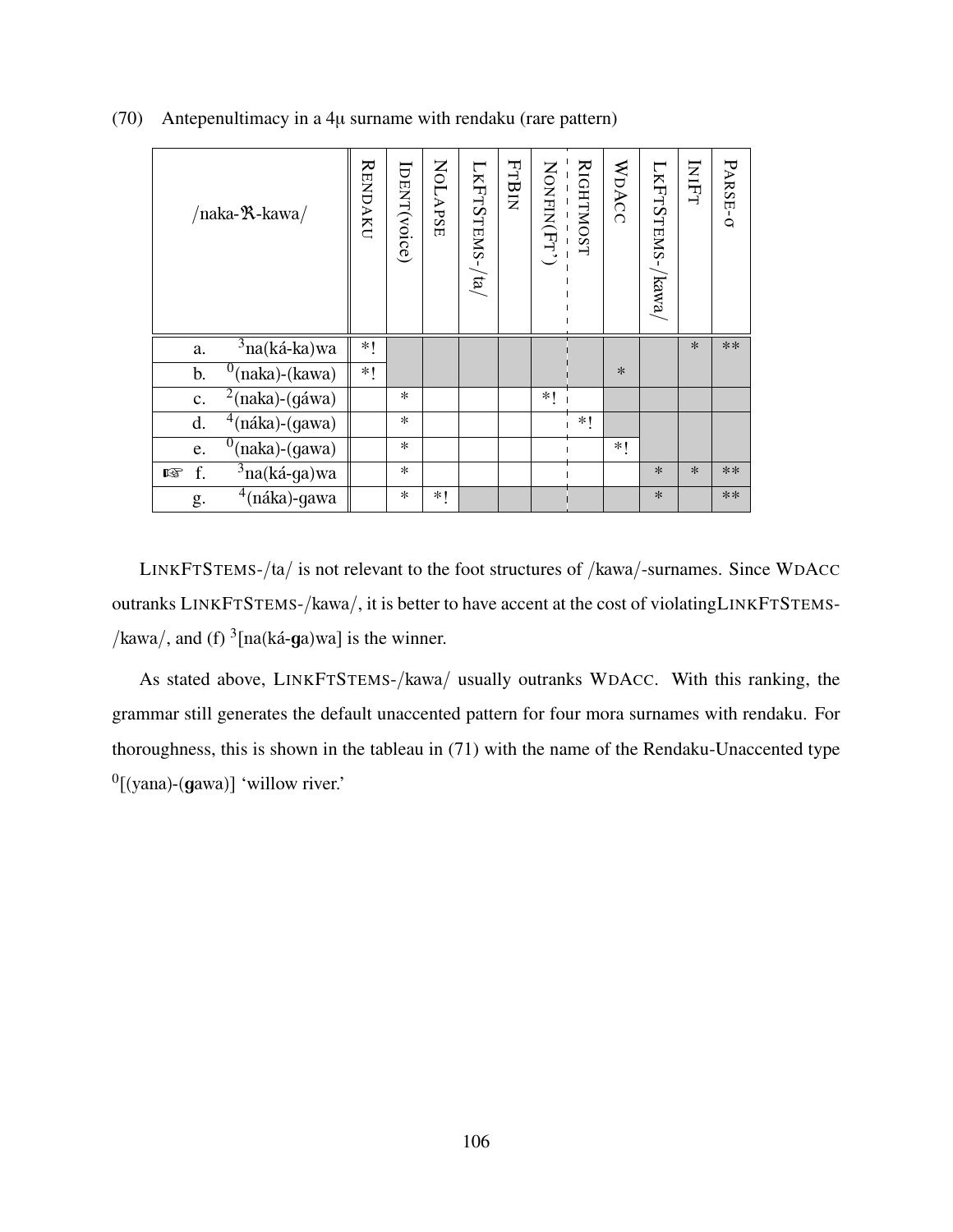| /yana- $\mathcal{R}$ -kawa/                   | <b>RENDAKU</b> | IDENT(voice) | NOLAPSE | $L$ KFTSTEMS-/ta/ | FrBIN | $\text{NonFIN}(\text{Fr}^\prime)$ | RIGHTMOST | LKFTSTEMS-/kawa | WDACC  | INIFT  | PARSE-O |
|-----------------------------------------------|----------------|--------------|---------|-------------------|-------|-----------------------------------|-----------|-----------------|--------|--------|---------|
| $3$ ya(ná-ka)wa<br>a.                         | $*!$           |              |         |                   |       |                                   |           |                 |        | $\ast$ | **      |
| $0$ (yana)-(kawa)<br>b.                       | $*!$           |              |         |                   |       |                                   |           |                 | $\ast$ |        |         |
| $\sqrt[2]{2}$ (yana)-(gáwa)<br>$\mathbf{c}$ . |                | ∗            |         |                   |       | $*$                               |           |                 |        |        |         |
| $4$ (yána)-(gawa)<br>d.                       |                | $\ast$       |         |                   |       |                                   | $*1$      |                 |        |        |         |
| $\overline{^{0}}$ (yana)-(gawa)<br>隐<br>e.    |                | $\ast$       |         |                   |       |                                   |           |                 | $\ast$ |        |         |
| $\sqrt[3]{3}$ ya(ná-ga)wa<br>f.               |                | $\ast$       |         |                   |       |                                   |           | $*!$            |        | $\ast$ | **      |
| $4(yána)$ -gawa<br>g.                         |                | $\ast$       | *1      |                   |       |                                   |           | $\ast$          |        |        | **      |

(71) Default unaccentedness in a 4µ surname with rendaku (basic pattern)

This only involves minimal reranking of LINKFTSTEMS-/kawa/ and WDACC, and most importantly, WDACC is always outranked by NONFIN(FT') and RIGHTMOST, which ensures that the location of the accent is antepenult, and not any other position. The proposal is still compatible with all the other analyses of the common patterns proposed above, and does not overgenerate unattested accent patterns. One may think that the analysis in the end resorts to lexical specifications (or lexically-specific constraints) in order to capture differences between /ta/-surnames and /kawa/-surnames. Note, however, that it still does not completely undermine the claim I made earlier about their difference in general accentuation. I have shown that reranking of LINKFTSTEMS and FTBIN accounts for the variation in accentedness in /ta/-surnames with rendaku voicing (e.g.  $<sup>0</sup>$ [yama-da] vs.  $<sup>3</sup>$ [háma-da]). (See Section 3.4.5.) Although the constraint itself is now specific</sup></sup> to the morpheme /ta/, the variation arises specifically because /ta/-surnames are three mora long (and it would not occur with four mora /kawa/-surnames).

Splitting LINKFTSTEMS according to E2 morphemes is stipulative. However, once we try to account for the accent patterns of surnames in general, it looks reasonable to say that different E2 morphemes violate the footing requirement of rendaku application expressed here by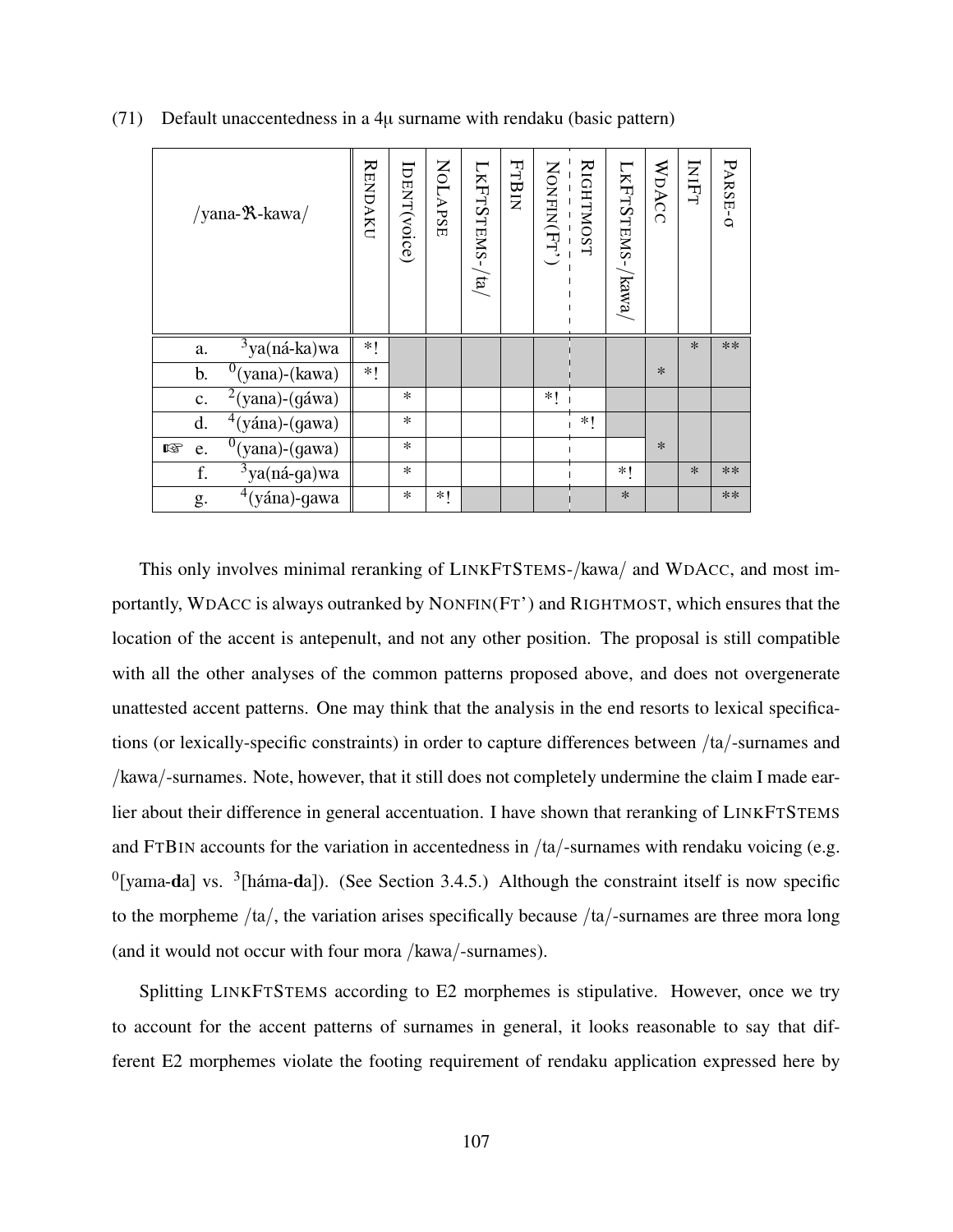LINKFTSTEMS in a different manner (supposing it is a legitimate constraint). As stated above, some E2 morphemes such as /kuti/ 'entrance' almost always make the surname they occur in accented while also triggering rendaku (e.g. <sup>3</sup>[yamá-guti] 'mountain-entrance'). Zamma (2005) proposes that these E2 morphemes are specified to be [+accent]. This putative [+accent] feature does not seem to be linked to any of the actual prosodic structure of the input (e.g. not /kúti/, /kutí/, etc.), since it is always realized on a syllable in E1 (e.g.  $\frac{3}{2}$ [yamá-guti]). A reasonable interpretation, then, would be that it is a kind of floating feature associated with E2-morphemes, and that the position it falls on is determined by the grammar. Using the stem accent grammar with general LINKFTSTEMS I proposed above, let us see whether this accent specification can correctly derive surnames that are always accented. The grammar is shown in (72). I assume that there is a high-ranked constraint like REALIZEACCENT, which requires a floating [+accent] feature to be realized in the output. Note that the LINKFTSTEMS constraint is the general version that operates on any E2 morphemes.

| /yama- $\mathcal{R}$ -kuti[+acc.]/         | REALIZEACENT | <b>RENDAKU</b> | IDENT(voice) | NOLAPSE | <b>LINKFTSTEMS</b> | FTBIN | NONFIN(Fr) | <b>RIGHTMOST</b> | WDACC  | INIFT  | PARSE-O |
|--------------------------------------------|--------------|----------------|--------------|---------|--------------------|-------|------------|------------------|--------|--------|---------|
| $\overline{\frac{3}{3}}$ ya(má-ku)ti<br>a. |              | *1             |              |         |                    |       |            |                  |        | $\ast$ | **      |
| $^{0}$ (yama)-(kuti)<br>b.                 | *1           | $\ast$         |              |         |                    |       |            |                  | $\ast$ |        |         |
| $2$ (yama)-(gúti)<br>rð.<br>$\mathbf{C}$ . |              |                | *            |         |                    |       | $\ast$     |                  |        |        |         |
| $\frac{4}{3}$ (yáma)-(guti)<br>d.<br>隐     |              |                | $\ast$       |         |                    |       |            | $\ast$           |        |        |         |
| $^{0}$ (yama)-(guti)<br>e.                 | ∗!           |                | $\ast$       |         |                    |       |            |                  | $\ast$ |        |         |
| $3$ ya(má-gu)ti<br>f.<br>☺                 |              |                | $\ast$       |         | $*1$               |       |            |                  |        | $\ast$ | $**$    |
| $4$ (yáma)-guti<br>g.                      |              |                | *            | *1      | $\ast$             |       |            |                  |        |        | $**$    |

(72) Wrong accent patterns by a mere accent-specification

As can be seen, an analysis with accent specifications in E2 runs into a problem. If there is an idiosyncratic demand for accent realization, the grammar assigns accent to a surname but still respects LINKFTSTEMS if rendaku voicing is present. As a result, four-mora surnames re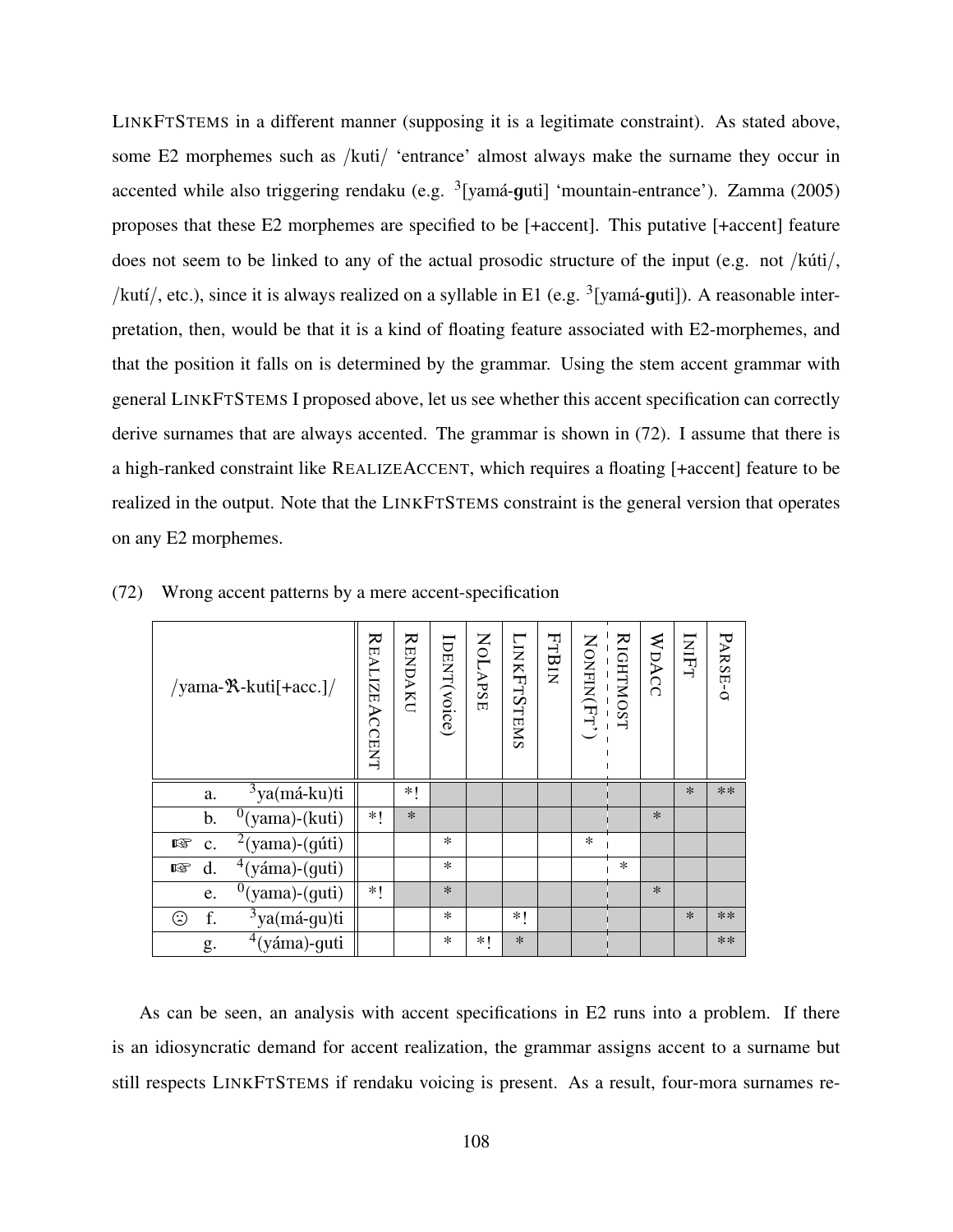ceive penultimate or preantepenultimate accent, a pattern which is never attested.<sup>58</sup> However, it seems unfavorable to completely abandon LINKFTSTEMS; it is well motivated by the raison d'être of rendaku voicing and an analysis based on the constraint captures the five main accent patterns of surnames, as we have seen above. I thus propose that those accenting E2 morphemes have no accent specification whatsoever in their underlying forms. Rather, it is low ranking of LINKFTSTEMS associated with those morphemes which cause the surnames they occur in to be always accented. For example, LINKFTSTEMS-/kuti/ is (always) ranked below WDACC, and thus rendaku surnames with /kuti/ are always accented with one trochaic foot and extrametricality, violating the prosodic requirement for rendaku application, as in <sup>3</sup>[ya(má-gu)ti]. This is illustrated in (73) below. (Due to limitations of space, I omit other E2-specific LINKFTSTEMS constraints such as LINKFTSTEMS-/ta/ and LINKFTSTEMS-/kawa/, but their presence does not affect the result of surnames with /kuti/.)

| /yama- $\mathcal{R}$ -kuti/             | <b>RENDAKU</b> | IDENT(voice) | NOLAPSE | FTBIN | NONFIN(Fr) | RIGHTMOST | WDACC  | LKFTSTEMS-/kuti | INIFT  | PARSE-O |
|-----------------------------------------|----------------|--------------|---------|-------|------------|-----------|--------|-----------------|--------|---------|
| $3$ ya(má-ku)ti<br>a.                   | $*!$           |              |         |       |            |           |        |                 | $\ast$ | **      |
| $\overline{0}$ (yama)-(kuti)<br>b.      | $*!$           |              |         |       |            |           | $\ast$ |                 |        |         |
| $2$ (yama)-(gúti)<br>$\mathbf{c}$ .     |                | *            |         |       | *1         |           |        |                 |        |         |
| $4$ (yáma)-(guti)<br>d.                 |                | $\ast$       |         |       |            | *1        |        |                 |        |         |
| $\sqrt[0]{\text{(yama)}}$ -(guti)<br>e. |                | *            |         |       |            |           | *1     |                 |        |         |
| $3$ ya(má-gu)ti<br>f.<br>rð.            |                | $\ast$       |         |       |            |           |        | $\ast$          | $\ast$ | **      |
| $4$ (yáma)-guti<br>g.                   |                | *            | *!      |       |            |           |        | $\ast$          |        | **      |

(73) Capturing accentuation by the low ranking of an E2-specific LINKFTSTEMS

<sup>&</sup>lt;sup>58</sup>One possible solution could be to somehow specify that the [+accent] feature in the E2 input falls on some specific position in a compound, such as on the last syllable of E1. Putting aside the question of whether such a specification is possible in phonological theory, it would miss the generalization that accent falls on the syllable containing the antepenultimate mora of the entire name. In the case of one mora accenting  $E2$ -morphemes such as /se/ 'riffle,' accent falls not on the last syllable of E1 but on the second-to-last syllable of E1 (e.g. [yáma-se] 'mountain-riffle').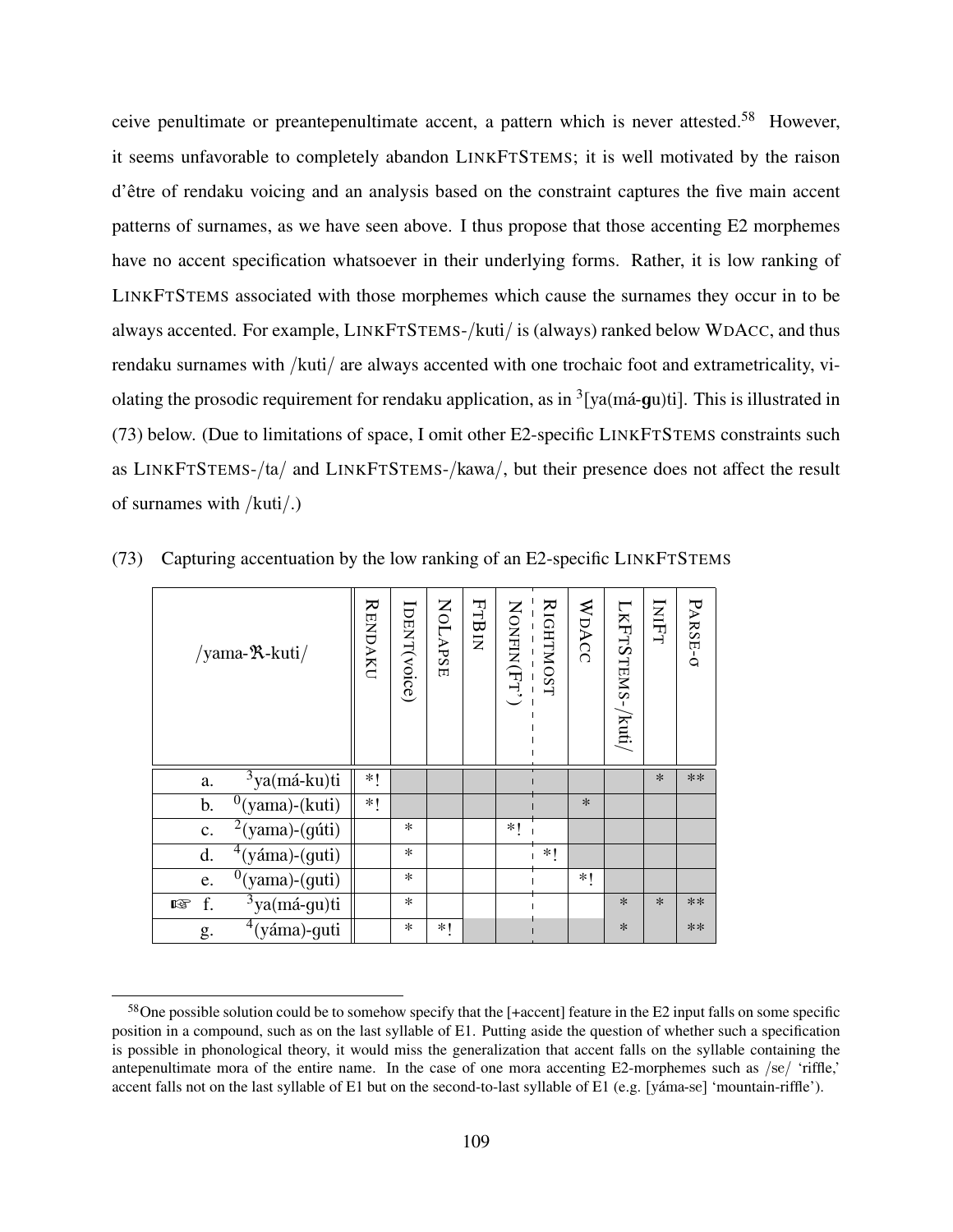As we see in the tableau, if LINKFTSTEMS for the E2 morpheme of the surname is ranked low, the grammar assigns the default antepenultimate accent. This analysis based on E2-specific LINKFTSTEMS accounts for the non-variability of the location of accent in surnames. The rankings of the basic constraints on accent, specifically NONFIN(FT'), RIGHTMOST and WDACC, are fixed, and the grammar only generates antepenultimate accent. Surnames with certain E2 morphemes are always accented even with the presence of rendaku voicing, not because they are specified to receive accent by lexical specifications in E2, but because they are not subject to the parsing requirement of rendaku and therefore undergo the default accentuation process.

The analysis can actually be extended to the accent patterns of non-rendaku surnames. There are E2 morphemes that almost never undergo rendaku and (almost) always cause the surname they occur in to be accented. Such morphemes include /sita/ 'bottom,' /tani/ 'valley,' /se/ 'riffle,'  $/saka/$  'slope' and so on (Zamma 2005).<sup>59</sup> Their accent behavior is already expected from the default constraint rankings which capture the rendaku-accent correlation; if no rendaku, accented. What remains to be explained is the fact that unaccentedness (almost) never arises in those surnames, unlike in surnames with /ta/ and /kawa/ which may occasionally be unaccented without rendaku (e.g.  $\left[0\right]$  <sup>0</sup>[naka-ta],  $\left[0\right]$ [isi-kawa]). I argue that the reason lies in the rankings of lexicallyspecific constraints. Recall that I have proposed E2-specific parsing constraints such as PARSE- /ta/ and PARSE-/kawa/ which could cause unaccentedness in non-rendaku surnames by requiring E2 morphemes to form an independent foot (e.g.  ${}^{0}$ [(naka)-(ta)],  ${}^{0}$ [(isi)-(kawa)]). I argue that PARSE constraints specific to the accenting E2-morphemes given above are ranked especially low and they never cause surnames with those morphemes to be unaccented. Again, accented surnames are not specified to be accented; they simply show the default antepenultimate pattern.

The analysis with E2-specific constraints proposed here suggests that a language learner must face a lot of constraints. As will be discussed in Chapter 5, such constraints are actually necessary in order to learn and produce the rendaku and accent patterns of surnames. As will be

 $59e.g.$ [yamá-sita] 'mountain-bottom,' <sup>3</sup>[naká-tani] 'center-valley,' <sup>3</sup>[íwa-se] 'rock(y)-riffle,' <sup>3</sup>[aká-saka] 'red-slope'; a few exceptions with variable pronunciations are  $\frac{0}{2}$ [mizu-tani]  $\sim \frac{3}{2}$ [mizú-tani] 'water-valley,' <sup>0</sup>[oo-saka]∼<sup>3</sup>[óo-saka] 'big-slope.'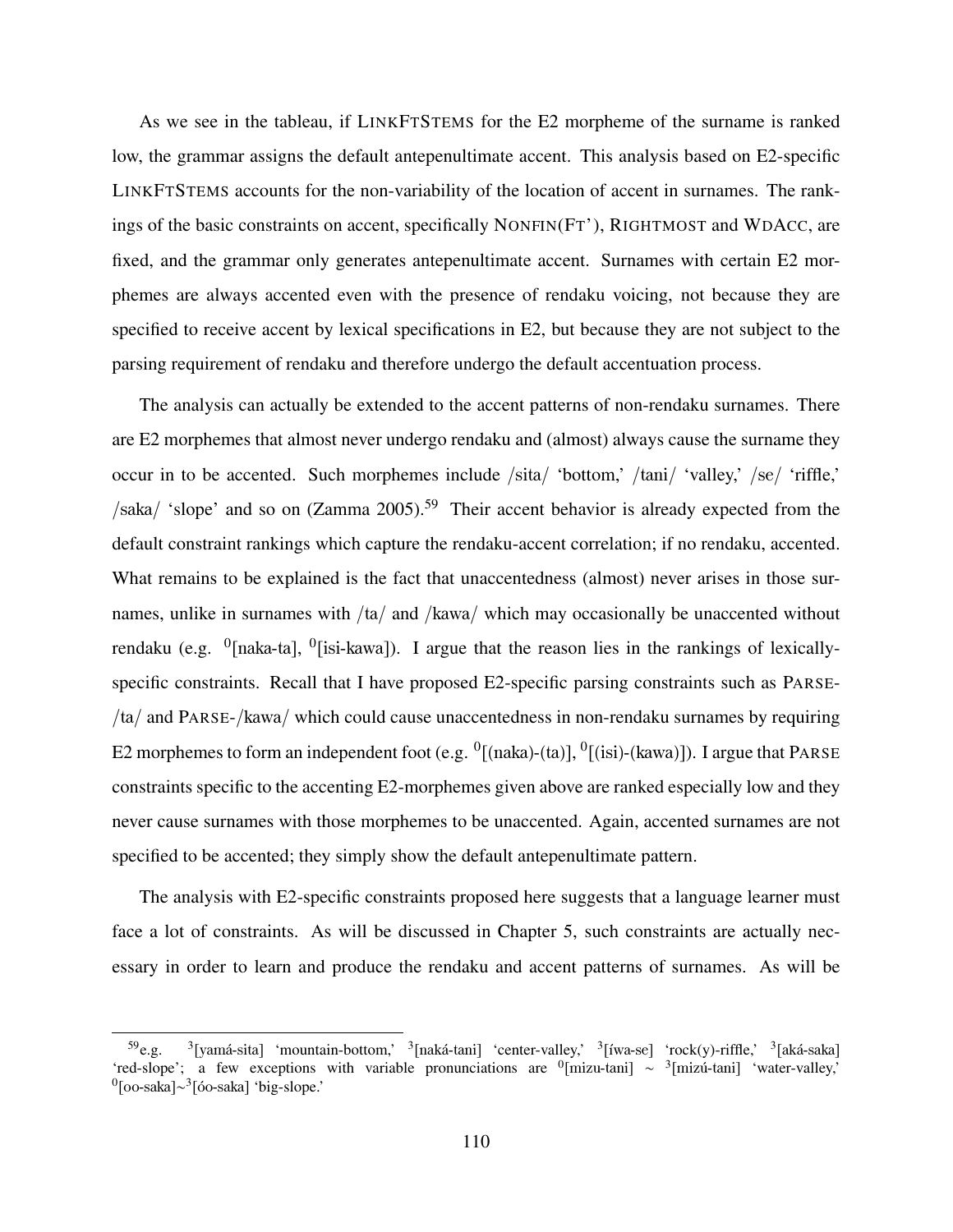shown, however, having a lot of lexically-specific constraints in a grammar is not equal to lexicalizing/memorizing all the patterns. Learners can still learn phonological patterns from data with such lexically-specific constraints and produce the patterns productively.

In summary, I have shown that, with the addition of lexically-specific constraints and reranking of some constraints, the stem accent grammar can generate rarer patterns in the data. I have claimed that E2 morphemes have no specifications of accent and their accentuation behaviors are derived from interactions of constraints, including lexically-specific ones.

### 3.4.7 Summary

In this section, I have pursued the proposal that compound surnames are subject to the phonology of stems. I have given an account of their prosodic patterns and how they relate to rendaku application. I have argued that compound surnames behave like regular single stems in terms of accentuation, which explains their predictable antepenultimate accent patterns. I have also addressed the issue of the correlation between accentedness and rendaku application. I have argued that the correlation arises from the tension between a pressure for having a stem-like foot structure, which would derive the default antepenultimacy, and a pressure to have a compound-like foot structure when compound voicing is present, which would derive unaccentedness. I have shown that Ito and Mester's (2016) account of accent in Japanese stems can be extended to accent of compound surnames and further derives the rendaku-accent correlation.

### 3.5 Remarks on other patterns

### 3.5.1 Remarks on E1 and E2 length effects

In Chapter 2, I have presented another prosodic factor affecting rendaku in surnames, namely, the length of the first element. Generally speaking, rendaku is more likely to apply when E1 is monomoraic or trimoraic than when it is bimoraic. Can this prosodic factor also be derived from the fact that compound surnames are treated as single stems in the grammar? Analyzing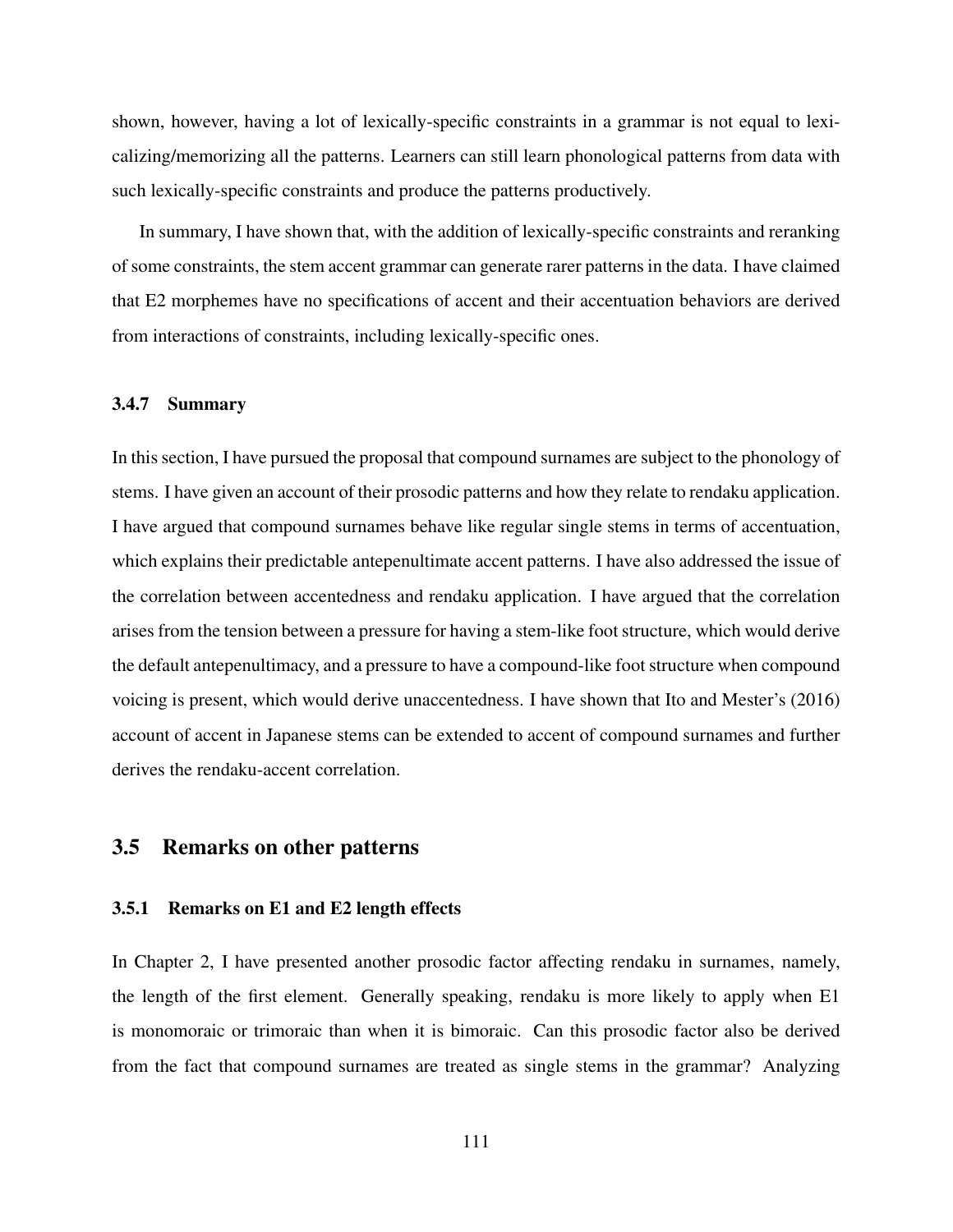the E1-length effects under stem-phonology would actually be problematic. As mentioned above, the same prosodic-size effects are found in regular compounds (see Section 2.4.3; also see Rosen 2001, 2003; Irwin 2014a, 2016a). This indicates that the patterns are driven by some grammatical principle which is more general than stem-internal phonology. Developing a full account of the E1-length effects would require more detailed analyses of the prosody and rendaku in both regular compounds and compound surnames, which is beyond the scope of this dissertation. In what follows, I will simply accept as true the description of the E1-length effects given in the previous studies,  $60$  but leave a formal analysis of the patterns for future research.  $61$ 

### 3.5.2 Remarks on lexical propensities

One other factor of rendaku which has been raised in the previous chapter is the lexical propensities of E2-morphemes and those of compounds themselves (see Section 2.5). It has been observed that certain morphemes are generally more likely (or less likely) to undergo compound voicing than others when they appear as E2 of a compound surname (Zamma 2005). In addition, although phonological factors and E2's lexical propensities each contribute to the likelihood of voicing, whether a given surname actually undergoes rendaku or not is also affected by the idiosyncratic properties of that compound. Such lexically-conditioned patterns are not unique to rendaku in surnames; regular compounds are also known for showing the same kind of lexical irregularities in rendaku application (see e.g. Martin 1987; Vance 1979, 1980b; Rosen 2001, 2016; Irwin 2014a, 2016a).

This study does not intend to offer an explanation as to why individual E2-morphemes or individual surnames have the particular lexical properties with respect to rendaku that are associated to them. Take, for example, the surnames /taka-ta/ [taka-da] 'high-paddy' and /saka-ta/ [saka-ta] 'slope-paddy'; even though the two are underlyingly quite similar, the former usually shows rendaku while the latter does not. The difference seems to be based on purely lexical fac-

 $60$ Indeed, the effects are confirmed in a corpus study of surnames (see Section 4.2).

 $61$ Rosen (2003) for an attempt to formally analyze the effects of trimoraic E1 in rendaku in regular compounds.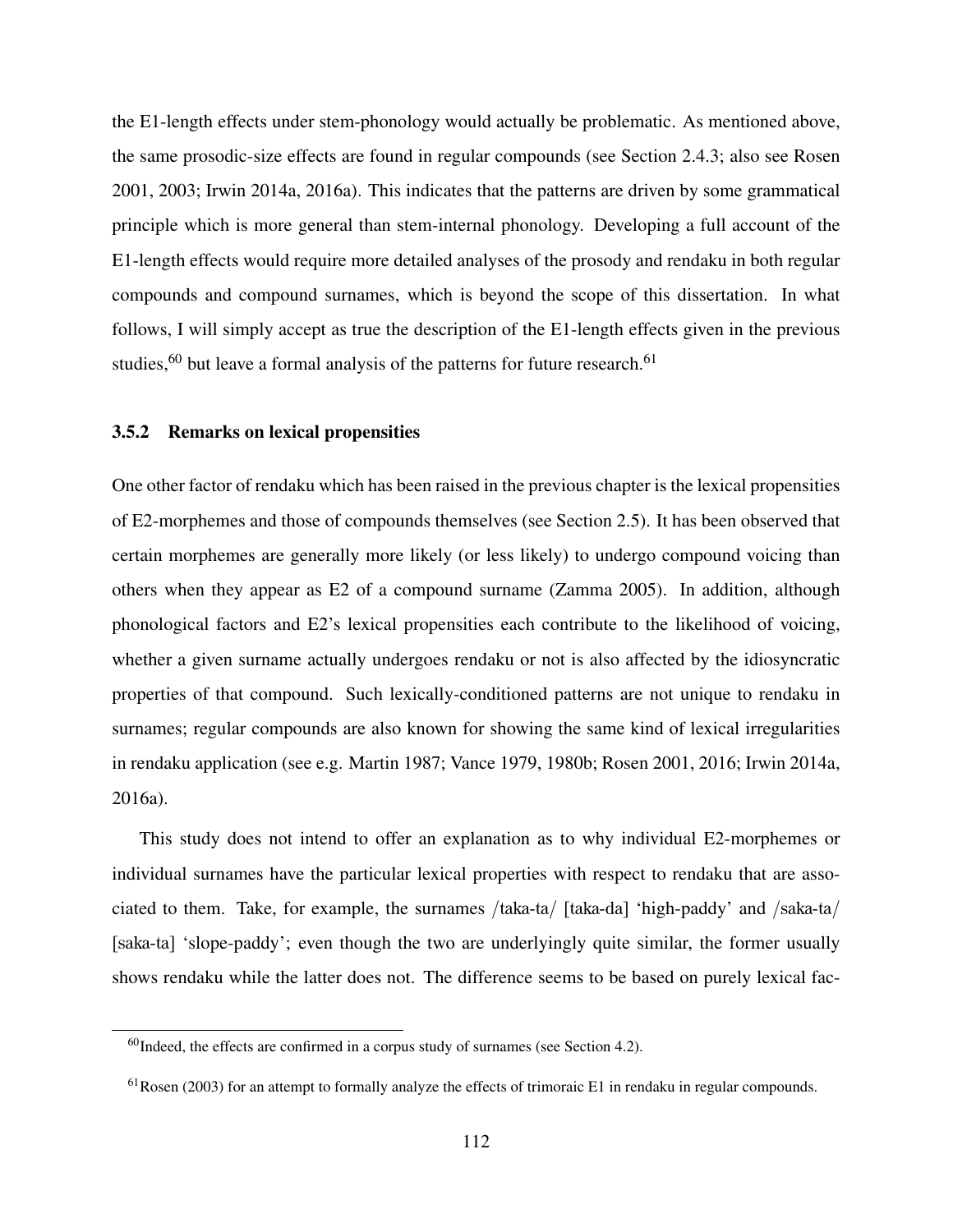tors, and it is beyond the scope of phonological research to spell out why their voicing patterns are the way they are. Instead, this dissertation is concerned with *how* such lexically-conditioned rendaku patterns should be treated in phonological theory. In Chapter 5, I will give more discussion on what problems are posed by lexically-conditioned rendaku application and propose a grammar model with lexically-specific constraints (Moore-Cantwell and Pater 2016) of the kind shown in the analysis of the accent patterns. I will further show that the proposed model successfully captures the lexical irregularities of rendaku in surnames and claim that lexical factors should be incorporated into the grammar rather than into the lexicon.

### 3.6 Chapter summary

In this chapter, I have given an account of the phonological patterns of Japanese compound surnames. I have proposed that the grammar treats surnames as single stems rather than compounds due to their semantic non-compositionality, and that rendaku application and accentuation in surnames are governed by stem phonology. The proposal gives coherent explanations for the issues raised in Chapter 2. Under the proposed analysis, the effects of E1's last consonants such as Strong Lyman's Law reported in the literature can be restated as the application of stem-internal phonological restrictions. I have also shown that the predictability of accent location and the correlation between rendaku and accentedness in compound surnames can be derived by extending Ito and Mester's (2016) analysis of accent of Japanese stems. The proposal has made further predictions about rendaku application, which will be tested in the next chapter.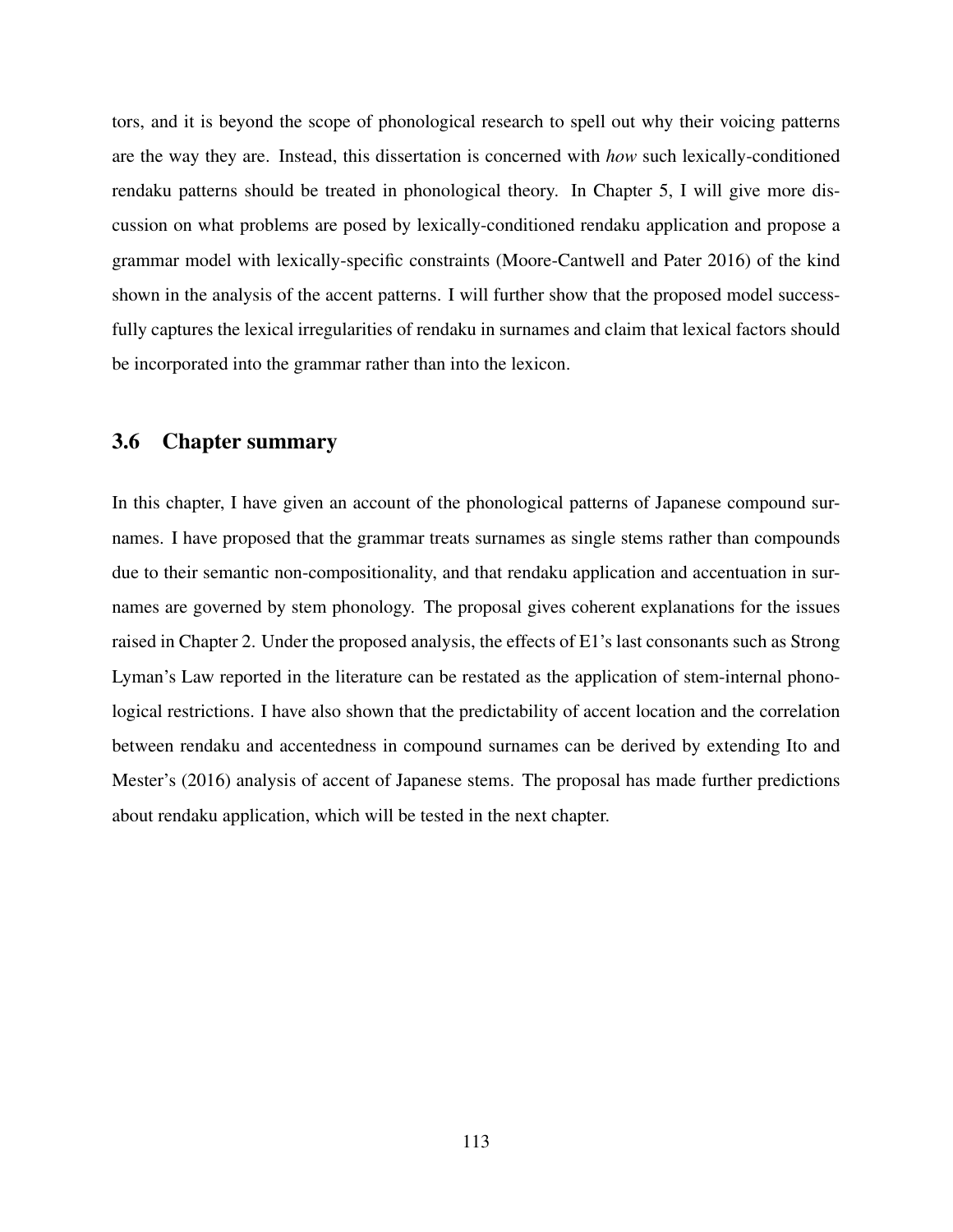# CHAPTER 4

# Corpus study and experiment

## 4.1 Chapter overview

This chapter is concerned with a corpus study of existing surnames and a judgment experiment using non-existing surnames. Section 4.2 presents the corpus study results which reveal that rendaku application in real surnames exhibits patterns that are similar to the phonotactic patterns of single stems, supporting the claim that stem phonology applies to compound surnames. The results will be compared to the rendaku patterns in regular compounds. Section 4.3 shows that, in experimental settings, Japanese speakers apply rendaku to nonce surnames in the way similar to what is seen in the corpus data, providing evidence for the productivity of the patterns. The section also gives a comparison of the corpus results and the experimental results, and discusses their similarities and differences.

## 4.2 A corpus study: Rendaku in existing surnames in social media

This section presents the results of a corpus study of existing surnames. I collect the readings of surnames appearing in social media and calculate the rendaku rate of each name. The hypotheses about segmental factors in rendaku proposed in the previous chapter will be tested against the data. I will also discuss differences between the rendaku patterns in compounds surnames and those in regular compounds.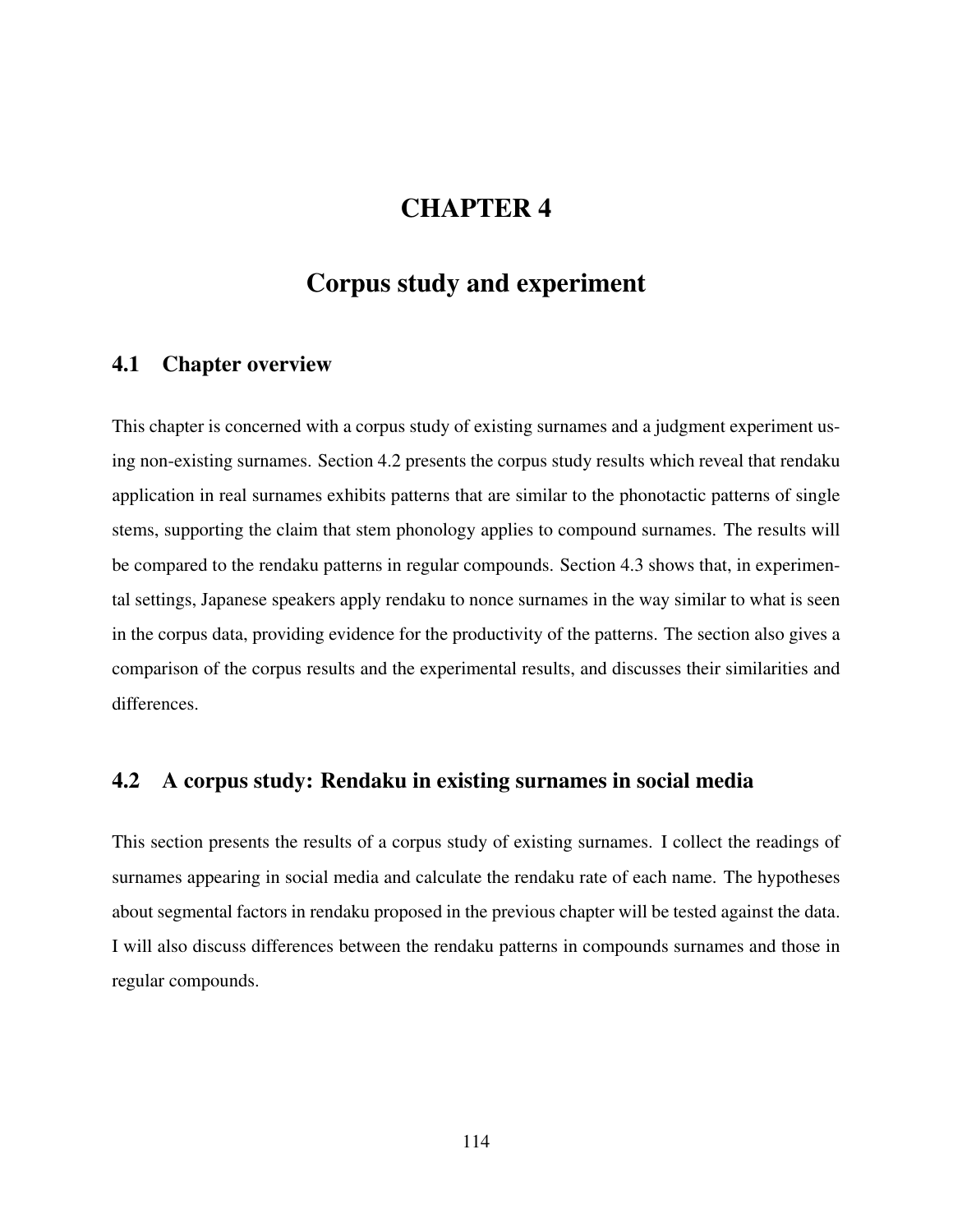### 4.2.1 The aims of the study

In Chapter 3, I have claimed that the peculiar rendaku patterns in surnames can be attributed to the application of stem-internal phonology. The proposed hypothesis makes several predictions about how combinations of segments in the first element (E1) and the second element (E2) of compound surnames will promote or inhibit the application of rendaku. In order to test these predictions, a new, objective and extensive examination of the voicing alternation in surnames is necessary.

The data reported in previous studies on rendaku in surnames are, by and large, inadequate to fully address the issues raised in the preceding chapters.<sup>1</sup> Most of the studies are only concerned with surnames with certain E2 morphemes such as /ta/ 'paddy, rice field.' Analyzing names with a limited number of E2 morphemes does not provide an overall picture of the rendaku patterns of Japanese surnames. As stated above, the place of E2's initial obstruent  $(\frac{s}{, t}, \frac{t}{, k \cdot \text{ or } h})$ may exert a different effect on rendaku application depending on its combination with E1's last consonant, and each E2 morpheme itself may also show an idiosyncratic behavior. The most extensive work is Zamma (2005) who reports judgment data of rendaku in surnames with seventeen different E2 morphemes obtained from five native speakers of Japanese. The study, however, still does not report the details of rendaku application based on the place of E1's last consonant and E2's initial consonant, which would make it possible to address the effect of Identity Avoidance.

Also, the observations of previous studies are mostly based on the intuitions of a limited number of speakers, sometimes including authors themselves. Linguists' judgments could be biased by their own theory. Having a small number of consultants also makes it difficult to describe variabilities in phonological patterns in detail. As is shown in (6) above, the surname /naka-ta/

<sup>&</sup>lt;sup>1</sup>Besides Sugito (1965), Kubozono (2005) and Zamma (2005), linguistic studies which discuss rendaku patterns in surnames include Kindaichi (1976/2005); Nakagawa (1978); Sato (1989); Hirata (2010, 2011); Ohta (2013); Asai (2014); Vance and Asai (2016); also see Ito and Mester (2003:109) and Kawahara (2015b:477–479). Sugito's (1965) data are concerned with rendaku judgments on surnames with /ta/ as E2 obtained from six speakers. Kubozono (2005) uses Sugito's data for his analysis. Zamma (2005) uses judgments of five speakers on surnames with seventeen E2 morphemes. Hirata (2010, 2011) collects the readings of trimoraic surnames with E2-/ta/ mainly from dictionaries listing historical figures. Ohta (2013) describes rendaku and accent in surnames with one E2 /kawa/ based on his own intuitions. Asai (2014) collects judgments from twenty speakers using surnames with two E2 morphemes /saki/ and /taki/ as the stimuli. Other studies only report a small amount of surname data collected on their own or taken from the previous literature.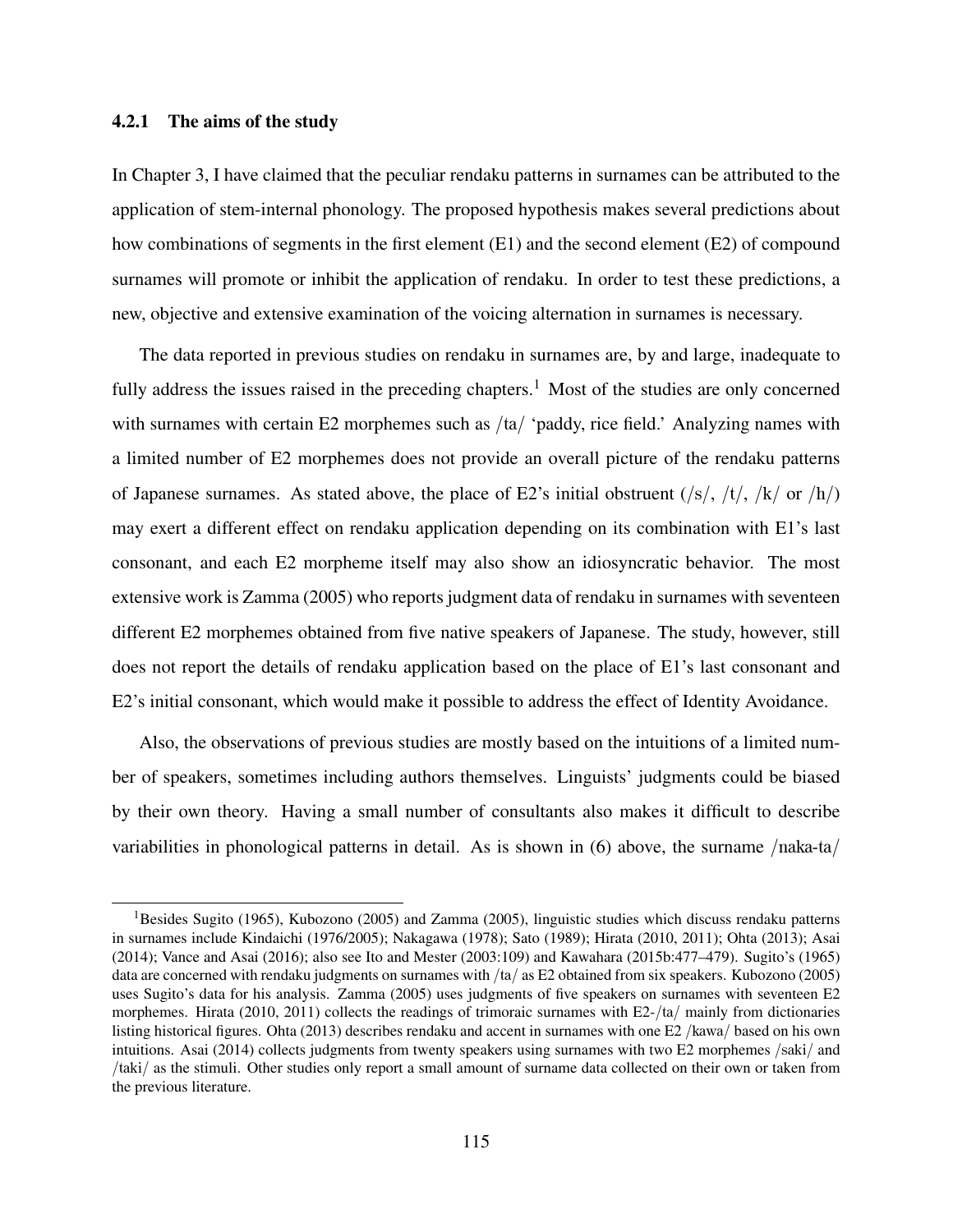'center-paddy' (with a /k...t/ sequence across the boundary) can be pronounced either [naka-ta] or [naka-da], but the non-rendaku form is more common than the rendaku form. On the other hand, another variable surname /tuka-kosi/ 'mount-crossing' (with a /k...k/ sequence) surfaces more often as the rendaku form [tuka-gosi] than as the non-rendaku form [tuka-kosi].<sup>2</sup> Notice that the patterns of variation in these names are what is expected given Identity Avoidance effects; a /k...t/ sequence is already dissimilar and voicing is not mandatory, while an identical /k...k/ sequence promotes rendaku for the purpose of dissimilation. As these examples suggest, the rendaku rates of variable names, when taken as a whole, could tell us how E1's last consonant affects the likelihood of rendaku application. Additionally, none of the previous studies conducts statistical analyses of the data mainly due to the limited numbers of consultants and sample size. All of the proposed generalizations are thus still in need of validation.

To address all these issues, I create a corpus of Japanese surnames with rendaku application rates, collecting the pronunciations of names from social media. The large-scale data enable us to assess comprehensively and quantitatively the validity of the generalizations given in previous studies as well as the hypotheses proposed in this dissertation.

### 4.2.2 Methods

As a first step, I created an original list of Japanese surnames by combining data obtained from two existing databases. Main data came from *the Database of Japanese Surnames and the Rankings* (Shirooka and Murayama 2011) which lists 25,000 surnames in kanji (Chinese characters) and the number of households having each surname which are registered in telephone directories. From the database, all the surnames written with two characters (i.e. bimorphemic surnames) were extracted. Since kanji can have multiple different readings, possible pronunciations of each surname were taken from another online database (Suzaki 2013) that provides possible readings of surnames.

Note that the created list still does not give information as to whether or how often each surname

<sup>&</sup>lt;sup>2</sup>According to the results which will be presented below, for /naka-ta/ the ratio is 80.4% non-rendaku ([naka-ta]) and 20.6% rendaku ([naka-da]), and for /tuka-kosi/ it is about 81.7% rendaku ([tuka-gosi]) and 18.3% non-rendaku ([tuka-kosi]).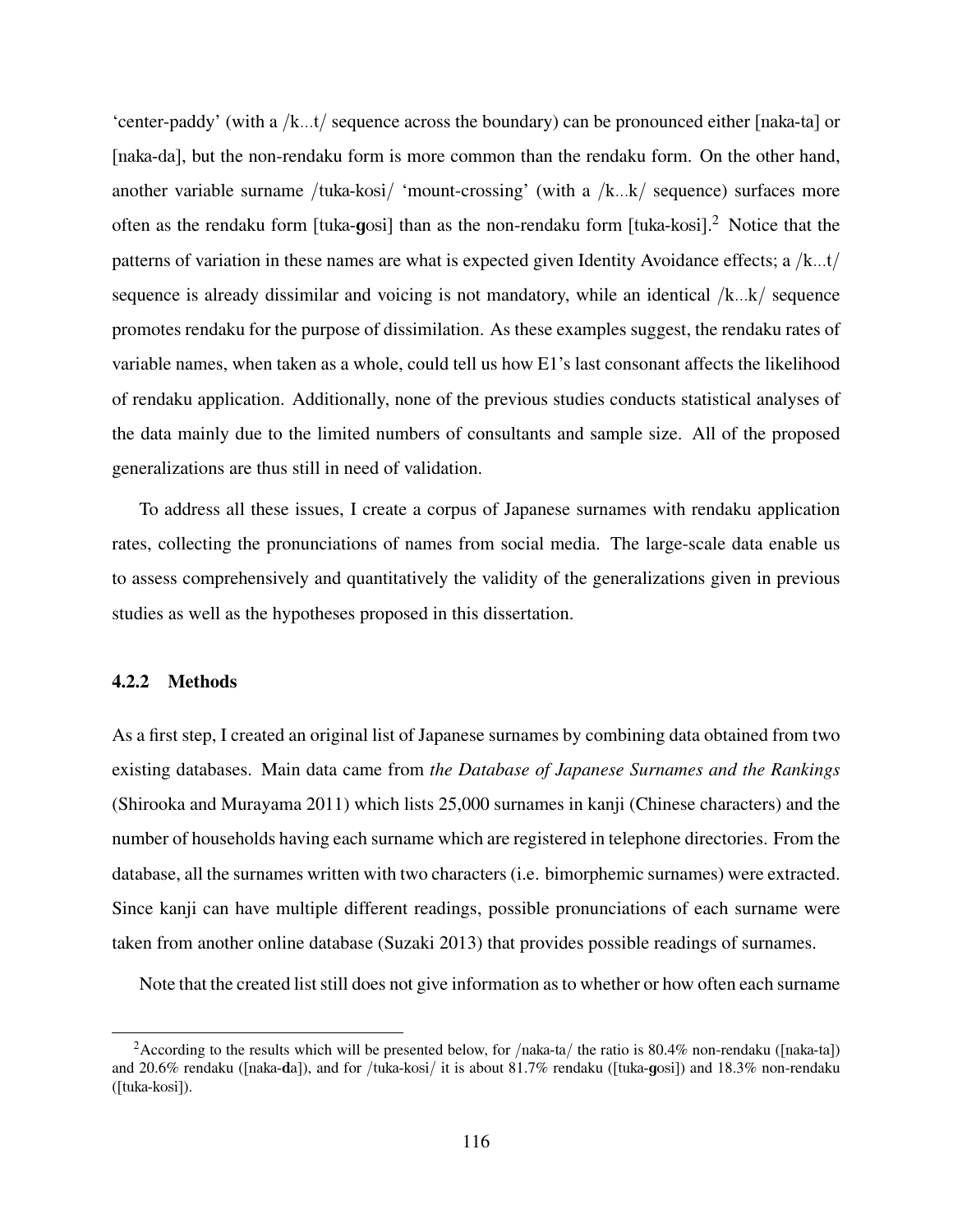undergoes rendaku. As mentioned above, the kanji script does not reflect rendaku voicing, and the household numbers of surnames in the database are all based on kanji. For example, it gives 39,637 as the number of registered households having the surname written " $\# \mathbb{H}$ " (underlyingly /naka-ta/ 'center-paddy'; but also see below for other possible underlying forms); however, the name can read [naka-ta] or [naka-da], and the ratio of the rendaku form to the non-rendaku form is not available. To solve the issue, I further compiled data from two social networking services: *mixi* and *Facebook*. More particularly, I collected the pronunciations of users' surnames from these websites and calculated the rendaku rate of each surname based on the counts.

Mixi (stylized as "mixi") is a popular social networking website in Japan with about 13 million users as of 2012. Many mixi users make their names public so that other users can search for them. Some users also provide their names in kanji and the readings in phonographic scripts such as hiragana, katakana and the Roman alphabet, which always indicate rendaku voicing. A friend search function allows us to search for users whose profiles contain a particular kind of information. For example, one can type someone's surname in kanji and its reading in hiragana with a space in-between in the search box, as in  $\alpha \notin \mathbb{H}$  nakata».<sup>3</sup> (The hiragana script is replaced here by the Roman alphabet for expository purposes. The actual search term used was «中田 な かた»). The function then returns the number of hits, namely, the number of users who have the search terms in their user profiles. A computer script was used to search for the rendaku reading and the non-rendaku reading of each surname in the list. For example, for /naka-ta/  $\#H$ , the script searched for «中田 nakata» and «中田 nakada». From the obtained numbers, the rendaku rate of the surname was calculated. As there were 85 users with the keyword «中田 nakata» and 22 users with the keyword «中田 nakada», the rendaku rate of this surname was deemed to be  $22/(85+22)$ or 20.56% according to the kanji-hiragana searching method on mixi. The procedure was repeated using a combination of kanji and the other two phonographic scripts: that is, the kanji-katakana combination and the kanji-alphabet combination. The results for /naka-ta/ using these methods

<sup>&</sup>lt;sup>3</sup>Search terms are put in guillemets.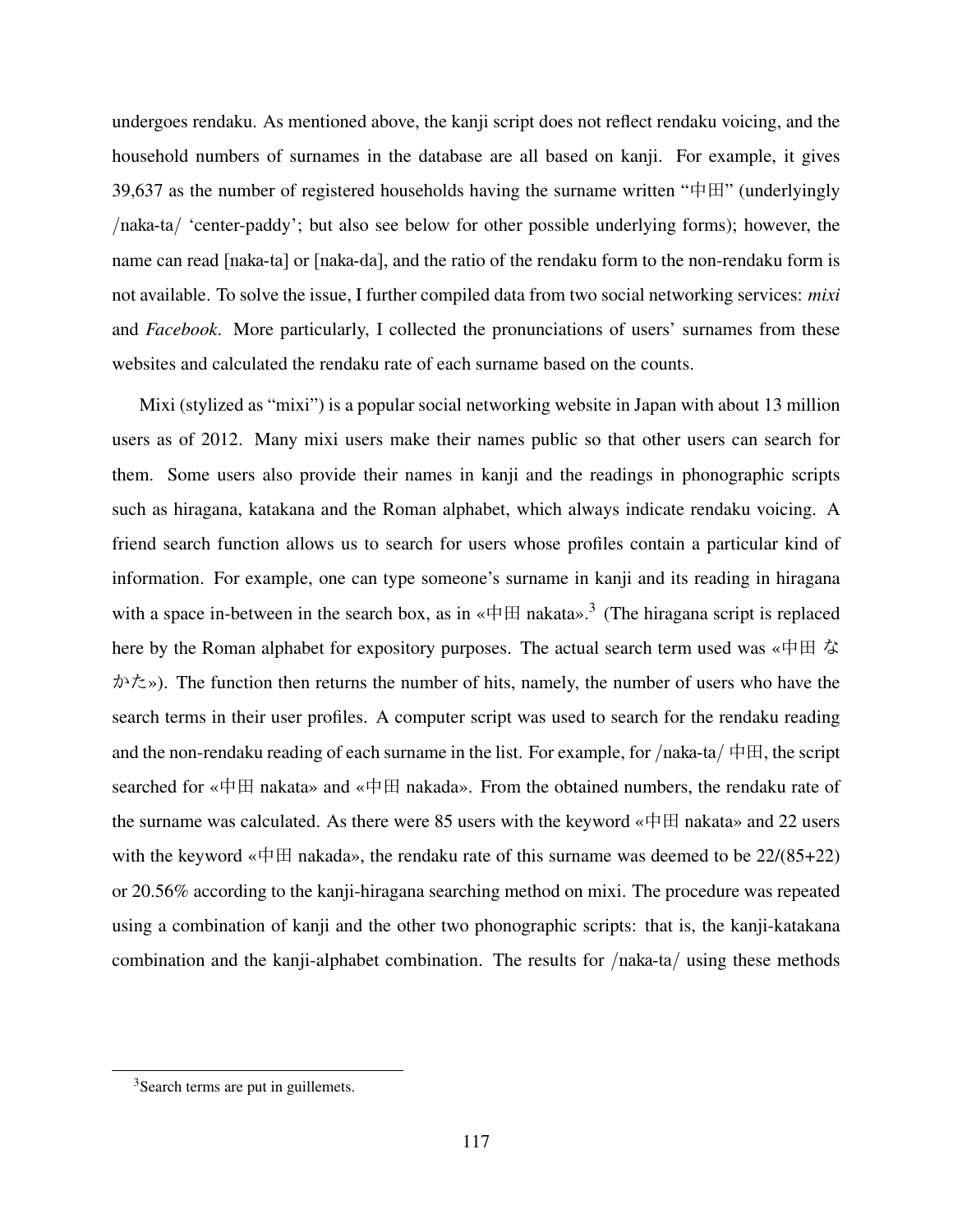were 18.00% and 18.18% respectively.<sup>4</sup>

Data were also collected from Facebook in a similar way. Many Japanese users of the service register their names both in kanji and in the Roman alphabet. Since Facebook's built-in friend search function does not give the exact number of users with a search term, I used a website-internal search function of the search engine *Google*. One can type a search term (e.g. "XYZ") with a specification of a target website in the search box, as in «XYZ site:facebook.com». Google then returns the number of hits, namely, the number of webpages containing the term inside facebook.com. Using this function, I collected the numbers of the rendaku form and the non-rendaku form of each surname in the list appearing in Facebook. For search terms, I used surnames written in kanji and their readings written in the Roman alphabet, as in «中田 "nakata" site:facebook.com» and «中  $\boxplus$  "nakada" site:facebook.com».<sup>5</sup> Again, a computer script was used to automate search actions, and the rendaku rate of each surname was calculated from the obtained numbers. As there were 50,800 hits with the keyword «中田 nakata» and 17,500 hits with the keyword «中田 nakada», the rendaku rate of this surname was deemed to be 17,500/(50,800+17,500) or 25.62% based on the kanji-alphabet searching method on Facebook.

The final rendaku rate of each surname was then obtained by averaging the results of the different searching methods. In the case of /naka-ta/  $\#H$ , I concluded its rendaku rate to be 18.91%, by averaging 20.56% (the kanji-hiragana method on mixi), 18.00% (the kanji-katakana method on mixi), 18.18% (the kanji-alphabet method on mixi) and 25.62% (the kanji-alphabet method on Facebook). Using the same calculation procedure, I concluded the rendaku rate of  $/naka-hara/$   $\oplus$ 原 'center-field' to be  $0.05\%$  (that is, almost never rendaku), that of /naka-kawa/ 中川 'center-river' to be 99.2% (almost always rendaku) and that of  $/naka-sima/$  中島 'center-island' to be 66.65% (variable with the rendaku form being somewhat more common). These rendaku rates were further

 $^{4}$ /h/ may alternate with [w] in certain surnames, as in /huzi-hara/  $\rightarrow$  [huzi-wara] 'wisteria-field.' For names with [h]-initial E2, the number of the form with  $[w]$  was also collected as a non-rendaku realization of the name.

<sup>&</sup>lt;sup>5</sup>The readings were put in double-quotations in order to avoid auto-corrections by Google. Without quotations, if either the rendaku form or the non-rendaku form is too infrequent, the engine corrects the search and shows the result of the other (more frequent) form. For example,  $\gamma$ ama-ta $\beta$   $\Box$   $\Box$  'mountain-paddy' always undergoes rendaku to be realized as [yama-da]. If «山田 yamata site:facebook.com» without quotations is used for a search, the result rather shows the numbers of pages containing the term «山田 yamada» by correction.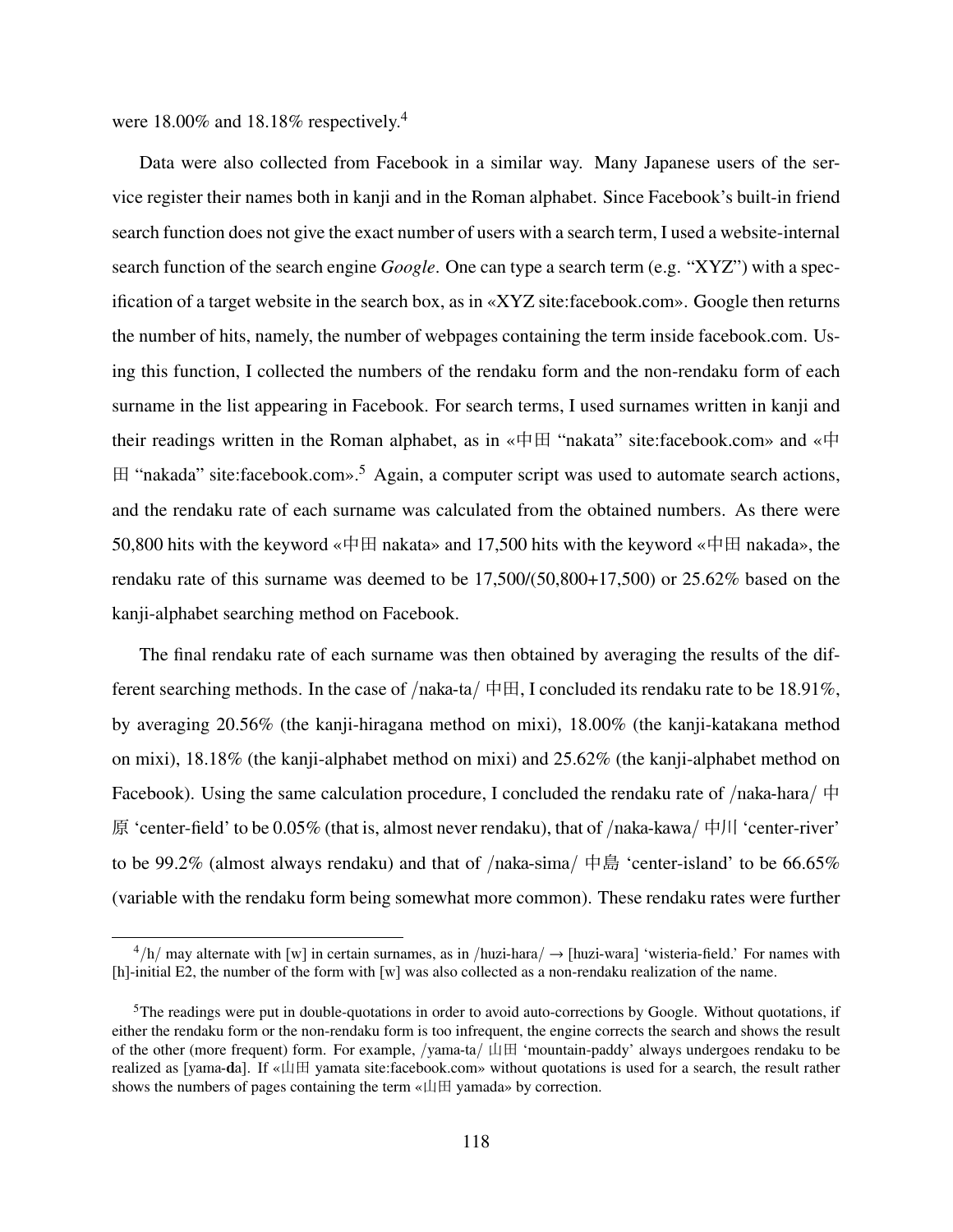used to calculate the actual household number of each of the rendaku and non-rendaku forms. For /yama-saki/ 山崎 'mountain-cape' which has the rendaku rate of  $76.26\%$  and the total households of 121,564, I concluded 92,705 of them have the rendaku reading [yama-zaki] and 28,859 of them have the non-rendaku reading [yama-saki].

There is one potential problem in calculating the household number of each possible form of a surname in this manner. Besides the reading variation based on rendaku application (e.g. [naka-ta]∼[naka-da]), a surname written in kanji may have yet other kinds of reading possibilities. For example, the E1 morpheme of a surname may have multiple readings. In the case of the surname  $\Box$  which I have shown as being underlyingly /naka-ta/, the kanji of the first element also has the Sino-Japanese reading /tyuu/. (/naka/ is a native reading.)<sup>6</sup> The surname can thus also be represented as /tyuu-ta/, which may in turn be realized as [tyuu-ta] or [tyuu-da].<sup>7</sup> Similarly, the E2 morpheme of a surname may have multiple readings. The morpheme  $\hat{A}$  'valley' has two native readings /tani/ and /ya/. For the surname 中谷 'center-valley,' we can posit two underlying forms: /naka-tani/ (potentially realized as [naka-tani] or [naka-dani]) and /naka-ya/ (always realized as [naka-ya]; rendaku is not relevant since E2's initial consonant is a sonorant).<sup>8</sup> In this study, if a kanji-written surname has different forms of this kind (which are not dependent on variation in rendaku), I consider them to be underlyingly different names. However, the original kanji-based database of surnames (Shirooka and Murayama 2011) treats them the same and gives one single total household number. In other words, the household number of a surname is unknown if it shares kanji with other surnames which are phonologically distinct.

In order to obtain the accurate household numbers of underlying surname forms, I also calcu-

 $6$ As stated above, one Chinese character may have multiple readings: one or more native Japanese readings which correspond to the pronunciations of the native Japanese words with the meaning of that character (e.g.  $\lambda$  /hito/ 'person') and often several Sino-Japanese readings which correspond to the pronunciations of the same word borrowed at different times of the history (e.g.  $\lambda$  /nin/, /zin/ 'person').

<sup>&</sup>lt;sup>7</sup>Narrower transcriptions would be [teun-ta] and [teun-da]. See Section 1.3.2 for notes on transcriptions.

<sup>&</sup>lt;sup>8</sup>/tyuu-tani/ and /tyuu-ya/ are also logically possible underlying forms of the surname  $\#A$ . However, since Suzaki (2013) does not give any of these forms as possible readings of the surname, they were excluded from the search. /tyuu-den/, another logically possible underlying form for 中田, was excluded for the same reason.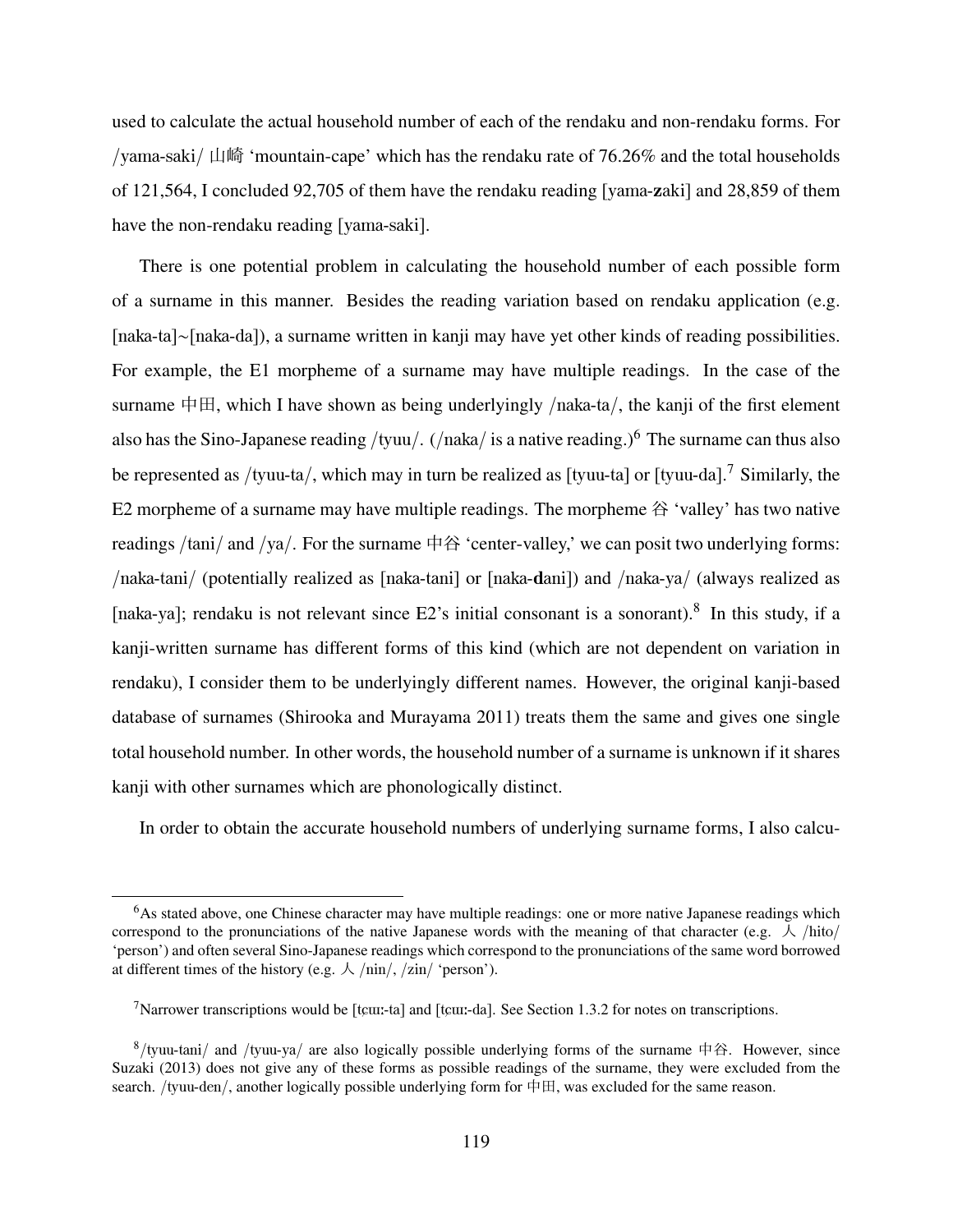lated the UR rates of each kanji-written surname. As discussed above, according to the Facebook searches conducted for the surname /naka-ta/  $\#H$ , the readings [naka-ta] and [naka-da] had 50,800 hits and 17,500 hits respectively. According to the searches conducted for /tyuu-ta/ 中田, [tyuu-ta] and [tyuu-da] had 165 hits and 334 hits respectively.<sup>9</sup> Since there are 68,300 (50,800+17,500) hits in total for /naka-ta/ and 499 (165+334) hits in total for /tyuu-ta/, their UR rates were deemed to be 99.27% (= 68,300/(68,300+499)) and 0.72% (= 499/(68,300+499)) respectively. Based on these UR rates, the household number of each surname UR was calculated; of the total 39,637 households of 中田, 39,350 are /naka-ta/ and 287 are /tyuu-ta/. For /naka-tani/ and /naka-ya/ which are both written 中谷, their UR rates turned out to be 77.40% and 22.60% respectively. I thus concluded that, of the total 19,909 households of 中谷, 15,410 are /naka-tani/ and 4,499 are  $/naka-ya/$ .

Finally, for surnames that are potential rendaku undergoers, these UR household numbers were used to calculate the number of the rendaku form and the non-rendaku form. For instance, for  $/na$ ka-ta $/ \oplus \boxplus$  with the total UR households of 39,350 and the rendaku rate of 18.91%, 8,102.53  $(= 39,350*18.91%)$  households have the rendaku reading [naka-da] and 31247.47  $(= 39,350-)$ 8,102.53) have the non-rendaku reading [naka-ta]. For /naka-tani/  $\# \hat{\mathfrak{B}}$  with the UR households of 15,410 and the rendaku rate of  $0.14\%$ ,  $21.55$  (= 15,410 $*0.14\%$ ) households have the rendaku reading [naka-dani] and  $15388.45$  (=  $15410-21.55$ ) have the non-rendaku reading [naka-tani].

From the completed list of surname URs, those that had the second element with initial /s/,  $/t/$ ,  $/k/$  or  $/h/$  (i.e. potential rendaku undergoers) were extracted. Infrequent surnames with fewer than 1,500 households were excluded from analysis. Those with a voiced obstruent in E2 (e.g. /taka-sugi/ 'tall-cedar'; /matu-huzi/ 'pine-wisteria') were excluded since rendaku was expected to be blocked categorically due to the application of normal Lyman's Law. Certain surnames have genitive /no/, /na/ or /ga/ between E1 and E2, which is not reflected in the orthography

<sup>&</sup>lt;sup>9</sup>In conducting searches in the Roman alphabet, the surname readings were spelled according to the Hepburn Romanization system, as in «中田 "chuta" site:facebook.com» and «中田 "chuda" site:facebook.com». Although the reading [tyuu-da] is by far rarer than [naka-ta] and [naka-da], it does exist as a regional variant of 中田 mainly in the Okinawa Islands. The hits of [tyuu-ta], on the other hand, may be due to some noise. (See below for the caveat on the searching methods.)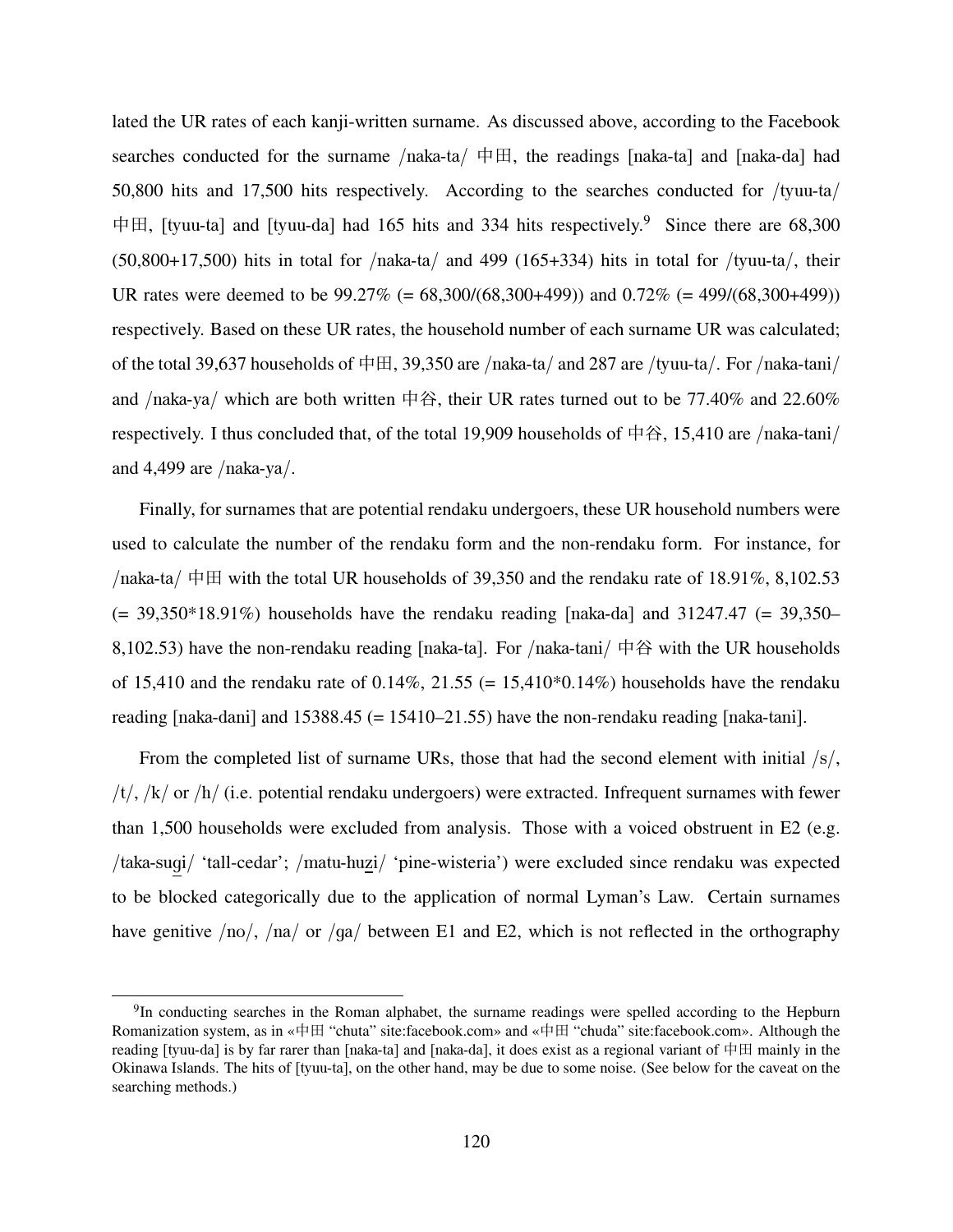(e.g. /ki-no-sita/ 木下 'tree-Gen.-bottom'; /wata-na-he/ 渡辺 'crossing-Gen.-edge'); they were excluded since genitive particles and rendaku voicing usually do not cooccur (see Lyman 1894; Vance 2005b). Those with numeral E1 possibly followed by a classifier (e.g. /mi-tu-hasi/  $\equiv$ 橋 'three-Classifier-bridge'; /mi-sima/  $\equiv \pm$  'three-island') were also excluded since numerals generally inhibit rendaku application in regular compounds (see Nakagawa 1966; Irwin 2012). Those with a Sino-Japanese morpheme as E2 were excluded since rendaku is generally less likely to apply to non-native E2 morphemes (see Lyman 1894; Martin 1952:48; Otsu 1980; Ito and Mester 1986; Vance 1996; Ito and Mester 2003:144–153; Irwin 2005).<sup>10,11</sup> Surnames with Sino-Japanese E1, on the other hand, were included in the data since the stratum membership (whether native or not) of E1 generally does not affect the applicability of rendaku in regular compounds (see Ito and Mester 2003:144–153; Ohno 2000:155; but cf. Tamaoka et al. 2009:30–31). Some surnames could be analyzed as being dvandvas (e.g. /yama-kawa/ 'mountain-river'; the possible interpretations are 'mountain river' and 'mountains and rivers'), which usually do not undergo rendaku; however, no data were excluded for this reason since it is essentially impossible to distinguish ambiguous semantic structures of a surname (see Section 3.2.1). The resulting list contained 1,064 surnames with 122 distinct E2 morphemes.

Several caveats should be mentioned. First, the corpus study is entirely based on text and no information about the accent patterns of surnames were gathered. For this reason, the hypotheses on accentuation will not be addressed. Second, the study does not take possible regional differences

 $10$ Some surnames with Sino-Japanese morphemes do undergo rendaku, commonly when E1's last consonant is a moraic nasal (e.g. /an-too/  $\rightarrow$  [andoo] 'peaceful-wisteria' (derived from Fujiwara through truncation-compounding; see Section 2.6.3);  $/an-sai/ \rightarrow$  [anzai] 'peaceful-West').

 $11$ Another problem with surnames (or compounds in general) with Sino-Japanese E2 morphemes is that it is sometimes impossible to determine whether or not voicing of E2 is a case of rendaku application. One Sino-Japanese morpheme may have multiple pronunciations due to the fact that the same morpheme was borrowed from Chinese successively at different times of the history. Some were borrowed as having a voiced obstruent at some point but were later reborrowed as having a voiceless obstruent, as in /ti/ and /di/ for  $\frac{1}{2}$  'earth, land.' There are surnames with such an E2 morpheme (e.g. [miya-ti]∼[miya-di] 'shrine-land'), but it is unclear whether they are voiced as a result of rendaku application or already voiced underlyingly. (See Okumura 1952; Vance 1996; Irwin 2005 for similar cases in regular compounds.)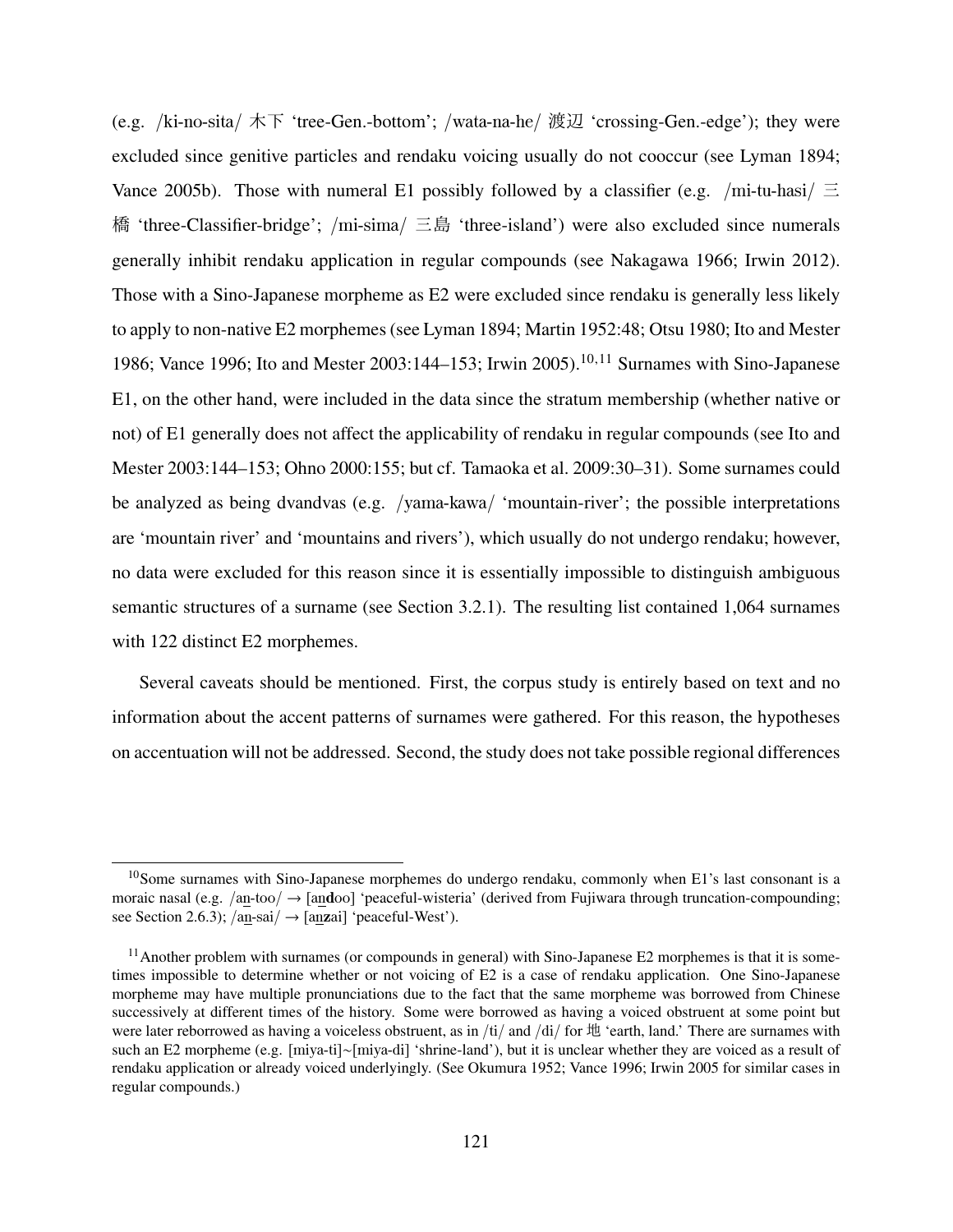in the pronunciations of surnames into account.<sup>12</sup> Since the readings of surnames were taken from any pages in mixi and Facebook without a specification of where the surnames were from, the compiled data represent the distributions of the readings of surnames in Japan as a whole. Third, the data collected from social media may contain some noise. For example, pages in Facebook can contain not only the names of individuals but also the names of cities, regions, organizations, companies and so on. It is possible that the rendaku rates of surnames have been affected by such information of proper nouns other than surnames. Lastly, Google may show slightly different hits every time a search of the same term is conducted. Those differences are considered to be minor and not affect the overall results significantly.

Data with apparent errors were either discarded or corrected by hand.<sup>13</sup> There were a handful of cases where one or two of the four searching methods showed significantly different results from those of the other methods. In such cases, the numbers which looked most reliable to the author were adopted. Some searches did not get enough hits to calculate rendaku rates. The results were not used if the sum of the hits was fewer than five. Hit results obtained from searches in mixi were generally small in number. For this reason, I discarded almost all the results of infrequent surnames with fewer than about 4,000 households taken from mixi.

<sup>&</sup>lt;sup>12</sup>There are informal reports that, as far as certain surnames with rendaku variation such as /yama-saki/ 'mountaincape' and /naka-sima/ 'center-island' are concerned, the rendaku form is more commonly found in the Western regions of Japan than in the Eastern regions. (See e.g. Iwasaki 2013:42; Morioka 2011:221.) Since it is not viable to validate this with the data at hand, I will leave the issue open.

<sup>&</sup>lt;sup>13</sup>The most common errors were based on the spelling of long vowels. A version of the Hepburn romanization system commonly used for proper nouns, which was employed for searches in the study, does not usually represents vowel length contrasts. For example, the common E1 morephemes /o/ 'small' and /oo/ 'big' are both spelled with a single "o." (Some people use the spelling "oh" to represent  $/oo/$ , but the use is not consistent.) The surname  $/oo$ -sawa 'small-stream' always undergoes rendaku, as in [o-zawa], and /oo-sawa/ 'big-stream' never does, as in [oo-sawa]; but the differences could not be detected in the corpus study since the rendaku form and the non-rendaku form of both surnames were spelled «osawa» and «ozawa». Note, however, that these surnames do not have a consonant in E1's final syllable and thus the errors do not affect the main predictions proposed in the dissertation.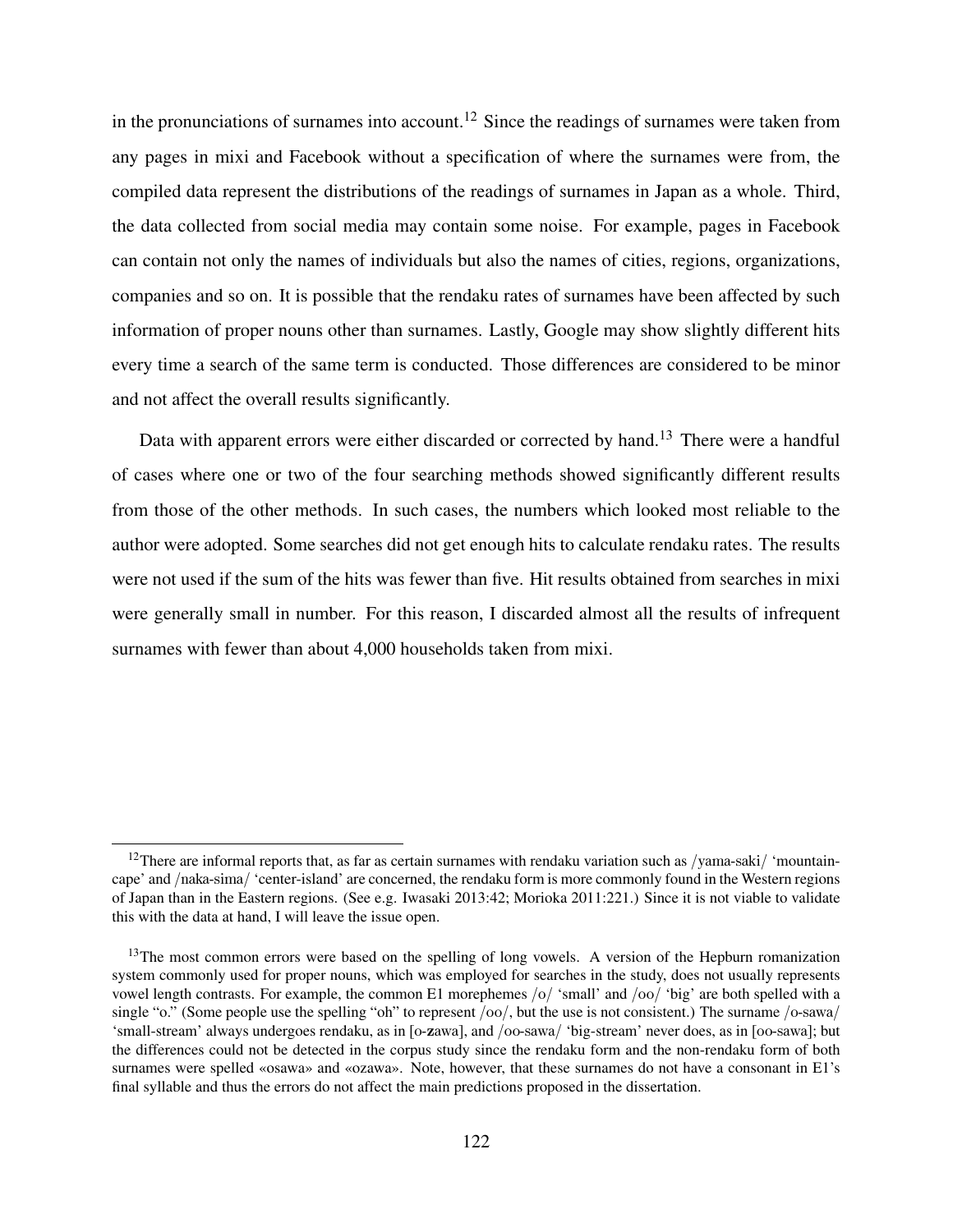#### 4.2.3 Predictions

Let us review the main predictions made by the hypothesis that rendaku in surnames is governed by stem-internal phonotactics. I have proposed that stem-bounded Lyman's Law (Lyman 1894) applies to the whole word in the case of a compound surname (unlike in a regular compound), deriving so-called Strong Lyman's Law effects. In other words, a voiced obstruent in E1 inhibits application of rendaku on E2's initial segment across the boundary between E1 and E2, as shown in (74).

(74) E1-voiced obstruents block rendaku

| a. | naga           | $+$ | sima                      | $\rightarrow$ naqa-sima | *naqa-zima        | 'long-island'    |
|----|----------------|-----|---------------------------|-------------------------|-------------------|------------------|
| b. | siba           |     | + ta                      | $\rightarrow$ siba-ta   | *siba- <b>d</b> a | 'grass-paddy'    |
|    | c. huzi + kawa |     |                           | $\rightarrow$ huzi-kawa | *huzi-gawa        | 'wisteria-river' |
| d. |                |     | suqi + hara $\rightarrow$ | suqi-hara               | *suqi-bara        | 'cedar-field'    |

Blocking of rendaku by a voiced obstruent in E1 has been reported to occur in surnames with /ta/ as E2 (Sugito 1965) and other common surnames (Zamma 2005). We expect such patterns to hold systematically in a large corpus. In what follows, I use the term "Strong Lyman's Law" to refer to the phenomenon of boundary-spanning Lyman's Law application. It should be noted, however, that the law itself is nothing but the normal stem-bounded Lyman's Law. (See Section 3.3.1 for more details.)

The hypothesis also predicts that stem-internal restrictions on sequences of homorganic voiceless obstruents (Kawahara et al. 2006) apply to the whole compound surname and affect rendaku application, deriving so-called Identity Avoidance effects. For example, the voicing alternation will be triggered when a voiceless obstruent in E1's last mora and a voiceless obstruent in E2's initial mora share place, as shown in (75).

(75) Similar obstruent sequences trigger rendaku

| a.             | nisi | $+$ | sima | $\rightarrow$ | nisi-zima               | *nisi-sima | 'West-island'  |
|----------------|------|-----|------|---------------|-------------------------|------------|----------------|
| b.             | matu |     | ta   |               | $\rightarrow$ matu-da   | *matu-ta   | 'pine-paddy'   |
| C <sub>1</sub> | naka |     | kawa |               | $\rightarrow$ naka-gawa | *naka-kawa | 'center-river' |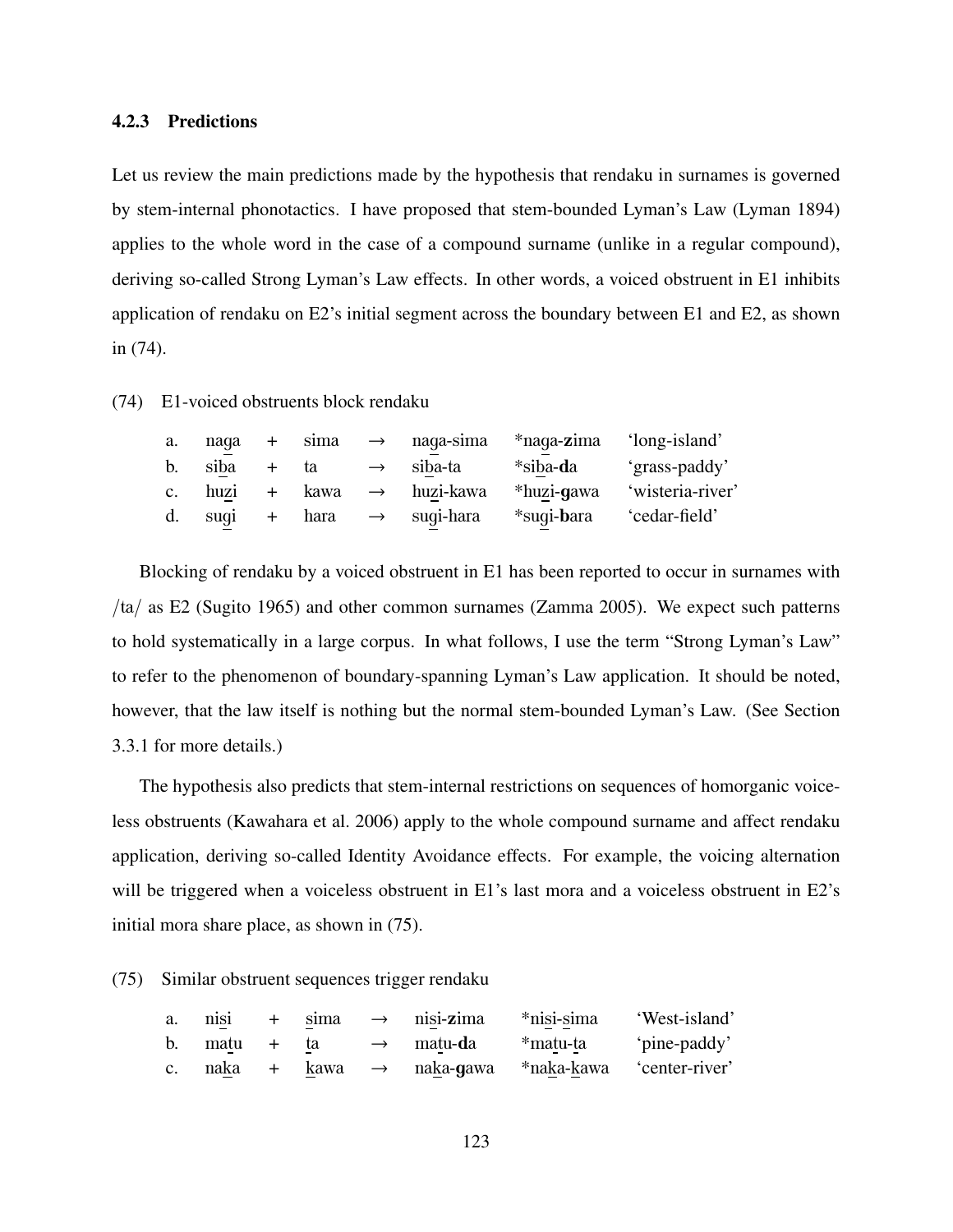Descriptions given by previous studies (Kubozono 2005; Zamma 2005) suggest that surnames with E2-/ta/ follow such patterns; E2-initial /t/ always voices if E1's last obstruent is homorganic  $\sqrt{s}$  or  $\sqrt{t}$  but not when it is non-homorganic  $\sqrt{k}$ . We expect similar patterns to be found in surnames with E2 morphemes other than  $/ta/$ . Specifically, surnames with  $/kt/$ -initial E2 should undergo rendaku when E1's last obstruent is also  $/k/$ , as in (75c). (See Section 3.3.2 for details.)

Identity Avoidance will also inhibit rendaku in surnames. A stem-internal restriction on sequences of labial sounds apply to the whole compound surname. When E1's last consonant is  $/m/$  and E2's initial consonant is  $/h/$ , rendaku will be blocked since its application would create a labial-labial sequence, as shown in (76). (See Section 3.3.3.)

(76) A would-be labial-labial sequence blocks rendaku

a. ume + hara  $\rightarrow$  ume-hara \*ume-bara 'plum-field' b. ima + hasi  $\rightarrow$  ima-hasi  $*$ ima-basi 'present-bridge'

The liquid  $\sqrt{r}$  in E1 is also expected to inhibit rendaku. I have proposed that stems containing a sequence of  $\sqrt{r}$  and a voiced obstruent (represented here as rVD) are relatively rare due to a combination of distributional restrictions on the two classes of sounds. Rendaku is thus blocked in surnames with  $E1-\frac{r}{n}$  in order to avoid the creation of a disfavored rVD sequence, as shown in (77). (See Section 3.3.7 for details.)

(77)  $/r /$  in E1 blocks rendaku due to  $* rVD$ 

a. hira + ta  $\rightarrow$  hira-ta \*hira-da 'flat-paddy' b. hiro + kawa  $\rightarrow$  hiro-kawa \*hiro-gawa 'large-river'

Other predictions are summarized as follows. Although the nasals  $/m/$  and  $/n/$  in E1 may trigger voicing in surnames with certain E2 such as  $/ta/$  (Sugito 1965), they will not generally exert strong effects on the applicability of rendaku. Following the description by Zamma (2005), I have also proposed that  $E1-/m/$  triggers rendaku less than  $E1-/n/$  because of an indirect influence of historical sound change. (See Section 3.3.5 for details.) /w/ and /y/ in E1 are considered to be neutral consonants and they will not affect rendaku application in surnames. (See Section 3.3.6.)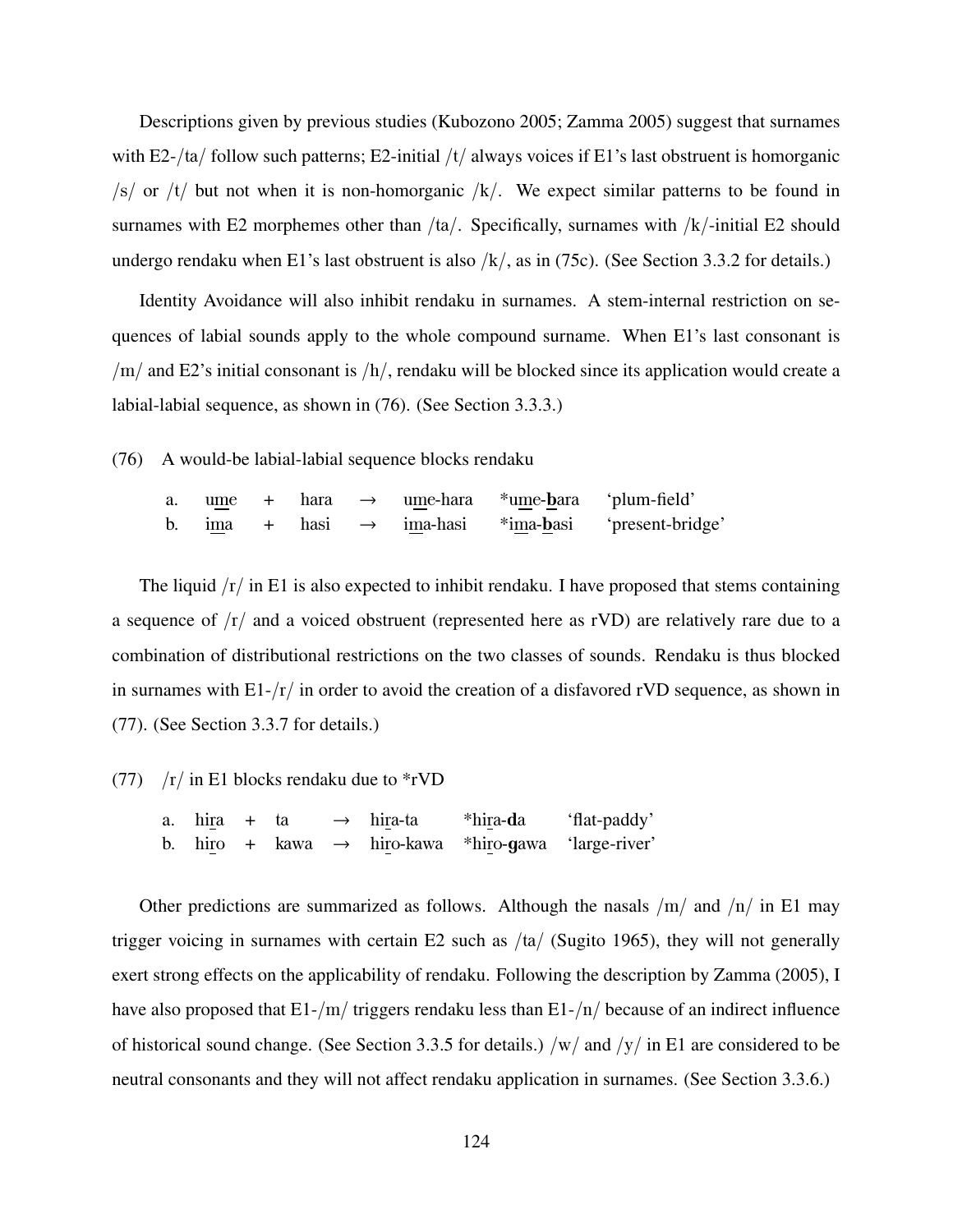

Figure 4.1: Average rendaku rates by E1-obstruent voicing and E2-obstruent place (corpus)

### 4.2.4 Results

### *4.2.4.1 Strong Lyman's Law and Identity Avoidance effects*

Let us first examine the effects of Strong Lyman's Law and Identity Avoidance.<sup>14</sup> Figure 4.1 plots the average rendaku application rates  $(\%)$  by surname type based on the voicing of E1's last obstruent (voiceless or voiced, labeled "vcl" or "vcd" respectively) and the place of E2's initial obstruent  $(\frac{s}{t}, \frac{t}{t}, \frac{k}{\alpha}$  or  $\frac{h}{l}$ . For example, the bar labeled "vcl+s" includes surnames such as /naka-sima/ 'center-island' and that labeled "vcd+s" includes surnames such as /naga-sima/ 'long-island.' Error bars represent  $\pm 1$  standard errors. As can be seen, surnames with a voiced obstruent in E1 (labels underlined) generally have lower rendaku rates than those with a voiceless obstruent in E1. This suggests that the presence of a voiced obstruent in E1 inhibits rendaku application in surnames. In other words, Strong Lyman's Law is at work in surnames. (See below for a statistical analysis.)

Let us turn to the effects of Identity Avoidance. Figure 4.2 plots the average rendaku application rates (%) by surname type based on the place of the last obstruent of E1 (/s/, /t/ or /k/) and of the initial obstruent of E2 (/s/, /t/, /k/ or /h/). For example, the bar labeled "s+s" includes surnames

 $14$ The results shown here are slightly different from those presented in Tanaka (2017). This is because the data in Tanaka (2017) include fewer surnames (*n*=322) and are only based on the readings collected from mixi.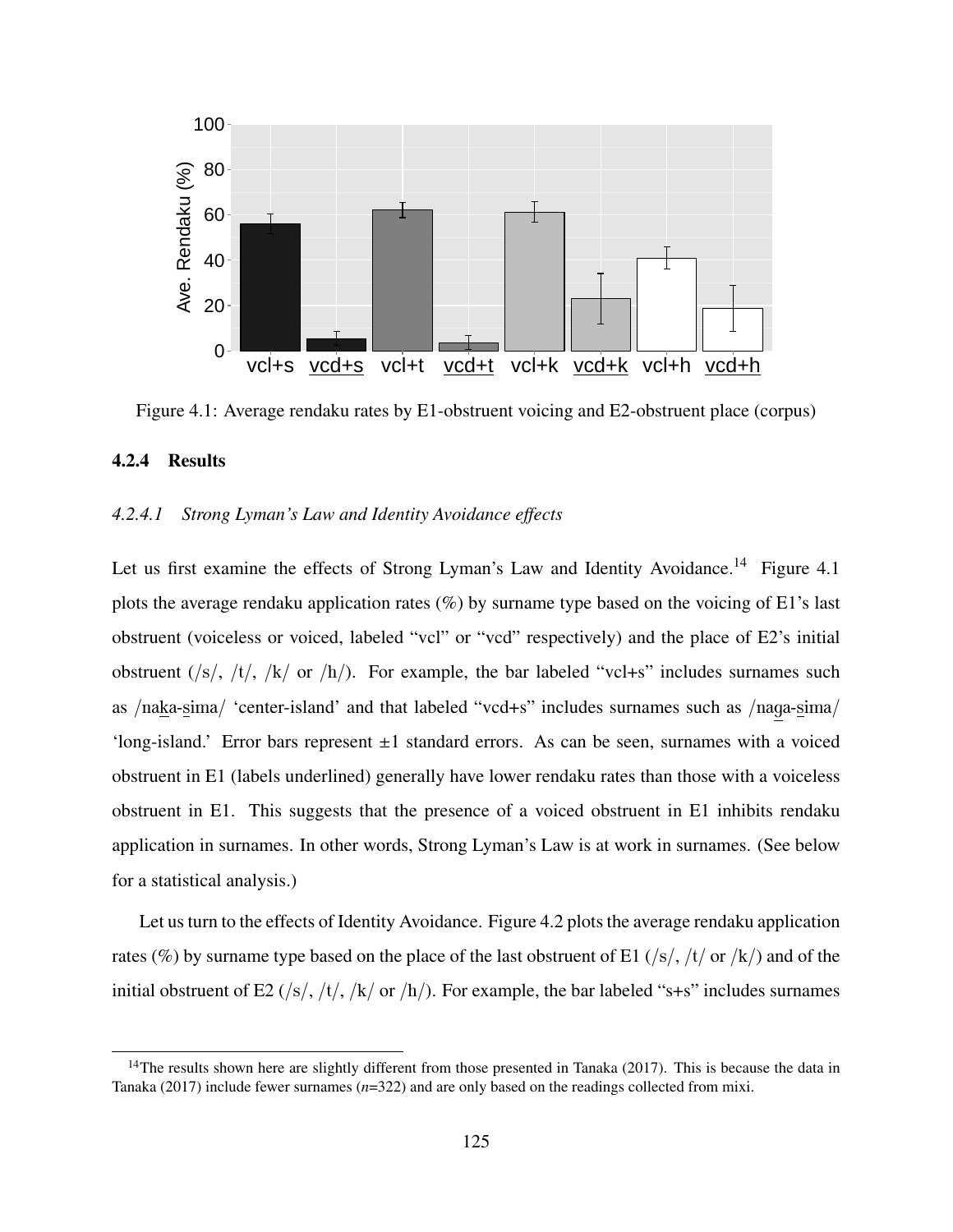

Figure 4.2: Average rendaku rates by E1-E2 voiceless obstruent combinations (corpus)

such as /nisi-sima/ 'West-island' and the bar labeled "s+k" includes those such as /isi-kawa/ 'stone-river.' As can be seen, surnames that have a sequence of homorganic voiceless obstruents (which are underlined and predicted to undergo rendaku) generally have higher rendaku rates than those that do not. Notice that  $/k+k/$  has a higher rendaku rate than  $/s+k/$  and  $/t+k/$ , as predicted. The applicability of rendaku also seems to differ among surnames with homorganic obstruent sequences. The rendaku rate of  $/s+t/$  is about as high as that of  $/t+t/$ . The rate of  $/t+s/$ , on the other hand, is no higher than that of non-homorganic  $/k+s$ . This suggests that, in the case of  $\sqrt{s}$  and  $\sqrt{t}$  which share voicing and place but not manner, the order of the sequential obstruents also matters. (See more discussion below.) The hypothesis did not have particular predictions about surnames with  $/h$ -initial E2, but some differences are found among them. The rendaku rate of  $/s+h/$  is particularly lower than those of  $/t+h/$  and  $/k+h/$ . (The pattern does not hold in a productivity test, however; see Section 4.3.4.1.)

To test the effects of the boundary-spanning Lyman's Law and Identity Avoidance statistically, a mixed-effects logistic regression model was run using the glmer() function of the lmerTest package (Kuznetsova et al. 2013) built on lme4 (Bates et al. 2011) in R (R Development Core Team 1993-2017). To use a binomial logistic regression model, instead of the rendaku rate of each surname, the presence of rendaku voicing (either rendaku or no rendaku) in each occurrence of surnames based on the calculated household numbers was entered into the model as the dependent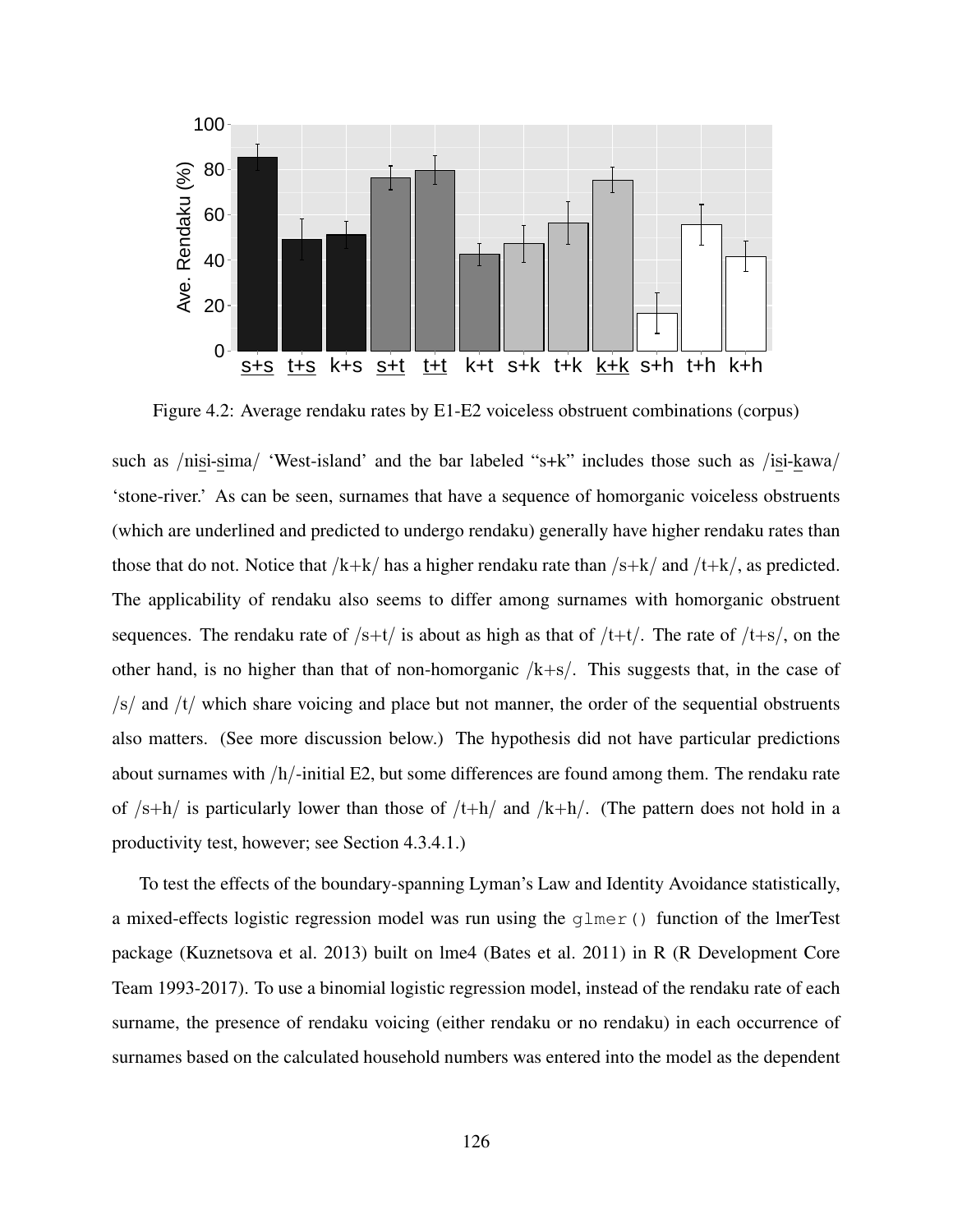variable. For example, the surname UR /naka-ta/  $\# \boxplus$  discussed above is considered to occur with rendaku 39,350 times and without rendaku 4,499 times (see Section 4.2.2). The independent variables included the voicing of E1's last obstruent ("E1-voicing": voiced or voiceless) and the homorganicity of E1's last voiceless obstruent and E2's initial voiceless obstruent ("Homorganicity": whether voiceless obstruents occurring across the E1-E2 boundary share place or not). Since sequential coronal voiceless obstruents may disagree in manner, as in  $/t+s$  and  $/s+t/$ , they were coded as such to be differentiated from those with total identity, as in  $/s+s/$  and  $/t+t/$ , and coronal manner mismatch was also entered into the model as an independent variable ("Manner-Mismatch"). According to previous studies, Japanese speakers show stronger dispreferences for sequences of identical moras (e.g. [ka-ka]) than for sequences of moras with identical consonants but different vowels (e.g. [ka-ke]) in nonce-word experiments (see Kawahara and Sano 2014a, 2016). To test the effect of moraic identity, surnames which have a sequence of identical moras underlyingly (e.g. /naka-kawa/ 'center-river') were coded as such to be differentiated from those with just identical consonant sequences (e.g. /take-kawa/ 'bamboo-river'), and moraic identity was included as one of the independent variables ("MoraIdent"). Additionally, the place of E2's initial obstruent ("E2-iniC": /s/, /t/, /k/ or /h/) and its interaction with each of the four factors above (E2-iniC \* E1-voicing, E2-iniC \* Homorganicity, E2-iniC \* MannerMismatch and E2-iniC \* MoraicIdentity) was entered into the model. The length of the first element (monomoraic, bimoraic or trimoraic) was also included in the model. This was intended to take out the effects of E1 length which could potentially skew the data of each target condition.<sup>15</sup> (The detailed result of this factor will be reported in Section 4.2.4.3 below.) Surname URs and E2's were included as random intercepts.

A table of the coefficients for each factor predicted by the model is shown in Table 4.1. The *p*-values were estimated by the Markov chain Monte Carlo method (lmerTest package, Kuznetsova et al. 2013). The model shows that the effect of E1-voicing is significant in that the presence of

<sup>&</sup>lt;sup>15</sup>For example, monomoraic /ta/ 'paddy' appears very often as E1 (and also as E2). Since one-mora E1 generally promotes rendaku (see Section 2.4.3), surnames with /t/ as E1's last consonant may generally have a high rendaku rate regardless of the other factors that are relevant to the discussion here.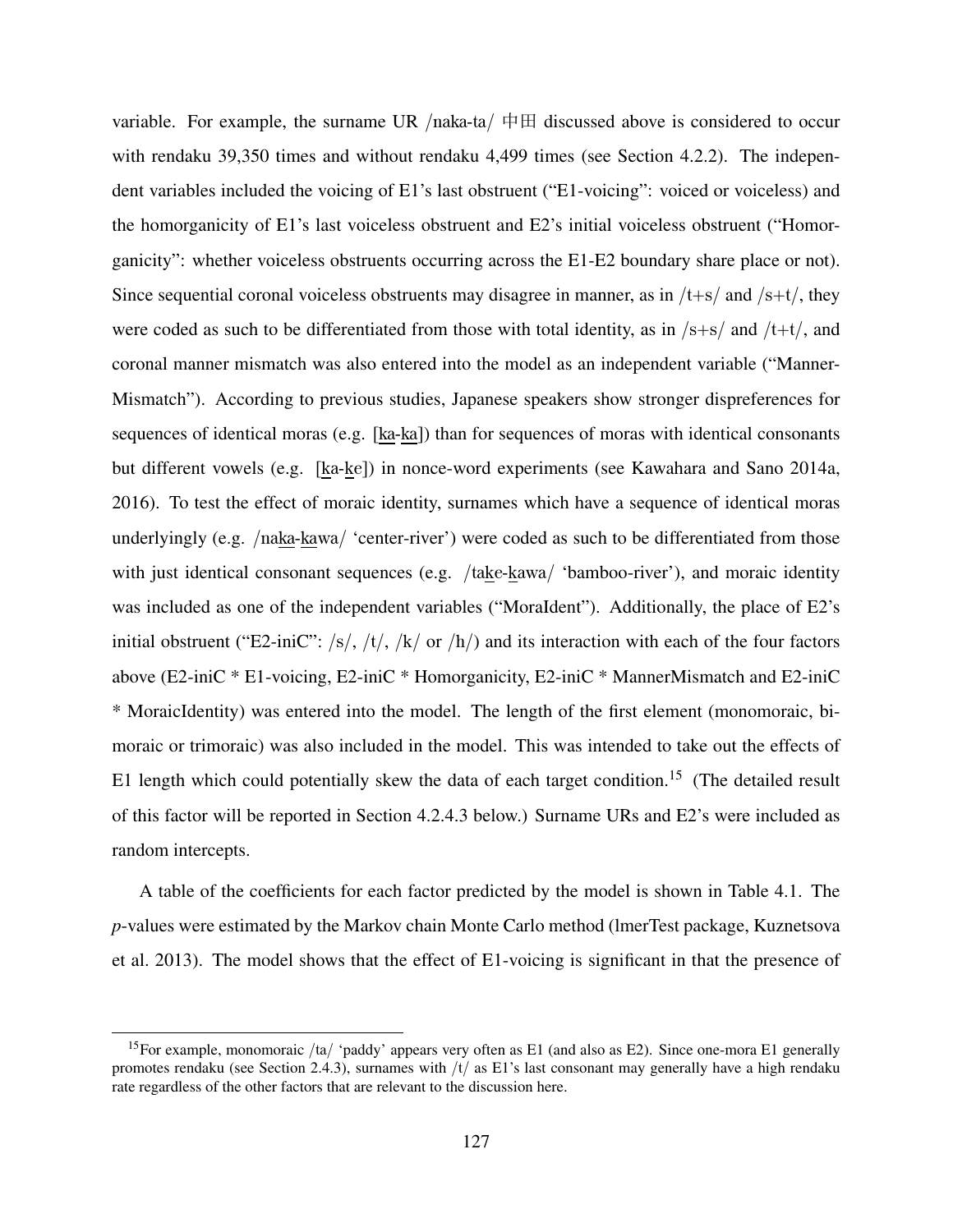|                                           | Estimate        | Std. Error   | $z$ -value             | $p$ -value          |     |
|-------------------------------------------|-----------------|--------------|------------------------|---------------------|-----|
| (Intercept)                               | $-0.9726$       | 1.5853       | $-0.613$               | 0.5395              |     |
| E1-voicing                                | $-4.0752$       | 1.4314       | $-2.847$               | 0.0044              | **  |
| $E2$ -ini $C$ -k                          | 1.6401          | 2.1962       | 0.747                  | 0.4552              |     |
| E2-iniC-s                                 | $-2.1435$       | 2.4335       | $-0.881$               | 0.3784              |     |
| $E2$ -ini $C-t$                           | $-2.2076$       | 2.2126       | $-0.998$               | 0.3184              |     |
| Homorganicity                             | 2.3409          | 1.1497       | 2.036                  | 0.0417              | ∗   |
| MannerMismatch                            | 0.5145          | 1.2190       | 0.422                  | 0.6730              |     |
| MoraicIdentity                            | 2.9200          | 1.9053       | 1.533                  | 0.1254              |     |
| $1\mu$ -E1                                | 2.5355          | 0.5562       | 4.559                  | 0.0000              | *** |
| $3\mu$ -E1                                | 5.4893          | 1.4899       | 3.684                  | 0.0002              | *** |
| E1-voicing:E2-iniC-k                      | $-1.0580$       | 1.9766       | $-0.535$               | 0.5925              |     |
| E1-voicing:E2-iniC-s                      | $-2.5629$       | 1.8763       | $-1.366$               | 0.1720              |     |
| E1-voicing:E2-iniC-t                      | $-3.0952$       | 1.7997       | $-1.720$               | 0.0855              |     |
| E2-iniC-k:Homorg                          | 0.5212          | 1.5688       | 0.332                  | 0.7397              |     |
| E2-iniC-s:Homorg                          | 1.2663          | 1.7070       | 0.742                  | 0.4582              |     |
| E2-iniC-s:MMismatch                       | $-4.1132$       | 1.9318       | $-2.129$               | 0.0332              | *   |
| E2-iniC-k:MoraIdent                       | 2.8201          | 2.7371       | 1.030                  | 0.3029              |     |
| E2-iniC-s:MoraIdent                       | 7.3651          | 3.4635       | 2.127                  | 0.0335              | ∗   |
| (米米米)<br>Signif. codes:<br>$\overline{0}$ | $4* *$<br>0.001 | $4*$<br>0.01 | $\ddot{\cdot}$<br>0.05 | $\leftarrow$<br>0.1 |     |

Table 4.1: Regression model coefficients table; Effects of E1-obstruents (corpus)

a voiced obstruent in E1 lowers the probability of rendaku application (*z*=–2.847, *p*<0.01), and its interaction with E2-iniC is not significant.<sup>16</sup> This indicates that Strong Lyman's Law is at play and inhibits rendaku regardless of E2's initial obstruent. The effects of Homorganicity are also significant in that the presence of a sequence of homorganic voiceless obstruents in E1 and E2 raises rendaku applicability (*z*=2.036, *p*<0.05), and there is no significant interaction with E2-iniC. This indicates that Identity Avoidance is at work and avoidance of homorganic voiceless obstruents generally triggers rendaku. MannerMismatch does not have a significant effect (*z*=0.422, *p*=0.673;

<sup>&</sup>lt;sup>16</sup>The intercept of the model here refers to the condition where a surname has a voiceless obstruent in E1, E1 is bimoraic and E2'initial consonant is /h/.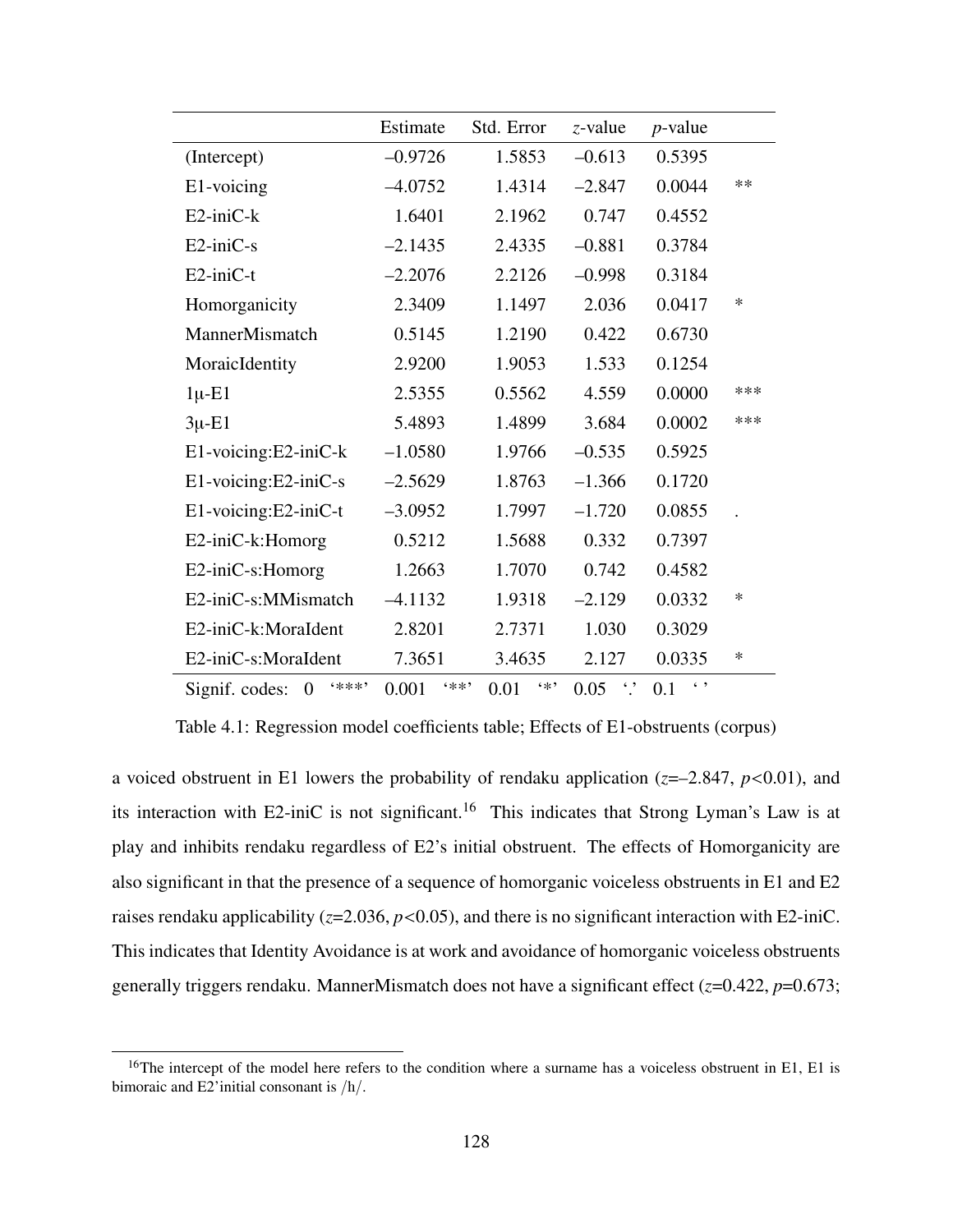with  $/t/$  as E2's initial consonant) but its interaction with E2-iniC does; it significantly lowers the rate of rendaku application when E2's initial consonant is /s/ (*z*=–2.129, *p*<0.05). In other words, although rendaku is usually promoted by Identity Avoidance, the effect is nullified if a surname has a sequence of coronal obstruents which disagree in manner and E2's initial consonant is  $\frac{s}{s}$ (that is, when the sequence is  $/t+s$ ). The interaction of MoraicIdentity and E2-iniC is significant; MoraicIdentity has no effect when E2's initial consonant is  $/t/(z=1.533 p=0.125)$  or  $/k/(z=1.030$ *p*=0.303) but it raises rendaku applicability when E2's initial consonant is  $\frac{|s|}{(z=2.127 \ p<0.05)}$ . That is, rendaku is further promoted in surnames such as /nisi-sima/ 'West-island,' which have a sequence of identical moras with  $\frac{s}{\text{s}}$  across the E1-E2 boundary. No significant effect of E2-iniC is found, indicating that rendaku application rates are generally not affected by the place of E2's initial obstruent undergoing the voicing change.

I conclude from these results that stem-internal phonological restrictions such as Lyman's Law and Identity Avoidance apply to the whole compound and affect the application of rendaku in the case of a surname.

#### *4.2.4.2 Effects of E1-sonorants*

Let us turn to the rendaku patterns of surnames with a sonorant in E1's last syllable. Figure 4.3 shows the average rendaku application rates  $(\%)$  by surnames with E1-nasals. (Error bars represent  $\pm 1$  standard errors.) For example, the bar labeled "m+s" includes surnames such as /yama-saki/ 'moutain-cape' and the bar labeled "n+s" includes /kana-saki/ 'gold-cape.' The graph shows that names generally have lower rendaku rates when E1's last consonant is  $/m/$  than when it is  $/n/$ , except in the case of those with  $/h$ -initial E2. This suggests that  $/m/$  in E1 triggers rendaku less than  $/n/$ .  $/m+h/$  (underlined) is expected to resist voicing since the sequence [m...b] would violate the labial cooccurrence restriction on rendaku application. However, it shows a particularly high rendaku rate, going against the prediction that stem-internal place cooccurrence restrictions affect rendaku, although it should be noted that the condition also has a particuarly small number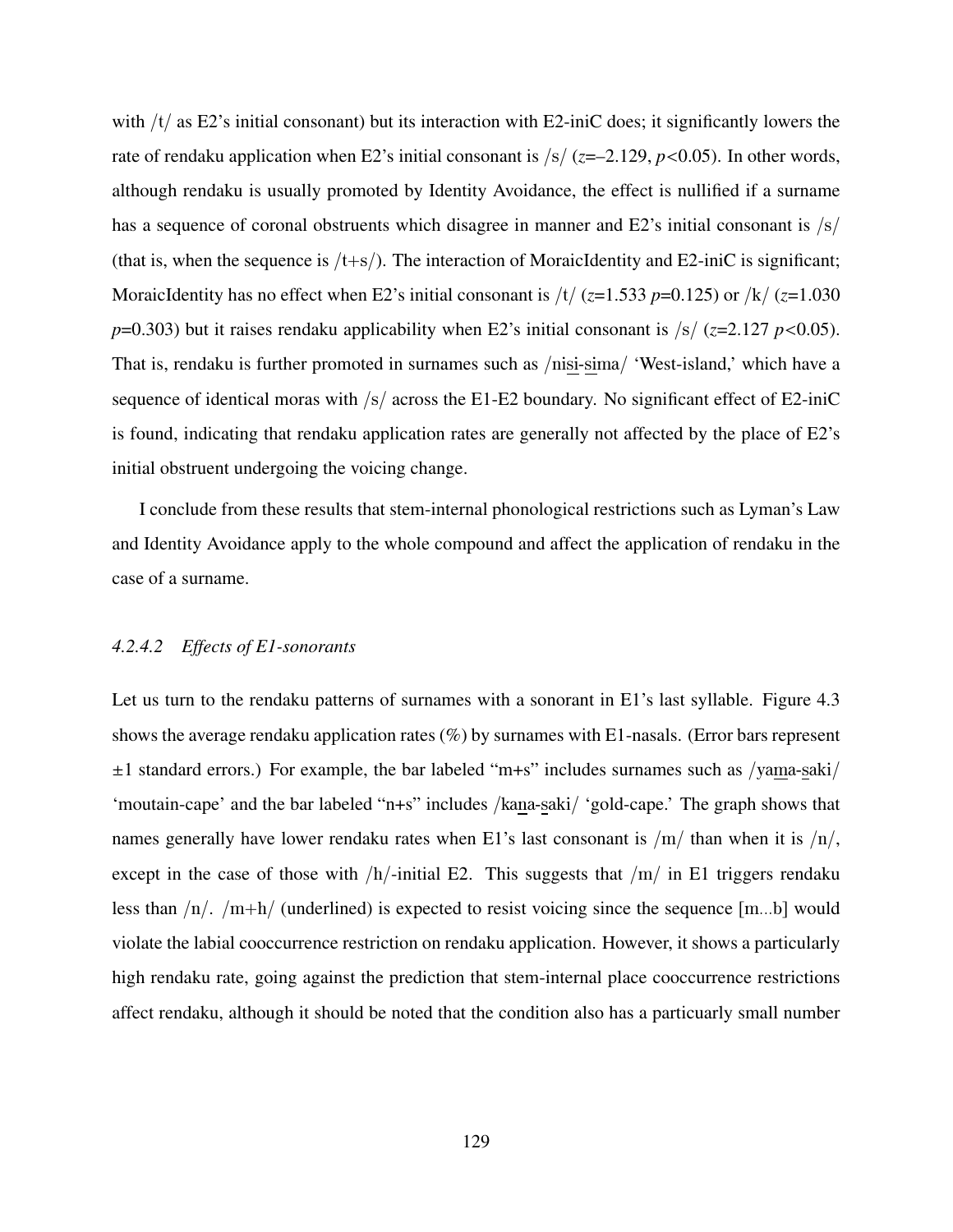

Figure 4.3: Average rendaku rates by E1-consonant voicing and E2-consonant place (corpus) of samples  $(n=6)$  compared to the other conditions,<sup>17</sup>.

Figure 4.4 shows the average rendaku rates of surnames with E1-approximants. For example, the bar labeled "r+t" includes /nari-ta/ 'complete-paddy' and "y+t" includes /toyo-ta/ 'richpaddy.' The sample size of surnames with  $/y/$  and  $/w/$  is relatively small<sup>18</sup> and it is not easy to make a solid generalization; but by and large,  $/y/$  and  $/w/$  in E1 do not seem to promote or inhibit voicing in any consistant way. The overall average rendaku rates of surnames with  $E1-y/$  and those with E1-/w/ are 47.12% and 41.93% respectively.  $\langle r \rangle$  in E1, on the other hand, shows a somewhat more consistent pattern. It can be seen that the rendaku rates of surnames with  $E1-fr/$ are relatively small regardless of E2's initial consonant, with the overall average being 16.47%. This suggests that  $/r/$  in E1 inhibits rendaku in surnames, as has been suggested by Kubozono (2005).

A mixed-effects logistic regression model was run with rendaku application based on the household numbers of surnames (see above) as the dependent variable. To directly compare the effects of different sonorants on rendaku applicability, the type of sonorant in E1 ("E1-Son":  $/m/$ ,  $/n/$ ,

<sup>17</sup>/m+s/: *n*=24; /n+s/: *n*=18; /m+t/: *n*=34; /n+t/: *n*=25; /m+k/: *n*=27; /n+k/: *n*=31; /m+h/: *n*=6; /n+h/: *n*=10.

<sup>18</sup>/r+s/: *n*=39; /y+s/: *n*=13; /w+s/: *n*=13; /r+t/: *n*=29; /y+t/: *n*=9; /w+t/: *n*=9; /r+k/: *n*=35; /y+k/: *n*=14; /w+k/: *n*=16; /r+h/: *n*=12; /y+h/: *n*=3; /w+h/: *n*=11.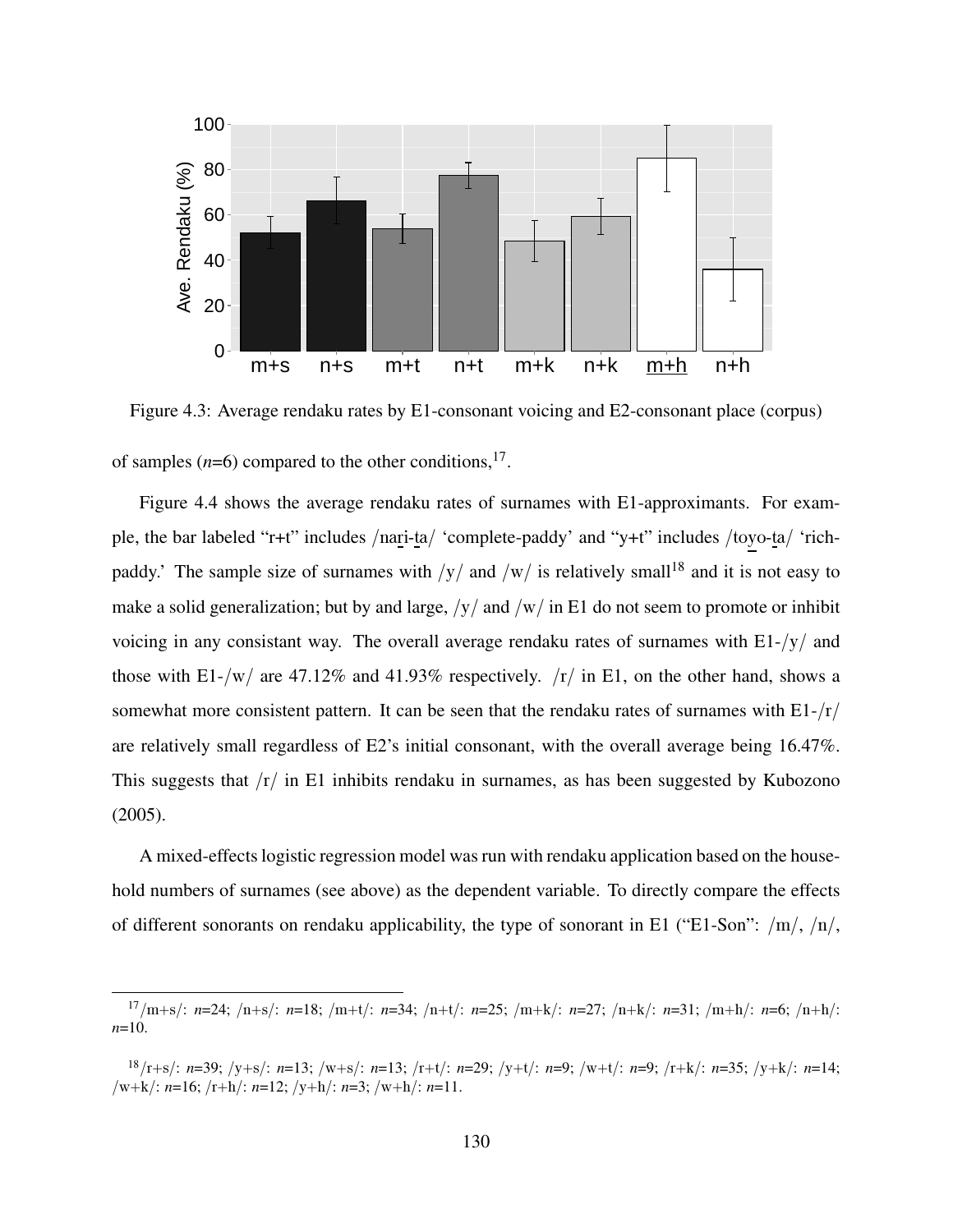

Figure 4.4: Average rendaku rates by E1-approximant and E2-consonant place (corpus)

 $\frac{f_r}{f_r}$ ,  $\frac{f_y}{f_y}$  or  $\frac{f_w}{f_y}$  was entered into the model as an independent variable. To test the effect of the labial cooccurrence restriction, surnames which would have a sequence of labial consonants by rendaku application (e.g. /ume-hara/  $\rightarrow$  [ume-bara]) were coded as such and a potential violation of OCP(labial) was included as one of the independent variables ("LabLab"). The other independent variables were the place of E2's initial obstruent ("E2-iniC":  $/s/$ ,  $/t/$ ,  $/k/$  or  $/h/$ ) and the length of the first element (monomoraic, bimoraic or trimoraic). The interaction of E1-Son and E2-iniC was not put into the model this time, because the sample size was generally small and there were too few tokens of the conditions with each combination of E1-sonorant and E2-initial obstruent to reliably test the interaction terms. Surnames and E2's were included as random intercepts.

A table of the coefficients for the model is shown in Table 4.2. The intercept of the model here corresponds to the condition where surnames have  $/y/$  in bimoraic E1 and  $/h/$  as E2's initial obstruent. The presence of  $\frac{r}{i}$  in E1 lowers the probability of rendaku application ( $z=-3.415$ ,  $p$ <0.01). This validates the generalization that  $\frac{r}{p}$  particularly inhibits the voicing alternation in surnames (Kubozono 2005). E1-/m/ has no significant effect (*z*=1.591, *p*=0.112) but E1-/n/ raises the probability of rendaku significantly (*z*=2.599, *p*<0.01). This can be interpreted as the effects of \*NVT and  $*mVD$ ; E1-nasals generally promote rendaku, but  $/m/d$  dampens the effect, causing the difference in the rendaku patterns between surnames with  $/n/$  and those with  $/m/$ , as discussed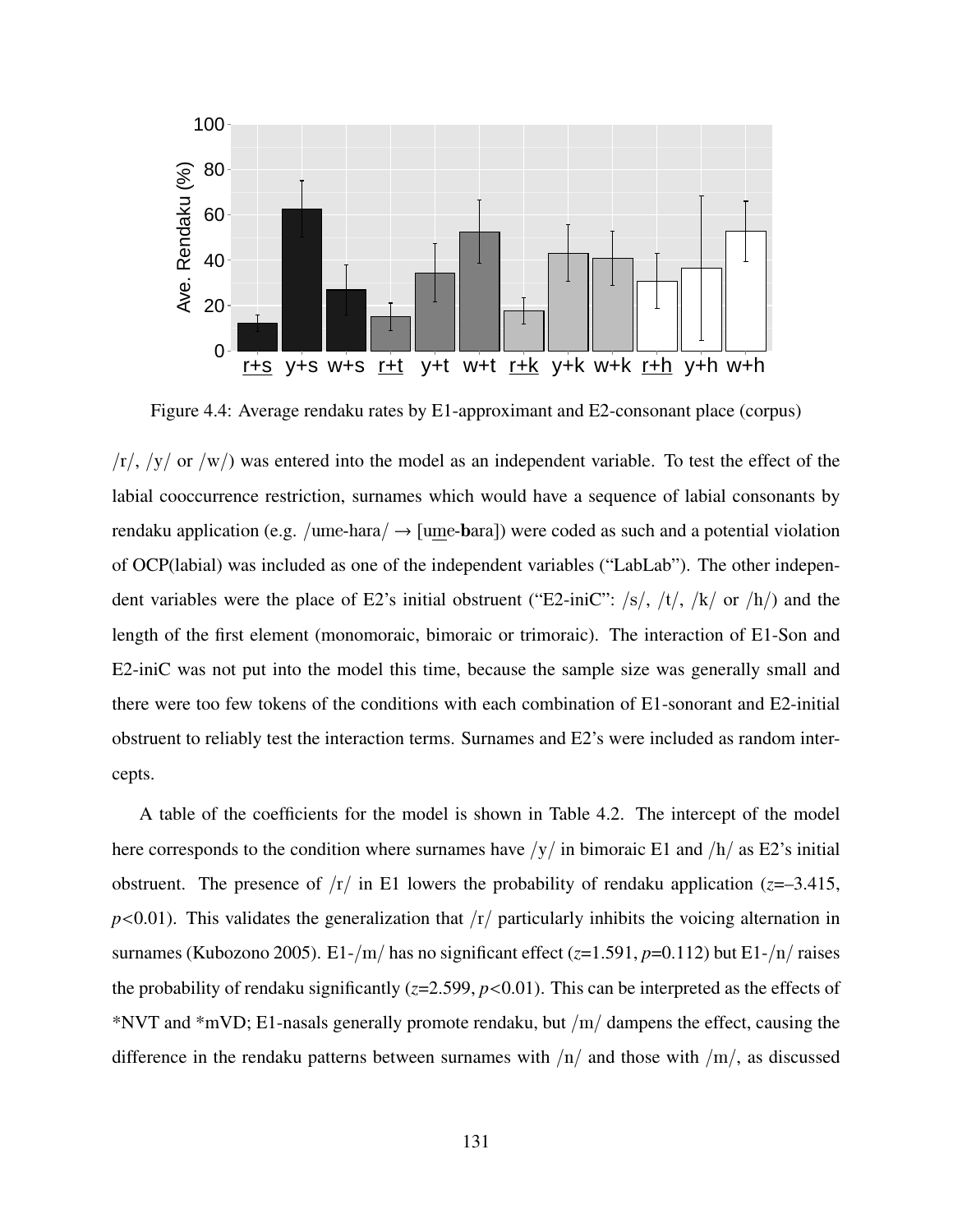|                     | Estimate   | Std. Error    | z-value       | $p$ -value |                                      |
|---------------------|------------|---------------|---------------|------------|--------------------------------------|
| (Intercept)         | $-0.05127$ | 2.11753       | $-0.024$      | 0.9807     |                                      |
| $E1-Son-m$          | 1.42652    | 0.89641       | 1.591         | 0.1115     |                                      |
| $E1-Son-n$          | 2.28771    | 0.88029       | 2.599         | 0.0094     | $**$                                 |
| $E1-Son-r$          | $-2.94608$ | 0.86271       | $-3.415$      | 0.0006     | ***                                  |
| $E1-Son-w$          | 0.11282    | 1.04296       | 0.108         | 0.9139     |                                      |
| LabLab              | 5.33720    | 2.43652       | 2.190         | 0.0285     | $\ast$                               |
| $E2$ -ini $C$ - $k$ | $-0.68749$ | 2.51675       | $-0.273$      | 0.7847     |                                      |
| $E2$ -ini $C$ -s    | $-4.83753$ | 2.70452       | $-1.789$      | 0.0737     |                                      |
| $E2$ -ini $C$ -t    | $-6.52579$ | 3.02038       | $-2.161$      | 0.0307     | $\ast$                               |
| $1\mu$ -E1          | 2.51171    | 0.78176       | 3.213         | 0.0013     | **                                   |
| $3\mu$ -E1          | 4.46941    | 1.37999       | 3.239         | 0.0012     | **                                   |
| Signif. codes:      | (米米米)<br>0 | 6米米?<br>0.001 | $6 *$<br>0.01 | 0.05       | $\left( \quad ,\quad \right)$<br>0.1 |

Table 4.2: Regression model coefficients table; Effects of E1-sonorants (corpus)

in Section 3.3.5 (also see Zamma 2005). There is no significant effect of  $/w/$  in E1 ( $z=0.108$ ,  $p=0.914$ ), which is compatible with the claim that  $/y/$  and  $/w/$  are neutral consonants and do not particularly affect rendaku application. The effect of E2-iniC is also significant. When E2's initial consonant is  $/t/$ , the probability of rendaku application is significantly low ( $z=-2.161$ ,  $p<0.05$ ). The other E2-initial obstruents /s/, /k/ and /h/ do not have such effects (/s/:  $z=-1.789$ ,  $p=0.074$ ; /k/: *z*=–0.273, *p*=0.785). LabLab has a significant effect in that it raises the probability of rendaku application. As stated above, this is unexpected since the prediction is that rendaku application should be less likely if it creates a labial-labial sequence within a surname due to the application of the stem-internal labial cooccurrence restriction. It is conceivable that the restriction on /m/ and /b/, which agree in place, does not have as strong effects as the ban on sequences of homorganic voiceless obstruents, which share place and manner. It is surprising, however, that the alternation is even promoted when it creates a labial-labial sequence. Although I have no explanation for this fact, I will come back to the issue when I present experimental results suggesting that the unexpected pattern in real surnames is not actually internalized in Japanese speakers' grammar (see Section 4.3).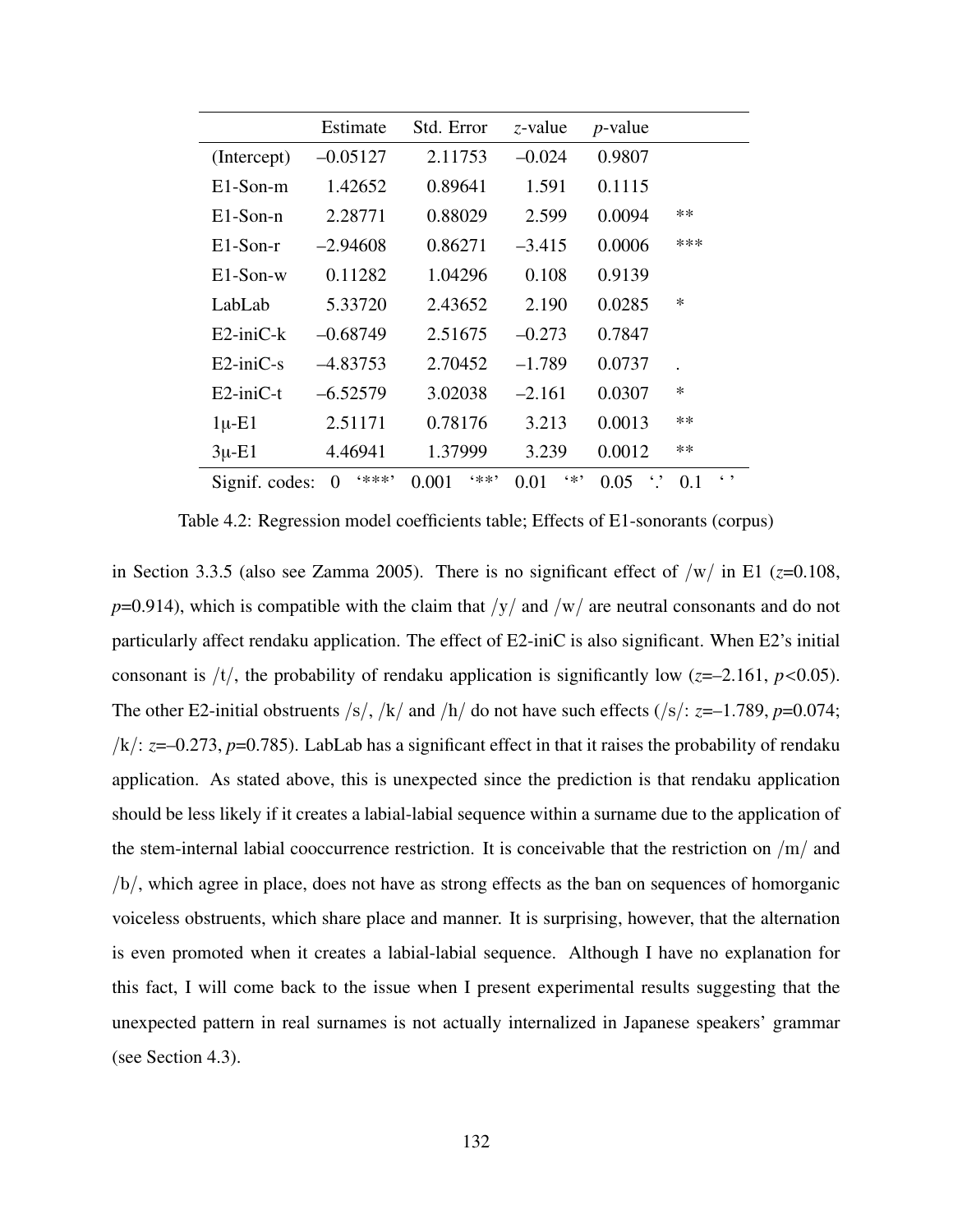

Figure 4.5: Average rendaku rates by E1-length (corpus)

To summarize, the results show that rendaku application in real surnames with sonorants in E1 also follow stem-internal phonology (except the labial cooccurrence restriction).

#### *4.2.4.3 Other patterns*

Let us examine other factors that play a role in the application of rendaku in surnames. I will first examine the effect of the length of the first element. Figure 4.5 shows the average rendaku rates of surnames by E1-length.

As can be seen, the rendaku rates of surnames with one-mora E1 and three-mora E1 are generally higher than that of surnames with two-mora E1. The statistical analyses shown above reveal that the rendaku promoting effects of monomoraic first elements are significant both in surnames with an obstruent in E1 ( $z=4.559$ ,  $p<0.001$ ) and in surnames with a sonorant in E1 ( $z=3.213$ , *p*<0.01). Similarly, trimoraicity of E1 promotes rendaku significantly in surnames with an obstruent ( $z=3.684$ ,  $p<0.001$ ) and those with a sonorant ( $z=3.239$ ,  $p<0.01$ ). The results corroborate the observations made in previous studies that the length of E1 affects rendaku in surnames (Zamma 2005) as well as in regular compounds (see Rosen 2001, 2003; Irwin 2016a,b among others).

Let us also examine the effects of so-called "special moras." Compound surnames may have a vowel in the last mora of E1, which is typically the last half of a long vowel, as in /oo-sima/ [oo-sima] 'big-island,' /ii-ta/ [ii-da] 'rice-paddy,' or the second half of a vowel-vowel sequence,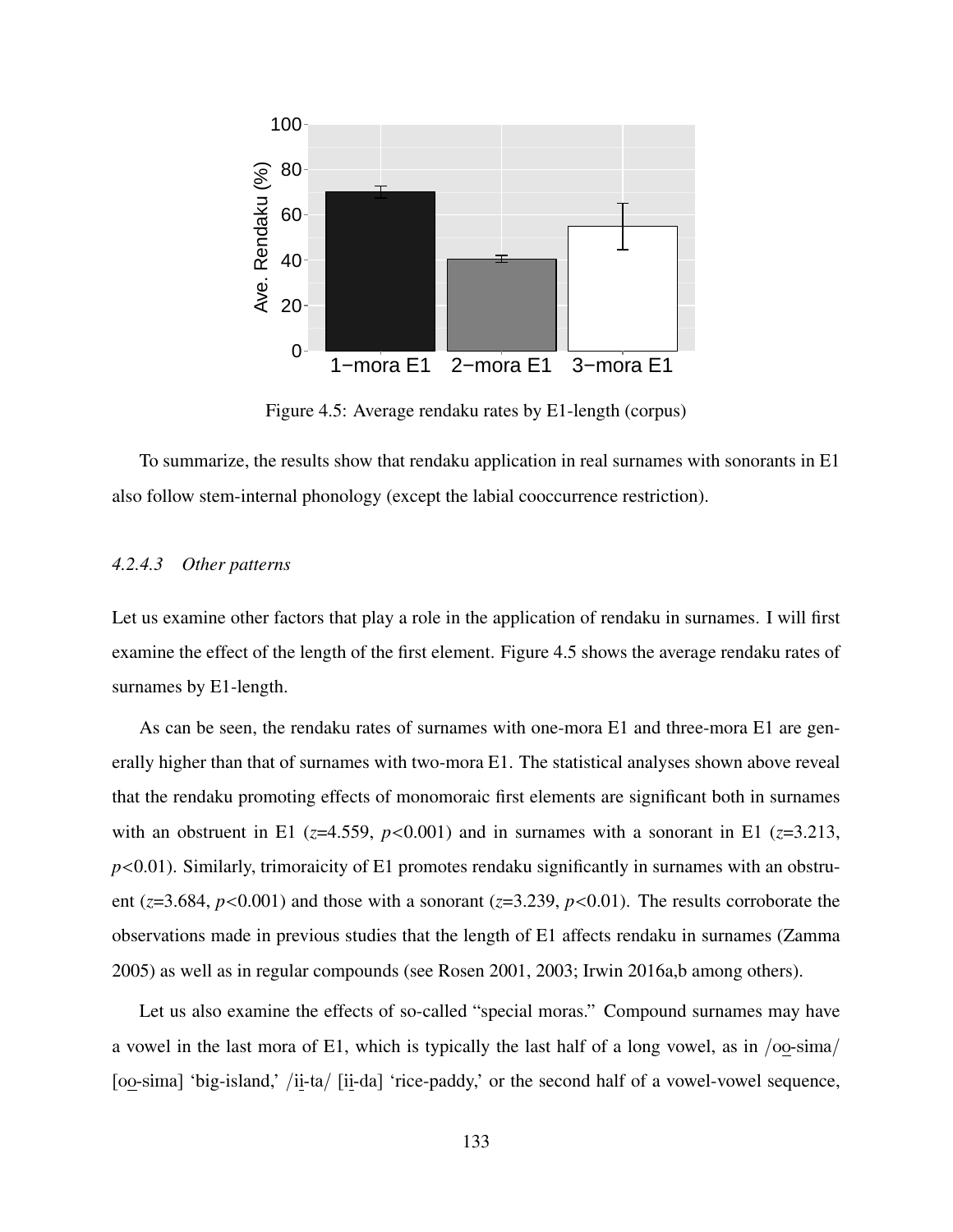

Figure 4.6: Average rendaku rates by special moras in E1 (corpus)

as in /ue-ta/ [ue-da] 'upper-paddy,' /ai-kawa/ [ai-kawa] 'meeting-river,' /mae-hara/ [mae-hara] 'front-field.' Since sequences of a vowel in E1 and a voiceless obstruent in E2 presumably do not incur a violation of any stem-internal phonological restrictions, they are expected not to affect rendaku application. Compound surnames may also have a moraic nasal in E1's last mora, as in /hon-ta/ [hon-da] 'root-paddy' with Sino-Japanese E1 or /kan-saki/ [kan-zaki] 'god-cape' with native E1 undergoing (historical) syncope (derived from original /kami-saki/). In Japanese stems, moraic nasals trigger voicing of following obstruents, which is described under the name of postnasal voicing (Ito and Mester 1995a,b; see Section 3.3.5). Surnames with a moraic nasal in E1 are thus expected to frequently show rendaku voicing.<sup>19</sup> Although not very frequent, gemination may occur at the E1-E2 boundary of a compound surname, as in /nii-ta/ [nit-ta] 'new-paddy' or as in /kiti-kawa/ [kik-kawa] 'fine-river' through syncope.<sup>20</sup> Given that voiced geminates are generally dispreferred in Japanese phonology (see Ito and Mester 1995b, 1999; Nishimura 2003; Kawahara 2006, 2008, 2011 among others), gemination is expected to block rendaku application (e.g. /nii-ta/  $\rightarrow$  [nit-ta], \*[nid-da]).

Figure 4.6 shows the average rendaku rates of surnames with a vowel in E1 (represented as

<sup>&</sup>lt;sup>19</sup>It is reported that post-nasal voicing also promotes rendaku in regular compounds. See Irwin (2016a); also see Vance and Asai (2016) for further complications.

<sup>&</sup>lt;sup>20</sup>The Sino-Japanese root /kiti/ could also be analyzed as /kit/ underlyingly. See Tateishi 1989; Ito and Mester 1996, 2015 for discussion.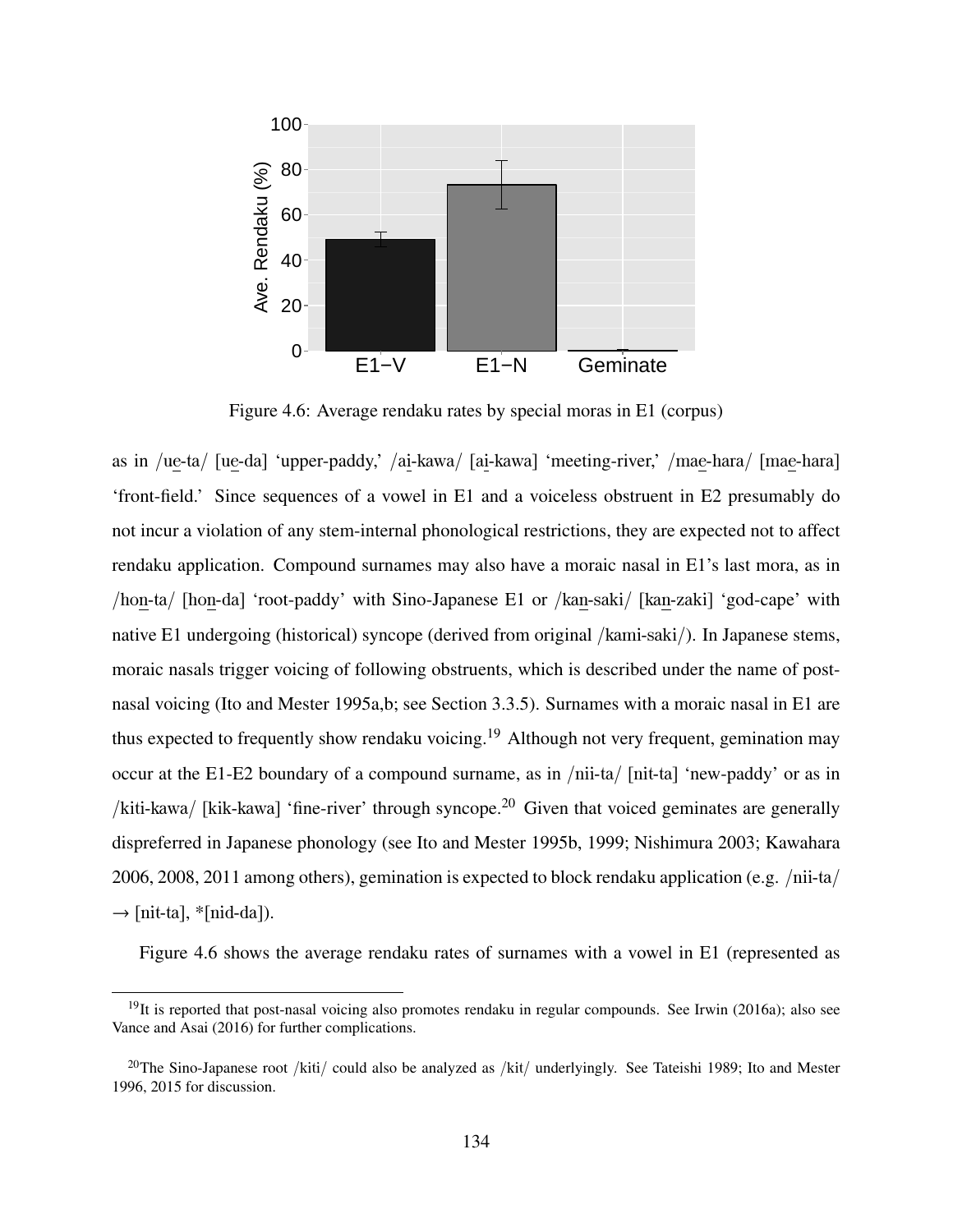"E1-V"), a moraic nasal in E1 (represented as "E1-N") and gemination.<sup>21</sup> As can be seen, surnames with a vowel as E1's last mora have an average rendaku rate of about 50%, suggesting that E1-vowels do not exert any effect on rendaku application. Surnames with a moraic nasal in E1 have a relatively high rendaku rate while those forming a geminate across the E1-E2 boundary show particularly low rendaku rates. The results are expected from the effect of post-nasal voicing and avoidance of voiced geminates. A mixed-effects logistic regression model was constructed with rendaku application as the dependent variable and the type of special mora (a vowel, a moraic nasal, or a geminate), E2's initial consonant  $(\frac{s}{, t}, \frac{t}{, k} \text{ or } \frac{h}{)$  and the length of E1 as independent variables. With the intercept of the model corresponding to the condition where a surname has a vowel in bimoraic E1 and E2-initial  $/h/$ , it is predicted that the presence of a moraic nasal significantly raises the probability of rendaku application (*z*=1.966, *p*<0.05) while gemination lowers the probability ( $z=-4.451$ ,  $p<0.001$ ). The effects of E2's initial consonants are not significant. Monomoraicity of E1 significantly raises rendaku applicability ( $z=3.630$ ,  $p<0.001$ ). (There are no data with trimoraic E1 and special moras.) That is, the statistical analysis confirms the effects of post-nasal voicing and avoidance of voiced geminates on rendaku application and also indicates that vowels do not affect voicing in any particular way.

#### *4.2.4.4 Summary of the results*

To summarize the overall results, the rendaku patterns of real surnames are, for the most part, compatible with the hypothesis that compound surnames are subject to stem-internal phonotactics. Stem-bounded Lyman's Law and Identity Avoidance apply to the whole compound and rendaku applies accordingly. Sonorants in E1 also affect rendaku application so that the surnames will generally conform to stem-phonology;  $/m/$  triggers voicing less than  $/n/$  (which is a historical vestige of the Strong Lyman's Law effects) while  $\frac{r}{\pi}$  inhibits voicing (due to inferred phonotactics \*rVD). The results have also shown two facts which are not predicted by the hypothesis; the asymmetry between  $/t+s$  and  $/s+t$  sequences, and the unexpected rendaku promoting effect of

 $21$ Since these surnames are generally infrequent, data are not found for every single combination with E2's initial consonant. I thus show the overall average rendaku rates.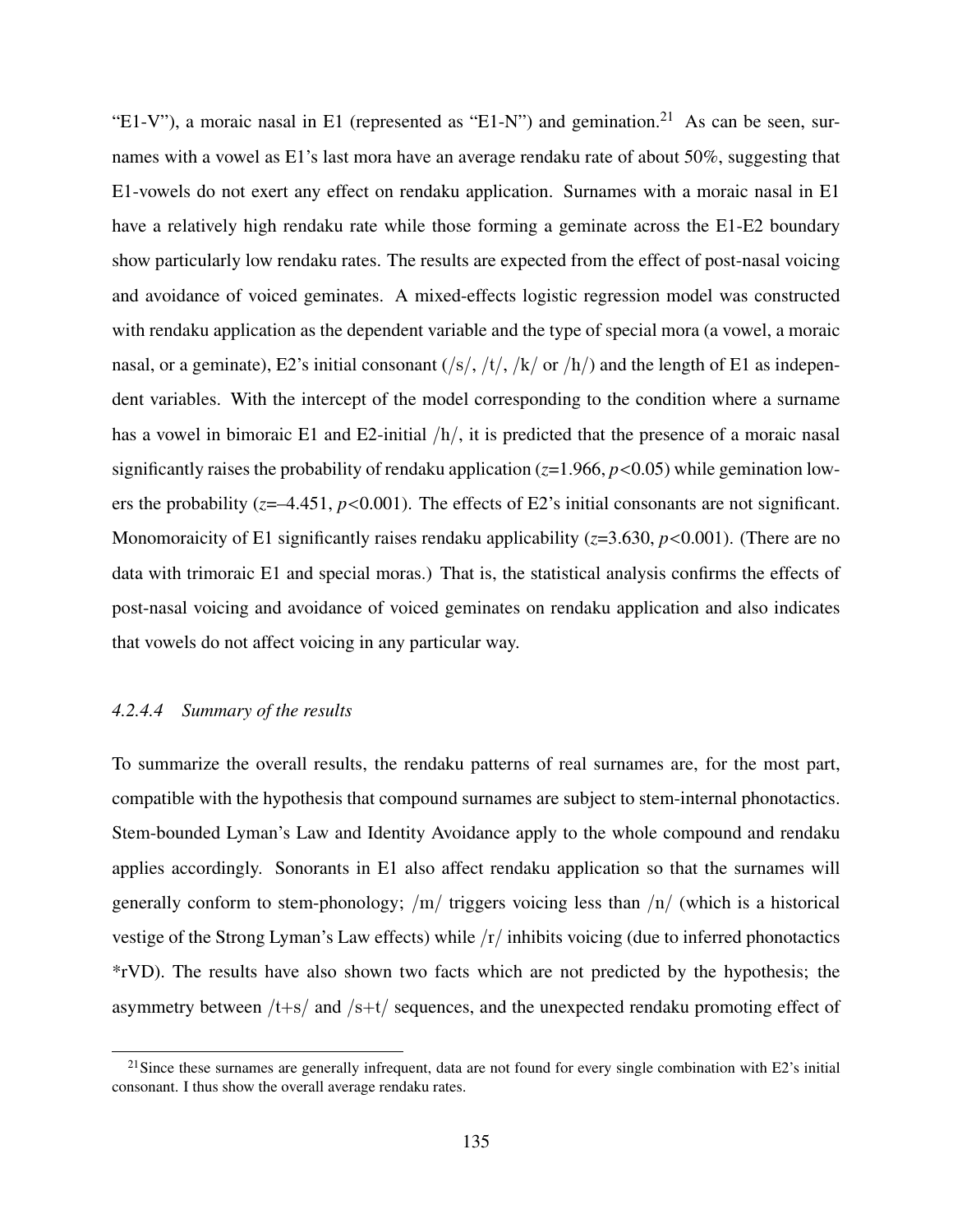the labial cooccurrence restriction. I will return to these remaining issues when I present the results of a nonce name experiment in Section 4.3.

#### 4.2.5 A comparison with rendaku in regular compounds

I have shown that stem-internal phonology regulates rendaku application in surnames. In this section, I will give an analysis of the voicing alternation in regular compounds and show that none of the effects discussed above are operative in common nouns. The results will support the claim that the differences in rendaku application between compound surnames and regular compounds arise from the differences in their representations.

To examine the rendaku application patterns in regular compounds, I used "the Rendaku Database v2.5" (Irwin and Miyashita 2013-2016), an extensive database of Japanese compounds with 34,432 entries.<sup>22</sup> Previous studies (Irwin 2014a, 2016a among others) have already conducted detailed analyses of the rendaku patterns using the database. As stated above (see Section 2.3.1), Irwin (2014a, 2016a) shows that Strong Lyman's Law has no effect on the voicing alternation in normal compounds. However, since these studies are not particularly intended to examine the differences between proper nouns and common nouns, additional investigation into the data is required in order to fully address the issues at stake in this dissertation. For example, the database contains not only noun-noun compounds but also combinations of other parts of speech, such as noun-verb compounds, noun-adjective compounds, mimetic compounds and so forth. Since compound surnames all have nouns (including deadjectival and deadverbial nouns) as their second element (which is the compound head), we would need to limit the data to regular compounds of the same type in order to make a fair comparison. Also, previous studies have not tested the role of Identity Avoidance as a rendaku trigger in regular compounds.<sup>23</sup> I have proposed above that

<sup>&</sup>lt;sup>22</sup>The most recent version available is "the Rendaku Database v3.1" (Irwin et al. 2017).

 $^{23}$ As discussed above (Section 3.3.4), Irwin (2014a, 2016a) tests the role of Identity Avoidance as a rendaku blocker, and finds null results. Kawahara and Sano (2014b) argue that Identity Avoidance plays a role as a rendaku trigger in a nonce word experiment; however, they are only concerned with cases of moraic identity and do not test the effect of consonantal identity per se (see discussion in Section 3.3.4). Also, given that the rendaku patterns in existing words and non-existing words may show discrepancies (see Irwin 2014a, 2016a; Kawahara and Sano 2016), it is worth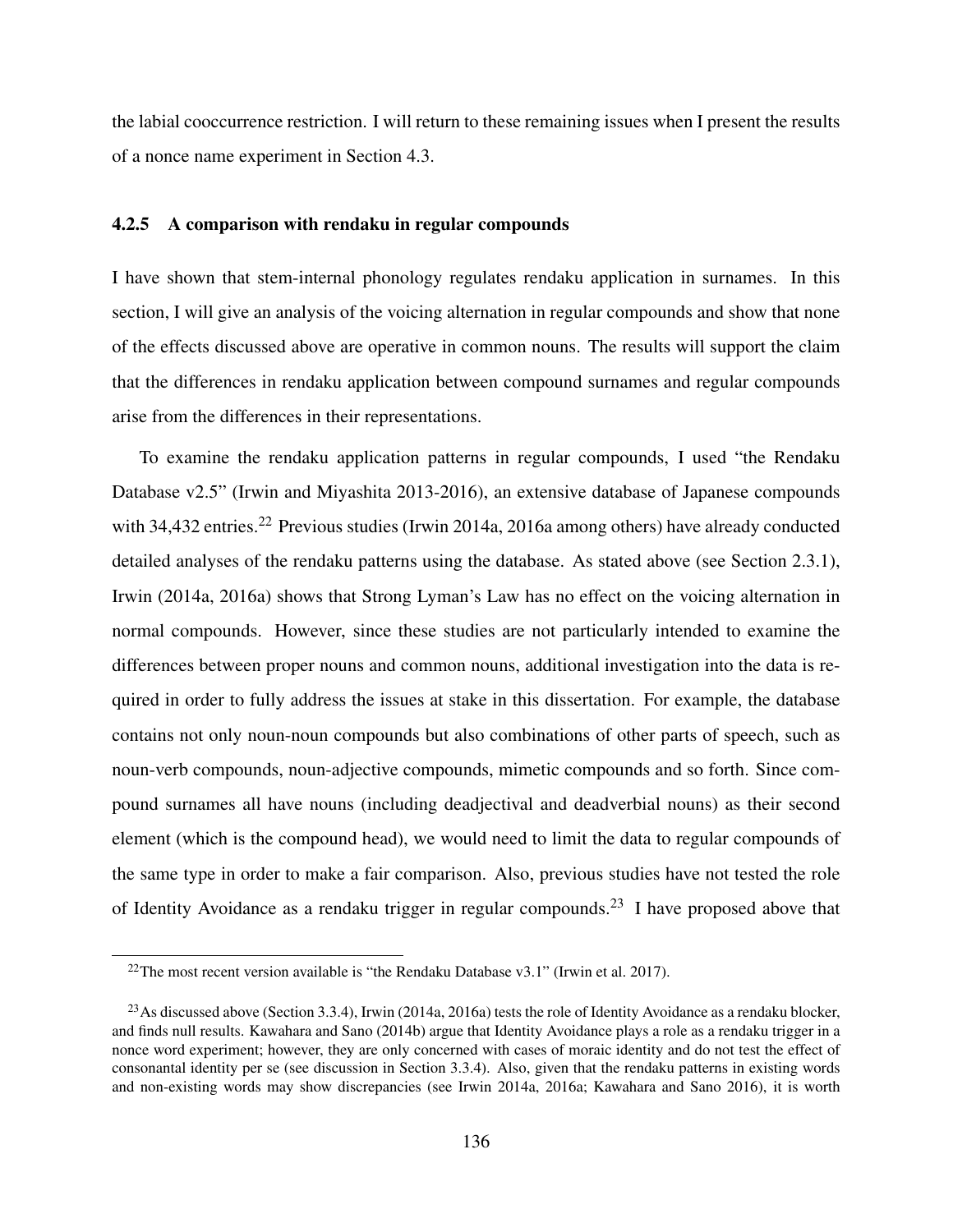cooccurrence restrictions on sequences of homorganic voiceless obstruents within a stem (Kawahara et al. 2006) apply to compound surnames, which are themselves represented as stems, and trigger the voicing alternation. If the restrictions are bounded to the stem level, it is also predicted that voiceless obstruent sequences across the element boundary will not trigger rendaku in regular compounds. Demonstrating inapplicability of Identity Avoidance as a rendaku trigger in the word class would thus be further evidence for the proposed hypothesis.

From the data of Japanese compounds, proper nouns (which are tagged as such in the database) were excluded. In order to make them comparable to surnames as discussed above, compounds with verbs or adjectives as E2, those that are reduplicated including mimetic compounds and dvandvas were excluded. This resulted in 25,889 regular compounds. The pronunciations of the database entries are taken from two large dictionaries (Shinmura 2008; Watanabe et al. 2008). Each database entry is tagged for the presence or absence of rendaku voicing with "+" and "-" signs based on the reading of the word in each dictionary. An entry is marked "+/–" for rendaku application if dictionaries give both the rendaku form and the non-rendaku form as possible pronunciations of the word. In order to treat rendaku application as a binary variable for the purpose of conducting a statistical analysis (see below), I assigned either "+" or "–" to such variable compounds. Words were deemed to be rendaku undergoers if both or either one of the dictionaries gave "+," or both gave "+/–" for the presence of rendaku voicing; on the other hand, they were deemed to be non-undergoers if both dictionaries gave "–," or one dictionary gave "–" and the other gave  $``+/-."$ 

First, to test the effects of Strong Lyman's Law and Identity Avoidance, compounds with an obstruent in E1 were analyzed. A mixed-effects logistic regression model was run in the same manner as in the corpus study shown above (see Section 4.2.4). The dependent variable was rendaku application (either rendaku or no rendaku) and the independent variables were the voicing of E1's last obstruent ("E1-voicing": voiced or voiceless), the homorganicity of E1's last voiceless

conducting an independent study with data of real compounds before claiming that Identity Avoidance is really a rendaku promoting factor. Asai's (2014) corpus study also suggests that underlying sequences of homorganic voiceless obstruents in E1 and E2 generally make rendaku more likely to apply; however, Asai's data include both common nouns and proper nouns, and the results are not very informative for our purposes.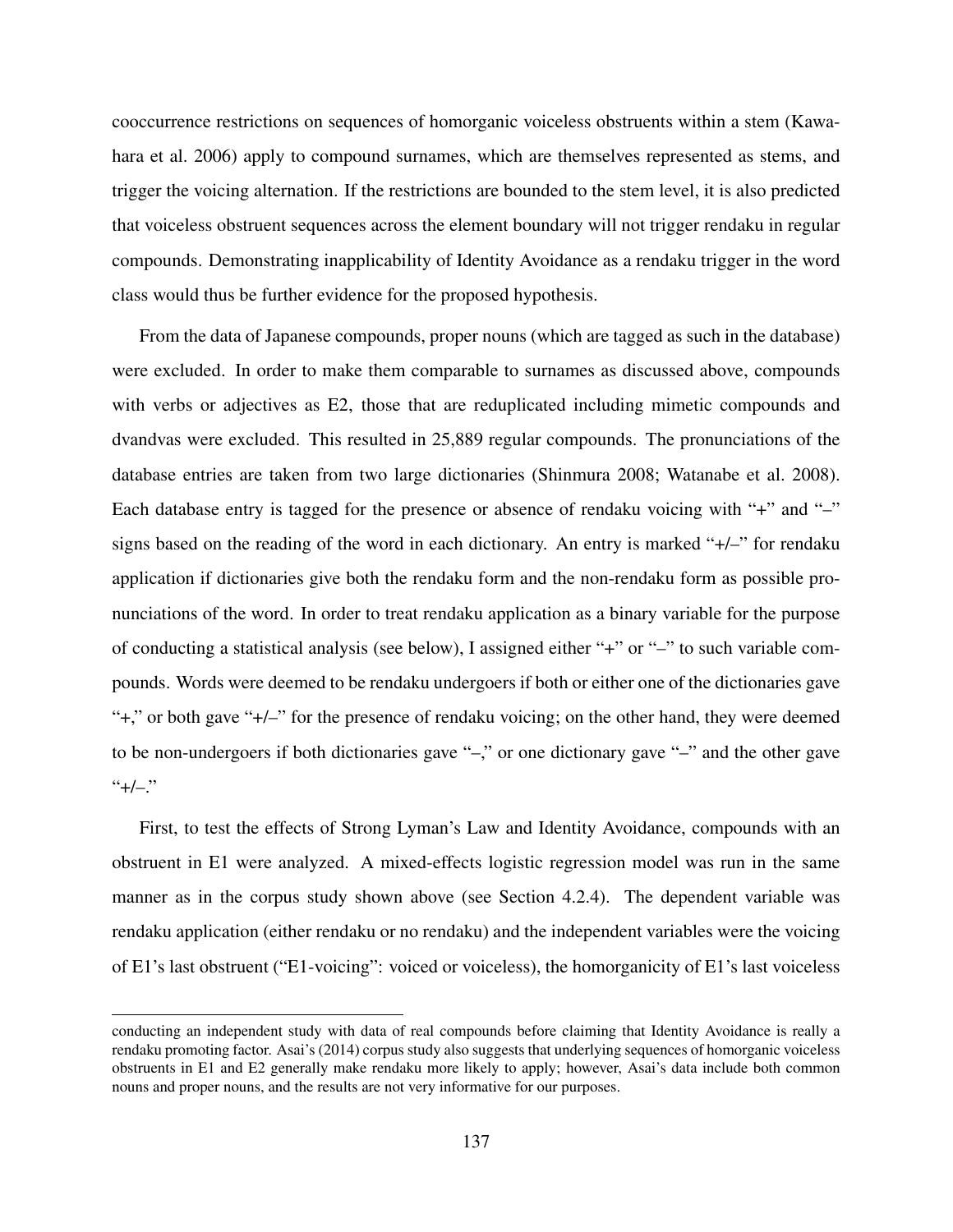obstruent and E2's initial voiceless obstruent ("Homorganicity": whether voiceless obstruents occurring across the E1-E2 boundary share place or not), manner mismatch in an obstruent sequence ("MannerMismatch":  $/s+t/$  and  $/t+s/$  or others), moraic identity ("MoraIdent": whether moras occurring at the E1-E2 boundary are completely identical or not), the place of E2's initial obstruent ("E2-iniC":  $\frac{s}{s}$ ,  $\frac{t}{s}$ ,  $\frac{t}{s}$ ,  $\frac{s}{s}$  or  $\frac{h}{s}$  and its interaction with each of the four factors above (E2-iniC) \* E1-voicing, E2-iniC \* Homorganicity, E2-iniC \* MannerMismatch and E2-iniC \* MoraicIdentity). The length of E1 ("E1-length": monomoraic, bimoraic, trimoraic or longer) was also entered into the model as one of the independent variables. Surnames and E2's were included as random intercepts.

The analysis reveals the following. The intercept of the model here corresponds to the condition where a surname has a voiceless obstruent in E1 which is bimoraic and has  $/h/$  as E2's initial consonant. The presence of a voiced obstruent in E1 slightly lowers the probability of rendaku application but its effect is not statistically significant  $(z=-1.395, p=0.163)$ . The interaction of E1-voicing and E2-iniC is also not significant (with E2-initial /s/: *z*=–1.507, *p*=0.132; E2-initial /t/: *z*=–1.747, *p*=0.081; E2-initial /k/: *z*=–0.398, *p*=0.691). This shows that Strong Lyman's Law is not operative in regular compounds, replicating the results of Irwin (2014a, 2016a) with a slightly different set of items under analysis. The effect of Homorganicity is also not significant (with E2-initial  $/h$ : *z*=0.384, *p*=0.701),<sup>24</sup> nor is its interaction with E2iniC (E2-initial /s/: *z*=1.208, *p*=0.227; E2-initial /t/: *z*=0.148, *p*=0.882; E2-initial /k/: *z*=0.961, *p*=0.337). MoraicIdentity is also not significant (*z*=1.196, *p*=0.231). These results indicate that Identity Avoidance (including avoidance of consonantal identity and moraic identity) does not play a role as a rendaku trigger in regular compounds, contrary to what has been suggested from the experimental results in Kawahara and Sano (2014a, 2016).<sup>25</sup> The interaction of MannerMismatch and E2-initial  $\sqrt{s}$ 

<sup>&</sup>lt;sup>24</sup>Unlike in surnames, the data had enough surnames with  $/h/$  in E1's last mora (monomoraic native E1, Sino-Japanese E1 or foreign E1) to test the effect of Identity Avoidance on /h/-/h/ sequences.

<sup>&</sup>lt;sup>25</sup>Although the reason for the difference between the rendaku patterns in existing compounds and those in nonce words is worth investigating by itself, it is beyond the scope of this dissertation. Speculative explanations could be that, absence of lexical specification, speakers rely more on phonological factors when giving judgments on rendaku in nonce words and/or that their morphological analysis of nonce compounds in experimental settings is not so solid that stem-internal patterns occasionally show up.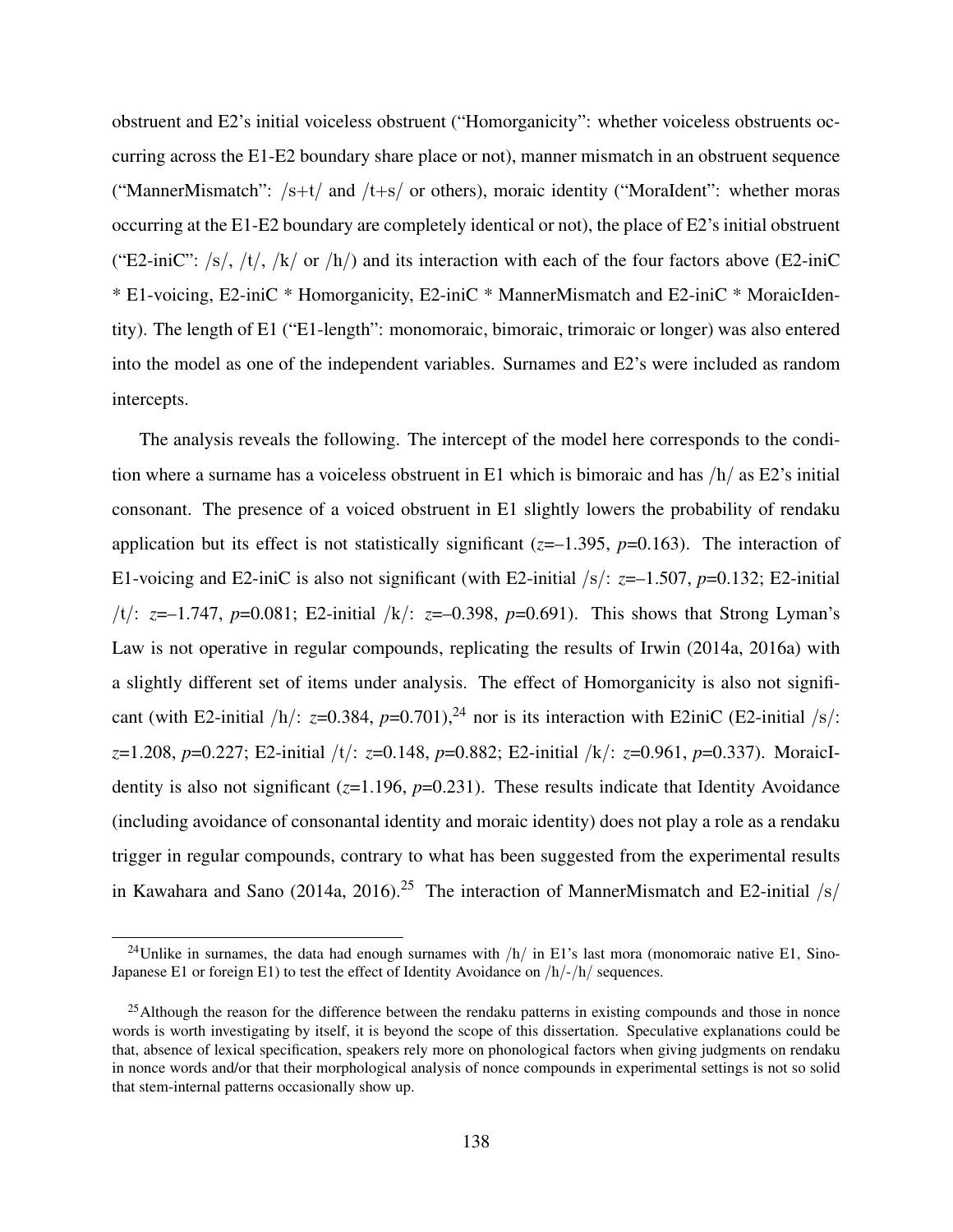was significant in that it lowers the probability of rendaku  $(z=-2.744, p<0.01)$ . This indicates that the asymmetry between  $/s+t/$  and  $/t+s/$  is also found in regular compounds (even though homorganicity itself does not significantly affect rendaku application). The effect of E1-length was significant; one-mora E1, three-mora E1 and E1 longer than three moras all raise the probability of rendaku application (*p*s<0.001) as compared to two-mora E1. In summary, the effects of the boundary-spanning Lyman's Law and Identity Avoidance are not found in the rendaku patterns of regular compounds.

The rendaku patterns of regular compounds with sonorants in E1 were also examined. Again, a logistic regression model was run with rendaku application as the dependent variable. The independent variables included the type of sonorant in E1 ("E1-Son":  $/m/$ ,  $/n/$ ,  $/r/$ ,  $/y/$  or  $/w/$ ), a violation of the labial cooccurrence restriction through rendaku ("LabLab"; E1-/m/ and E2-initial  $/h$ , the place of E2's initial obstruent ("E2-iniC": /s/, /t/, /k/ or /h/), the interaction of E1-Son and E2-iniC, and the length of the first element (monomoraic, bimoraic or trimoraic). Surnames and E2's were included in the model as random intercepts.

The model shows that none of the E1 sonorants exert a significant effect on rendaku application. That is, voicing is not promoted or inhibited by E1-nasals or  $E1-fr/$  in regular compounds, unlike in compound surnames (see Section 4.2.4.2). The effect of E2-iniC is also not significant. Some of the interaction terms between E1-Son and E2-iniC are significant; rendaku is less likely to occur when E1 contains /w/ and E2's initial consonant is /k/ (*z*=–1.968, *p*<0.05) or /s/ (*z*=−2.366, *p*<0.05). It is interesting that compounds with these sequences in E1 and E2 are less likely to undergo rendaku, but it is not crucially relevant to the hypothesis in question. The effect of LabLab is not significant (*z*=–0.194, *p*=0.846). The length of E1 was significant; the probability of rendaku application is higher when E1 is one mora ( $z=2.330$ ,  $p<0.05$ ), three moras ( $z=18.381$ ,  $p<0.001$ ), and four moras or longer  $(z=12.826, p<0.001)$ , than when it is two moras. In short, none of the segmental factors of sonorants observed in rendaku in compound surnames is found effective in rendaku in regular compounds.

Overall, the results of the analysis of regular compounds in Irwin and Miyashita (2013-2016) indirectly support the claim that rendaku application in compound surnames is governed by stem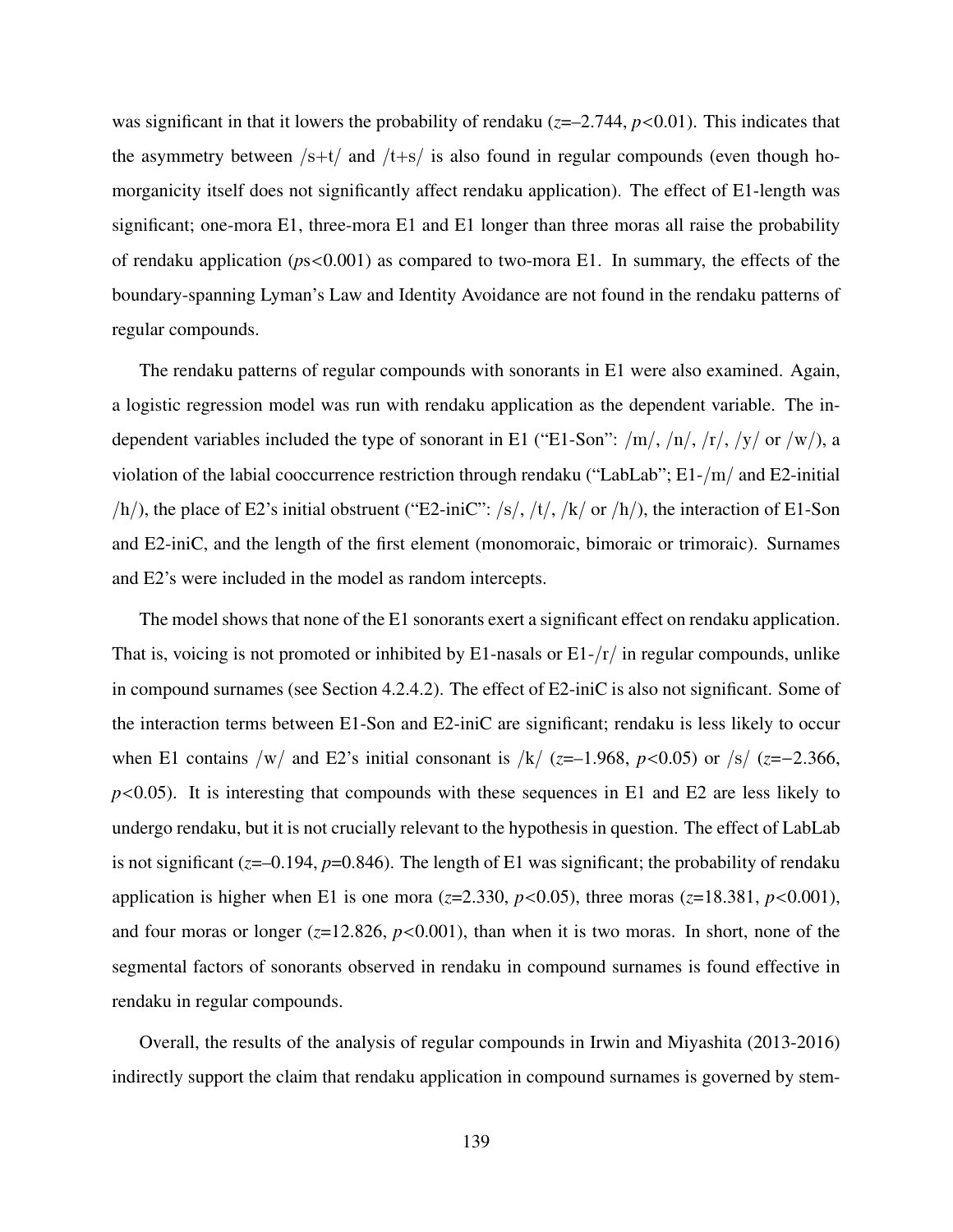phonology. As I have shown above, phonological patterns observed within single stems are reflected in the way voicing occurs in compound surnames, which are represented as stems composed of stems. Such stem-internal restrictions do not affect the alternation in regular compounds, since they are not labeled as stems in the grammar.

#### 4.2.6 Summary of the corpus study

In order to test the claim that rendaku application in surnames can be attributed to stem-phonology, I have conducted a corpus study of surnames using social media. An analysis of surnames with an obstruent in the first element reveals that voiced obstruents in E1 generally inhibit the voicing alternation, while sequences of homorganic voiceless obstruents occurring across the E1-E2 boundary promote it. These systematic patterns can be characterized as being derived by the application of stem-bounded Lyman's Law and Identity Avoidance, as I have argued in Chapter 3. The main findings of an analysis of surnames with a sonorant in E1 are the following.  $/r /$  in E1 makes rendaku less likely to occur. Nasals in E1 promote voicing but /m/ dampens the effect. Sequences of  $/m/$  and  $/h/$  raise rendaku applicability. The rendaku promotion by the stem-internal labial cooccurrence restriction was unexpected, but the other patterns are compatible with the claim that rendaku in surnames generally conforms to stem-phonology (either following the synchronic patterns or through diachrony; see Section 3.3). I have also compared the rendaku patterns of surnames to those of regular compounds. The results support the hypothesis that compound surnames and regular compounds are represented differently in the grammar.

### 4.3 Experiment: Rendaku judgment in non-existing surnames

This section presents the results of a rendaku judgment experiment with nonce surnames as the stimuli. Native speakers of Japanese are presented with surnames composed of non-existing E1 and existing E2, and are asked to judge whether the presented names should undergo voicing or not. The productivity of the rendaku application patterns found in the corpus study will be tested with the experimental results.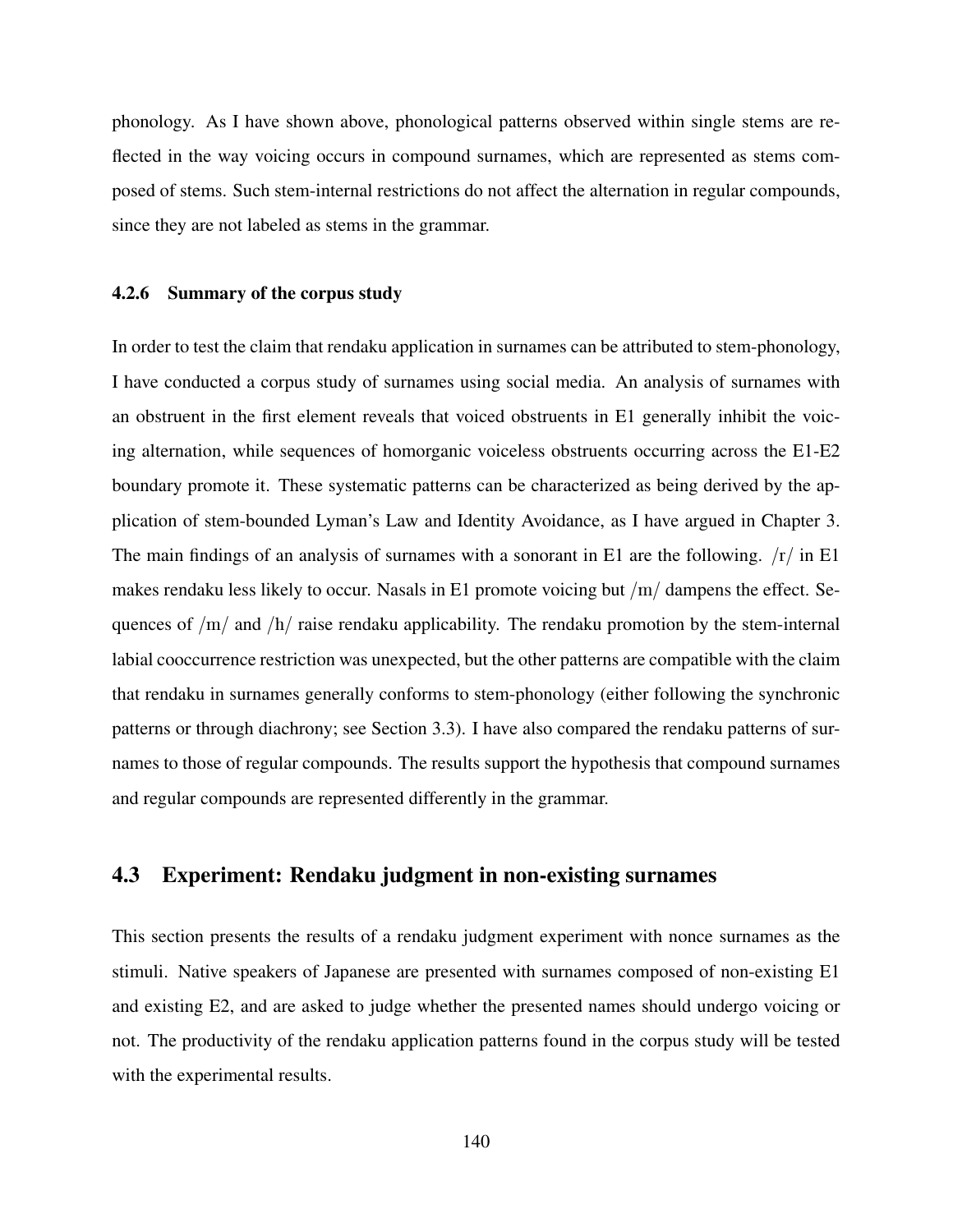#### 4.3.1 The aim of the experiment: Testing productivity

The corpus study presented in the previous section has revealed that rendaku in surnames applies generally in accordance with stem-internal phonotactic restrictions. I have taken this as evidence that compound surnames are represented as stems in the grammar and abide by the phonology of stems. This interpretation rests on the premise that rendaku in surnames is an active phonological phenomenon in the synchronic grammar of Japanese. One may still oppose this assumption by arguing that the sound patterns of proper nouns are all completely lexicalized and that there is no role of phonology in determining whether or not voicing occrus in this word class. This extreme view seems hard to defend, once we consider the fact that Japanese speakers apply rendaku to surnames they have never seen before (see Section 2.6.4) including nonce names (Asai 2014; see below).<sup>26</sup> Nevertheless, it indeed remains to be seen whether they apply rendaku in surnames productively in such a way that is predicted by stem-internal phonotactics.

The data from most previous studies are not suitable to address the issue since they are concerned with the rendaku patterns in existing surnames. One intriguing article is Asai (2014); he conducts a rendaku acceptability judgment task using a stimulus set composed of real and nonce surnames in order to test the effect of Strong Lyman's Law. The results show that participants' acceptability rates are relatively low for surnames with a voiced obstruent in  $E1<sup>27</sup>$  However, Asai's stimuli include a large number of existing surnames, which may have affected the overall results, and the experiment is not meant to test the productivity of the pattern per se.<sup>28</sup> Also, the E2 morpheme of the stimulus surnames is either  $/s/$ -initial  $/saki/$  'cape' or  $/t/$ -initial  $/taki/$  'cascade,' and the effect of Identity Avoidance is not tested systematically. In order to fully address the question of whether the application of rendaku in real surnames governed by stem-internal phono-

<sup>&</sup>lt;sup>26</sup>Rendaku in regular compounds is also attested in nonce word experiments. See e.g. Vance (1979, 1980b); Ihara and Murata (2006); Kawahara and Sano (2014a,b,c). Also see Kawahara (2016) and references therein.

<sup>27</sup>No statistical analysis is reported.

 $^{28}$ Asai (2014) uses sixteen surnames in total. They can be categorized into four different types. Frequent existing surnames (e.g. /kana-saki/ 'gold-cape'), infrequent existing surnames (/kasa-saki/ 'umbrella-cape'), non-existing surnames composed of real morphemes (/kaza-saki/ 'wind(y)-cape') and non-existing surnames composed of nonce E1 and real E2 (/kada-saki/ 'NONCE-cape').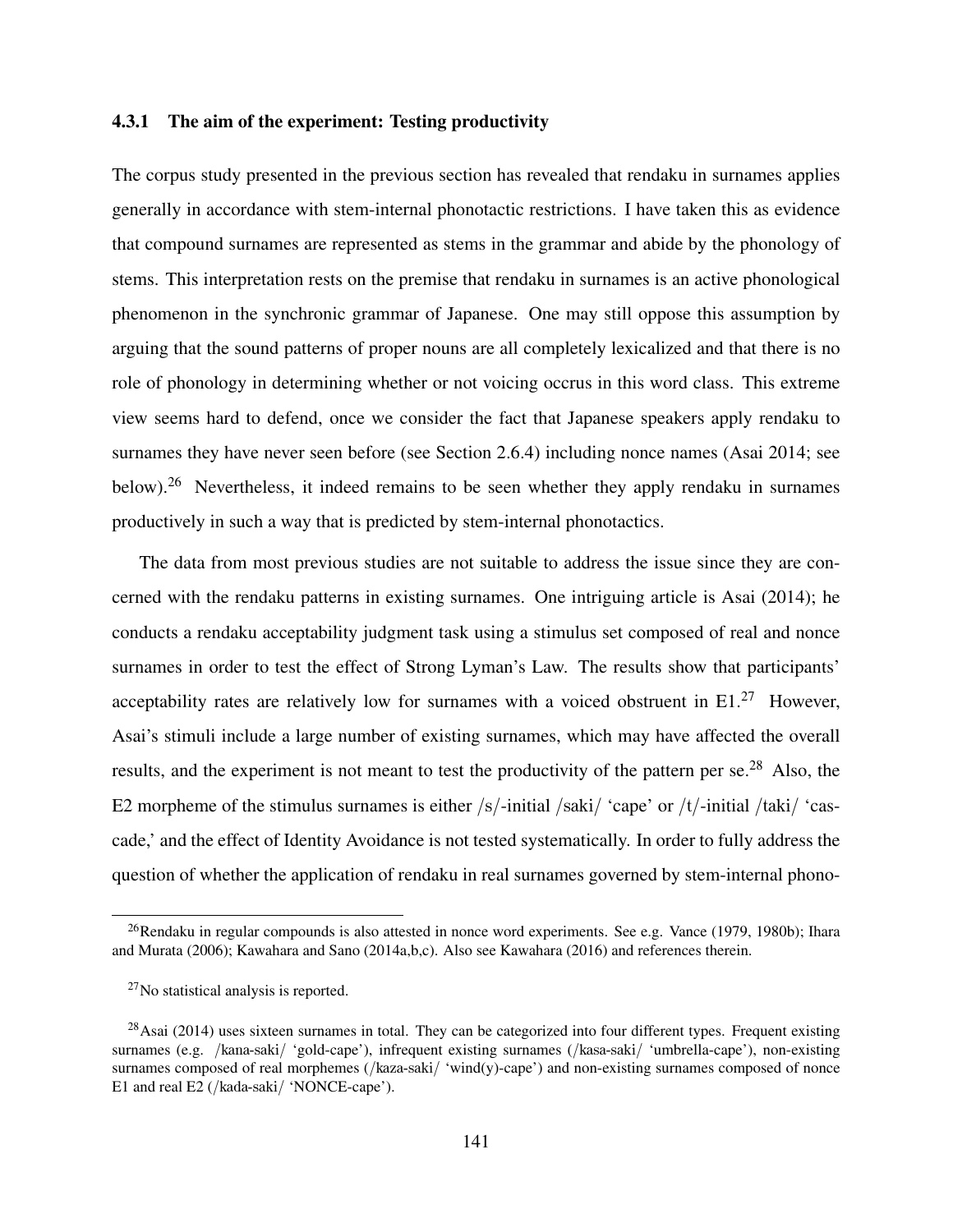tactics is a productive process in Japanese phonology, I conduct an experimental study of the wug test design (Berko 1958), using non-existing surnames composed of nonce E1 and real E2 as the stimuli.

#### 4.3.2 Methods

#### *4.3.2.1 Stimuli*

Non-existing surnames composed of nonce E1 and real E2 were used as the experimental stimuli. For first elements, nonsense monomorphemic(-looking) stems of two mora long and of the (C)VCV configuration were created. They can be classified into four main types based on the features of the last consonant; those with a voiceless obstruent, those with a voiced obstruent, those with a nasal and those with an approximant. See the table in (78) which shows examples of the E1 items by the last consonant. The number of items is shown in the column "No."

| Last C type      | Last C       | No. | Examples |      |              |      |      |  |
|------------------|--------------|-----|----------|------|--------------|------|------|--|
| <b>Voiceless</b> | S            | 14  | nesi     | yuse | hesa         | waso |      |  |
| obstruent        | t            | 18  | yuti     | nate | mota         | heto |      |  |
|                  | k            | 18  | meki     | tike | seka         | nako | eku  |  |
| Voiced           | Z            | 18  | kezi     | hoze | yuza         | azo  |      |  |
| obstruent        | b            | 18  | ubi      | sobe | nuba         | ebo  | tebu |  |
|                  | d            | 10  |          | ode  | heda         | mudo |      |  |
|                  | g            | 18  | segi     | tage | hoga         | nego | igu  |  |
| <b>Nasal</b>     | m            | 15  | kemi     | time | yuma         | hemo |      |  |
|                  | n            | 15  | honi     | tine | kuna         | suno | tonu |  |
| Approximant      | $\mathbf{r}$ | 12  | niri     | mere | yora<br>saro |      |      |  |
|                  | y            | 10  |          |      | kuya         | ayo  | seyu |  |
|                  | W            | 4   |          |      | kewa         |      |      |  |

(78) Nonce E1 items for the creation of non-existing surnames<sup>29</sup>

For  $(C_1)V_1C_2V_2$  stems, there are twelve consonants that can possibly appear in the  $C_2$  position and five vowels (/i/, /e/, /a/, /o/, /u/) that can appear in the V<sub>2</sub> position. For every possible  $C_2V_2$ 

 $29A$  full list of the E1 items is given in Section 4.5.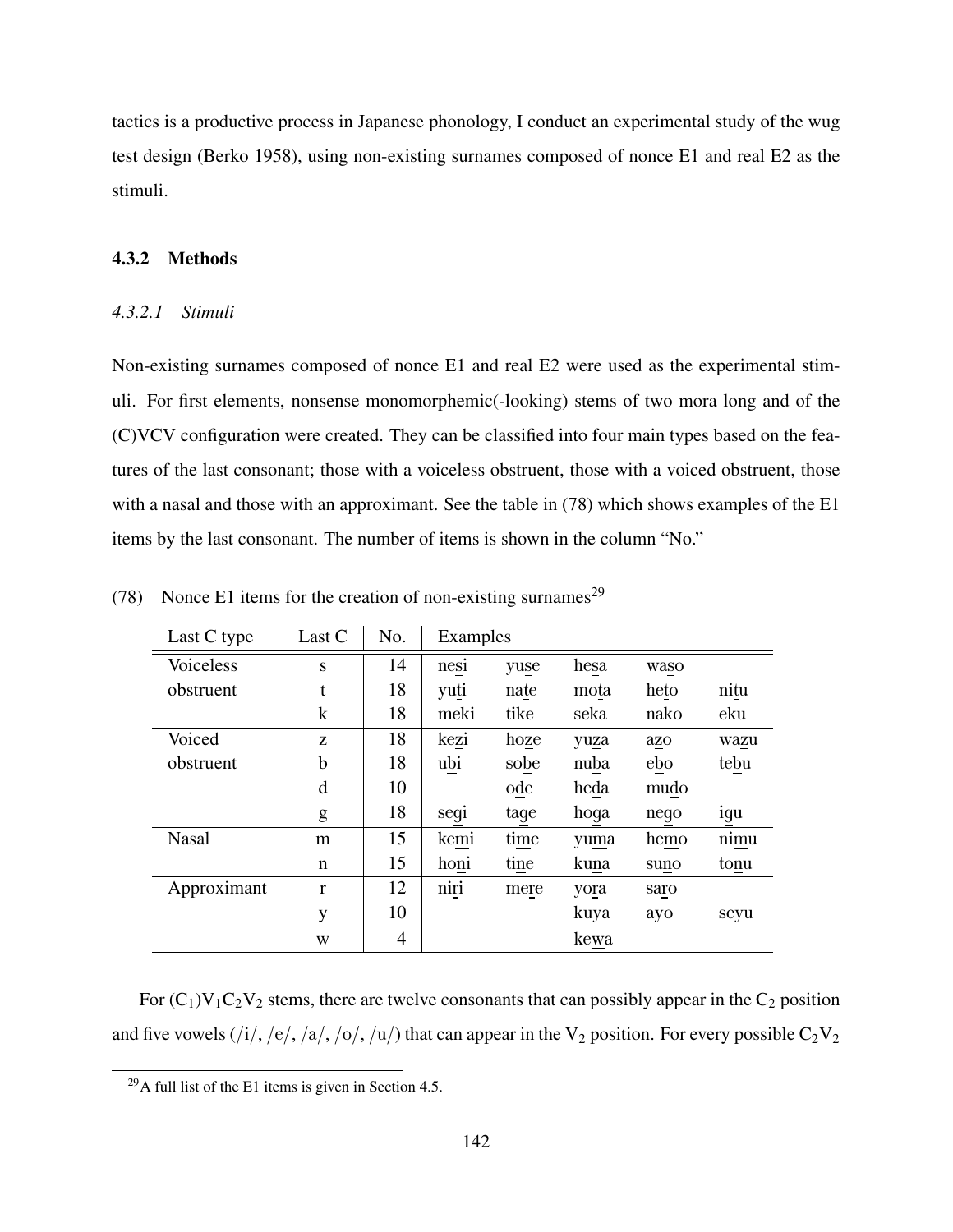combination, three to four items were created. For example, I created three /CVti/ words, three /CVte/ words, four /CVta/ words, four /CVto/ words and four /CVtu/ words; this resulted in eighteen words with  $/t/$  as the last consonant (as shown in the column "No."). Not all consonantvowel combinations were possible. For example, /ru/ is a very common ending of Japanese verbs and it was virtually impossible to create nonsense stems with final /ru/ which would not be homophonous with existing words.  $/CVsu/$  words were also avoided since final  $/su/$  might sound like the verb root /su/ 'do,' making participants infer a complex morphological structure as in /CV-su/.  $/d$ ,  $/y/$  and  $/w/$  can only appear in certain vowel contexts and the phonotactically illicit consonant-vowel combinations were not used.  $/h/$  was not used as  $C_2$  of  $(C_1)V_1C_2V_2$  stems. This is because the phoneme does not usually appear morpheme-medially (for historical reasons), and its occurrence in the  $C_2$  position would signal a morpheme boundary immediately before, as in /CV-hV/. This might also cause participants to analyze the final  $/hV/$  syllable to be a real monomoraic morpheme; /hi/, /he/, /ha/, /ho/ and /hu/ are all existing words. In total, 170 nonsense E1 stems were created. Additionally, I created another 12 E1 stems (one for each consonant), which would be used as stimuli for the practice session.

Each item was associated with a word definition and an example phrase which would be presented alongside in the task (as will be shown in the Procedure section below). The words' definitions were not very detailed, as in "a type of plant," "a type of terrain," "a word for direction," "a word refering to the size of an object" (i.e. an adjective) and so forth. For example, the word /hesa/ was to be presented as a type of plant, with the example phrase "*Hesa*'s leaves are coloring." The word /moki/ was to be presented as a word refering to a direction, with the example phrase "(I) look at the direction of *moki*." The word /homa/ was to be presented as an adjective with the adjectival suffix /-i/, with the example phrase "I hiked a *homa-i* mountain."

For E2 stems, I used the nineteen morphemes with an initial voiceless obstruent which most commonly appeared as E2 of compound surnames in the corpus data. They include six /s/-initial items: /sawa/ '(mountain) stream, swamp,' /sima/ 'island,' /saki/ 'cape,' /se/ 'riffle,' /sita/ 'bottom,' /saka/ 'slope'; three /t/-initial items: /ta/ 'paddy,' /tuka/ 'mound,' /tani/ 'valley'; six /k/-initial items: /kawa/ 'river,' /kuti/ 'entrance, gate,' /ki/ 'tree,' /kami/ 'top, upper,' /kura/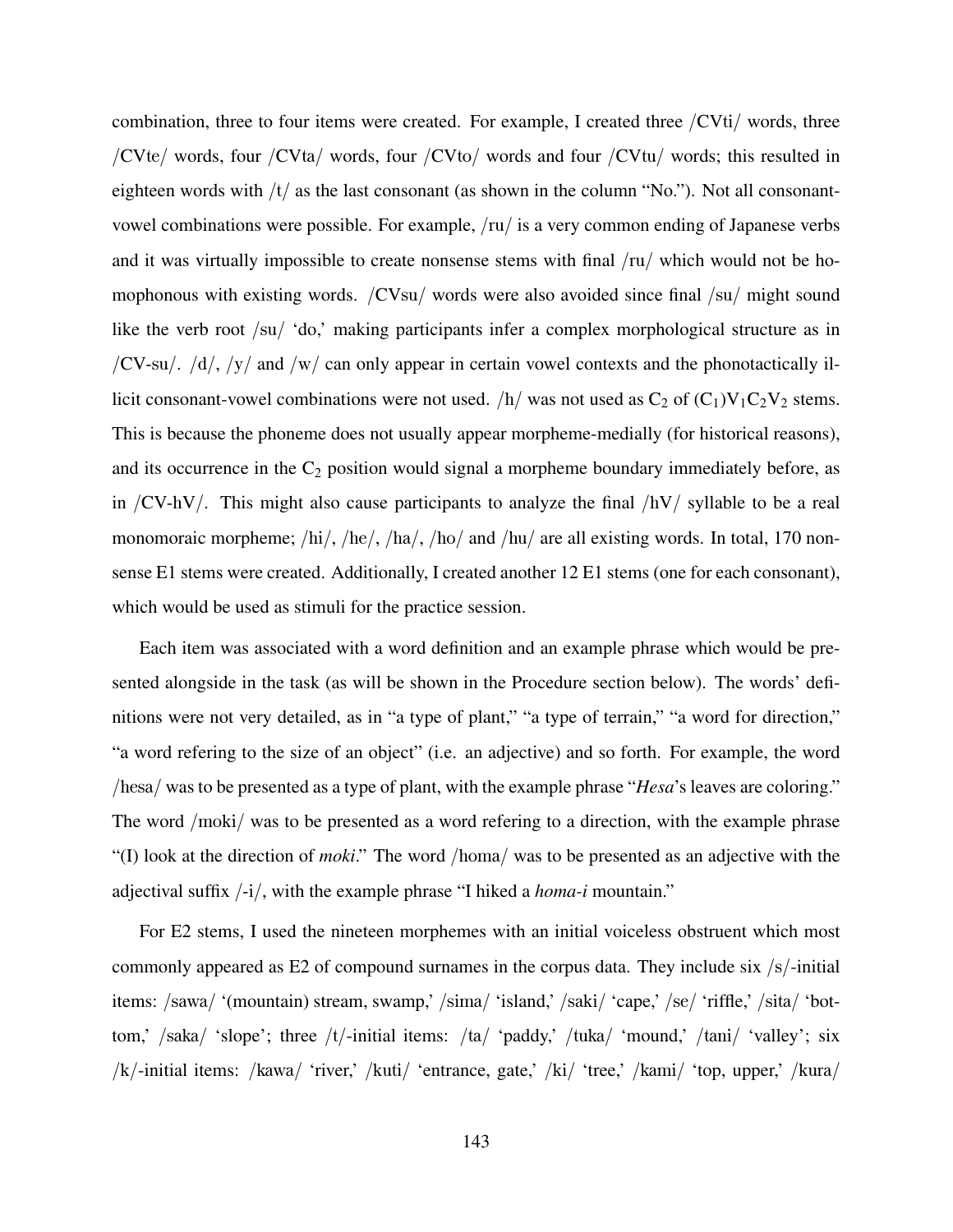'warehouse,' /kosi/ 'part across, beyond'; four /h/-initial items: /hara/ '(natural) field,' /hasi/ 'bridge,' /hayasi/ 'woods,' /hata/ '(plowed) field.' A list of the items with kanji is given in (79) below.

|              | Initial $C \mid No. \mid$ Example |                                                             |  |  |
|--------------|-----------------------------------|-------------------------------------------------------------|--|--|
|              |                                   | □ 6   sawa 沢 │ sima 島 │ saki 崎 │ │ se 瀬 │ │ sita 下 │ saka 坂 |  |  |
|              | 3   ta $\boxplus$ tuka 塚 tani 谷   |                                                             |  |  |
| $\mathbf{k}$ |                                   | 6   kawa 川 kuti 口 ki 木 kami 上 kura 倉 kosi 越                 |  |  |
| h            |                                   | 4 hara 原 hasi 橋 hayasi 林 hata 畑                             |  |  |

(79) Real E2 items for the creation of non-existing surnames

The E1 items and E2 items were then combined to create non-existing surnames. For example, with E1-/hesa/ and E2-/sima/, a surname /hesa-sima/ 'hesa-island' (with a /s...s/ sequence) was created. With E1-/hoze/ and E2-/ta/, a surname /hoze-ta/ 'hoze-paddy' (with a voiced obstruent in E1) was created. In total, 3230 surnames were created as the stimuli for the main session and 228 surnames were created as the practice session stimuli. The created surnames can be classified based on the type of E1's last consonant and its combination with E2's initial consonant. For example, surnames with a voiceless obstruent in E1 can further be classified into those that have an homorganic sequence underlyingly (e.g. /hesa-sima/) and those that do not (e.g. /eku-sima/). Surnames with a voiced obstruent in E1 are characterized as would-be OCP(voice) violaters with rendaku application (e.g.  $/$ hoze-ta $/$   $\rightarrow$  [hoze-da]). Surnames with  $/m/$  in E1 can also be classified into those with a would-be labial-labial sequence (e.g. /kemi-hara/  $\rightarrow$  [kemi-hara]) and those without (e.g. /time-sima/). The classifications are illustrated with examples in (80) below.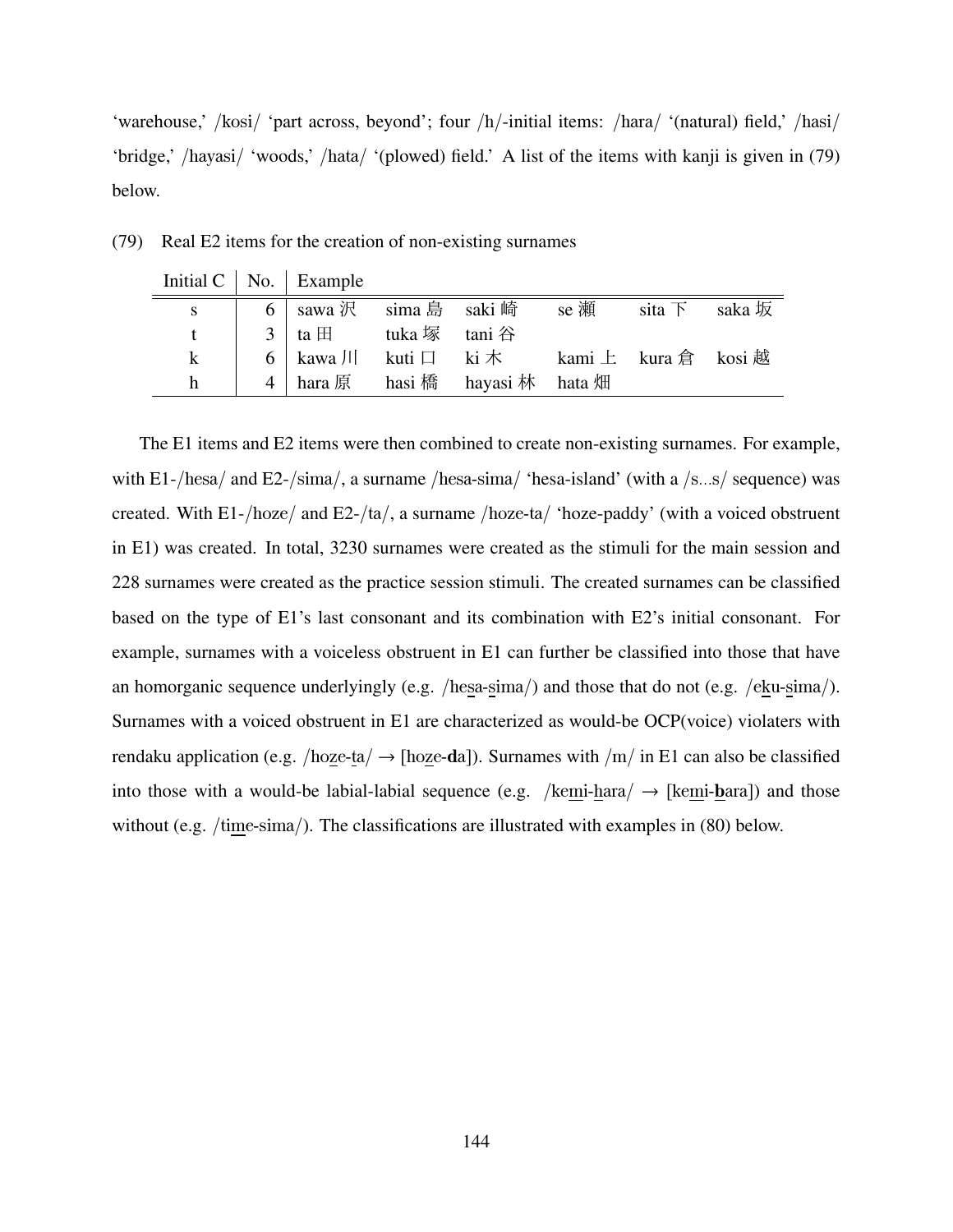(80) Classification of non-existing surnames

|                       | Class                 |             |             | Examples  |           |
|-----------------------|-----------------------|-------------|-------------|-----------|-----------|
| E1-voiceless          | s, t, k<br>Homorganic |             | hesa-sima   | yuti-ta   | nako-kawa |
| obstruent             |                       | seq.        | yuti-sima   | hesa-ta   |           |
|                       |                       | Non-homorg. | eku-sima    | tike-ta   |           |
|                       |                       | seq.        | hesa-kawa   | yuti-hara |           |
| E1-Voiced             | z, b, d, g            |             | ubi-sima    | hoze-ta   |           |
| obstruent             |                       |             | heda-kawa   | igu-hara  |           |
| E <sub>1</sub> -nasal | m                     |             | time-sima   | yuma-ta   | hemo-kawa |
|                       |                       | Labial seq. | kemi-hara   |           |           |
|                       | n                     |             | kuna-sima   | tine-ta   | honi-kawa |
| E1-approx.            | r                     |             | $niri-sima$ | saro-ta   | yora-kawa |
|                       | W, y                  |             | kuya-sima   | kewa-ta   | ayo-kawa  |

#### *4.3.2.2 Procedure*

The experiment was designed and run on the Internet-based experiment platform Experigen (Becker and Jonathan 2013). Participants were asked to go to the experiment webpage by clicking a link sent to them by an email. The first page showed a consent form. After agreeing to take the experiment, participants were directed to a general instruction page where they were instructed about the task of the experiment. They were told that they would be presented with uncommon Japanese surnames and be asked to answer questions about their readings. They were also told that some parts of the surnames would be obsolete words or words found only in some regional dialects and they might sound unfamiliar. They were then asked to complete a practice session which had two surname judgment trials. After the practice, they moved on to the main session. An image of the task is shown in (81). The text is translated from Japanese into English.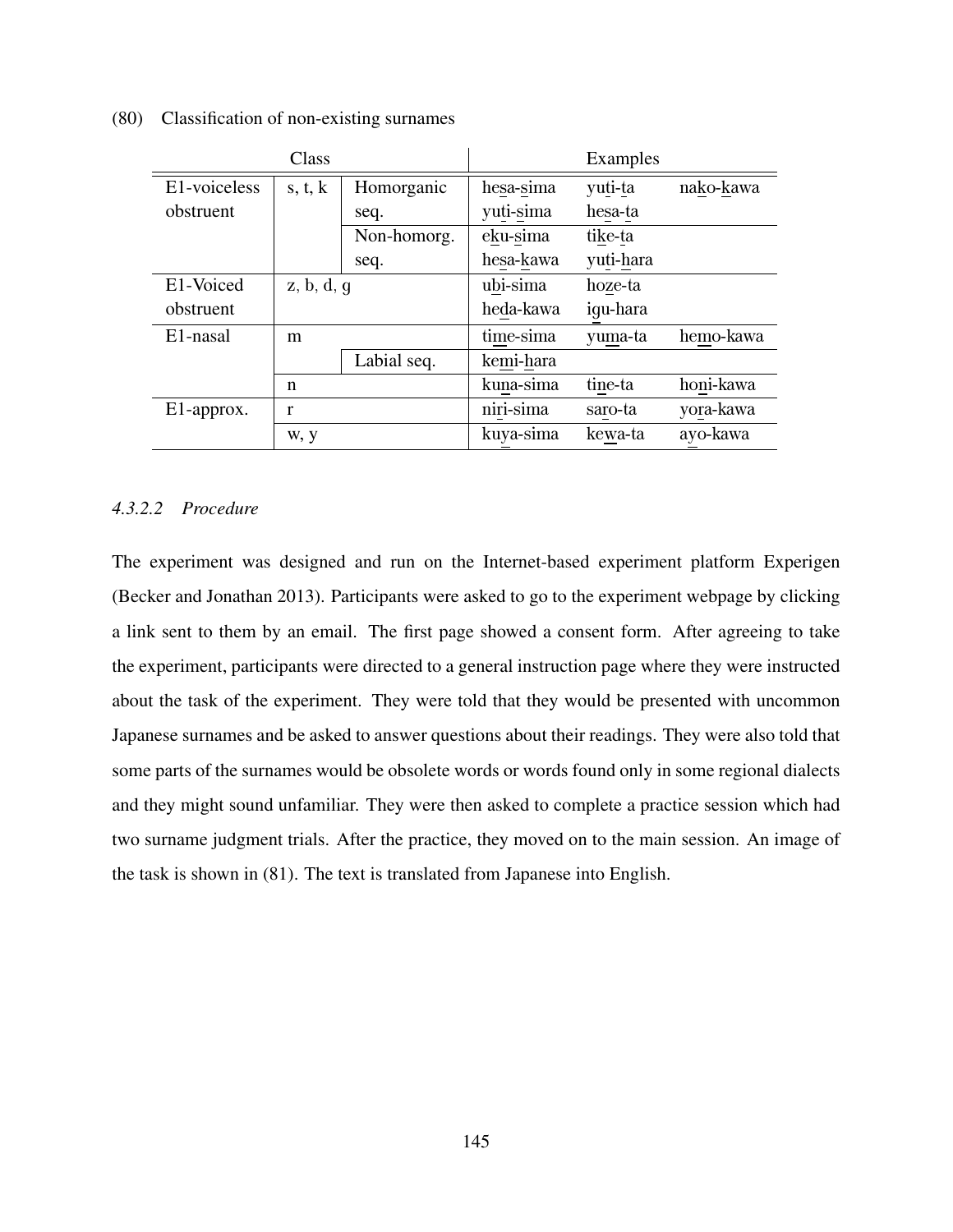(81) An image of the experiment task (translated)

"**hoze**" is a type of plant. e.g. "I picked a fruit of hoze." Please read the word and sentence out loud. Proceed There is a person called "**hoze** 田**-san**." 1. **hozeta** 2. **hozeda** Please read the name out loud using Readings 1 and 2 as if you are calling the person. Which reading do you think is more natural?  $\vert 1 \vert$   $\vert 2 \vert$ 

At each trial, participants were first presented with an E1 morpheme written in the hiragana script along with its definition and an example sentence, and were asked to read them out loud. On clicking on the Proceed button, new text would appear. A surname composed of the previously presented morpheme as E1 and an existing morpheme as E2 was presented with the honorific suffix /-san/ attached (e.g. /hoze 田-san/). E1 was written in hiragana (e.g. ほぜ /hoze/) and E2 was written in kanji (e.g.  $\boxplus$  /ta/ 'paddy'), which would not indicate rendaku voicing. Participants were given two options for the reading of the surname: one reading with rendaku voicing (e.g. *hozeda*) and the other without (e.g. *hozeta*). They were asked to read the name out loud using both of the reading options and to judge which would sound more natural. To make their response, they clicked on a button marked "1" or "2" according to the number of their selection. Once the response was made, another Proceed button would appear. On clicking on the button, they were taken to the next trial.

In the main session, each participant completed ninety-six judgment trials, each with a different surname. It was designed so that they would each receive forty-eight surnames with a voiceless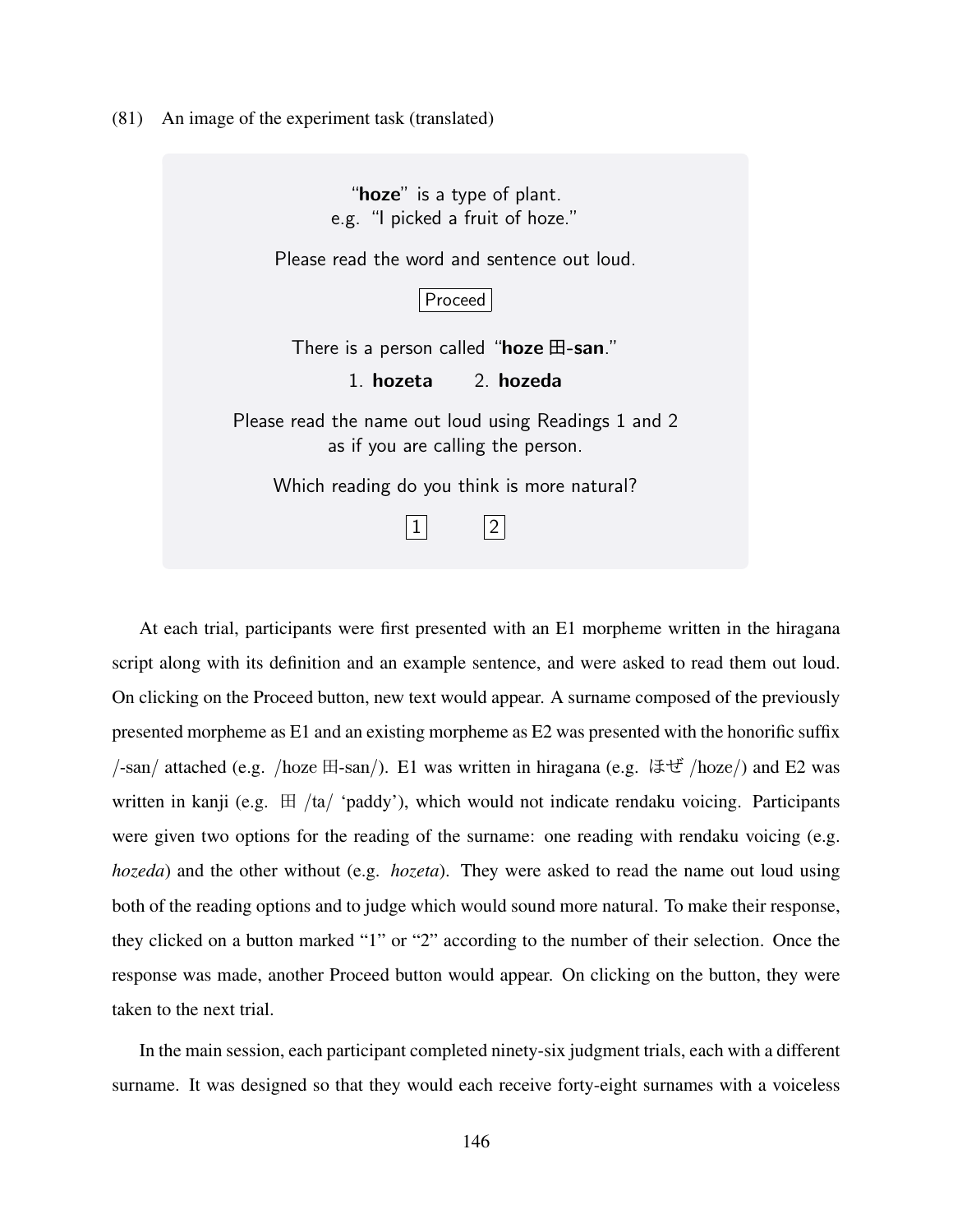obstruent in E1 (/s/, /t/, /k/; forming either an identical sequence or a non-identical sequence with E2's initial consonant), sixteen surnames with a voiced obstruent in E1  $(|z|, |b|, |d|, |g|)$ , sixteen surnames with a nasal in E1  $(\frac{m}{n})$  and another sixteen with an approximant in E1  $(\frac{r}{r})$ ,  $/y/$ ,  $/w/$ ). The stimuli were also balanced based on E2's initial consonant; each participant saw twenty-four surnames with /s/-initial E2, eighteen surnames with /t/-initial E2, thirty surnames with  $/k$ -initial E2 and twenty-four surnames with  $/h$ -initial E2. (The numbers are not equally balanced since some consonants have more morphemes than others; see the list of the E2 items in (79) above.) Additionally, some E2 morphemes were set to appear more often than others so that the frequency of E2 would (roughly) match the actual frequency in the corpus. For example, for /s/-initial E2, frequent /sawa/, /sima/ and /saki/ were each presented six times while infrequent  $\sqrt{\text{se}}$ ,  $\sqrt{\text{si}}$  and  $\sqrt{\text{saka}}$  were presented two times each. For  $\sqrt{\text{t}}$ -initial E2,  $\sqrt{\text{ta}}$  appeared twelve times while /tani/ and /tuka/ each appeared three times. /kawa/ appeared twelve times, /kuti/ and /ki/ each appeared six times, and /kami/, /kura/ and /kosi/ each appeared two times. /hara/ was presented twelve times and /hasi/ was presented six times, while /hayasi/ and /hata/ were each presented three times.<sup>30</sup> For each participant, a distinct set of ninety-six surnames meeting these balancing criteria was created using items randomly selected from the stimulus pool. The stimulus items were presented in a randomized order. Although the same E1 and the same E2 may have appeared multiple times, no participant saw the exact same surname (i.e. the same E1-E2 combination) twice. The presentation order of the rendaku reading and the non-rendaku reading was also shuffled for each trial. For example, the rendaku reading of a surname was presented as Reading 1 in one trial and as Reading 2 in another. (See the task image above.)

#### *4.3.2.3 Participants*

Thirty-eight native speakers of Japanese participated in the study. They were recruited through recruitment emails. Besides being a native Japanese speaker, no particular language background was required for participation and a speaker of any Japanese dialect could take the experiment.

 $30$ The cross-balancing method and randomization made it impossible to present the exact same number of each E2 morpheme to every participant. The numbers are thus approximations of what one participant received.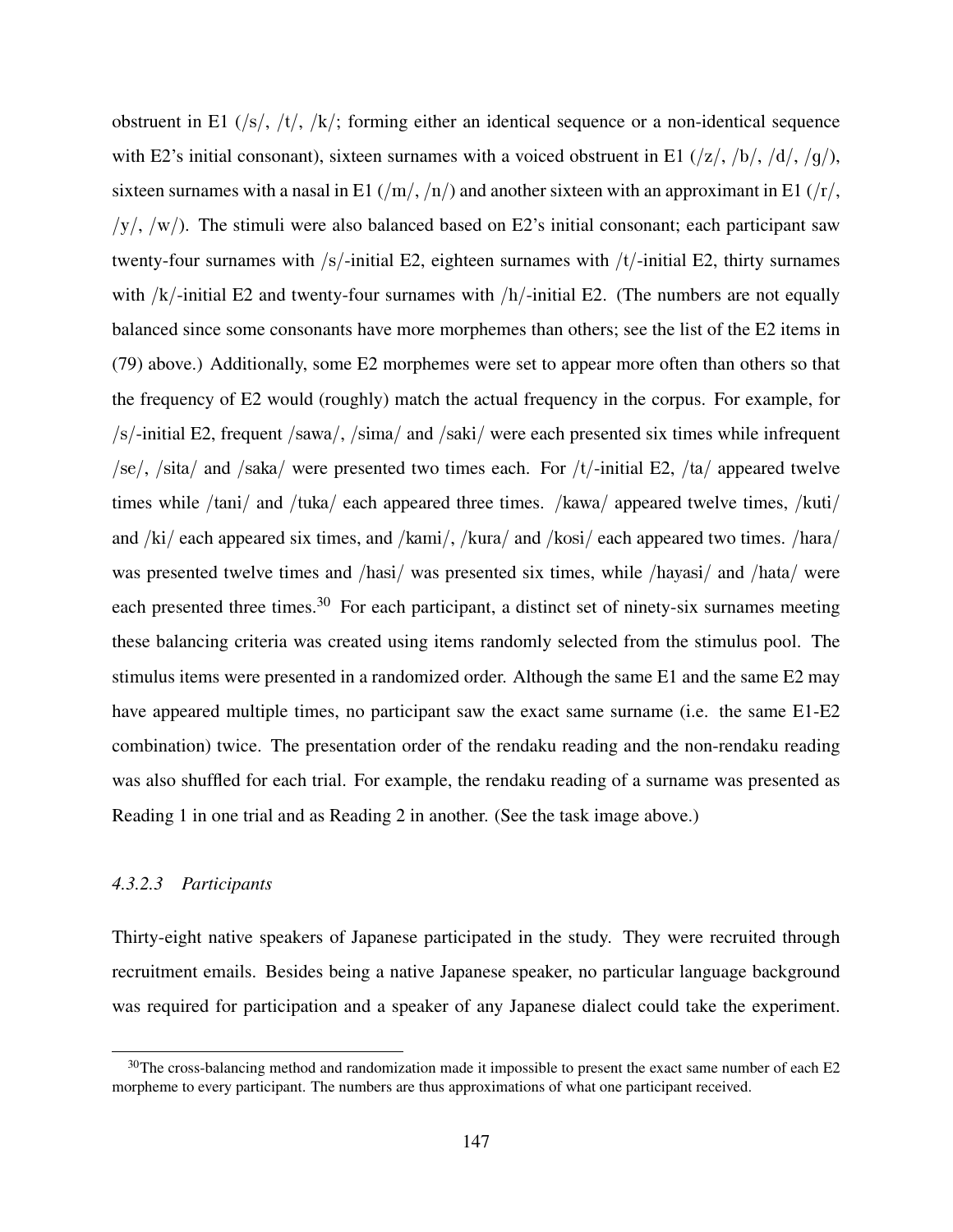This is because the results of the experiment were to be compared to the results of the corpus study, which had gathered data of the readings of surnames without taking regional differences into account (see Section 4.2.2). Since the task was orthography-based and no audio stimuli were used, the experimental design did not give participants biases for any particular dialect or for any particular accent patterns which could have affected their rendaku judgments.

At the end of the experiment, participants were asked to answer optional questions about their age, their home region and what dialect(s) had mainly influenced their speech. The responses are summarized in (82) below. (Only the age range and dialects are shown.) Since several participants gave multiple answers as their principal dialects, the number of dialects does not match the total number of participants. (For example, three participants said the Kansai (Osaka/Kobe/Kyoto) dialect had made some influence on their language, but they were all from Tokyo and said Tokyo Japanese was the most influential.) Those who answered "Standard Japanese," including two with the response "Standard Japanese (Chiba)," were counted as Tokyo Japanese speakers. Some dialects were grouped together as being generally in the same dialectal group. (Suruga Japanese and Enshu Japanese were taken together as the Shizuoka dialect.)

| Age       | No.                         | <b>Dialect</b>     | No.                         |
|-----------|-----------------------------|--------------------|-----------------------------|
| $18 - 19$ | 4                           | Tokyo              | 28                          |
| $20 - 24$ |                             | Osaka/Kobe/Kyoto   | 3                           |
| $25 - 29$ |                             | Nagoya/Mikawa      | 3                           |
| $30 - 34$ | 11                          | Fukuoka/Kitakyushu | $\mathcal{D}_{\cdot}$       |
| $35 - 39$ | $\mathcal{D}_{\mathcal{L}}$ | Shizuoka           | $\mathcal{D}_{\mathcal{L}}$ |
| $40 - 44$ | 6                           | Hiroshima/Okayama  | $\mathcal{D}_{\cdot}$       |
| $45 - 49$ | 3                           | Kagoshima/Kumamoto |                             |
| $50 - 54$ | 3                           | Nagano             |                             |
| 55–59     |                             |                    |                             |

(82) Age groups and dialects of experiment participants<sup>31</sup>

They received an on-line Amazon Japan gift card equivalent of 500 Japanese Yen (about 5 US

 $31$ The reason why the number of Tokyo Japanese speakers is predominant is most probably that the recruitment was conducted mainly through email lists of universities in Tokyo.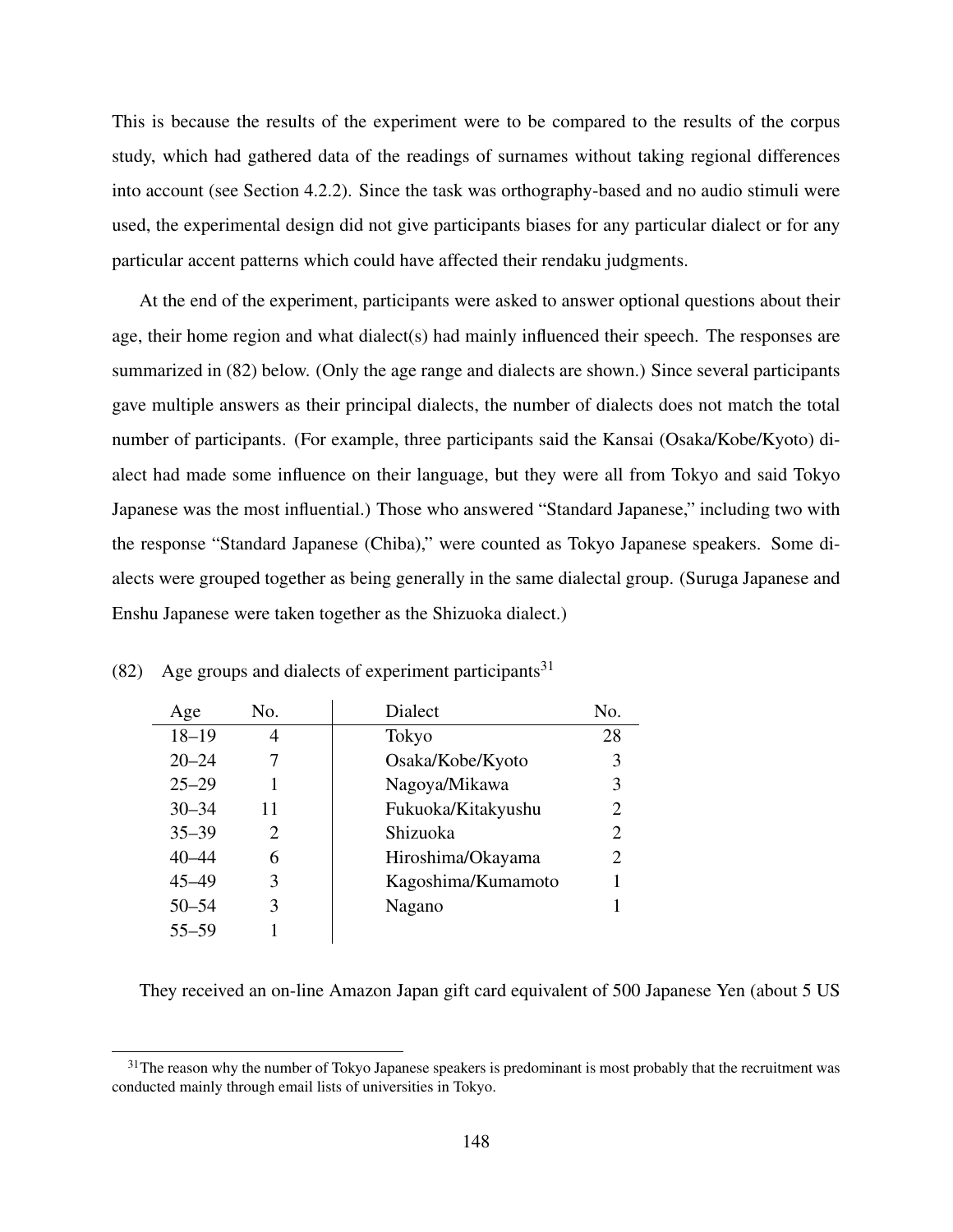dollars) as a reward for participation.

#### 4.3.3 Predictions

I claim that rendaku application in surnames is productive and that the patterns we have seen in the corpus of existing surnames are internalized in Japanese speakers' minds. The claim makes the prediction that the results of the experiment will be similar to those of the corpus study. More precisely, the effects of Strong Lyman's Law, Identity Avoidance and other patterns driven by E1's last consonants will be attested in Japanese speakers' judgments of rendaku application in nonce surnames.

#### 4.3.4 Results

#### *4.3.4.1 Strong Lyman's Law and Identity Avoidance effects*

Let us examine the effects of Strong Lyman's Law and Identity Avoidance. Figure 4.7 plots the average rendaku application rates (%) of surnames with a voiceless ("vcl") or voiced ("vcd") obstruent in E1. As in the graphs presented above, the bar labeled "vcl+s" includes nonce surnames such as /eku-sima/ and that labeled "vcd+s" includes those such as /ubi-sima/. Error bars represent  $\pm 1$  standard errors. Generally speaking, the presence of a voiced obstruent in E1 (as shown in the underlined conditions) makes the rendaku rate low when compared to a voiceless obstruent in E1, suggesting that Strong Lyman's Law is also operative in rendaku application in non-existing surnames. (See below for a statistical analysis.) Another point to note is that the effects of Strong Lyman's Law do not seem to be as strong as in existing surnames. Although the rendaku rates of surnames with a voiced obstruent in E1 are relatively low, they still moderately undergo rendaku, unlike in real surnames (Figure 4.1; also see Section 4.3.5 for a more detailed comparison of the data.)

Figure 4.8 graphs the rendaku rates of surnames with a voiceless obstruent in E1, sorted by a combination of E1's last obstruent and E2's initial obstruent. The bar labeled "s+s" includes nonce surnames such as /hesa-sima/ and the bar labeled "s+k" includes those such as /hesa-kawa/. The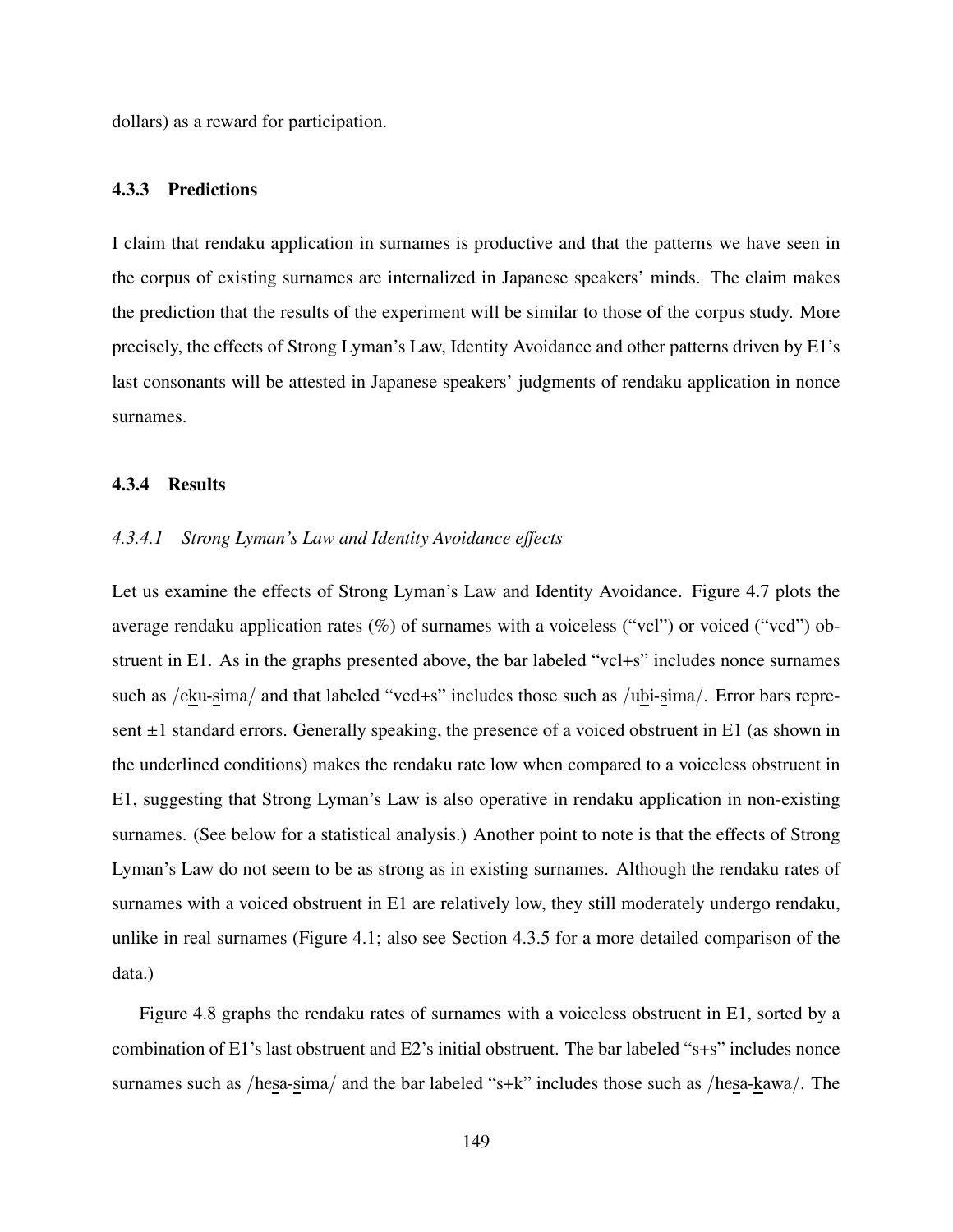

Figure 4.7: Average rendaku rates by E1-C voicing and E2-C place (experiment)

graph shows that the rendaku rates of surnames with a homorganic obstruent sequence (underlined) are relatively high, suggesting that Identity Avoidance affects rendaku application in non-existing surnames as well. Notice that the rendaku rate of  $/t+s/$  is lower than that of  $/s+t/$ , showing the same kind of asymmetry as in real surnames. Although some differences in rendaku rates were found among surnames with /h/-initial E2, such a pattern is not seen in rendaku in nonce surnames. Interestingly, the rendaku rates of surnames with no Identity Avoidance violations, such as  $/k+s/$ ,  $/k+t/$ ,  $/s+k/$  and  $/t+k/$ , are somewhat high compared to what we have seen in existing surnames (Figure 4.2; also see Section 4.3.5 for a detailed comparison between the experimental results and the corpus results), even though they are still lower than their counterparts with Identity Avoidance violations.

A mixed-effects logistic regression model was constructed in a similar way as in the analysis of the corpus results shown above. The dependent variable was rendaku application in participants' responses (either rendaku or no rendaku). The independent variables were the voicing of E1's last obstruent ("E1-voicing": voiced or voiceless), the homorganicity of E1's last voiceless obstruent and E2's initial voiceless obstruent ("Homorganicity": whether voiceless obstruents occurring across the E1-E2 boundary share place or not), manner mismatch in an obstruent sequence ("MannerMismatch":  $/s+t/$  and  $/t+s/$  or others), moraic identity ("MoraIdent": whether moras occurring at the E1-E2 boundary are completely identical or not), the place of E2's initial obstruent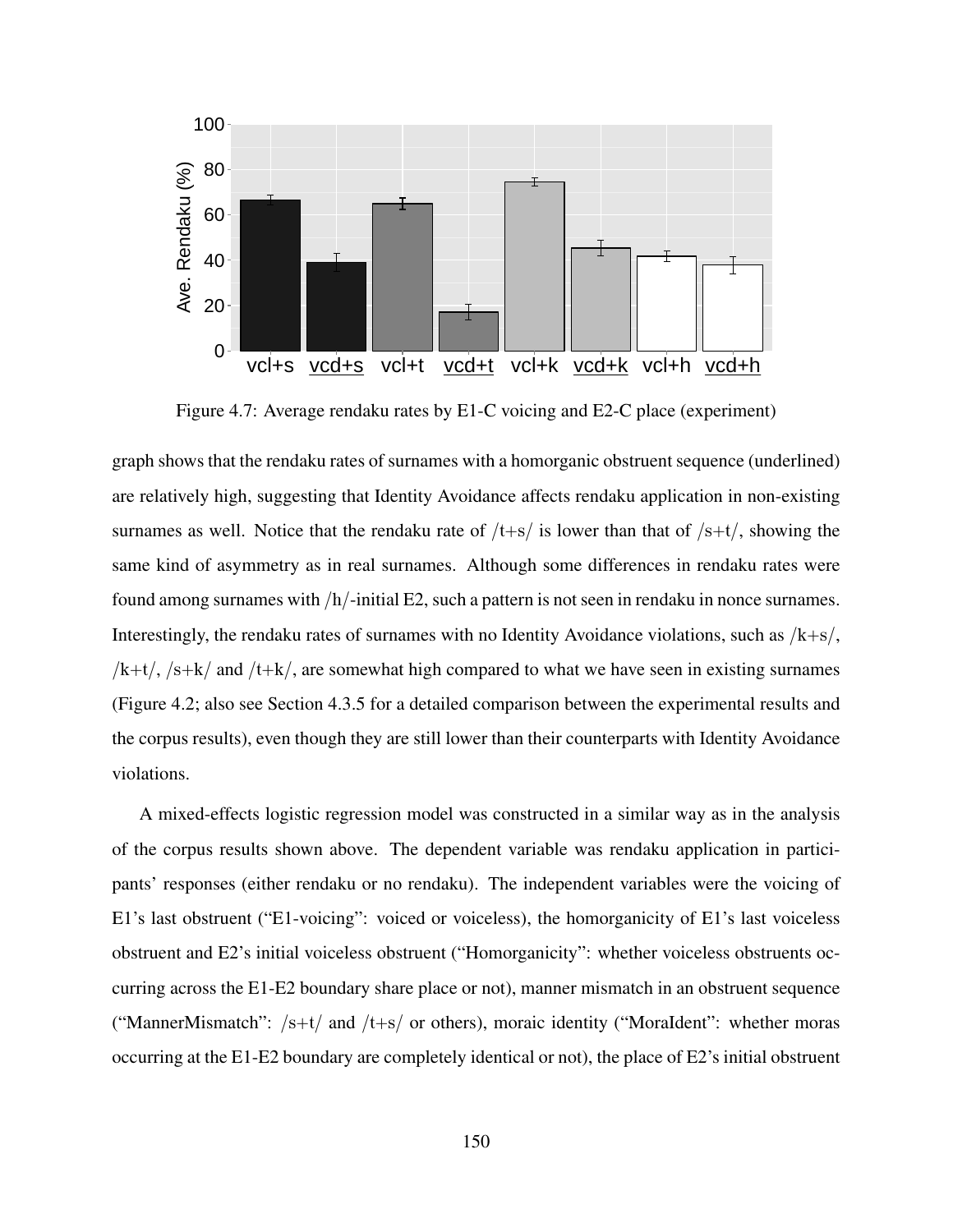

Figure 4.8: Average rendaku rates by E1-E2 consonant place (experiment)

("E2-iniC": /s/, /t/, /k/ or /h/) and its interaction with each of the four factors above (E2-iniC  $*$ E1-voicing, E2-iniC \* Homorganicity, E2-iniC \* MannerMismatch and E2-iniC \* MoraicIdentity). The length of E1 was not included in the model since all E1 items were bimoraic. Surnames and E2's were included as random intercepts.

A table of the coefficients of the regression model is shown in Table 4.3. The *p*-values were estimated by the Markov chain Monte Carlo method (lmerTest package, Kuznetsova et al. 2013). The model reveals the following effects. E1-voicing is significant with interactions with E2-iniC. When E2's initial consonant is  $/h/$ , there is a trend that the presence of a voiced obstruent in E1 lowers the probability of rendaku application, but its effect is not statistically significant (*z*=–1.655, *p*=0.098). However, the effects of E1-voiced obstruents are significant when E2's initial consonant is /s/ (*z*=–2.259, *p*<0.05), /t/ (*z*=–3.465, *p*<0.001), or /k/ (*z*=–3.069, *p*<0.01). That is to say, Strong Lyman's Law generally blocks rendaku in nonce compound surnames, except when E2's initial obstruent is  $/h/$ . (See Section 4.3.5 for discussion.) Also, the effect of Homorganicity is significant and no interaction with E2-iniC is significant; a sequence of homorganic voiceless obstruents across the E1-E2 boundary significantly raises the probability of rendaku application regardless of E2's initial consonant (*z*=2.863, *p*<0.01). This indicates that Identity Avoidance is operative as a rendaku trigger in nonce surnames. The effect of MoraicIdentity is also significant with no interaction with E2-iniC; a sequence of identical moras across the E1-E2 boundary further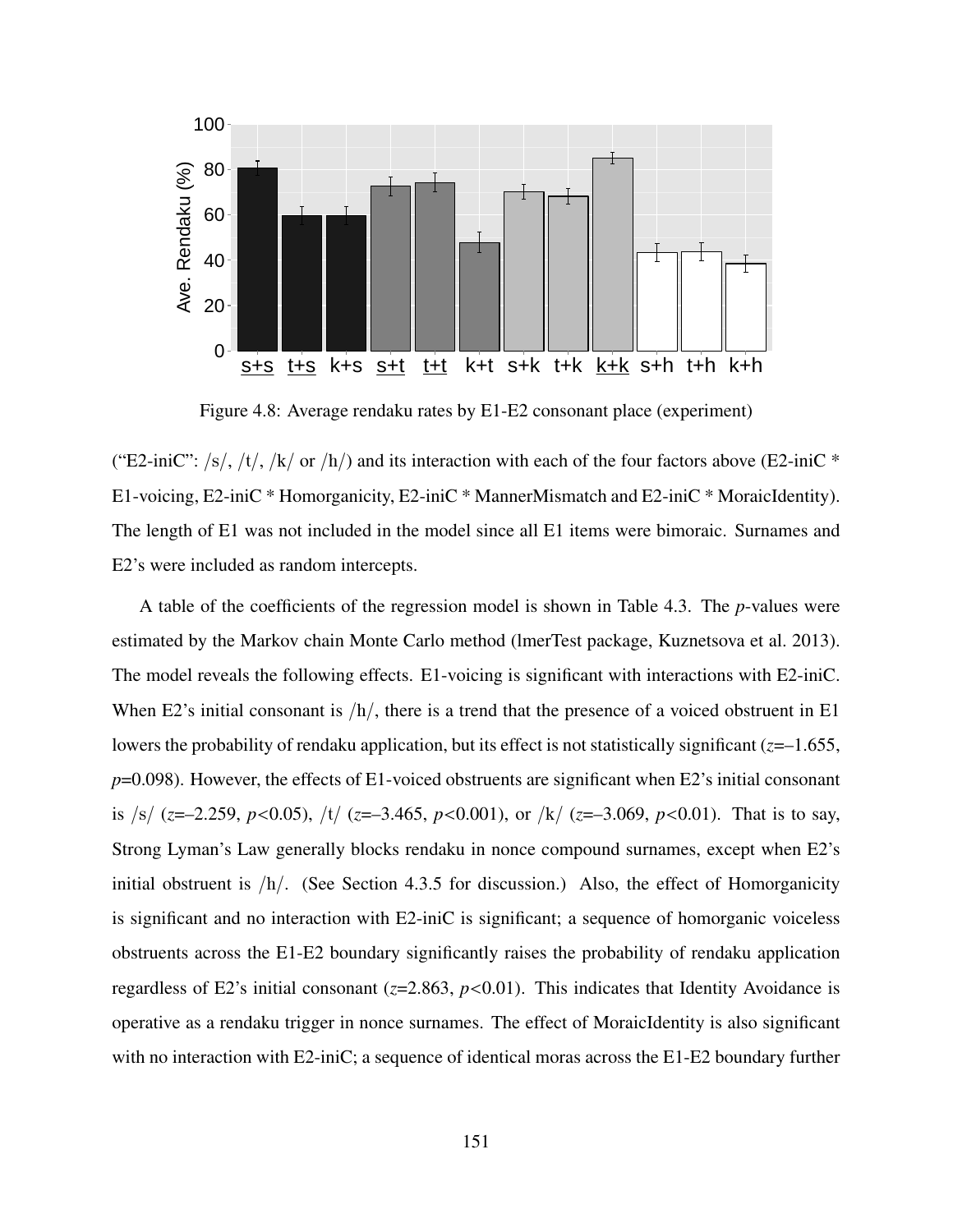|                                     | Estimate      | Std. Error   | $z$ -value             | $p$ -value          |        |
|-------------------------------------|---------------|--------------|------------------------|---------------------|--------|
| (Intercept)                         | 0.5567        | 0.8780       | 0.634                  | 0.5260              |        |
| E1-voicing                          | $-0.3997$     | 0.2415       | $-1.655$               | 0.0980              |        |
| $E2$ -ini $C$ - $k$                 | 0.6111        | 1.1228       | 0.544                  | 0.5863              |        |
| $E2$ -ini $C$ -s                    | $-0.7432$     | 1.1349       | $-0.655$               | 0.5126              |        |
| $E2$ -ini $C-t$                     | $-0.8805$     | 1.3338       | $-0.660$               | 0.5091              |        |
| Homorganicity                       | 1.0641        | 0.3716       | 2.863                  | 0.0042              | **     |
| MannerMismatch                      | 0.4525        | 0.3888       | 1.164                  | 0.2446              |        |
| MoraicIdentity                      | 2.3034        | 0.7814       | 2.948                  | 0.0032              | $**$   |
| E1-voicing:E2-iniC-k                | $-1.0171$     | 0.3314       | $-3.069$               | 0.0022              | $**$   |
| E1-voicing:E2-iniC-s                | $-0.8487$     | 0.3757       | $-2.259$               | 0.0239              | $\ast$ |
| E1-voicing:E2-iniC-t                | $-1.5124$     | 0.4365       | $-3.465$               | 0.0005              | ***    |
| E2-iniC-k:Homorg                    | $-0.2651$     | 0.4616       | $-0.574$               | 0.5658              |        |
| $E2$ -ini $C$ -s:Homorg             | 0.1375        | 0.5179       | 0.266                  | 0.7906              |        |
| E2-iniC-s:MMismatch                 | $-1.7636$     | 0.5306       | $-3.324$               | 0.0009              | ***    |
| E2-iniC-k:MoraIdent                 | 12.5446       | 35.5024      | 0.353                  | 0.7238              |        |
| E2-iniC-s:MoraIdent                 | $-1.2495$     | 1.0573       | $-1.182$               | 0.2373              |        |
| 6米米米?<br>Signif. codes:<br>$\theta$ | (米米)<br>0.001 | $4*$<br>0.01 | $\ddot{\cdot}$<br>0.05 | $\leftarrow$<br>0.1 |        |

Table 4.3: Regression model coefficients table; Effects of E1-obstruents (experiment)

raises the rendaku rate  $(z=2.948, p<0.01)$ , suggesting that avoidance of moraic identity has even stronger effects than avoidance of consonantal identity (see Kawahara and Sano 2016). The interaction of MannerMismatch and E2-iniC is significant in that coronal voiceless obstruents with manner disagreement lowers rendaku applicability when E2's initial consonant is /s/ (or when the sequence is  $/t+s$ ). That is, the asymmetry between  $/t+s$  and  $/s+t$  is again found to be a robust pattern. Any other effects in the model such as E2-iniC are not significant.

To summarize the results so far, Strong Lyman's Law and Identity Avoidance both affect rendaku application in nonce compound surnames. This supports the hypothesis that rendaku application in surnames based on stem-phonology is a productive phonological process.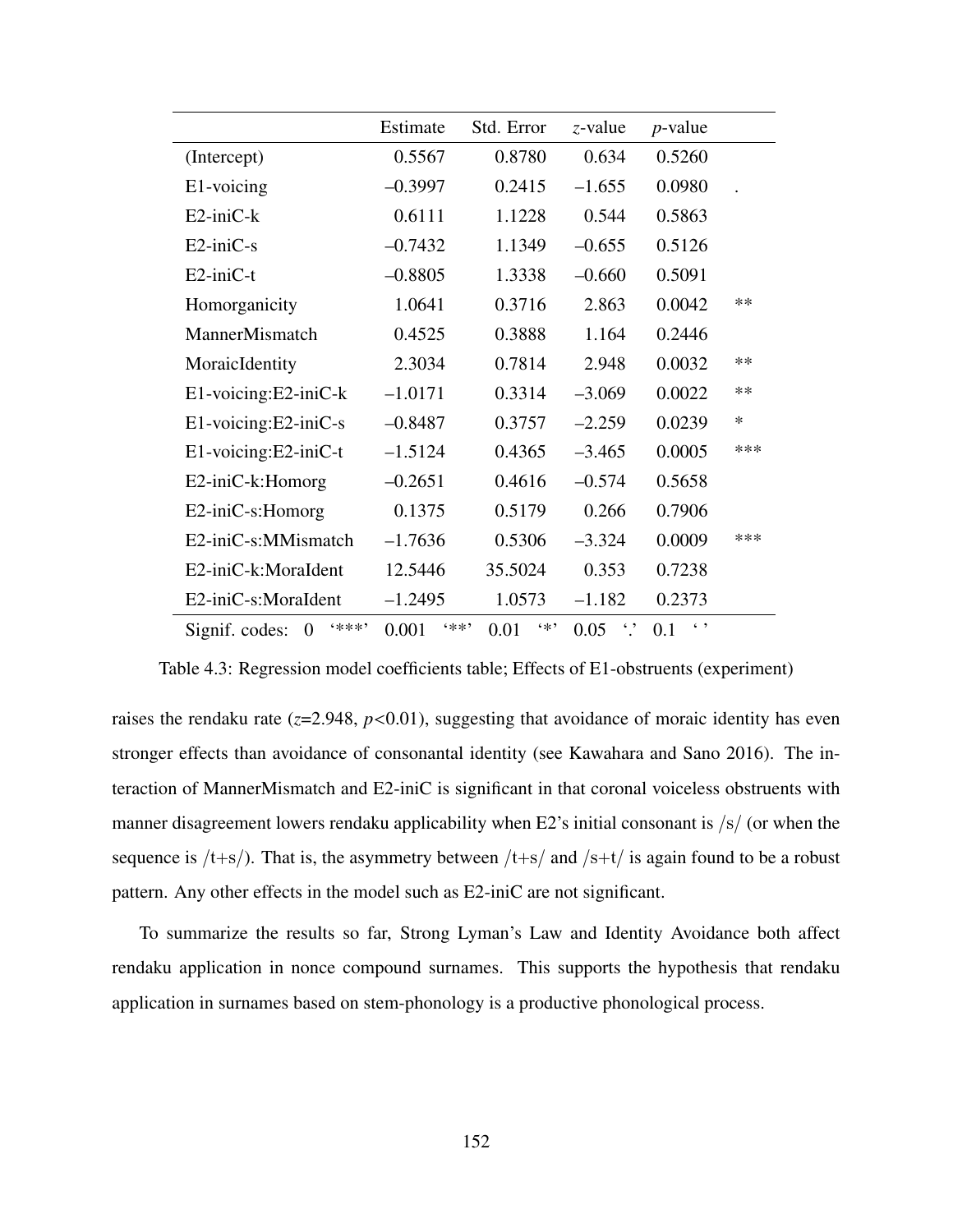

Figure 4.9: Average rendaku rates by E1-nasal (experiment)

#### *4.3.4.2 The effects of E1-sonorants*

Let us examine the rendaku patterns of nonce surnames with sonorants in E1. I used the same statistical method as in the analysis of rendaku in real compounds with E1-sonorants discussed in Section 4.2.4.2, except that the model here had participants' judgments as the dependent variable and also included the interaction of the type of E1's sonorant ("E1-Son":  $/m/$ ,  $/n/$ ,  $/r/$ ,  $/y/$  or /w/) and E2's initial conosonant ("E2-iniC": /s/, /t/, /k/, or /h/) because of the larger sample size. Figure 4.9 shows the average rendaku rates of surnames with E1-nasals. Although it looks as if the rendaku rates of surnames with  $E1-/m/$  are generally lower than those of surnames with E1-/n/, the differences are not statistically significant. Neither /m/ or /n/ in E1 affects the probability of rendaku ( $p=0.581$ ,  $p=0.485$ , respectively) and no significant interactions with E2's initial conosonants are found. This indicates that nasals do not exert any effects on the voicing alternation in nonce surnames, unlike in real surnames. Notice that the rate of  $/m+h/$ , which would violate the labial cooccurrence restriction through rendaku, is no higher than that of  $/m+n/$ . Statistically, the effect of LabLab is not significant ( $z=-0.979$ ,  $p=0.327$ ). That is to say, although a violation of the labial cooccurrence restriction still does not inhibit rendaku as is predicted by the hypothesis, its unexpected rendaku promotion effect we have seen in the real name data is not found in nonce surnames. (See Section 4.3.5 for more discussion.)

Figure 4.10 shows the average rendaku rates of surnames with E1-approximants. It is difficult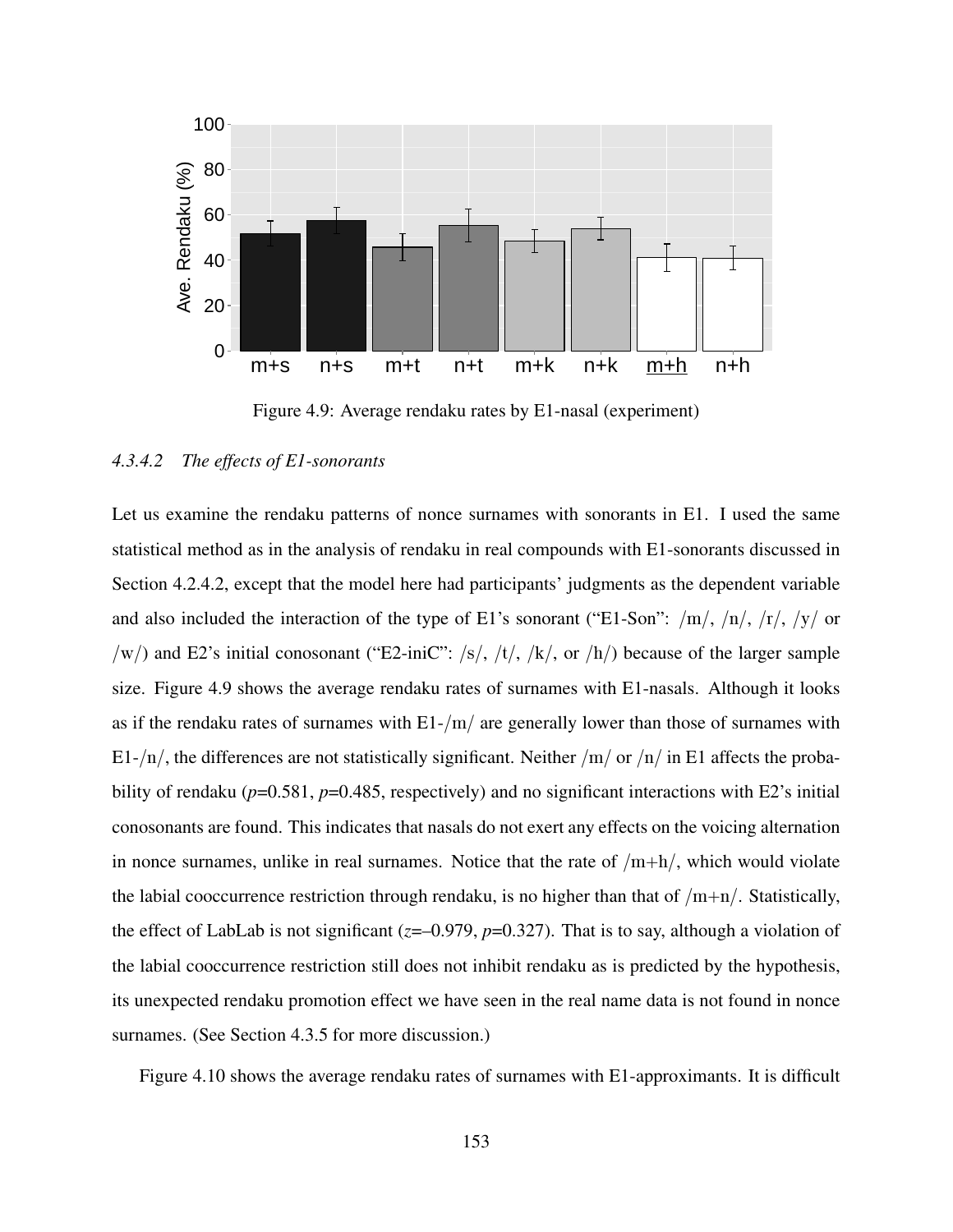

Figure 4.10: Average rendaku rates by E1-approximant (experiment)

to generalize patterns from the graph. The statistical analysis indeed shows that none of the approximant types (/r/, /y/, or /w/) in E1 affects rendaku application in nonce surnames (*p*=0.491, *p*=0.697, *p*=0.271, respectively). None of the interaction terms are significant either. This indicates that the rendaku blocking effect of  $/r/$  in E1, which is operative in real surnames, is not found in nonce surnames.

In summary, unlike nonce surnames with obstruents in E1, those with sonorants in E1 show somewhat different rendaku patterns from their real name counterparts. The segmental effects which are significant in real surnames are not found to be robust factors in rendaku application in nonce surnames. In the next section, I will discuss how the similarities and the differences between nonce surnames and real surnames have arisen, comparing the results of the corpus study and those of the experiment.

#### 4.3.5 Discussion: A comparison to the corpus data

In the previous sections, I have presented a nonce name experiment testing the productivity of rendaku application in compound surnames. The results shed light on two aspects of the phenomenon. On the one hand, Japanese speakers apply the voicing alternation to non-existing surnames in a very similar way as in existing surnames. On the other hand, the rendaku patterns of nonce surnames are somewhat different from those of real surnames. In this section, I will compare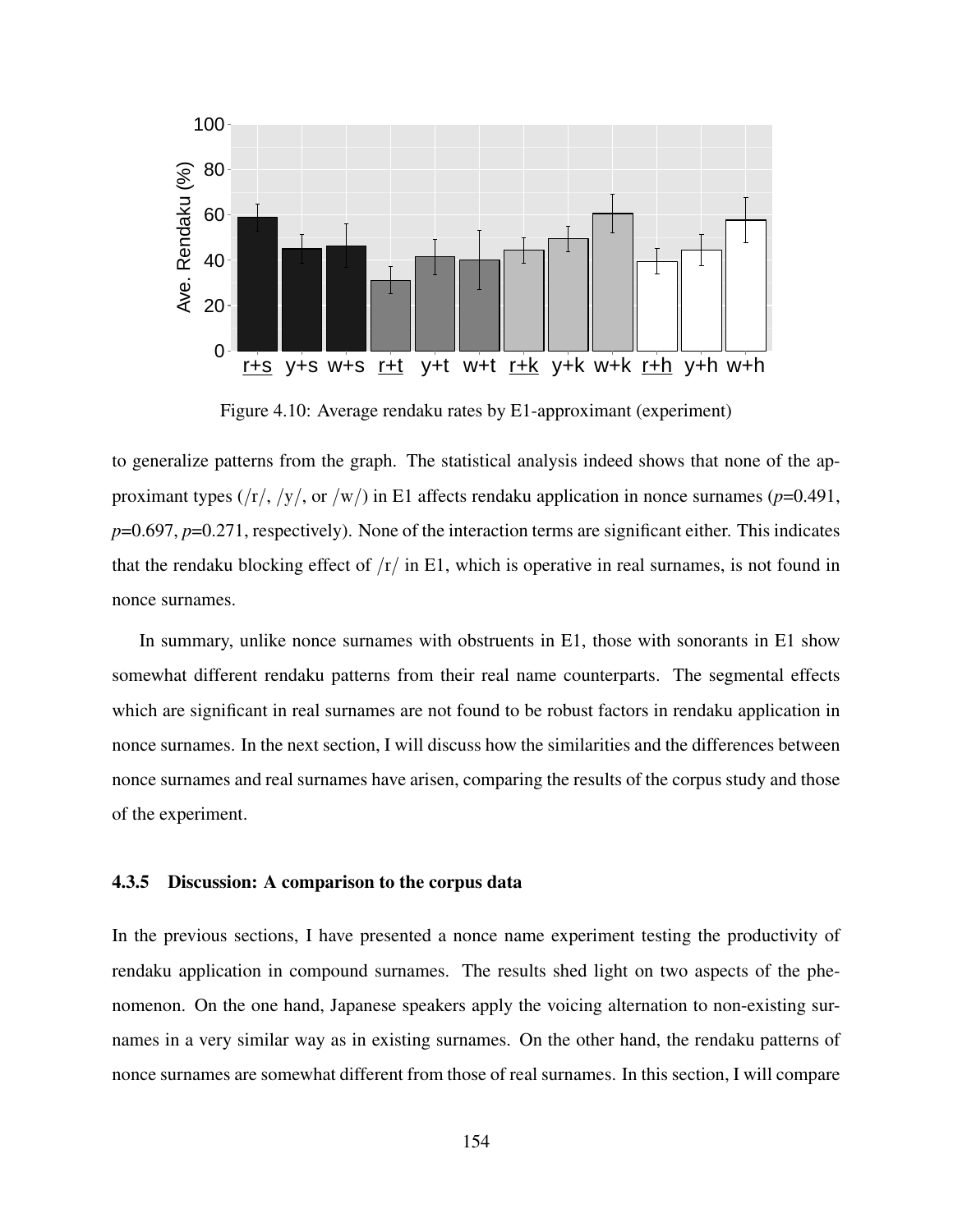

Figure 4.11: Average rendaku rates of surnames with E1-obstruents: Corpus vs. experiment

the experimental results to the corpus study results, and discuss the reasons for the similarities and the differences between them.

Figure 4.11 plots the average rendaku rates of surnames with an obstruent (a voiceless obstruent such as  $\frac{|s|}{\sqrt{k}}$ ,  $\frac{|t|}{\sqrt{k}}$ , or a voiced obstruent, which is represented by captial  $\frac{|D|}{\sqrt{k}}$  in the label) in the first element altogether. The figure on top represents the results of the corpus study (real surnames) while the bottom figure represents the results of the experiment (nonce surnames). In the corpus results here, I only include the data of surnames with the nineteen E2 morphemes used in the experiment, so that the two graphs can be directly compared to each other. For this reason, the graph of the corpus study looks slightly different from what has been presented earlier (cf. Figure 4.1 and Figure 4.2), but the general patterns are still the same.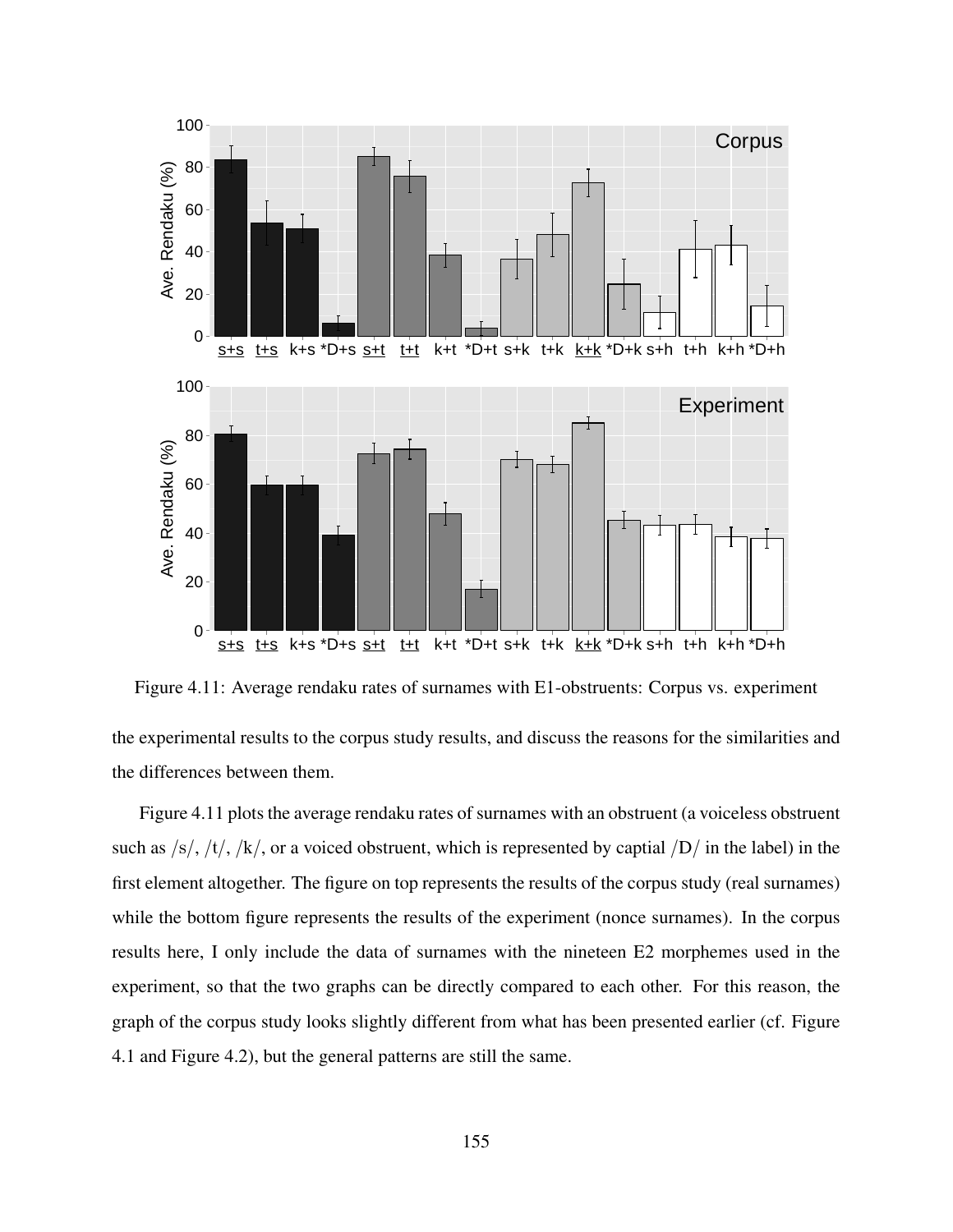As can be seen, the two graphs are similar in that rendaku application rates are affected by Strong Lyman's Law and Identity Avoidance; surnames with a voiced obstruent in E1 (indicated by asterisks as in  $\frac{*}{D+s}$  have relatively low rendaku rates while those with a sequence of homorganic voiceless obstruents at the E1-E2 boundary (underlined) show high rates. When the results of the two studies are taken together, not only do they support the claim that rendkau in surnames is subject to the phonology of stems, but they also provide evidence that the patterns of the voicing alternation in Japanese surnames is not simply memorized by speakers but is a productive process regulated by the phonological grammar of the language.

Another similarity which seems worth mentioning is the asymmetry between  $/t+s$  and  $/s+t$ . As we have seen, although Identity Avoidance is generally at work in rendaku in surnames, coronal voiceless obstruents which disagree in manner fail to trigger voicing when they appear specifically in the order of  $/t/$  followed by  $/s/$ . Compare the rendaku rates of  $/t+s/$  and  $/s+t/$ ; in both the corpus results and the experimental results, the former is no higher than non-homorganic  $/k+s$ , while the latter is about as high as identical  $/t+t/$ . The current hypothesis based on stem phonology does not offer a good explanation for this asymmetry. Kawahara et al. (2006) claim that root/steminternal sequences of homorganic voiceless obstruents are underrepresented (see Section 3.3.2) and do not particularly mention the order of the consonants. It could be that /s...t/ sequences are actually rarer than /t...s/ sequences in the lexicon, and thus they are avoided more often through rendaku application. Here, I simply stipulate that the restriction of /s...t/ has stronger voicing effects than that of  $/t$ ...s/, leaving open the questions of whether the pattern is actually found in the lexicon and why the language disfavors  $/s...t/$  over  $/t...s/$  to begin with, even though they are both homorganic sequences.

We also find some differences between the two studies. For example, in the corpus, voiced obstruents in E1 lower the probability of rendaku application regardless of E2's initial consonant, but it is only a trend when it comes to surnames with  $/h$ -initial E2 in the experiment ( $z=1.655$ , *p*=0.098; see above). It is unclear whether the inapplicability of Strong Lyman's Law in this particular condition (i.e.  $/D+h/$ ) is a robust pattern in the data, or if it is simply that there are some experimental artifacts which I am not aware of. Supposing that the law's effect is present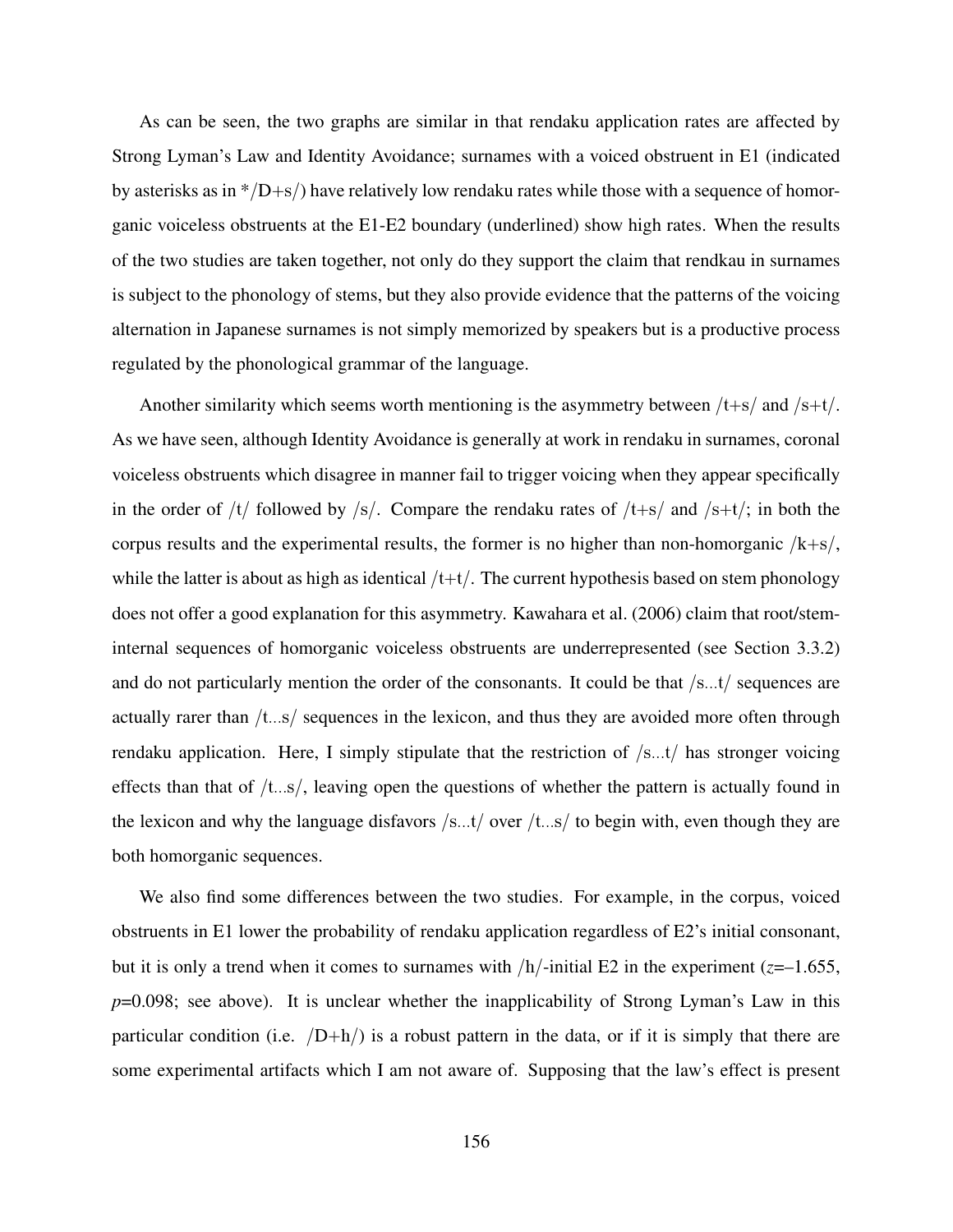but weaker for /h/-initial E2 morphemes, we could porpose an explanation based on a difficulty of learning due to relatively few data samples. Among E2 morphemes with different initial obstruents in the real name data (corpus),  $/h$ -initial ones are the smallest in size.<sup>32</sup> It could be that the patterns with /h/-initial E2 morphemes are somewhat harder to learn, and they did not appear conspicuously in the behavior of speakers in experimental settings.<sup>33</sup> The explanation is, by all means, a mere conjecture, and I will leave the issue open to be examined.

One other noticeable difference between the two graphs is that rendaku rates are generally higher in the experiment than in the corpus. As stated above, experiment participants still applied rendaku moderately even when it would violate Strong Lyman's Law (see especially  $*/D+s/$ ,  $*/D+k/$  and  $*/D+h/$ ). It is not simply the case that the law's effects are weaker in the experiment. Notice that the rendaku rates of those with non-homorganic consonant sequences are also relatively high, even though there is no strong trigger of voicing. Indeed, the overall rendaku application rates in the experiment turn out to be higher than those in the corpus (53.25% vs. 46.88%), suggesting that speakers generally applied voicing more often than what they actually observe in real names. This may be an experimental artifact. Recall that the experiment was desgined as a forced choice task with the options of the rendaku reading and the non-rendaku reading. Presenting participants with the rendaku form of a name repeatedly may have prompted their response for voicing. It would be interesting to see whether the results change in a more open-ended design, where speakers are asked to come up with readings of surnames themselves.

Let us now compare the effects of E1-sonorants in the two studies. The graphs in Figure 4.12 show the average rendaku rates of surnames with a sonorant  $(\frac{m}{n}, \frac{n}{n}, \frac{r}{n}, \frac{y}{n}, \text{or } w)$  in the first element altogether. The figure on top represents the results of the corpus study (real surnames) while the one at the bottom represents those of the experiment (nonce surnames). The graphs

<sup>&</sup>lt;sup>32</sup>The number of surnames by the initial consonant of E2 are the following; /s/: 118; /t/: 168; /k/: 116; /h/: 94. If the data are limited to surnames with the nineteen most common E2s used in the experiment, the distributions are the followings: /s/: 95; /t/: 123; /k/: 90; /h/: 63.

 $33$ Another difference we can observe is the  $/s+h/$  condition. Its rendaku rate is relatively low in the corpus but not so in the experiment. This may also be due to the smaller data size. Another possible interpretation is that the pattern (the blocking of voicing of  $/h/$  by  $\frac{s}{2}$ ) is not grounded on any phonological factors, and such an unnatural pattern in the data are not learned by speakers, as will be discussed more in detail below.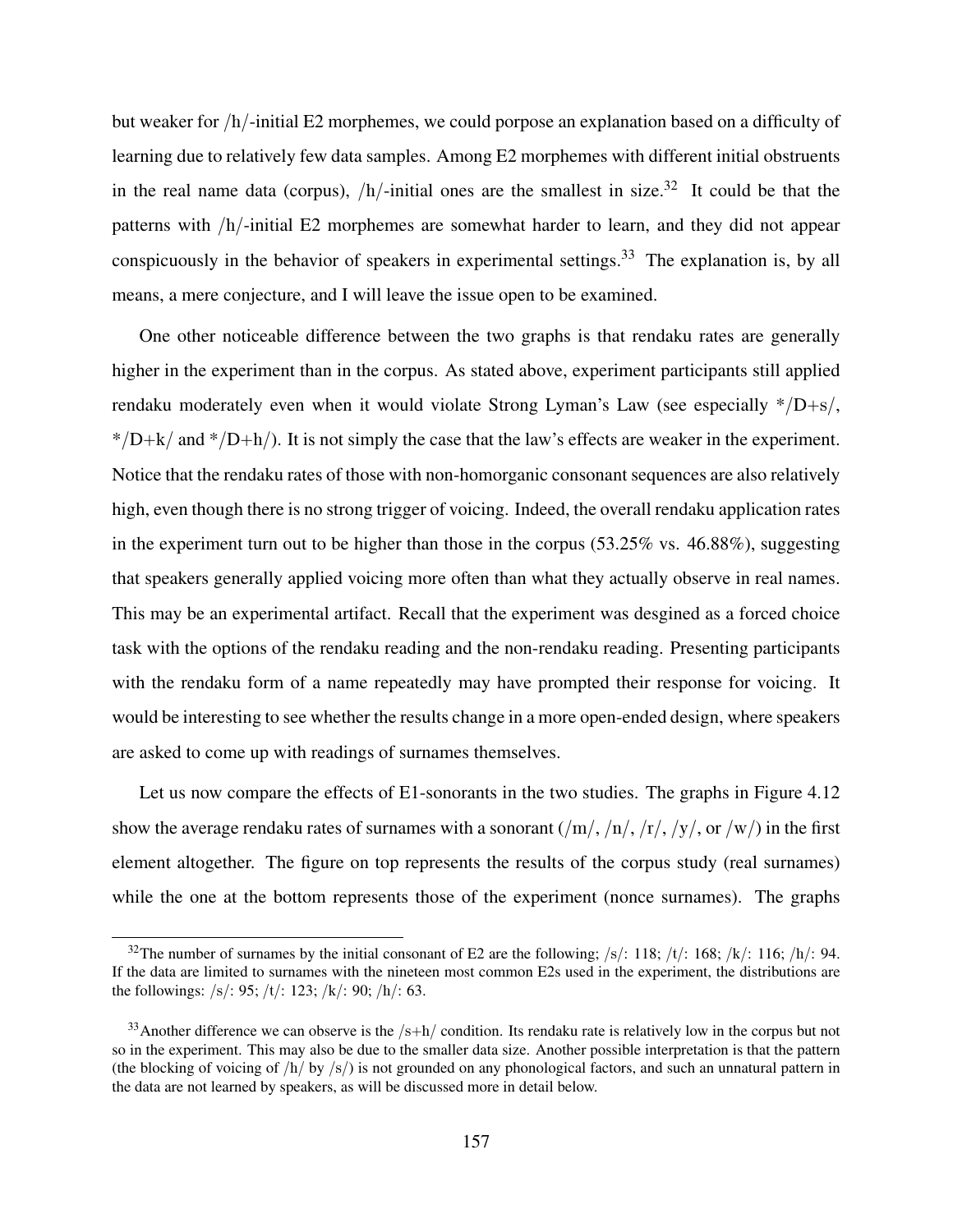

Figure 4.12: Average rendaku rates of surnames with E1-sonorants: Corpus vs. experiment

here do not present the results of the conditions with every E1-E2 consonant combination. As in the analysis of surnames with obstruents in E1, I excluded the data of E2 morphemes which are not used in the experiment, so that the corpus results would be comparable to the experimental results. After the exclusion, the data size turned out to be quite small, with some of the conditions (especially those with  $/y/$  and  $/w/$ ) having only one or a few samples. For this reason, I collapsed the results of surnames with the same  $E1$ -sonorant.<sup>34</sup>

The patterns in the two graphs look somewhat different from each other. As discussed above, E1-/n/ (but not /m/) promotes rendaku while /r/ in E1 inhibits it in the real name data. On the other hand, none of such effects is found in the nonce name data; notice that the rendaku rates in

 $34$  According to the statistical analysis of the corpus data, the interaction terms of E1-sonorants and E2-initial obstruents are not significant, and thus, the patterns shown here should not differ greatly depending on E2's initial consonant.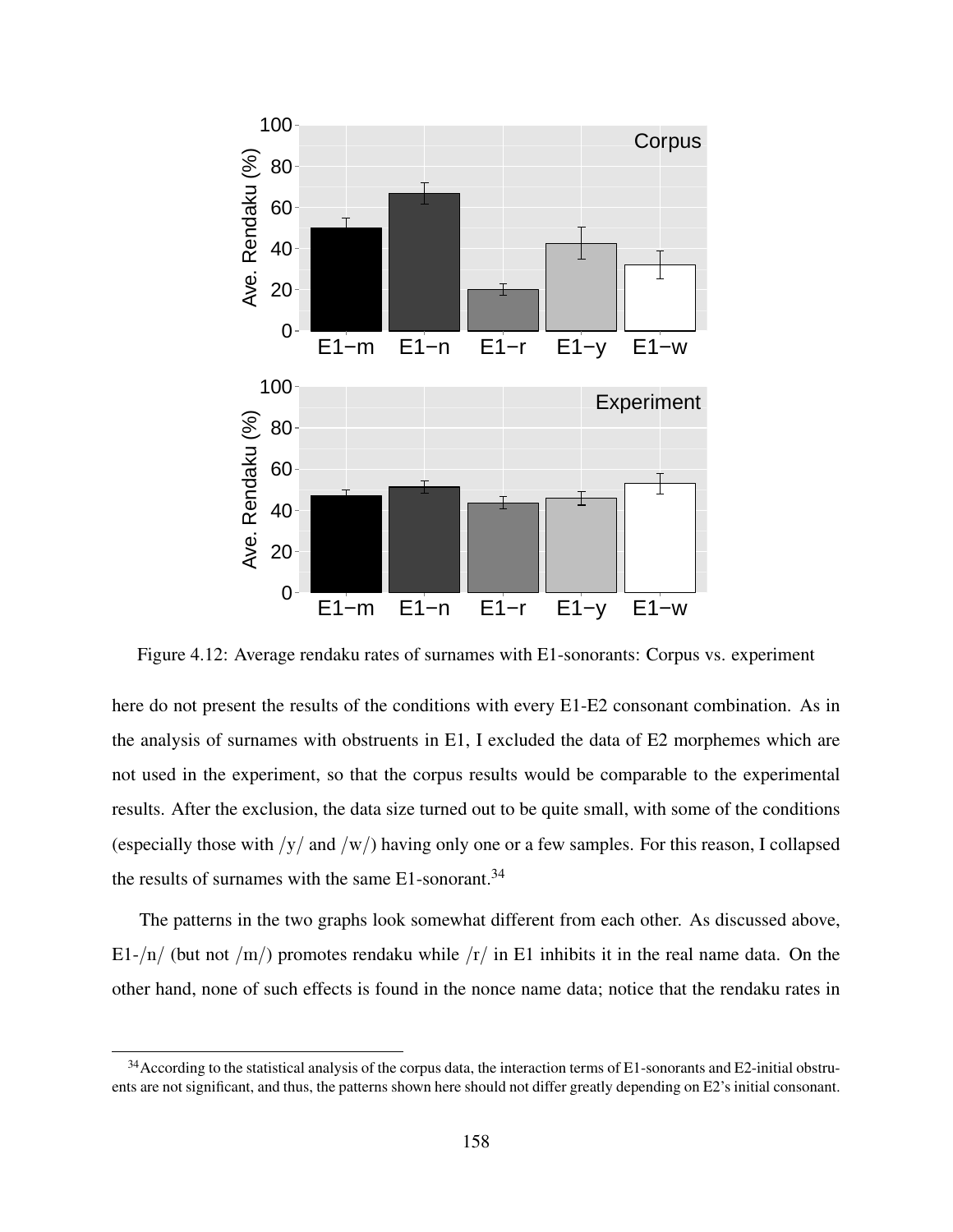the experiment are all close to the chance level, ranging from about 45% to 55% on average. What has caused these differences? What does it mean for a pattern to not show up in a nonce-word experiment while still being real in the data of existing words? I argue that the null findings of the experiment is caused by naturalness biases in learning. More specifically, the rendaku patterns regarding E1-sonorants, which are phonologically unnatural, are not learned by speakers, and thus they are not productive.

As an analysis of the rendaku patterns of real surnames with E1-sonorants, I have posited three Optimality-Theoretic constraints: \*NVT, \*mVD, and \*rVD. In proposing these constraints, however, I have also acknowledged that they are not solidly grounded in phonetics or typological observations. \*NVT is intended to explain the behaviors of certain E2 morphemes such as /ta/; unlike the famous post-nasal voicing constraint or \*NT which is articulatorily motivated (Hayes and Stivers 1996), it is unclear how the production of a nasal can affect the voicing of a nonadjacent obstruent. \*mVD has been proposed to capture a pattern caused by some historical quirk (the sound change of  $/b/$  to  $/m/$ ), which is specific to Japanese. \*rVD is a phonotactic constraint which I have inferred from the distributional skews in the lexicon partly due to history (the development of  $\frac{r}{r}$  in the language); to the best of my knowledge, no such pattern is observed in other languages. A large body of the recent phonological literature suggests that "natural" linguistic patterns are easier to learn than "unnatural" ones (see e.g. Wilson 2006). Following these previous studies, I claim that, even though speakers of present-day Japanese are exposed to these patterns in the lexicon, they have failed to learn them as real phonological patterns.<sup>35</sup> Admittedly, one must be cautious in making an argument based on null results of an experiment; it could be that the design of the experiment was simply not sensitive enough to pick up effects that are real but weak, as I have suggested for the non-effect of Strong Lyman's Law on /h/-initial E2. It is important to note, however, that the very same experiment has proven the productivity of patterns

 $35$ This is not to say that speakers failed to learn the rendaku patterns of real surnames per se, since they normally have strong intuitions about which names show rendaku or not. The actual patterns are thus learned as lexical patterns, rather than through generalizations based on phonological factors. As will be discussed in more detail below, I argue that it is lexically-specific constraints, as opposed to general phonological constraints, which are involved in the learning of such patterns.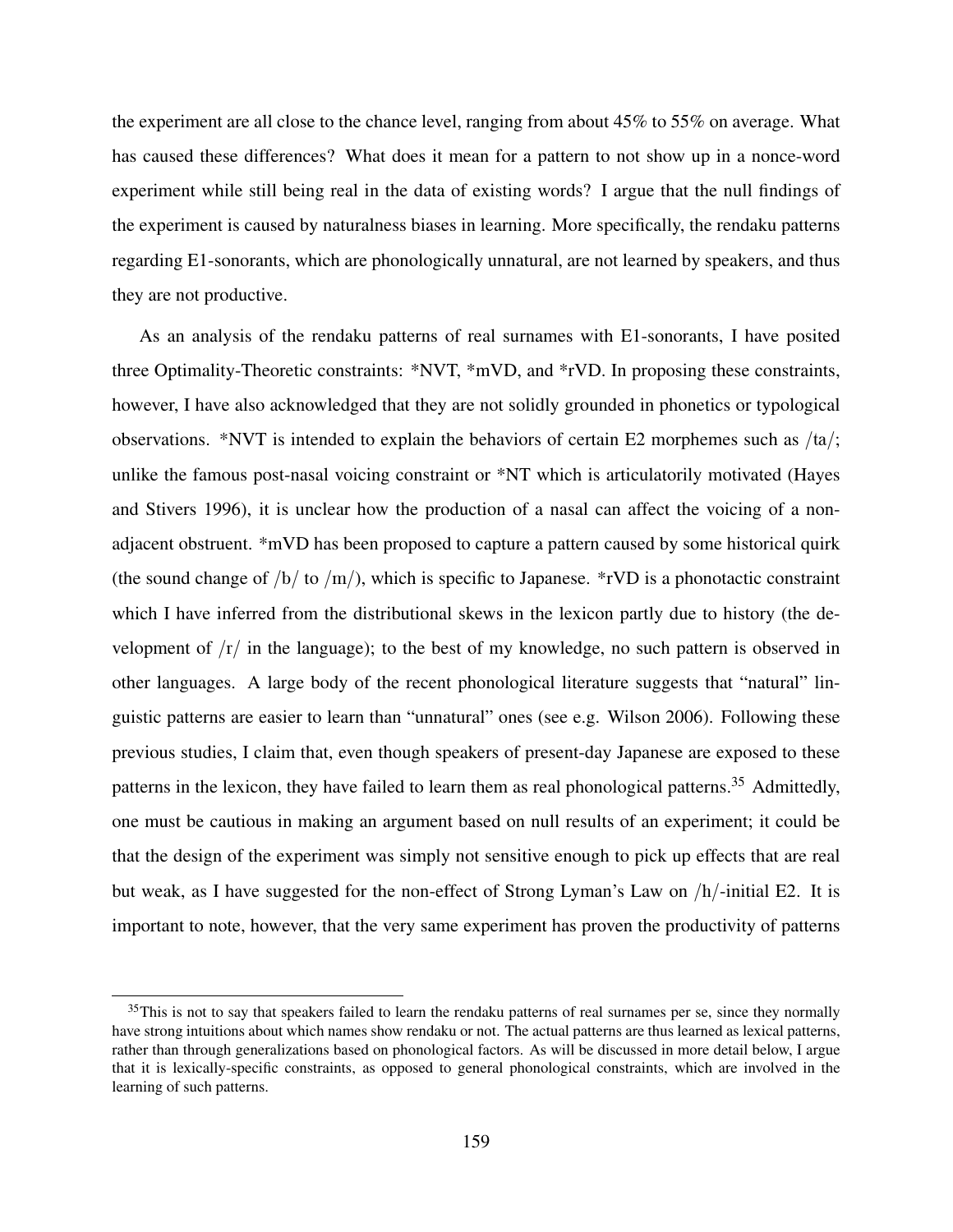such as Identity Avoidance and OCP(voice), which are claimed to be phonetically motivated and commonly found in languages. This suggests that, unless there are some unknown factors which specifically affected the results of the conditions with sonorants, the effects of the three constraints shown above are at best weak and therefore negligible.

The same argument can be made of the effect of the labial-labial cooccurrence restriction. Although it is not shown in the graphs in Figure 4.12, we have found another difference between the corpus and the experiment. Recall that a  $/m...h/$  sequence unexpectedly raises rendaku rates in the real name data, yielding disfavored [m...b], while no such effect is found in the nonce name experiment. (Compare Figure 4.3 and Figure 4.9.) Although it is still unclear why the real name data turned out to be the way they are, I argue that the pattern is unnatural and Japanese speakers have not learned it as part of the rendaku application patterns in surnames. As a result, the effect does not show up in a productivity test, even though it is present in the actual data.

To summarize, the rendaku patterns of nonce surnames revealed by the experiment have similarities and differences when compared to the rendaku patterns of real surnames observed in the corpus. I have argued that the similarities indicate the productivity of the patterns; Japanese speakers apply rendaku based on phonological factors they have inferred from real name data. I have also claimed that the differences are due to a failure in learning; rendaku patterns that are phonologically unnatural are harder to learn, and are not replicated in a nonce word experiment.

#### 4.3.6 Summary of the experiment

Briefly summarizing the findings of the experiment yet again, Strong Lyman's Law and Identity Avoidance have proven to be at work in the rendaku patterns of nonce surnames on the whole. I have taken this as evidence for the productivity of the phenomena as well as evidence supporting the hypothesis that compound surnames are represented as stems. On the other hand, sonorants in E1 do not exert significant effects on rendaku application in nonce surnames. I have interpreted the null results to be evidence that the patterns found in exsiting surnames with sonorants in E1 are not internalized as phonological patterns in Japanese speakers' minds due to naturalness biases in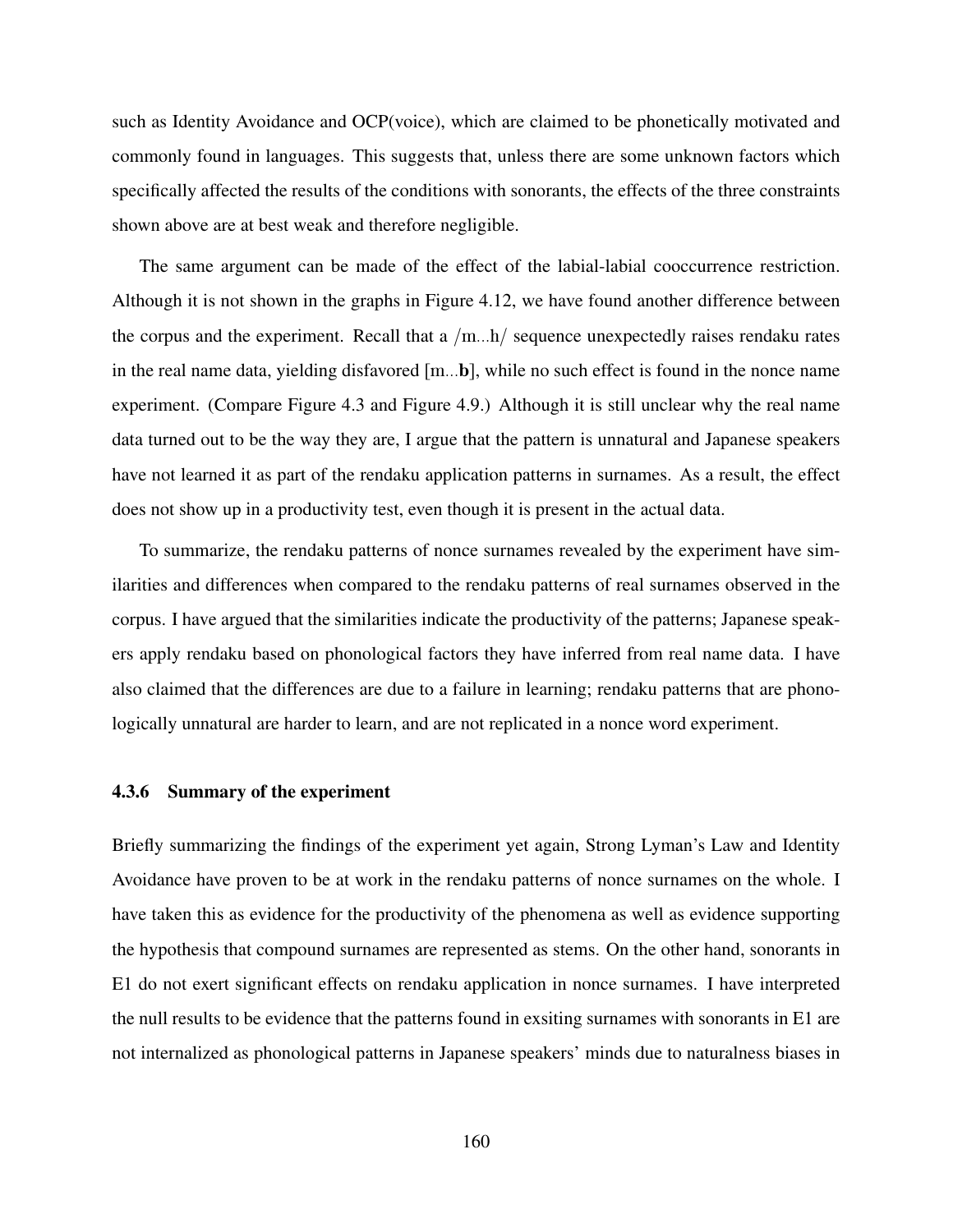learning.

## 4.4 Chapter summary

In this chapter, I have presented the results of a corpus study and an experiment testing the hypothesis proposed in Chapter 3. I collected data of rendaku in existing surnames from social media. The results show that rendaku in surnames generally applies as if it follows stem-internal phonotactic restrictions such as OCP(voice) and Identity Avoidance. This supports the claim that proper names are represented as stems in the grammar despite their compound structures. I also conducted an experiment where Japanese speakers were asked to judge rendaku applicability in nonce surnames. The experimental results show that speakers apply rendaku to nonce names generally in accordance with stem-internal phonotactics just as in real surnames. This further provides evidence for the productivity of rendaku application in surnames governed by stem phonology. I have also compared the rendaku patterns of existing surnames and those of non-existing surnames. I have argued that only natural phonological patterns are internalized as productive processes in the grammar of Japanese speakers.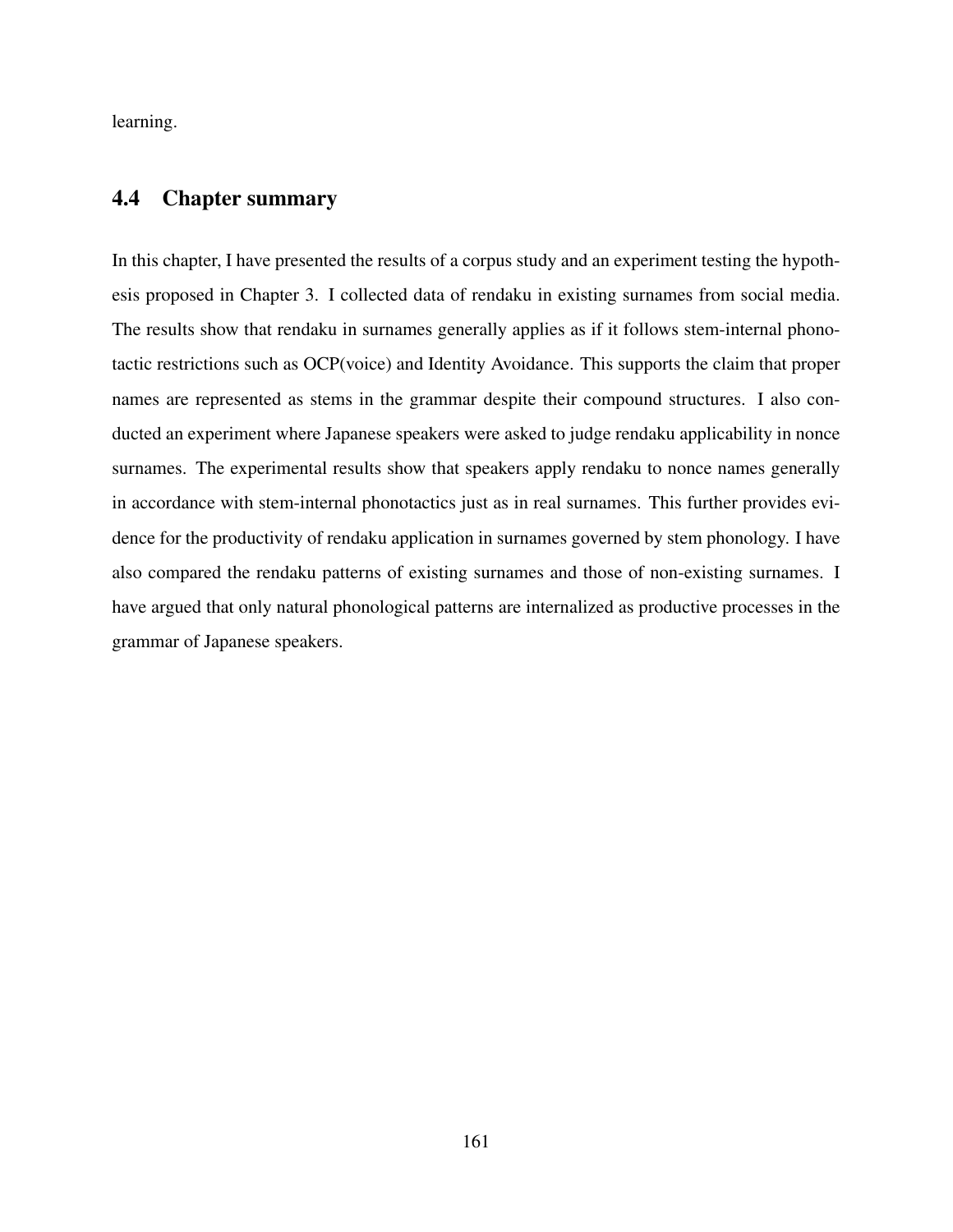# 4.5 Appendix

## (83) Nonce E1 items

| $E1-C$                  | Item |      |      |      |      |      |      |      |      |
|-------------------------|------|------|------|------|------|------|------|------|------|
| $\mathbf S$             | hesa | mesa | nesa | nisa | misi | nesi | yusi | hese | yuse |
|                         | mese | hise | keso | naso | waso |      |      |      |      |
| t                       | kota | ota  | mota | meta | heti | meti | yuti | hotu | hetu |
|                         | nitu | watu | hete | hite | nate | heto | yuto | muto | meto |
| $\mathbf k$             | noka | seka | hika | toka | moki | meki | neki | eku  | miku |
|                         | heku | neku | soke | tike | eke  | moke | nako | yuko | meko |
| $\bf Z$                 | yuza | kuza | moza | hezi | mizi | kezi | yuzi | hozu | yazu |
|                         | wazu | huze | hoze | yuze | noze | azo  | huzo | kezo | nozo |
| $\mathbf b$             | yoba | kuba | nuba | hobi | kebi | ubi  | ebu  | yubu | nubu |
|                         | tebu | yube | obe  | sobe | tube | ebo  | nabo | sabo | ubo  |
| $\mathbf d$             | heda | yuda | koda | yode | kude | nide | ode  | hado | mudo |
|                         | modo |      |      |      |      |      |      |      |      |
| $\mathfrak g$           | hoga | hega | nuga | uga  | segi | tagi | yogi | igu  | nogu |
|                         | tegu | higu | huge | yage | tage | yugo | nego | nogo | sego |
| ${\rm m}$               | homa | yuma | kima | homi | nemi | kemi | yumu | nimu | timu |
|                         | eme  | nime | time | hemo | yumo | semo |      |      |      |
| $\mathbf n$             | hona | kuna | mena | honi | ini  | koni | hinu | yonu | tonu |
|                         | yune | tine | wane | hano | muno | suno |      |      |      |
| $\mathbf r$             | sera | mora | yora | miri | niri | meri | mere | sire | sere |
|                         | aro  | haro | saro |      |      |      |      |      |      |
| y                       | kuya | nuya | tiya | keyu | heyu | noyu | seyu | ayo  | suyo |
|                         | tayo |      |      |      |      |      |      |      |      |
| $\ensuremath{\text{W}}$ | howa | kewa | nuwa | newa |      |      |      |      |      |
|                         |      |      |      |      |      |      |      |      |      |
| Fillers                 | mose | wato | neka | koze | subo | kode | yogu | kema | huno |
|                         | yuro | kuyo | tewa |      |      |      |      |      |      |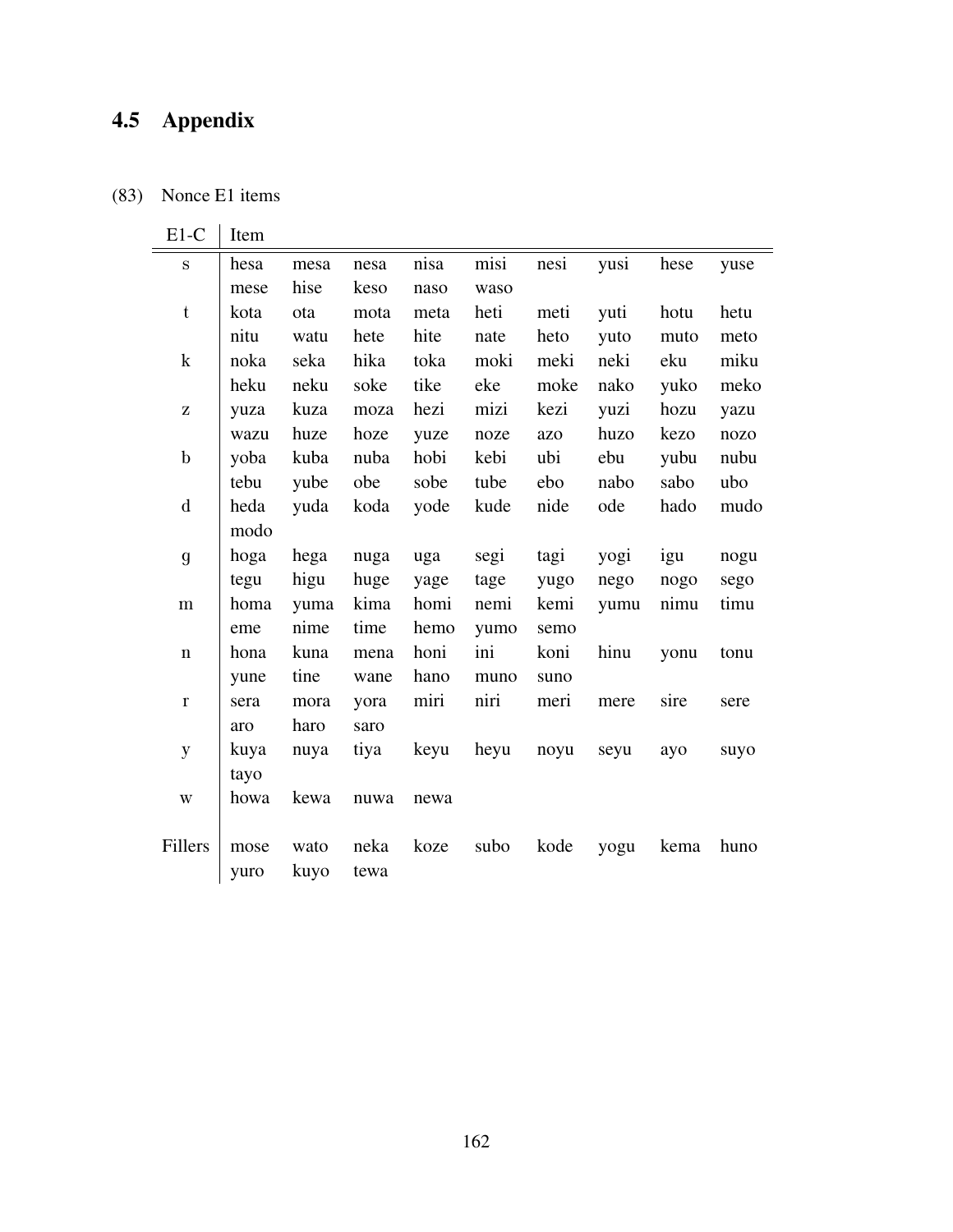

Figure 4.13: Average rendaku rates of surnames by 19 E2's: Corpus vs. experiment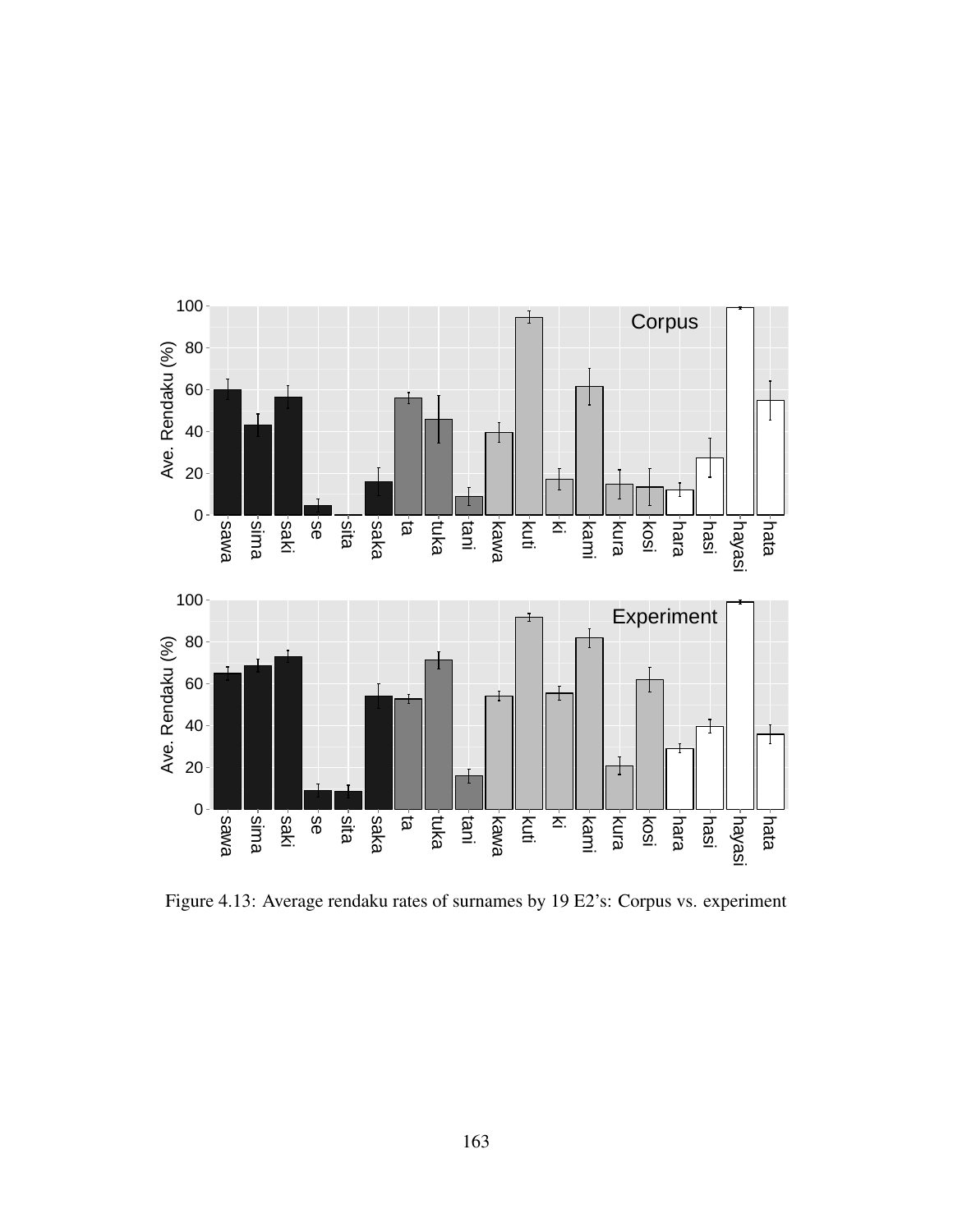# CHAPTER 5

# Grammar: A MaxEnt model with lexically-specific constraints

# 5.1 Chapter overview

In this chapter, I propose a grammar model which aims to account for rendaku application in surnames. The model's predictions will be tested through learning simulations. Section 5.2 first describes the main issues concerning the modeling of the sound patterns of surnames. Section 5.3 presents a probabilistic grammar couched within the framework of Maximum Entropy Harmonic Grammar (see Goldwater and Johnson 2003) along with the constraints and learning biases to be included in the model. Section 5.4 shows the results of learning simulations testing the efficacy of the model. Section 5.5 discusses implications of the results.

# 5.2 A challenge: Modeling lexicalization and productivity

In the previous chapter, I have shown that Japanese speakers apply rendaku voicing to nonce surnames at rates similar to rendaku application in real surnames, generally in accordance with stem-internal phonological restrictions. This indicates that the voicing alternation in surnames is a productive process and it must be accounted for by phonological grammar. The goal of phonological theory is to construct a model of grammar which can correctly generate not only sound patterns observed in the data of exisisting words but also those of novel words given their input representations. In other words, a good phonological grammar model which accounts for the phenomenon of rendaku in surnames should be able to replicate the behaviors of Japanese speakers who produce the rendaku patterns of nonce surnames as in the experiment, as well as the rendaku patterns of real surnames as they are observed in the corpus study.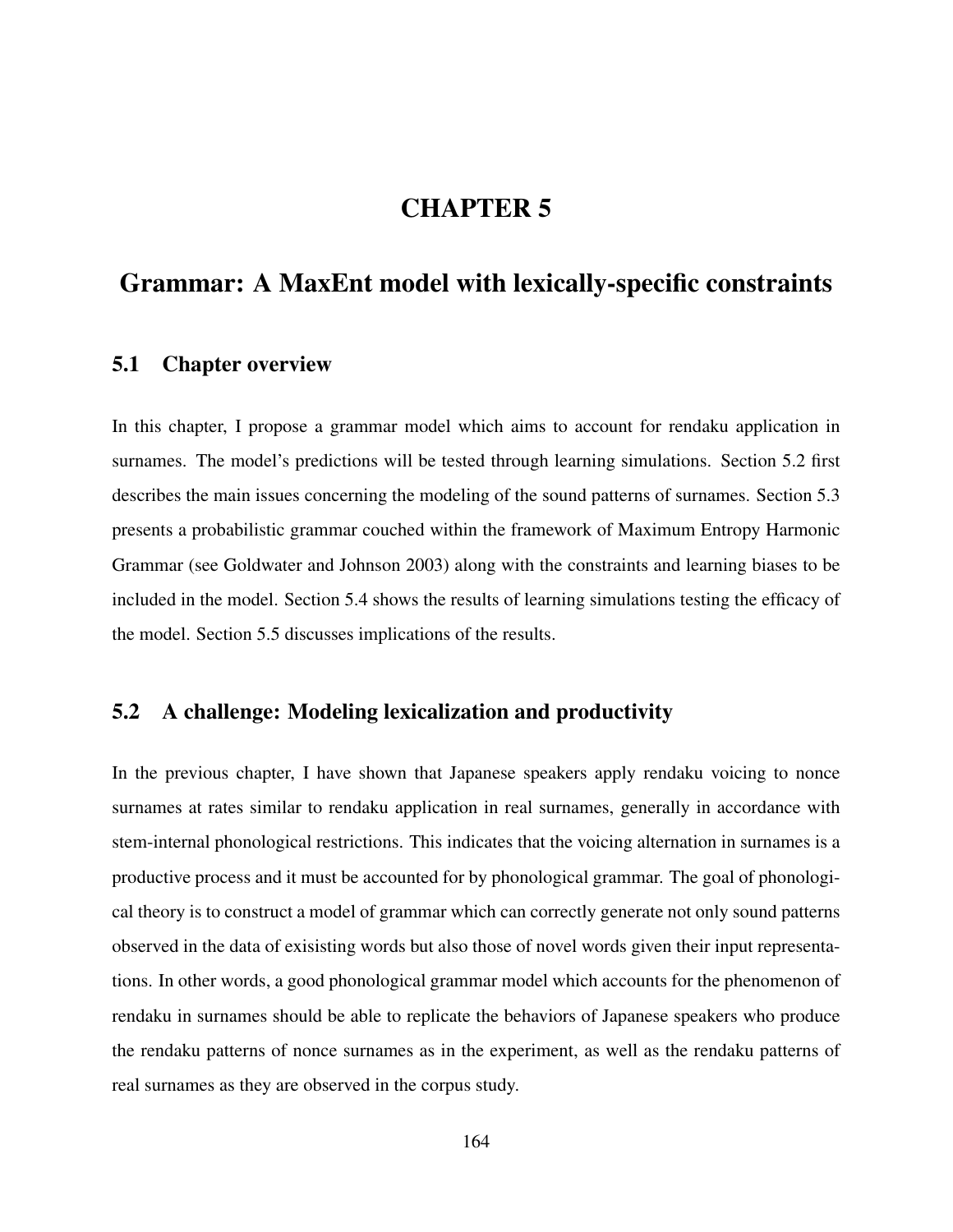Modeling the rendaku application in surnames poses a challenge for current theories of phonology, since the phenomenon involves a lot of variation, and the variability is governed by interactions of both phonological and lexical factors. As stated above, phonological factors play an important role in the productive aspect of the alternation; in Japanese speakers' judgments, non-existing surnames undergo voicing in a parallel manner with existing surnames of similar phonological shapes. On the other hand, the rendaku patterns of real surnames are also highly constrained by lexical factors; the presence of voicing in a given surname must be, to a greater or lesser extent, determined based on the lexical properties of the surname itself. As will be discussed in more detail below, it is this coexistence of phonologically-driven productivity on one hand and lexicalized sound patterns on the other which makes it particularly difficult to model rendaku application in surnames.

As an illustration of the complexity of rendaku in compound surnames, let us take the case of surnames with a  $/k...k$  sequence occurring across the boundary between the first element (E1) and the second element (E2), as in the existing surname /naka-kawa/ 'center-river' or non-existing /nako-kawa/ 'nonce-river.' As we have seen, voicing tends to occur in such names in order to dissimilate the sequential homorganic voiceless obstruents (e.g. [naka-gawa], [nako-gawa]). Voicing by Identity Avoidance is not a hard-and-fast rule since rendaku application is also affected by other (inhibiting and promoting) factors such as a general ban on a change in voicing, namely IDENT(voice) in OT terms, and a general requirement for a compound to undergo voicing, represented as the constraint REALIZE-MORPHEME (see Ito and Mester 1986, 1998, 2003 or Section 3.3.8 for discussion). As a result of the interactions of all these factors, rendaku tends to apply relatively often in both existing and non-existing surnames which contain /k...k/ sequences (with the rendaku rates of around 70% to 85%; see Section 4.3.5).

Probabilistic grammars, including Maximum Entropy Harmonic Grammar (see Goldwater and Johnson 2003) described in more detail below (Section 5.3.1), are well suited for the kind of data illustrated above. Simply put, these stochastic grammar models can infer the significance of each phonological factor from the sound patterns of existing words and predict probabilistically how a given novel word will be pronounced on the basis of its phonological configuration. A grammar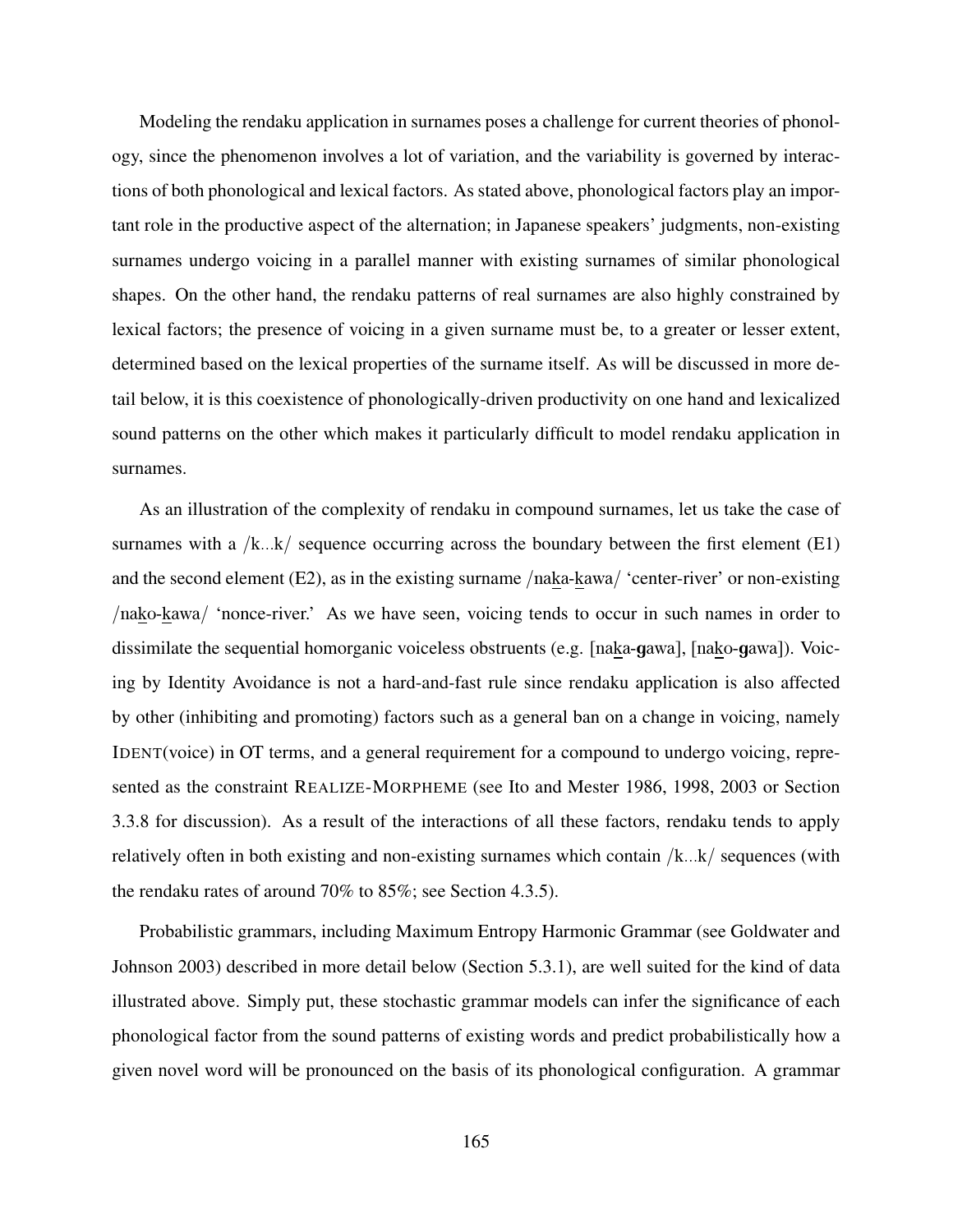model of this kind would be able to learn from the data of existing surnames that, for example, those containing a /k...k/ sequence often undergo rendaku (e.g. about 80% of the time) and project similar rates of voicing (i.e. about  $80\%$ ) in non-existing surnames with  $/k...k'$ . The process indeed resembles the learning and production of rendaku patterns by Japanese speakers. They have been exposed to existing surnames and come up with generalizations about rendaku application based on phonological factors. They then apply the voicing alternation according to those generalizations when they encounter surnames they have never seen before.

However, estimating the probability of rendaku application purely in terms of phonological factors fails to capture the fact that the alternation is also constrained by the lexical propensities of E2 morphemes. As stated above, some morphemes such as /kuti/ 'entrance,' which may be called "rendaku lovers" in Rosen's (2001) terms, show voicing in most of the surnames they occur in, other morphemes such as /kura/ 'warehouse,' or "rendaku haters," resist voicing in most surnames, and yet some others such as /kawa/ 'river,' or "rendaku waverers" (Irwin 2016a), show rendaku moderately. Because of this, even among surnames with identical  $/k...k$  sequences, rendaku rates differ greatly depending on the second element (e.g. /saka-kuti/ [saka-guti] 'slopeentrance': 99.80% rendaku in the corpus; cf. /taka-kura/ [taka-kura] 'tall-warehouse': 0.002% rendaku). These E2-dependent rendaku patterns are observed both in the corpus and the experiment (see Figure 4.13 in Section 4.5). Thus, in order to accurately predict the rendaku patterns of existing and non-existing surnames, one must somehow incorporate into the model information on how likely each E2 morpheme is to undergo voicing.

Furthermore, rendaku application in surnames may also be affected by the lexical propensities of compounds themselves. For simplicity, let us limit our data to names with /kawa/, which is a rendaku waverer, as the second element. Existing surnames with E2-/kawa/ and a /k...k/ sequence show rendaku voicing relatively often, with the overall rendaku rate of 70.38%. A probabilistic grammar equipped with relevant phonological constraints would learn the pattern, and predict similarly high rendaku rates in non-existing surnames made of nonce E1 with /k/ in its last syllable and /kawa/ as E2 (e.g. /nako-kawa/). The prediction is on the right track in that it is generally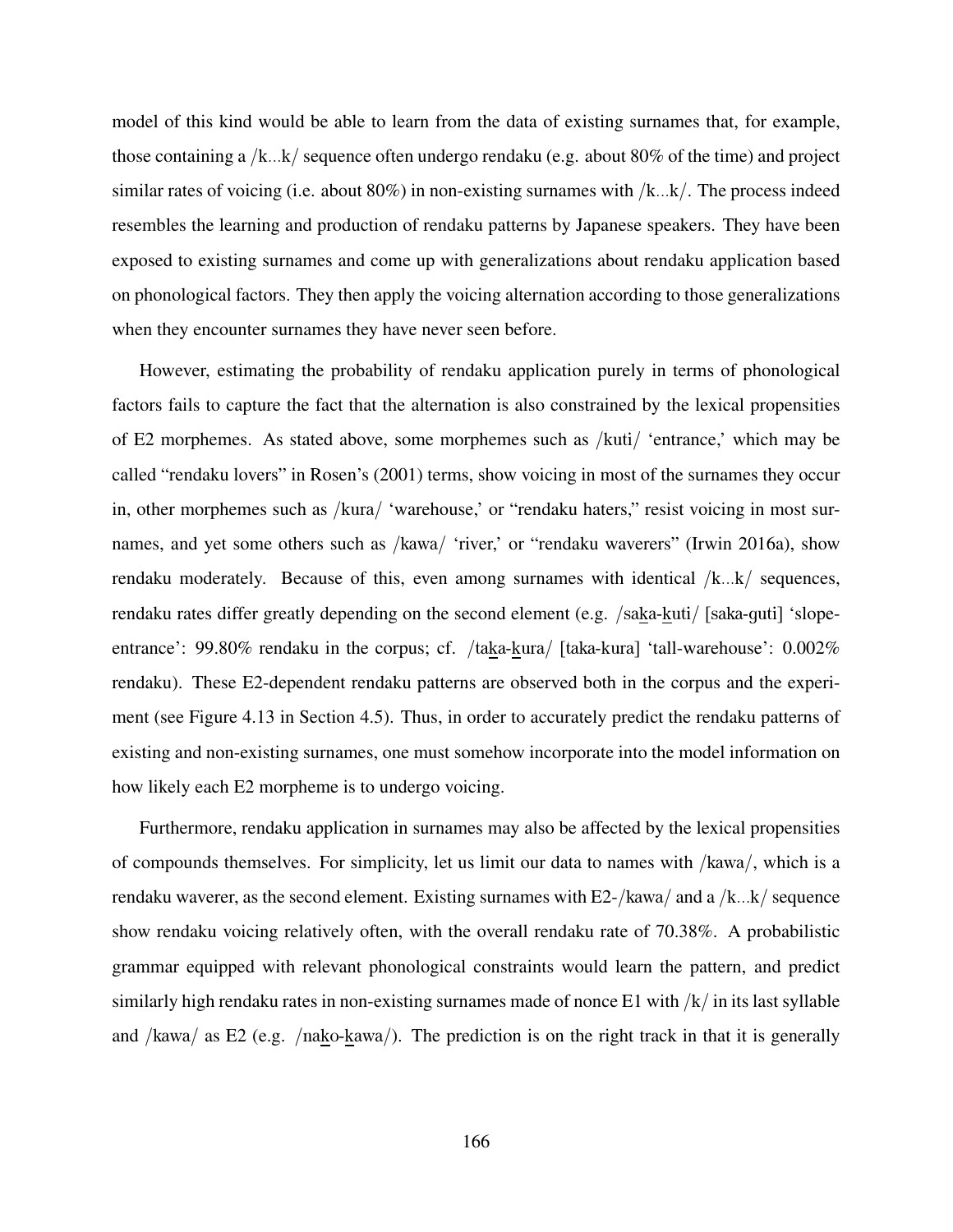in accord with the results of the experiment.<sup>1</sup> However, the model would actually fail when it comes to predicting the rendaku patterns of real names. Although the oveall average rendaku rate is 70.38%, each of the existing surnames with a /k...k/ sequence has a different profile with respect to voicing. Many of them show quite fixed patterns, either undergoing voicing most of the time (/naka-kawa/ 'center-river': 99.24%; /huka-kawa/ 'deep-river': 99.99%; /kake-kawa/ 'sheer-river': 99.98%) or only rarely (/seki-kawa/ 'barrier-river': 20.52%); some others show voicing about half of the time (/taki-kawa/ 'cascade-river': 49.12%). Notice that an unelaborated probabilistic grammar would treat all these surnames the same, and assign the same probability of rendaku application (namely, about 70%), wrongly predicting variable rendaku patterns in all of them. Thus, a truly successful model of the phenomenon would need to know how submissive or resistant each surname is to voicing, besides the lexical propensities of E2 morphemes and what phonological factors are in play.

The problem is analogous to the case of stress assignment in English as described by Moore-Cantwell and Pater (2016). Three-syllable or longer English words typically have penultimate stress, as in *banána*, or antepenultimate stress, as in *Cánada*. Both stress patterns are commonly attested in the lexicon, and English speakers use both patterns variably in the production of a nonce word which is phonologically alike in an experimental task (e.g. [bəmǽkə]∼[bǽməkə]; Moore-Cantwell 2015).<sup>2</sup> However, the variation in the lexicon and that found in the production of nonce words are not really the same; the latter is token (free) variation while the former is so-called lexical variation. That is, the pronunciation of each of the existing words is usually fixed and does not allow the other stress pattern (e.g. *banána* and never \**bánana*; *Cánada* and never \**Canáda*). Moore-Cantwell and Pater (2016) point out that a typical probabilistic grammar model would be appropriate for the variable pronunciations of nonce words, but fail to capture the lexically-determined variation in existing words, namely, the fixed stress patterns of individual

<sup>&</sup>lt;sup>1</sup>The average rendaku rate of nonce surnames with a /k...k/ sequence is 82.05%. As discussed above (see Section 4.3.5), rendaku rates are generally higher in the experiment.

 $2$ The stress pattern is also affected by the vowel in the final syllable. See Moore-Cantwell (2015) for the details.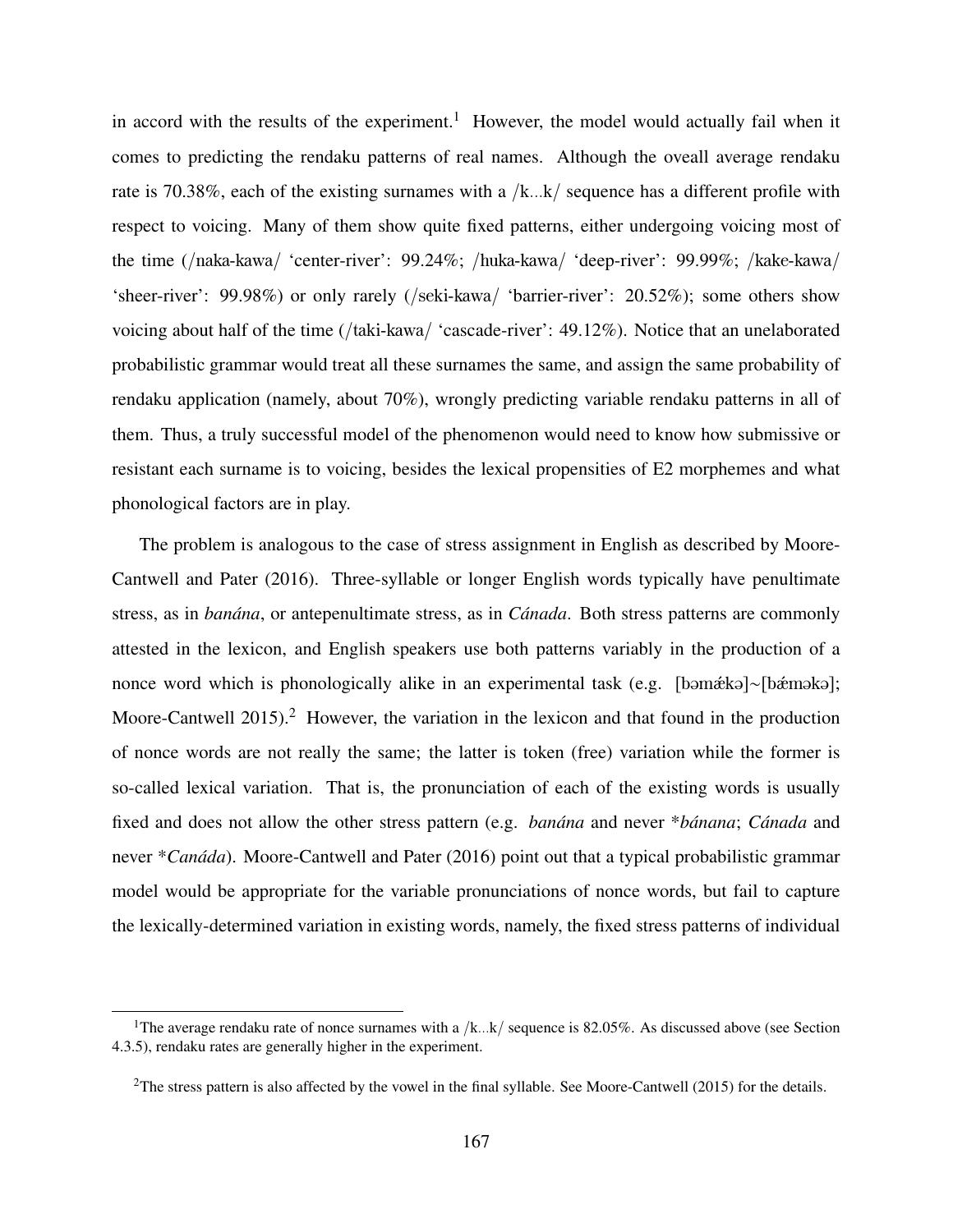items.<sup>3</sup>

Returning to rendaku in Japanese surnames, the issue at stake is similar in essence. On one hand, a grammar model must be able to generate variable rendaku patterns in non-existing surnames, with phonologically-based generalizations learned from the distribution of existing surnames. On the other hand, it must also correctly produce the rendaku patterns of existing surnames, which are highly lexicalized and generally involve less of the token-based kind of variation. In what follows, I extend Moore-Cantwell and Pater's (2016) approach to the issue and propose a probabilistic grammar combined with a set of constraints associated with each E2 morpheme and each compound surname. Implementation of the model further requires the addition of learning biases on the lexically-specific constraints. I will show below that the proposed grammar accounts for both the productive and lexicalized aspects of rendaku application in surnames.

## 5.3 The grammar model

In this section, I propose a grammar model within the framwork of Maximum Entropy Harmonic Grammar which solves the issue of the coexistence of lexicalization and productivity in rendaku in surnames. I will first give a brief overview of Maximum Entropy models. I will then introduce constraints to be used, including general and lexically-specific constraints. I will also discuss how learning biases on constraints are implemented in the model.

## 5.3.1 MaxEnt grammar

Maximum Entropy (MaxEnt) models refer to log-linear models which have been used in a wide range of scientific fields. The formalism has been implemented within the basic architecture of the constraint-based grammar known as Harmonic Grammar (Legendre et al. 1990), which is closely related to Optimality Theory (Prince and Smolensky 1993/2004), and it has been applied to prob-

<sup>&</sup>lt;sup>3</sup>The challenge of modeling both kinds of data has been recognized but not always addressed in the literature (see Moore-Cantwell and Pater 2016 for discussion; also see Zuraw (2000) for a proposal).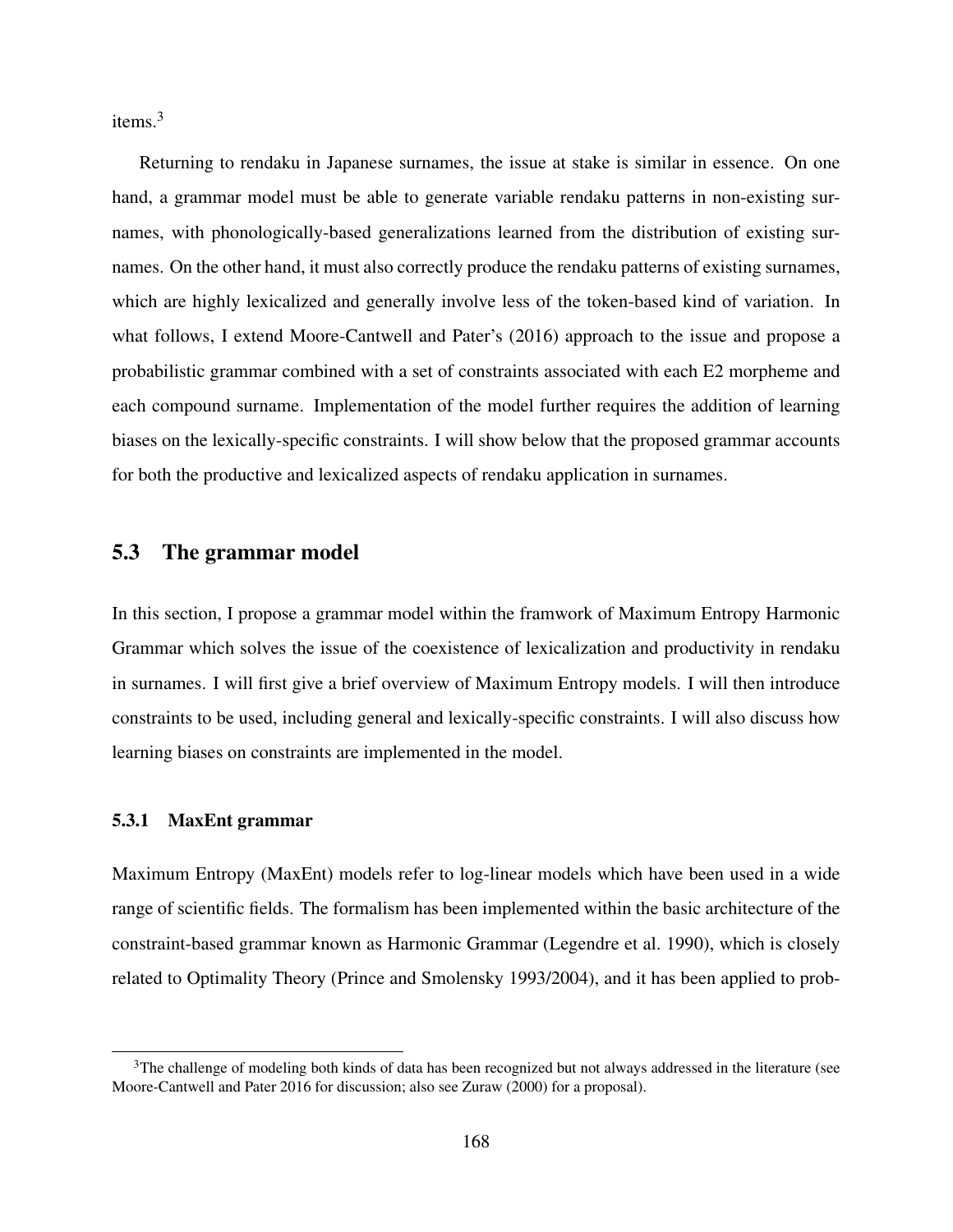lems in phonology (e.g. Goldwater and Johnson 2003; Jäger 2007; Hayes and Wilson 2008; Hayes et al. 2009 to name a few). As is mentioned earlier, a Maximum Entropy Harmonic Grammar, or MaxEnt HG, can learn and generate a probability distribution over a set of phonological forms based on their well-formedness.

A Harmonic Grammar is composed of constraints which are associated with numerical weights, instead of strict rankings as in classical OT. These constraint weights are represented by real numbers and reflect their "strength" or importance in the evaluation of candidates. At the time of evaluation, the "harmony" or penalty score of a candidate is calculated by first multiplying the number of violations of each constraint by the associated weight and then summing such violation scores. Suppose some output *y* of input *x* is in evaluation. There are *n* number of constraints  $(C_1,$  $C_2$ , ...,  $C_n$ ), and constraint  $C_k$  has some weight  $w_k$ .  $C_k(x, y)$  denotes the number of violations assigned by constraint  $C_k$  to output *y* given its input *x*. The harmony value of the mapping of input *x* to output candidate *y*, denoted as  $H(x, y)$ , can be defined as in (84).

(84) Definition of harmony

$$
H(x, y) = \sum_{k=1}^{n} w_k C_k(x, y)
$$

Calculation of penalty scores is illustrated in the OT-style tableau in (85). The *w* shown below each constraint represents the weight of that constraint. The calculated harmony value of each candidate is given in column *H*. In this study, I posit that constraint weights are all non-negative real numbers and each constraint violation receives a score of minus one, reflecting the fact that it is a penalty.<sup>4</sup>

<sup>4</sup>One can also assume that constraints weights are all non-positive numbers and each constraint violation scores plus one. Another way of implementing the same effect in a Maxent HG model is to negate the penalty score in the process of calculating eHarmony (see below), as is done in some studies (see e.g. Hayes and Wilson 2008). Models with these different calculation methods are notational variants and produce the same results, and I am not particularly committed to any of them.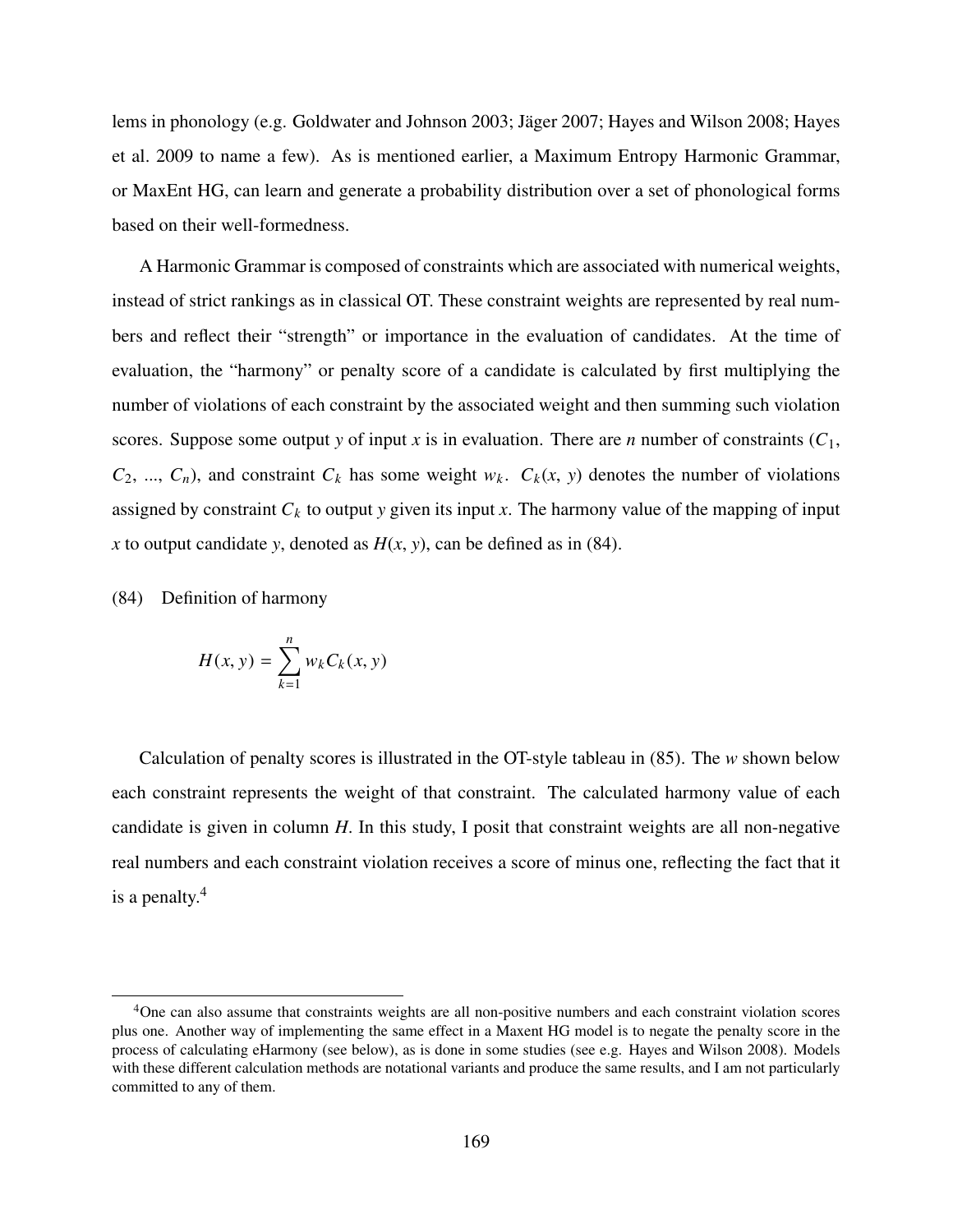| $\mathbf X$ | $C_k$<br>$W_k = 3.0$ | $C_{\ell}$<br>$w_{\ell} = 2.0$ | $C_m$<br>$w_m = 1.0$ |        |
|-------------|----------------------|--------------------------------|----------------------|--------|
|             |                      |                                |                      | $-3.0$ |
| Z           |                      |                                |                      | $-3.0$ |
| W           |                      |                                |                      |        |

(85) Tableau showing penalty scores

For instance, candidate *z* incurs no violation of constraint  $C_k$ , one violation of constraint  $C_\ell$ , and one violation of constraint  $C_m$ . Its penalty score is thus  $3.0*0 + 2.0* -1 + 1.0* -1$ , or  $-3.0$ . In this system, the smaller (i.e. closer to zero) the harmony is, the more well formed an output is. For example, in (85), candidate *w* is the most well formed among the output candidates for input *x*. Constraints with higher weights have stronger effects, in that violating those constraints results in bigger penalty scores.

MaxEnt HG further turns penalty scores into probabilities over the set of output candidates. It first calculates the exponential function of the harmony value; that is, it raises *e*, the base of natural logarithms (about 2.718), to the power of the harmony. I call the resulting figure "eHarmony" (Wilson 2014). Then, the probability of output *y* mapped from input *x*, denoted here as  $P(y|x)$ , is calculated by dividing its eHarmony by *Z*, which is the sum of the eHarmony values of all possible output candidates for that input *x* (i.e., all *y* in the set  $Y(x)$ ). This is defined in the formula in (86).

(86) Formula for calculating the probability of an output candidate

$$
P(y|x) = \frac{\exp(\sum_{k=1}^{n} w_k C_k(x, y))}{Z} \quad , \text{where}
$$

$$
Z = \sum_{y \in Y(x)} \exp(\sum_{k=1}^{n} w_k C_k(x, y))
$$

The tableau in (87) illustrates the calculations using the same examples from (85). The eHarmony values and probabilities of candidates are shown in column *eH* and column *P* respectively. As can be seen, the grammar predicts that, for input *x*, candidate *w* surfaces about 78.70% of the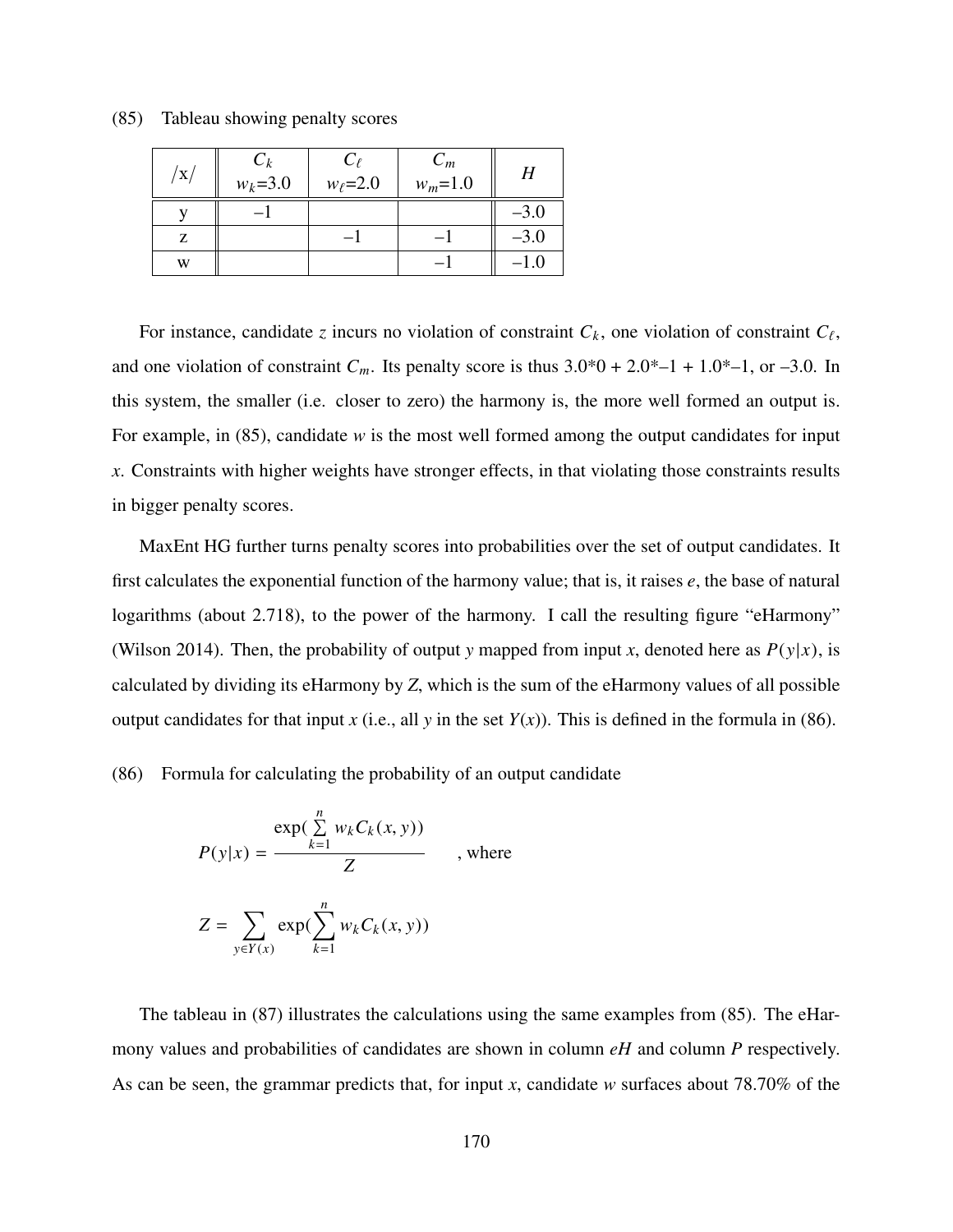time while candidate *y* and candidate *z* each surface about 10.65% of the time.

| $\rm{^\prime x/}$ | $W_k = 3.0$ | $w_{\ell} = 2.0$ | $\cup_m$<br>$w_m = 1.0$ |        | eH                 |        |
|-------------------|-------------|------------------|-------------------------|--------|--------------------|--------|
|                   |             |                  |                         | $-3.0$ | $e^{-3.0}$ =0.0498 | 0.1065 |
| Z                 |             |                  |                         | $-3.0$ | $e^{-3.0}$ =0.0498 | 0.1065 |
| W                 |             |                  |                         | $-1.0$ | $e^{-1.0}$ =0.3679 | 0.7870 |

(87) Tableau showing the probabilities of candidates

As can be seen, the model assigns probabilities to possible output forms, rather than selecting one single winner for each underlying representation. As mentioned above, the grammar of this kind is well suited for modeling phonological phenomena involving free variation, such as rendaku in surnames (e.g. /naka-ta/  $\rightarrow$  [naka-ta]: 80.4%, [naka-da]: 20.6%).

Another appealing point of using MaxEnt HG is its mathematically-defined learning algorithm. When a MaxEnt model is provided with learning data along with a set of constraints, it finds the constraint weights that maximize the probability of the observed data. The log probability of the data, or  $P(D)$ , can be calculated by taking the sum of the log probabilities of all pairs of output *y* and its input *x* in the data  $({\{(y_1|x_1)...(y_n|x_n)\}})$ , as is defined in (88).

(88) The log probability of the observed data

$$
P(D) = \sum_{i=1}^{n} log P(y_i | x_i)
$$

The constraint weights learned from the training data can further be used to make predictions about the phonological patterns of novel words. Given an input form and output forms, the model will assign probabilities over the set of output candidates based on their constraint violations. The validity of the model can then be evaluated by testing the predicted probabilities against the data observed in a nonce-word experiment. I thus adopt MaxEnt HG as the grammatical framework in order to model the rendaku patterns in existing and non-existing surnames. I will provide a MaxEnt model with the rendaku patterns of real surnames in the corpus as learning data and let it predict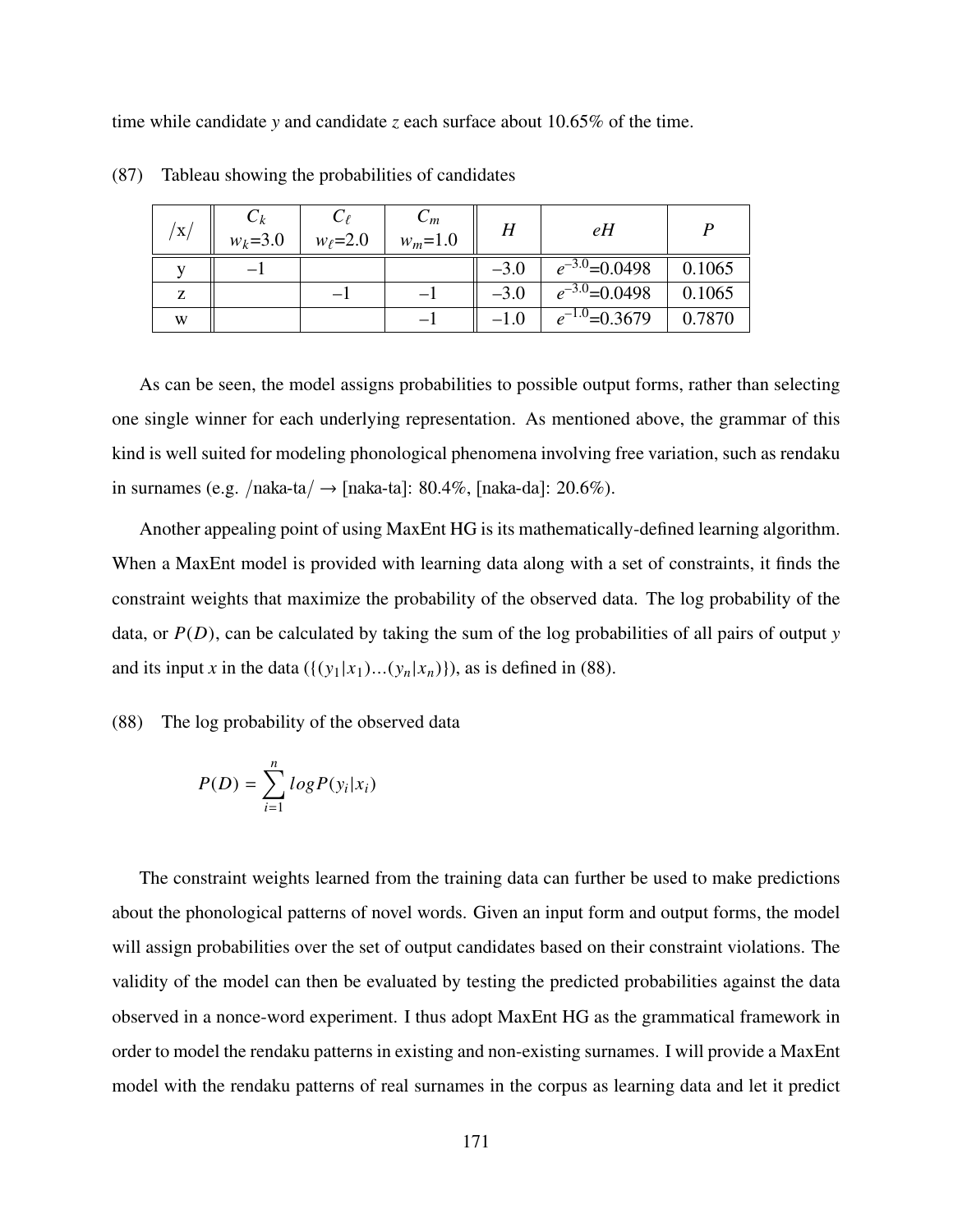the rendaku patterns of nonce surnames used in the experiment with the learned constraint weights. In the following sections, I will introduce constraints to be included in the model, and discuss how to implement phonological factors and lexical factors which affect rendaku in surnames.

## 5.3.2 General constraints

As I have shown in the previous chapters, a number of factors play a role in rendaku application in surnames. In order to account for their rendaku patterns with a MaxEnt HG model, I propose (morpho)phonological constraints in light of the results of the corpus study and the experiment. I call the constraints proposed in this section "general constraints," as opposed to "lexically-specific constraints" which will be introduced in the following section.

First, I include in the model two constraints which generally require and prohibit rendaku application, namely, REALIZE-MORPHEME and IDENT(voice) respecitvely. Their definitions are given in (89).

- (89) Constraints on rendaku
	- i. REALIZE-M(ORPHEME): Every morpheme in the input has a nonnull phonological exponent in the output (Ito and Mester 2003)
	- ii. IDENT(voice): Assign one violation mark for every output segment that differs from its input correspondent in the feature  $\lceil \text{voice} \rceil^5$

As discussed in Section 3.3.8, I argue that compound surnames contain the linking morpheme  $[+voice]$ <sup>R</sup> in their underlying representations, just like regular compounds (see Ito and Mester 1986, 1998, 2003). REALIZE-M requires a surface realization of  $[+voice]_{\mathcal{R}}$ , or rendaku voicing. IDENT(voice), on the other hand, penalizes a change in voicing.

For clarity, I illustrate how the two constraints are violated by the rendaku form and the nonrendaku form of a surname with the tableau in (90). Note that the linear order of the constraints

 ${}^{5}$ The definition is taken from McCarthy (2008:66).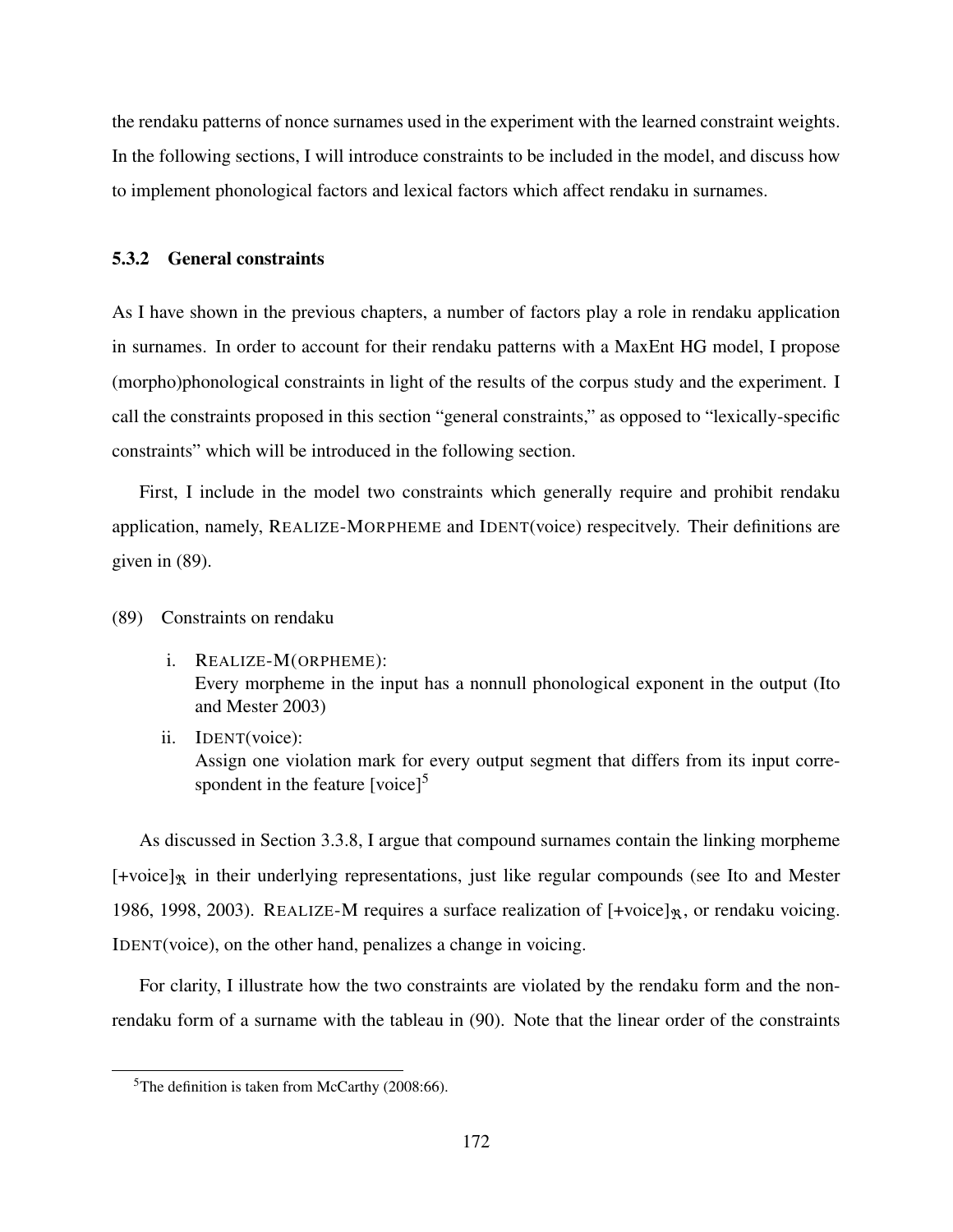is not meant to indicate their ranking relationship. [+voice]<sub>R</sub> is denoted as  $\Re$  in the input for simplicity.

| Input                     | Output        | $REALIZE-M$   IDENT(voice) |
|---------------------------|---------------|----------------------------|
|                           | naka-ta<br>a) |                            |
| /naka- $\mathcal{R}$ -ta/ | naka-da<br>b, |                            |

(90) Violations of constraints on rendaku

Secondly, I propose the constraints in (91) in order to incorporate into the model the effects of Strong Lyman's Law, which we have seen in the corpus study and the experiment.

- (91) Constraints on voiced obstruents
	- i. OCP(voice)-stem: Assign one violation mark for every occurrence of multiple voiced obstruents within a stem
	- ii.  $*#z$ : Assign one violation mark for every [z] in stem-initial position
	- iii.  $*#b$ : Assign one violation mark for every [b] in stem-initial position
	- iv. \*#d: Assign one violation mark for every [d] in stem-initial position
		- v.  $*#q$ :

Assign one violation mark for every [g] in stem-initial position

OCP(voice)-stem is a stem-bounded constraint but exerts its effect over the entire word in the case of a compound surname, which is represented as a stem itself (see Section 3.3.1). When the constraint applies to a regular compound, it yields the rendaku-blocking effect known as the application of (normal) Lyman's Law (e.g. /kuro-kabi/  $\rightarrow$  [kuro-kabi], \*[kuro-gabi] 'black-mold'). The model also has a family of Markedness constraints banning stem-initial voiced obstruents in general (\*#D for short), specified for every manner/place (\*#z, \*#b, \*#d, and \*#g). Although the constraints penalize the occurrence of a single voiced obstruent by definition, they may achieve a cumulative effect of rendaku blocking with OCP(voice). This is illustrated in the tableau in (92), which shows the violation profiles of surnames with a voiced obstruent in E1.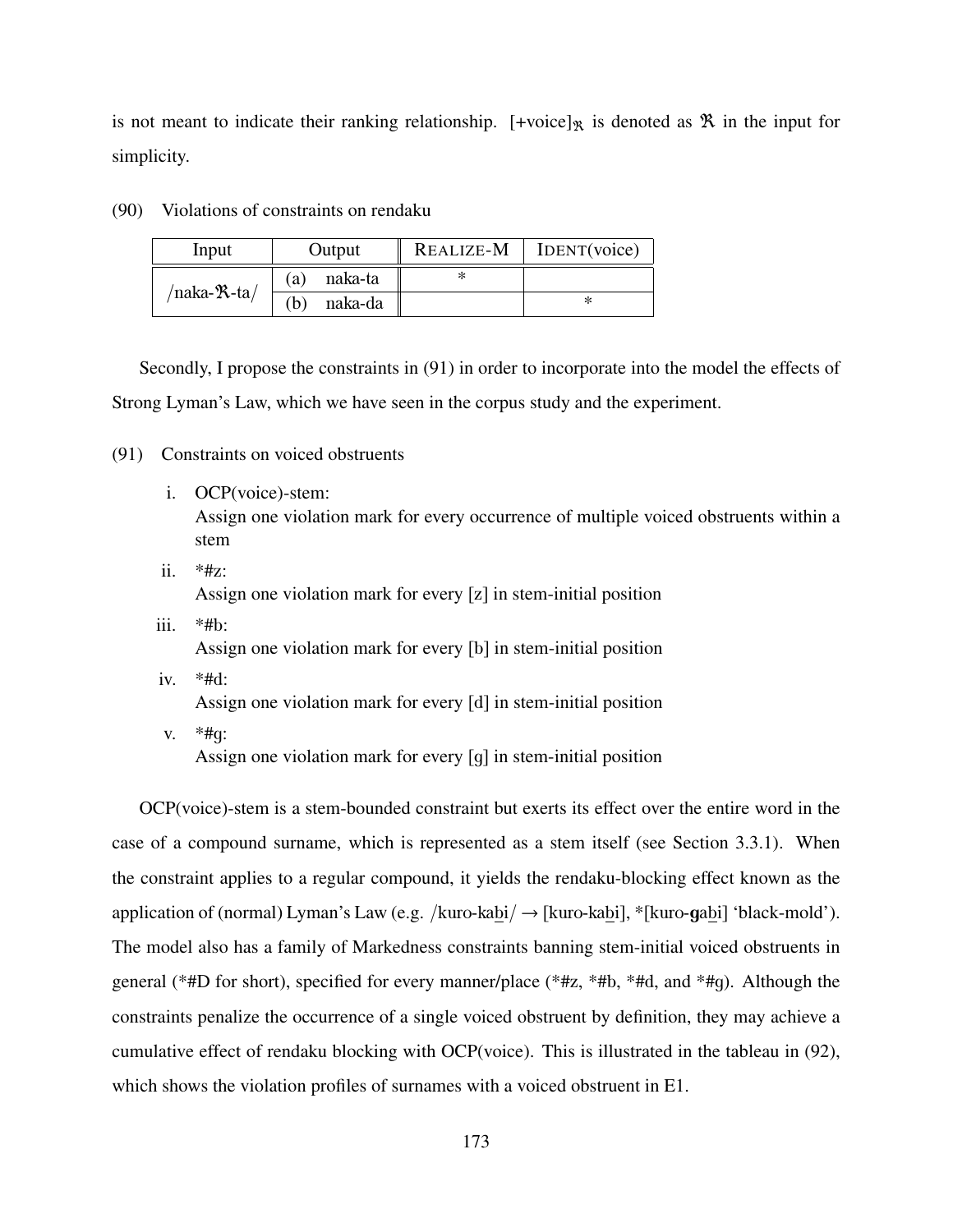| Input                            | Output                  | OCP(voice) | $*$ #z | $*$ #b | $*#d$  | $*$ #q |
|----------------------------------|-------------------------|------------|--------|--------|--------|--------|
|                                  | naga-sawa<br>(a)        |            |        |        |        |        |
| /naga- $\text{\texttt{R-sawa}}/$ | (b)<br>naga-zawa        | $\ast$     | $\ast$ |        |        |        |
|                                  | naga-hara<br>(c)        |            |        |        |        |        |
| /naga-R-hara/                    | naga-bara<br>(d)        | $\ast$     |        | $\ast$ |        |        |
|                                  | naga-ta<br>$\epsilon$ ) |            |        |        |        |        |
| /naga-R-ta/                      | naga-da<br>(f)          | $\ast$     |        |        | $\ast$ |        |
|                                  | naga-kawa<br>(g)        |            |        |        |        |        |
| /naga- <sup>9</sup> x-kawa/      | naga-gawa<br>(h)        | $\ast$     |        |        |        | $\ast$ |

(92) Violations of constraints on voiced obstruents

As can be seen, rendaku application in a surname with a voiced obstruent in E1 violates not only OCP(voice) but also one of the constraints of the \*#D family. Given the architecture of MaxEnt HG, cumulative interactions of constraints may affect the selection of winning candidates (see e.g. Hayes and Wilson 2008).<sup>6</sup> Recall that the effects of Strong Lyman's Law may differ depending on the initial obstruent of E2. For example, it has been revealed that the presence of a voiced obstruent in E1 does not significantly inhibit rendaku application when E2's initial obsturent is underlyingly /h/ (which would be [b] on the surface) in nonce surname judgments (see the experimental results in Section 4.3.4.1). In the MaxEnt model proposed here, a similar interaction effect can be achieved by assigning a relatively low constraint weight to \*#b; violations of OCP(voice) and \*#b will count less than violations of OCP(voice) and other \*#D, because of lower penalty scores they assign to candidates.

The constraints in (92) are all motivated independently of rendaku in surnames. As mentioned above, OCP(voice)-stem drives the effects of normal Lyman's Law observed in rendaku in regular compounds. Moreover, it captures the general scarcity of native stems containing multiple voiced obstruents in the lexicon (see Morita 1977; Yamaguchi 1988; Ito and Mester 1986; also see Section 2.2.2). \*#D has also been proposed to be part of Japanese phonology. Generally speaking, native

<sup>6</sup>Cumulative constraint interactions are also known as "ganging": multiple violations of constraints with lower weights may gang up and overturn the effect of a single (or fewer) violation of a constraint with a higher weight. Constraint ganging is one of the characteristics which differentiate Harmonic Grammar models, including MaxEnt HG, from other models. For discussion, see Hayes and Wilson 2008 and Pater 2009 and references therein.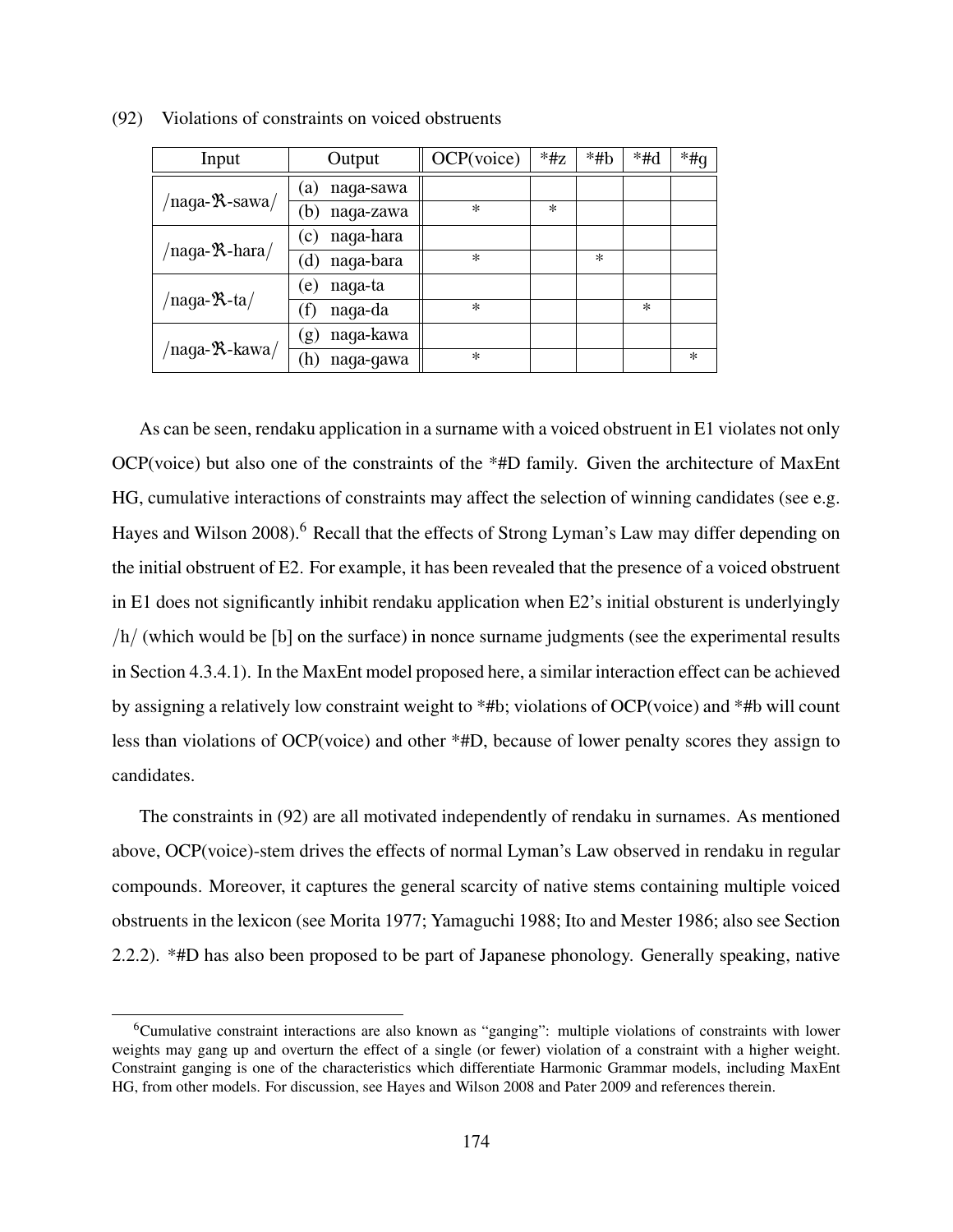stems do not begin with a voiced obstruent (Martin 1987:30), which can be traced back to the patterns in Old Japanese (Hashimoto 1938/1950; Unger 1977).<sup>7</sup> Thus, all these constraints play a general role in the language.

I also propose the constraints in (93) which formalize the effects of avoidance of stem-internal hormorganic voiceless obstruent sequences and sequences of identical moras.

#### (93) Constraints on Identity Avoidance

i.  $*_{S-S}$ :

Assign one violation mark for every pair of [s] and [s] occurring in adjacent syllables within a stem

ii. \*t-t:

Assign one violation mark for every pair of [t] and [t] occurring in adjacent syllables within a stem

iii. \*k-k:

Assign one violation mark for every pair of [k] and [k] occurring in adjacent syllables within a stem

iv.  $*_{S-t}$ :

Assign one violation mark for every pair of [s] and [t] occurring in the order of [s] followed by [t] in adjacent syllables within a stem

v.  $*$ t-s:

Assign one violation mark for every pair of [t] and [s] occurring in the order of [t] followed by [s] in adjacent syllables within a stem

vi. \*MORAICIDENTITY (\*MORAID):

Assign one violation mark for every sequence of identical moras within a stem

There is also independent evidence for the presence of this family of constraints in Japanese phonology. It has been shown that native Japanese stems with homorganic voiceless obstruents in adjacent syllables are generally underrepresented in the lexicon (Kawahara et al. 2006). These stem-internal restrictions affect rendaku application in compound surnames due to their representations as single stems. (See Section 3.3.2 for the details.) The constraints \*s-s, \*t-t, and \*k-k ban sequences of identical voiceless obstruents, while \*s-t and \*t-s ban coronal obstruent sequences

<sup>&</sup>lt;sup>7</sup>See Westbury and Keating (1986) for a phonetic motivation of the restiction on voiced obstruents in prosodicallyinitial position in general.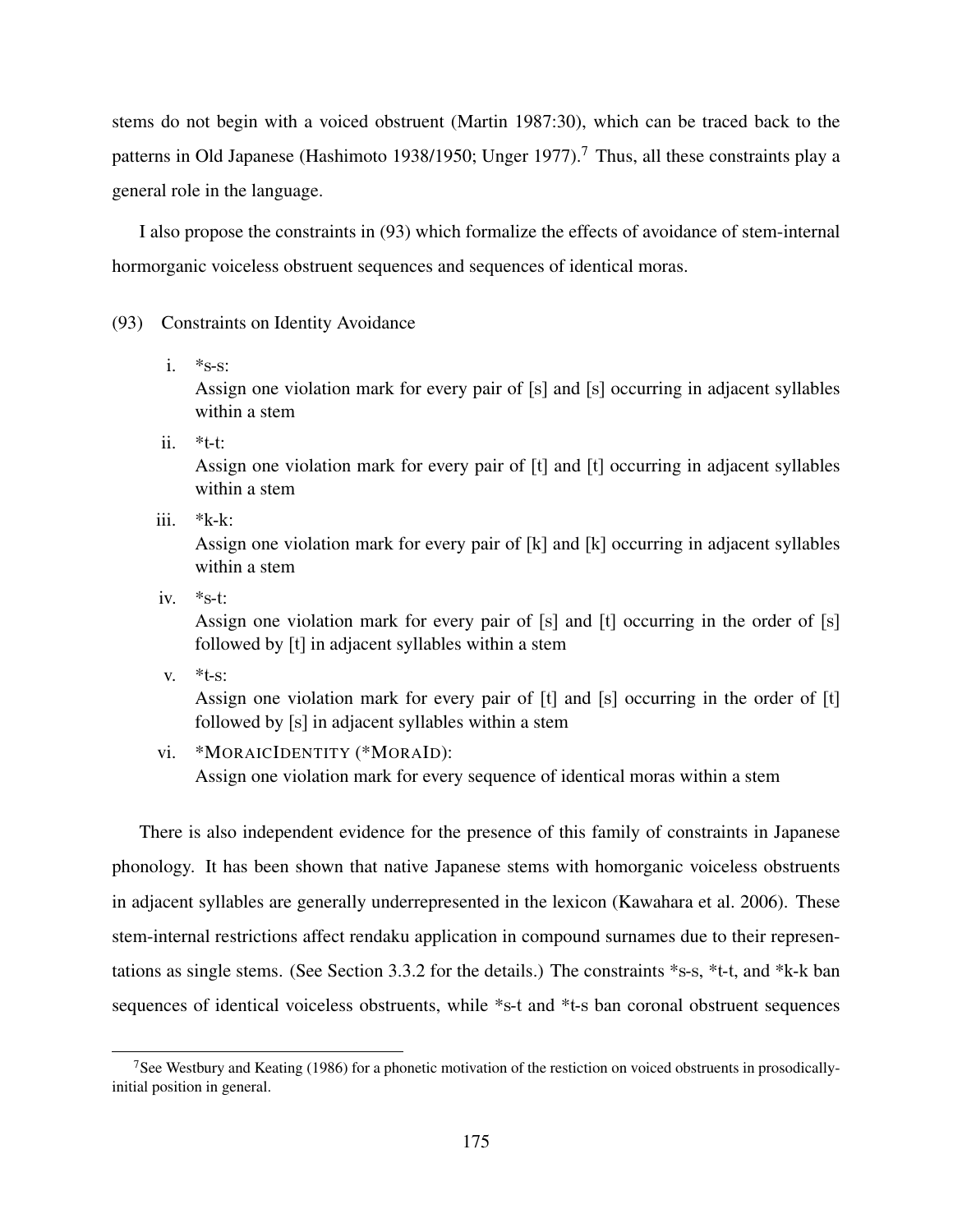with a manner mismatch. Proposing a constraint for each order of [s] and [t], as in \*s-t and \*t-s, is to capture the asymmetry between the  $/s+t/$  condition and the  $/t+s/$  condition observed in both the corpus study and the experiment; rendaku is promoted in  $/s+t/$  but not in  $/t+s/$  (see Section 4.3.5).<sup>8</sup> It is thus expected that the constraint \*s-t will have a higher weight than \*t-s in the model. \*MORAICIDENTITY, which penalizes surnames with a sequence of identical moras as in [seka-kawa] 'nonce-river,' is included in the model to reflect the fact that the avoidance of total moraic identity has a stronger effect than avoidance of consonantal identity (see the experimental results in Section 4.3.4.1; also see Kawahara and Sano 2014a, 2016).

How these constraints are violated is illustrated in the tableau in (94).

| Input                             | Output                       | $*_{S-S}$ | $*$ t-t | $*_{k-k}$ | $*t-s$ | $*_{S-t}$ | *MORAID |
|-----------------------------------|------------------------------|-----------|---------|-----------|--------|-----------|---------|
|                                   | nisi-sawa<br>(a)             | $\ast$    |         |           |        |           |         |
| $/nisi-$ <b>R</b> -sawa/          | nisi-zawa<br>(b)             |           |         |           |        |           |         |
|                                   | matu-ta<br>(c)               |           | $\ast$  |           |        |           |         |
| /matu- $\mathcal{R}$ -ta/         | matu-da<br>d)                |           |         |           |        |           |         |
|                                   | taki-kawa<br>(e)             |           |         | $\ast$    |        |           |         |
| /taki- <b>'X</b> -kawa/           | taki-gawa<br>(f)             |           |         |           |        |           |         |
|                                   | matu-sima<br>(g)             |           |         |           | $\ast$ |           |         |
| $/$ matu- $\mathcal{R}$ -sima $/$ | matu-sima<br>(h)             |           |         |           |        |           |         |
|                                   | masu-ta<br>$\left( i\right)$ |           |         |           |        | $\ast$    |         |
| /masu- <b>R</b> -ta/              | masu-da<br>(j)               |           |         |           |        |           |         |
|                                   | naka-kawa<br>(k)             |           |         | $\ast$    |        |           | $\ast$  |
| /naka- <sup>9</sup> X-kawa/       | naka-gawa<br>(1)             |           |         |           |        |           |         |

(94) Violations of constraints on Identity Avoidance

Let us now discuss what constraints would be necessary to capture the rendaku patterns of surnames with a sonorant in E1. The results of the corpus study have revealed that surnames with E1-/n/ have relatively high rendaku rates while those with E1-/r/ have low rates. By contrast, the experimental results have shown that none of the sonorant types in E1 significantly affects rendaku application rates. I have argued that the discrepancy is due to the unnaturalness of the patterns; the

<sup>&</sup>lt;sup>8</sup>I admit that this is merely a post-hoc justification made based on the observations of the corpus and experimental results. I leave a theoretical analysis of the asymmetry for future research.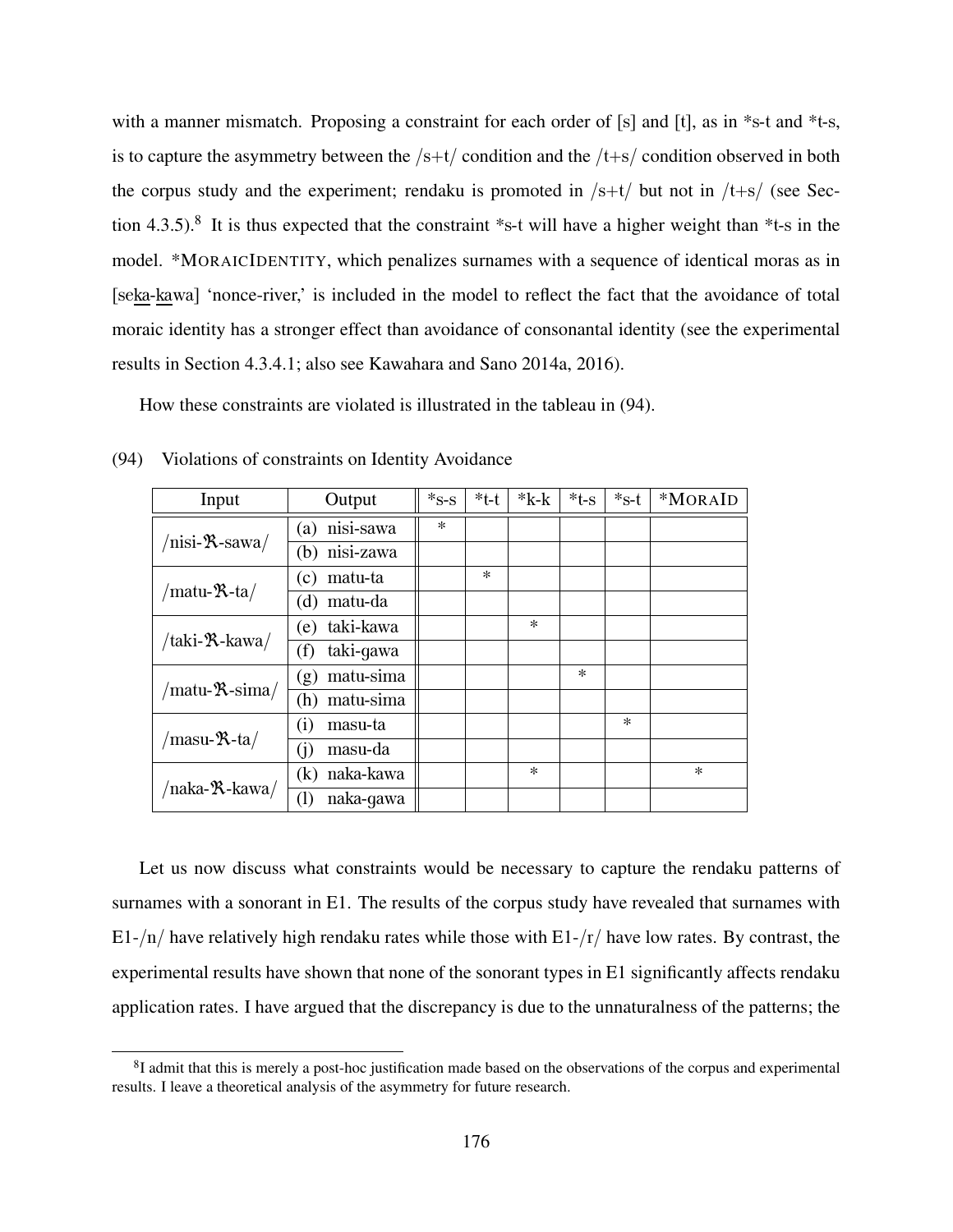effects of E1-sonorants observed in real surnames are language-specific and lack clear phonetic motivation. Japanese speakers do not learn such unnatural phonological patterns, and thus the effects are not replicated in a productivity test of rendaku using nonce surnames. (See Section 4.3.5 for the details.) Since the goal of the study is to construct a grammar model which accounts for the phonological behaviors of present-day Japanese speakers, I propose that the model should not include any constraints on sonorants and voicing (e.g. \*nVT, \*rVD). I will come back to the issue in the next section and discuss how the model is still able to capture the sonorant-driven rendaku patterns in real surnames without relevant phonological constraints.

Lastly, I propose the constraints in (95) to capture the effects of special moras and the length of E1. Note that these constraints will be important to the modeling of rendaku in real surnames but will not be directly relevant to the modeling of rendaku in nonce surnames since the experimental data do not include surnames with a special mora in E1 nor those with one-mora or three-mora E1 (that is, E1 is always bimoraic).

(95) Constraints for other patterns

- i. POST-NASALVOICING (\*NT): Assign one violation mark for every sequence of a nasal consonant followed by a voiceless obstruent
- ii. NOVOICEDGEMINATE (\*DD): Assign one violation mark for every voiced geminate obstruent
- iii. REALIZE-MORPHEME-1µ-E1: Assign one violation mark for every linking morpheme  $[+$ voice]<sub> $\mathbf{\hat{x}}$ </sub> which is not realized on the surface in a surname with a monomoraic E1
- iv. REALIZE-MORPHEME-3µ-E1: Assign one violation mark for every linking morpheme  $[+$ voice]<sub> $\mathbf{\hat{x}}$ </sub> which is not realized on the surface in a surname with a trimoraic E1

The effects of POST-NASALVOICING (\*NT) is observed both in Japanese (see e.g. Ito and Mester 1995b) and cross-linguistically (see Pater 1999 and references therein), and the constraint is grounded in phonetics (Hayes and Stivers 1996). NOVOICEDGEMINATE (\*DD) has also been claimed to be operative in Japanese phonology (see Ito and Mester 1995b, 1999; Nishimura 2003; Kawahara 2006, 2008, 2011 among others), and is motivated by aerodynamic difficulties (see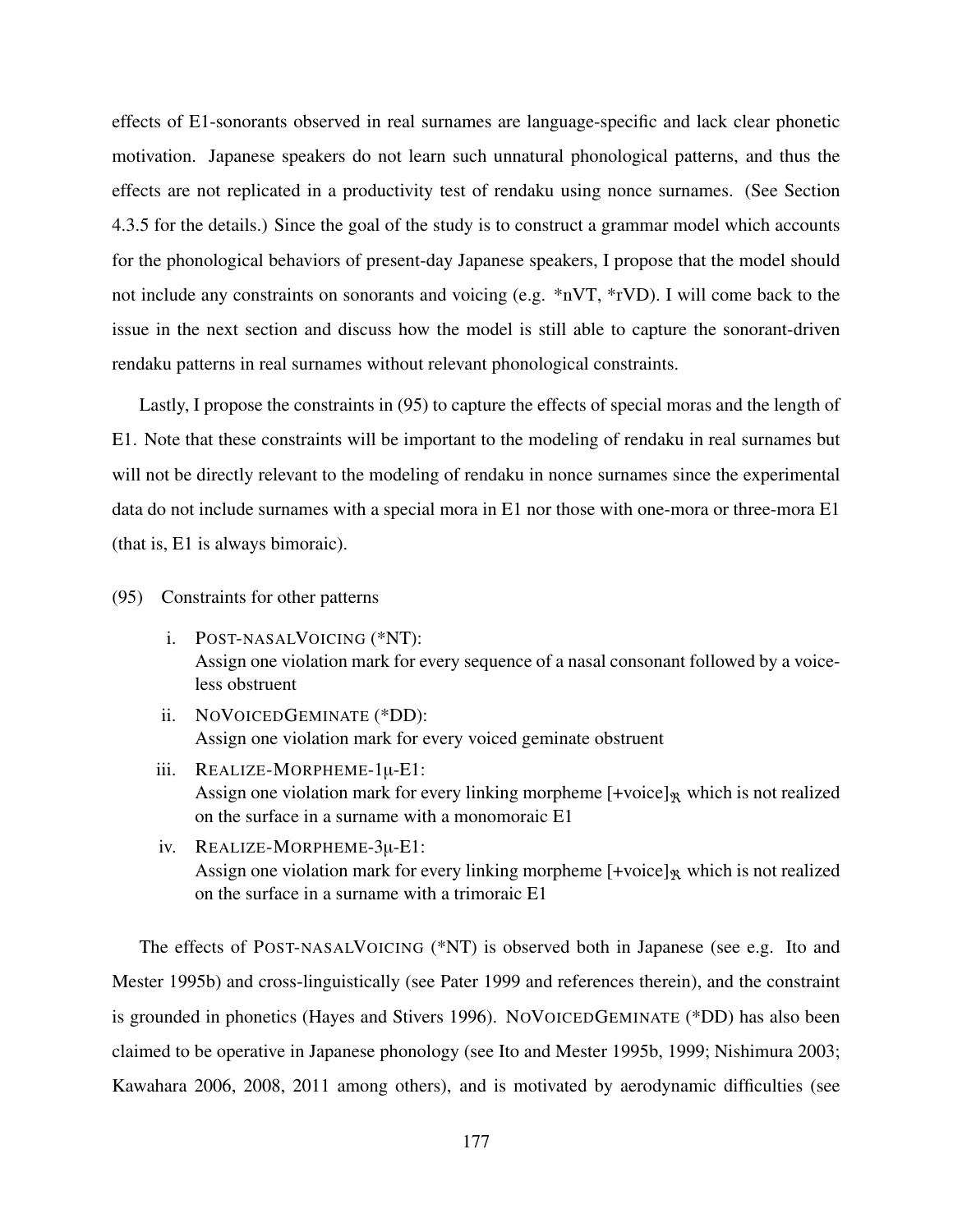Kawahara 2006 and references therein). Recall that moraic nasals in E1's last mora promote rendaku voicing of the following obstruent while gemination inhibits the voicing alternation (see Section 4.2.4.3). \*NT and \*DD are thus expected to have relatively high weights, behaving as a rendaku trigger and as a rendaku blocker respectively. Vowels in E1's last mora do not particularly affect rendaku application. Thus, I do not include in the model any constraints on the relation between a vowel and the following obstruent's voicing.

The corpus study has also revealed the effects of the length of the first element; one-mora E1 and three-mora E1 generally promote rendaku. As discussed above, this is not unique to surnames, and I do not have a proper account of the patterns. Here, I propose two ad-hoc constraints which simply translate the length effects;  $REALIZE-M-1\mu-E1$  and  $REALIZE-M-3\mu-E1$  require that rendaku voicing be realized specifically when the first element is monomoraic and bimoraic respectively. Further investigation is needed to settle the issue of how these effects can be formally derived.

In the next subsection, I will extend some of the general constraints proposed above and make them specific to E2 morphemes or to compound surnames in order to capture the lexical factors in rendaku in surnames.

#### 5.3.3 Lexically-specific constraints

I have proposed general constraints to be included in the MaxEnt model to account for the rendaku patterns of compound surnames involving free variation. As discussed in Section 5.2, however, rendaku in surnames also show lexical variation. In order to capture their behaviors constrained by lexicalization, I will further propose lexically-specific constraints along the lines of Rosen (2016) and Moore-Cantwell and Pater (2016).

First, I propose sub-versions of REALIZE-MORPHEME and IDENT(voice) which are specific to every E2-morpheme. That is, the two constraints are indexed with each of the morphemes appearing as the second element in the data. There are 122 unique E2 morphemes in the real name data. I thus propose to include 122 REALIZE-MORPHEME constraints and 122 IDENT(voice)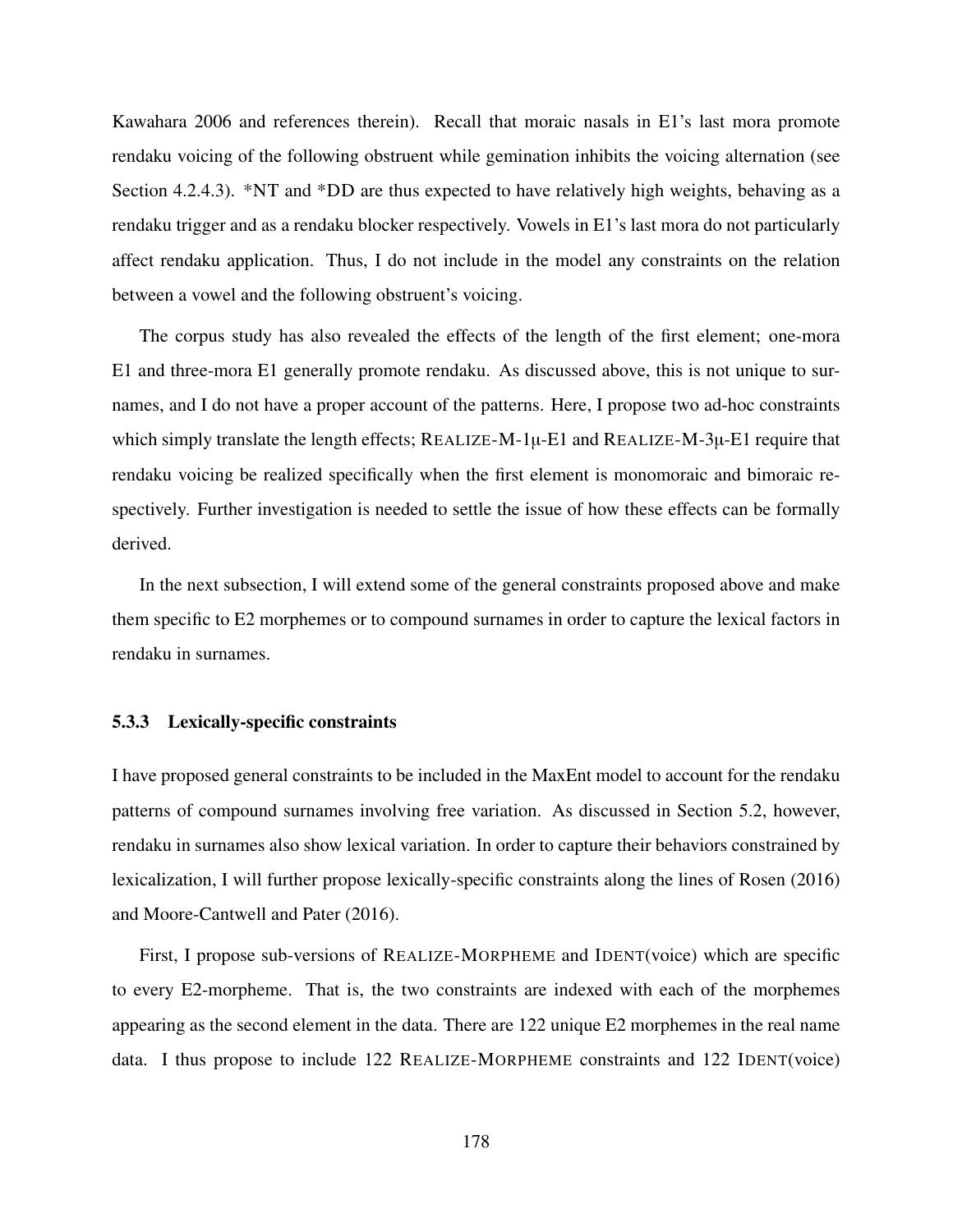constraints, with each of them being indexed with one E2 morpheme.<sup>9</sup> Some examples of these E2-specific constraints are given in (96) below.

- (96) E2-specific constraints on rendaku
	- i. REALIZE-MORPHEME-E2-/ta/: Assign one violation mark for every linking morpheme  $[+$ voice]<sub> $\mathbf{\hat{x}}$ </sub> which is not realized on the surface in the compound surname with /ta/ as E2
	- ii. REALIZE-MORPHEME-E2-/kawa/: Assign one violation mark for every linking morpheme  $[+{\rm voice}]_{\mathcal{R}}$  which is not realized on the surface in the compound surname with /kawa/ as E2
	- iii. IDENT(voice)-E2-/ta/: Assign one violation mark for every output segment that differs in the feature [voice] from its input correspondent in the morpheme  $/ta/$
	- iv. IDENT(voice)-E2-/kawa/: Assign one violation mark for every output segment that differs in the feature [voice] from its input correspondent in the morpheme /kawa/

These E2-specific constraints are expected to capture the irregularities in rendaku application caused by the lexical propensities of E2 morphemes. As mentioned above, morphemes such as /kuti/ 'entrance, gate' undergo voicing in most of the surnames they occur in as the second element. This may even overturn the effects of Strong Lyman's Law, which would otherwise be a strong rendaku-blocking factor, as in/mizo-kuti/ [mizo-guti] 'trench-entrance.' To model such lexically-conditioned patterns, we can give high constraint weights to the versions of REALIZE-MORPHEME indexed with those E2 morphemes. The constraints will then have strong effects in the grammar, causing rendaku voicing in most surnames containing those E2 "rendaku lovers" (Rosen 2001). On the other hand, morphemes such as /kura/ 'warehouse' resist rendaku in most of the surnames they occur in. Constraints like REALIZE-MORPHEME-E2-/kura/ are thus expected to have high weights, inhibiting rendaku application in surnames with those "rendaku haters" as E2. Put simply, E2-specific constraints capture the baseline of every E2 morpheme with

<sup>&</sup>lt;sup>9</sup>The count of E2 is based on kanji. There are some morphemes that are phonologically and semantically the same but are written with different characters, as in /sima/ 'island' 島 or 嶋. Since the household numbers of surnames in the database are kanji based, these E2 morphemes were treated as different morphemes.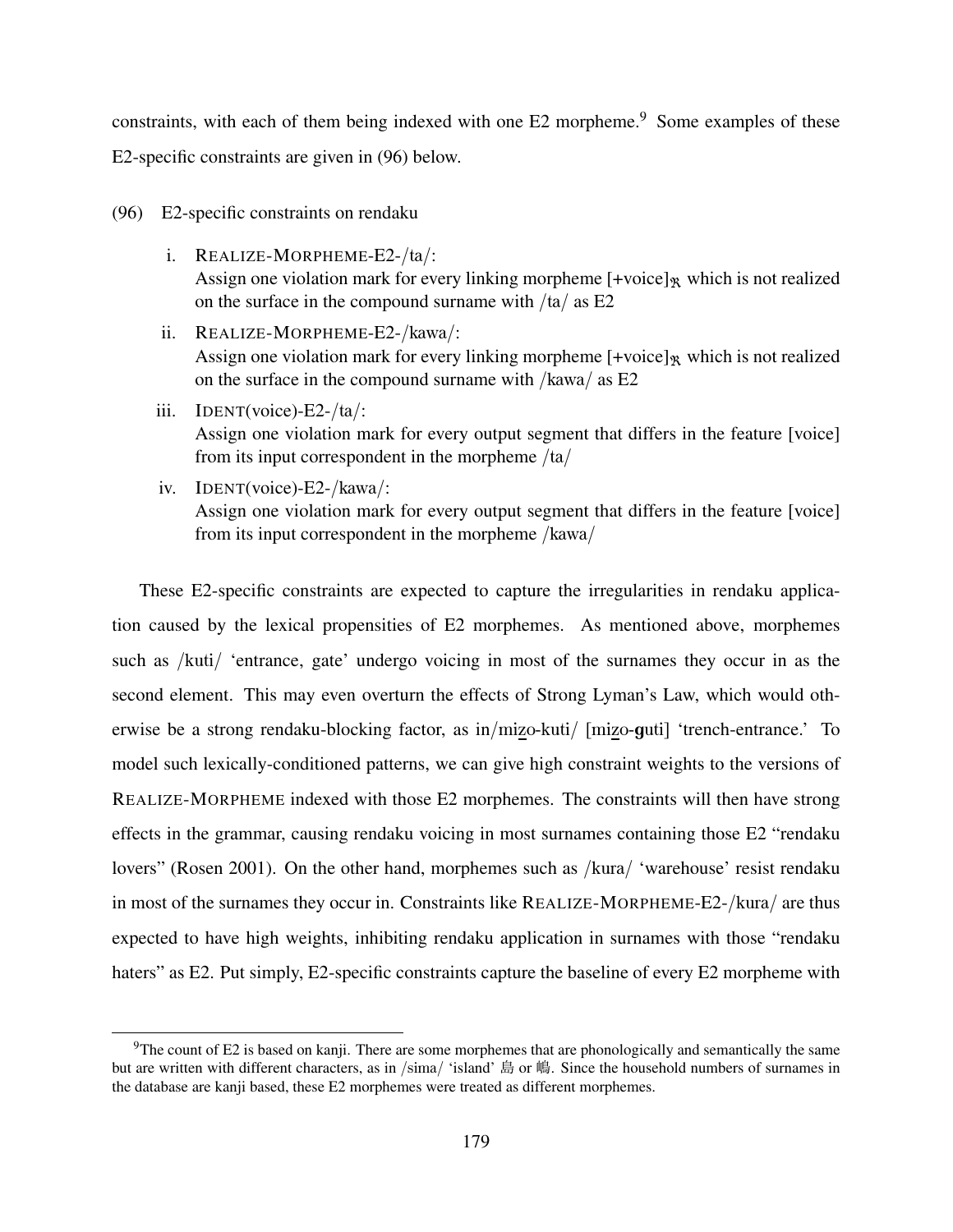respect to rendaku application.<sup>10</sup>

The idea of incorporating the idiosyncratic properties of every E2 morpheme regarding rendaku voicing into the grammar is not new. Rosen (2016) gives an analysis of rendaku in regular compounds under Gradient Symbolic Computation (Smolensky and Goldrick 2015), a version of Harmonic Grammar (Legendre et al. 1990; see above). This model not only includes weighted constraints but also allows phonological features to have continuous activation levels, which determine the possibility of their surface realization. Rosen proposes that, in compound formation, the elements of a compound (i.e. E1 and E2) each activate the [+voice] feature of an affix that links the two elements (the equivalent of  $[+{\rm voice}]_{\mathcal{R}}$  in this study) to a certain degree. Every morpheme has some idiosyncratic voicing activation value, and rendaku voicing is realized when the effects of E1 and E2 accumulate to cause the affix [+voice] to exceed some threshold activation level. In other words, Rosen's (2016) analysis attributes rendaku application in regular compounds almost entirely to the lexical properties of E1 and E2 and their interactions (which are incorporated in the grammar system itself). The MaxEnt model with E2-specific constraints proposed above is similar to Rosen's Gradient Symbolic Computation grammar except that the model here expresses element-specific properties through constraints and their weights, and does not take E1's idiosyncraic behaviors into account.<sup>11</sup> (See Section 5.5 for other differences between Rosen's model and the MaxEnt model argued for in this dissertation.) As is claimed by Rosen (2016), a full analysis of the phenomenon of rendaku in regular compounds must somehow take the idiosyncrasies of compound elements into account. I will show that the same is true for rendaku in surnames.

Second, I also propose that REALIZE-MORPHEME and IDENT(voice) be indexed with every single surname. See (97) below for examples of the surname-specific constraints.

<sup>&</sup>lt;sup>10</sup>This is parallel to the random intercepts in the mixed-effects logistic regression models shown in Chapter 4.

 $11E1$ 's lexical properties are not incorporated into the model here since it already includes consonants in E1 as important factors. Having both general phonological constraints and E1-specific constraints would have redundancies and would also increase the possibility of overfitting to training data (see Section 5.3.4).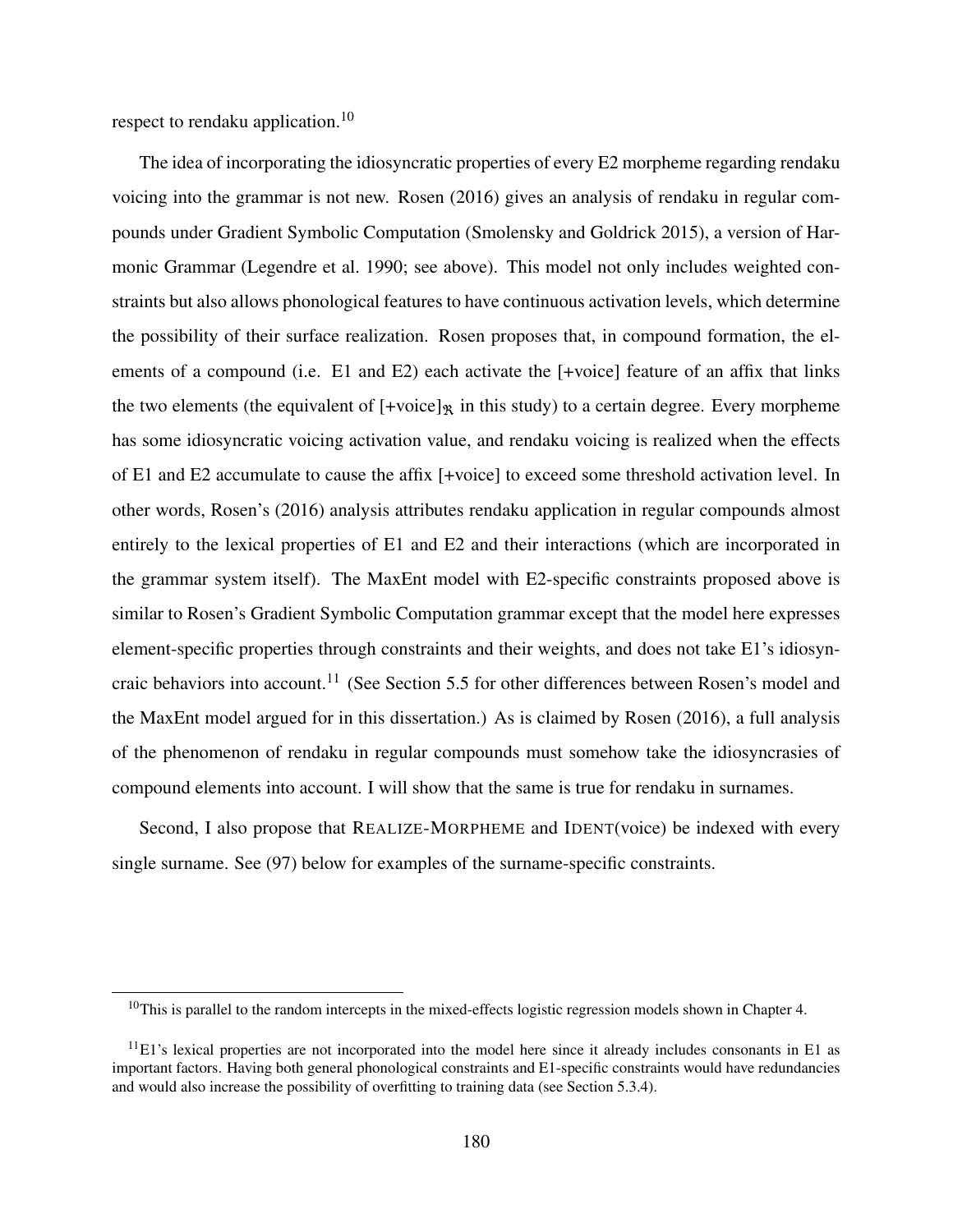- (97) Surname-specific constraints on rendaku
	- i. REALIZE-MORPHEME-/naka-ℜ-ta/: Assign one violation mark for every linking morpheme which is not realized on the surface in the compound surname /naka-ℝ-ta/
	- ii. REALIZE-MORPHEME-/naka-ℜ-kawa/: Assign one violation mark for every linking morpheme which is not realized on the surface in the compound surname /naka-ℝ-kawa/
	- iii. IDENT(voice)-/naka-ℜ-ta/: Assign one violation mark for every output segment that differs in the feature [voice] from its input correspondent in the surname  $/naka-R-ta/$
	- iv. IDENT(voice)-/naka-ℜ-kawa/: Assign one violation mark for every output segment that differs in the feature [voice] from its input correspondent in the surname  $/naka-R-kawa/$

As discussed above, a standard MaxEnt Harmonic Grammar model with general constraints would be appropriate for modeling phenomena involving token (free) variation but not for modeling those showing so-called lexical variation or lexically-conditioned exceptional patterns. Moore-Cantwell and Pater (2016) tackle the problem by combining MaxEnt HG with lexically-specific constraints. In their analysis of stress assignment in English (see above), they propose that there are two general constraints, the one triggering penultimate stress (e.g. *banána*) and the other triggering antepenultimate stress (e.g. *Cánada*), and that every lexical item is associated with lexically-specific versions of those. They show that a MaxEnt model with general and lexically indexed constraints can account for not only the pronunciations of nonce words with token variation observed in an experiment but also the fixed pronunciations of individual items in the lexicon.<sup>12</sup>

Along the lines of Moore-Cantwell and Pater (2016), I propose that each compound surname is associated with one rendaku-triggering constraint (REALIZE-MORPHEME) and one rendaku-

<sup>&</sup>lt;sup>12</sup>One may think that indexing constraints to classes of words based on their stress patterns (i.e. the penulimate group and the antepenultimate group) would suffice in the case of English stress. However, class based indexation would not be able to capture the fact that the number of items in each class affects the gradient productivity in nonce word experiments. For example, speakers of a language with a stress system similar to English but with more words with antepenultimate stress and fewer words with penultimate stress (as "exceptional patterns") would use antepenultimate stress more often in the variable pronunciations of nonce words, showing frequency match to the lexicon. Moore-Cantwell and Pater 2016 claim that constraints indexed with each lexical item is necessary in order to capture this kind of "gradient exceptionality." See Moore-Cantwell and Pater 2016 for more details.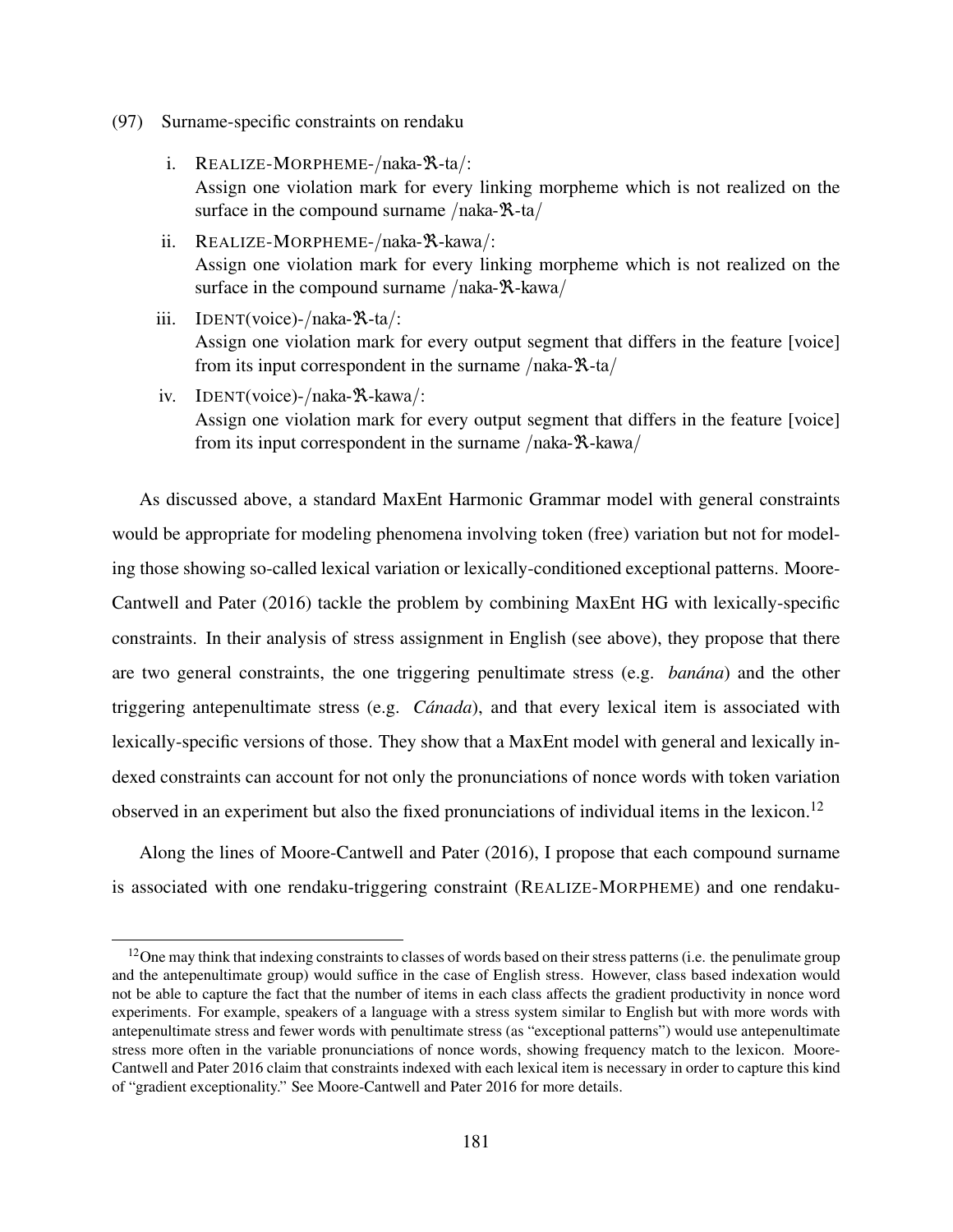blocking constraint targetting (IDENT(voice)). The job of these constraints is to regulate the idiosyncrasy of each surname. As we have seen earlier, surnames with a  $/k...k$  sequence generally undergo rendaku, but there are some individual items which are commonly pronounced without voicing. Examples include [seki-kawa] 'barrier-river' and [yoko-kawa] 'side-river.' The behaviors of these surnames cannot be explained in terms of phonological constraints (/k...k/ promotes rendaku) nor in terms of E2-specific constraints (/kawa/ is a rendaku waverer). Surnamespecific constraints like IDENT(voice)-/seki-ℝ-kawa/ and IDENT(voice)-/yoko-ℝ-kawa/ will then come into play (having a relatively high weight) and block rendaku in these particular surnames. There are 1064 unique surnames in the real name data. The proposal is thus to include 1064 REALIZE-MORPHEME constraints and 1064 IDENT(voice) constraints, with each of them being indexed with each surname. (See Section 5.5 for discussion on whether the constraint set is reasonable in size.) $^{13}$ 

Crucially, non-existing surnames are not affected by these constraints which are indexed to existing surnames. In the case of nonce surname, rendaku is determined through interactions of general and E2-specific constraints, which yield token variation. Thus, what is important is to let the model capture the fixed patterns of real surnames using lexically-specific constraints but still have it learn the overall rendaku patterns based on phonological factors and the lexical propensities of E2-morphemes so that it will make the right predictions about novel surnames. In the next section, I propose implementing learning biases on constraints using a Gaussian prior in order to prevent the model from overweighting surname-specific constraints.

 $13$ It is important to include lexically-specific versions of both REALIZE-MORPHEME and IDENT(voice) in the model. Take, for example, surnames with a sonorant in E1. There are no general phonological constraints that target them. We want the model to assign similar weights to general REALIZE-MORPHEME and IDENT(voice) to capture the rendaku patterns of nonce surnames with a sonorant in E1, since they undergo rendaku almost at a chance level (see Section 4.3.4.2). However, real surnames with a sonorant in E1 show a wide range of rendaku rates; some always undergo rendaku (e.g. [kuro-da] 'black-paddy') while others never do (e.g. [kuri-ta] 'chestnut-paddy'). Thus, to capture the behaviors of rendaku lovers, lexically-specific REALIZE-MORPHEME must have high weights, and to capture the behaviors of rendaku haters, lexically-specific IDENT(voice) must have high weights.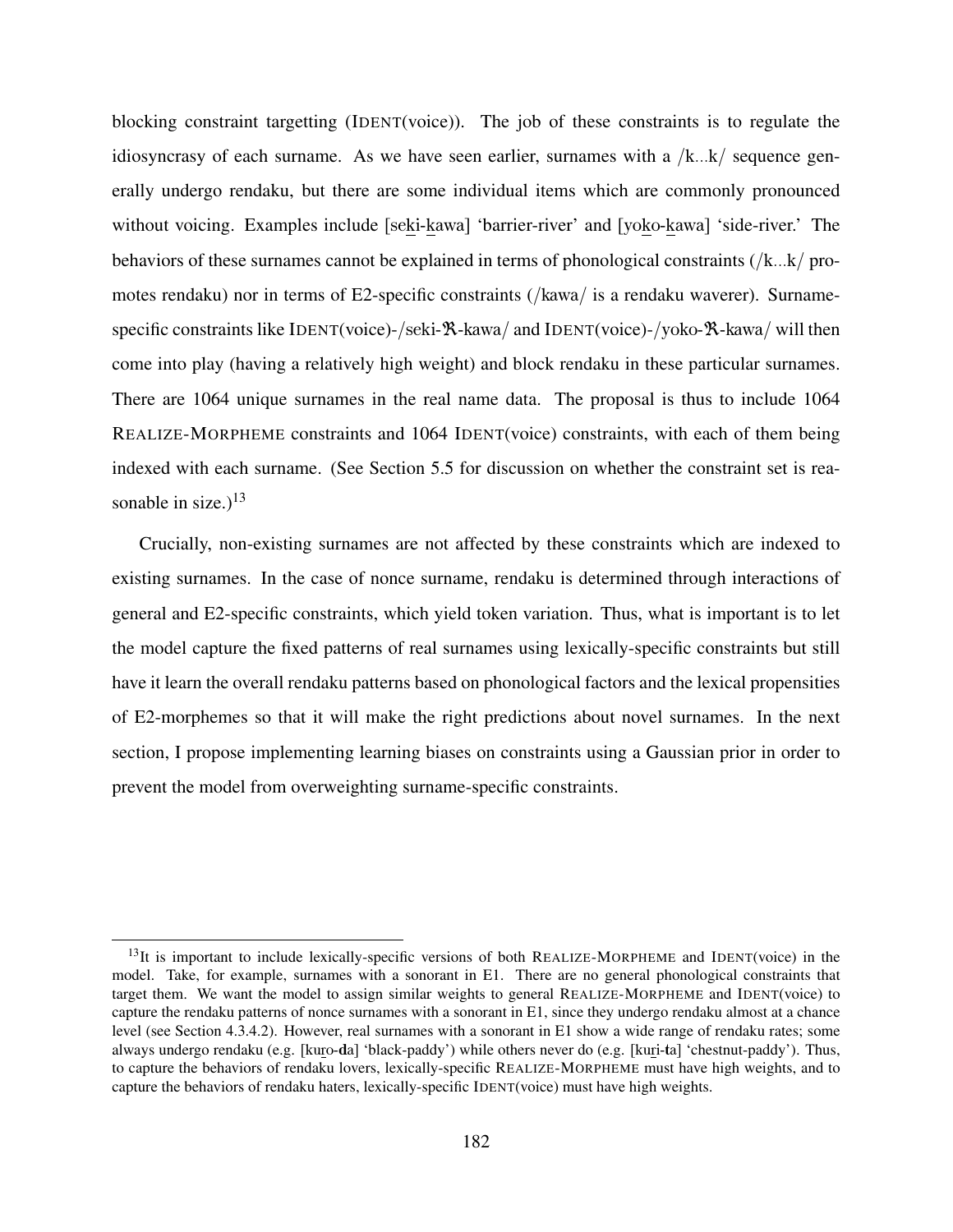#### 5.3.4 Implementing learning biases

As stated above, the goal of the learning algorithm of MaxEnt HG is to find the constraint weights that maximize the probability of the observed data. This enable us to further examine how a probabilistic model that best fits the existing data can make predictions about the phonological patterns of novel words. However, the problem of such a maximum likelihood learning model is potential overfitting to the training data. If the learner is given a finite sample of data and simply asked to find the best fit, it may i) overestimate the probability of the items in the provided sample, and ii) underestimate the probability of other real items which did not happen to occur in those data or the probability of novel items which could possibly occur (and which are in theory infinite). The problem of overfitting can be especially significant for a model like the one proposed here which contains a large set of lexically-specific constraints. Given constraints associated uniquely with every item, a model can easily achieve the maximum likelihood of the observed data by assigning very high weights to those lexically-specific constraints. Such an outcome is not ideal, since we would like the model to also make use of phonological constraints and E2-specific constraints in order to predict the rendaku patterns in non-existing surnames.

The method commonly used to avoid such overfitting in a MaxEnt model is to introduce a regularizing bias term, or a "prior," into the learning function. In the MaxEnt model used in this dissertation, I use a Gaussian prior; the prior for each constraint weight  $w_j$  is a Gaussian distribution with mean  $\mu_j$  and a standard deviation  $\sigma_j$ , as shown in (98).

(98) The prior term

$$
\sum_{j=1}^m \frac{(w_j - \mu_j)^2}{2\sigma_j^2}
$$

The prior term is then subtracted from the log probability of the data in (88), as shown in (99).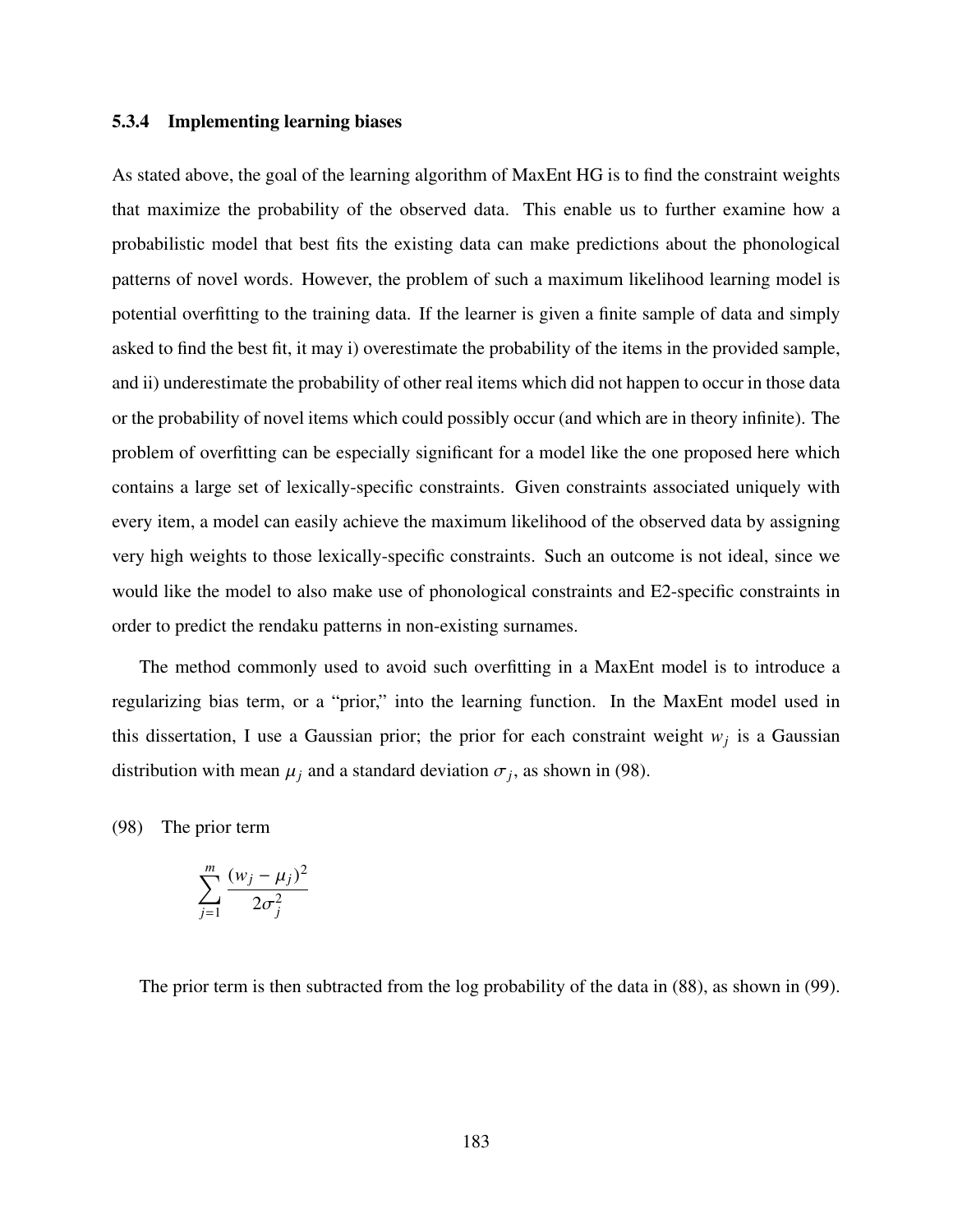(99) The MaxEnt learing function with a Gaussian prior

$$
\sum_{i=1}^{n} log P(y_i | x_i) - \sum_{j=1}^{m} \frac{(w_j - \mu_j)^2}{2\sigma_j^2}
$$

With the inclusion of a Gaussian prior, a MaxEnt model now aims to find the constraint weights which maximize this objective function. More intuitively, the prior in the function can be understood as a bias or a penalty imposed on constraint weight learning.  $\mu$  in the formula functions as a parameter for the preferred weight of each constraint. As can be seen, the  $\mu$  value is subtracted from the learned weight *w*, and the resulting value is squared. This means that the farther the constraint weight is from its expected value (i.e.  $\mu$ ), the greater penalty is imposed on the learning.  $\sigma$ , on the other hand, functions as a parameter for how much the constraint can deviate from its ideal weight. The square of the difference between the weight and its preferred value is divided by two times the square of  $\sigma$ . This means that the lower the  $\sigma^2$  value is, the greater the penalty is, with generally more data being required for the weight to move away from  $\mu$ .

In the implementation of my model for rendaku in surnames, I set the  $\mu$  value of every constraint to be zero. This means that the ideal weight of every constraint is zero and any weight higher than that will receive some penalty. In practical terms, if the priors are set uniformly low, the model generally assigns low weights to all the constraints. For example, if multiple constraints turn out to be able to explain the same aspect of the learning data, the model tries to distribute weights to those relevant constraints, instead of assigning a very high weight to one or a few of them merely to achieve the maximum likelihood of the observed data in a literal sense (as defined in (88) above). Thus, the prior generally helps avoid potential overfitting because of the large number of lexically-specific constraints (see the discussion above).

It is also important to note that the prior does not actually operate uniformly on every constraint, in the sense that some are affected more than others. For example, a constraint indexed to a single lexical item (e.g. IDENT(voice)-/saka-ℜ-ta/) is only capable of explaining the sound pattern of that item (\*[saka-da]), while a general constraint (e.g. IDENT(voice)) accounts for the patterns of many items that incur its violation (\*[saka-da], \*[yama-gawa], \*[taka-zima], etc.). This means that,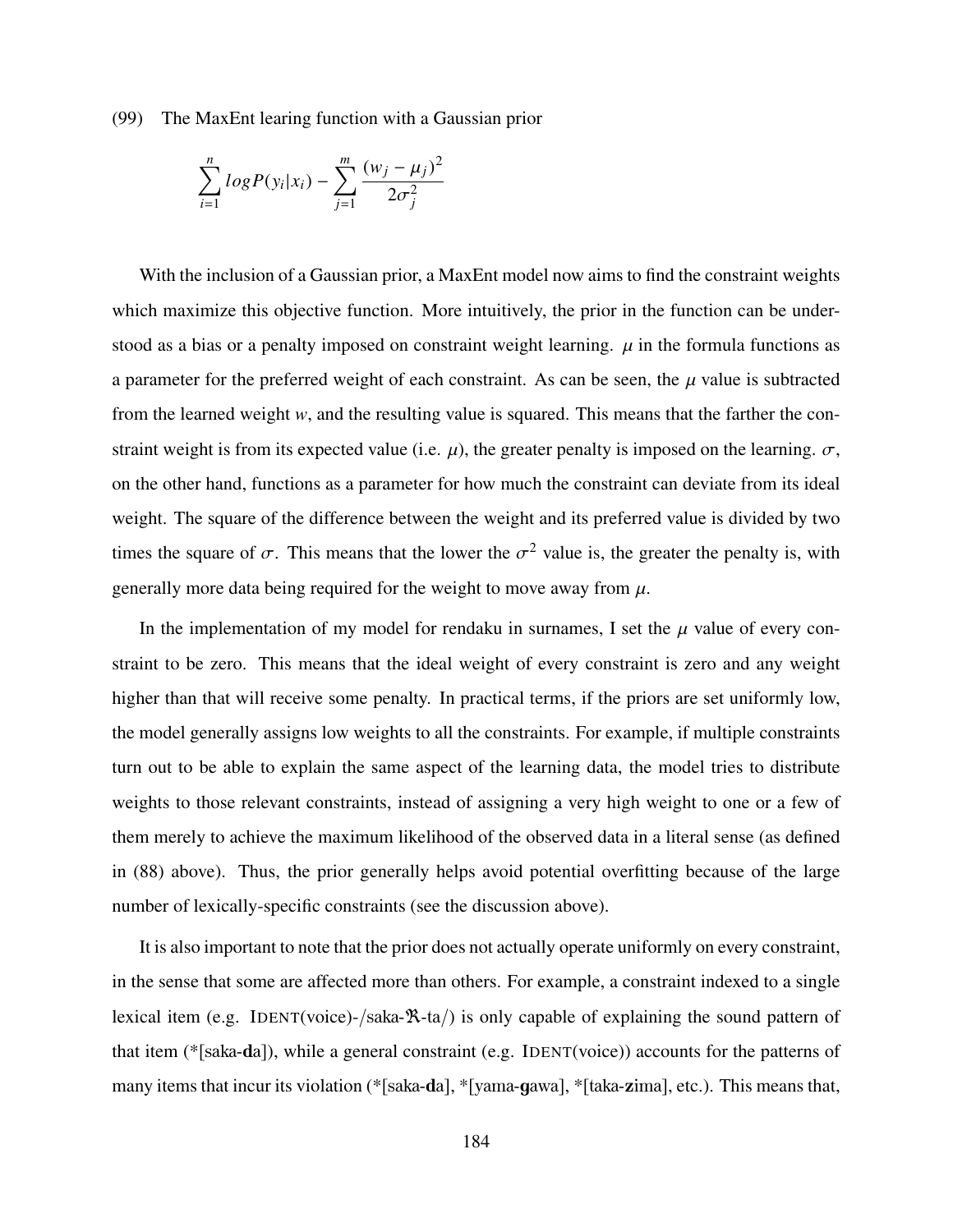between general constraints and lexically-specific constraints, the former simply have more tokens in the learning data allowing them to achieve weights which are far away from their preferred weight. General constraints are thus expected to receive relatively high weights. In other words, setting low  $\mu$  values on every constraint translates to a kind of generality bias, which has long been claimed to be essential in the formalization of phonological patterns (see e.g. Chomsky and Halle 1968 for an argument for formal simplicity in their evaluation metrics). This fact also helps the model learn the rendaku patterns based on general phonological factors, which are important in predicting rendaku application in nonce surnames, rather than on lexical factors.

I opt to set the  $\sigma$  values of all constraints at thirty. Relatively speaking, this number is neither high nor extremely low. Again,  $\sigma$  allows for adjusting the effects of the priors, which are important for our purposes since they make differences in the learning of general constraints versus that of lexically-specific constraints. Put another way, changing  $\sigma$  values is equal to changing the balance between the role of general phonological factors and the role of lexicalization in the grammar, which will prove crucial in the modeling of the rendaku patterns of surnames. I will come back to this discussion in Section 5.4.3, in which I compare models with different  $\sigma$  values.

For the implementation of the model, I used the MaxEnt Grammar Tool (Wilson et al. 2006).

#### 5.3.5 Summary

I have proposed a grammar model to account for rendaku application in Japanese surnames. Maximum Entropy Harmonic Grammar is used as the theoretical framework, which can learn the tokenbased variability in the rendaku data and make predictions about the voicing alternation in nonce surnames. I have proposed constraints which reflect the effects of phonological factors, such as Strong Lyman's Law and Identity Avoidance, following the results of the corpus study and the experiment. I have also proposed lexically-specific constraints in order to capture the lexical variation in the data: constraints which are indexed to each E2 morpheme and those which are indexed to each compound surname. I have argued that, with learning biases, the model will make the right predictions about the phonologically-driven rendaku application patterns as well as the lexically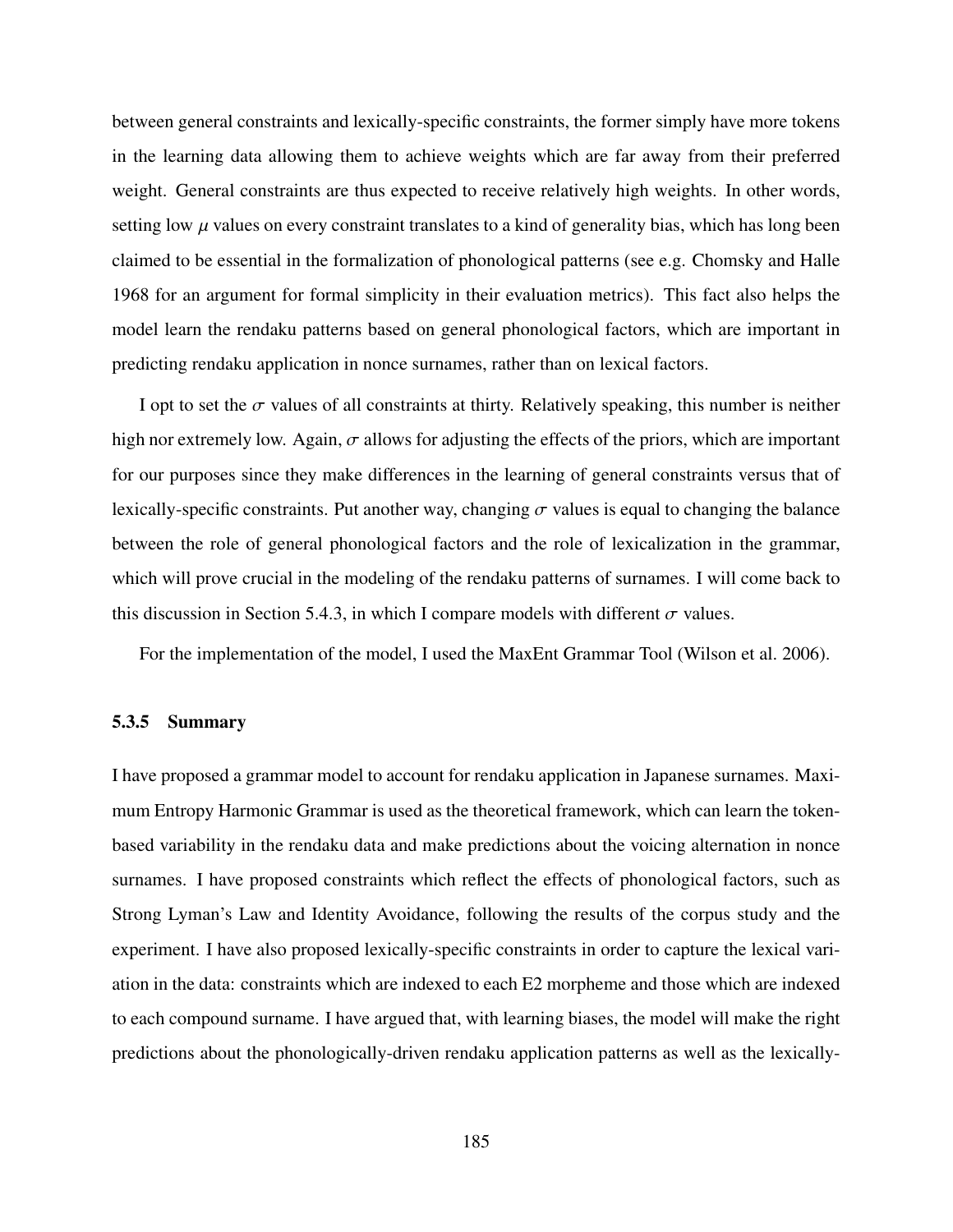conditioned patterns.

# 5.4 Testing the model

In this section, I test the predictions of the proposed MaxEnt Grammar through learning simulations. First, I will train the model with the data of rendaku in existing surnames obtained from the corpus study. The model's fit to the training data will then be assessed. Second, I will test the model's predictions against the rendaku patterns of non-existing surnames observed in the experiment. It will be shown that the model correctly accounts for both the lexicalized rendaku patterns in the corpus and the productive rendaku patterns in the experiment. I will also compare the proposed MaxEnt grammar with alternative models and discuss the necessity of lexically-specific constraints and learning biases.

#### 5.4.1 Predicting rendaku in real surnames

For the training data, the rendaku patterns of 1064 existing surnames obtained in the corpus study were used. A MaxEnt Grammar which consists of the general and lexically-specific constraints described above was given the data of real surnames with rendaku rates. In the learning, the model considered the rendaku form and the non-rendaku form as possible outputs for each input surname. For example, for the surname /naka-ta/, [naka-ta] without rendaku and [naka-da] with rendaku were the two candidate output forms. As discussed above, the  $\mu$  of every constraint was set to be zero and the  $\sigma$  was set to be thirty.

I present in (100) the weights of constraints that the model has learned from the training data. Due to limitations of space, only the forty-five constraints with the highest weights are shown. E2-specific constraints are underlined and general constraints are both underlined and boldfaced. REALIZE-MORPHEME and IDENT(voice) are abbreviated as "RM" and "IdV" respectively.  $\mathcal{R}$  in surname-specific constraints is omitted for simplicity.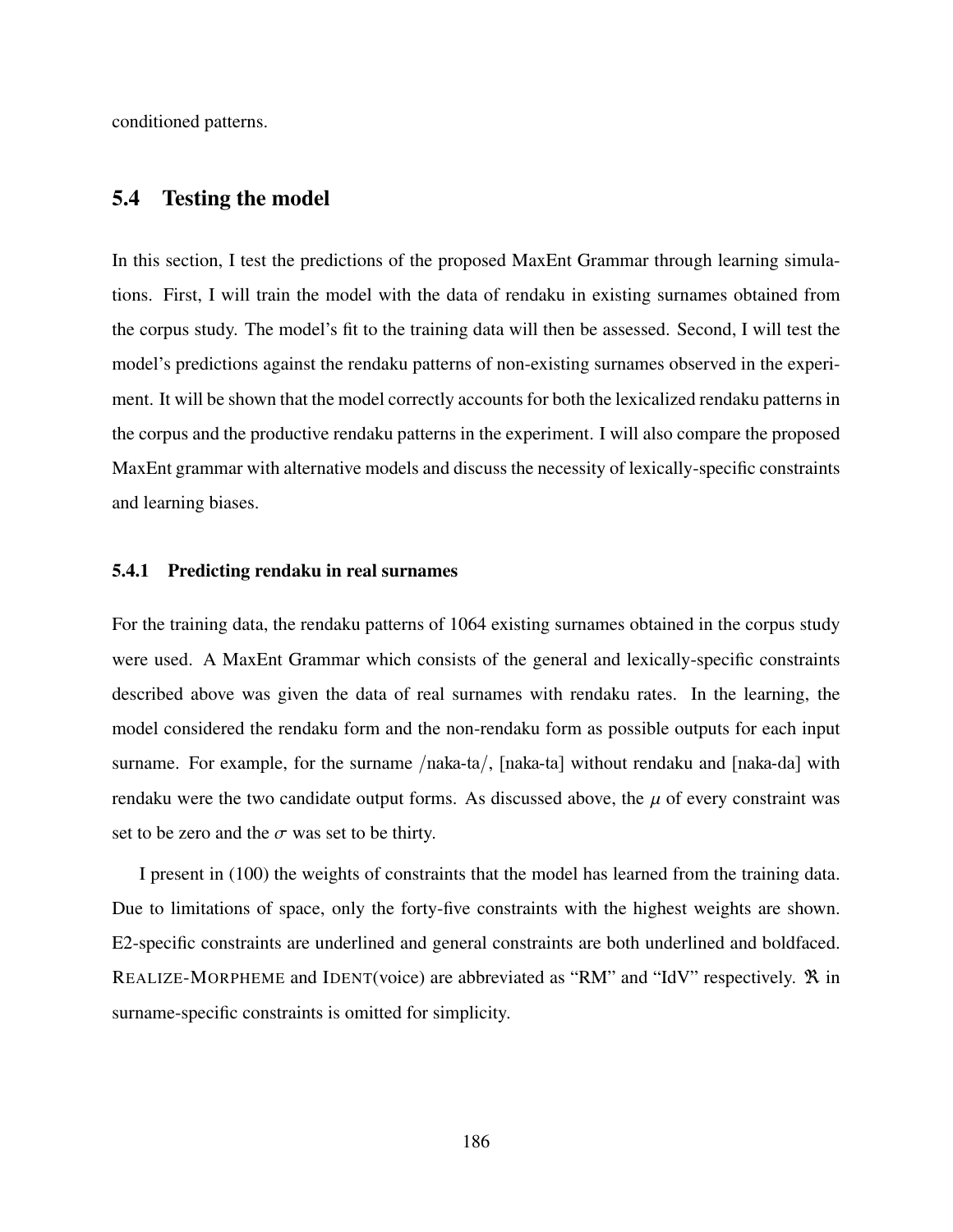| Constraint           | Weight | Constraint            | Weight | Constraint          | Weight |
|----------------------|--------|-----------------------|--------|---------------------|--------|
| $IdV$ -/se-ta/       | 3.83   | $IdV-E2$ -/take/      | 2.76   | $RM$ -/soe-sima/    | 2.53   |
| $RM$ -/matu-hara/    | 3.81   | RM-/tama-kawa/        | 2.74   | RM-/sugi-saki/      | 2.52   |
| $IdV$ -/se-to/       | 3.76   | $IdV-E2$ -/se/        | 2.73   | $RM$ -/oka-sima/    | 2.52   |
| $IdV$ -/mina-kuti/   | 3.68   | RM-/kita-kawa/        | 2.68   | $RM$ -/miya-sima/   | 2.51   |
| $RM-E2$ -/hayasi/    | 3.49   | $RM$ -/ima-kawa/      | 2.68   | $IdV$ -/ara-kaki/   | 2.50   |
| $RM - /$ do-hasi $/$ | 3.40   | $IdV-E2-\frac{ki}{ }$ | 2.68   | RM-/kita-sima/      | 2.49   |
| $IdV$ -/su-saki/     | 3.40   | $RM-E2$ -/kuti/       | 2.64   | $IdV$ -/mi-to/      | 2.49   |
| RM-/matu-saka/       | 3.36   | $RM$ -/isi-hasi/      | 2.64   | $IdV$ -/ki-kuti/    | 2.48   |
| $IdV-E2$ -/kura/     | 3.15   | OCP(voi)              | 2.63   | $IdV$ -/atu-ta/     | 2.48   |
| $IdV-E2$ -/hara/     | 2.91   | $IdV$ -/to-tuka/      | 2.63   | $IdV-E2$ -/sita/    | 2.48   |
| $IdV$ -/mu-ta/       | 2.89   | $IdV$ -/a-sato/       | 2.60   | RM-/kasiwa-ki/      | 2.46   |
| $RM$ -/yana-kawa/    | 2.77   | $RM$ -/kinu-kawa/     | 2.58   | <b>NoVoiGem</b>     | 2.45   |
| $RM$ -/sio-hara/     | 2.77   | $RM$ -/miya-sima/     | 2.54   | $RM-E2-\text{/he/}$ | 2.45   |
| RM-/sina-kawa/       | 2.77   | $RM$ -/ii-sima/       | 2.53   | RM-/sasa-kawa/      | 2.45   |
| $IdV$ -/kon-ta/      | 2.76   | $RM$ -/huna-hasi/     | 2.53   | $IdV-E2-kisi/$      | 2.44   |

(100) The top 45 constraints in the model

As can be seen, most of the highly weighted constraints are surname-specific ones. This means that the model has learned the lexically-conditioned rendaku patterns of existing surnames to some degree. Note, however, that the model has also assigned relatively high weights to some of the general constraints, such as OCP(voice). That is, it has learned not only lexicalized patterns but also general phonological patterns. As will be shown below, this proves crucial in the modeling of rendaku in non-existing surnames. (See (101) below for the weights of other general constraints.)

Let us now compare the rendaku patterns of real surnames in the corpus and those predicted by the MaxEnt model. Figure 5.1 plots the average rendaku rates of surnames with an obstruent  $(\sqrt{s}/t)/\sqrt{k}$ , or a voiced obstruent represented by captial  $\sqrt{D}$  in the first element altogether; the graph on top represents the model's predictions while the graph at the bottom shows the results of the corpus study. (As in the graphs shown in Chapter 4, the error bars in the graphs represent  $\pm 1$ standard errors.) The two graphs look almost identical to each other. This confirms that the model has successfully learned the lexically-conditioned rendaku patterns of existing surnames.

Let us see the model's predictions on the rendaku patterns of surnames with a sonorant or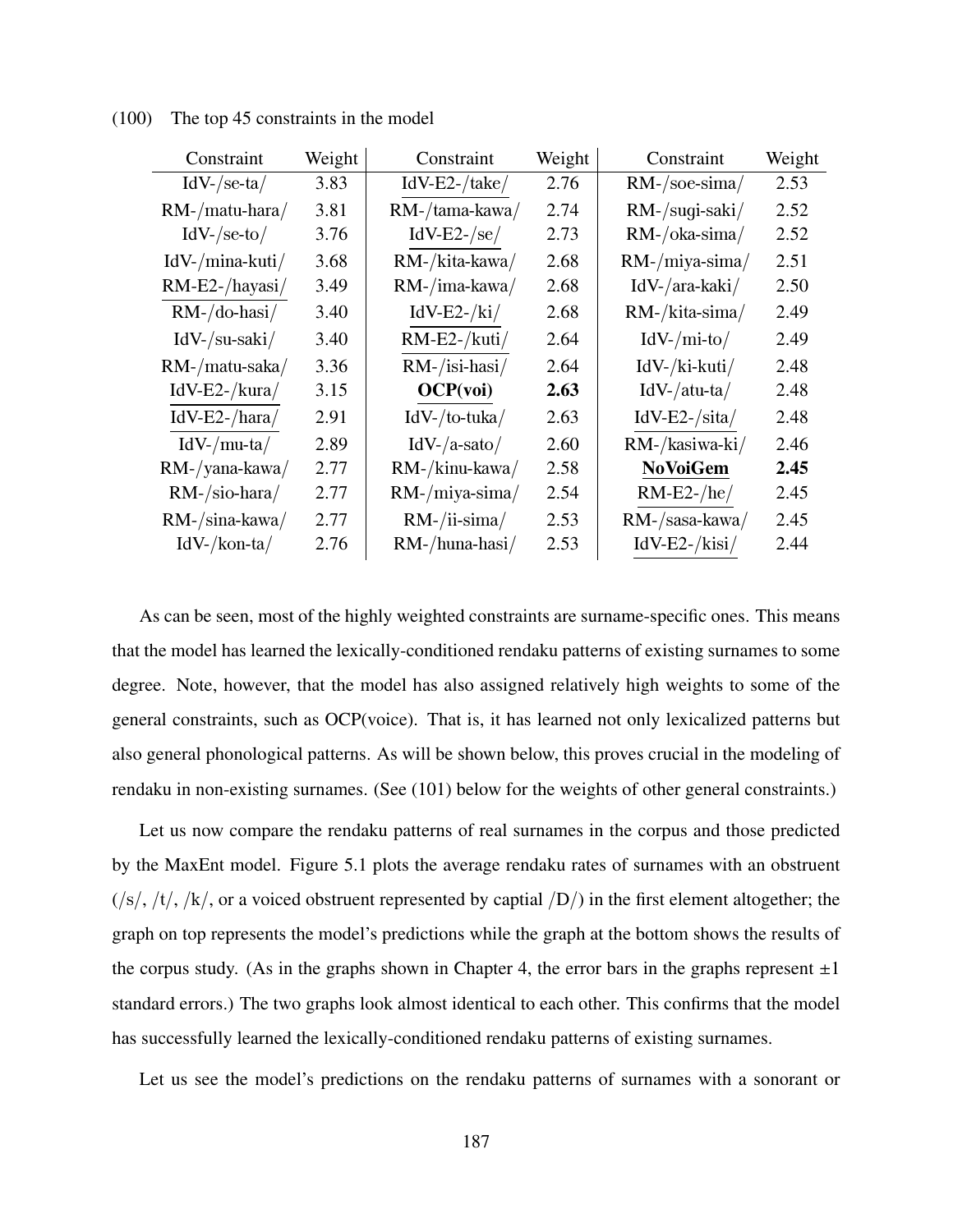

Figure 5.1: Average rendaku rates of surnames with E1-obstruents: MaxEnt vs. Corpus

a special mora in E1. Figure 5.2 compares the MaxEnt predictions (the graph on top) and the corpus results (the bottom graph). The results are shown by consonants in E1, rather than E1-E2 consonant combinations, as in the presentation of the corpus results in Section (Section 4.3.5) due to the general scarcity of the data. "N" represents moraic nasals and "Gem" refers to gemination. Here again, the MaxEnt model makes very accurate predictions about the rendaku patterns of existing surnames.

The success in modeling these names is particularly meaningful. Recall that I did not include any particular phonological constraints which would explain (non-)application of rendaku affected by sonorants in E1 (e.g. \*NVT, \*rVD), arguing that those patterns are not rooted in real phonological factors (at least synchronically). The model still captures the data very well, suggesting that lexically-specific constraints play a big role in the learning. Given constraints specific to every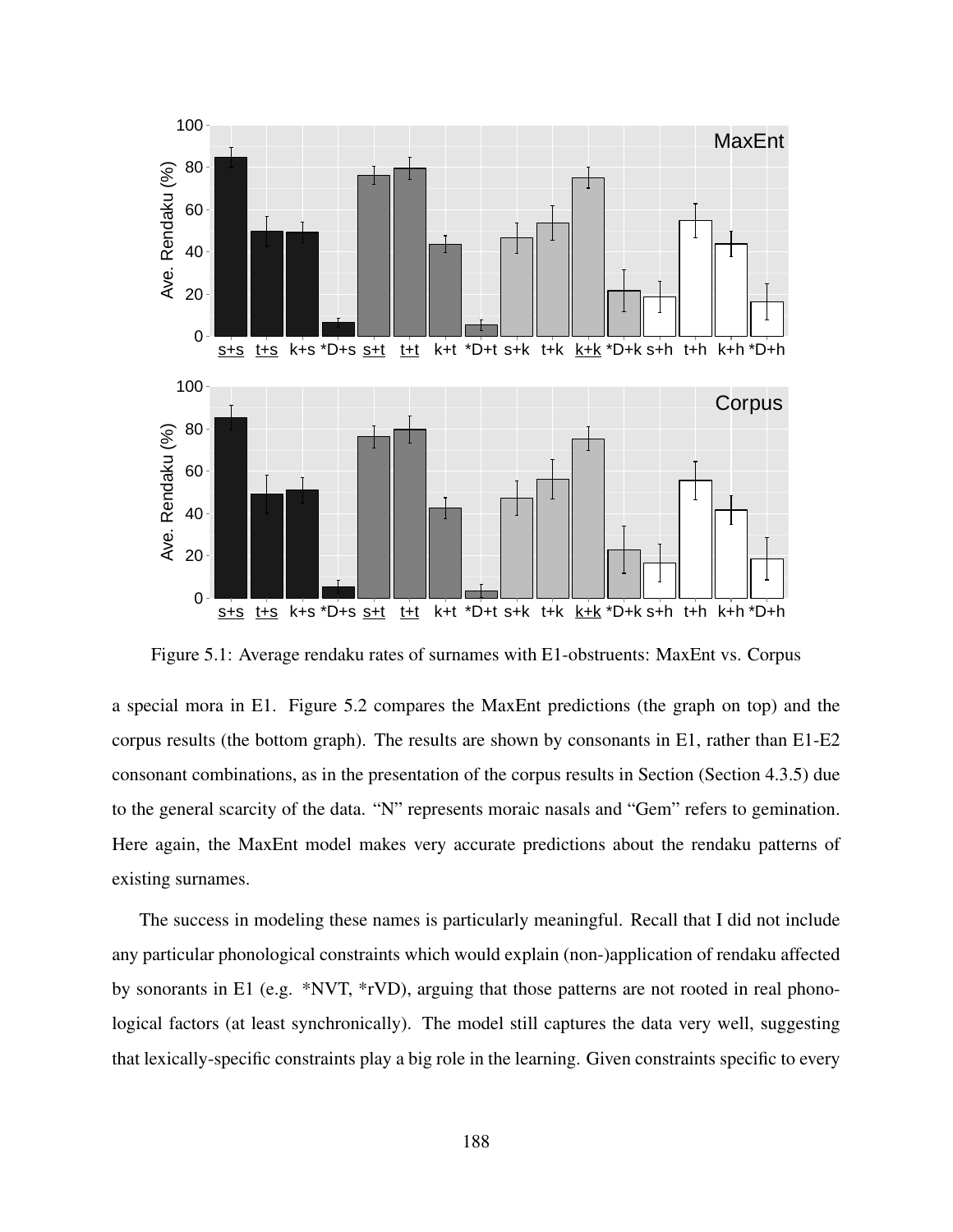

Figure 5.2: Average rendaku rates of surnames with sonorants and special moras in E1: MaxEnt vs. Corpus

surname, a learner does not need to resort to unmotivated constraints of the kind discussed above (which are most likely not to be innate) in order to account for some patterns which are unnatural but do exist in the lexicon. I argue that this actually reflects the learning of rendaku in surnames by Japanese speakers, and that is why these patterns are not productive, as we have seen in the experiment (Section 4.3.5).

Lastly, let us make a more detailed comparison by checking the model's predictions against each data point in the corpus. Figure 5.3 shows a scatter plot of the rendaku rates which MaxEnt predicts by the rendaku rates of all the 1064 surnames obtained from the corpus study. The predictions of the model are very accurate, showing a considerably high coefficient of determination  $(r^2=0.9822)$  in relation to the actual rendaku rates. This again corroborates the argument that the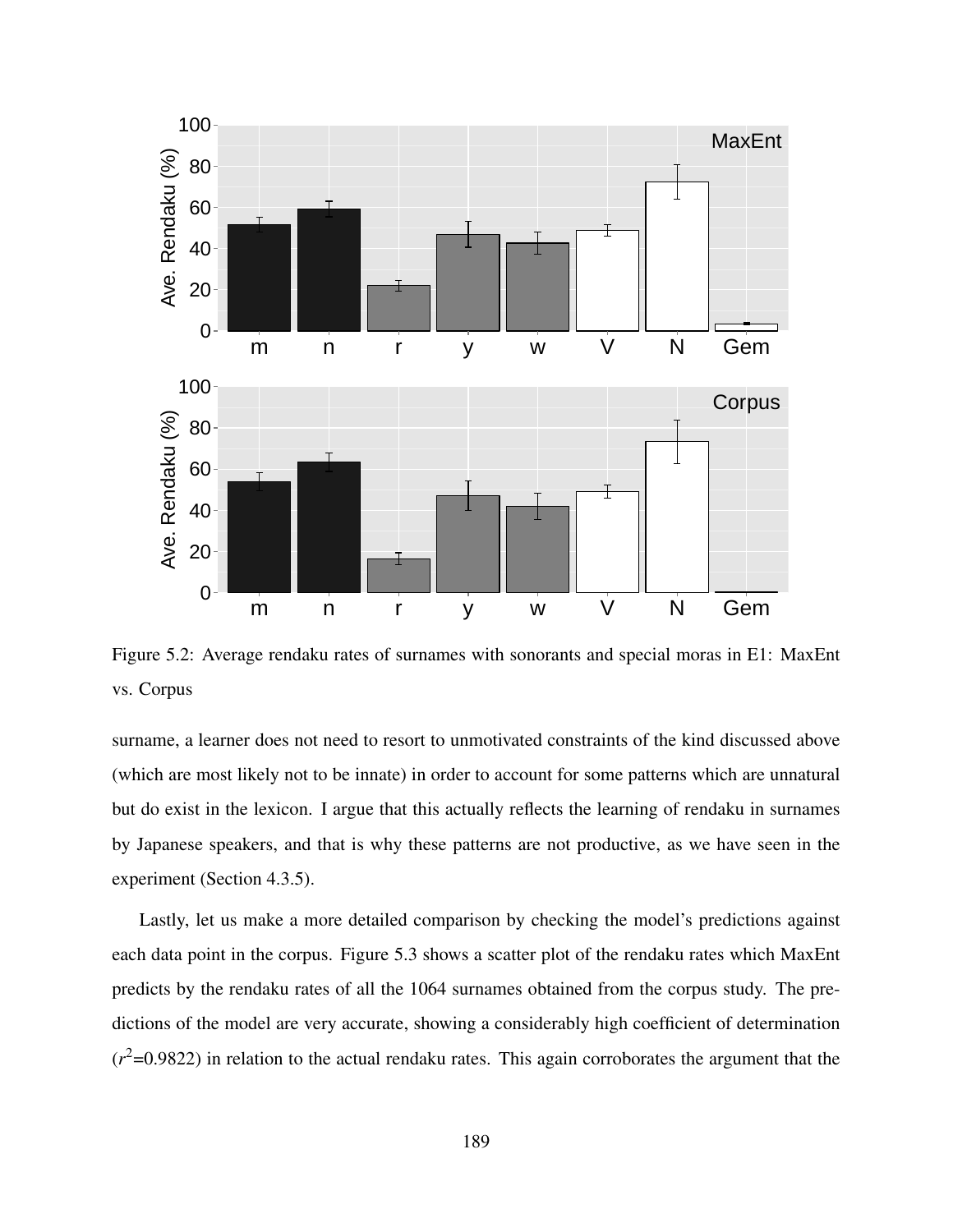

Figure 5.3: Rendaku rates of 1064 existing surnames: MaxEnt vs. Corpus

model can learn the sound patterns of existing surnames. These results may not be too surprising given that I included a large number of lexically-specific constraints in the model. However, explaining the highly lexicalized voicing alternation patterns in terms of a grammar is meaningful, since very few attempts of this kind have ever been made in the long history of the study of the phenomenon (cf. Rosen 2016). As will be discussed later, proposing a grammar with lexicallyspecific constraints has theoretical advantage over putting the burden of explanation on the lexicon (i.e. simply stating that the patterns are lexicalized). In the next subsection, I will further show that the model is also capable of learning general phonological patterns which are crucial in capturing rendaku application in nonce surnames.

### 5.4.2 Predicting rendaku in nonce surnames

We have seen that the proposed MaxEnt model is successful at learning and reproducing the rendaku patterns of existing surnames. How does the model perform in predicting rendaku in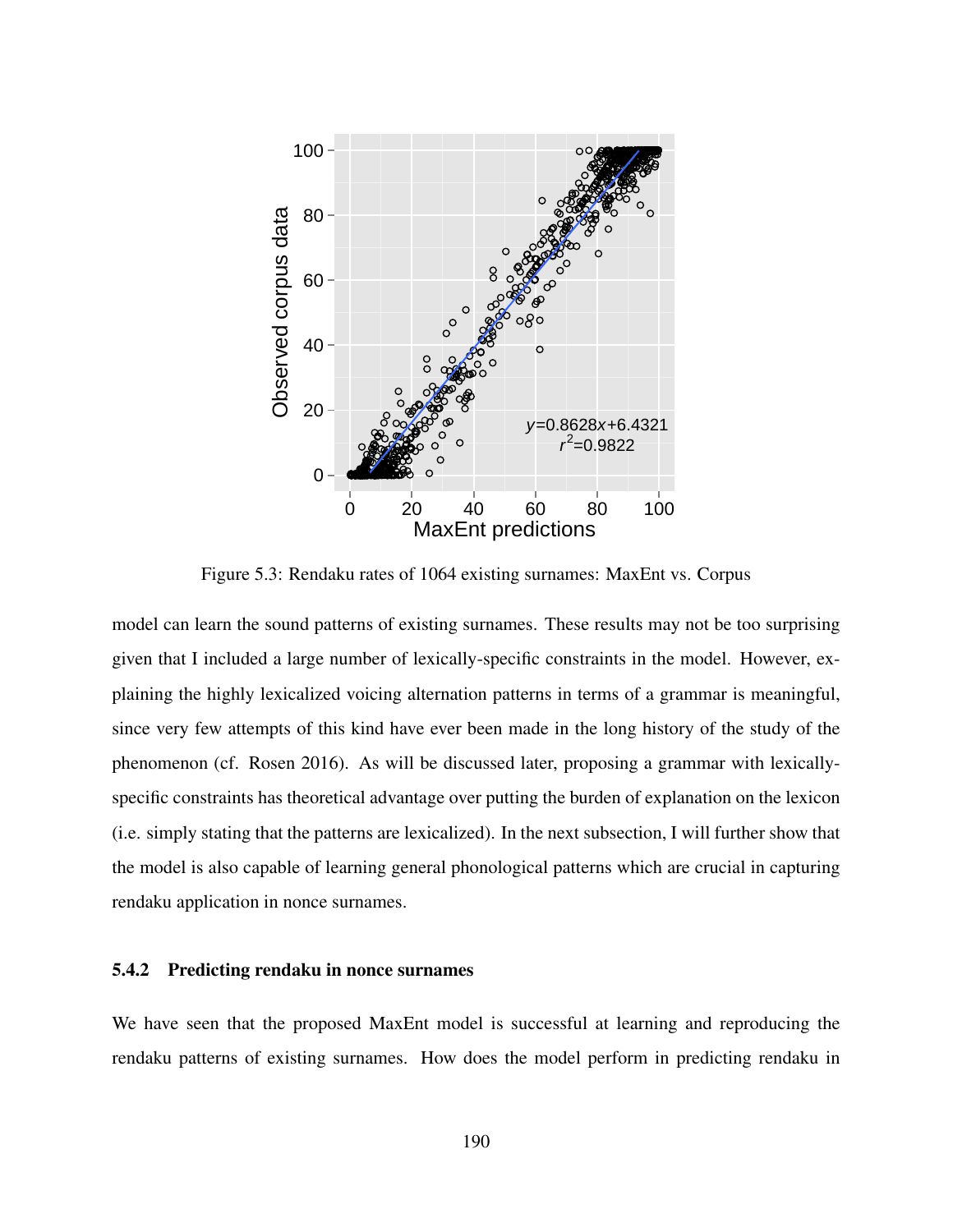non-existing surnames? It should be noted that the training data do not include non-existing surnames and that the model must predict their sound patterns on the basis of the constraint weights it has learned from the data of existing surnames, rather than adjusting weights to fit to the new data. Recall also that constraints indexed to real surnames, which have gained high weights in the learning, do not affect nonce surnames. When those constraints are inactive, general constraints and E2-specific constraints come into play and determine rendaku application in novel items.

With this in mind, let us see whether or how the model has assigned weights to constraints other than surname-specific ones. (101) gives the weights of all seventeen of the general constraints included in the model.

| Constraint           | Weight | Constraint       | Weight |
|----------------------|--------|------------------|--------|
| OCP(voice)           | 2.627  | $*HZ$            | 1.380  |
| <b>NOVOIGEMINATE</b> | 2.451  | $*#d$            | 1.265  |
| <b>MORAID</b>        | 2.319  | $*t-t$           | 1.055  |
| $*_{S-S}$            | 2.256  | <b>REALIZE-M</b> | 0.157  |
| $*NT$                | 1.980  | $*$ #b           | 0.005  |
| $*_{S-t}$            | 1.771  | IDENT(voice)     | 0.000  |
| REALIZE-M-3µ-E1      | 1.689  | $*t-s$           | 0.000  |
| REALIZE-M-1µ-E1      | 1.651  | $*$ #g           | 0.000  |
| $*_{k-k}$            | 1.556  |                  |        |

(101) Weights of general constraints

We see that the model did assign some weights to most of the general constraints. These constraints are thus expected to affect rendaku application in nonce surnames. For example, the high-weighting of OCP(voice) will result in so-called Strong Lyman's Law effects. Constraints such as \*s-s, \*k-k and \*s-t will also produce Identity Avoidance effects.

The other type of constraints which are important in the modeling of rendaku in nonce surnames is E2-specific constraints. Since the non-existing surnames used as the stimuli in the experiment in this study are composed of a nonce morpheme as the first element and a real morpheme as the second element, E2-specific constraints are still relevant to the rendaku patterns of those surnames. As discussed above, those constraints specific to E2-morphemes are expected to capture the base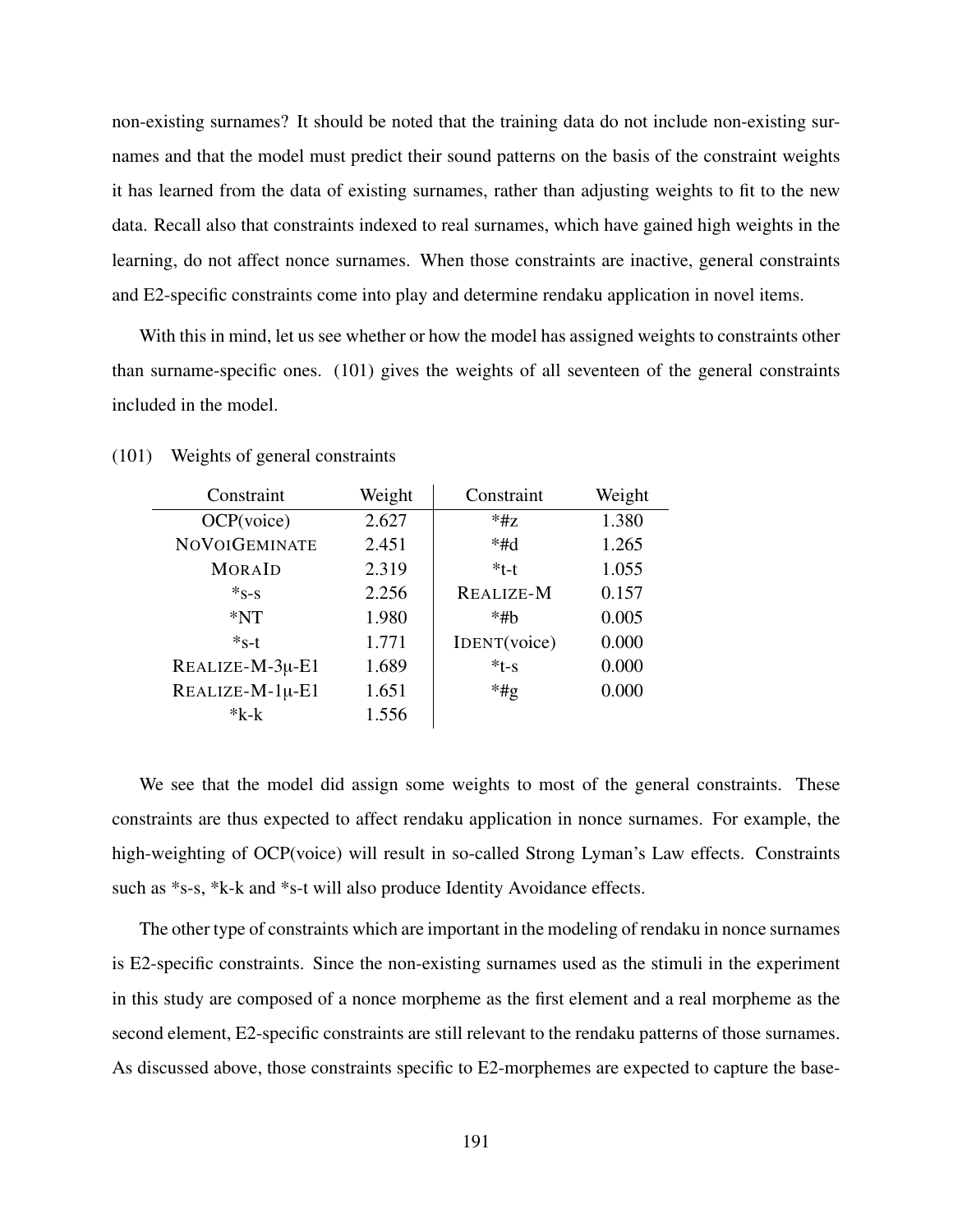line of each E2 for undergoing voicing. The weights of all the nineteen E2-specific constraints are given in (102). Those which received the weight of zero are omitted from the table.<sup>14</sup>

| Constraint                    | Weight | Constraint             | Weight |
|-------------------------------|--------|------------------------|--------|
| REALIZE-M-E2-/hayasi/         | 3.487  | REALIZE-M-E2-/sawa/    | 1.569  |
| IDENT(voice)-E2-/kura/        | 3.149  | IDENT(voice)-E2-/kawa/ | 1.451  |
| IDENT(voice)-E2-/hara/        | 2.905  | IDENT(voice)-E2-/hasi/ | 1.353  |
| $IDENT(voice) - E2 - /se/$    | 2.728  | REALIZE-M-E2-/saki/    | 1.181  |
| $IDENT(voice) - E2 - /ki/$    | 2.679  | REALIZE-M-E2-/ta/      | 0.922  |
| REALIZE-M-E2-/kuti/           | 2.644  | IDENT(voice)-E2-/hata/ | 0.671  |
| IDENT(voice)-E2-/sita/        | 2.480  | REALIZE-M-E2-/sima/    | 0.290  |
| IDENT(voice)-E2-/tani/        | 2.098  | REALIZE-M-E2-/tuka/    | 0.172  |
| $IDENT(voice) - E2 - / kosi/$ | 2.047  | IDENT(voice)-E2-/kami/ | 0.018  |
| IDENT(voice)-E2-/saka/        | 1.637  |                        |        |

#### (102) Weights of E2-specific constraints

E2-morphemes with relatively high weights of REALIZE-M associated with them can be considered to be "rendaku lovers" in Rosen's (2001) terms; the effects of highly-weighted E2-specific REALIZE-M facilitate voicing, setting the baseline for rendaku in names with those E2-morphemes higher. On the other hand, those with relatively high weights of IDENT(voice) correspond to "rendaku haters"; highly-weighted E2-specific IDENT(voice) constraints make the voicing alternation generally less likely in names with those E2-morphemes.

Let us see how the model predicts rendaku application in nonce surnames through interactions of the constraints in (101) and (102). The graphs in Figure 5.4 show the average rendaku rates of surnames with an obstruent in E1 observed in the experiment (the bottom figure) and the rates predicted by the model for the same surnames (the top figure).

Although the predictions are not as accurate as the ones for the training data, we can see that the model still captures the general patterns of rendaku in nonce surnames. It predicts that voiced obstruents in the first element (represented by "D") generally inhibit the voicing alternation due

<sup>14</sup>REALIZE-M and IDENT(voice) are opposing constraints. Since E2's propensities for rendaku are either in the direction of undergoing voicing or in the direction of resisting it, only one of the two constraints associated with each E2 morpheme received some weight and the other received zero.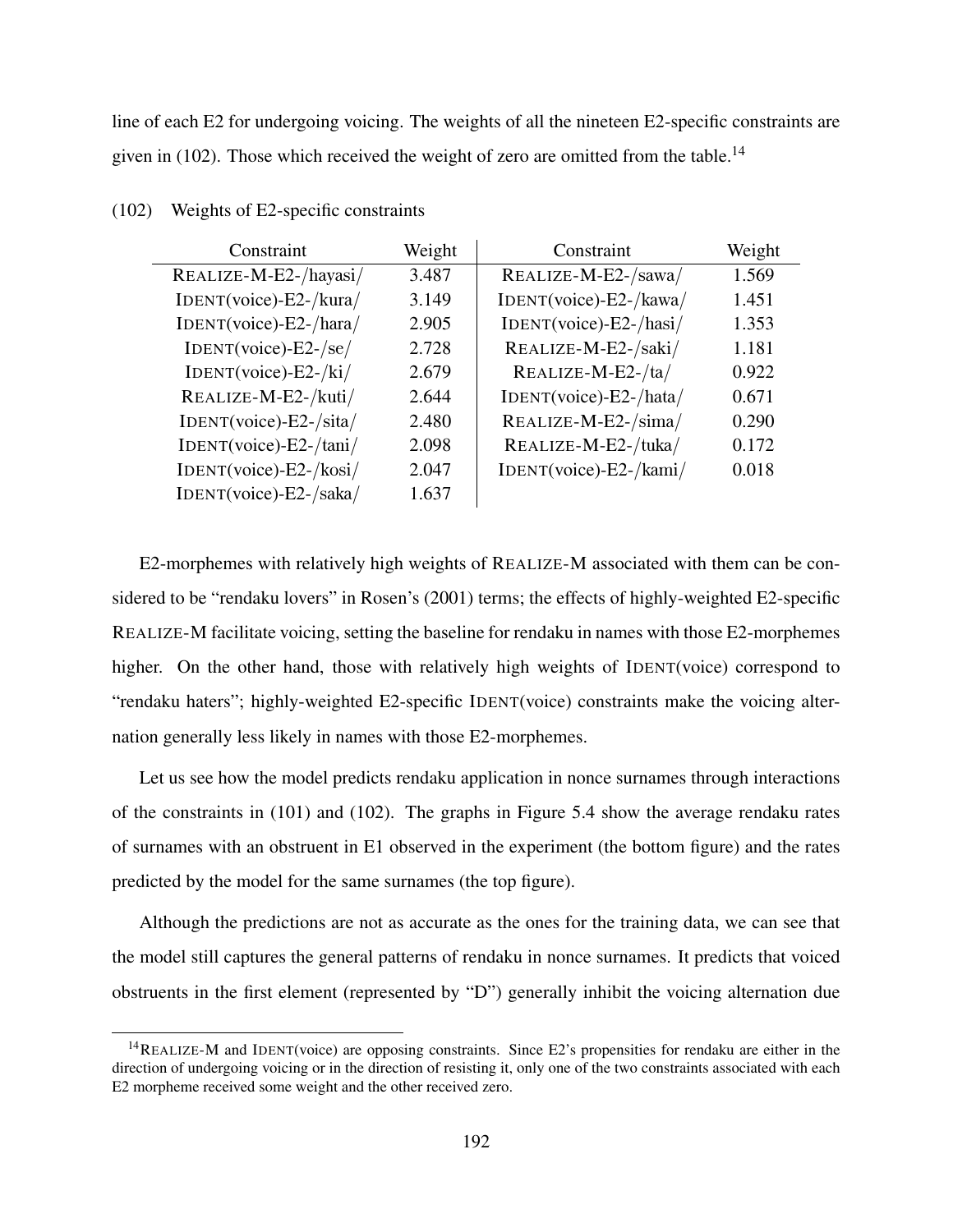

Figure 5.4: Rendaku rates of surnames with E1-obstruents: MaxEnt vs. Experiment

to the high weight of OCP(voice). It also correctly predicts that Identity Avoidance generally promotes rendaku voicing, with constraints such as \*s-s, \*k-k, \*s-t and \*t-t being operative. Overall, the rates predicted by the model are lower than those of the experiment. This, however, should not be taken particularly as the model's failure to learn the data patterns. Recall that participants in the experiment generally applied rendaku more often than what was expected from the patterns of existing surnames, possibly due to artifacts of the experimental design (see Section 4.3.5).

Figure 5.5 gives graphs representing the rendaku rates of nonce surnames with a sonorant in E1 predicted by the MaxEnt model (top) and those observed in the experiment (bottom). (The experiment did not include surnames with a special mora in E1, so only surnames with nasals and approximants in E1 are shown.) Since the model does not have general constraints which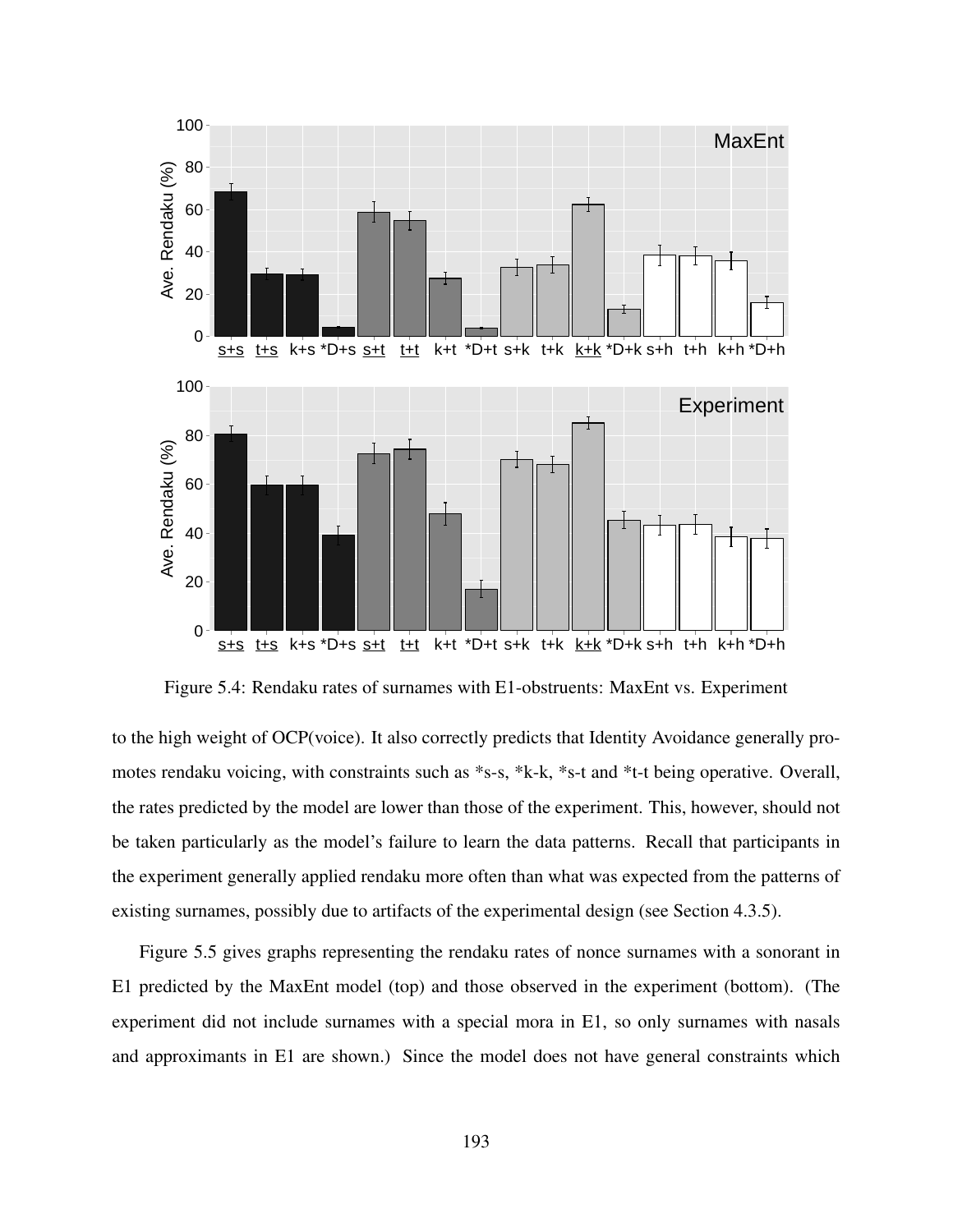

Figure 5.5: Rendaku rates of surnames with E1-sonorants: MaxEnt vs. Experiment

specifically affect rendaku application with a sonorant in E1, rendaku rates are similar among all the conditions. Again, the non-inclusion of such constraints on the relation between sonorants and voicing (e.g. \*nVT, \*rVD) is meant to reflect the fact that the rendaku patterns conditioned by E1 sonorants are unnatural patterns possibly developed through diachrony. This is compatible with the results of the experiment where none of the E1-sonorant effects observed in existing surnames is attested.

Figure 5.6 gives a scatter plot showing the rendaku rates of 110 types of nonce surnames<sup>15</sup> predicted by the MaxEnt model (*x*-axis) and those observed in the experiment (*y*-axis). Again, although the model's predictions are not perfect, they capture the general trend of rendaku application in nonce surnames. It can be seen that the model often underpredicts the rate of voicing.

<sup>&</sup>lt;sup>15</sup>The types are based on the profiles of constraint violations.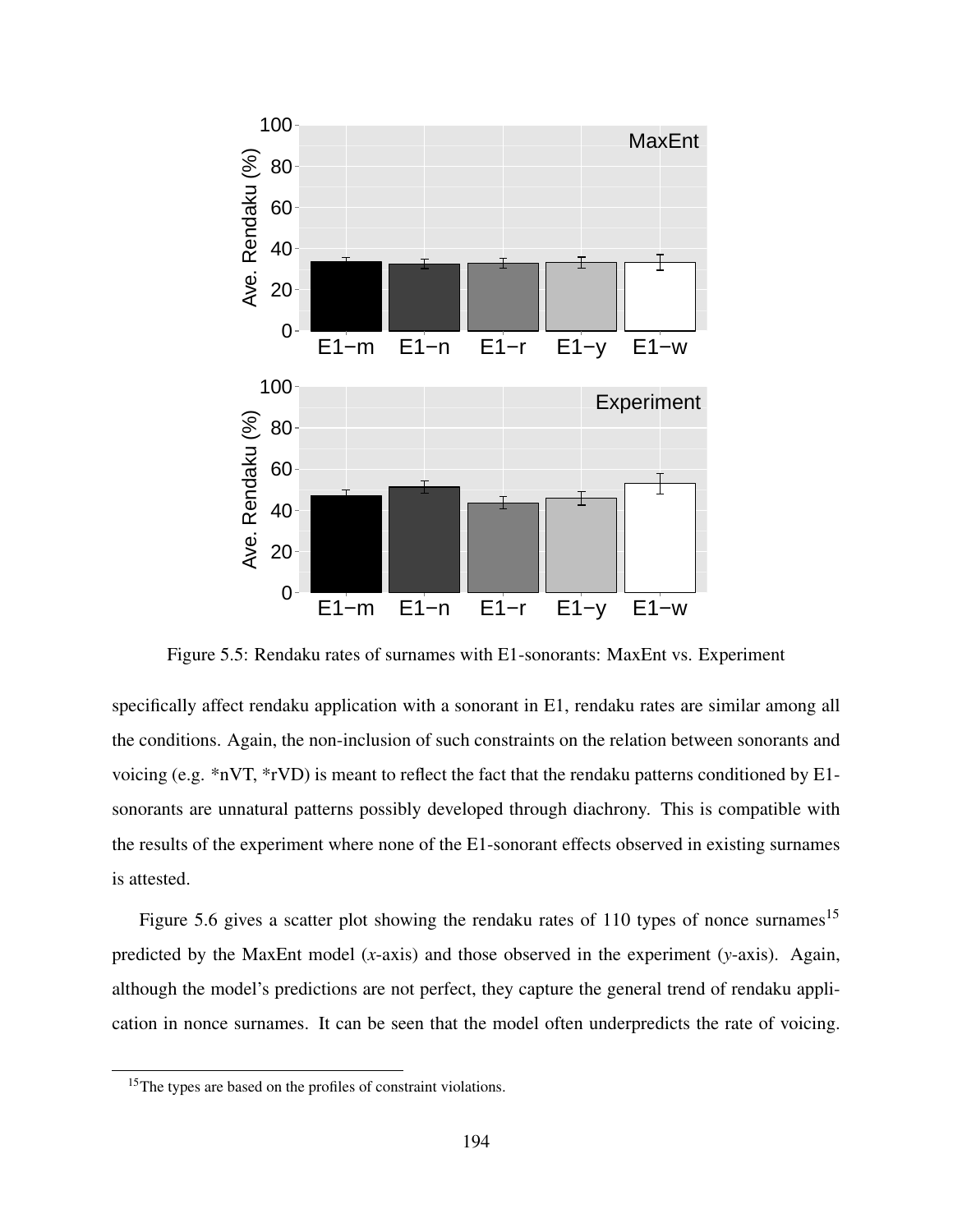

Figure 5.6: Rendaku rates of 110 nonce surname types: MaxEnt vs. Experiment

Again, this is likely due to the relatively high rendaku rates in the experimental results.

Overall, I take the results to be promising. A MaxEnt model composed of a large number of lexically-specific constraints and a small number of general constraints can not only learn the rendaku patterns of existing surnames which are heavily conditioned by lexical factors, but also capture the general patterns of productive rendaku application in non-existing surnames. With biases imposed on the learning of constraint weights, the model assigns some weights to general phonological constraints, which play an important role in the prediction of rendaku in nonce items. In the next subsection, I will discuss the role of the biases in the learning.

#### 5.4.3 The role of lexically-specific constraints and biases

I have claimed that surname-specific constraints are necessary in order to capture the fixed pronunciations of existing surnames (see Sections 5.2 and 5.3.3 for discussion; also see Moore-Cantwell and Pater 2016). For illustration, I compare the performance of the model proposed above and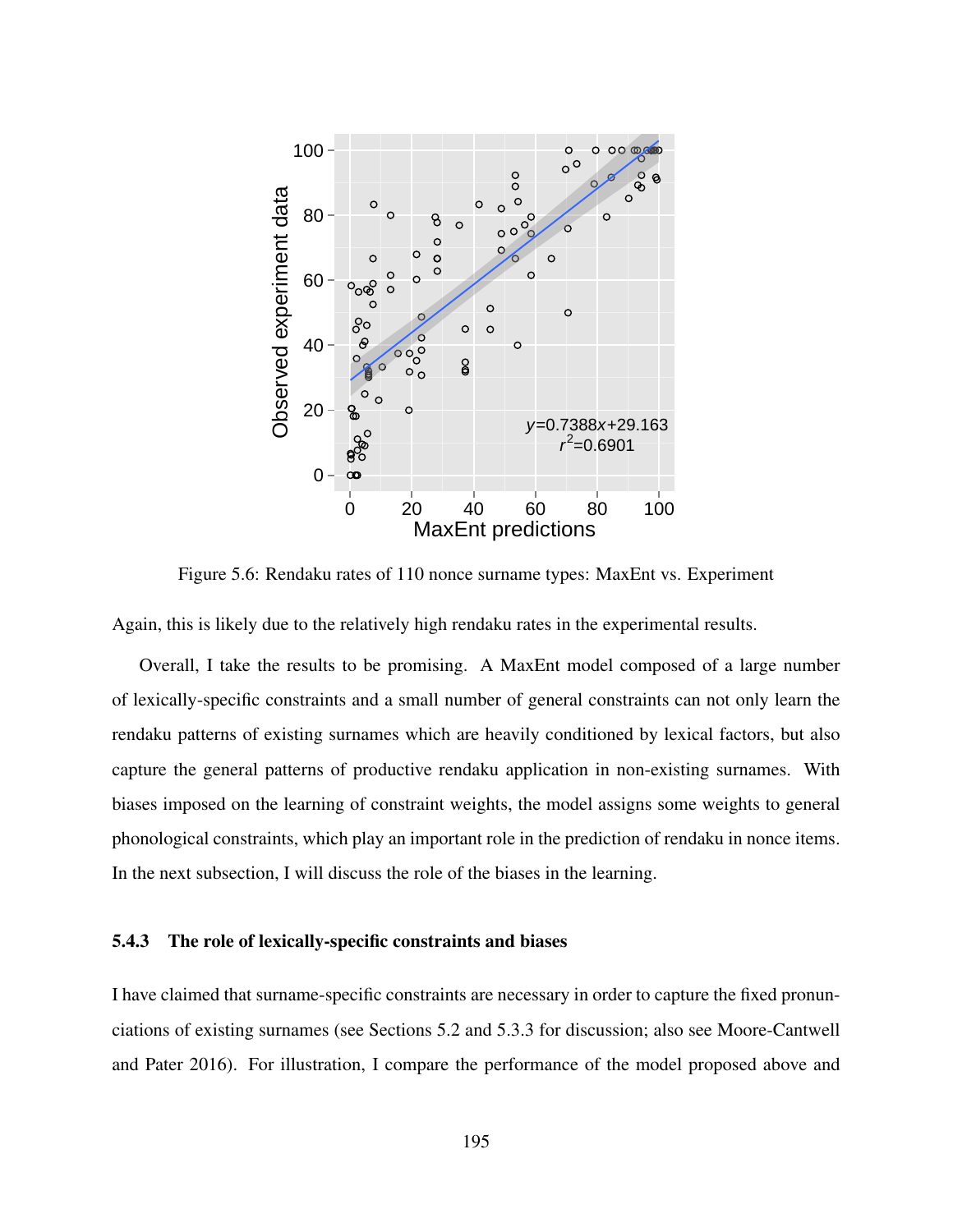that of an alternative model. A MaxEnt model was constructed with the same set of constraints but with a  $\sigma$  value of 1 as the prior. As discussed above (Section 5.3.4), lower  $\sigma^2$  values yield greater penalties for constraint weights which deviate from their expected values (i.e.,  $\mu$ ). Also recall that biases generally affect specific constraints more than general constraints, since the former have very few relevant data samples in order for the model to update their weights. Thus, the new model proposed here is a model with stronger learning biases which especially operate against surname-specific constraints.

Let us see how this new model learns the lexically-conditioned rendaku patterns of real surnames. Figure 5.7 shows the rendaku rates of 1064 existing surnames in the corpus by the model's predictions. As can be seen, the model's fit to the training data is considerably worse than that of the original model (Figure 5.3). Although the coefficient of determination is not extremely low  $(r^2=0.6067)$ , this is partly due to a large number of data points at the extremes. The graph clearly shows that the model fails to capture rendaku application in many of the surnames. The model still does fine in predicting the patterns of nonce surnames  $(r^2=0.6662)$ , suggesting that it has learned general phonological patterns from the data despite biases on all the constraints. Thus, if learning biases are too strong, they especially affect the surname-specific constraints and render them almost ineffective. As a result, the grammar is incapable of capturing item-based irregularities in the data of real surnames. This provides evidence that surname-specific constraints are crucial in the modeling of rendaku.

However, giving priority to lexically-specific constraints may also cause problems in the modeling of the phenomenon. Suppose there is no bias on constraint weights. The model would then resort to surname-specific constraints more than general constraints during learning. This would make the fit to the real name data even better<sup>16</sup>; yet the model would now be overfitted to the training data and its predictions of rendaku application in non-existing surnames would be less accurate. Therefore, although surname-specific constraints are necessary, it is also important to impose some biases against them so that the model will come to learn general phonological patterns in the given

<sup>&</sup>lt;sup>16</sup>Indeed, it is possible for a model with surname-specific constraints to achieve an almost perfect fit (e.g. with the coefficient of determination of  $r^2$ =0.9999) once the bias level is set very low; e.g.  $\mu$  = 0,  $\sigma$  = 1000.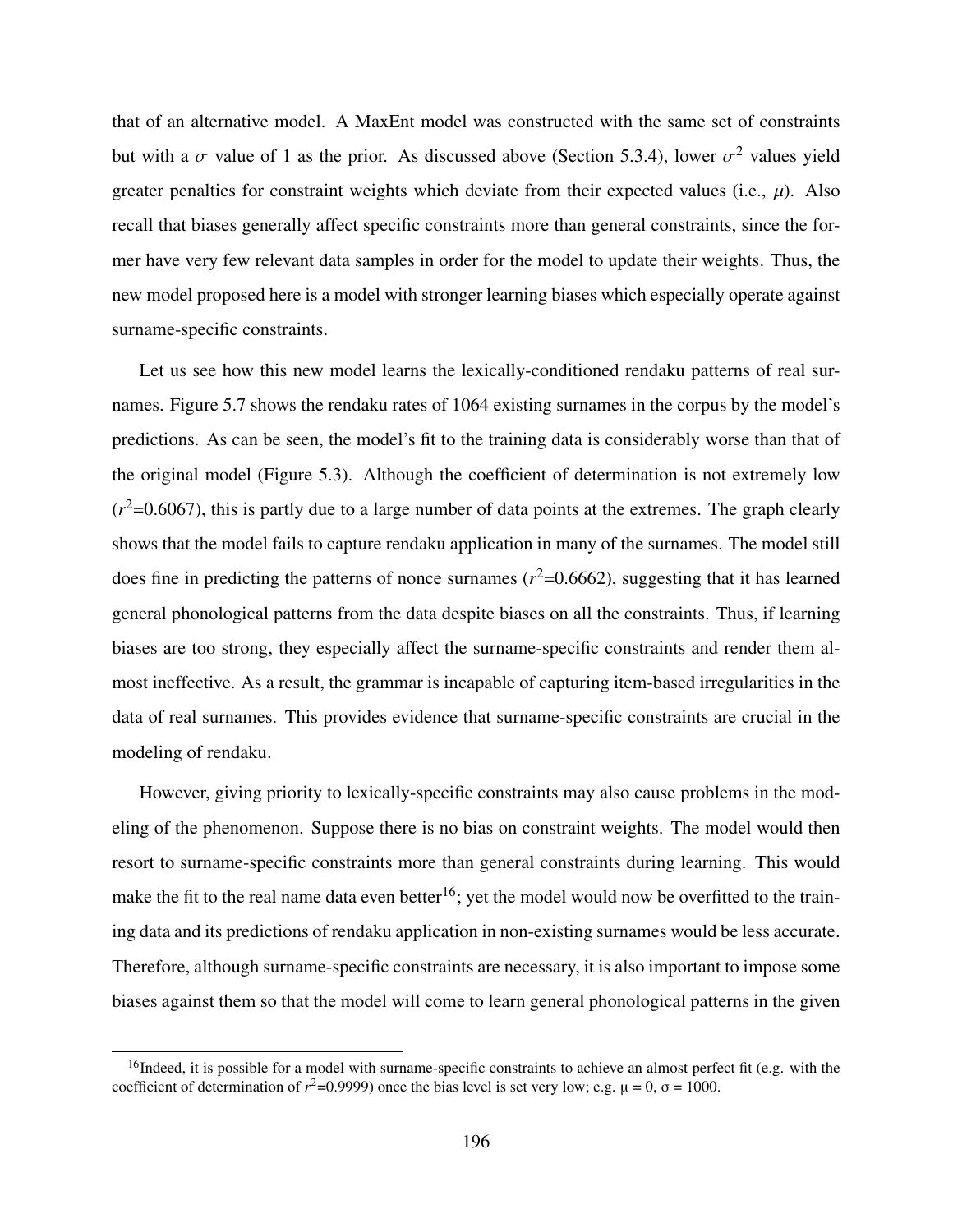

Figure 5.7: Rendaku rates of 1064 existing surnames: MaxEnt with strong learning biases vs. Corpus

data. In other words, there is a trade-off between accurate learning of the lexically-conditioned rendaku patterns of existing surnames on the one hand and accurate predictions of productive rendaku application in non-existing surnames on the other. Thus, adjusting the strength of learning biases (or adjusting  $\sigma$  values in the terms of MaxEnt HG) in the proposed model means finding the right balance between the role of lexical factors and the role of pure phonological factors in the grammar.

## 5.4.4 Summary of the results

With learning simulations, I have shown that a MaxEnt HG model with general and lexicallyspecific constraints can not only accurately learn and reproduce the rendaku patterns of existing surnames in the corpus data, but also generate rendaku patterns of non-existing surnames which generally agree with what was observed in the experiment. I have also shown that general con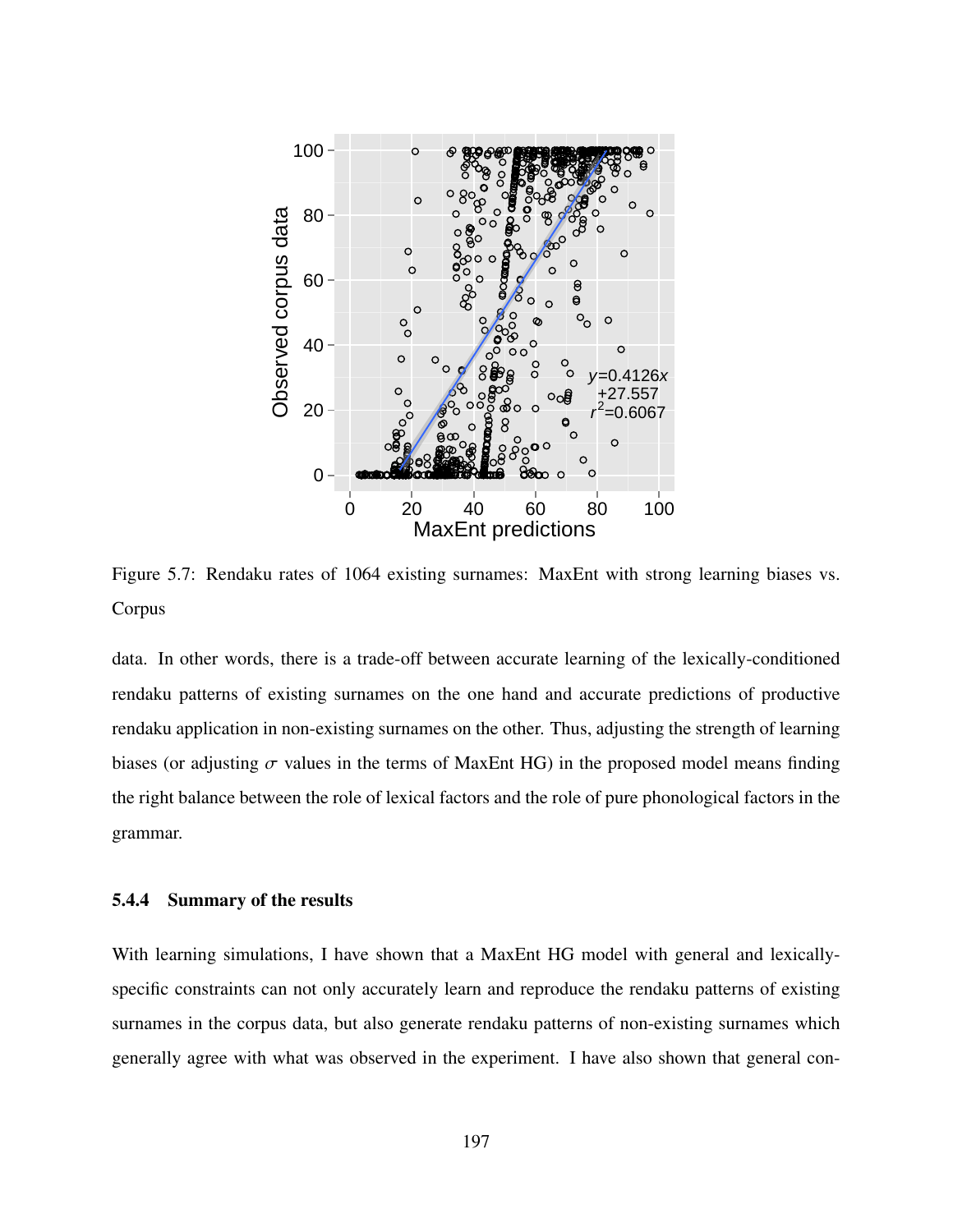straints, lexically-specific constraints and learning biases against them are all needed in order to fully account for the rendaku phenomenon in surnames.

# 5.5 General discussion

The results of the MaxEnt modeling have several implications for the theory of phonology. First, it demonstrates that a single grammar can account for both highly-lexicalized patterns of some alternation in real words and more phonologically-conditioned productive patterns of the same alternation seen in nonce words. It has been observed in the literature that speakers show "frequency match" based on the distribution of the lexicon of their language in the production or judgment of nonce forms. As discussed above (Section 5.2), a challenge that comes with modeling such a phenomenon is the following. Speakers make generalizations of the lexical distribution based on phonological factors and reflect them in the form of free variation in nonce items; however, the actual pronunciation of each of the existing items is often fixed and should not be produced variably. As Moore-Cantwell and Pater (2016) point out, very few studies have ever attempted to model the lexicalized patterns of real words and the variable patterns of nonce words at a time (cf. Zuraw 2000). Moore-Cantwell and Pater (2016) propose to combine MaxEnt Harmonic Grammar with lexically-specific constraints in order to address the issue. This dissertation offers a large-scale case study testing their proposal. The results are promising in that the grammar model is able to capture the rendaku patterns in both real and nonce surnames.

One may argue that the size of the constraint set in the proposed model is "too large." It does include a relatively large number of constraints; 17 general constraints, 244 E2-specific constraints (of which about one half are really effective with some positive weights) and 2128 surname-specific constraints (of which about one half are actually effective). Note, however, that the MaxEnt model did converge, suggesting that the grammar is feasible in terms of learnability at least according to a learning simulation. It should also be noted that, in order to give a full analysis of rendaku in surnames, the lexical propensities of every E2 morpheme and every compound surname to voice must be captured in some way or another. One alternative to having lexically-specific constraints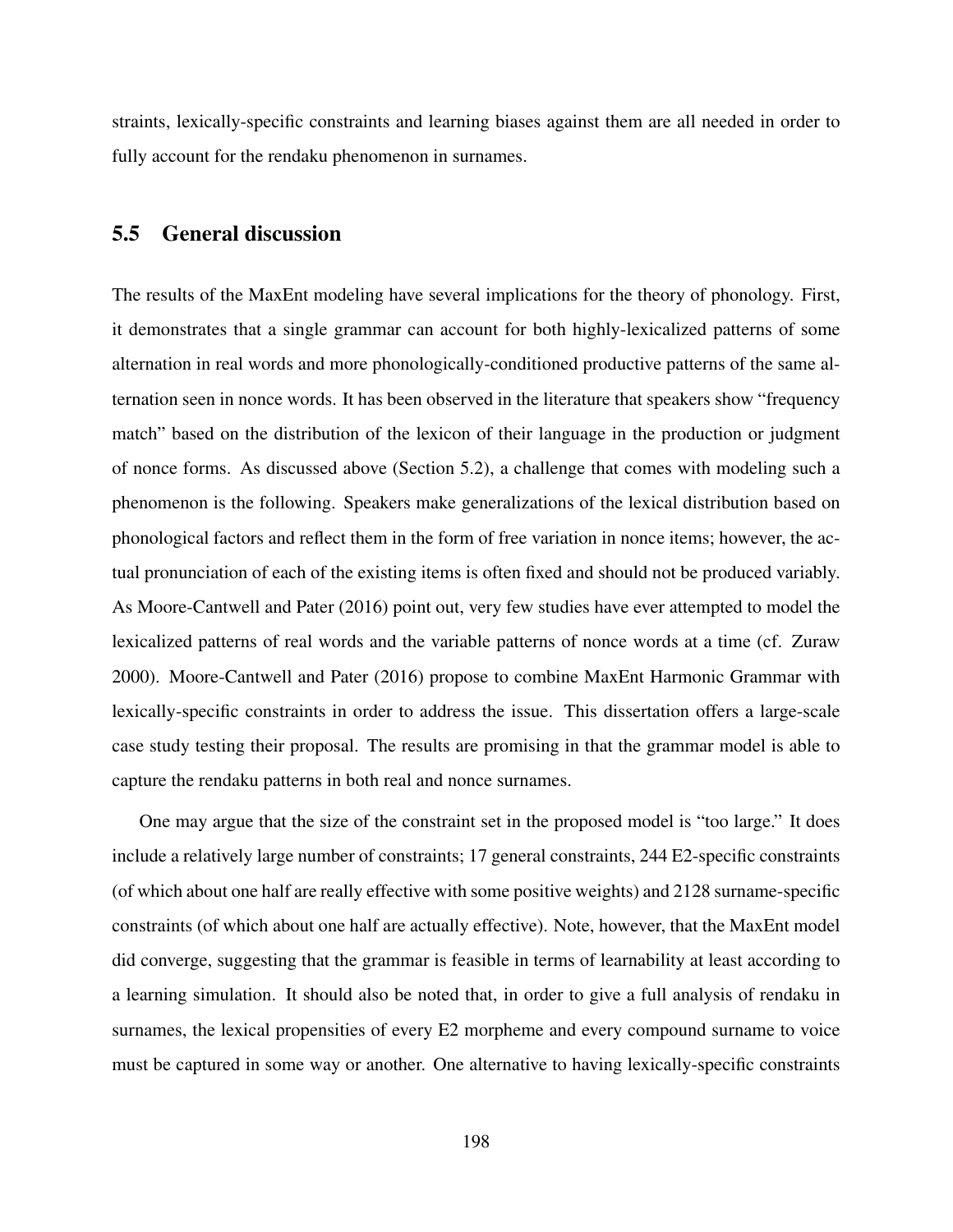would be to incorporate this information in the lexicon itself, with every E2-morpheme and every surname being tagged for how likely they undergo rendaku. This approach, however, does not seem to be better in terms of memory use or learnability. In the absence of better alternatives, the mere fact that the size of its constraint set is large cannot be a strong criticism of the model itself.

Furthermore, incorporating lexical factors into the grammar actually has advantage over encoding rendaku information in the lexicon. A grammar-based explanation of the kind proposed above is a formal analysis and is falsifiable. It can be tested against the patterns of existing words and also the patterns of non-existing words (obtained from experimental studies). By contrast, a simple statement that the voicing status of every surname is stated in the lexicon does not address how the existing patterns would be learned, nor does it provide any explanation as to why rendaku occurs at all in nonce surnames. As I have shown above, an account of rendaku in surnames must take both lexical factors and phonological factors into consideration. The MaxEnt model I have proposed here incorporates the two kinds of factors and even makes explicit how much of a role each of them plays in the form of constraint weights. It would be difficult, if not impossible, for a grammar without lexically-specific constraints to determine what (or how much) is lexicalized and what (or how much) is not lexicalized in a non-arbitrary way.

While introducing lexically-specific constraints, I have mentioned Rosen's (2016) account of rendaku in regular compounds within the framework of Gradient Symbolic Computation, or "GSC" for short (Smolensky and Goldrick 2015), which also incorporates lexical factors into a stochastic grammar (see Section 5.3.3 for the details of the grammar design). One crucial difference between my MaxEnt model and Rosen's GSC model is that the latter explains rendaku application entirely through interactions of the lexical properties of the first element and the second element of a compound, and does not take phonological factors into account. Although the grammar is well defined and does quite a good job in capturing rendaku in existing words, it seems to have some unwanted consequences (some of which are similar to the ones discussed above).

For one thing, it is not entirely clear how Rosen's model would predict rendaku application in novel compounds in which which one of the elements (or possibly both) lacks lexical information about its voicing activation value. For another, it could miss some of the major phonological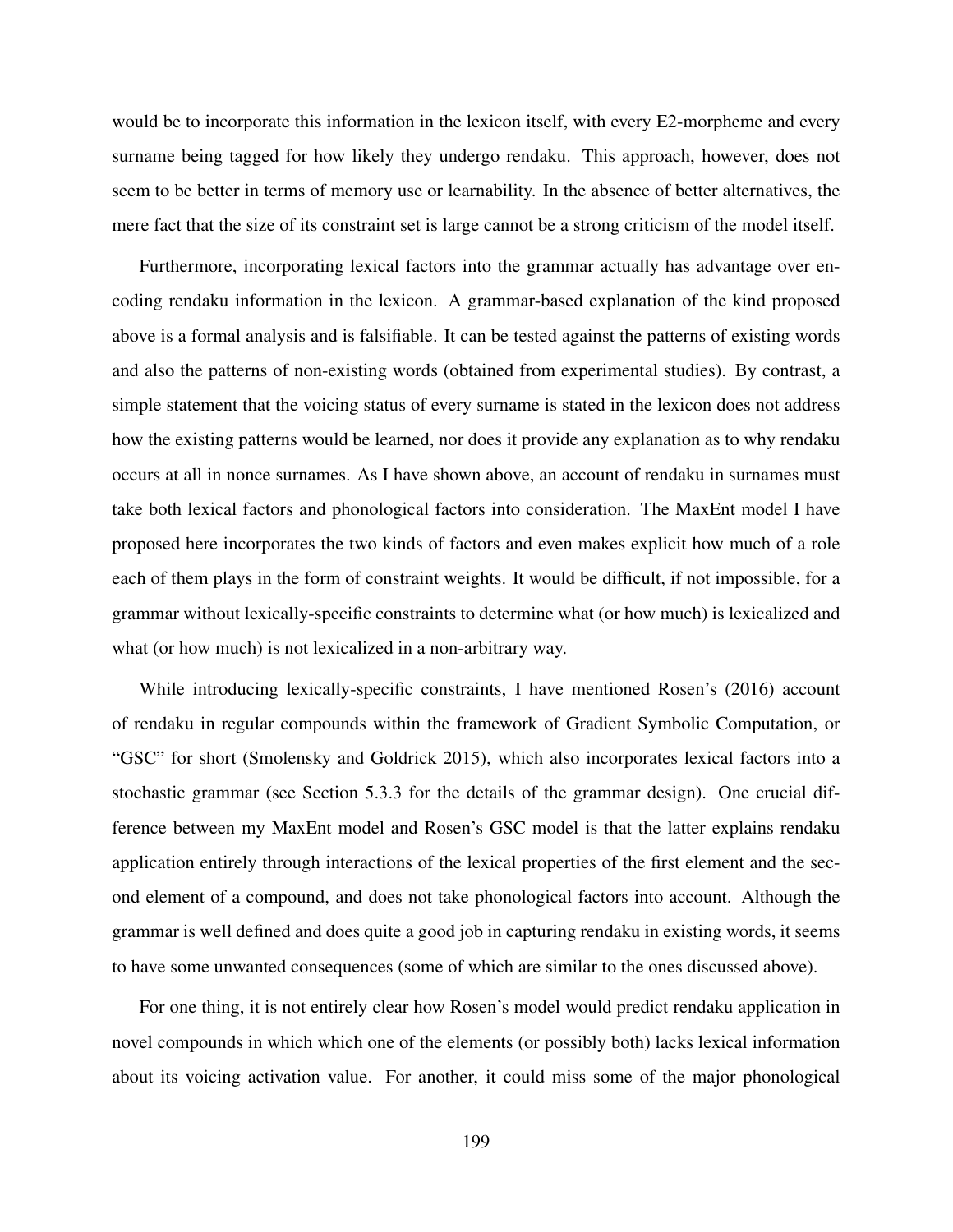generalizations in the language. Although Rosen (2016) excludes E2-morphemes with a voiced obstruent (e.g. /tabi/ 'travel') from analysis, his model in its current design would treat them as having extremely low voicing activation values, which would turn into a rendaku-blocking factor. What they have in common, however, is that they contain a voiced obstruent, and voicing of their initial obstruent would cause a violation of OCP(voice) (e.g. \*[dabi]), which also has its effects elsewhere in the lexicon (see Section 2.2.2; also see Morita 1977; Yamaguchi 1988; Ito and Mester 1986). The model would thus fail to differentiate the non-application of rendaku due to the lexical propensities of E2-morphemes and that driven by general phonological factors.

To be fair, Rosen's (2016) goal was to model lexically-conditioned rendaku application in existing regular compounds, glossing over the effects of phonological factors (hence the exclusion of E2-morphemes with a voiced obstruent), and he also did not intend to extend the analysis to make predictions about rendaku application in novel compounds. In theory, it is possible to incorporate general phonological constraints such as OCP(voice) in his GSC model as well, in which case it could capture general phonological patterns in existing compounds and also possibly in non-existing compounds. The focus here should instead be on the fact that both lexical and phonological factors are necessary to account for the lexicalized and productive rendaku application patterns when they are both present, as has been argued repeatedly in this chapter. This is especially true in the case of rendaku in surnames. As we have seen, multiple kinds of phonological effects come into play in the voicing alternation in surnames, unlike in regular compounds where such effects are mostly unattested and the lexical properties of words seem to be more important (see Section 4.2.5; also see Irwin 2014a, 2016a). Thus, rendaku in surnames poses an especially interesting problem in that phonological and lexical factors are both crucial and they are mingled together. My MaxEnt model meets the challenge of capturing such patterns with general and lexically-specific constraints and learning biases.

Lastly, the general success in modeling rendaku application is meaningful in the field of Japanese phonology. There have been debates as to whether or not compound voicing should be considered to be a problem in phonological theory (see Kawahara 2015a and references therein for discussion). This is mainly due to the two aspects of the phenomenon which are seemingly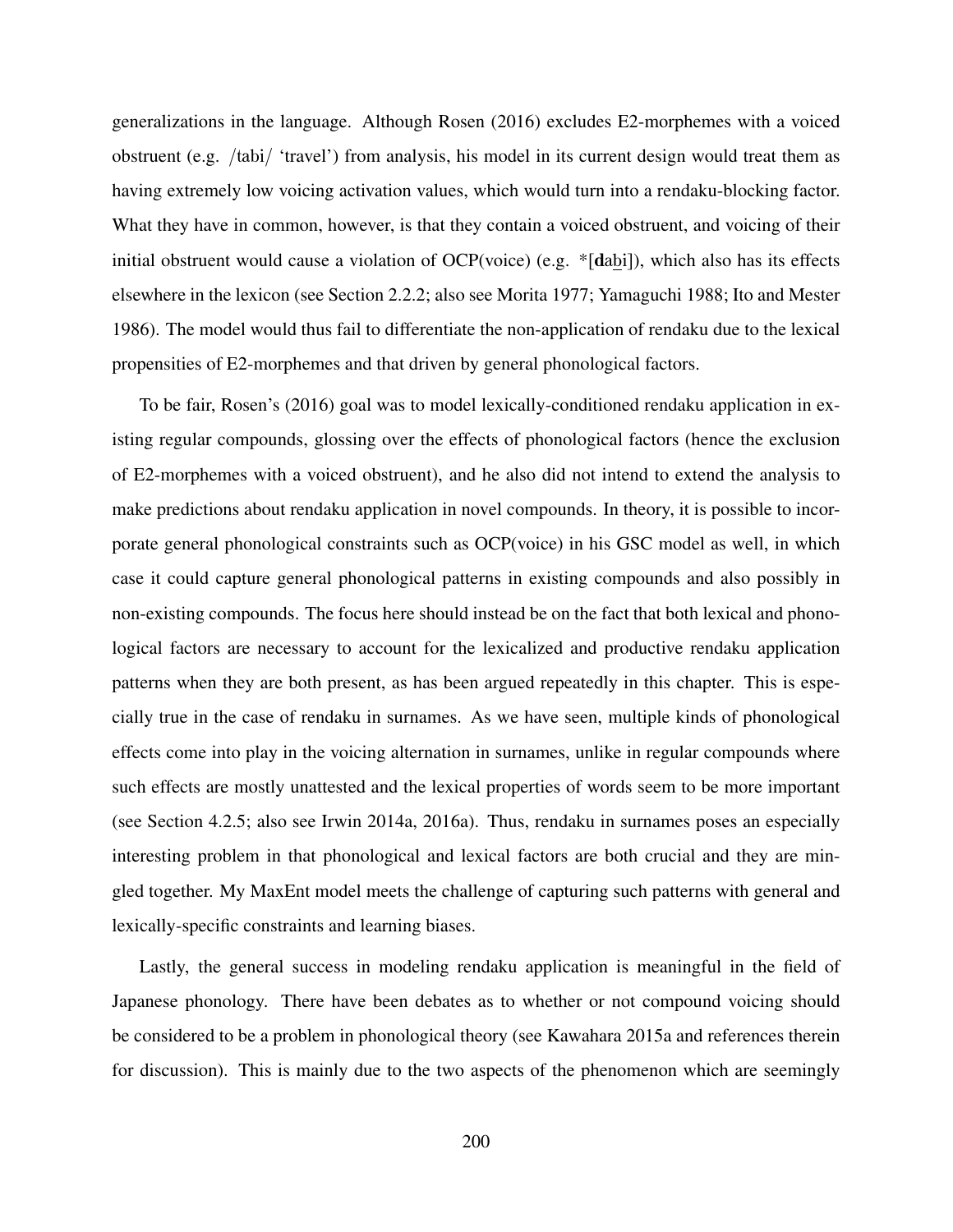contradictory. On the one hand, its application is irregular and highly conditioned by the lexical properties of given compounds, but on the other hand, it applies productively in newly-coined words just like a normal phonological alternation. In the long history of research on rendaku, the current study offers the very first attempt to tackle the issue by giving a unified formal analysis of both the lexicalized aspect and the productive aspect of the phenomenon. Although the main focus here is on rendaku in compound surnames, it is essentially the same as rendaku in regular compounds in that lexical and productive patterns coexist. In fact, modeling rendaku in surnames is even more challenging in that phonological factors play a big role. The results presented here thus send a strong message as an answer to the long standing problem in Japanese phonology: "rendaku can be and should be accounted for in terms of phonological grammar."

#### 5.6 Chapter summary

In this chapter, I have proposed a grammar model to account for the rendaku application patterns in Japanese surnames. I have discussed the challenge of modeling the lexicalized and productive aspects of rendaku in surnames with a single grammar. In order to address the issue, I have proposed a Maximum Entropy Harmonic Grammar model (see Goldwater and Johnson 2003) composed of general constraints and lexically-specific constraints (Moore-Cantwell and Pater 2016). Through learning simulations, I have shown that the proposed model with appropriate learning biases on constraint weights can not only capture the lexicalized rendaku patterns of existing surnames but also predict productive rendaku application in non-existing surnames. I have also argued that lexical factors should be incorporated into phonological grammar rather than simply specified in the lexicon.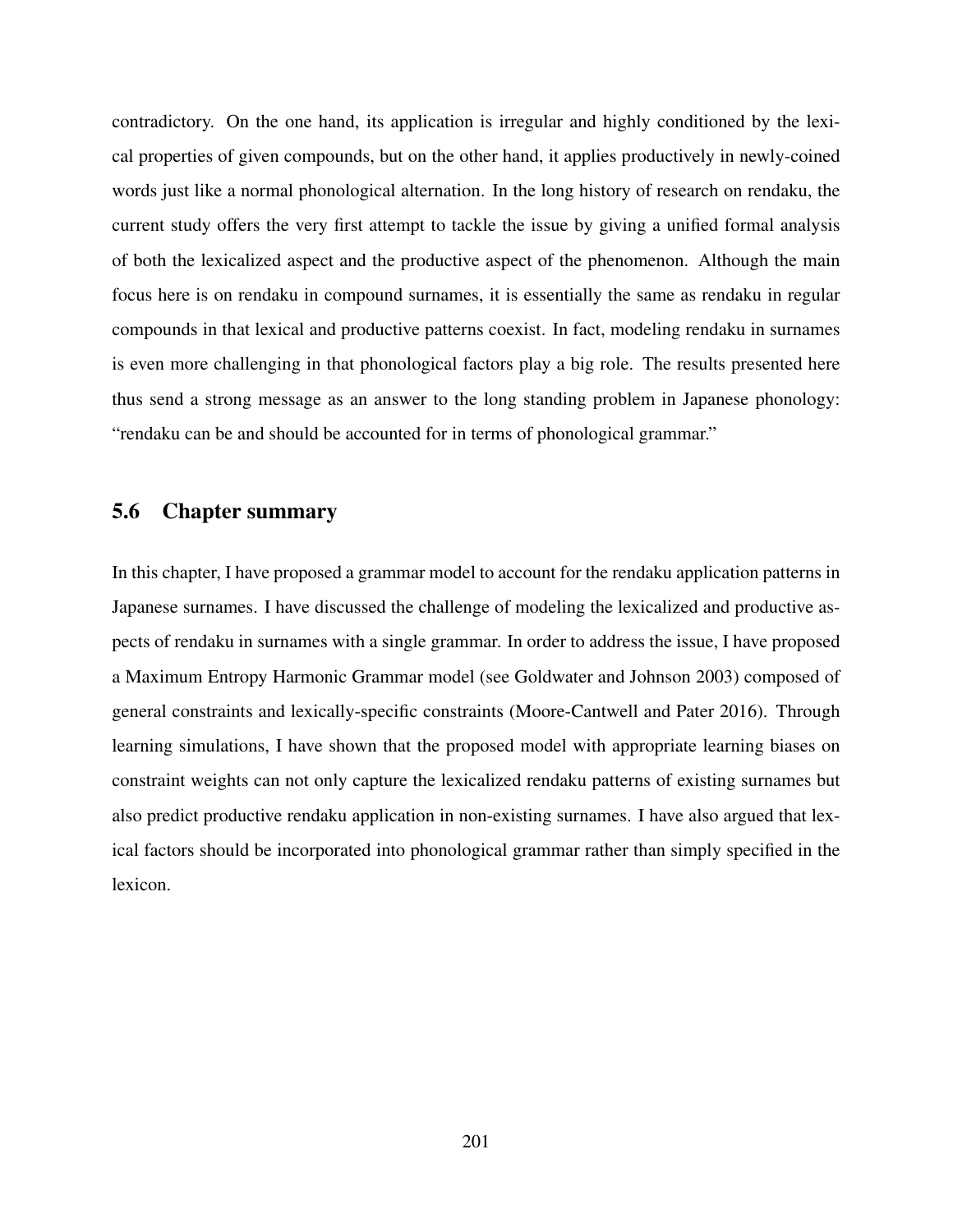# CHAPTER 6

## Conclusion

In this dissertation, I have investigated the phonological patterns of Japanese compound surnames with a focus on rendaku and accent. In this chapter, I conclude the thesis by giving brief summaries of the preceding chapters and discussing implications of the research for the field of phonology.

#### 6.1 Summary of the dissertation

In Chapter 2, I have shown that the rendaku and prosodic patterns of compound surnames are different from those of common noun compounds. Their main characteristics include the effects of Strong Lyman's Law, whereby a voiced obstruent in the first element inhibits rendaku application, and an inverse correlation between the presence of accent and the presence of rendaku voicing. Many of these peculiarities have been noted in the literature (see Sugito 1965; Kubozono 2005; Zamma 2005 among others), but no previous study has ever given a principled explanation of the patterns.

In Chapter 3, I have addressed the issues by giving a formal analysis. I have argued that compound surnames are represented as single stems in the grammar and that rendaku application and accent assignment in surnames are regulated by the phonology of stems. I have shown that the proposed hypothesis can give a unified account of the peculiarities of surnames discussed in Chapter 2. The hypothesis based on stem phonology has made further predictions about how rendaku should apply in the kinds of surnames which have not been well described in the literature.

In Chapter 4, I have presented the results of a corpus study and an experiment testing the predictions of the proposed hyopthesis. The data of existing surnames collected from social media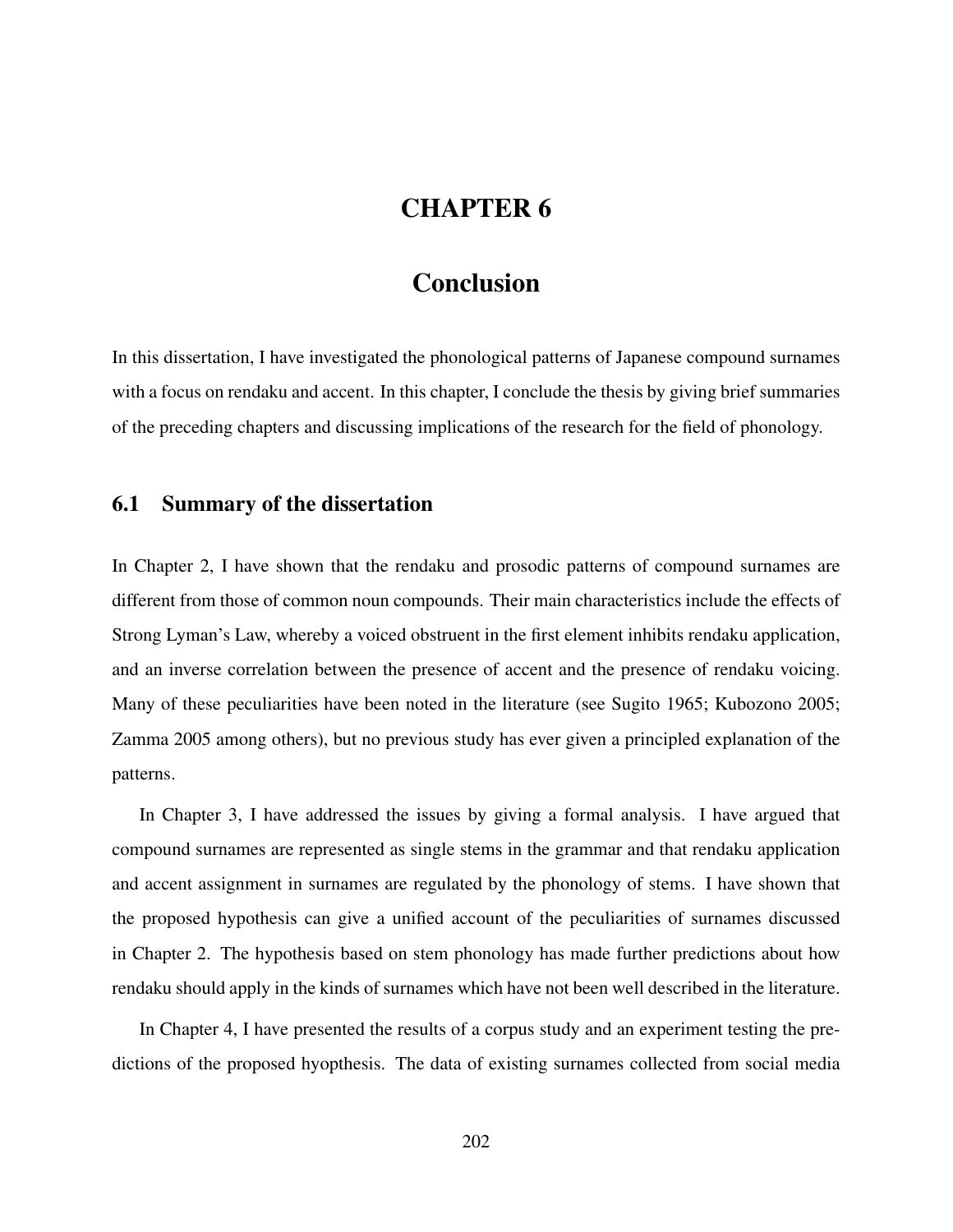have shown that rendaku application in surnames generally follows stem-internal phonological restrictions, supporting the hypothesis. The experimental results further show that Japanese speakers apply rendaku to nonce surnames in a similar way, providing evidence for the productivity of the patterns.

In Chapter 5, I have proposed a grammar model within the framework of Maximum Entropy Harmonic Grammar (see Goldwater and Johnson 2003). I have combined the MaxEnt grammar with general (morpho)phonological constraints and lexically-specific constraints which are indexed with every second element morpheme and with every compound surname along the lines of Moore-Cantwell and Pater (2016). I have shown that, with appropriate biases imposed on the learning of constraint weights, the model can account for both the lexicalized and productive aspects of rendaku application in surnames.

### 6.2 Implications for phonological theory

The findings of the study have various implications for the field of phonology. First, it opens new ways to investigate the sound patterns of proper nouns. It has been observed in the literature that names tend to show peculiar phonological behaviors as compared to common nouns. (See, for example, stress assignment in Turkish place names; Sezer 1981; Inkelas et al. 1996.) However, they are often deemed simply as exceptions or non-productive patterns. If any description is given, there is still no explanation as to *why* proper nouns show such peculiarities. As we have seen, rendaku and accent in compound surnames in Japanese is another example. Previous studies have noted their unique patterns, but no attempt has been made to explain the differences between surnames and regular words. This study has proven the productivity of the phenomenon with a nonce name experiment, and has given a formal analysis of the patterns treating compound surnames as single stems rather than as belonging to an exceptional category of stem-stem compounds. The results suggest that some, if not all, phonological phenomena found in proper nouns are productive and that they can be explained in terms of regular phonological grammar.

Second, the data of Japanese surnames and the analysis proposed here suggest that the repre-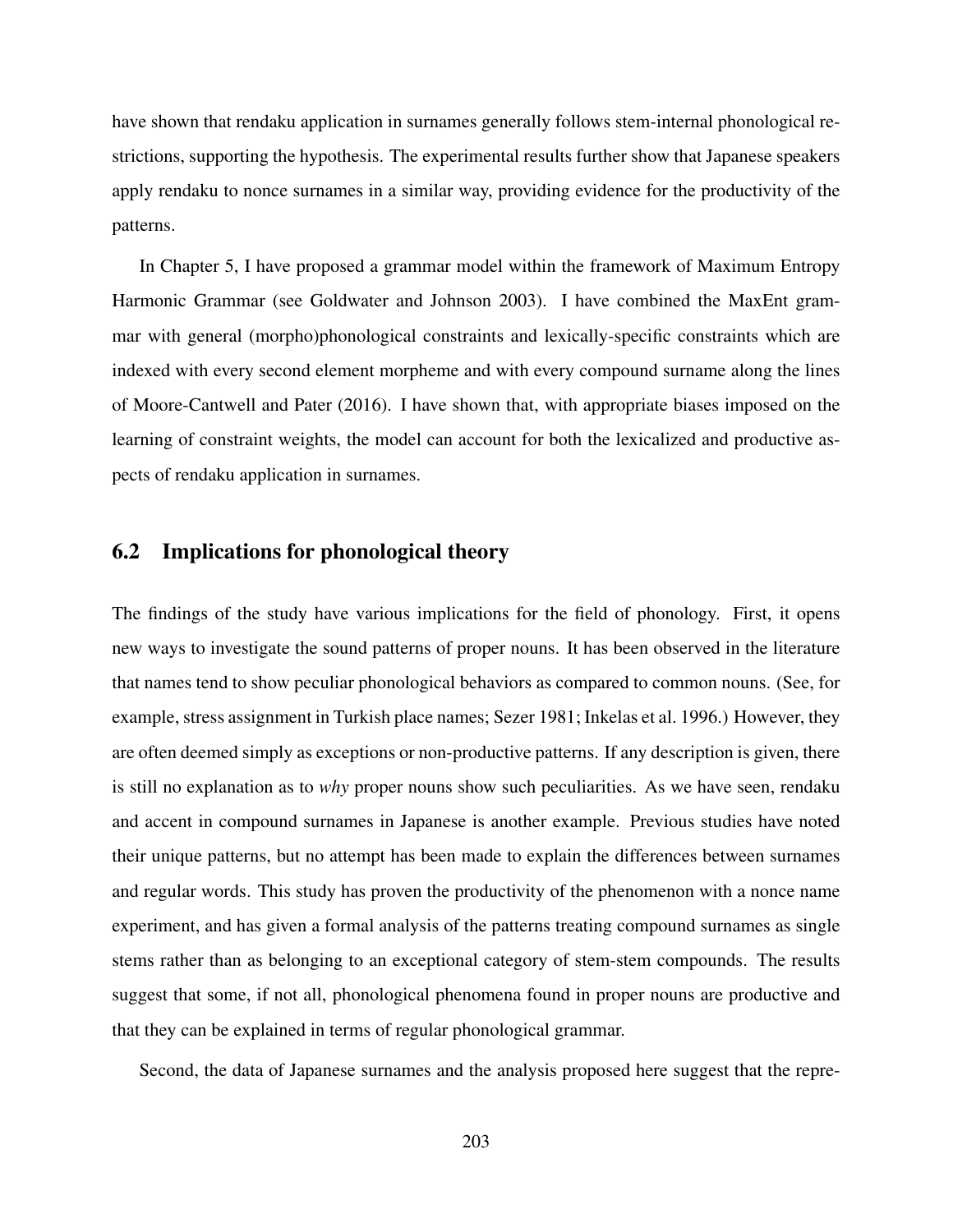sentations of "compound words" in language are not always uniform. As discussed above (Section 3.2.1), Hay (2003) has claimed that the pronunciations of words may affect their morphological representations and semantic properties. I have shown that the semantic properties of words may also affect their morphological representations, which in turn affect their phonological patterns. Other studies also report that morphologically-complex words may show properties of simplex words or vice versa, suggesting that the distinction between the two is not necessarily clear-cut (see e.g. Zuraw 2000; Zuraw and Peperkamp 2015). Japanese compound surnames present an extreme case where compounds always behave like single stems due to their semantic non-compositionality. The proposal about the representations of compound surnames provides a new analytical possibility for similar cases. $<sup>1</sup>$ </sup>

Lastly, the overall results of the corpus study, the experiment, and the learning simulations presented in Chapter 4 and Chapter 5 show that lexicalization and productivity may coexist and that a single grammar can capture both at the same time. As discussed in Section 5.5, this provides the answer to the long-standing question of the status of rendaku in Japanese phonology (see Kawahara 2015a); despite its lexical irregularities, rendaku application is a productive process, which should be and can be addressed by phonological theory. Many of the phonological phenomena in languages actually involve lexically-conditioned patterns to a greater or lesser extent (see Moore-Cantwell and Pater 2016). As has been shown in Chapter 5, a MaxEnt HG model composed of general and lexically-specific constraints with learning biases enables us to account for both the lexicalized and productive aspects of phonological alternations, and also assess the balance between lexical factors and phonological factors involved in them. It is hoped that the current study will initiate further investigations into phonological phenomena involving lexicalization and productivity from both experimental and theoretical perspectives.

<sup>&</sup>lt;sup>1</sup>Sino-Japanese compounds are also reported to behave like single stems and show what could be described as Strong Lyman's Law effects in rendaku application. See e.g. Vance (1996).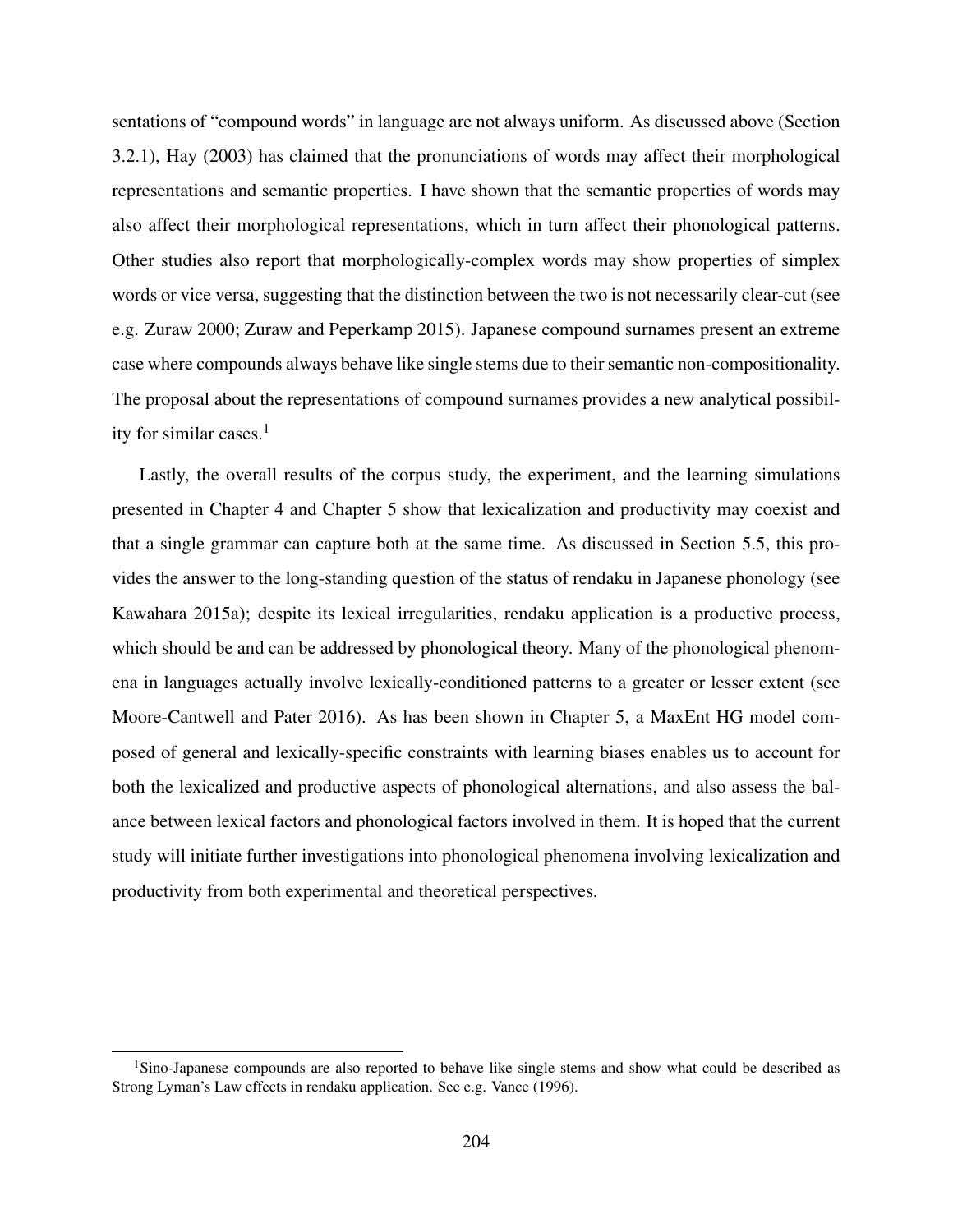#### BIBLIOGRAPHY

- Akinaga, Kazue. 1977a. Hime-kō: Rendaku o megutte [Thoughts on "hime": In relation to rendaku]. [Republished in Akinaga, K. (2009) Nihon-go on'in-shi, akusento shiron, Sakuma Shoin: Tokyo].
- Akinaga, Kazue. 1977b. Matsubara to Yanagihara ha-gyō tenko o chūshin ni [Matsubara and Yanagihara — with a special focus on the historical change of /h/]. *Kokugogaku* 111:62–76.
- Alderete, John. 2015. Updating the analysis of Japanese compound accent. In Short 'chrift for Alan Prince compiled by Eric Bakovic; available at ´ https://princeshortschrift.wordpress.com/.
- Asai, Atsushi. 2014. Rendaku seiki no keiko to teichaku-ka [A tendency in the occurrence of ¯ rendaku and lexicalization]. *NINJAL Research Papers* 7:27–44.
- Bates, Douglas, Martin Maechler, and Ben Bolker. 2011. lme4: Linear mixed-effects models using S4 classes. R package.
- Becker, Michael, and Levine Jonathan. 2013. Experigen an online experiment platform. Available at:

http://becker.phonologist.org/experigen.

Berko, Jean. 1958. The child's learning of English phonology. *Word* 14:150–177.

- Chomsky, Noam, and Morris Halle. 1968. *The sound pattern of English*. New York: Harper and Row.
- Endo, Kunimoto. 1980. Hi-rendaku no hōsoku no shōchō to sono imi: Daku-shiin to bion to no kankei kara [A decay of the rendaku-blocking law and its consequence: An examination through the relationship between voiced obstruents and nasals]. *Kokugo Kokubun* 50:38–54.
- Frellesvig, Bijarke. 2010. *A history of the Japanese language*. Cambridge: Cambridge University Press.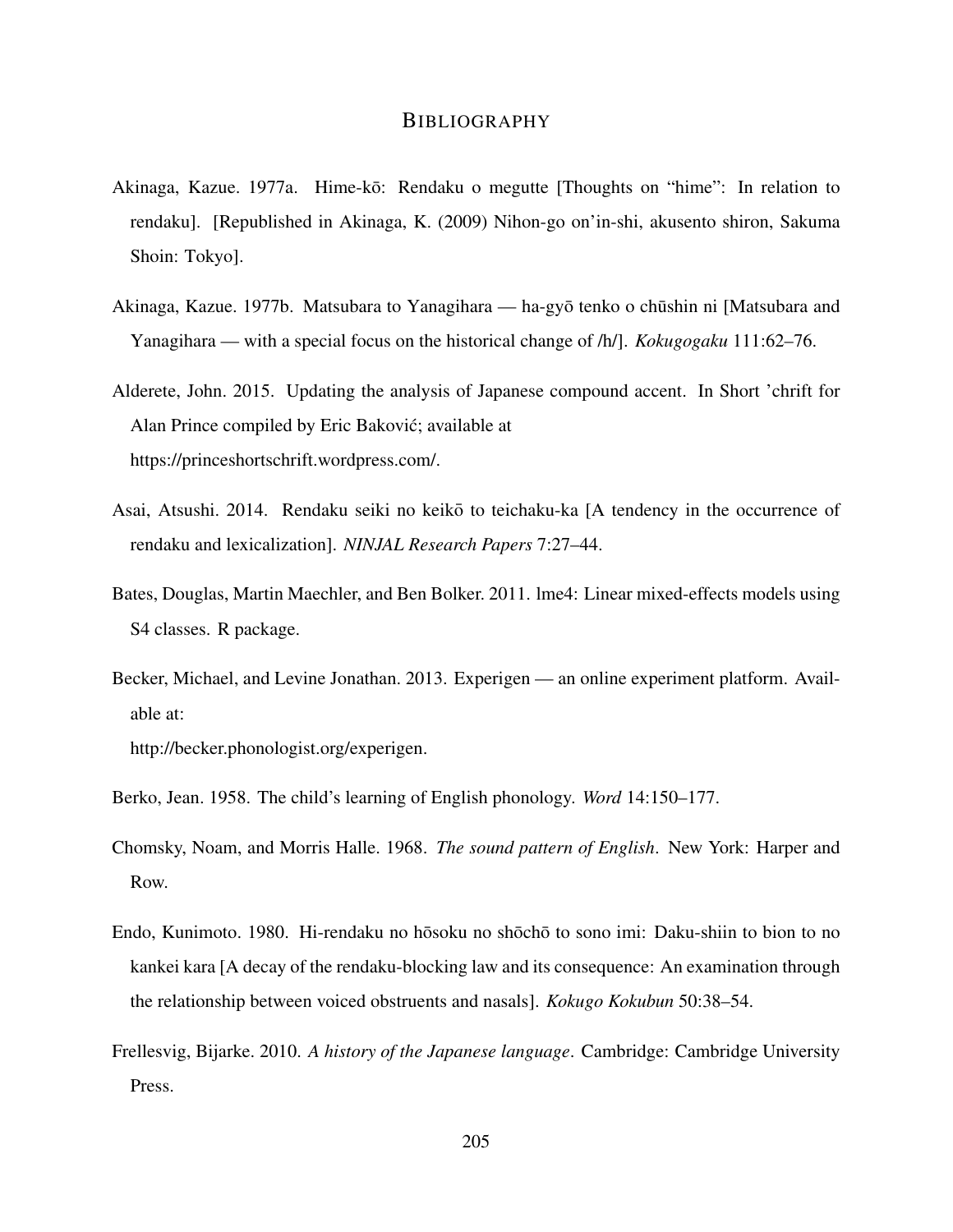- Fukuda, Suzy, and Shinji Fukuda. 1994. To voice or not to voice: The operation of rendaku in Japanese developmentally language-impaired. *McGill Working Papers in Linguistics* 10:178– 193.
- Goldwater, Sharon, and Mark Johnson. 2003. Learning OT constraint rankings using a maximum entropy model. In *Proceedings of the Stockholm Workshop on Variation within Optimality Theory*, 111–120. Stockholm: Stockholm University.
- Hamada, Atsushi. 1952. Hatsuon to dakuon to no sokan-sei no mondai [Issues in the relation between pronunciations and voiced obstruents]. *Kokugo Kokubun* 21:18–32.
- Haraguchi, Shosuke. 2002. A theory of voicing. In *A comprehensive study on the phonological structure of languages and phonological theory*, ed. Shosuke Haraguchi, Technical Report of Basic Sciences (A)(1), Grant-in-Aid for Scientific Research by the Japan Society for the Promotion of Science, 1–22.
- Hashimoto, Shinkichi. 1938/1950. Kokugo onin no hensen [Changes in the phonology of the national language]. In *Kokugo onin no kenkyū*, Hashimoto Shinkichi hakushi chosaku-shū 4, 51–103. Tokyo: Iwanami Shoten. [Originally published in 1938 in *Kokubungaku* 15(10): 3–41].
- Hay, Jennifer. 2003. *Causes and consequences of word structure*. [Revised version of the author's Ph.D. dissertation (2000). Northwestern University]. New York: Routledge.
- Hay, Jennifer, Janet Pierrehumbert, and Mary Beckman. 2004. Speech perception, wellformedness, and the statistics of the lexicon. In *Papers in Laboratory Phonology VI: Phonetic interpretation*, ed. John Local, Richard Ogden, and Rosalind Temple, 58–74. Cambridge: Cambridge University Press.
- Hayashi, Ryosho. 1953a. Shomin no myoji [Family names of commoners]. ¯ *Nihon rekishi* 58:46– 47.
- Hayashi, Ryosho. 1953b. Shomin no myōji [Family names of commoners]. *Nihon rekishi* 62:49– 50.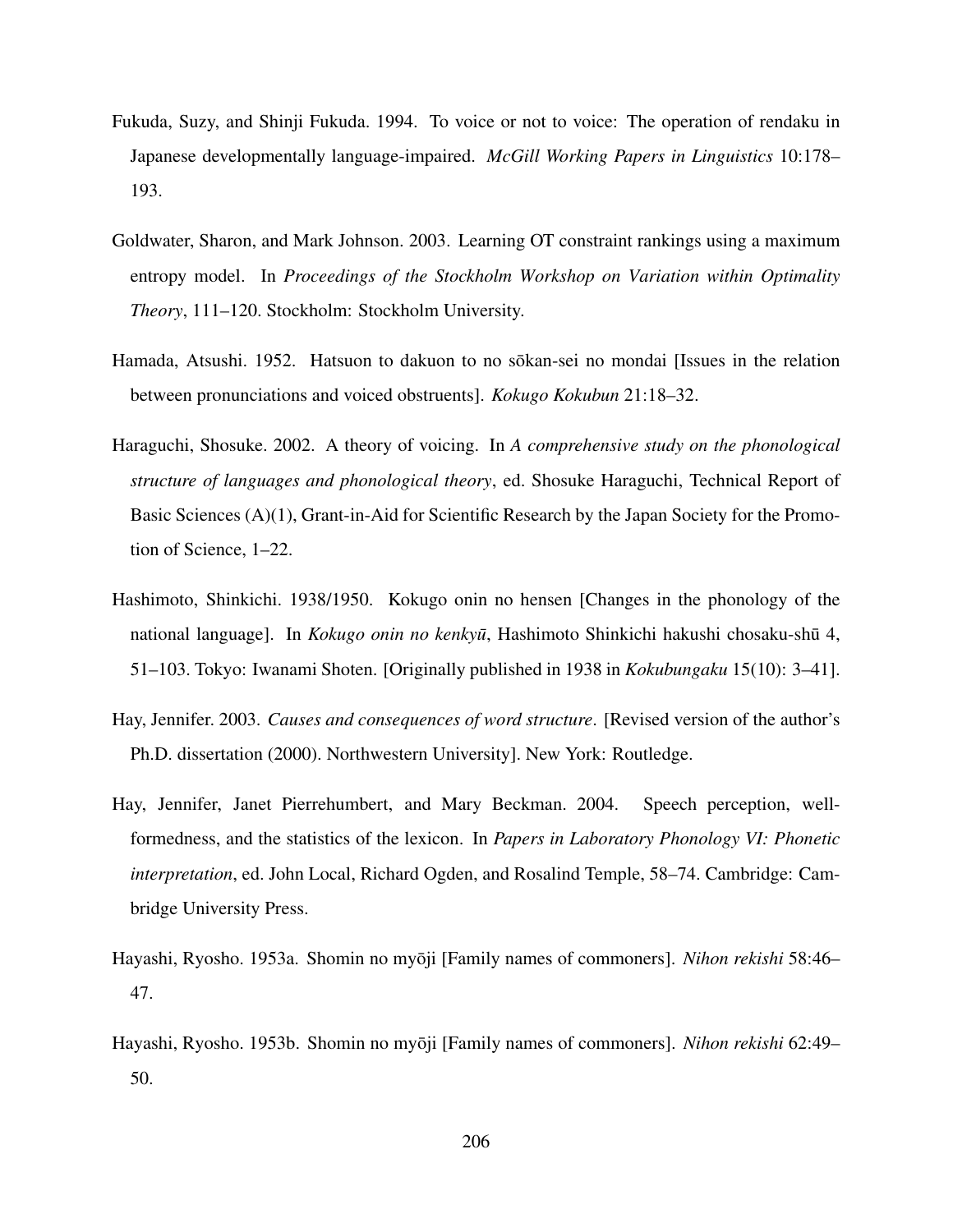Hayes, Bruce, and Tanya Stivers. 1996. The phonetics of post-nasal voicing. Ms. UCLA.

- Hayes, Bruce, and Colin Wilson. 2008. A maximum entropy model of phonotactics and phonotactic learning. *Linguistic Inquiry* 39:379–440.
- Hayes, Bruce, Kie Zuraw, Peter Siptár, and Zsuzsa Londe. 2009. Natural and unnatural constraints in Hungarian vowel harmony. *Language* 85:822–863.
- Hepburn, James Curtis, ed. 1867/1872. *Waei gorin shūsei [Japanese-English and English-Japanese dictionary]*. Shanghai: The American Presbyterian Mission Press, 2nd edition.
- Hirano, Takanori. 2013. A rule application approach to rendaku. Paper presented at ICPP 2013 Tokyo.
- Hirata, Junko. 2010. Rendaku shiron [An essay on rendaku]. *Kobe Kaisei Joshi Gakuin Daigaku Kenkyu Kiy ¯ o¯* 49:31–37.
- Hirata, Junko. 2011. Rendaku shiron (sono 2) [An essay on rendaku 2]. *Kobe Kaisei Joshi Gakuin Daigaku Kenkyu Kiy ¯ o¯* 50:89–93.
- Hora, Tomio. 1952. Edo-jidai-no shomin-wa hatashite myōji-o motanakatta-ka [Did commoners in the Edo period really not have surnames?]. *Nihon rekishi* 50-7:2–7.
- Hora, Tomio. 1966. *Shomin kazoku no rekishi-zo [A historical image of ordinary families] ¯* . Tokyo: Koso Shobo.
- Ihara, Mutsuko, and Tadao Murata. 2006. Nihon-go no rendaku ni kansuru ikutsuka no jikken [Experiments on rendaku in Japanese]. *On'in Kenkyu¯* 9:17–24.
- Ihara, Mutsuko, Katsuo Tamaoka, and Tadao Murata. 2009. Lyman's Law effect in Japanese sequential voicing: Questionnaire-based nonword experiments. In *Current issues in unity and diversity of languages: Collection of the papers selected from the 18th International Congress of Linguists*, ed. The Linguistic Society of Korea, 1007–1018. Seoul: Dongam Publishing.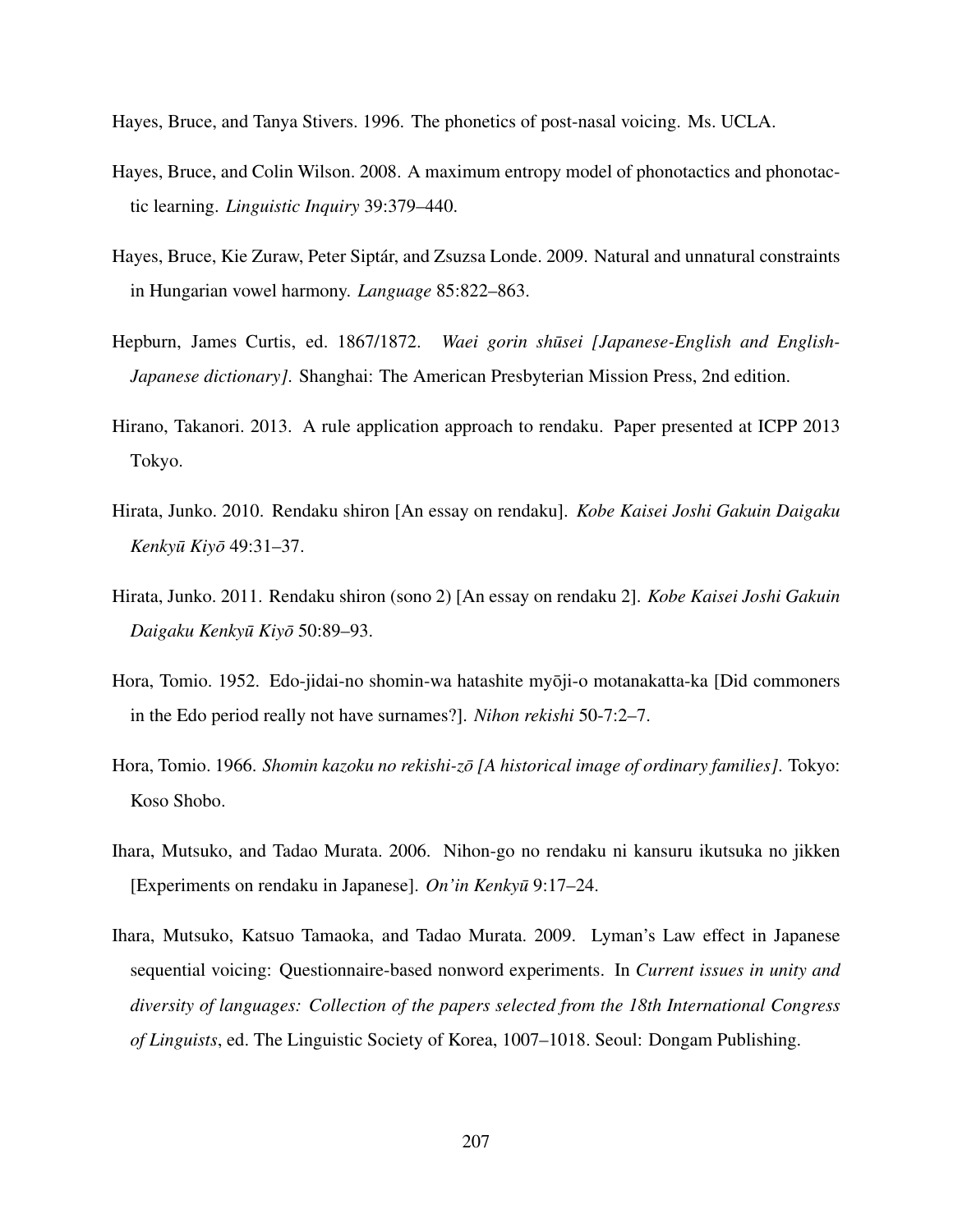- Inkelas, Sharon, Cemil Orhan Orgun, and Chryl Zoll. 1996. Exceptions and static phonological patterns: Cophonologies vs. pre-specification. ROA-124-0496.
- Irwin, Mark. 2005. Rendaku-based lexical hierarchies in Japanese: The behaviour of Sino-Japanese mononoms in hybrid noun compounds. *Journal of East Asian Linguistics* 14:121–153.
- Irwin, Mark. 2009. Prosodic size and rendaku immunity. *Journal of East Asian Linguistics* 18:179– 196.
- Irwin, Mark. 2012. Rendaku dampening and prefixes. *NINJAL Research Papers* 4:27–36.
- Irwin, Mark. 2014a. Rendaku across duplicate moras. *NINJAL Research Papers* 7:93–109.
- Irwin, Mark. 2014b. Rendaku lovers, rendaku haters and the logistic curve. In *Japanese/Korean Linguistics*, ed. Mikio Giriko, Naonori Nagaya, Akiko Takemura, and J. Timothy Vance, volume 22, 37–51. Stanford: CSLI Publications.
- Irwin, Mark. 2016a. The rendaku database. In *Sequential voicing in Japanese: Papers from the NINJAL Rendaku Project*, ed. Timothy J. Vance and Mark Irwin, number 176 in Studies in Language Companion, chapter 6, 79–106. Amsterdam and Philadelphia: John Benjamins.
- Irwin, Mark. 2016b. Rosen's Rule. In *Sequential voicing in Japanese: Papers from the NINJAL Rendaku Project*, ed. Timothy J. Vance and Mark Irwin, number 176 in Studies in Language Companion, chapter 7, 107–117. Amsterdam and Philadelphia: John Benjamins.
- Irwin, Mark, and Mizuki Miyashita. 2013-2016. The rendaku database version 2.0-2.8. Available online at:

http://www-h.yamagata-u.ac.jp/˜irwin/site/Rendaku\_Database.html.

- Irwin, Mark, Mizuki Miyashita, and Kerri Russell. 2017. The rendaku database version 3.1. Available online at: http://www-h.yamagata-u.ac.jp/˜irwin/site/Rendaku\_Database.html.
- Ishizuka, Tatsumaro. 1801. *Kogen seidaku kō [An account of voicing in Old Japanese]*. Kyoto: Hishiya Magobei, Zeniya Rihee, Hayashi Ihee and Kashiwaya Heisuke.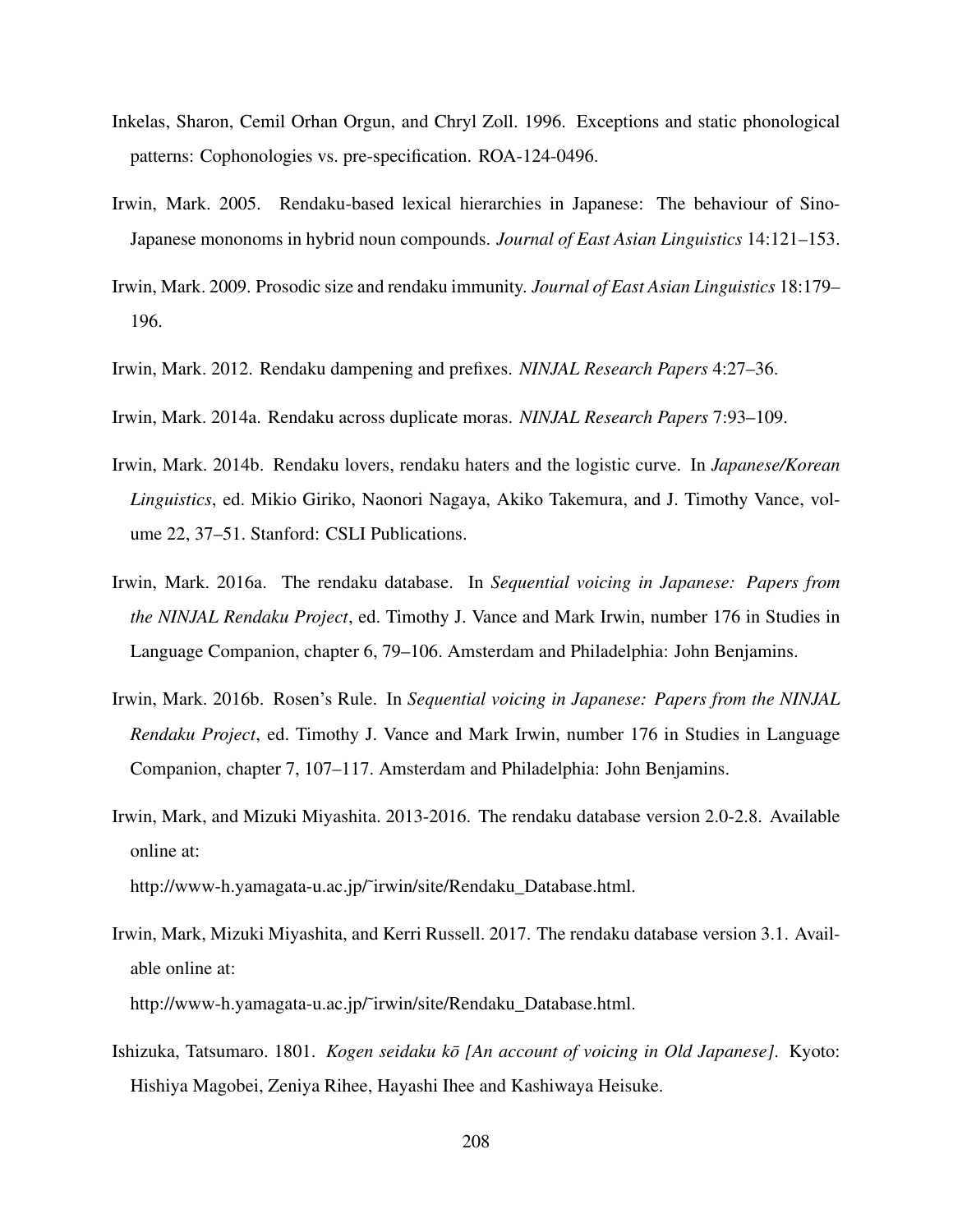- Ito, Junko. 1986. Syllable theory in prosodic phonology. Doctoral Dissertation, University of Massachusetts Amherst, Amherst.
- Ito, Junko, and Armin Mester. 1986. The phonology of voicing in Japanese: Theoretical consequences for morphological accessibility. *Linguistic Inquiry* 17:49–73.
- Ito, Junko, and Armin Mester. 1992/2003. Weak layering and word binarity. In *A new century of phonology and phonological theory: A festschrift for Professor Shosuke Haraguchi on the occasion of his sixtieth birthday*, ed. Takeru Homma, Masao Okazaki, Toshiyuki Tabata, and Shin-ichi Tanaka, 26–65. Tokyo: Kaitakusha. Originally published as Linguistic Research Center Working Paper LRC-92-09. UC Santa Cruz.
- Ito, Junko, and Armin Mester. 1994. Reflections on CodaCond and Alignment. In *Phonology at Santa Cruz*, volume 3, 27–46. Linguistics Research Center, University of California, Santa Cruz.
- Ito, Junko, and Armin Mester. 1995a. The core-periphery structure of the lexicon and constraints on reranking. In *University of Massachusetts occasional papers in linguistics [UMOP] 18: Papers in Optimality Theory*, ed. Jill Beckman, Suzanne Urbanczyk, and Laura Walsh Dickey, 181–209. Amherst: GLSA.
- Ito, Junko, and Armin Mester. 1995b. Japanese phonology: Constraint domains and structure preservation. In *The handbook of phonological theory*, ed. John Goldsmith, 817–838. Cambridge, MA: Blackwell Publishers.
- Ito, Junko, and Armin Mester. 1996. Stem and word in Sino-Japanese. In *Phonological structure and language processing: Cross-linguistic studies*, ed. Takashi Otake and Anne Cutler, 13–44. Berlin: Mouton de Gruyter.
- Ito, Junko, and Armin Mester. 1998. Markedness and word structure: OCP effects in Japanese. Manuscript. University of California, Santa Cruz. [Available on Rutgers Optimality Archive, http://roa.rutgers.edu, ROA-255-0498.].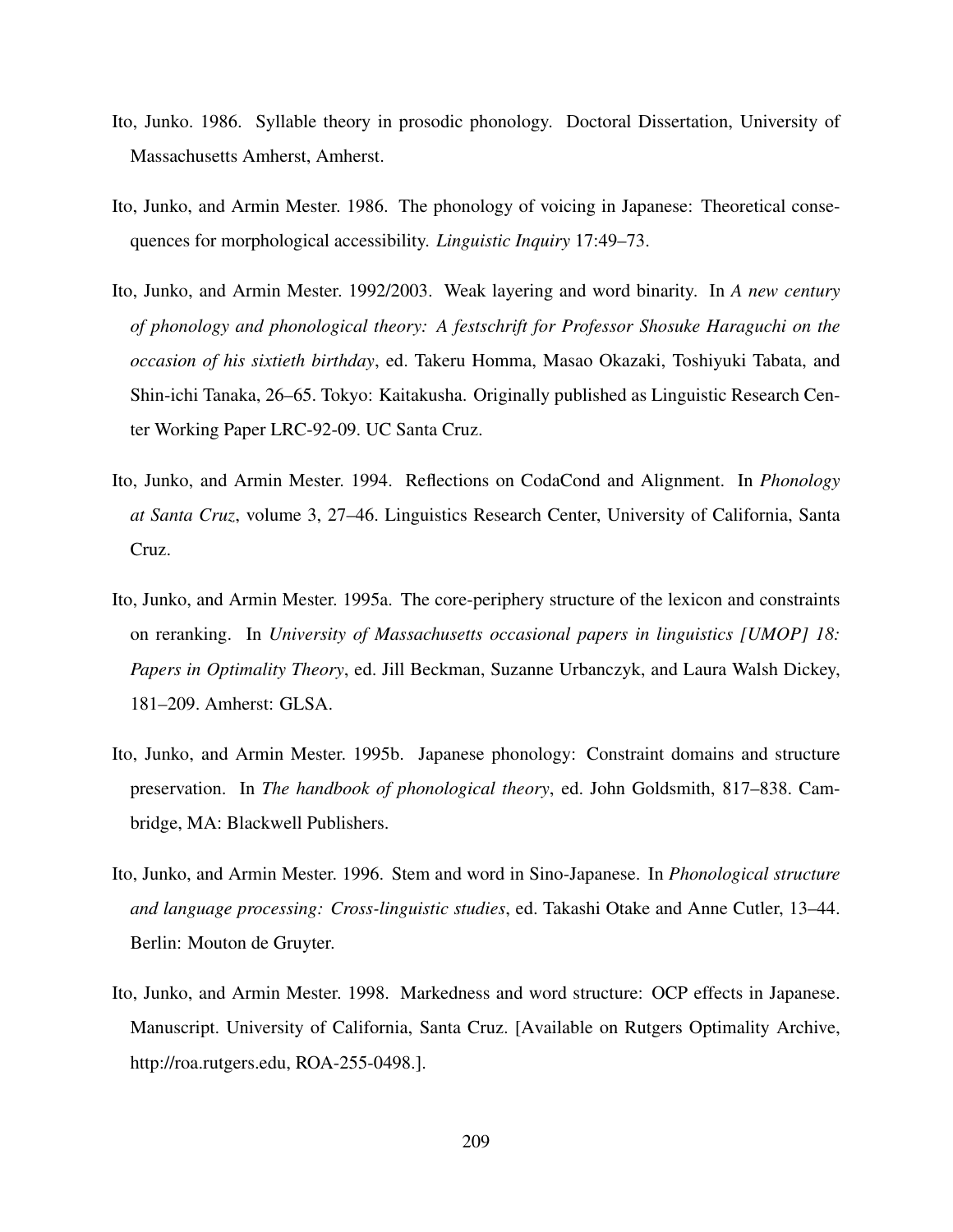Ito, Junko, and Armin Mester. 1999. The phonological lexicon. In *The handbook of Japanese linguistics*, ed. Natsuko Tsujimura, 62–100. Oxford: Blackwell Publishers.

Ito, Junko, and Armin Mester. 2003. *Japanese morphophonemics*. Cambridge, MA: MIT Press.

- Ito, Junko, and Armin Mester. 2015. Sino-Japanese phonology. In *The handbook of Japanese language and linguistics: Phonetics and phonology*, ed. Haruo Kubozono, 289–312. Berlin: De Gruyter Mouton.
- Ito, Junko, and Armin Mester. 2016. Unaccentedness in Japanese. *Linguistic Inquiry* 47:3:471– 526.
- Iwasaki, Shoichi. 2013. *Japanese: Revised edition*. London Oriental and African Language Library 17. Amsterdam and Philadelphia: John Benjamins.
- Jäger, Gerhard. 2007. Maximum entropy models and stochastic optimality theory. In *Architectures, rules, and preferences: Variations on themes by Joan Bresnan*, ed. Annie Zaenen, Jane Simpson, Tracy Holloway King, Jane Grimshaw, Joan Maling, and Chris Manning, 467–479. Stanford: CSLI Publications.
- Jesuit missionaries, ed. 1603/1604. *Nippo jisho [Japanese-Portuguese Didctionary]; [original title: Vocabulario da lingoa de Iapam com adeclaração em Portugues]*. Nagasaki: Nagasaki Gakurin.
- Jodaigo Jiten Henshu Iinkai, Hisataka Omodaka, Toru Asami, Teizo Ikegami, Itaru Ide, Ito Haku, Kawabata Yoshiaki, Masatoshi Kinoshita, Noriyuki Kojima, Atsuyoshi Sakakura, Akihiro Satake, Kazutami Nishimiya, and Shiro Hashimoto, ed. 1967. *Jidaibetsu kokugo daijiten Jodaihen ¯ [Unabridged dictionary of the national language by age: Old Japanese]*. Tokyo: Sanseido.
- Kamo, no Mabuchi. 1765-1789. Goi-kō [An account of word meanings]. [Republished in Kamo no Mabuchi Zenshū [The Complete Works of Kamo no Mabuchi] (1977-1992). Zokugun Shorui-jū Kansei-kai, Tokyo].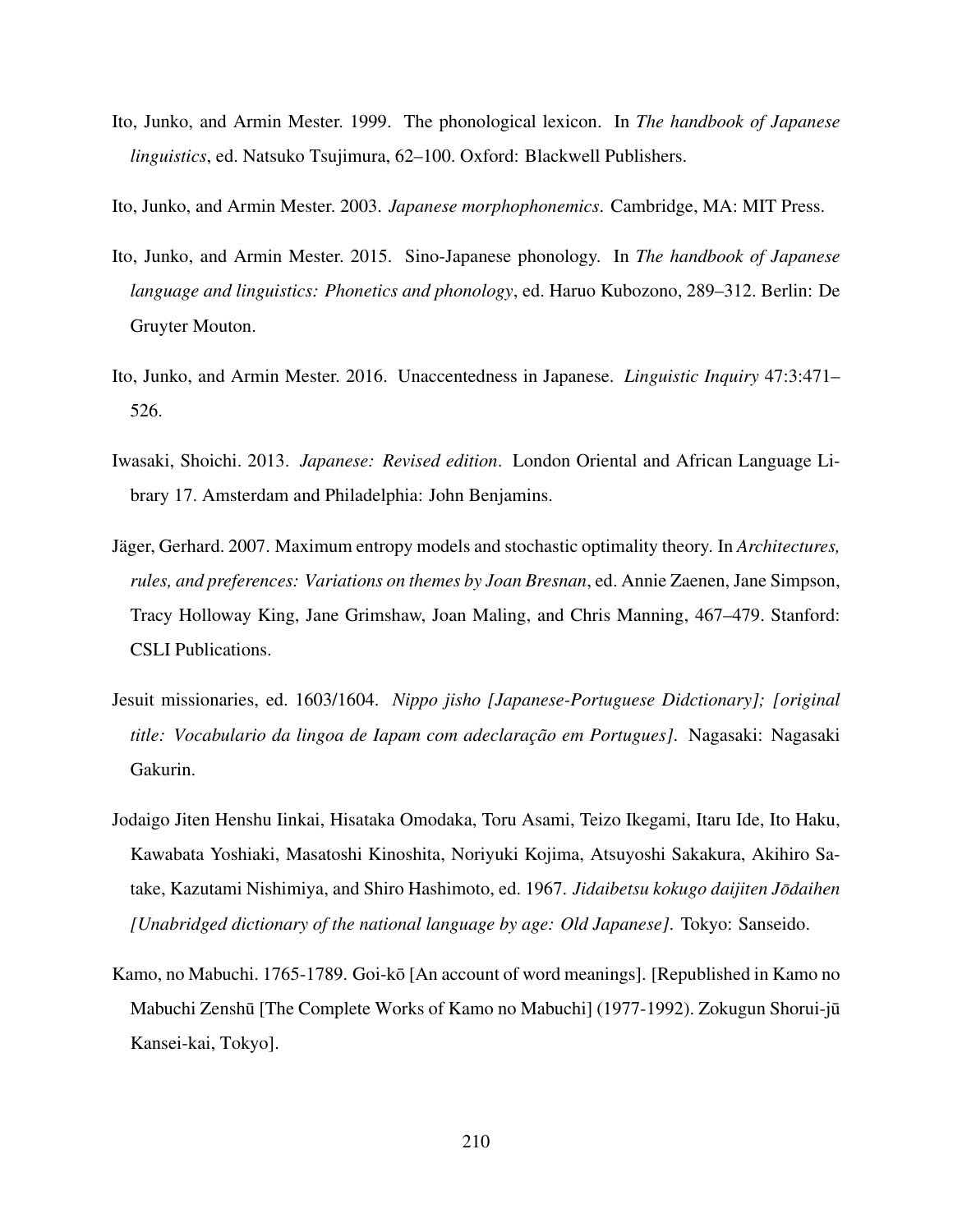- Kato, Akira. 1984. Nihon no seishi [Surnames in Japan]. In *Higashi asia sekai ni okeru Nihon kodaishi kōza*, ed. Mitsusada Inoue, Sadao Nishijima, Yukio Takeda, and Ken Amakasu. Tokyo: Gakuseisha.
- Kawahara, Shigeto. 2002. Similarity among variants: Output-variant correspondence. Bachelor's thesis, International Christian University.
- Kawahara, Shigeto. 2006. A faithfulness ranking projected from a perceptibility scale: The case of voicing in Japanese. *Language* 82:536–574.
- Kawahara, Shigeto. 2008. Phonetic naturalness and unnaturalness in Japanese loanword phonology. *Journal of East Asian Linguistics* 18:317–330.
- Kawahara, Shigeto. 2011. Japanese loanword devoicing revisted: A rating study. *Natural Language and Linguistic Theory* 29:705–723.
- Kawahara, Shigeto. 2012. Lyman's Law is active in loanwords and nonce words: Evidence from naturalness judgment studies. *Lingua* 122:1193–1206.
- Kawahara, Shigeto. 2015a. Can we use rendaku for phonological argumentation? Linguistics Vanguard, doi:10.1515/lingvan-2015-0001.
- Kawahara, Shigeto. 2015b. The phonology of Japanese accent. In *The handbook of Japanese language and linguistics: Phonetics and phonology*, ed. Haruo Kubozono, 445–492. Berlin: De Gruyter Mouton.
- Kawahara, Shigeto. 2016. Psycholinguistic studies of rendaku. In *Sequential voicing in Japanese: Papers from the NINJAL Rendaku Project*, ed. Timothy J. Vance and Mark Irwin, number 176 in Studies in Language Companion, chapter 3, 35–45. Amsterdam and Philadelphia: John Benjamins.
- Kawahara, Shigeto, Hajime Ono, and Kiyoshi Sudo. 2006. Consonant co-occurrence restrictions in Yamato Japanese. In *Japanese/Korean Linguistics*, ed. Timothy J. Vance and Kimberley Jones, volume 14, 27–38. Stanford: CSLI Publications.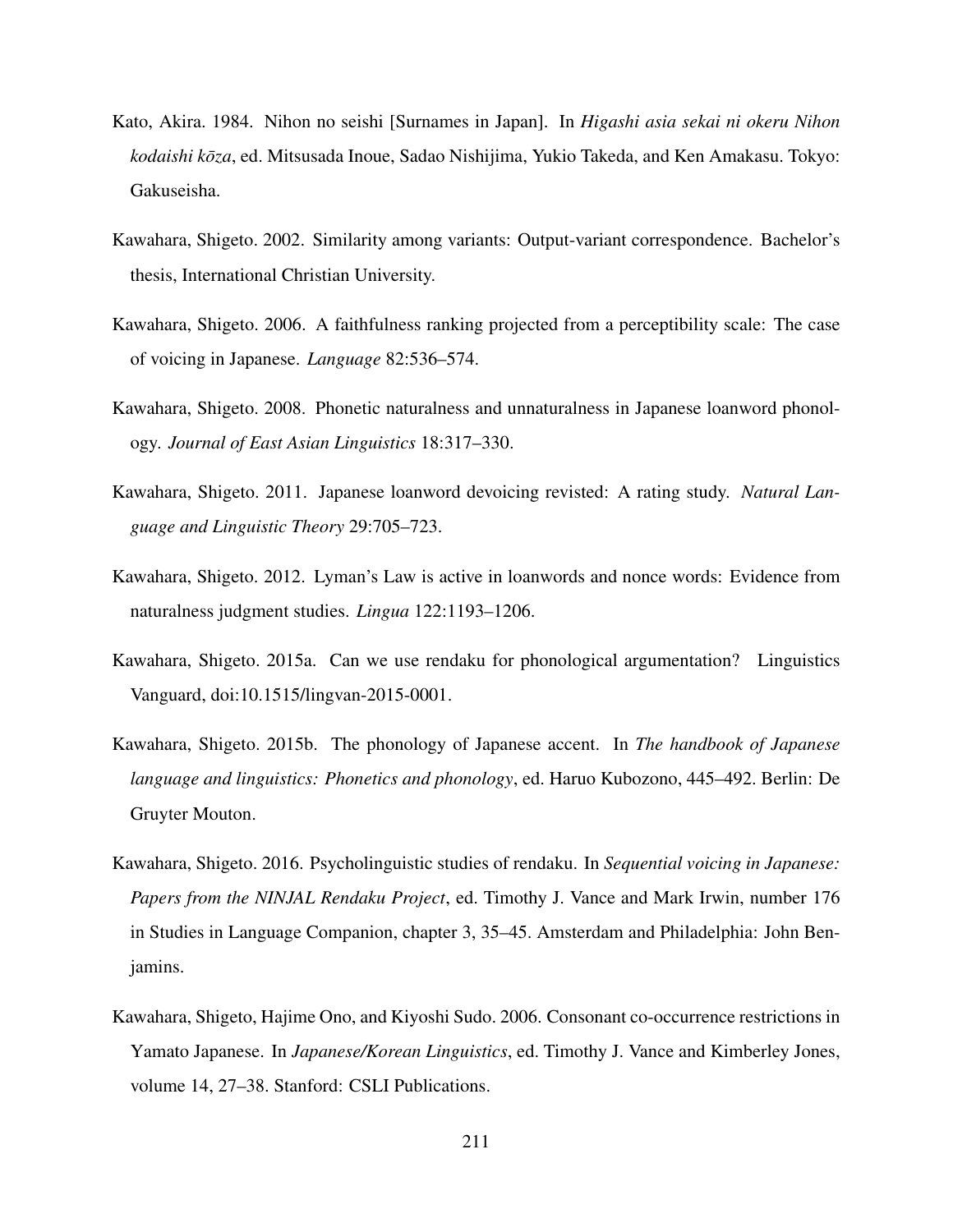- Kawahara, Shigeto, and Shin-ichiro Sano. 2014a. Identity avoidance and Lyman's Law. *Lingua* 150:71–77.
- Kawahara, Shigeto, and Shin-ichiro Sano. 2014b. Identity avoidance and rendaku. In *Proceedings of Phonology 2013*, ed. John Kingston, Claire Moore-Cantwell, Joe Pater, and Robert Staubs.
- Kawahara, Shigeto, and Shin-ichiro Sano. 2014c. Testing Rosen's Rule and Strong Lyman's Law. *NINJAL Research Papers* 7:111–120.
- Kawahara, Shigeto, and Shin-ichiro Sano. 2016. Rendaku and identity avoidance: Consonantal identity and moraic identity. In *Sequential voicing in Japanese: Papers from the NINJAL Rendaku Project*, ed. Timothy J. Vance and Mark Irwin, number 176 in Studies in Language Companion, chapter 4, 47–55. Amsterdam and Philadelphia: John Benjamins.
- Kindaichi, Haruhiko. 1965. *Kotoba no saijiki*. Tokyo: Shinchosha.
- Kindaichi, Haruhiko. 1976/2005. Rendaku no kai [An account of rendaku]. In *Kindaichi Haruhiko chosakushu¯*, volume 6, 583–614. Tokyo: Tamagawa Daigaku Shuppanbu. [Originally published in 1976 in *Sophia Linguistica* 2:1–22].
- Kindaichi, Haruhiko, Oki Hayashi, and Takeshi Shibata, ed. 1988. *Nihongo hyakka daijiten [An encyclopaedia of the Japanese language]*. Tokyo: Taishūkan.
- Kindaichi, Kyosuke. 1938. *Kokugo oninron [The phonology of the national language]*. Toko Shoin.
- Kiyose, Gisaburo. 1985. Heianchō hagyō-shiin p-onron. *Onsei no Kenkyū* 21:73–87.
- Kubozono, Haruo. 1995. Constraint interaction in Japanese phonology: Evidence from compound accent. In *Phonology at Santa Cruz [PASC]*, ed. Rachel Walker, Ove Lorentz, and Haruo Kubozono, 21–38. Santa Cruz: Santa Cruz: Linguistics Research Center.
- Kubozono, Haruo. 1997. Lexical markedness and variation: A nonderivational account of Japanese compound accent. In *Proceedings of the West Coast Conference on Formal Linguistics 15*, volume 15, 273–287.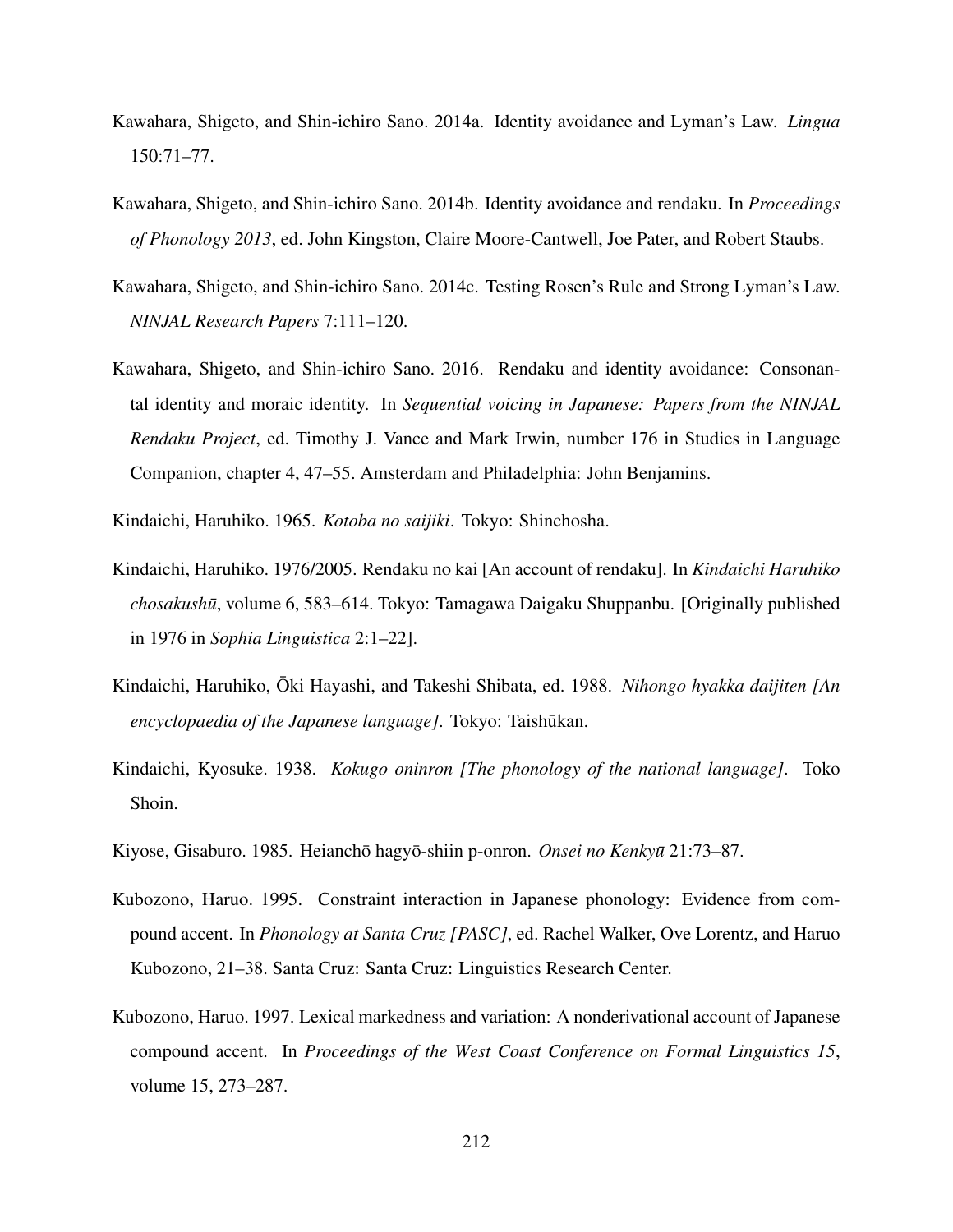- Kubozono, Haruo. 2005. Rendaku: Its domain and linguistic conditions. In *Voicing in Japanese*, ed. Jeroen van de Weijer, Kensuke Nanjo, and Tetsuo Nishihara, 5–24. Berlin and New York: Mouton de Gruyter.
- Kubozono, Haruo. 2006. Where does loanword prosody come from? A case study of Japanese loanword accent. *Lingua* 116:1140–1170.
- Kubozono, Haruo. 2008. Japanese accent. In *The Oxford handbook of Japanese linguistics*, ed. Shigeru Miyagawa and Mamoru Saito, 165–191. Oxford: Oxford University Press.
- Kubozono, Haruo. 2015. Introduction to Japanese phonetics and phonology. In *The handbook of Japanese phonetics and phonology*, ed. Haruo Kubozono, Handbooks of Japanese Language and Linguistics 2, 1–40. Berlin and New York: Mouton de Gruyter.
- Kuginuki, Toru. 1982. Jōdai Nihon-go ra-gyōon-kō [A study on /r/ in Old Japanese]. *Toyama Daigaku Jinbungakubu Kiyo¯* 6:192–206.
- Kumagai, Gakuji. 2016. The ganging-up of OCP-labial effect on Japanese rendaku. Paper presented at the 2016 Annual Meeting on Phonology (AMP).
- Kumagai, Gakuji. 2017. Testing OCP-labial effect on Japanese rendaku. Lingbuzz/003290.
- Kuznetsova, Alexandra, Per Bruun Brockhoff, and Rune Haubo Bojesen Christensen. 2013. lmerTest: Tests for random and fixed effects for linear mixed effect models (lmer objects of lme4 package). R package.
- Labrune, Laurence. 2012. *The Phonology of Japanese (The Phonology of the World's Languages)*. Oxford: Oxford University Press.
- Labrune, Laurence. 2014. The phonology of Japanese /r/: A panchronic account. *Journal of East Asian Linguistics* 23:1–25.
- Labrune, Laurence. 2016. Rendaku in cross-linguistic perspective. In *Sequential voicing in Japanese: Papers from the NINJAL Rendaku Project*, ed. Timothy J. Vance and Mark Irwin,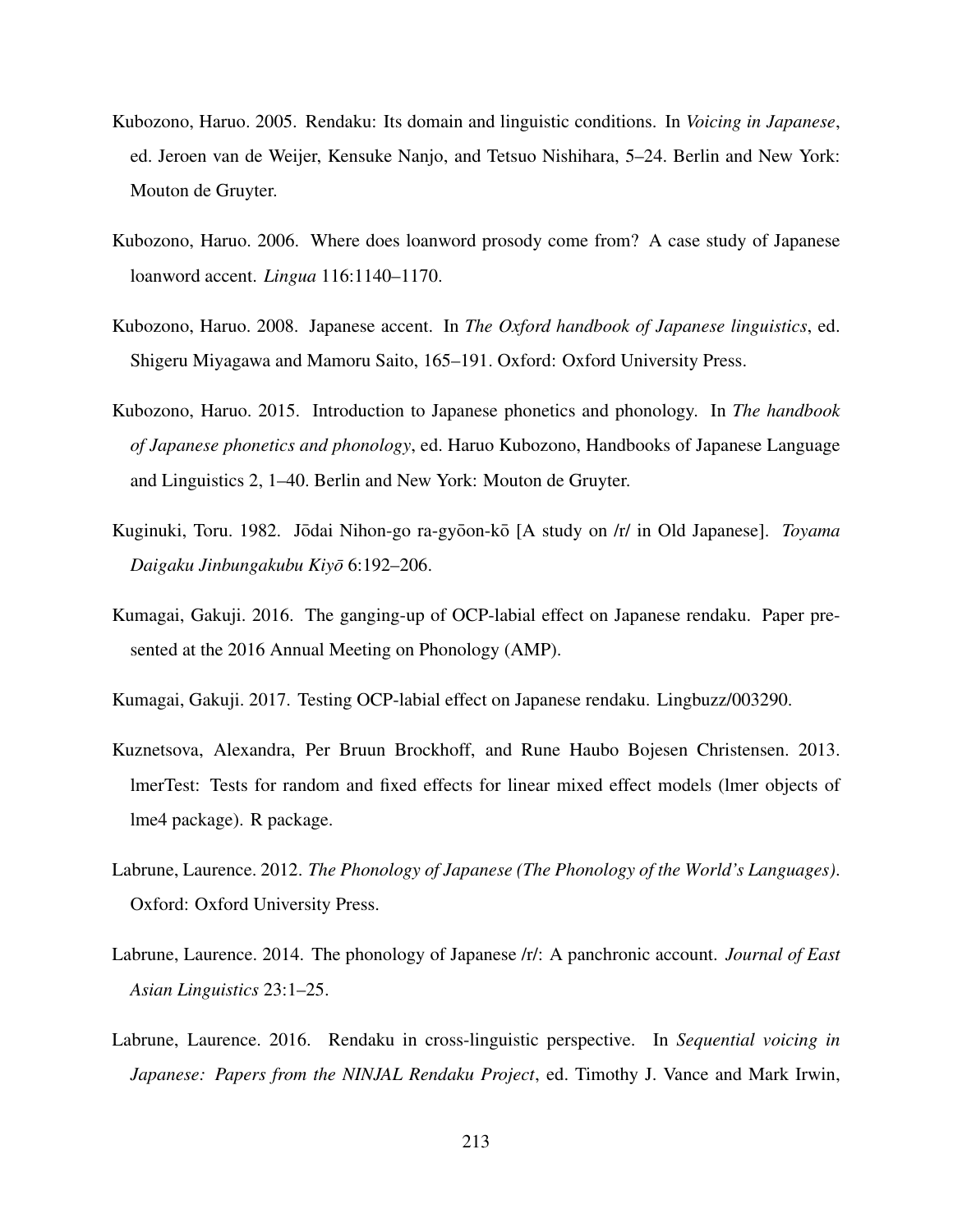number 176 in Studies in Language Companion, chapter 8, 195–233. Amsterdam and Philadelphia: John Benjamins.

- Legendre, Géraldine, Yoshiro Miyata, and Paul Smolensky. 1990. Harmonic grammar A formal multi-level connectionist theory of linguistic well-formedness: An application. In *Proceedings of the Twelfth Annual Conference of the Cognitive Science Society*, 884–891. Mahwah, NJ: Lawrence Erlbaum Associates.
- Lyman, Benjamin. 1885. On the Japanese nigori of composition. *Journal of the American Oriental Society* 11:142–143.
- Lyman, Benjamin. 1894. The change from surd to sonant in Japanese compounds. In *Oriental studies: A selection of the papers read before the Oriental Club in Philadelphia 1888-1894*, ed. The Oriental Club in Philadelphia, 160–176. Boston: Ginn and company.
- Martin, Andrew. 2007. The evolving lexicon. Doctoral Dissertation, University of California, Los Angeles.
- Martin, Andrew. 2011. Grammars leak: Modeling how phonotactic generalizations interact within the grammar. *Language* 87:751–770.
- Martin, Samuel E. 1952. *Morphophonemics of Standard Colloquical Japanese*. Number 47 in Language dissertation. Baltimore: The Linguistic Society of America.
- Martin, Samuel E. 1987. *The Japanese language through time*. Yale University Press.
- Matsuura, Yoko. 1996. Jiongo no rendaku ni okeru senko onsetsu no eikyo ni tsuite [The effect of the preceding syllable on the 'rendaku' in Sino-Japanese words]. *Hiroshima Daigaku Nihongo Kyoiku Hiroshima ¯ o¯* 6:37–43.
- McCarthy, John. 2003. OT constraints are categorical. *Phonology* 20:75–138.

McCarthy, John. 2008. *Doing Optimality Theory*. Malden: Blackwell Publishing.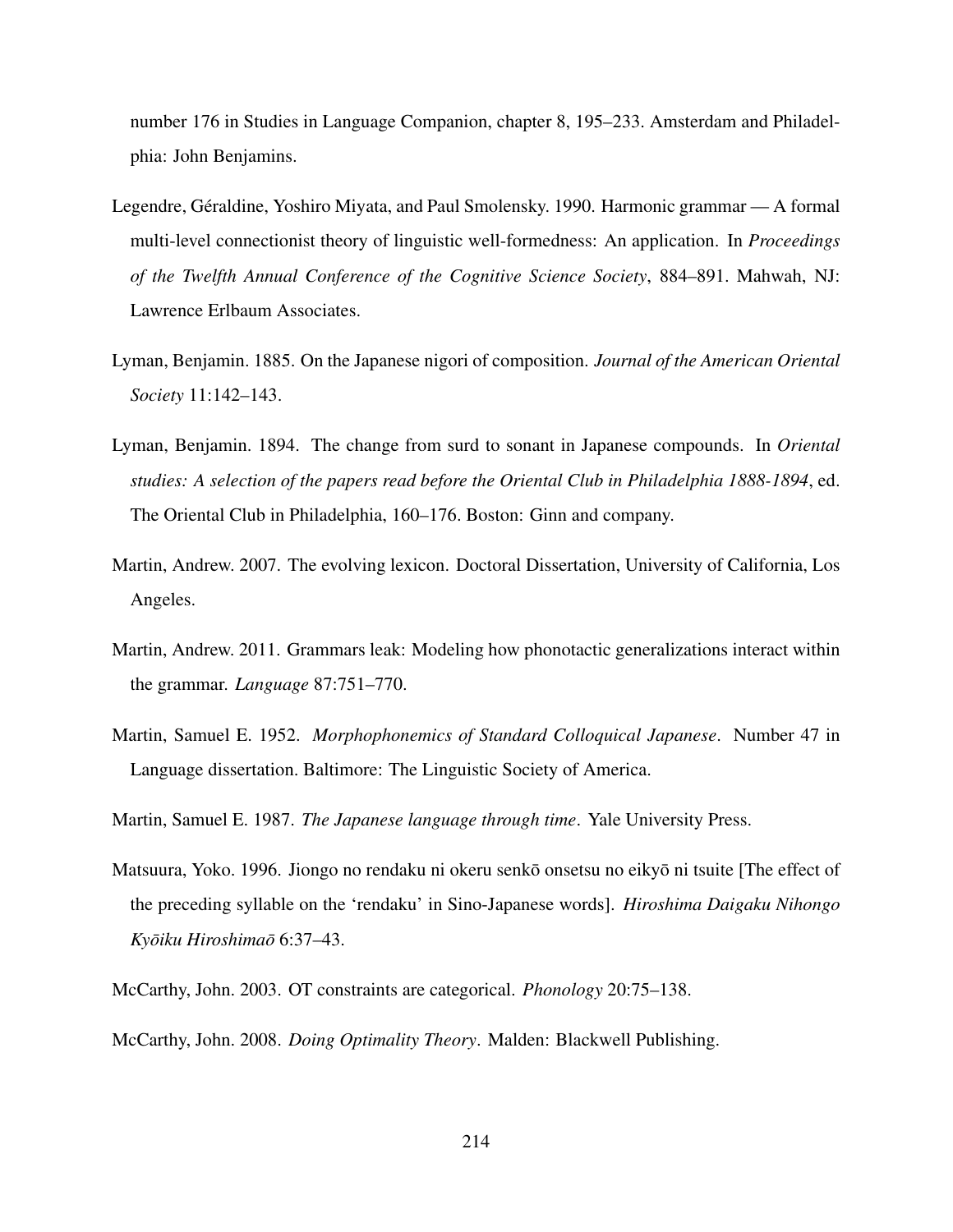- McCarthy, John, and Alan Prince. 1993. Generalized alignment. In *Yearbook of Morphology (1993)*, ed. Geert Booij and Jaap van Marle, 79–153. Springer.
- McCarthy, John, and Alan Prince. 1995. Faithfulness and reduplicative identity. In *University of Massachusetts occasional papers in linguistics [UMOP] 18: Papers in Optimality Theory*, ed. Jill Beckman, Suzanne Urbanczyk, and Laura Walsh Dickey, 249–384. Amherst: GLSA.
- McCawley, James. 1968. *The phonological component of a grammar of Japanese*. [Revised version of the author's Ph.D. dissertation (1965). *The accentual system of Standard Japanese*. Massachusetts Institute of Technology]. The Hague: Mouton.
- Meiji Government, The. 1870. *Heimin myōji kyoka rei [Act on the permission of the use of surnames by commoners]*. Horei Zensho. [Published by the Meiji Cabinet in 1887]. Available in the National Diet Library Digital Collections: http://dl.ndl.go.jp/info:ndljp/pid/787950/212. Tokyo: Naikaku Kanpō-kyoku.
- Meiji Government, The. 1875. *Heimin myōji hisshō gimu rei [Act on the obligatory use of surnames by commoners]*. Hōrei Zensho. [Published by the Meiji Cabinet in 1887]. Available in the National Diet Library Digital Collections: http://dl.ndl.go.jp/info:ndljp/pid/787955/71. Tokyo: Naikaku Kanpo-kyoku. ¯
- Miller, George A. 1956. The magical number seven, plus or minus two: Some limits on our capacity for processing information. *Psychological Review* 63:81–97.
- Miura, Keiichi. 2012. *Yamaha sōsōfu [The history of Yamaha]*. Hamamatsu: Ankasha.
- Miyake, Hideo Marc. 2003. *Old Japanese: A phonetic reconstruction*. London: Routledge.
- Miyake, Takeo. 1932. Dakuonkō [An examination of voiced obstruents]. *Onsei no kenkyū* 5:135– 190.
- Miyashita, Mizuki, Mark Irwin, and Timothy J. Vance. 2016. Rendaku in tohoku Japanese: The ¯ Kahoku-chō survey. In *Sequential voicing in Japanese: Papers from the NINJAL Rendaku*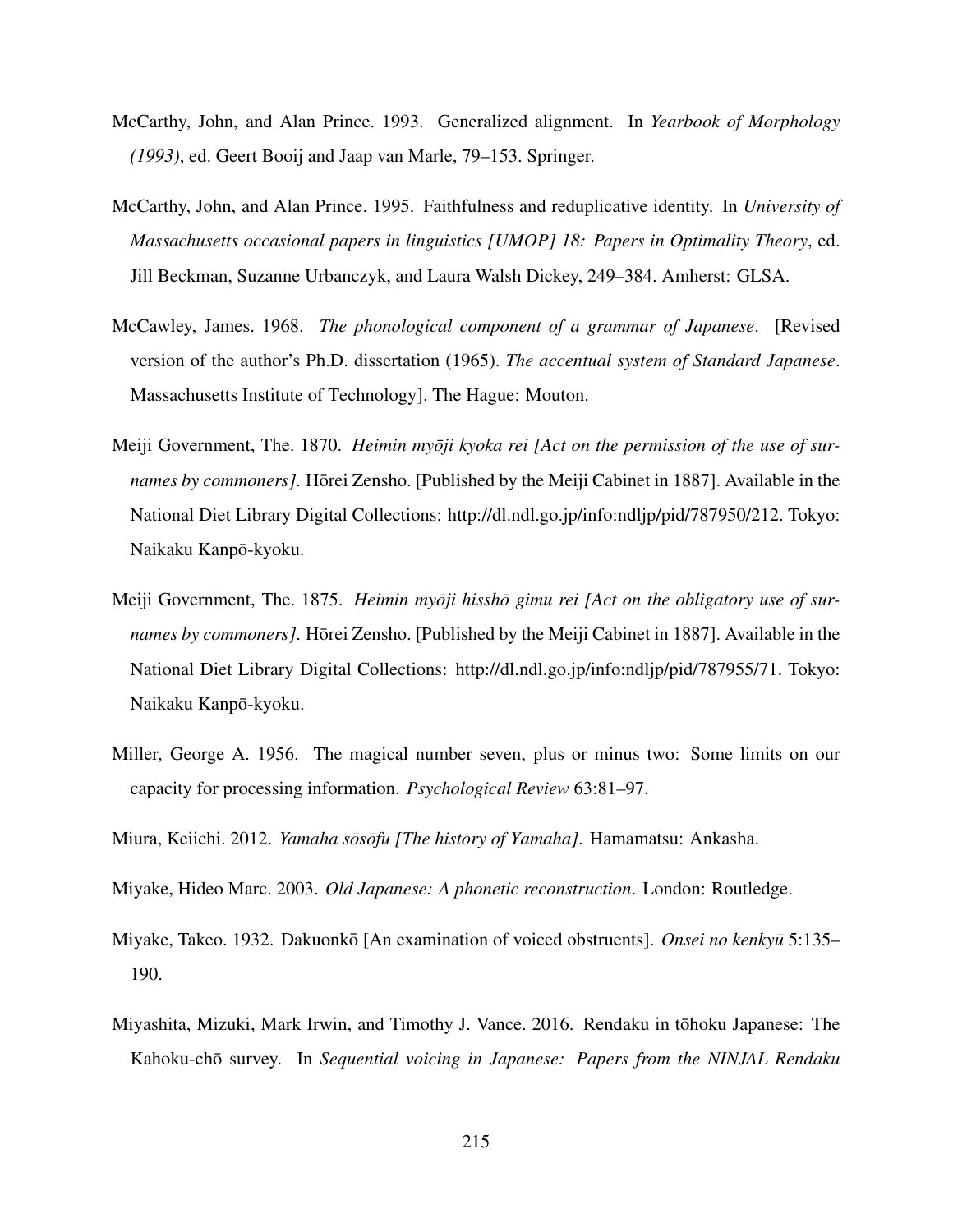*Project*, ed. Timothy J. Vance and Mark Irwin, number 176 in Studies in Language Companion, chapter 10, 173–193. Amsterdam and Philadelphia: John Benjamins.

- Moore-Cantwell, Claire. 2015. The phonological grammar is probabilistic: New evidence pitting abstract representation against analogy. Unpublished manuscript, Yale University. Available at: http://blogs.ubc.ca/amp2015/files/2015/09/Moore- Cantwell.pdf.
- Moore-Cantwell, Claire, and Joe Pater. 2016. Gradient exceptionality in Maximum Entropy Grammar with lexically specific constraints. *Catalan Journal of Linguistics* 15:53–66.
- Morioka, Hiroshi. 2011. *Myōji no nazo [The mysteries of surnames]*. Tokyo: Chikuma Shobo.
- Morita, Takeshi. 1977. Nippo-jisho ni mieru goon-ketsugō-jō no ichi-keikō [A phonological tendency in compounding found in Japanese-Portuguese dictionaries]. *Kokugogaku* 108:20–29.
- Motoori, Norinaga. 1790-1822. *Kojiki-den [Commentaries on the Kojiki, Records of Acient Matters]*. Nagoya: Eirakuya.
- Murayama, Shichiro. 1954. Rendaku ni tsuite [On sequential voicing]. *Gengo Kenkyu¯* 26-27:106– 110.
- Nakagawa, Yoshio. 1966. Rendaku, rensei (kashō) no keifu [A genealogy of sequential voicing and sequential non-voicing (working label)]. *Kokugo Kokubun* 35-6:302–314.
- Nakagawa, Yoshio. 1978. Koyū meishi no rendaku rensei no keifu [A genealogy of sequential voicing and sequential non-voicing in proper nouns]. *Shizuoka Joshi Daigaku Kokubun Kenkyu¯* 12:288–302.
- National Institute for Japanese Language, The. 2012. The corpus of spontaneous Japanese. http://pj.ninjal.ac.jp/corpus\_center/csj/misc/preliminary/index\_e.html.
- Nihon Kokugo Daijiten Dainihan Henshū Iinkai, ed. 2000. *Nihon kokugo daijiten [Japanese dictionary]*. Tokyo: Shogakukan, 2nd edition.
- Nishimura, Kohei. 2003. Lyman's law in loanwords. Master's thesis, Nagoya University.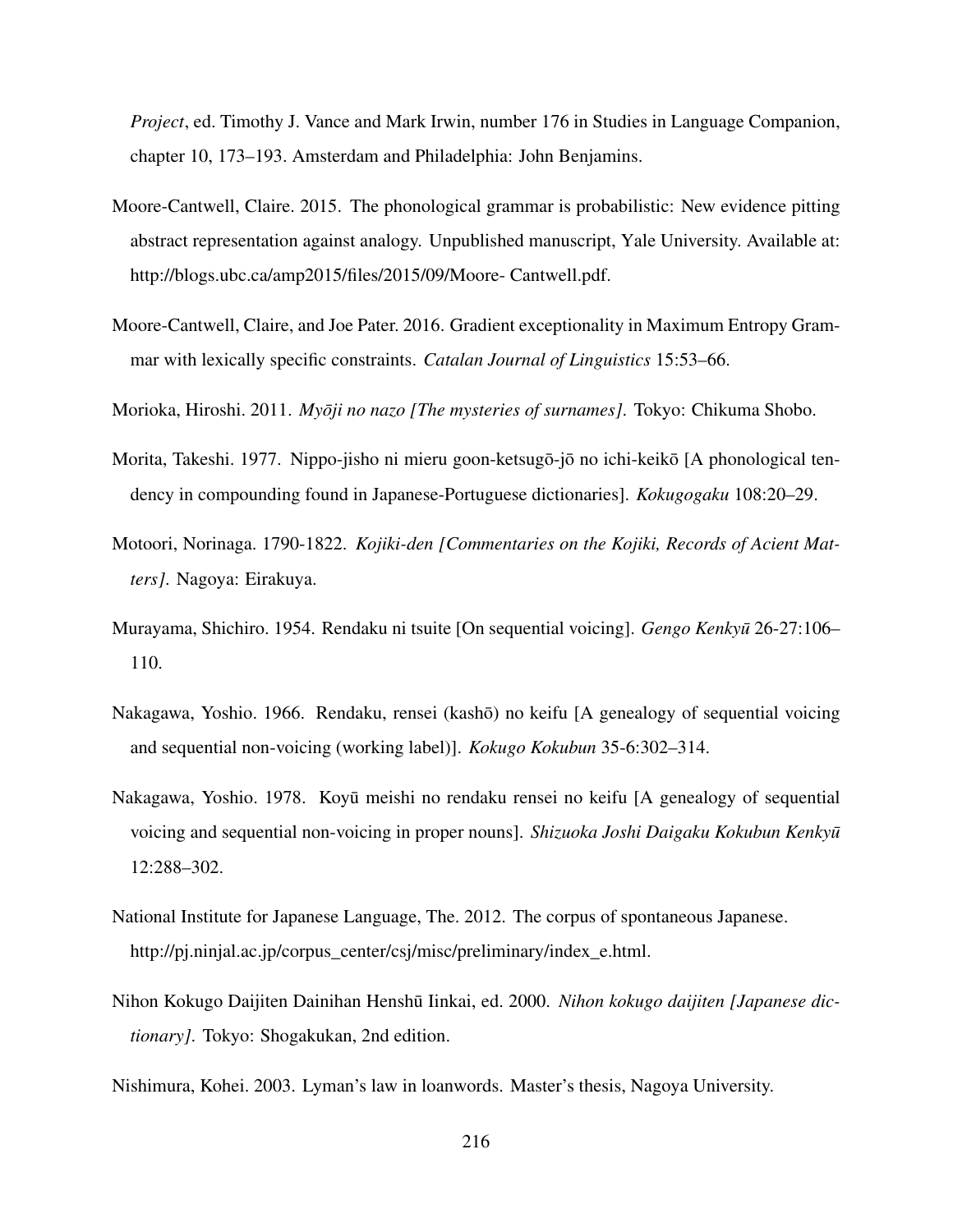- Nishiyama, Kunio. 2010. Penultimate accent in Japanese predicates and the verb-noun distinction. *Lingua* 120:2353–2366.
- Ohno, Kazutoshi. 2000. The lexical nature of rendaku in Japanese. In *Japanese/Korean Linguistics*, ed. Mineharu Nakayama and Charles Quinn, volume 9, 151–164. Stanford: CSLI Publications.
- Ohta, Satoshi. 2013. On the relationship between rendaku and accent: Evidence from -kawa/-gawa alternation in Japanese surnames. In *Current issues in Japanese phonology: Segmental variation in Japanese*, ed. Jeroen van de Weijer and Tetsuo Nishihara, 63–87. Tokyo: Kaitakusha.
- Okumura, Mitsuo. 1952. Jion no shindaku ni tsuite [On new voicing in Sino-Japanese words]. *Kokugo Kokubun* 21:327–340.
- Okumura, Mitsuo. 1984. Rendaku. *Nihongogaku* 3:89–98.
- Okutomi, Takayuki. 2004. *Myōji no rekishi-gaku [A historical study of surnames]*. Tokyo: Kadokawa Shoten.
- Otsu, Yukio. 1980. Some aspects of rendaku in japanese and related problems. In *Theoretical issues in Japanese linguistics (MIT Working Papaers in Linguistics 2)*, ed. Yukio Otsu and Anne Farmer, 207–227. Cambridge: MIT Press.
- Pater, Joe. 1999. Austronesian nasal substitution and other nc effects. In *The prosody-morphology interface*, ed. René Kager, Harry van der Hulst, and Wim Zonneveld, 310–343. Cambridge University Press.
- Pater, Joe. 2007. The locus of exceptionality: Morpheme-specific phonology as constraint indexation. In *Papers in Optimality Theory III*, ed. Leah Bateman, Michael O'Keefe, Ehren Reilly, and Adam Werle, University of Massachusetts Occasional Papers in Linguistics 32, 259–296. Amherst: University of Massachusetts, Graduate Linguistic Student Association.
- Pater, Joe. 2009. Weighted constraints in generative linguistics. *Cognitive Science* 36:999–1035.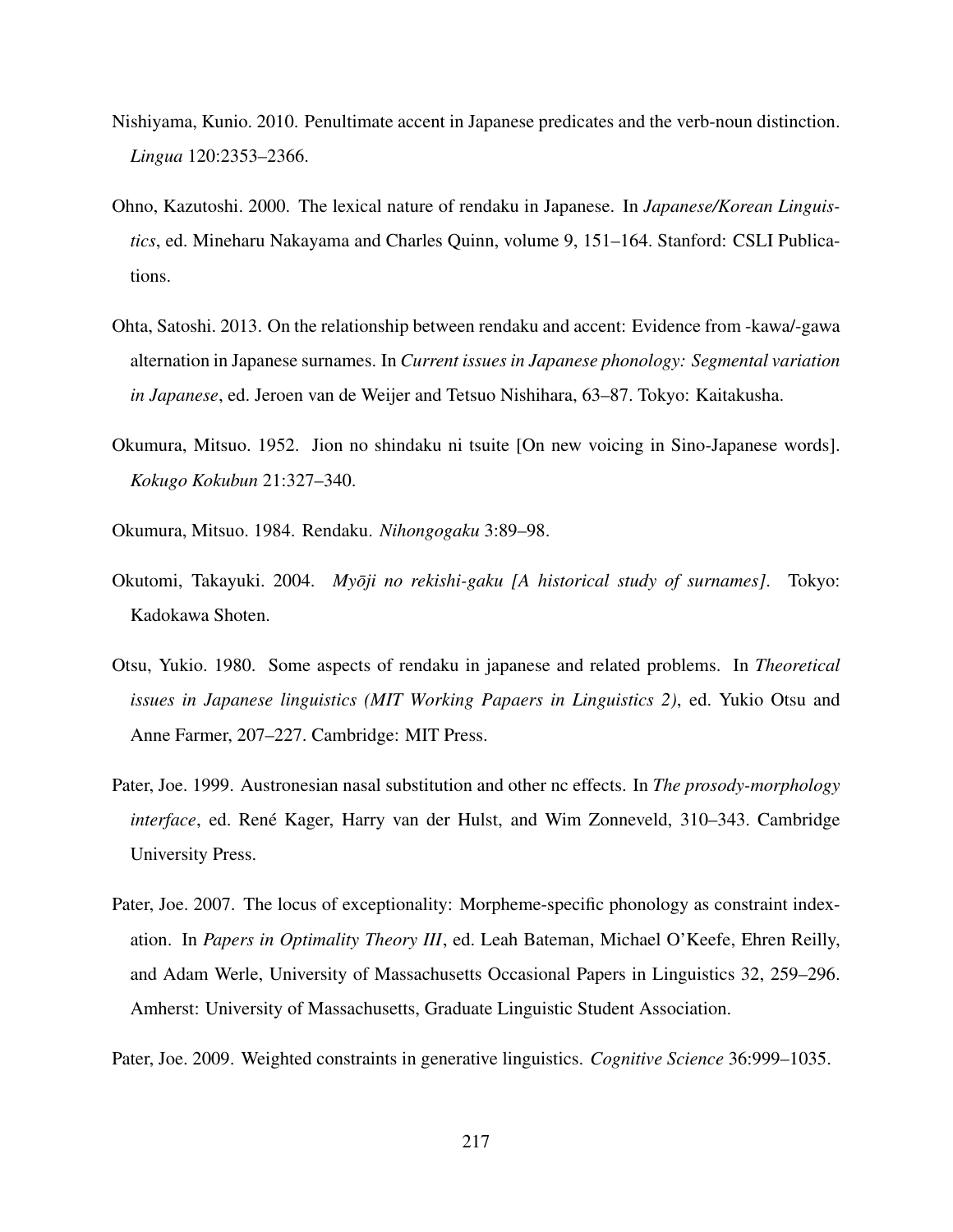- Poser, William. 1984. The phonetics and phonology of tone and intonation in Japanese. Doctoral Dissertation, Massachussetts Institute of Technology.
- Prince, Alan, and Paul Smolensky. 1993/2004. *Optimality Theory: Constraint interaction in generative grammar*. Cambridge, MA: Blackwell Publishers.
- R Development Core Team. 1993-2017. *R: A language and environment for statistical computing*. Vienna: R Foundation for Statistical Computing.
- Ramsey, Robert, and Marshall Unger. 1972. Evidence for a consonant shift in 7th century Japanese. *Papers in Japanese Linguistics* 1:279–295.
- Rice, Keren. 1997. Japanese NC clusters and the reduncancy of postnasal voicing. *Linguistic Inquiry* 28:541–551.
- Rosen, Eric. 2001. Phonological processes interacting with the lexicon: Variable and non-regular effects in Japanese phonology. Doctoral Dissertation, University of British Columbia.
- Rosen, Eric. 2003. Systematic irregularity in Japanese rendaku: How the grammar mediates patterned lexical exceptions. *Canadian Journal of Linguistics* 48:1–37.
- Rosen, Eric. 2016. Predicting the unpredictable: capturing the apparent semi-regularity of rendaku voicing in Japanese through Gradient Symbolic Computation. In *Proceedings of the 42nd Annual Meeting of the Berkeley Linguistics Society*, ed. Emily Clem, Geoff Bacon, Andrew Cheng, Virginia Dawson, Erik Maier Hans, Alice Shen, and Amalia Horan Skilton. Berkeley: Berkeley Linguistics Society.
- Saffran, Jenny R., Richard J. Aslin, and Elissa L. Newport. 1996a. Statistical learning by 8-month old infants. *Science* 274:1926–1928.
- Saffran, Jenny R., Elissa L. Newport, and Richard J. Aslin. 1996b. Word segmentation: The role of distributional cues. *Journnal of Memory and Language* 35:606–621.
- Sakata, Satoshi. 2006. *Myōji to namae no rekishi [History of surnames and given names]*. Rekishi Bunka Library. Tokyo: Yoshikawa Kobunkan.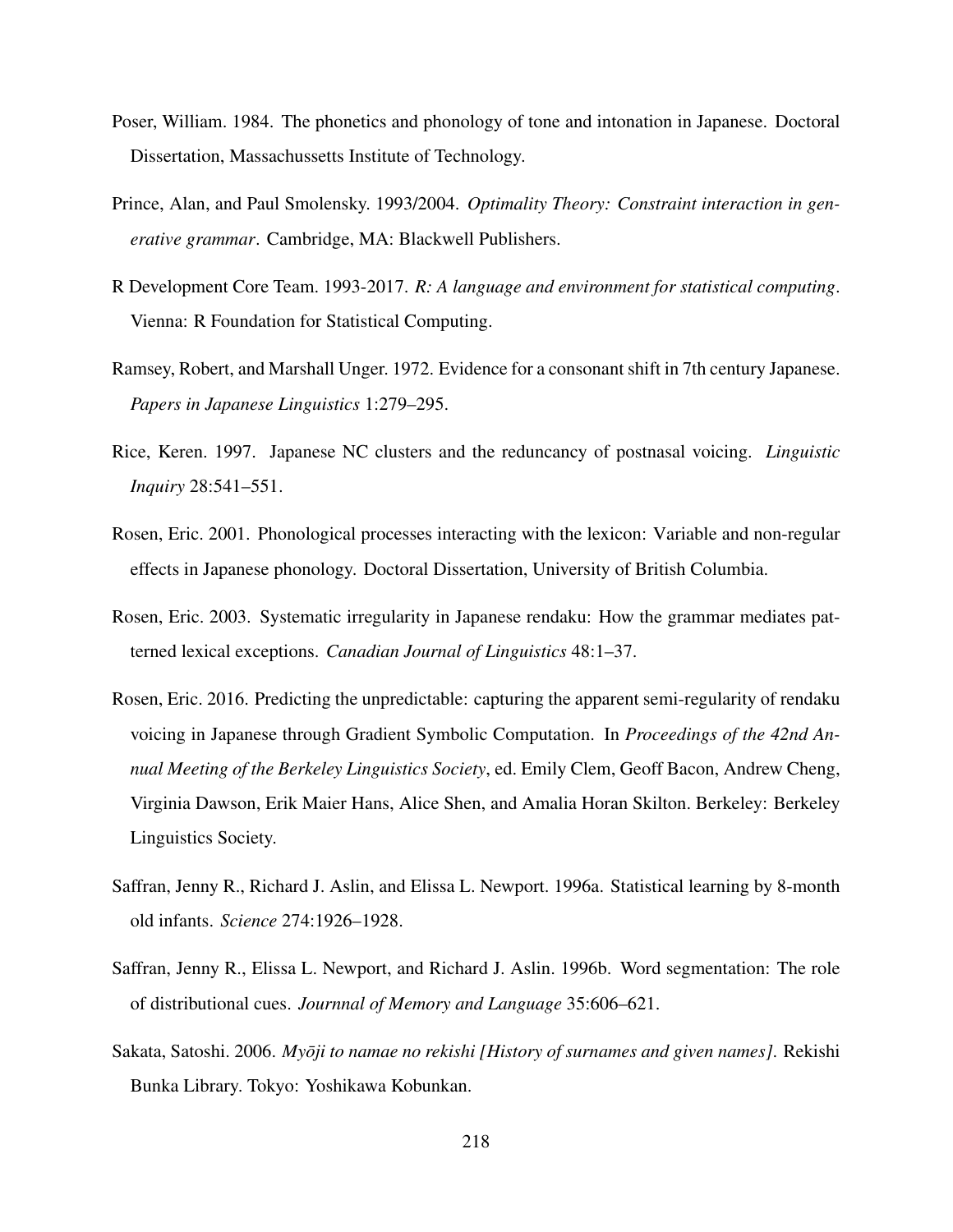- Sakurai, Shigeharu. 1972. Heian Insei jidai ni okeru wago no rendaku ni tsuite [On rendaku in native words in Japanese of the Heian Insei era]. *Kokugo Kokubun* 41:1–19.
- Sano, Shin-ichiro. 2015. Universal markedness reflected in the patterns of voicing process. In *Proceedings of the North East Linguistic Society (NELS)*, ed. Thuy Bui and Deniz Özyıldız, volume 45-3, 49–58.
- Sato, Hirokazu. 1989. Fukugō-go ni okeru akusento kisoku to rendaku kisoku [Accent rules and rendaku rules in compounds]. In *Kōza nihongo to nihongo kyōiku 2: Nihongo no onsei, on'in (jō) [Japanese and Japanese teaching 2: Japanese phonetics, phonology 1], 233–265.* Tokyo: Meiji Shoin.
- Sezer, Engin. 1981. The k/0 alternation in Turkish. In *Harvard studies in phonology*, ed. Nick Clements, 354–382. Bloomington: Indiana University Linguistics Club.
- Shinmura, Izuru, ed. 1998. *Kōjien*. Japanese dictionary. Tokyo: Iwanami Shoten, 2nd edition.
- Shinmura, Izuru, ed. 2008. *Kōjien*. Japanese dictionary. Tokyo: Iwanami Shoten, 6th edition.
- Shinohara, Shigeko. 2000. Default accentuation and foot structure in Japanese: Evidence from Japanese adaptation of French words. *Journal of East Asian Linguistics* 9:55–96.
- Shirooka, Keiji, and Tadashige Murayama. 2011. A database of Japanese surnames and their rankings. Available on-line at: http://www.ipc.shizuoka.ac.jp/˜jjksiro/kensaku.html.
- Smolensky, Paul, and Matthew Goldrick. 2015. Gradient Symbolic Computation. LSA Summer Institute Workshop.
- Sugawara, Ayaka. 2012. Japanese accent is largely predictable: Evidence from given names. Slides for the 144th meeting of the Linguistic Society of Japan, Tokyo University of Foreign Studies, Tokyo, Japan.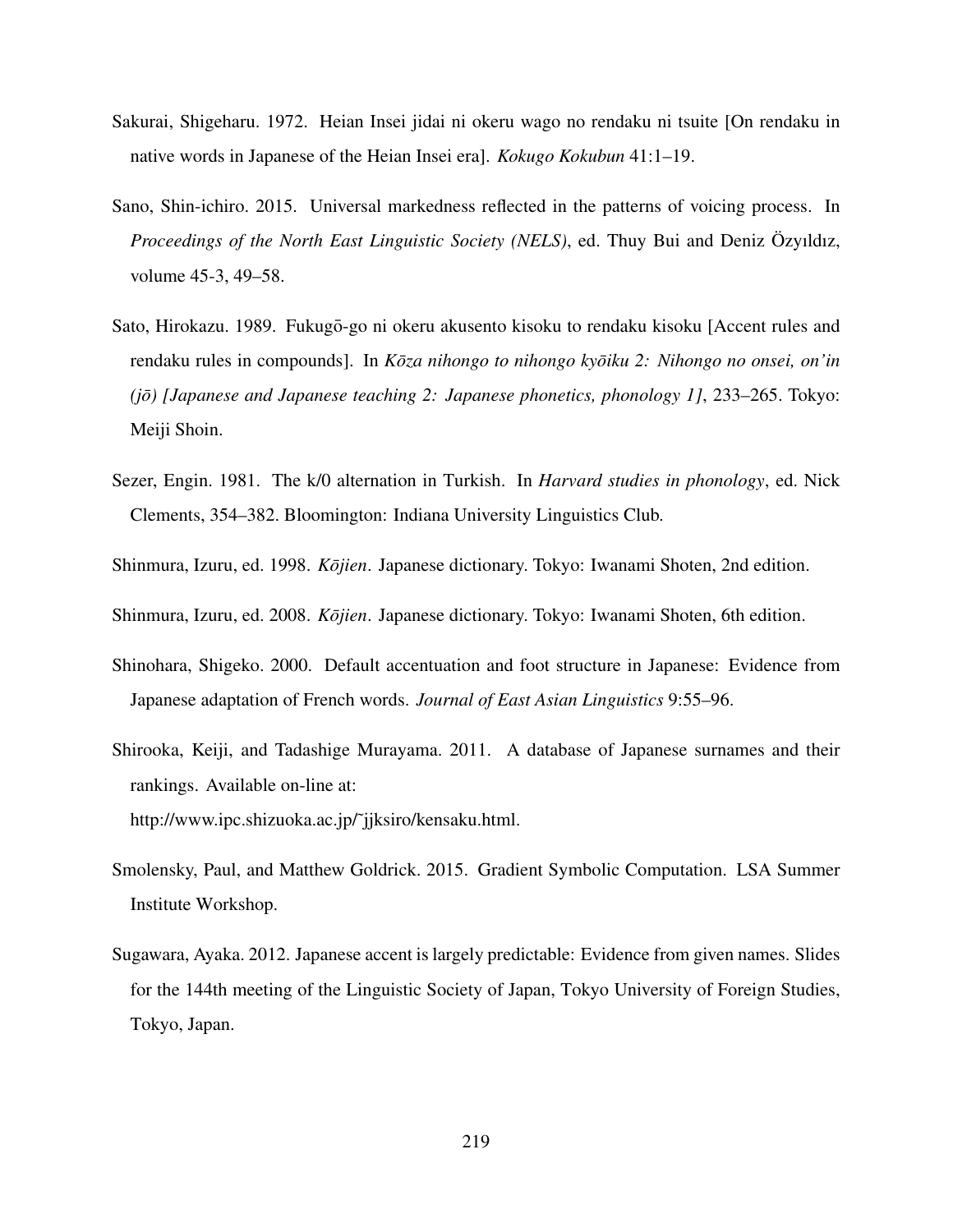- Sugito, Miyoko. 1965. Shibata-san to Imada-san: Tango no chōkakuteki benbetsu ni tsuite no ichi kōsatsu [Shibata-san and Imada-san: An examination of auditory distinction of words]. *Gengo Seikatsu* 165:64–72.
- Suzaki, Haruo. 2013. A private on-line corpus of 111,711 Japanese family names. http://www2s.biglobe.ne.jp/˜suzakihp/index40.html.
- Suzuki, Hiroaki. 2016. *Kyōyō to shite no ninchi-kagaku [Cognitive science as general education]*. Tokyo: University of Tokyo Press.
- Suzuki, Yutaka. 2004. "Rendaku" no koshō ga kakuritsu suru made: Rendaku kenkyū zenshi [The origin of the term "rendaku": The background history of rendaku]. *Kokubungaku Kenkyu* 142:124–134.
- Suzuki, Yutaka. 2005. Lyman no hōsoku no reigai ni tsuite: Rendaku-kei "-basigo" o kōbu-seiso to suru fukugō-go o chūshin ni [On exceptions to Lyman's Law: Compounds with the rendaku form "-basigo" as the second element]. *Bunkyo Gakuin Daigaku Gaikokugo Gakubu Bunkyo Gakuin Tanki Daigaku Kiyo¯* 4:249–265.
- Suzuki, Yutaka. 2008. Lyman no hōsoku reigai no seiritsu-katei ni tsuite: "takara-gai" o kōbu-yōso to suru go no rendaku [On the origin of exceptions to Lyman's Law: Rendaku in compounds with "takara-gai" as the second element]. *Bunkyo Gakuin Daigaku Gaikokugo Gakubu Bunkyo Gakuin Tanki Daigaku Kiyo¯* 7:279–294.
- Suzuki, Yutaka. 2015. Hime-kō zokuchō: "Kojiki" ni okeru /-hime/ to /-hiko/ no rendaku. *Akusento-shi shiryo kenky ¯ u-kai ronsh ¯ u X (Akinaga Kazue sensei beiju kinen) ¯* 10:11–30.
- Takayama, Michiaki. 1992. Rendaku to renjodaku [On sequential voicing and sequential post-nasal ¯ voicing]. *Kuntengo to Kunten Shiryo* 88:115–124.
- Takayama, Michiaki. 2012. *Nihon-go on'in-shi no kenkyu [A study on the history of Japanese ¯ phonology]*. Tokyo: Hitsuji Shobō.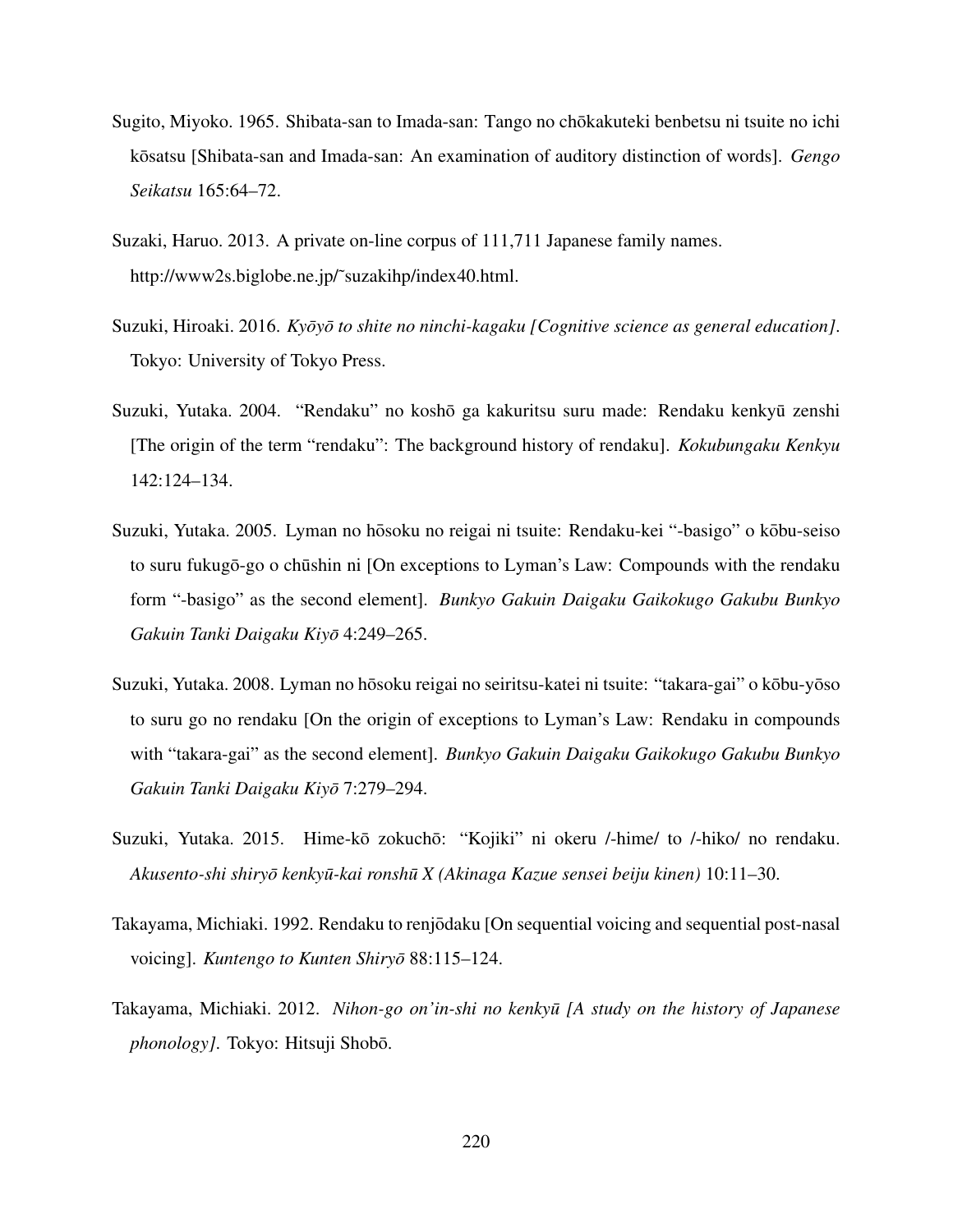- Tamaoka, Katsuo, Mutsuko Ihara, Tadao Murata, and Hyunjung Lim. 2009. Effects of first-element phonological-length and etymological-type features on sequential voicing (rendaku) of second elements. *Journal of Japanese Linguistics* 25:17–38.
- Tamura, Yoshinaga. 1953. Tokugawa jidai shomin no myōji [Family names of commoners in the Tokugawa period]. *Nihon rekishi* 60:314–315.
- Tanaka, Shin-Ichi. 2001. The emergence of 'unaccented': Possible patterns and variations in Japanese compound accentuation. In *Issues in Japanese phonology and morphology*, ed. Jeroen van de Weijer and Tetsuo Nishihara, 159–192. Dordrecht: Mouton de Gruyter.

Tanaka, Shin-Ichi. 2005a. *Akusento to rizumu [Accent and rhythm]*. Tokyo: Kenkyusha.

- Tanaka, Shin-Ichi. 2005b. Where voicing and accent meet: Their function, interaction, and opacity problems in phonological prominence. In *Voicing in Japanese*, ed. Jeroen van de Weijer, Kensuke Nanjo, and Tetsuo Nishihara, 261–278. Berlin and New York: Mouton de Gruyter.
- Tanaka, Shin-ichi, and Haruo Kubozono. 1999. *Nihon-go no hatsuon kyōshitsu: Riron to renshū [A course in Japaense pronunciation: Theory and practice]*. Tokyo: Kuroshio Shuppan.
- Tanaka, Yu. 2017. Phonotactically-driven rendaku in surnames: A linguistic study using social media. In *Proceedings of the West Coast Conference on Formal Linguistics 34*, ed. Aaron Kaplan, Abby Kaplan, Miranda K. McCarvel, and Edward J. Rubin, 519–528. Somerville, MA: Cascadilla Proceedings Project.
- Tanaka, Yu, and Jun Yashima. 2013. Deliberate Markedness in Japanese hypocoristics. In *Proceedings of GLOW in Asia IX 2012*, ed. Nobu Goto, Koichi Otaki, Atsushi Sato, and Kensuke Takita, 283–297.
- Tateishi, Koichi. 1989. Phonology of Sino-Japanese morphemes. *University of Massachusetts Occasional Papers in Linguistics* 13:209–235.
- Toda, Ayako. 1988. Wago no hi-rendaku kisoku to rendaku keiko [The rendaku-blocking rules and ¯ rendaku-inhibiting factors in native Japanese words]. *Dōshisha Kokubungaku* 30:80–98.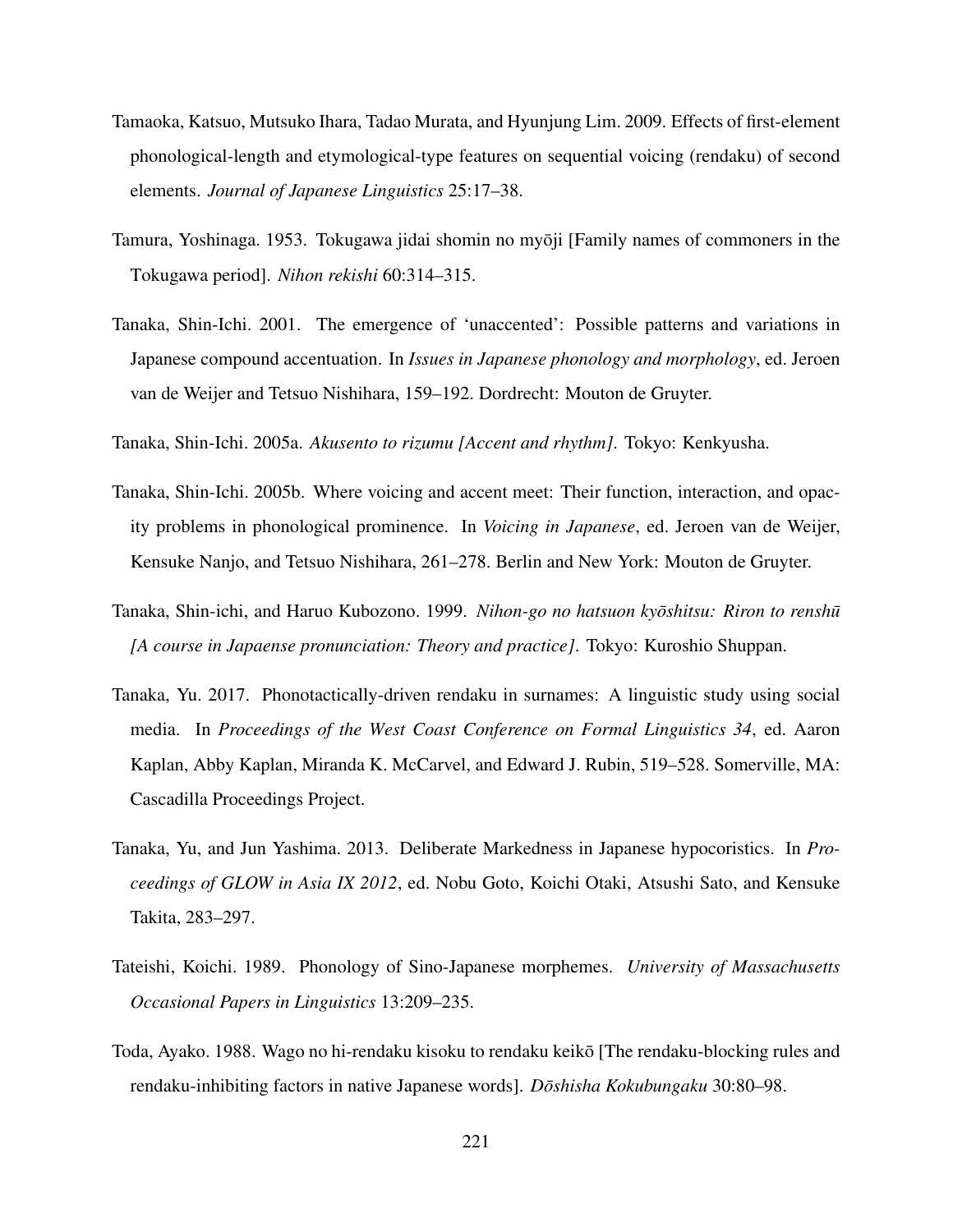- Toyoda, Takeshi. 1971. *Myōji no rekishi [History of surnames]*. Chuo shinsho. Tokyo: Chuo Koronsha.
- Toyota Motor Corporation. 1995-2017a. Webpage: "75 Years of TOYOTA" (last accessed in January 2017).

http://www.toyota-global.com/company/history\_of\_toyota/75years/text/.

- Toyota Motor Corporation. 1995-2017b. Webpage: "The history of the emblem of Toyota Motor Corporation" (last accessed in January 2017). http://www.toyota-global.com/showroom/emblem/history/.
- Ueda, Kazutoshi. 1898. Gogaku sōken: p-on-kō [A new linguistic perspective: On the sound  $/p/$ ]. *Teikoku Bungaku* 4:41–46.
- Unger, J. Marshall. 2004. Alternations of *m* and *b* in Early Middle Japanese: The deeper signifiance of the sound-symbolic stratum. *Japanese Language and Literature* 38:323–337.
- Unger, Marshall. 1977. *Studies in Early Japanese morphophonemics*. [Ph.D. dissertation (1975). Yale University. Bloomington: Indiana University Linguistics Club.
- Vance, Timothy J. 1979. Nonsense-word experiments in phonology and their application to rendaku in Japanese. Doctoral Dissertation, University of Chicago.
- Vance, Timothy J. 1980a. Comments on "Some aspects of rendaku in Japanese and related problems". In *Theoretical issues in Japanese linguistics (MIT Working Papaers in Linguistics 2)*, ed. Yukio Otsu and Anne Farmer, 229–236. Cambridge: MIT Press.
- Vance, Timothy J. 1980b. The psychological status of a constraint on Japanese consonant alternation. *Linguistics* 18:245–267.
- Vance, Timothy J. 1982. On the origin of voicing alternation in Japanese consonants. *Journal of the American Oriental Society* 102:333–341.
- Vance, Timothy J. 1987. *An Introduction to Japanese Phonology*. Albany: State University of New York Press.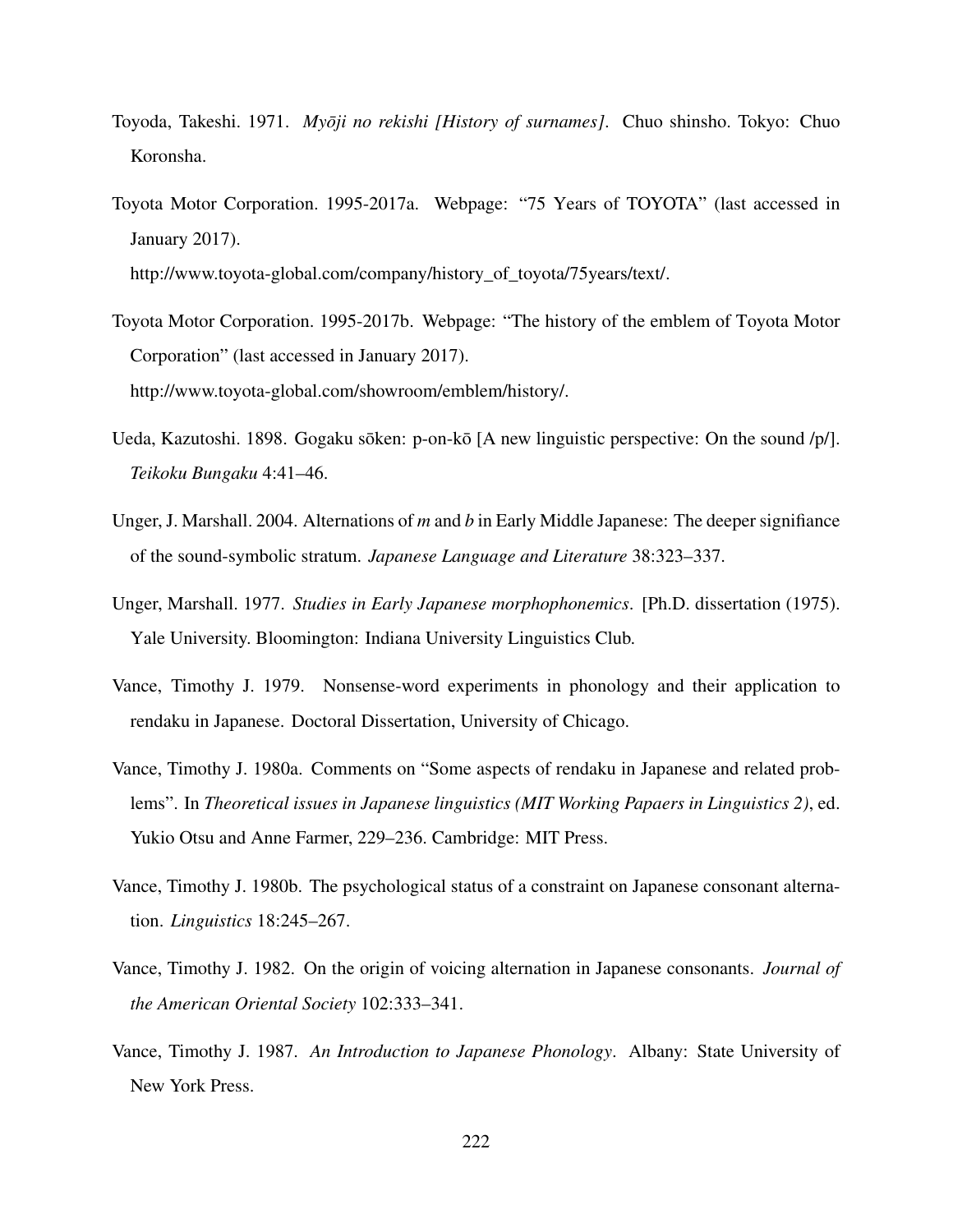- Vance, Timothy J. 1996. Sequential voicing in Sino-Japanese. *The Journal of the Association of Teachers of Japanese* 30:22–43.
- Vance, Timothy J. 2005a. Nihongo kyoiku ni okeru rendaku [Rendaku in Japanese language edu- ¯ cation]. In *Gengogaku to Nihongo kyōiku [Linguistics and Japanese language education]*, ed. Masahiko Minami, volume 4, 1–11. Tokyo: Kuroshio Shuppan.
- Vance, Timothy J. 2005b. Rendaku in inflected words. In *Voicing in Japanese*, ed. Jeroen van de Weijer, Kensuke Nanjo, and Tetsuo Nishihara, 89–103. Berlin and New York: Mouton de Gruyter.
- Vance, Timothy J. 2005c. Sequential voicing and Lyman's Law in Old Japanese. In *Polymorphous linguistics: Jim McCawley's legacy*, ed. Salikoko S. Mufwene, Elaine J. Francis, and Rebecca S. Wheeler, 27–43. Cambridge, MA: MIT Press.
- Vance, Timothy J. 2014. If rendaku isn't a rule, what in the world is it? In *Usage-based approaches to Japanese grammar: Towards the understanding of human language*, ed. Kaori Kabata and Tsuyoshi Ono, 137–152. Amsterdam: John Benjamins.
- Vance, Timothy J. 2015. Rendaku. In *The handbook of Japanese phonetics and phonology*, ed. Haruo Kubozono, Handbooks of Japanese Language and Linguistics 2, 397–441. Berlin and New York: Mouton de Gruyter.
- Vance, Timothy J., and Atsushi Asai. 2016. Rendaku and individual segments. In *Sequential voicing in Japanese: Papers from the NINJAL Rendaku Project*, ed. Timothy J. Vance and Mark Irwin, number 176 in Studies in Language Companion, chapter 8, 119–137. Amsterdam and Philadelphia: John Benjamins.
- Vance, Timothy J., and Mark Irwin. 2013. A rendaku database for Old Japanese. Paper presented at the 21st International Conference on Historical Linguistics, University of Oslo.
- Vance, Timothy J., Mizuki Miyashita, and Mark Irwin. 2014. Rendaku in Japanese dialects that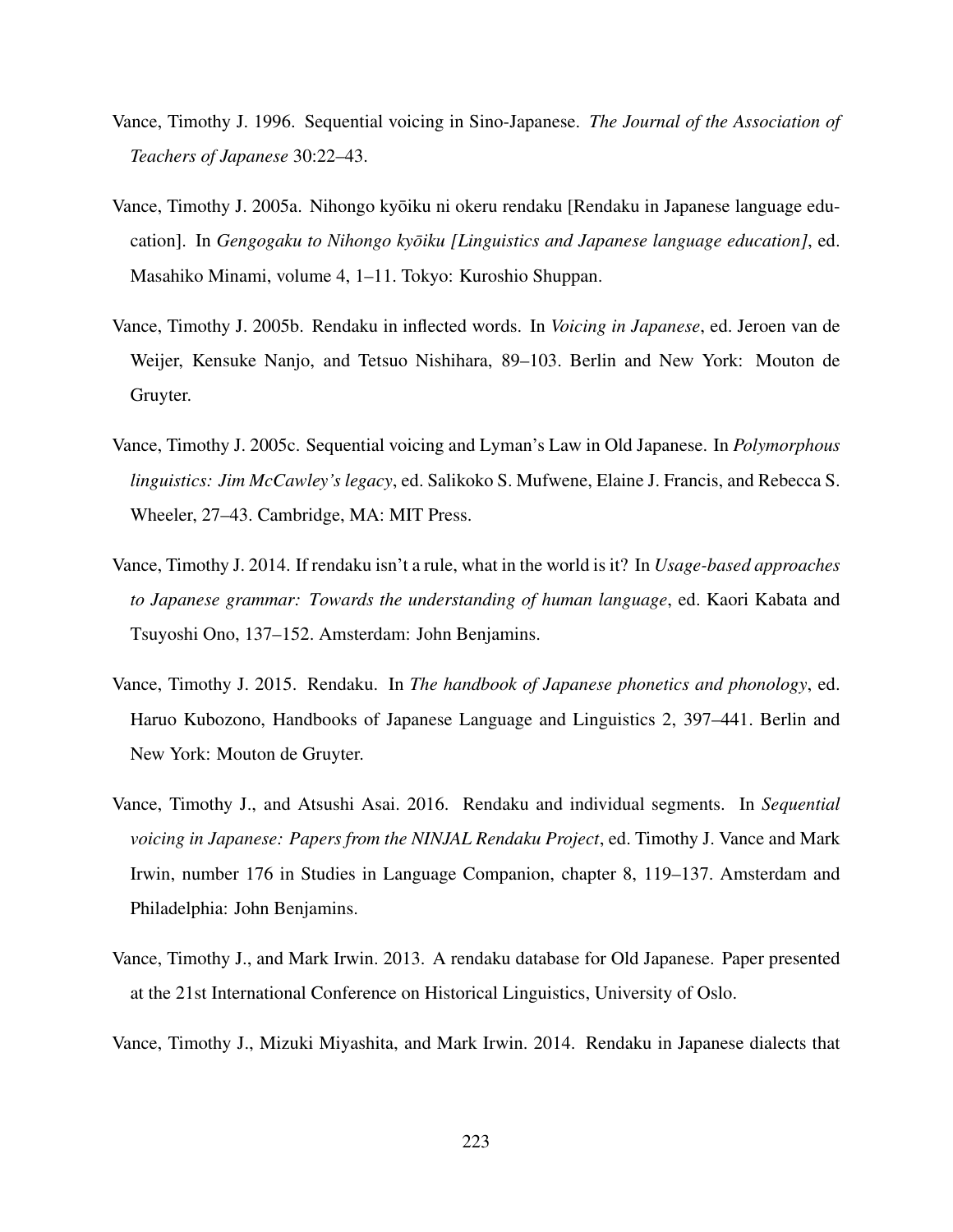retain prenasalization. In *Japanese/Krean Linguistics*, volume 21, 33–42. Stanford: CSLI Publications.

- Walter, Mary Ann. 2007. Repetition avoidance in human language. Doctoral Dissertation, Massachusetts Institute of Technology.
- Watanabe, Toshiro, Edmund R. Skrzypczak, and Paul Snowden, ed. 2008. *Kenkyusha's new Japanese-English dictionary*. Tokyo: Kenkyusha, 5th edition.
- Westbury, John, and Patricia Keating. 1986. On the naturalness of stop consonant voicing. *Journal of Linguistics* 22:145–166.
- Wilson, Colin. 2006. Learning phonology with substantive bias: An experimental and computational study of velar palatalization. *Cognitive Science* 30:945–982.
- Wilson, Colin. 2014. Maximum Entropy models. A tutorial at Annual Meeting on Phonology (AMP) 2014, MIT, September 19, 2014.
- Wilson, Colin, Ben George, and Bruce Hayes. 2006. UCLA Maxent Grammar Tool. Available at: http://www.linguistics.ucla.edu/people/hayes/MaxentGrammarTool/.
- Yamaguchi, Kyoko. 2011. Accentedness and rendaku in Japanese deverbal compounds. *Gengo Kenkyu¯* 140:117–133.
- Yamaguchi, Yoshinori. 1988. Kodai-go no fukugō-go ni kansuru ichi-kō satsu: Rendaku o megutte [a study of compounds in Old Japanese: On rendaku]. *Nihongogaku* 7-5:4–12.
- Yanagita, Kunio. 1933/1998. Chimei sonota no hanashi [Stories on place names and others]. In *Yanagita Kunio zenshū*, volume 7. Tokyo: Chikuma Shobo. [Originally published in 1933].
- Yanagita, Kunio. 1946/1998. Ie kandan [Episodes on families]. In *Yanagita kunio zenshū*, volume 15. Tokyo: Chikuma Shobo. [Originally published in 1946].